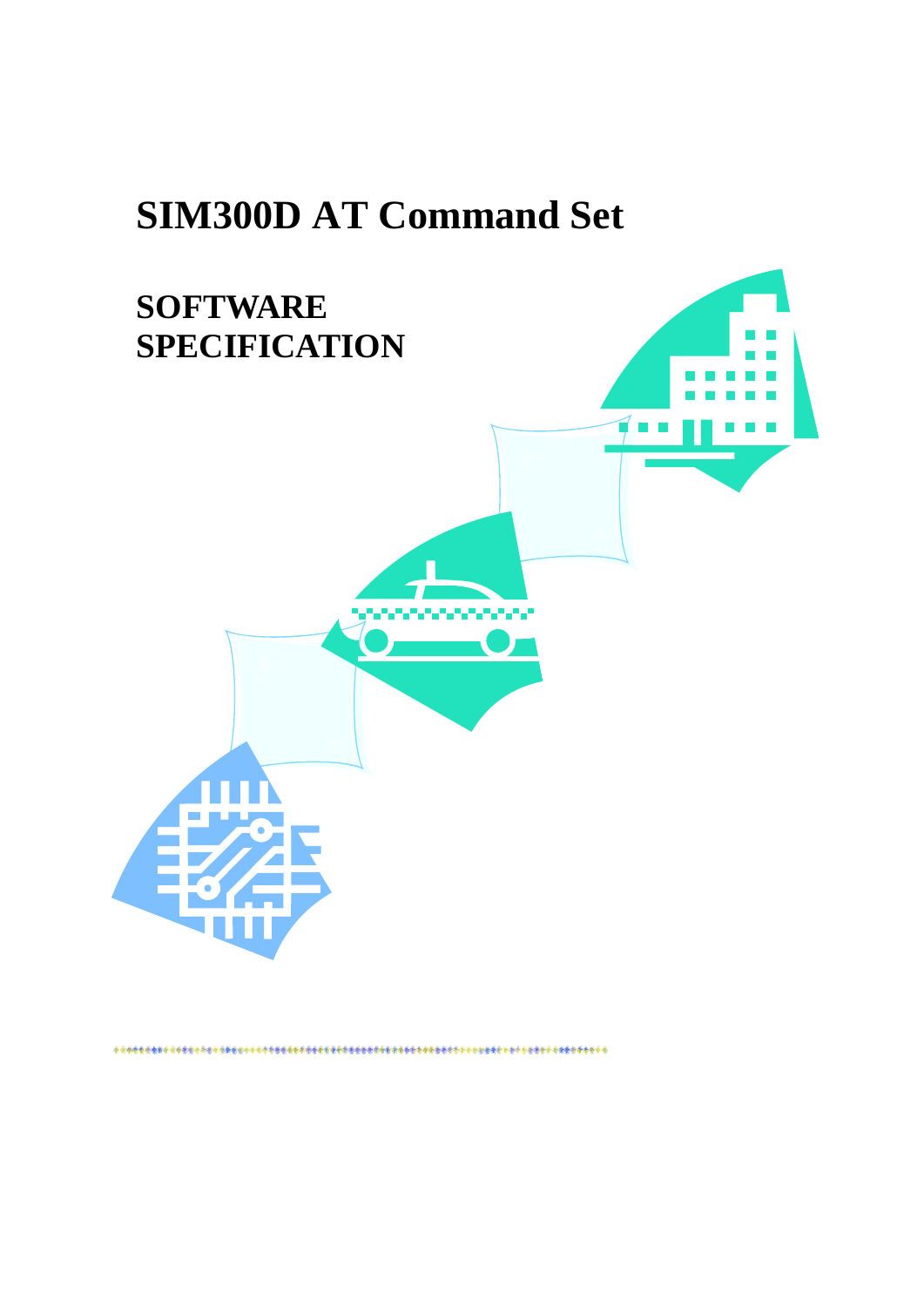| Document Name: | SIM300D AT Commands Set  |
|----------------|--------------------------|
| Version:       | 01.00                    |
| Date:          | 2006-3-27                |
| DocId:         | <b>SIM300D_ATC_V1.00</b> |
| Status:        | <b>Release</b>           |

## **General Notes**

Simcom offers this information as a service to its customers, to support application and engineering efforts that use the products designed by Simcom. The information provided is based upon requirements specifically provided to Simcom by the customers. Simcom has not undertaken any independent search for additional relevant information, including any information that may be in the customer's possession. Furthermore, system validation of this product designed by Simcom within a larger electronic system remains the responsibility of the customer or the customer's system integrator. All specifications supplied herein are subject to change.

#### **Copyright**

This document contains proprietary technical information which is the property of SIMCOM Limited., copying of this document and giving it to others and the using or communication of the contents thereof, are forbidden without express authority. Offenders are liable to the payment of damages. All rights reserved in the event of grant of a patent or the registration of a utility model or design. All specification supplied herein are subject to change without notice at any time. *Copyright © SIMCOM Limited. 2004*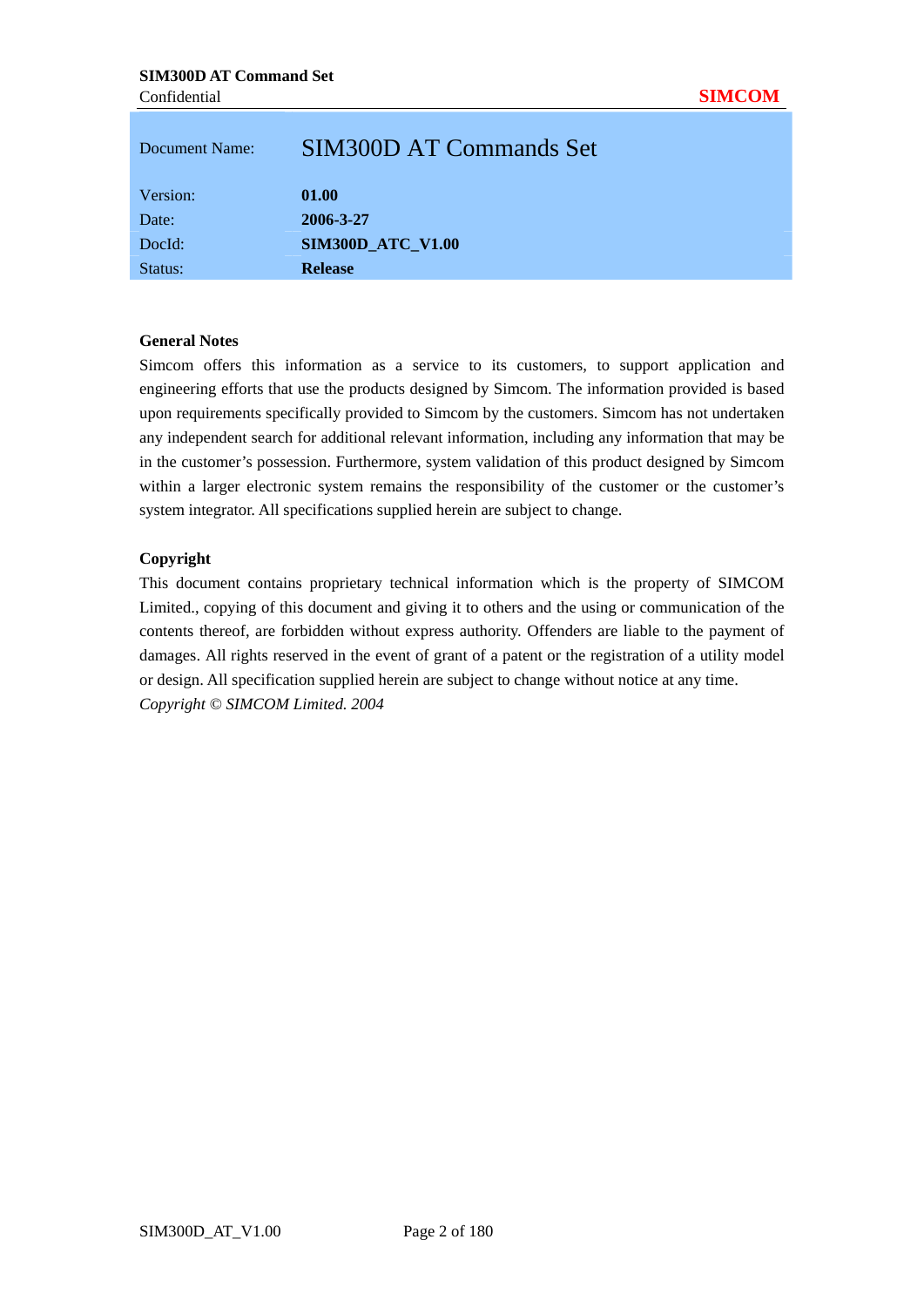## **0 Version History**

SIM300D\_ATC\_V1.00 is the first version of SIM300D AT Command Set.

| <b>Chapter</b> | Page | What is new |
|----------------|------|-------------|
|                |      |             |
|                |      |             |
|                |      |             |
|                |      |             |
|                |      |             |
|                |      |             |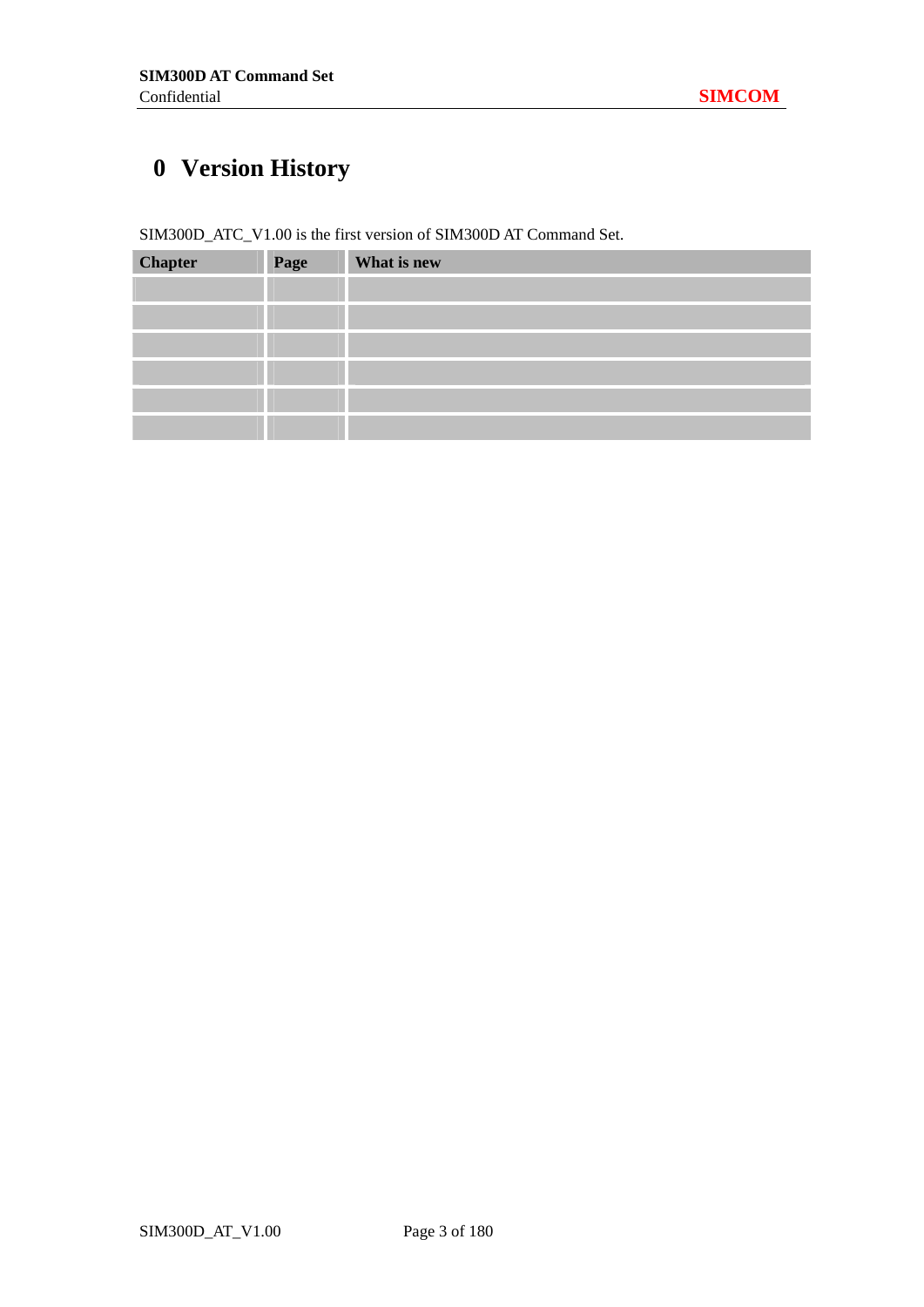## **1 Introduction**

## **1.1 Scope of the document**

This document presents the AT Command Set for SIMCOM cellular engine SIM300D

## **1.2 Related documents**

You can visit the SIMCOM Website using the following link: http://www.simcom-sh.com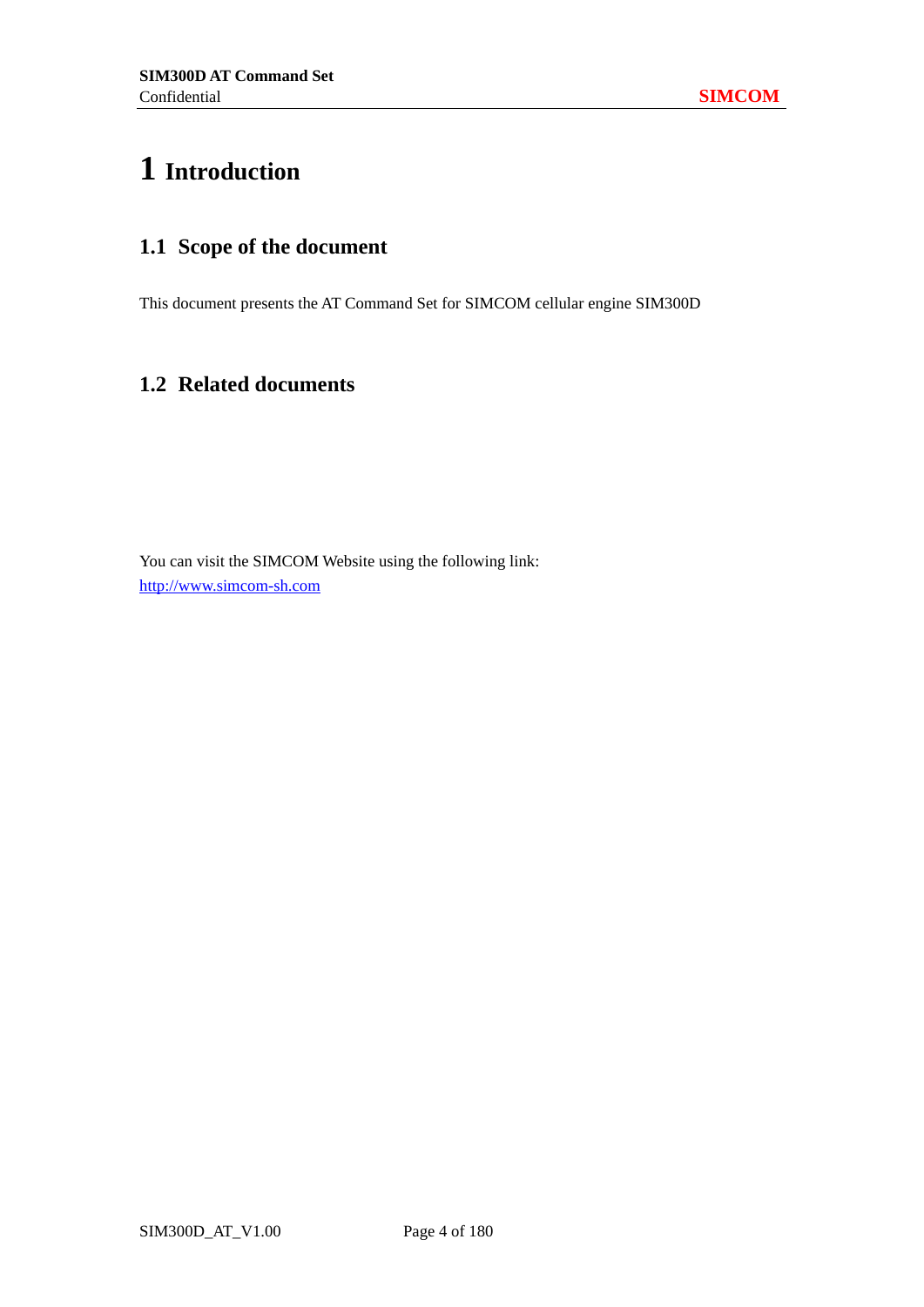## **1.3 Conventions and abbreviations**

In this document, the GSM engines are referred to as following term:

- 1) ME (Mobile Equipment);
- 2) MS (Mobile Station);
- 3) TA (Terminal Adapter);
- 4) DCE (Data Communication Equipment) or facsimile DCE(FAX modem, FAX board);

In application, controlling device controls the GSM engine by sending AT Command via its serial interface. The controlling device at the other end of the serial line is referred to as following term:

- 1) TE (Terminal Equipment);
- 2) DTE (Data Terminal Equipment) or plainly "the application" which is running on an embedded system;

## **1.4 AT Command syntax**

The "AT" or "at" prefix must be set at the beginning of each command line. To terminate a command line enter <CR>.

Commands are usually followed by a response that includes."<CR><LF><response><CR><LF>" Throughout this document, only the responses are presented, <CR><LF> are omitted intentionally.

The AT command set implemented by SIM300D is a combination of GSM07.05, GSM07.07 and ITU-T recommendation V.25ter and the AT commands developed by SIMCOM.

**Note: Only enter AT command through serial port after SIM300D is power on and Unsolicited Result Code "RDY" is received from serial port. And if unsolicited result code"SCKS: 0" returned it indicates SIM card isn't present.** 

All these AT commands can be split into three categories syntactically: "**basic**", "**S parameter**", and "**extended**". These are as follows:

#### **1.4.1 Basic syntax**

These AT commands have the format of "**AT***<x><n>*", or "**AT&<x><n>**", where "*<x>*"is the command, and "*<n>*"is/are the argument(s) for that command. An example of this is "**ATE***<n>*", which tells the DCE whether received characters should be echoed back to the DTE according to the value of "<*n*>". "<*n*>" is optional and a default will be used if missing.

#### **1.4.2 S parameter syntax**

These AT commands have the format of "ATS $\langle n \rangle$  =  $\langle m \rangle$ ", where " $\langle n \rangle$ " is the index of the S

SIM300D AT V1.00 Page 5 of 180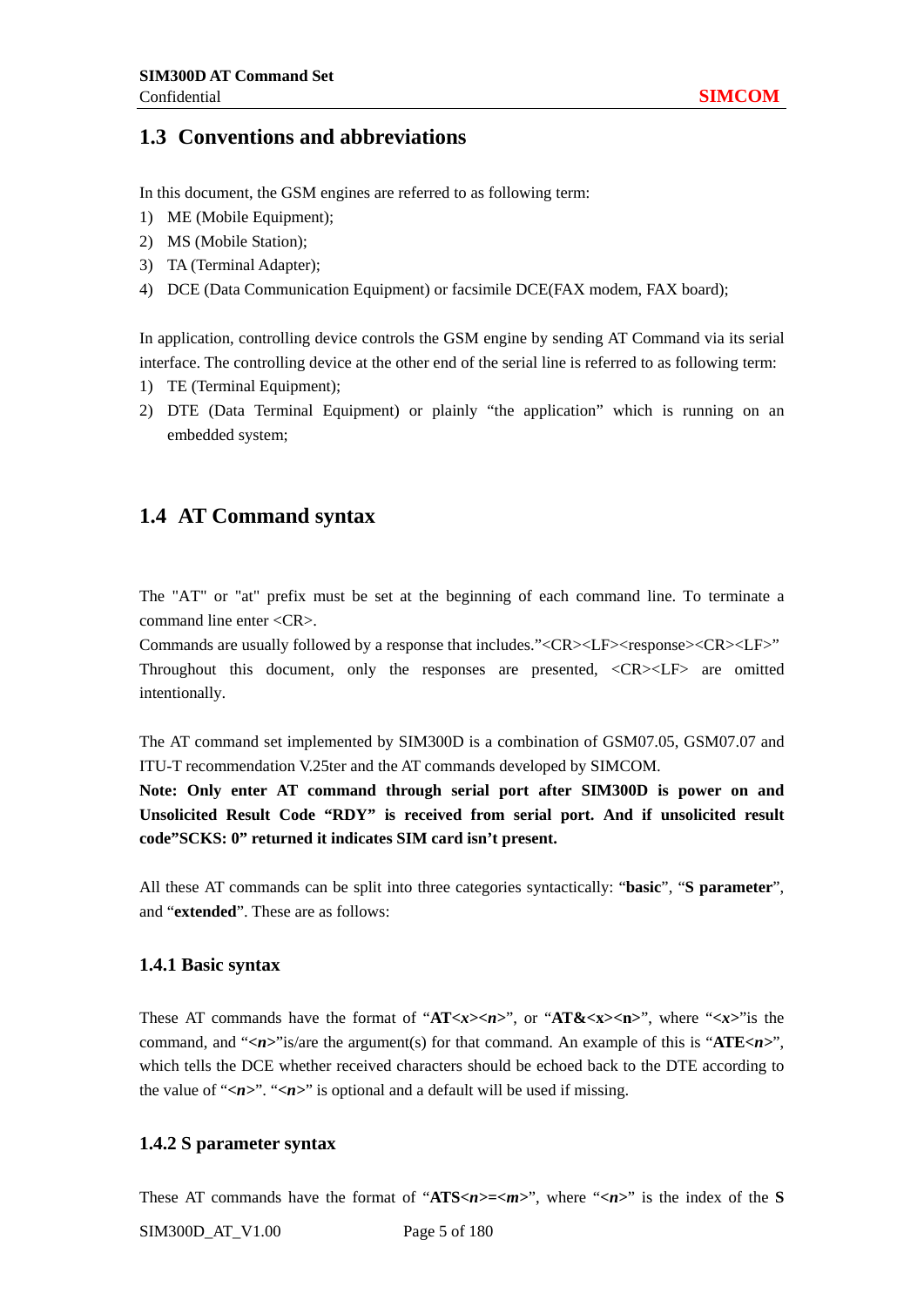register to set, and "<*m*>"is the value to assign to it. "<*m*>" is optional; if it is missing, then a default value is assigned.

## **1.4.3 Extended Syntax**

These commands can operate in several modes, as following table:

| Test command      | $AT+z>=?$ | The mobile equipment returns the list of parameters<br>and value ranges set with the corresponding Write<br>command or by internal processes. |
|-------------------|-----------|-----------------------------------------------------------------------------------------------------------------------------------------------|
| Read command      | $AT+$ ?   | This command returns the currently set value of the<br>parameter or parameters.                                                               |
| Write command     | $AT+=<$ > | This command sets the user-definable parameter<br>values.                                                                                     |
| Execution command | $AT+$     | execution<br><b>The</b><br>command<br>reads<br>non-variable<br>parameters affected by internal processes in the GSM<br>engine                 |

#### Table 1: Types of AT commands and responses

#### **1.4.4 Combining AT commands on the same command line**

You can enter several AT commands on the same line. In this case, you do not need to type the "**AT**" or "**at**" prefix before every command. Instead, you only need type "**AT**" or "**or**" at the beginning of the command line. Please note to use a semicolon as command delimiter.

The command line buffer can accept a maximum of 256 characters. If the characters entered exceeded this number then none of the command will executed and TA will returns "**ERROR**".

## **1.4.5 Entering successive AT commands on separate lines**

When you need to enter a series of AT commands on separate lines, please note that you need to wait the final response (for example OK, CME error, CMS error) of last AT command you entered before you enter the next AT command.

## **1.5 Supported character sets**

The SIM300D AT command interface defaults to the **GSM** character set. The SIM300D supports the following character sets:

- GSM format
- UCS<sub>2</sub>
- HEX
- IRA
- PCCP437
- PCDN
- 8859\_1

SIM300D AT V1.00 Page 6 of 180 The character set can be set and interrogated using the "**AT+CSCS**" command (GSM 07.07).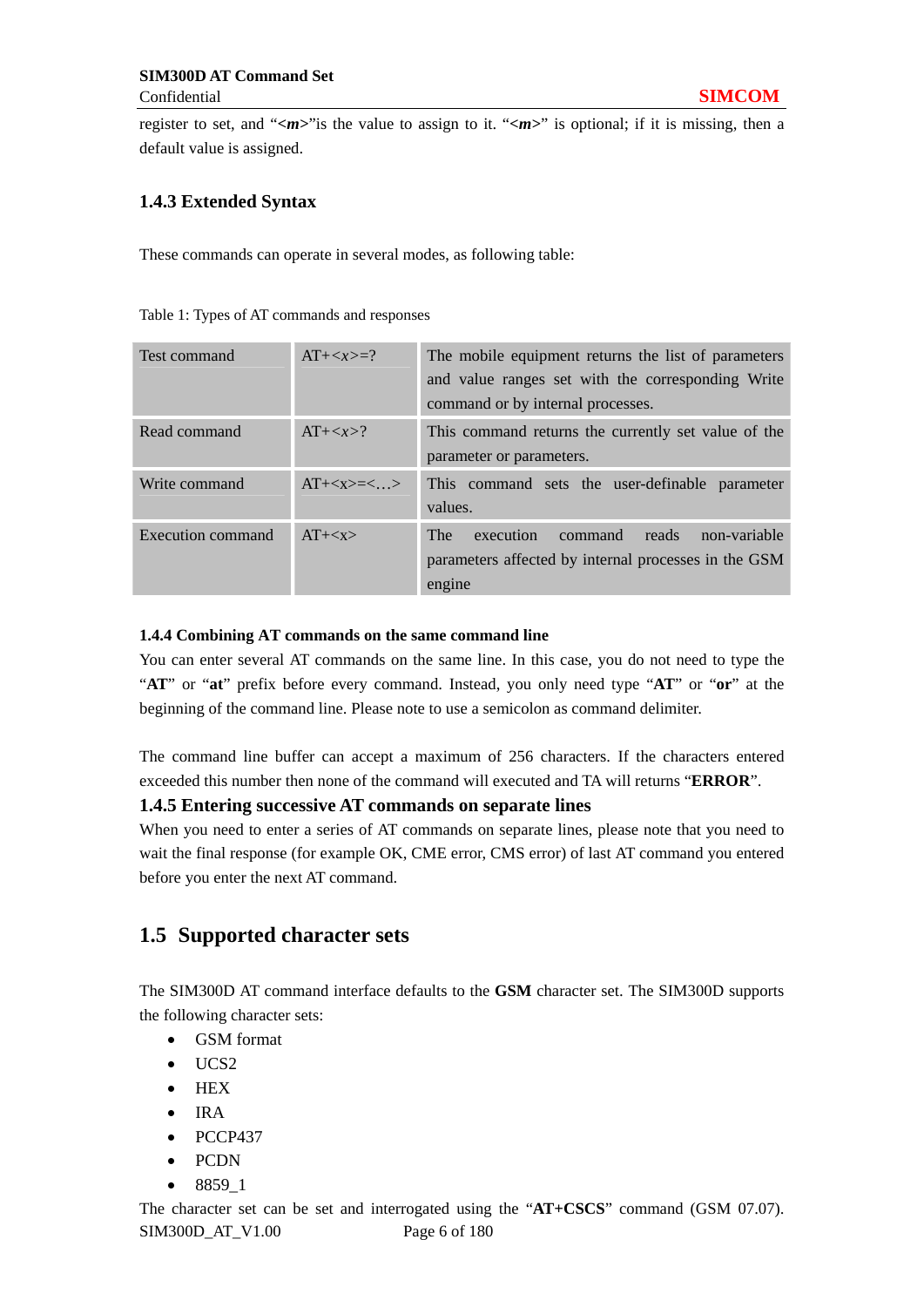The character set is defined in GSM specification 07.05.

The character set affects transmission and reception of SMS and SMS Cell Broadcast messages, the entry and display of phone book entries text field and SIM Application Toolkit alpha strings.

## **1.6 Flow control**

Flow control is very important for correct communication between the GSM engine and DTE. For in the case such as a data or fax call, the sending device is transferring data faster than the receiving side is ready to accept. When the receiving buffer reaches its capacity, the receiving device should be capable to cause the sending device to pause until it catches up.

There are basically two approaches to achieve data flow control: software flow control and hardware flow control. SIM300D support both two kinds of flow control. In Multiplex mode, it is recommended to use the hardware flow control.

### **1.6.1 Software flow control (XON/XOFF flow control)**

Software flow control sends different characters to stop (XOFF, decimal 19) and resume (XON, decimal 17) data flow. It is quite useful in some applications that only use three wires on the serial interface.

The default flow control approach of SIM300D is hardware flow control (RTS/CTS flow control), to enable software flow control in the DTE interface and within GSM engine, type the following AT command:

#### **AT+IFC=1, 1**

This setting is stored volatile, for use after restart, **AT+IFC=1, 1** should be stored to the user profile with **AT&W**.

Ensure that any communications software package (e.g. ProComm Plus, Hyper terminal or WinFax Pro) uses software flow control.

#### **NOTE:**

Software Flow control should not be used for data calls where binary data will be transmitted or received (e.g. TCP/IP) as the DTE interface may interpret binary data as flow control characters.

## **1.6.2 Hardware flow control (RTS/CTS flow control)**

Hardware flow control achieves the data flow control by controlling the RTS/CTS line. When the data transfer should be suspended, the CTS line is set inactive until the transfer from the receiving buffer has completed. When the receiving buffer is ok to receive more data, CTS goes active once again.

To achieve hardware flow control, ensure that the RTS/CTS lines are present on your application platform.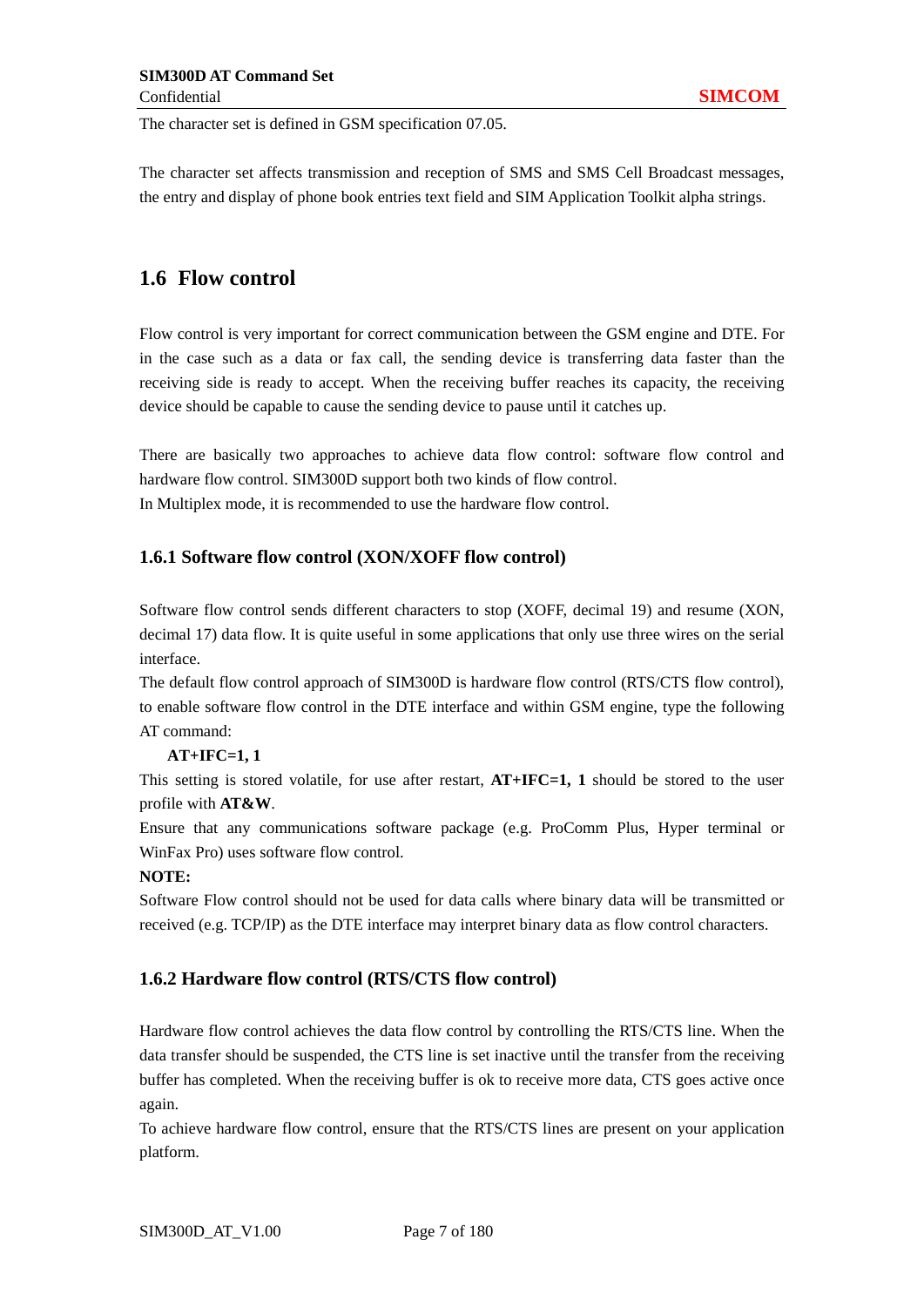## **2 AT Commands According to V.25TER**

These AT command are designed according to the ITU-T (International Telecommunication Union, Telecommunication sector) V.25ter document.

## **2.1 Overview of AT Commands According to V.25TER**

| <b>Command</b>                    | <b>Description</b>                                                                              |  |  |
|-----------------------------------|-------------------------------------------------------------------------------------------------|--|--|
| A/                                | RE-ISSUES LAST AT COMMAND GIVEN                                                                 |  |  |
| <b>ATA</b>                        | <b>ANSWER INCOMING CALL</b>                                                                     |  |  |
| <b>ATD</b>                        | MOBILE ORIGINATED CALL TO DIALABLE NUMBER                                                       |  |  |
| ATD> <mem><n<br>&gt;</n<br></mem> | ORIGINATE CALL TO PHONE NUMBER IN MEMORY <mem></mem>                                            |  |  |
| $ATD>\N>$                         | ORIGINATE CALL TO PHONE NUMBER IN CURRENT MEMORY                                                |  |  |
| ATD > <b>STR</b>                  | ORIGINATE CALL TO PHONE NUMBER IN MEMORY WHICH<br>CORRESPONDS TO ALPHANUMERIC FIELD <str></str> |  |  |
| <b>ATDL</b>                       | REDIAL LAST TELEPHONE NUMBER USED                                                               |  |  |
| <b>ATE</b>                        | <b>SET COMMAND ECHO MODE</b>                                                                    |  |  |
| <b>ATH</b>                        | DISCONNECT EXISTING CONNECTION                                                                  |  |  |
| <b>ATI</b>                        | DISPLAY PRODUCT IDENTIFICATION INFORMATION                                                      |  |  |
| <b>ATL</b>                        | <b>SET MONITOR SPEAKER LOUDNESS</b>                                                             |  |  |
| <b>ATM</b>                        | <b>SET MONITOR SPEAKER MODE</b>                                                                 |  |  |
| $+++$                             | SWITCH FROM DATA MODE OR PPP ONLINE MODE<br><b>TO</b><br><b>COMMAND MODE</b>                    |  |  |
| <b>ATO</b>                        | SWITCH FROM COMMAND MODE TO DATA MODE                                                           |  |  |
| <b>ATP</b>                        | <b>SELECT PULSE DIALLING</b>                                                                    |  |  |
| <b>ATQ</b>                        | SET RESULT CODE PRESENTATION MODE                                                               |  |  |
| ATS0                              | SET NUMBER OF RINGS<br><b>AUTOMATICALLY</b><br>BEFORE<br><b>ANSWERING THE CALL</b>              |  |  |
| ATS3                              | <b>SET COMMAND LINE TERMINATION CHARACTER</b>                                                   |  |  |
| ATS4                              | <b>SET RESPONSE FORMATTING CHARACTER</b>                                                        |  |  |
| ATS5                              | <b>SET COMMAND LINE EDITING CHARACTER</b>                                                       |  |  |
| ATS6                              | SET PAUSE BEFORE BLIND DIALLING                                                                 |  |  |
| ATS7                              | SET NUMBER OF SECONDS TO WAIT FOR CONNECTION<br><b>COMPLETION</b>                               |  |  |
| ATS8                              | SET NUMBER OF SECONDS TO WAIT WHEN COMMA DIAL<br><b>MODIFIER USED</b>                           |  |  |
| <b>ATS10</b>                      | SET DISCONNECT DELAY AFTER INDICATING THE ABSENCE OF<br><b>DATA CARRIER</b>                     |  |  |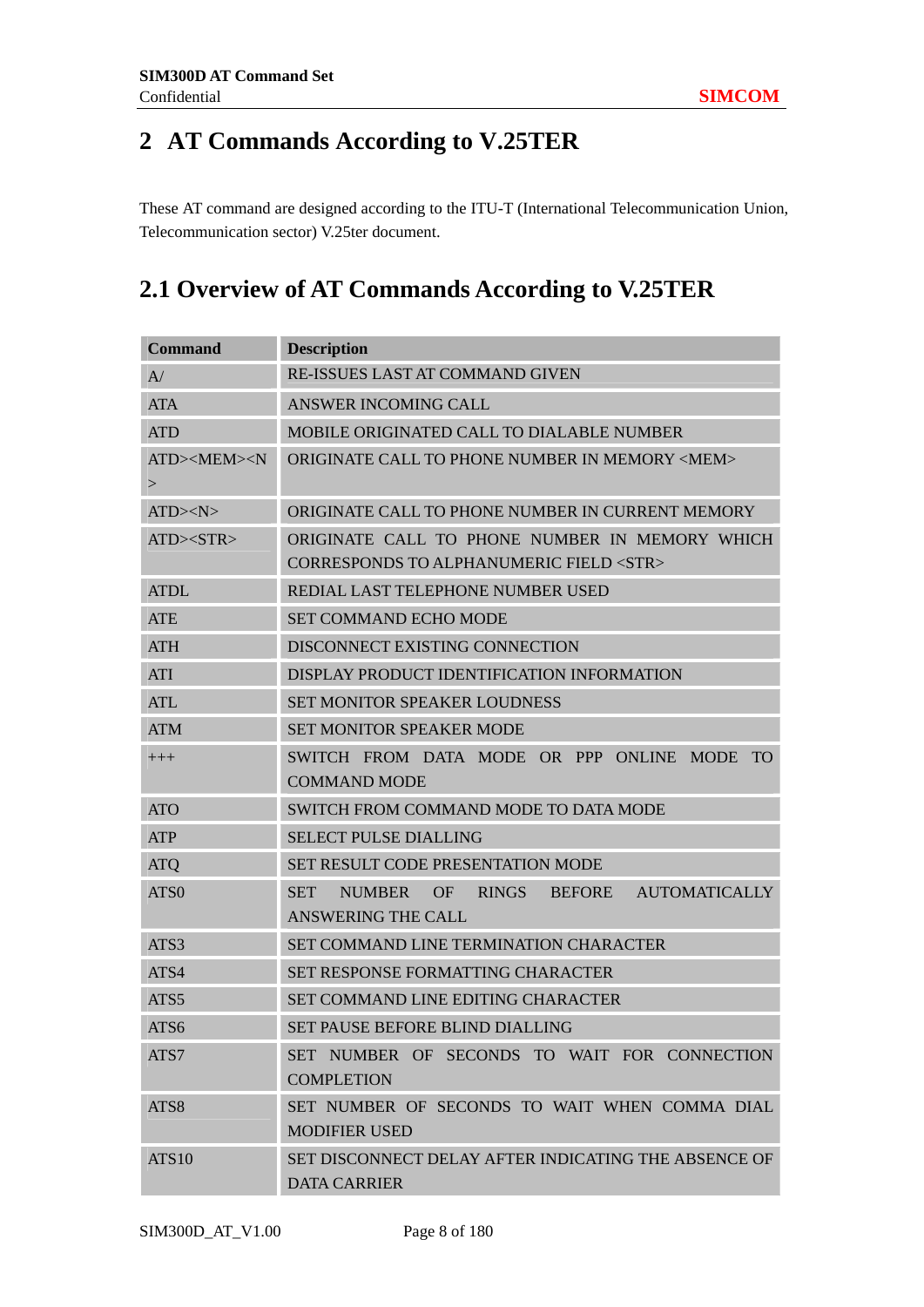**Confidential** 

|  | × |  |
|--|---|--|

| <b>ATT</b> | <b>SELECT TONE DIALLING</b>                                                            |
|------------|----------------------------------------------------------------------------------------|
| <b>ATV</b> | <b>SET RESULT CODE FORMAT MODE</b>                                                     |
| <b>ATX</b> | SET CONNECT RESULT CODE FORMAT AND CALL MONITORING                                     |
| <b>ATZ</b> | SET ALL CURRENT PARAMETERS TO USER DEFINED PROFILE                                     |
| AT&C       | <b>SET DCD FUNCTION MODE</b>                                                           |
| AT&D       | <b>SET DTR FUNCTION MODE</b>                                                           |
| AT&F       | ALL CURRENT PARAMETERS<br>TO T<br><b>MANUFACTURER</b><br><b>SET</b><br><b>DEFAULTS</b> |
| AT&V       | <b>DISPLAY CURRENT CONFIGURATION</b>                                                   |
| AT&W       | STORE CURRENT PARAMETER TO USER DEFINED PROFILE                                        |
| $AT+DR$    | V.42BIS DATA COMPRESSION REPORTING CONTROL                                             |
| $AT+DS$    | <b>V.42BIS DATA COMPRESSION CONTROL</b>                                                |
| $AT+GCAP$  | REQUEST COMPLETE TA CAPABILITIES LIST                                                  |
| $AT+GMI$   | REQUEST MANUFACTURER IDENTIFICATION                                                    |
| $AT + GMM$ | REQUEST TA MODEL IDENTIFICATION                                                        |
| $AT+GMR$   | REQUEST TA REVISION IDENTIFICATION                                                     |
| $AT+GOI$   | REQUEST GLOBAL OBJECT IDENTIFICATION                                                   |
| $AT+GSN$   | REQUEST TA SERIAL NUMBER IDENTIFICATION (IMEI)                                         |
| $AT+ICF$   | SET TE-TA CONTROL CHARACTER FRAMING                                                    |
| $AT+IFC$   | <b>SET TE-TA LOCAL DATA FLOW CONTROL</b>                                               |
| $AT+ILRR$  | SET TE-TA LOCAL RATE REPORTING MODE                                                    |
| $AT+IPR$   | <b>SET FIXED LOCAL RATE</b>                                                            |

## **2.2 Detailed Description of AT Commands According to V.25TER**

|  |  | 2.2.1 A/ Reissues the last command given |  |
|--|--|------------------------------------------|--|
|  |  |                                          |  |

| ${\bf A}$ /                                               | Reissues the last command given                                  |  |  |
|-----------------------------------------------------------|------------------------------------------------------------------|--|--|
| Execution command                                         | Response                                                         |  |  |
| A.                                                        | Re-issues the previous command                                   |  |  |
| Note: It does not have to end with terminating character. |                                                                  |  |  |
| Parameter                                                 |                                                                  |  |  |
|                                                           |                                                                  |  |  |
| Reference                                                 | <b>Note</b>                                                      |  |  |
| $V.25$ ter                                                | This command does not work when the serial multiplexer is active |  |  |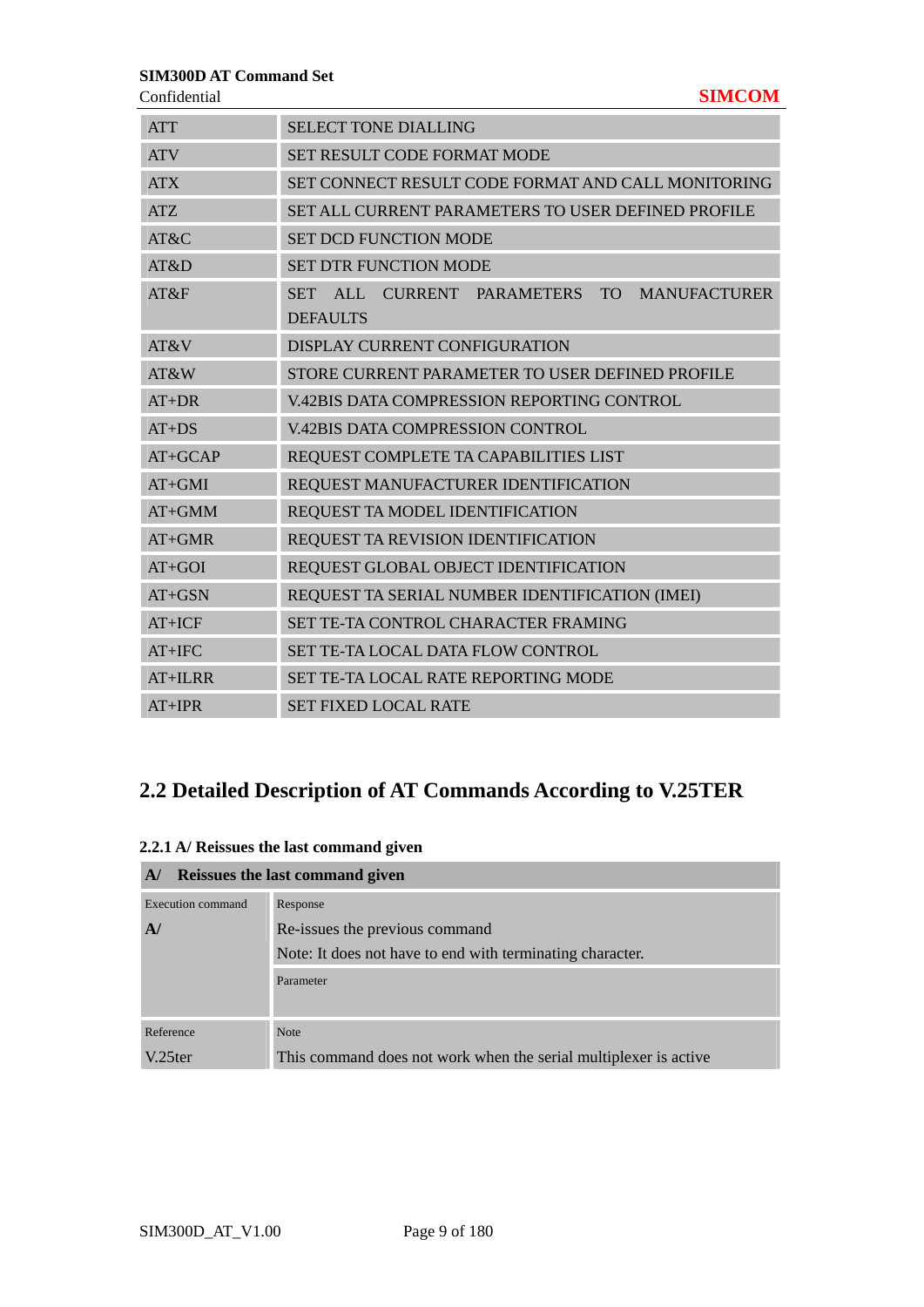| <b>2.2.2 ATA Answers a call</b> |                                                                                                      |
|---------------------------------|------------------------------------------------------------------------------------------------------|
| <b>ATA Answers a call</b>       |                                                                                                      |
| Executing command               | Response                                                                                             |
| <b>ATA</b>                      | TA sends off-hook to the remote station.                                                             |
|                                 | Note1: Any additional commands on the same command line are ignored.                                 |
|                                 | Note2: This command may be aborted generally by receiving a character                                |
|                                 | during execution. The aborting is not possible during some states of                                 |
|                                 | connection establishment such as handshaking.                                                        |
|                                 | Response in case of data call, if successfully connected                                             |
|                                 | <b>CONNECT<text>TA</text></b> switches to data mode.                                                 |
|                                 | Note: < <b>text</b> > output only if <b>ATX<value< b="">&gt; parameter setting with the</value<></b> |
|                                 | $\langle \mathbf{value} \rangle > 0$                                                                 |
|                                 | When TA returns to command mode after call release                                                   |
|                                 | <b>OK</b>                                                                                            |
|                                 |                                                                                                      |
|                                 | Response in case of voice call, if successfully connected                                            |
|                                 | <b>OK</b>                                                                                            |
|                                 | Response if no connection                                                                            |
|                                 | <b>NO CARRIER</b>                                                                                    |
|                                 | Parameter                                                                                            |
|                                 |                                                                                                      |
| Reference                       | <b>Note</b>                                                                                          |
| V.25ter                         | See also ATX                                                                                         |

## **2.2.3 ATD Mobile originate call to dial a number**

## **ATD Mobile originate call to dial a number**

| <b>Execution command</b>               | Response                                                                 |
|----------------------------------------|--------------------------------------------------------------------------|
| $ATD[\langle n \rangle]$ $\langle mgs$ | This command can be used to set up outgoing voice, data or fax calls. It |
| m][;]                                  | also serves to control supplementary services.                           |
|                                        | Note: This command may be aborted generally by receiving an ATH          |
|                                        | command or a character during execution. The aborting is not possible    |
|                                        | during some states of connection establishment such as handshaking.      |
|                                        |                                                                          |
|                                        | If no dial tone and (parameter setting ATX2 or ATX4)                     |
|                                        | <b>NO DIALTONE</b>                                                       |
|                                        |                                                                          |
|                                        | If busy and (parameter setting ATX3 or ATX4)                             |
|                                        | <b>BUSY</b>                                                              |
|                                        |                                                                          |
|                                        | If a connection cannot be established                                    |
|                                        | <b>NO CARRIER</b>                                                        |
|                                        |                                                                          |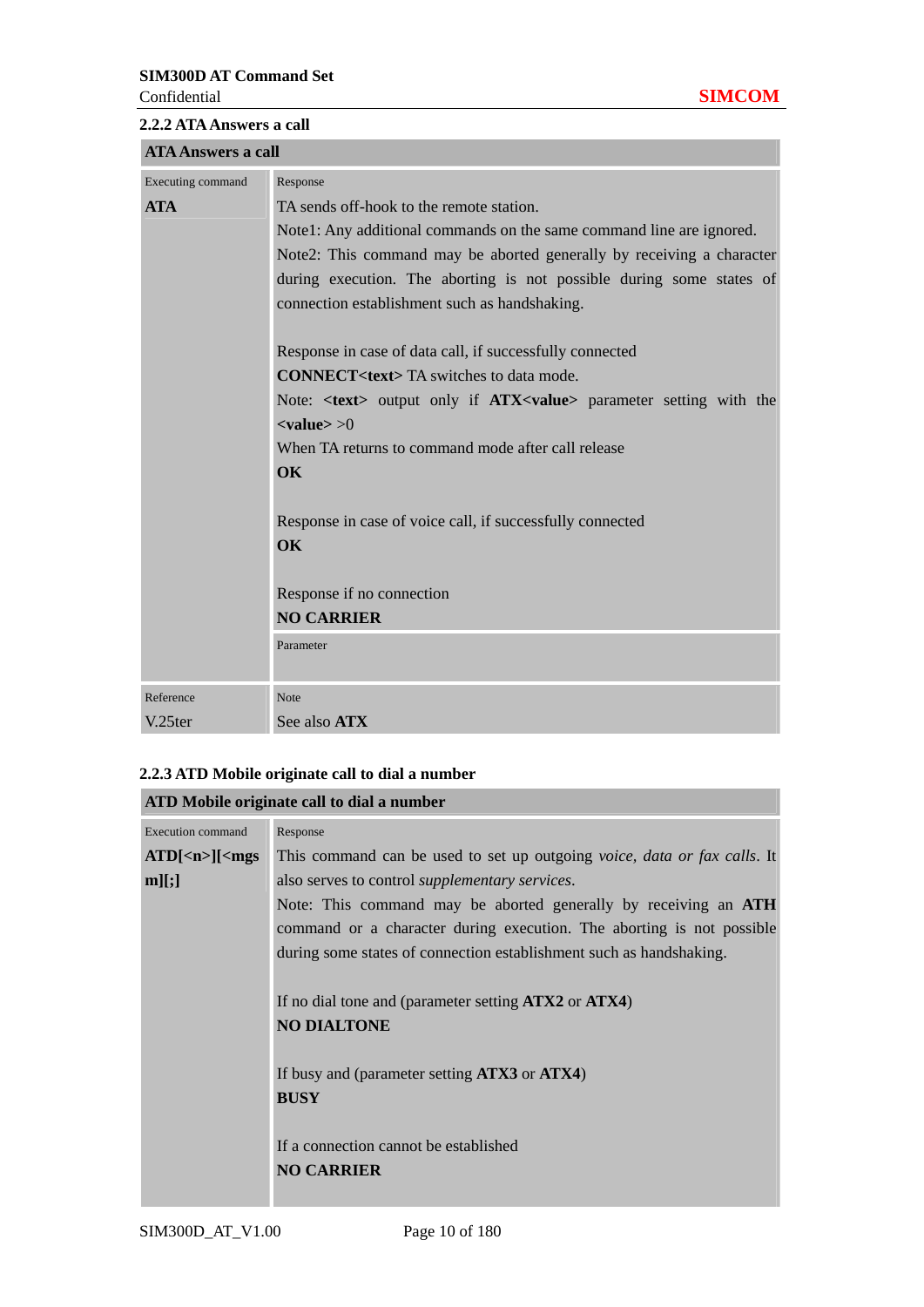|           | If connection successful and non-voice call.                                                         |   |                                                                           |  |  |  |
|-----------|------------------------------------------------------------------------------------------------------|---|---------------------------------------------------------------------------|--|--|--|
|           | <b>CONNECT<text>TA</text></b> switches to data mode.                                                 |   |                                                                           |  |  |  |
|           | Note: < <b>text</b> > output only if <b>ATX<value< b="">&gt; parameter setting with the</value<></b> |   |                                                                           |  |  |  |
|           | $<$ value $>$ $>$ 0                                                                                  |   |                                                                           |  |  |  |
|           |                                                                                                      |   |                                                                           |  |  |  |
|           |                                                                                                      |   | When TA returns to command mode after call release                        |  |  |  |
|           | OK                                                                                                   |   |                                                                           |  |  |  |
|           |                                                                                                      |   |                                                                           |  |  |  |
|           |                                                                                                      |   | If connection successful and voice call                                   |  |  |  |
|           | OK                                                                                                   |   |                                                                           |  |  |  |
|           |                                                                                                      |   |                                                                           |  |  |  |
|           |                                                                                                      |   | Response in case of voice call, if successfully connected                 |  |  |  |
|           | OK                                                                                                   |   |                                                                           |  |  |  |
|           | Parameter                                                                                            |   |                                                                           |  |  |  |
|           | m                                                                                                    |   | string of dialing digits and optionally V.25ter modifiers                 |  |  |  |
|           |                                                                                                      |   | dialing digits:                                                           |  |  |  |
|           |                                                                                                      |   | $0-9, *, *, +, A, B, C$                                                   |  |  |  |
|           |                                                                                                      |   | Following V.25ter modifiers are ignored:                                  |  |  |  |
|           |                                                                                                      |   | , (comma), $T, P, I, W, \mathcal{Q}$                                      |  |  |  |
|           |                                                                                                      |   |                                                                           |  |  |  |
|           | <b>Emergency call:</b>                                                                               |   |                                                                           |  |  |  |
|           | m                                                                                                    |   | Standardized emergency number 112(no SIM needed)                          |  |  |  |
|           | $<$ mgsm $>$                                                                                         |   | string of GSM modifiers:                                                  |  |  |  |
|           |                                                                                                      | I | Actives CLIR (Disables presentation of own number                         |  |  |  |
|           |                                                                                                      |   | to called party)                                                          |  |  |  |
|           |                                                                                                      | i | Deactivates CLIR (Enable presentation of own                              |  |  |  |
|           |                                                                                                      |   | number to called party)                                                   |  |  |  |
|           |                                                                                                      | G | Activates Closed User Group invocation for this call                      |  |  |  |
|           |                                                                                                      |   | only                                                                      |  |  |  |
|           |                                                                                                      | g | Deactivates Closed User Group invocation for this call                    |  |  |  |
|           |                                                                                                      |   | only                                                                      |  |  |  |
|           | <;>                                                                                                  |   | only required to set up voice call, return to command state               |  |  |  |
| Reference | <b>Note</b>                                                                                          |   |                                                                           |  |  |  |
| V.25ter   |                                                                                                      |   | Parameter "I" and "i" only if no *# code is within the dial string        |  |  |  |
|           |                                                                                                      |   | $\langle n \rangle$ is default for last number that can be dialed by ATDL |  |  |  |
|           |                                                                                                      |   | *# codes sent with ATD are treated as voice calls. Therefore, the         |  |  |  |
|           |                                                                                                      |   | command must be terminated with a semicolon ";"                           |  |  |  |
|           |                                                                                                      |   | See ATX command for setting result code and call monitoring               |  |  |  |
|           | parameters.                                                                                          |   |                                                                           |  |  |  |
|           |                                                                                                      |   |                                                                           |  |  |  |
|           |                                                                                                      |   | Responses returned after dialing with ATD                                 |  |  |  |
|           |                                                                                                      |   | For voice call two different responses mode can be determined. TA         |  |  |  |
|           |                                                                                                      |   | returns "OK" immediately either after dialing was completed or after      |  |  |  |
|           |                                                                                                      |   | the call is established. The setting is controlled by AT+COLP. Factory    |  |  |  |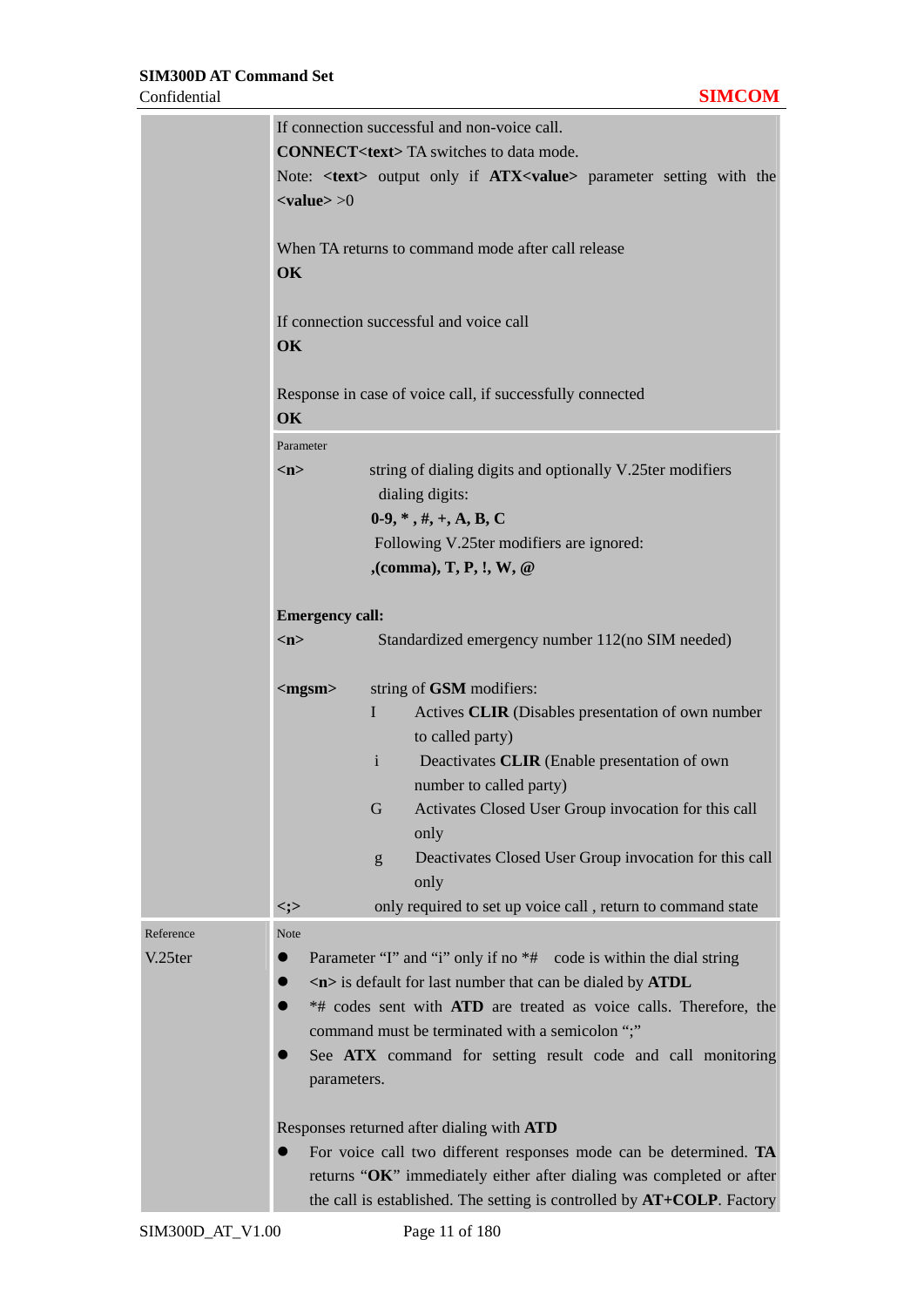| default is $AT+COLP=0$ , this cause the TA returns "OK" immediately  |
|----------------------------------------------------------------------|
| after dialing was completed, otherwise <b>TA</b> will returns "OK",  |
| "BUSY", "NO DIAL TONE", "NO CARRIER".                                |
|                                                                      |
| Using <b>ATD</b> during an active voice call:                        |
| When a user originates a second voice call while there is already an |
| active voice call, the first call will be automatically put on hold. |
| The current states of all calls can be easily checked at any time by |
| using the $AT+CLCC$ command.                                         |

### **2.2.4 ATD> <mem><n> Originate call to phone number in memory <mem>**

|                                                                                                                        | ATD> <mem><n> Originate call to phone number in memory <mem></mem></n></mem>                         |  |  |  |  |  |  |
|------------------------------------------------------------------------------------------------------------------------|------------------------------------------------------------------------------------------------------|--|--|--|--|--|--|
| <b>Execution command</b>                                                                                               | Response                                                                                             |  |  |  |  |  |  |
| $ATD$ > <mem><n< th=""><th colspan="6">This command can be used to dial a phone number from a specific</th></n<></mem> | This command can be used to dial a phone number from a specific                                      |  |  |  |  |  |  |
| $>[5]$ $[5]$ $[6]$                                                                                                     | phonebook.                                                                                           |  |  |  |  |  |  |
|                                                                                                                        | Note: This command may be aborted generally by receiving an ATH                                      |  |  |  |  |  |  |
|                                                                                                                        | command or a character during execution. The aborting is not possible                                |  |  |  |  |  |  |
|                                                                                                                        | during some states of connection establishment such as handshaking.                                  |  |  |  |  |  |  |
|                                                                                                                        | If error is related to ME functionality                                                              |  |  |  |  |  |  |
|                                                                                                                        | +CME ERROR: <err></err>                                                                              |  |  |  |  |  |  |
|                                                                                                                        | If no dial tone and (parameter setting ATX2 or ATX4)                                                 |  |  |  |  |  |  |
|                                                                                                                        | <b>NO DIALTONE</b>                                                                                   |  |  |  |  |  |  |
|                                                                                                                        | If busy and (parameter setting ATX3 or ATX4)                                                         |  |  |  |  |  |  |
|                                                                                                                        | <b>BUSY</b><br>If a connection cannot be established<br><b>NO CARRIER</b>                            |  |  |  |  |  |  |
|                                                                                                                        |                                                                                                      |  |  |  |  |  |  |
|                                                                                                                        |                                                                                                      |  |  |  |  |  |  |
|                                                                                                                        | If connection successful and non-voice call.                                                         |  |  |  |  |  |  |
|                                                                                                                        | <b>CONNECT<text>TA</text></b> switches to data mode.                                                 |  |  |  |  |  |  |
|                                                                                                                        | Note: < <b>text</b> > output only if <b>ATX<value< b="">&gt; parameter setting with the</value<></b> |  |  |  |  |  |  |
|                                                                                                                        | $\langle \mathbf{value} \rangle > 0$                                                                 |  |  |  |  |  |  |
|                                                                                                                        | When <b>TA</b> returns to command mode after call release                                            |  |  |  |  |  |  |
|                                                                                                                        | OK                                                                                                   |  |  |  |  |  |  |
|                                                                                                                        | If successfully connected and voice call                                                             |  |  |  |  |  |  |
|                                                                                                                        | OK                                                                                                   |  |  |  |  |  |  |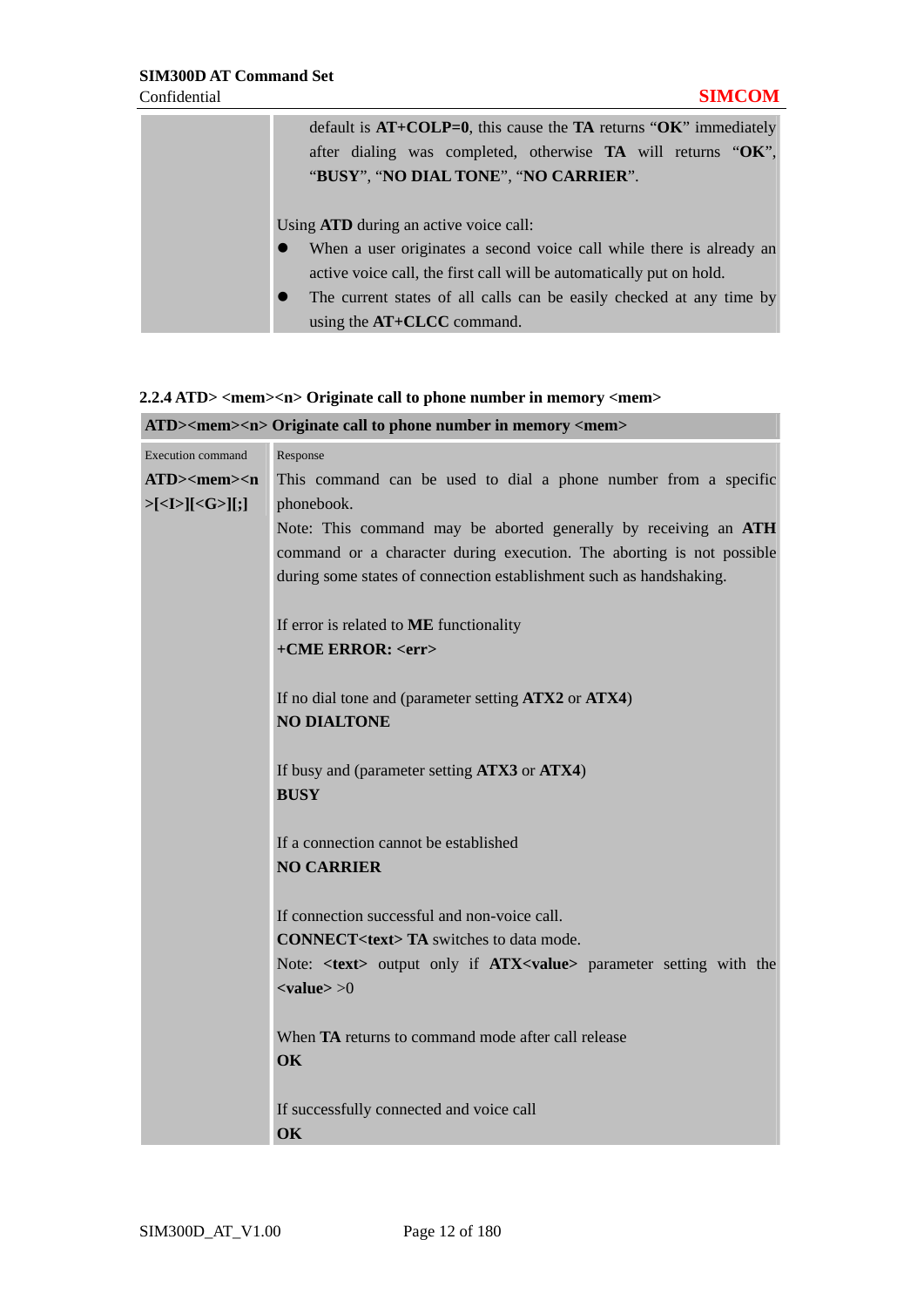÷

|           | Parameter                                      |                                                                    |  |  |
|-----------|------------------------------------------------|--------------------------------------------------------------------|--|--|
|           | Phonebook<br>$<$ mem $>$                       |                                                                    |  |  |
|           | "DC"                                           | ME dialled calls list                                              |  |  |
|           | "FD"                                           | SIM fixed dialling-phonebook                                       |  |  |
|           |                                                | "LD" SIM dialled calls list                                        |  |  |
|           |                                                | "MC" ME missed (unanswered received) calls list                    |  |  |
|           |                                                | "ME" ME phonebook                                                  |  |  |
|           | "ON"                                           | SIM (or ME) own numbers (MSISDNs) list                             |  |  |
|           | "RC"                                           | ME received calls list                                             |  |  |
|           |                                                | "SM" SIM phonebook                                                 |  |  |
|           |                                                |                                                                    |  |  |
|           | m                                              | Integer type memory location should be in the range of             |  |  |
|           |                                                | locations available in the memory used                             |  |  |
|           |                                                |                                                                    |  |  |
|           | $<$ mgsm $>$                                   | string of GSM modifiers:                                           |  |  |
|           | I                                              | Actives CLIR (Disables presentation of own number                  |  |  |
|           |                                                | to called party)                                                   |  |  |
|           | $\mathbf{i}$                                   | Deactivates CLIR (Enable presentation of own                       |  |  |
|           |                                                | number to called party)                                            |  |  |
|           | G                                              | Activates Closed User Group invocation for this call<br>only       |  |  |
|           | g                                              | Deactivates Closed User Group invocation for this call             |  |  |
|           |                                                | only                                                               |  |  |
|           | <;>                                            | only required to set up voice call, return to command state        |  |  |
| Reference | <b>Note</b>                                    |                                                                    |  |  |
| V.25ter   | $\bullet$                                      | There is no $\langle$ mem $\rangle$ for emergency call (" $EN$ "). |  |  |
|           | $\bullet$                                      | Parameter "I" and "i" only if no *# code is within the dial string |  |  |
|           | $\bullet$                                      | *# codes sent with ATD are treated as voice calls. Therefore, the  |  |  |
|           |                                                | command must be terminated with a semicolon ";"                    |  |  |
|           | $\bullet$                                      | See ATX command for setting result code and call monitoring        |  |  |
|           | parameters.                                    |                                                                    |  |  |
|           |                                                | For example: The command "ATD>SM7; "is going to dial the phone     |  |  |
|           | number stored at location 7 in SIM phone book. |                                                                    |  |  |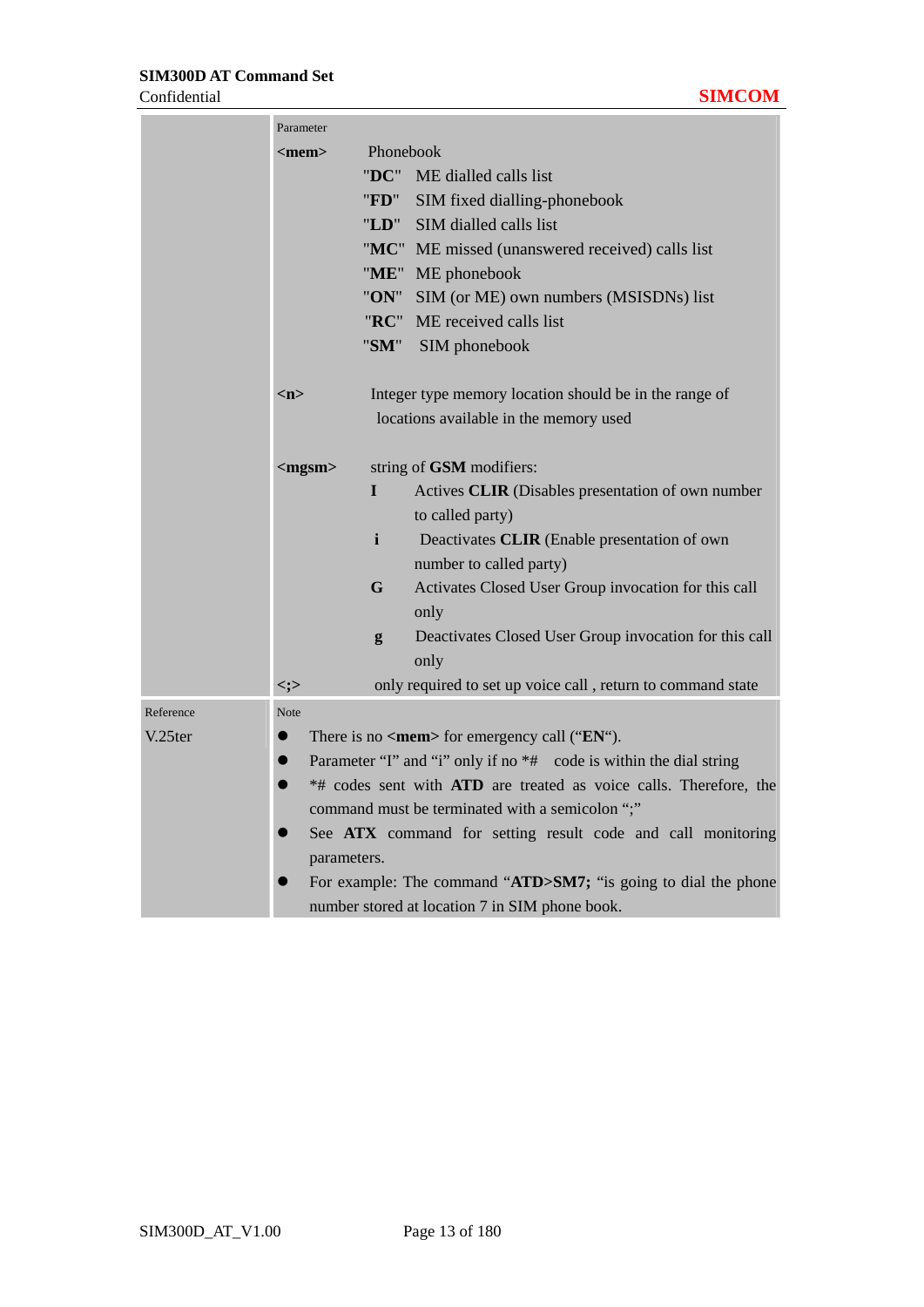|                                        |                                                                                                                                                                                                                                                                            | ATD> <n> Originate call to phone number in current memory</n>                                                                                |  |  |  |  |
|----------------------------------------|----------------------------------------------------------------------------------------------------------------------------------------------------------------------------------------------------------------------------------------------------------------------------|----------------------------------------------------------------------------------------------------------------------------------------------|--|--|--|--|
| Execution command                      | Response                                                                                                                                                                                                                                                                   |                                                                                                                                              |  |  |  |  |
| $\text{ATD}>>n>[<\text{I}>][<\text{I}$ |                                                                                                                                                                                                                                                                            | This command can be used to dial a phone number from current phonebook                                                                       |  |  |  |  |
| $G >$ ][;]                             | memory.                                                                                                                                                                                                                                                                    |                                                                                                                                              |  |  |  |  |
|                                        |                                                                                                                                                                                                                                                                            | Note: This command may be aborted generally by receiving an ATH                                                                              |  |  |  |  |
|                                        |                                                                                                                                                                                                                                                                            | command or a character during execution. The aborting is not possible<br>during some states of connection establishment such as handshaking. |  |  |  |  |
|                                        | +CME ERROR: <err></err>                                                                                                                                                                                                                                                    | If error is related to <b>ME</b> functionality                                                                                               |  |  |  |  |
|                                        | <b>NO DIALTONE</b>                                                                                                                                                                                                                                                         | If no dial tone and (parameter setting ATX2 or ATX4)                                                                                         |  |  |  |  |
|                                        | If busy and (parameter setting ATX3 or ATX4)<br><b>BUSY</b>                                                                                                                                                                                                                |                                                                                                                                              |  |  |  |  |
|                                        | <b>NO CARRIER</b>                                                                                                                                                                                                                                                          | If a connection cannot be established                                                                                                        |  |  |  |  |
|                                        | If connection successful and non-voice call.<br><b>CONNECT<text>TA</text></b> switches to data mode.<br>Note: < <b>text</b> > output only if <b>ATX<value< b="">&gt; parameter setting with the<br/><math>&lt;</math>value<math>&gt;</math><math>&gt;</math>0</value<></b> |                                                                                                                                              |  |  |  |  |
|                                        |                                                                                                                                                                                                                                                                            |                                                                                                                                              |  |  |  |  |
|                                        | OK                                                                                                                                                                                                                                                                         | When TA returns to command mode after call release                                                                                           |  |  |  |  |
|                                        | OK                                                                                                                                                                                                                                                                         | If successfully connected and voice call                                                                                                     |  |  |  |  |
|                                        | Parameter                                                                                                                                                                                                                                                                  |                                                                                                                                              |  |  |  |  |
|                                        | m                                                                                                                                                                                                                                                                          | Integer type memory location should be in the range of<br>locations available in the memory used                                             |  |  |  |  |
|                                        | $<$ mgsm $>$                                                                                                                                                                                                                                                               | string of GSM modifiers:                                                                                                                     |  |  |  |  |
|                                        |                                                                                                                                                                                                                                                                            | Actives CLIR (Disables presentation of own number<br>п                                                                                       |  |  |  |  |
|                                        |                                                                                                                                                                                                                                                                            | to called party)                                                                                                                             |  |  |  |  |
|                                        |                                                                                                                                                                                                                                                                            | i<br>Deactivates CLIR (Enable presentation of own<br>number to called party)                                                                 |  |  |  |  |
|                                        |                                                                                                                                                                                                                                                                            | G<br>Activates Closed User Group invocation for this call<br>only                                                                            |  |  |  |  |
|                                        |                                                                                                                                                                                                                                                                            | Deactivates Closed User Group invocation for this call<br>g<br>only                                                                          |  |  |  |  |
|                                        | $\lt; ;$                                                                                                                                                                                                                                                                   | only required to set up voice call, return to command state                                                                                  |  |  |  |  |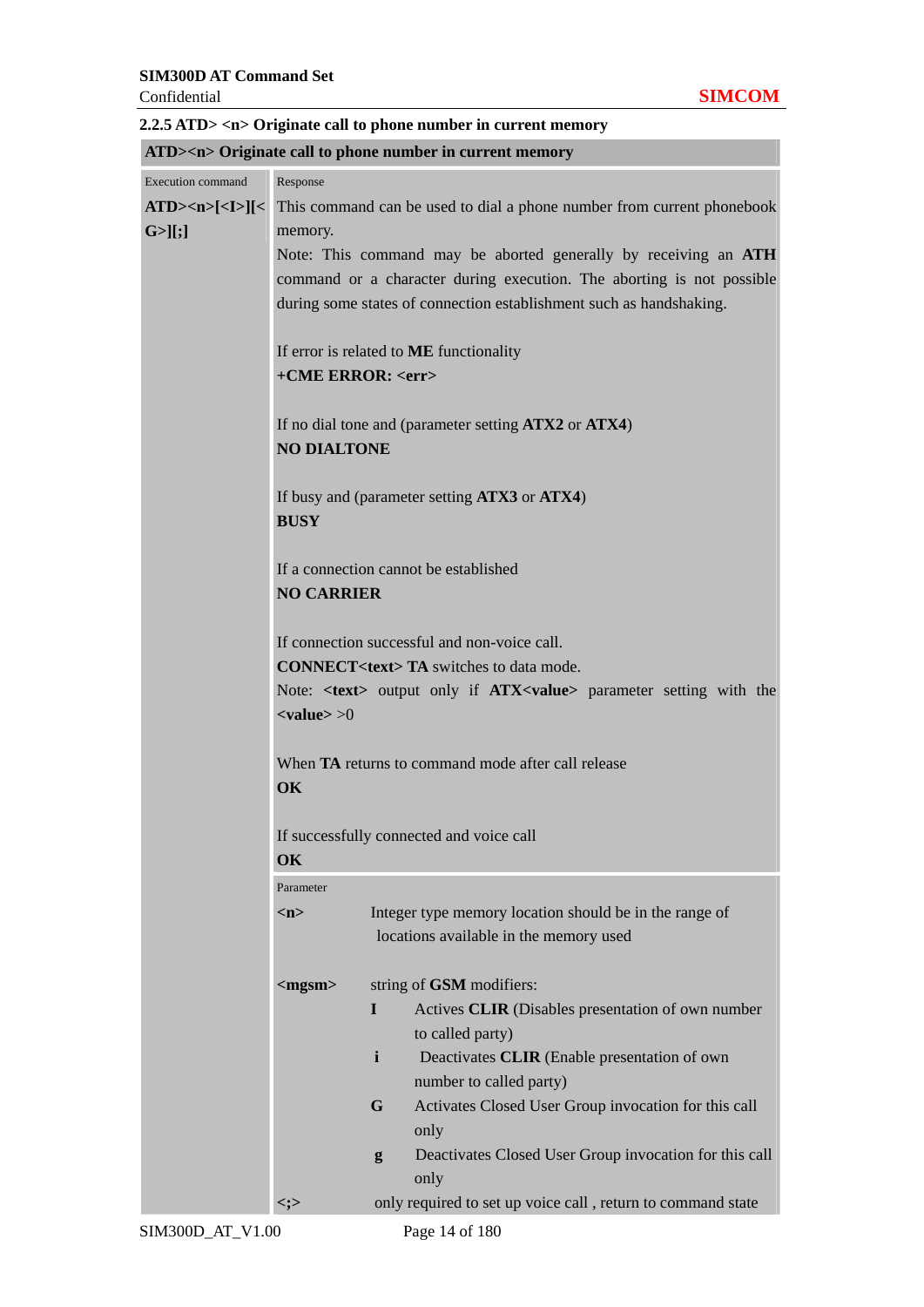| Reference | <b>Note</b>                                                              |  |  |  |  |  |
|-----------|--------------------------------------------------------------------------|--|--|--|--|--|
| V.25ter   | Parameter "I" and "i" only if no *# code is within the dial string       |  |  |  |  |  |
|           | *# codes sent with <b>ATD</b> are treated as voice calls. Therefore, the |  |  |  |  |  |
|           | command must be terminated with a semicolon ";"                          |  |  |  |  |  |
|           | See ATX command for setting result code and call monitoring              |  |  |  |  |  |
|           | parameters.                                                              |  |  |  |  |  |

## **2.2.6 ATD> <str> Originate call to phone number in memory which corresponding alpha num field**

|                   | ATD> <str> Originate call to phone number in memory which corresponding alpha num</str>     |  |  |  |  |  |
|-------------------|---------------------------------------------------------------------------------------------|--|--|--|--|--|
| field             |                                                                                             |  |  |  |  |  |
| Execution command | Response                                                                                    |  |  |  |  |  |
| $ATD>\n[I][G]$    | This command make the TA attempts to set up an outgoing call to stored                      |  |  |  |  |  |
| [;]               | number.                                                                                     |  |  |  |  |  |
|                   | All available memories are searched for the entry <str>.</str>                              |  |  |  |  |  |
|                   | Note: This command may be aborted generally by receiving an ATH                             |  |  |  |  |  |
|                   | command or a character during execution. The aborting is not possible                       |  |  |  |  |  |
|                   | during some states of connection establishment such as handshaking.                         |  |  |  |  |  |
|                   | If error is related to <b>ME</b> functionality                                              |  |  |  |  |  |
|                   | +CME ERROR: <err></err>                                                                     |  |  |  |  |  |
|                   | If no dial tone and (parameter setting ATX2 or ATX4)                                        |  |  |  |  |  |
|                   | <b>NO DIALTONE</b>                                                                          |  |  |  |  |  |
|                   | If busy and (parameter setting ATX3 or ATX4)                                                |  |  |  |  |  |
|                   | <b>BUSY</b>                                                                                 |  |  |  |  |  |
|                   | If a connection cannot be established                                                       |  |  |  |  |  |
|                   | <b>NO CARRIER</b>                                                                           |  |  |  |  |  |
|                   | If connection successful and non-voice call.                                                |  |  |  |  |  |
|                   | <b>CONNECT<text>TA</text></b> switches to data mode.                                        |  |  |  |  |  |
|                   | Note: < <b>text&gt;</b> output only if <b>ATX<value></value></b> parameter setting with the |  |  |  |  |  |
|                   | $\langle \mathbf{value} \rangle > 0$                                                        |  |  |  |  |  |
|                   | When TA returns to command mode after call release                                          |  |  |  |  |  |
|                   | OK                                                                                          |  |  |  |  |  |
|                   | If successfully connected and voice call                                                    |  |  |  |  |  |
|                   | OK                                                                                          |  |  |  |  |  |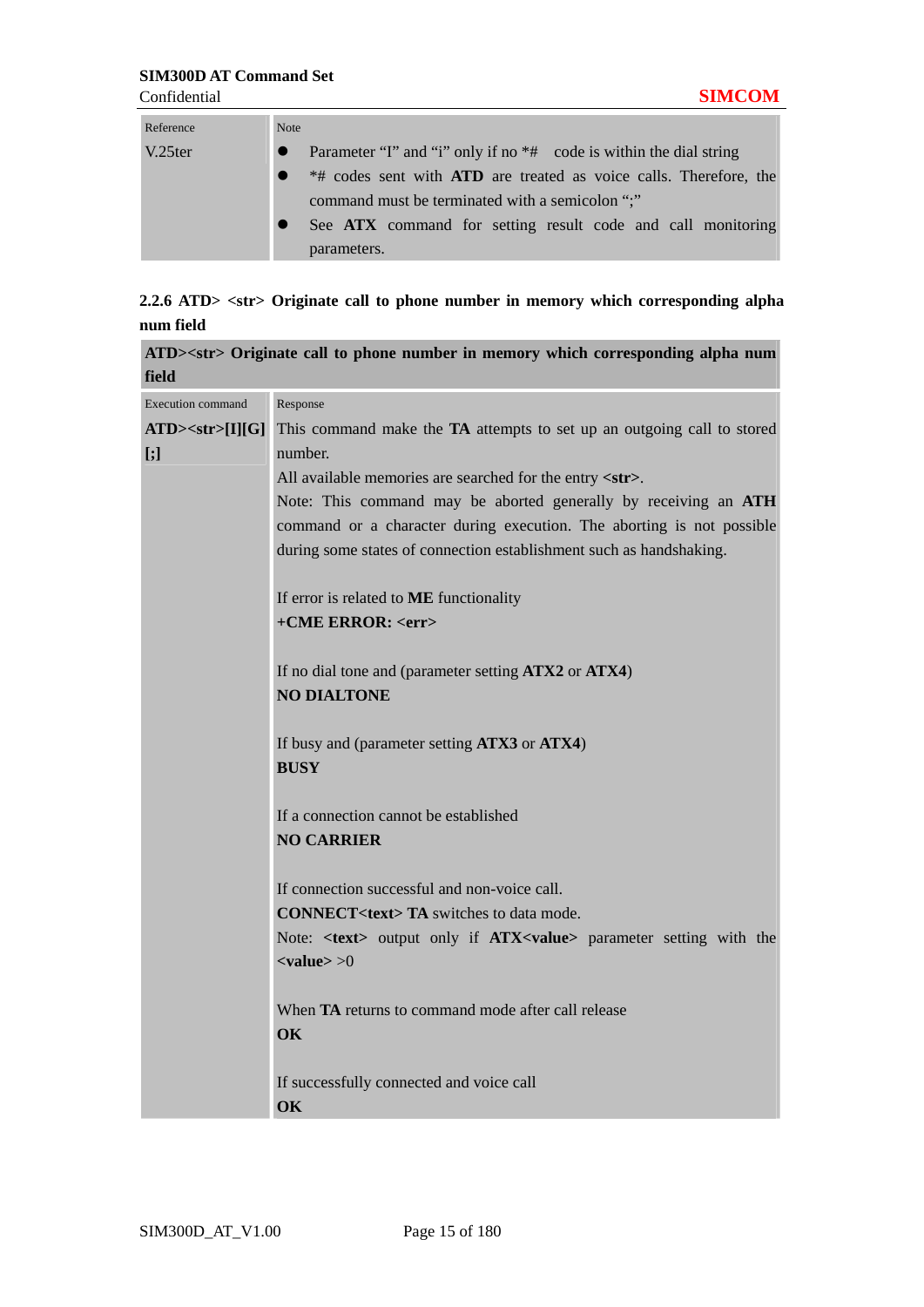m a

 $\sim$ 

|           | Parameter    |                                                                                                                                                                                                           |  |  |
|-----------|--------------|-----------------------------------------------------------------------------------------------------------------------------------------------------------------------------------------------------------|--|--|
|           | $<$ str $>$  | string type value ("x"), which should equal to an<br>alphanumeric field in at least one phone book entry in the<br>searched memories. str formatted as current TE character set<br>specified by $+CSCS$ . |  |  |
|           | $<$ mgsm $>$ | string of <b>GSM</b> modifiers:                                                                                                                                                                           |  |  |
|           |              | Actives CLIR (Disables presentation of own number<br>L<br>to called party)                                                                                                                                |  |  |
|           |              | $\mathbf{i}$<br>Deactivates CLIR (Enable presentation of own<br>number to called party)                                                                                                                   |  |  |
|           |              | G<br>Activates Closed User Group invocation for this call<br>only                                                                                                                                         |  |  |
|           |              | Deactivates Closed User Group invocation for this call<br>g<br>only                                                                                                                                       |  |  |
|           | $\lt; ;$     | only required to set up voice call, return to command state                                                                                                                                               |  |  |
| Reference | <b>Note</b>  |                                                                                                                                                                                                           |  |  |
| V.25ter   | $\bullet$    | Parameter "I" and "i" only if no *# code is within the dial string                                                                                                                                        |  |  |
|           | $\bullet$    | *# codes sent with ATD are treated as voice calls. Therefore, the<br>command must be terminated with a semicolon ";"                                                                                      |  |  |
|           | parameters.  | See ATX command for setting result code and call monitoring                                                                                                                                               |  |  |

the contract of the contract of the contract of

| 2.2.7 ATDL Redial last telephone number used |  |  |  |  |  |
|----------------------------------------------|--|--|--|--|--|
|----------------------------------------------|--|--|--|--|--|

|                   | <b>ATDL Redial last telephone number used</b>                          |
|-------------------|------------------------------------------------------------------------|
| Execution command | Response                                                               |
| <b>ATDL</b>       | This command redials the last voice and data call number used.         |
|                   | Note: This command may be aborted generally by receiving an <b>ATH</b> |
|                   | command or a character during execution. The aborting is not possible  |
|                   | during some states of connection establishment such as handshaking.    |
|                   | If error is related to <b>ME</b> functionality                         |
|                   | +CME ERROR: <err></err>                                                |
|                   |                                                                        |
|                   | If no dial tone and (parameter setting ATX2 or ATX4)                   |
|                   | <b>NO DIALTONE</b>                                                     |
|                   | If busy and (parameter setting ATX3 or ATX4)                           |
|                   | <b>BUSY</b>                                                            |
|                   |                                                                        |
|                   | If a connection cannot be established                                  |
|                   | <b>NO CARRIER</b>                                                      |
|                   | If connection successful and non-voice call.                           |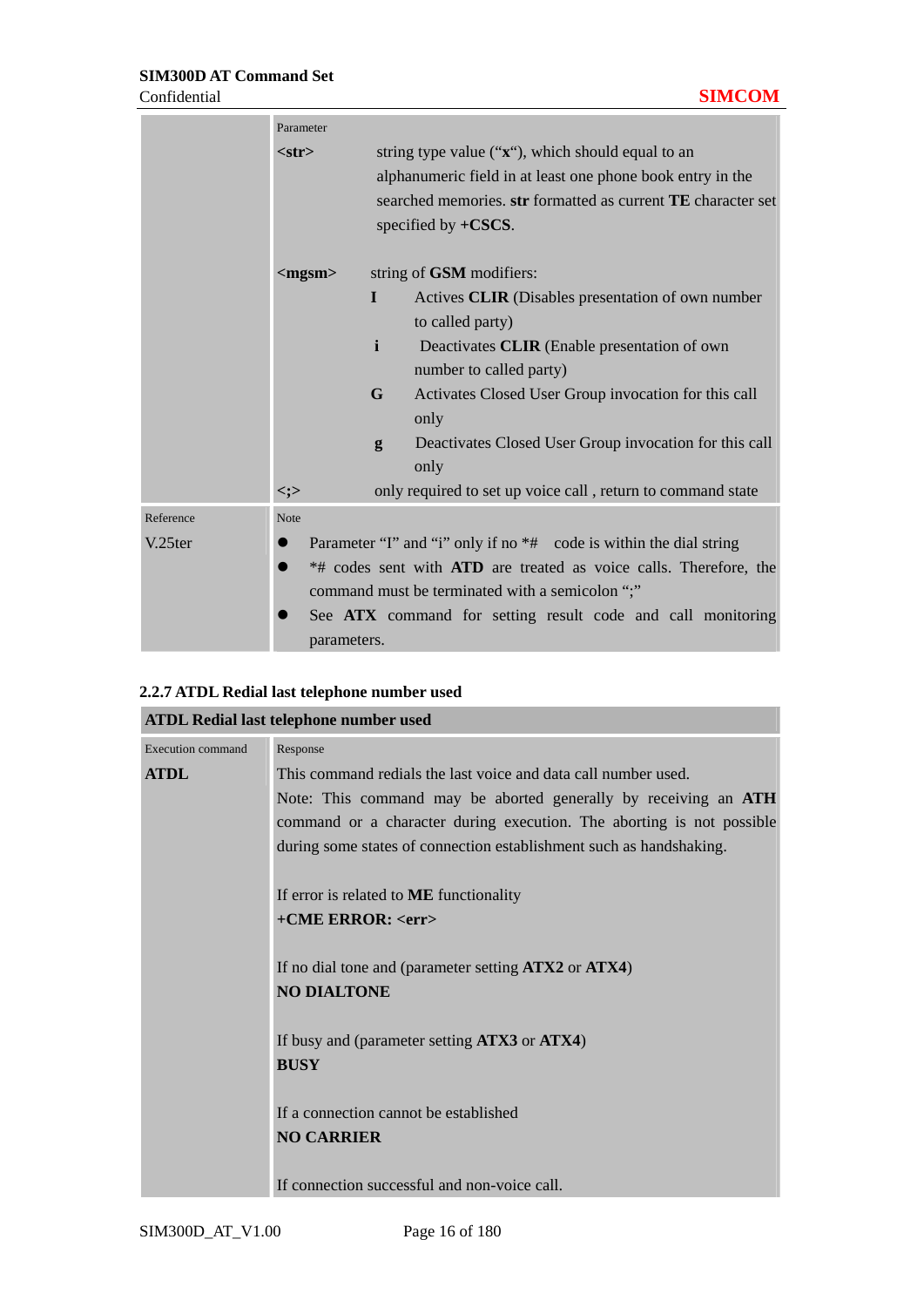|           | <b>CONNECT<text>TA</text></b> switches to data mode.                                        |  |  |  |  |  |
|-----------|---------------------------------------------------------------------------------------------|--|--|--|--|--|
|           | Note: < <b>text&gt;</b> output only if <b>ATX<value></value></b> parameter setting with the |  |  |  |  |  |
|           | $\langle \mathbf{value} \rangle > 0$                                                        |  |  |  |  |  |
|           | When <b>TA</b> returns to command mode after call release<br>$\overline{\text{OK}}$         |  |  |  |  |  |
|           | If successfully connected and voice call<br>$\alpha$                                        |  |  |  |  |  |
| Reference | <b>Note</b>                                                                                 |  |  |  |  |  |
| V.25ter   | See ATX command for setting result code and call monitoring<br>∙<br>parameters.             |  |  |  |  |  |

## **2.2.8 ATE Set command echo mode**

| <b>ATE Set command echo mode</b> |                                                                                                                                     |              |               |  |
|----------------------------------|-------------------------------------------------------------------------------------------------------------------------------------|--------------|---------------|--|
| Set command                      | Response                                                                                                                            |              |               |  |
| $ATE[<$ value>]                  | This setting determines whether or not the TA echoes characters received<br>from TE during command state.<br>$\overline{\text{OK}}$ |              |               |  |
|                                  | Parameter                                                                                                                           |              |               |  |
|                                  | <value></value>                                                                                                                     | $\theta$     | Echo mode off |  |
|                                  |                                                                                                                                     | $\mathbf{1}$ | Echo mode on  |  |
| Reference                        | <b>Note</b>                                                                                                                         |              |               |  |
| $V.25$ ter                       |                                                                                                                                     |              |               |  |

## **2.2.9 ATH Disconnect existing connection**

| <b>ATH Disconnect existing connection</b> |                                                                                    |
|-------------------------------------------|------------------------------------------------------------------------------------|
| Execution command                         | Response                                                                           |
| ATH[n]                                    | Disconnect existing call by local TE from command line and terminate call          |
|                                           | $\overline{\text{OK}}$                                                             |
|                                           | Note: OK is issued after circuit 109(DCD) is turned off, if it was previously      |
|                                           | on.                                                                                |
|                                           |                                                                                    |
|                                           | Parameter                                                                          |
|                                           | disconnect from line and terminate call<br>$\left( \right)$<br>$\langle n \rangle$ |
|                                           |                                                                                    |
| Reference                                 | <b>Note</b>                                                                        |
| $V.25$ ter                                |                                                                                    |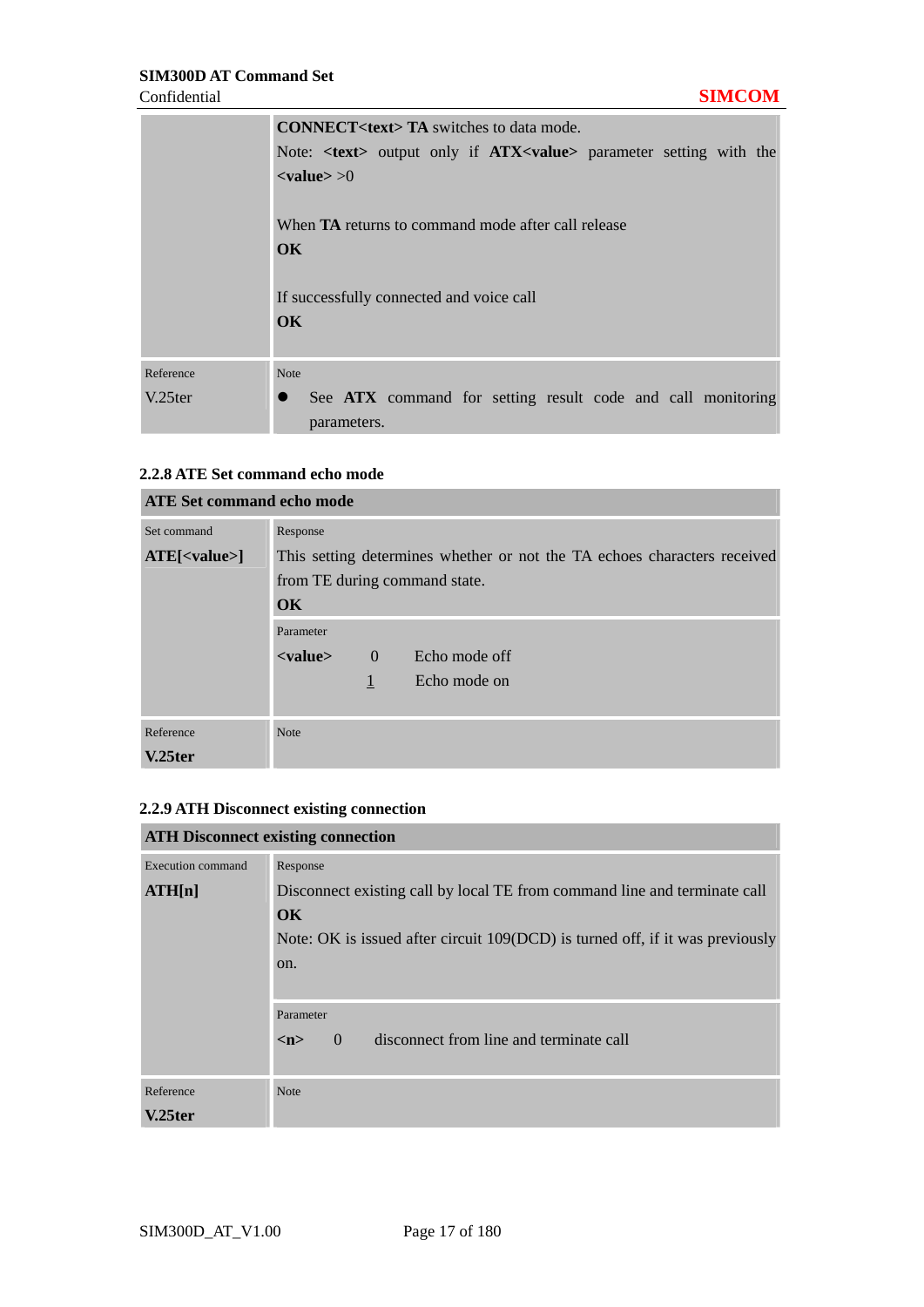### Confidential **SIMCOM**

## **2.2.10 ATI Display product identification information**

|  | <b>ATI</b> Display product identification information |  |
|--|-------------------------------------------------------|--|
|  |                                                       |  |

| <b>Execution command</b> | Response                           |
|--------------------------|------------------------------------|
| <b>ATI</b>               | TA issues product information text |
|                          |                                    |
|                          | Example:                           |
|                          |                                    |
|                          | SIMCOM_Ltd                         |
|                          | SIMCOM_SIM300D                     |
|                          | Revision: 1008B02SIM300D32_ATMEL   |
|                          |                                    |
|                          | OK                                 |
|                          | Parameter                          |
|                          |                                    |
| Reference                | <b>Note</b>                        |
| V.25ter                  |                                    |

## **2.2.11 ATL Set monitor speaker loudness**

| <b>ATL</b> Set monitor speaker loudness |                        |                |                                                            |
|-----------------------------------------|------------------------|----------------|------------------------------------------------------------|
| Set command                             | Response               |                |                                                            |
| ATL[value]                              | $\overline{\text{OK}}$ |                |                                                            |
|                                         | Parameter              |                |                                                            |
|                                         | $<$ value $>$          | $\theta$       | low speaker volume                                         |
|                                         |                        | 1              | low speaker volume                                         |
|                                         |                        | $\overline{2}$ | medium speaker volume                                      |
|                                         |                        | 3              | high speaker volume                                        |
| Reference                               | <b>Note</b>            |                |                                                            |
| $V.25$ ter                              |                        |                | The two commands ATL and ATM are implemented only for V.25 |
|                                         |                        |                | compatibility reasons and have no effect.                  |

| 2.2.12 ATM Set monitor speaker mode |  |
|-------------------------------------|--|
|-------------------------------------|--|

| Set monitor speaker mode<br>ATM |               |          |                                                            |
|---------------------------------|---------------|----------|------------------------------------------------------------|
| Set command                     | Response      |          |                                                            |
| ATM[value]                      | $\alpha$      |          |                                                            |
|                                 | Parameter     |          |                                                            |
|                                 | $<$ value $>$ | $\theta$ | speaker is always off                                      |
|                                 |               | 1        | speaker on until TA inform TE that carrier has been        |
|                                 |               |          | detected                                                   |
|                                 |               | 2        | speaker is always on when TA is off-hook                   |
| Reference                       | <b>Note</b>   |          |                                                            |
| V.25ter                         |               |          | The two commands ATL and ATM are implemented only for V.25 |
|                                 |               |          | compatibility reasons and have no effect.                  |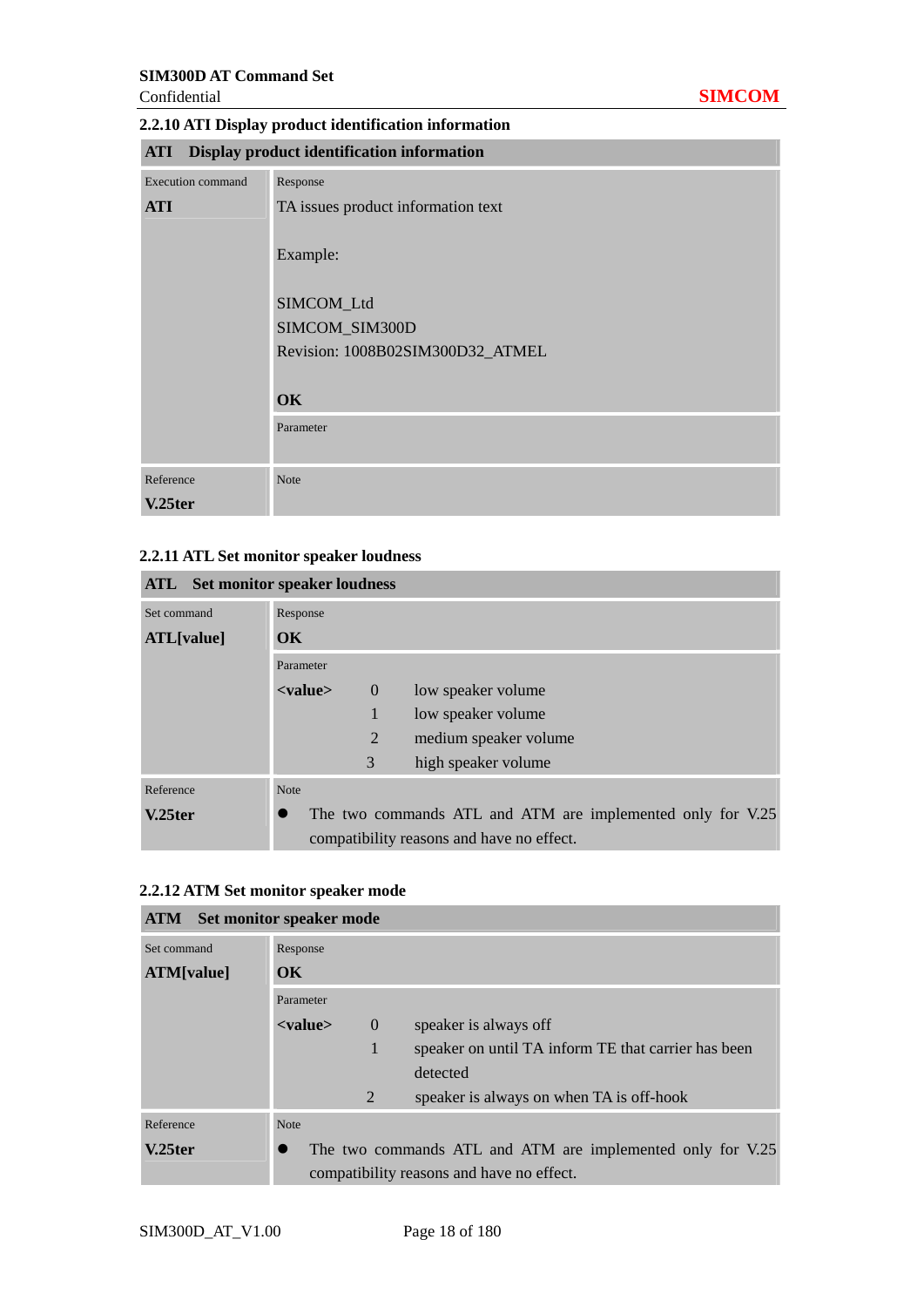÷.

| Switch from data mode or PPP online mode to command mode |                                                                                 |  |  |
|----------------------------------------------------------|---------------------------------------------------------------------------------|--|--|
| <b>Execution</b> command                                 | Response                                                                        |  |  |
| $+++$                                                    | This command is only available during a CSD call or a GPRS connection.          |  |  |
|                                                          | The $++$ character sequence causes the TA to cancel the data flow over the      |  |  |
|                                                          | AT interface and switch to command mode. This allows you to enter AT            |  |  |
|                                                          | command while maintaining the data connection to the remote server or,          |  |  |
|                                                          | accordingly, the GPRS connection.                                               |  |  |
|                                                          |                                                                                 |  |  |
|                                                          | OK                                                                              |  |  |
|                                                          |                                                                                 |  |  |
|                                                          | To prevent the $+++$ escape sequence from being misinterpreted as data, it      |  |  |
|                                                          | should comply to following sequence:                                            |  |  |
|                                                          | No characters entered for T1 time (0.5 seconds)<br>1.                           |  |  |
|                                                          | "+++" characters entered with no characters in between<br>2.                    |  |  |
|                                                          | No characters entered for T1 timer (0.5 seconds)<br>3.                          |  |  |
|                                                          | Switch to command mode, otherwise go to step 1.<br>4.                           |  |  |
|                                                          | Parameter                                                                       |  |  |
|                                                          |                                                                                 |  |  |
| Reference                                                | <b>Note</b>                                                                     |  |  |
| $V.25$ ter                                               | To return from command mode back to data or PPP online mode: Enter<br>$\bullet$ |  |  |
|                                                          | ATO.                                                                            |  |  |

#### **2.2.13 +++ Switch from data mode or PPP online mode to command mode**  and the control of the control of the control of

#### **2.2.14 ATO Switch from command mode to data mode**

| <b>ATO Switch from command mode to data mode</b> |                                                                              |  |
|--------------------------------------------------|------------------------------------------------------------------------------|--|
| <b>Execution command</b>                         | Response                                                                     |  |
| ATO[n]                                           | TA resumes the connection and switches back from command mode to data        |  |
|                                                  | mode.                                                                        |  |
|                                                  | If connection is not successfully resumed                                    |  |
|                                                  | <b>NO CARRIER</b>                                                            |  |
|                                                  | else                                                                         |  |
|                                                  | TA returns to data mode from command mode <b>CONNECT</b> <text> Note:</text> |  |
|                                                  | $\langle \text{text} \rangle$ only if parameter setting X $>0$               |  |
|                                                  | Parameter                                                                    |  |
|                                                  | switch from command mode to data mode<br>$\theta$<br>m                       |  |
| Reference                                        | <b>Note</b>                                                                  |  |
| V.25ter                                          |                                                                              |  |

## **2.2.15 ATP Select pulse dialing**

| <b>ATP Select pulse dialing</b> |          |  |
|---------------------------------|----------|--|
| Set command                     | Response |  |
| <b>ATP</b>                      | OK       |  |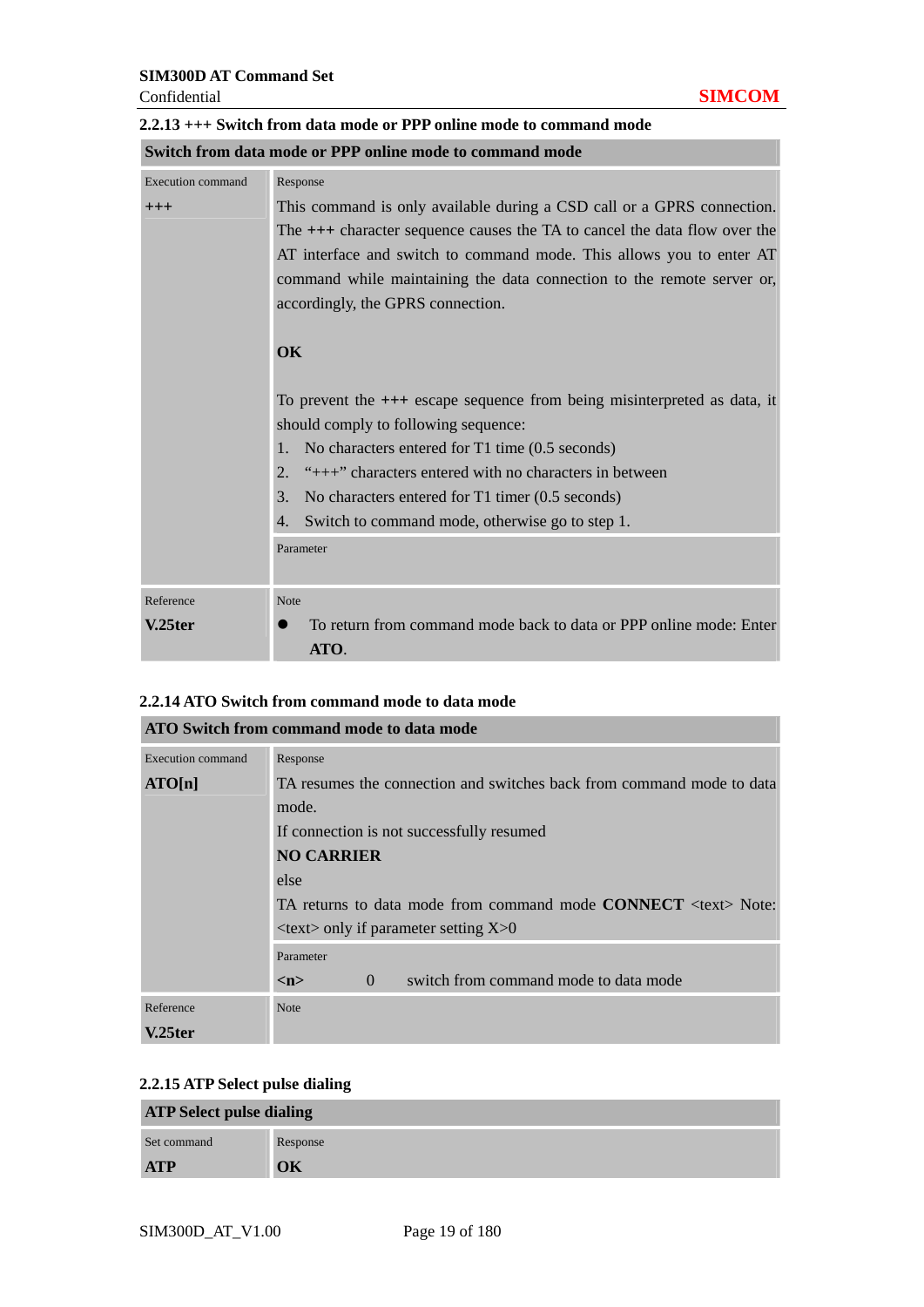and the company

m.

|           | Parameter                     |
|-----------|-------------------------------|
| Reference | <b>Note</b>                   |
| V.25ter   | No effect in GSM<br>$\bullet$ |

### **2.2.16 ATQ Set result code presentation mode**

| <b>ATQ Set result code presentation mode</b> |                                                                              |  |
|----------------------------------------------|------------------------------------------------------------------------------|--|
| Set command                                  | Response                                                                     |  |
| $ATQ[\langle n \rangle]$                     | This parameter setting determines whether or not the TA transmits any result |  |
|                                              | code to the TE. Information text transmitted in response is not affected by  |  |
|                                              | this setting.                                                                |  |
|                                              | If $\langle n \rangle = 0$ :                                                 |  |
|                                              | $\alpha$                                                                     |  |
|                                              | If $\langle n \rangle = 1$ :                                                 |  |
|                                              | (none)                                                                       |  |
|                                              | Parameter                                                                    |  |
|                                              | TA transmits result code<br>$\mathbf{0}$<br>m                                |  |
|                                              | Result codes are suppressed and not transmitted<br>$\mathbf{1}$              |  |
| Reference                                    | <b>Note</b>                                                                  |  |
| V.25ter                                      |                                                                              |  |

### **2.2.17 ATS0 set number of rings before automatically answering the call**

| ATS0 Set number of rings before automatically answering the call |                                                                                           |  |
|------------------------------------------------------------------|-------------------------------------------------------------------------------------------|--|
| Read command                                                     | Response                                                                                  |  |
| ATS0?                                                            | m                                                                                         |  |
|                                                                  | <b>OK</b>                                                                                 |  |
| Set command                                                      | Response                                                                                  |  |
| $ATS0=[$                                                         | This parameter setting determines the number of rings before auto-answer.                 |  |
|                                                                  | <b>OK</b>                                                                                 |  |
|                                                                  | Parameter                                                                                 |  |
|                                                                  | automatic answering is disable<br>$\overline{0}$<br>m                                     |  |
|                                                                  | 1-255 enable automatic answering on the ring number                                       |  |
|                                                                  | specified                                                                                 |  |
| Reference                                                        | <b>Note</b>                                                                               |  |
| V.25ter                                                          | If $\langle n \rangle$ is set too high, the calling party may hang up before the call can |  |
|                                                                  | be answered automatically.                                                                |  |

#### **2.2.18 ATS3 Set command line termination character**

| <b>ATS3 Set command line termination character</b> |                     |  |
|----------------------------------------------------|---------------------|--|
| Read command                                       | Response            |  |
| ATS3?                                              | $\langle n \rangle$ |  |
|                                                    | OK                  |  |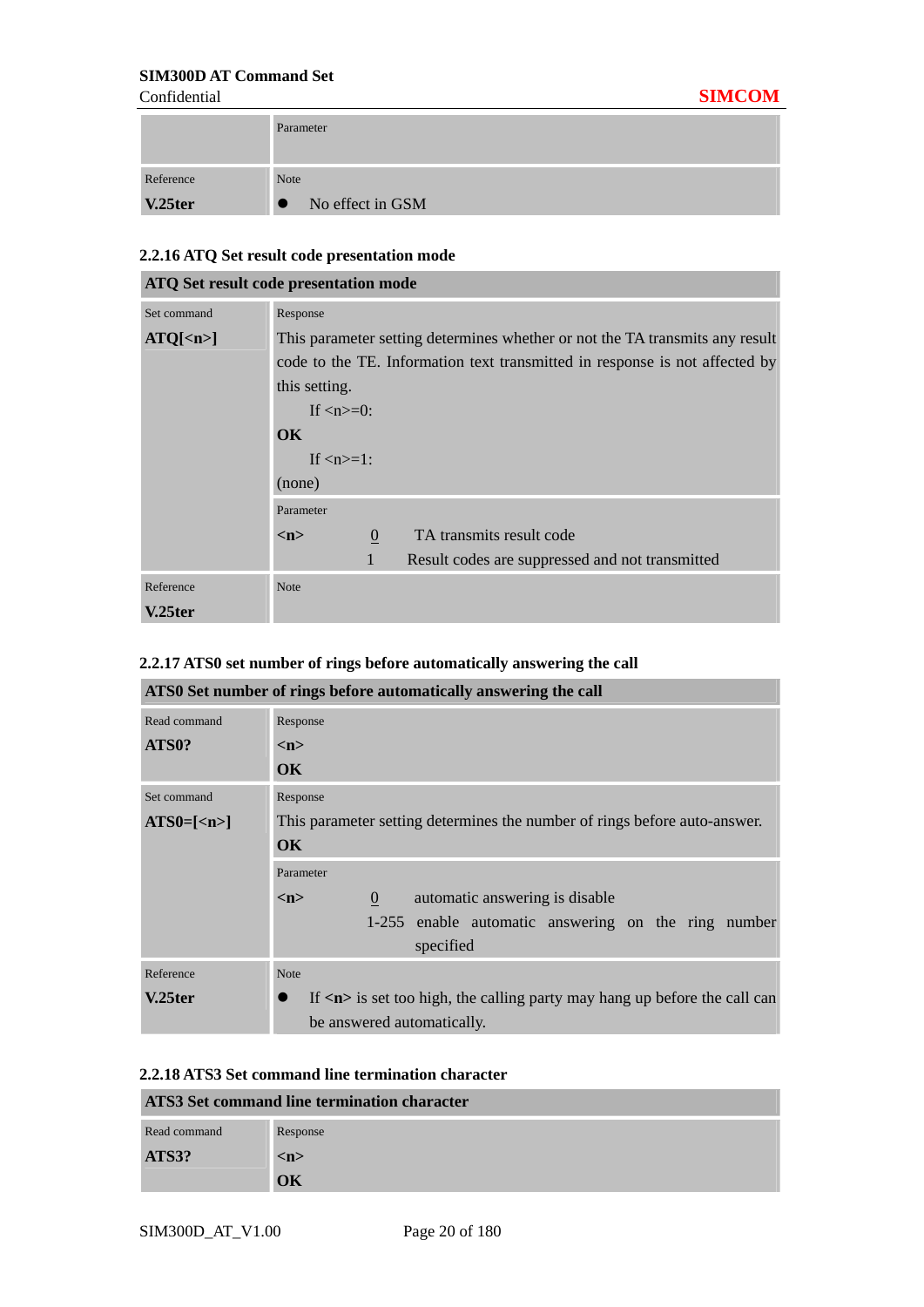| Set command | Response                                                                  |
|-------------|---------------------------------------------------------------------------|
| $ATS3=[$    | This parameter setting determines the character recognized by TA to       |
|             | terminate an incoming command line. The TA also returns this character in |
|             | output.                                                                   |
|             | $\overline{\text{OK}}$                                                    |
|             | Parameter                                                                 |
|             | command line termination character<br>$0-13-127$<br>$\langle n \rangle$   |
| Reference   | <b>Note</b>                                                               |
| $V.25$ ter  | Default $13 = CR$ .                                                       |

#### **2.2.19 ATS4 Set response formatting character**

| <b>ATS4 Set response formatting character</b> |                                                                         |  |  |  |  |  |
|-----------------------------------------------|-------------------------------------------------------------------------|--|--|--|--|--|
| Read command                                  | Response                                                                |  |  |  |  |  |
| ATS4?                                         | m                                                                       |  |  |  |  |  |
|                                               | <b>OK</b>                                                               |  |  |  |  |  |
| Set command                                   | Response                                                                |  |  |  |  |  |
| $ATS4=[n]$                                    | This parameter setting determines the character generated by the TA for |  |  |  |  |  |
|                                               | result code and information text.                                       |  |  |  |  |  |
|                                               | $\alpha$                                                                |  |  |  |  |  |
|                                               | Parameter                                                               |  |  |  |  |  |
|                                               | $0-10-127$ response formatting character<br>m                           |  |  |  |  |  |
|                                               |                                                                         |  |  |  |  |  |
| Reference                                     | <b>Note</b>                                                             |  |  |  |  |  |
| $V.25$ ter                                    | Default $10 = LF$ .                                                     |  |  |  |  |  |

## **2.2.20 ATS5 Set command line editing character**

| <b>ATS5</b> Set command line editing character |                                                                       |  |  |  |  |  |  |  |
|------------------------------------------------|-----------------------------------------------------------------------|--|--|--|--|--|--|--|
| Read command                                   | Response                                                              |  |  |  |  |  |  |  |
| ATS5?                                          | m                                                                     |  |  |  |  |  |  |  |
|                                                | <b>OK</b>                                                             |  |  |  |  |  |  |  |
| Set command                                    | Response                                                              |  |  |  |  |  |  |  |
| $ATS5=[n]$                                     | This parameter setting determines the character recognized by TA as a |  |  |  |  |  |  |  |
|                                                | request to delete from the command line the immediately preceding     |  |  |  |  |  |  |  |
|                                                | character.                                                            |  |  |  |  |  |  |  |
|                                                | $\alpha$                                                              |  |  |  |  |  |  |  |
|                                                | Parameter                                                             |  |  |  |  |  |  |  |
|                                                | $0 - 8 - 127$<br>response formatting character<br>m                   |  |  |  |  |  |  |  |
|                                                |                                                                       |  |  |  |  |  |  |  |
| Reference                                      | <b>Note</b>                                                           |  |  |  |  |  |  |  |
| V.25ter                                        | Default $8 =$ Backspace.                                              |  |  |  |  |  |  |  |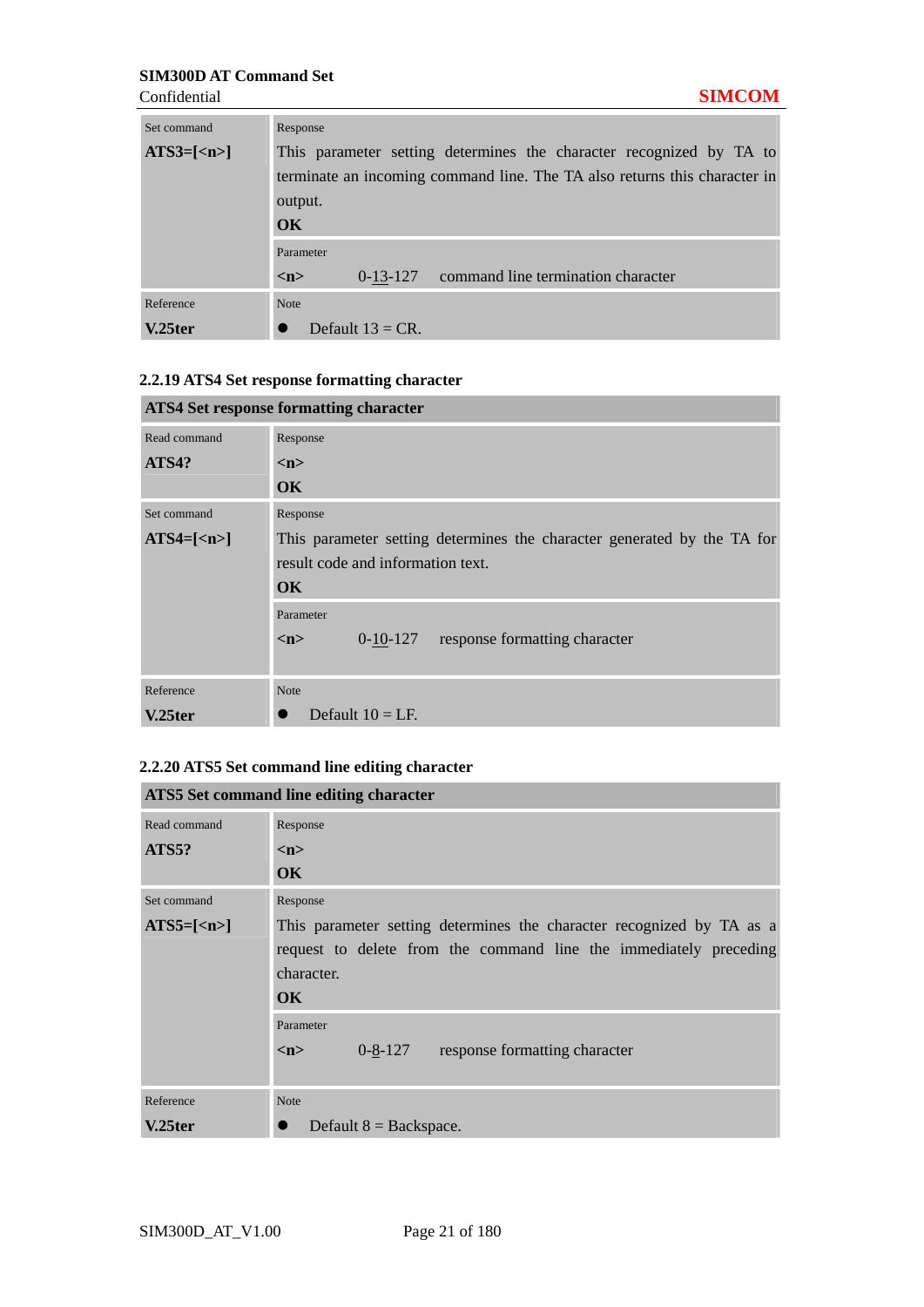i.

### **2.2.21 ATS6 Set pause before blind dialing**

| <b>ATS6 Set pause before blind dialing</b> |                                                                      |  |  |
|--------------------------------------------|----------------------------------------------------------------------|--|--|
| Read command                               | Response                                                             |  |  |
| ATS6?                                      | m                                                                    |  |  |
|                                            | $\overline{\textbf{OK}}$                                             |  |  |
| Set command                                | Response                                                             |  |  |
| $ATS6=[$                                   | $\alpha$                                                             |  |  |
|                                            | Parameter                                                            |  |  |
|                                            | $0 - 2 - 255$<br>number of seconds to wait before blind dialing<br>m |  |  |
| Reference                                  | <b>Note</b>                                                          |  |  |
| $V.25$ ter                                 | No effect for GSM                                                    |  |  |

## **2.2.22 ATS7 set number of seconds to wait for connection completion**

|              | ATS7 Set number of seconds to wait for connection completion           |  |  |  |  |  |  |  |
|--------------|------------------------------------------------------------------------|--|--|--|--|--|--|--|
| Read command | Response                                                               |  |  |  |  |  |  |  |
| ATS7?        | m>                                                                     |  |  |  |  |  |  |  |
|              | <b>OK</b>                                                              |  |  |  |  |  |  |  |
| Set command  | Response                                                               |  |  |  |  |  |  |  |
| $ATS7=[$     | This parameter setting determines the amount of time to wait for the   |  |  |  |  |  |  |  |
|              | connection completion in case of answering or originating a call.      |  |  |  |  |  |  |  |
|              | $\overline{\text{OK}}$                                                 |  |  |  |  |  |  |  |
|              | Parameter                                                              |  |  |  |  |  |  |  |
|              | 0-60-255 number of seconds to wait for connection completion<br>m      |  |  |  |  |  |  |  |
| Reference    | <b>Note</b>                                                            |  |  |  |  |  |  |  |
| $V.25$ ter   | If called party has specified a high value for $ATS0 = n$ , call setup |  |  |  |  |  |  |  |
|              | may fail.                                                              |  |  |  |  |  |  |  |
|              | The correlation between ATS7 and ATS0 is important<br>$\bullet$        |  |  |  |  |  |  |  |
|              | Example: Call may fail if ATS7=30 and ATS0=20.                         |  |  |  |  |  |  |  |
|              | ATS7 is only applicable to data call.                                  |  |  |  |  |  |  |  |

#### **2.2.23 ATS8 set number of second to wait for comma dial modifier**

| ATS8 Set number of second to wait for comma dial modifier |                                                                       |  |  |
|-----------------------------------------------------------|-----------------------------------------------------------------------|--|--|
| Read command                                              | Response                                                              |  |  |
| ATS8?                                                     | $\langle n \rangle$                                                   |  |  |
|                                                           | OK                                                                    |  |  |
| Set command                                               | Response                                                              |  |  |
| $ATS8=[$                                                  | $\overline{\text{OK}}$                                                |  |  |
|                                                           | Parameter                                                             |  |  |
|                                                           | $\overline{0}$<br>no pause when comma encountered in dial string<br>m |  |  |
|                                                           | number of seconds to wait<br>$1 - 255$                                |  |  |
| Reference                                                 | <b>Note</b>                                                           |  |  |
| $V.25$ ter                                                | No effect for GSM                                                     |  |  |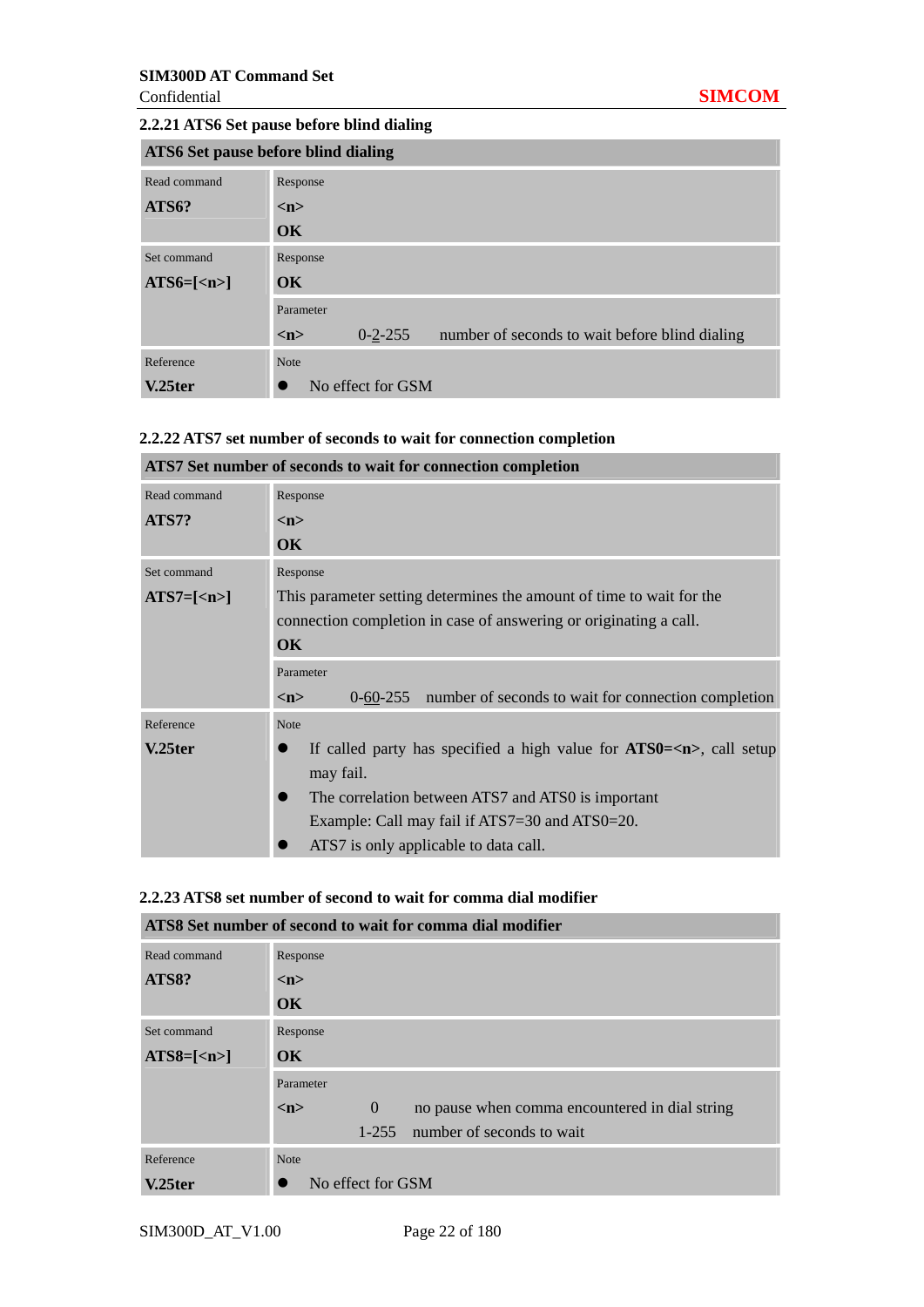## **2.2.24 ATS10 Set disconnect delay after indicating the absence of data carries**

|               | ATS10 Set disconnect delay after indicating the absence of data carrier       |  |  |  |  |  |  |
|---------------|-------------------------------------------------------------------------------|--|--|--|--|--|--|
| Read command  | Response                                                                      |  |  |  |  |  |  |
| <b>ATS10?</b> | m                                                                             |  |  |  |  |  |  |
|               | OK.                                                                           |  |  |  |  |  |  |
| Set command   | Response                                                                      |  |  |  |  |  |  |
| $ATS10=[en]$  | This parameter setting determines the amount of time that the TA will         |  |  |  |  |  |  |
|               | remain connected in absence of data carrier. If the data carrier is once more |  |  |  |  |  |  |
|               | detected before disconnect, the TA remains connected.                         |  |  |  |  |  |  |
|               | $\overline{\text{OK}}$                                                        |  |  |  |  |  |  |
|               | Parameter                                                                     |  |  |  |  |  |  |
|               | $1 - 15 - 255$<br>number of tenths seconds of delay<br>m                      |  |  |  |  |  |  |
| Reference     | <b>Note</b>                                                                   |  |  |  |  |  |  |
| $V.25$ ter    |                                                                               |  |  |  |  |  |  |

## **2.2.25 ATT Select tone dialing**

| <b>ATT Select tone dialing</b> |                               |  |  |  |  |  |
|--------------------------------|-------------------------------|--|--|--|--|--|
| Set command                    | Response                      |  |  |  |  |  |
| <b>ATT</b>                     | OK                            |  |  |  |  |  |
|                                | Parameter                     |  |  |  |  |  |
| Reference                      | <b>Note</b>                   |  |  |  |  |  |
| V.25ter                        | No effect in GSM<br>$\bullet$ |  |  |  |  |  |

## **2.2.26 ATV Set result code format mode**

| <b>ATV Set result code format mode</b> |                                                                          |                                                          |                                                                                       |  |  |
|----------------------------------------|--------------------------------------------------------------------------|----------------------------------------------------------|---------------------------------------------------------------------------------------|--|--|
| Set command                            | Response                                                                 |                                                          |                                                                                       |  |  |
| $ATV[<$ value>]                        | This parameter setting determines the contents of the header and trailer |                                                          |                                                                                       |  |  |
|                                        |                                                                          | transmitted with result codes and information responses. |                                                                                       |  |  |
|                                        | When $\langle$ value $\rangle$ =0                                        |                                                          |                                                                                       |  |  |
|                                        | $\bf{0}$                                                                 |                                                          |                                                                                       |  |  |
|                                        | When $\langle$ value $\rangle$ =1                                        |                                                          |                                                                                       |  |  |
|                                        | $\alpha$                                                                 |                                                          |                                                                                       |  |  |
|                                        | Parameter                                                                |                                                          |                                                                                       |  |  |
|                                        | <value></value>                                                          | $\Omega$                                                 | Information response: < <b>text&gt;<cr><lf></lf></cr></b>                             |  |  |
|                                        |                                                                          |                                                          | Short result code format: $\langle$ <b>numeric code&gt;<math>\langle</math>CR&gt;</b> |  |  |
|                                        |                                                                          | $\mathbf{1}$                                             | Information response: <cr><lf><text><cr><lf></lf></cr></text></lf></cr>               |  |  |
|                                        |                                                                          |                                                          | Long result code format: $\langle CR \rangle \langle LF \rangle \langle verbose$      |  |  |
|                                        |                                                                          |                                                          | code> <cr><llf></llf></cr>                                                            |  |  |
| Reference                              | <b>Note</b>                                                              |                                                          |                                                                                       |  |  |
| V.25ter                                |                                                                          |                                                          |                                                                                       |  |  |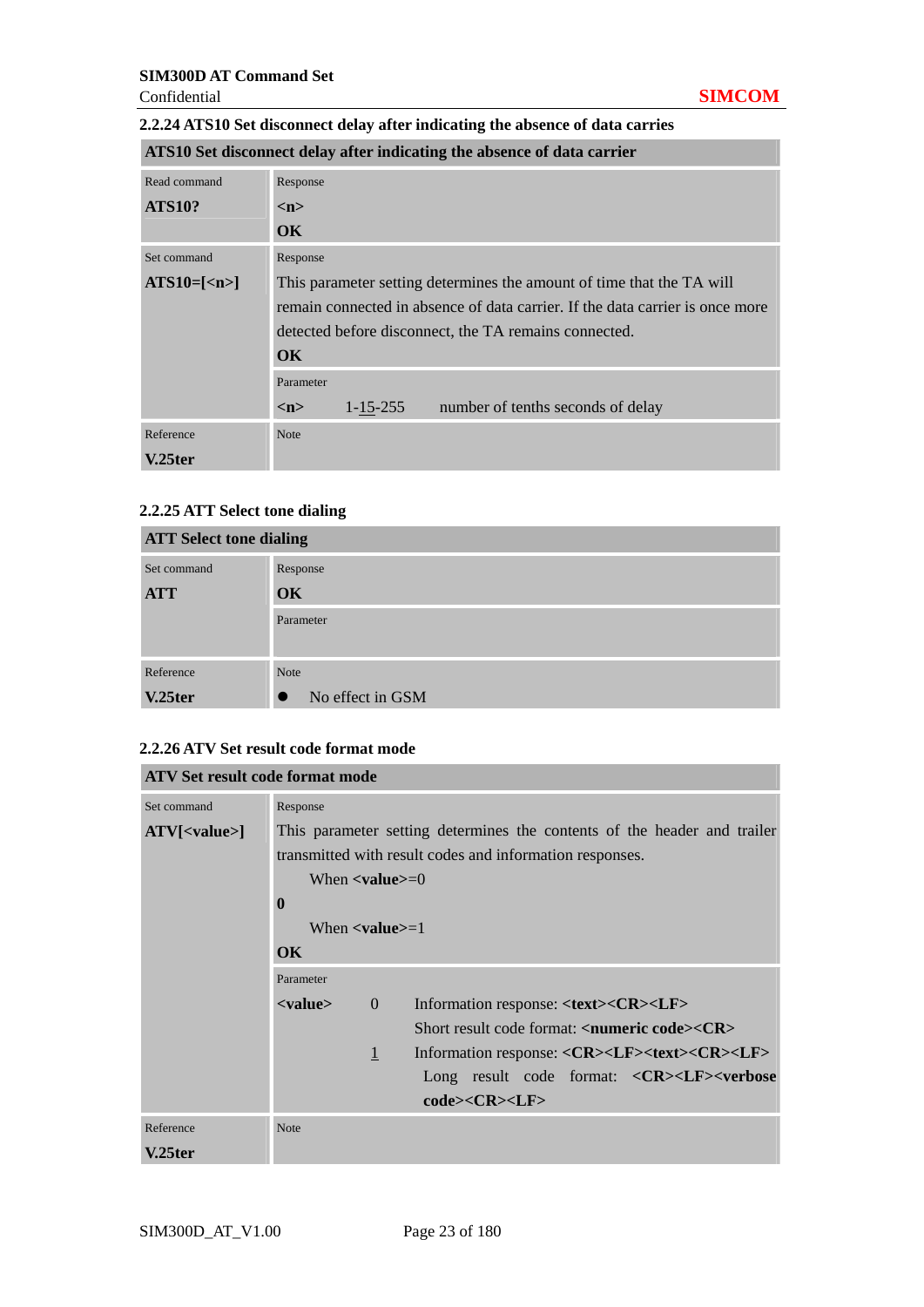m

#### **2.2.27 ATX Set CONNECT result code**

| <b>ATX Set CONNECT result code</b> |                                                                      |                |                                                                       |  |  |
|------------------------------------|----------------------------------------------------------------------|----------------|-----------------------------------------------------------------------|--|--|
| Set command                        | Response                                                             |                |                                                                       |  |  |
| $ATX[<$ value>]                    | This parameter setting determines whether or not the TA detected the |                |                                                                       |  |  |
|                                    |                                                                      |                | presence of dial tone and busy signal and whether or not TA transmits |  |  |
|                                    | particular result codes                                              |                |                                                                       |  |  |
|                                    | $\alpha$                                                             |                |                                                                       |  |  |
|                                    | Parameter                                                            |                |                                                                       |  |  |
|                                    | $\langle$ value $\rangle$                                            | $\overline{0}$ | <b>CONNECT</b> result code only returned, dial tone and               |  |  |
|                                    |                                                                      |                | busy detection are both disabled                                      |  |  |
|                                    |                                                                      | 1              | <b>CONNECT<text></text></b> result code only returned, dial tone      |  |  |
|                                    |                                                                      |                | and busy detection are both disabled                                  |  |  |
|                                    |                                                                      | $\overline{2}$ | <b>CONNECT<text></text></b> result code returned, dial tone           |  |  |
|                                    |                                                                      |                | detection is enabled, busy detection is disabled                      |  |  |
|                                    |                                                                      | 3              | <b>CONNECT<text></text></b> result code returned, dial tone           |  |  |
|                                    |                                                                      |                | detection is disabled, busy detection is enabled                      |  |  |
|                                    |                                                                      | 4              | <b>CONNECT<text></text></b> result code returned, dial tone and       |  |  |
|                                    |                                                                      |                | busy detection are both enabled                                       |  |  |
| Reference                          | <b>Note</b>                                                          |                |                                                                       |  |  |
| V.25ter                            |                                                                      |                |                                                                       |  |  |

#### **2.2.28 ATZ set all current parameters to user defined profile ATZ Set all current parameters to user defined profile**

|                 | ATZ Set all current parameters to user defined profile                                |  |  |  |  |  |  |  |
|-----------------|---------------------------------------------------------------------------------------|--|--|--|--|--|--|--|
| Set command     | Response                                                                              |  |  |  |  |  |  |  |
| $ATZ[<$ value>] | TA sets all current parameters to the user defined profile.                           |  |  |  |  |  |  |  |
|                 | $\overline{\text{OK}}$                                                                |  |  |  |  |  |  |  |
|                 | Parameter                                                                             |  |  |  |  |  |  |  |
|                 | Reset to profile number 0<br>$\langle$ value $> 0$                                    |  |  |  |  |  |  |  |
| Reference       | <b>Note</b>                                                                           |  |  |  |  |  |  |  |
| $V.25$ ter      | The user defined profile is stored in non volatile memory;                            |  |  |  |  |  |  |  |
|                 | If the user profile is not valid, it will default to the factory default<br>$\bullet$ |  |  |  |  |  |  |  |
|                 | profile;                                                                              |  |  |  |  |  |  |  |
|                 | Any additional commands on the same command line are ignored.                         |  |  |  |  |  |  |  |

### **2.2.29 AT&C Set circuit Data Carrier Detect (DCD) function mode**

| <b>AT&amp;C Set circuit Data Carrier Detect (DCD) function mode</b> |                                                                              |                  |                                                            |  |  |
|---------------------------------------------------------------------|------------------------------------------------------------------------------|------------------|------------------------------------------------------------|--|--|
| Set command                                                         | Response                                                                     |                  |                                                            |  |  |
| $AT&C[<$ value>]                                                    | This parameter determines how the state of circuit $109(DCD)$ relates to the |                  |                                                            |  |  |
|                                                                     | detection of received line signal from the distant end.                      |                  |                                                            |  |  |
|                                                                     | $\alpha$                                                                     |                  |                                                            |  |  |
|                                                                     | Parameter                                                                    |                  |                                                            |  |  |
|                                                                     | $<$ value $>$                                                                | $\left( \right)$ | <b>DCD</b> line is always ON                               |  |  |
|                                                                     |                                                                              |                  | <b>DCD</b> line is ON only in the presence of data carrier |  |  |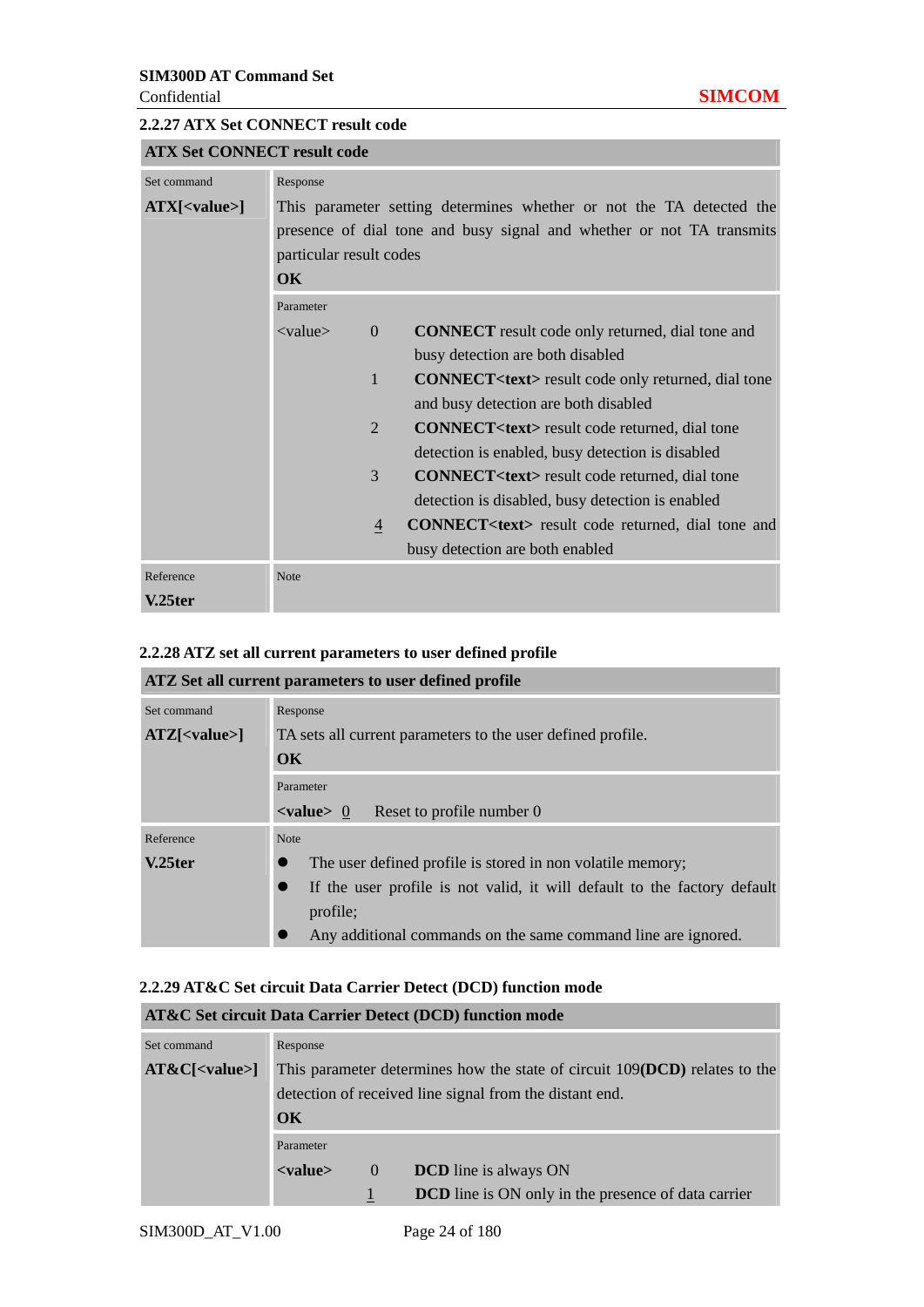Confidential **SIMCOM**

Reference **V.25ter** Note

## **2.2.30 AT&D Set circuit Data Terminal Ready (DTR) function mode**

|                  |                        |                | <b>AT&amp;D Set circuit Data Terminal Ready (DTR) function mode</b>   |
|------------------|------------------------|----------------|-----------------------------------------------------------------------|
| Set command      | Response               |                |                                                                       |
| $AT&D[<$ value>] |                        |                | This parameter determines how the TA responds when circuit 108/2(DTR) |
|                  |                        |                | is changed from the ON to the OFF condition during data mode.         |
|                  | $\overline{\text{OK}}$ |                |                                                                       |
|                  | Parameter              |                |                                                                       |
|                  | <value></value>        | $\theta$       | TA ignores status on DTR                                              |
|                  |                        | $\mathbf{1}$   | ON->OFF on DTR: Change to command mode with                           |
|                  |                        |                | remaining the connected call                                          |
|                  |                        | $\overline{2}$ | ON->OFF on DTR: Disconnect call, change to                            |
|                  |                        |                | command mode. During state $DTR = OFF$ is                             |
|                  |                        |                | auto-answer off.                                                      |
| Reference        | <b>Note</b>            |                |                                                                       |
| $V.25$ ter       |                        |                |                                                                       |

#### **2.2.31 AT&F Set all current parameters to manufacturer defaults**

| AT&F Set all current parameters to manufacturer defaults |                                                                          |  |  |
|----------------------------------------------------------|--------------------------------------------------------------------------|--|--|
| <b>Execution</b> command                                 | Response                                                                 |  |  |
| $AT&F[<$ value>]                                         | TA sets all current parameters to the manufacturer defined profile.      |  |  |
|                                                          | OK                                                                       |  |  |
|                                                          | Parameter                                                                |  |  |
|                                                          | $\langle$ value $> 0$<br>set all TA parameters to manufacturer defaults. |  |  |
| Reference                                                | <b>Note</b>                                                              |  |  |
| V.25ter                                                  |                                                                          |  |  |

#### **2.2.32 AT&V Display current configuration**

### **AT&V Display current configuration**

| Execution command    | Response                                          |  |  |
|----------------------|---------------------------------------------------|--|--|
| AT&V[ <sub>n</sub> ] | TA returns the current parameter setting.         |  |  |
|                      | <current configurations="" text=""></current>     |  |  |
|                      | OK                                                |  |  |
|                      | Parameter                                         |  |  |
|                      | profile number<br>$\theta$<br>$\langle n \rangle$ |  |  |
| Reference            | <b>Note</b>                                       |  |  |
| $V.25$ ter           |                                                   |  |  |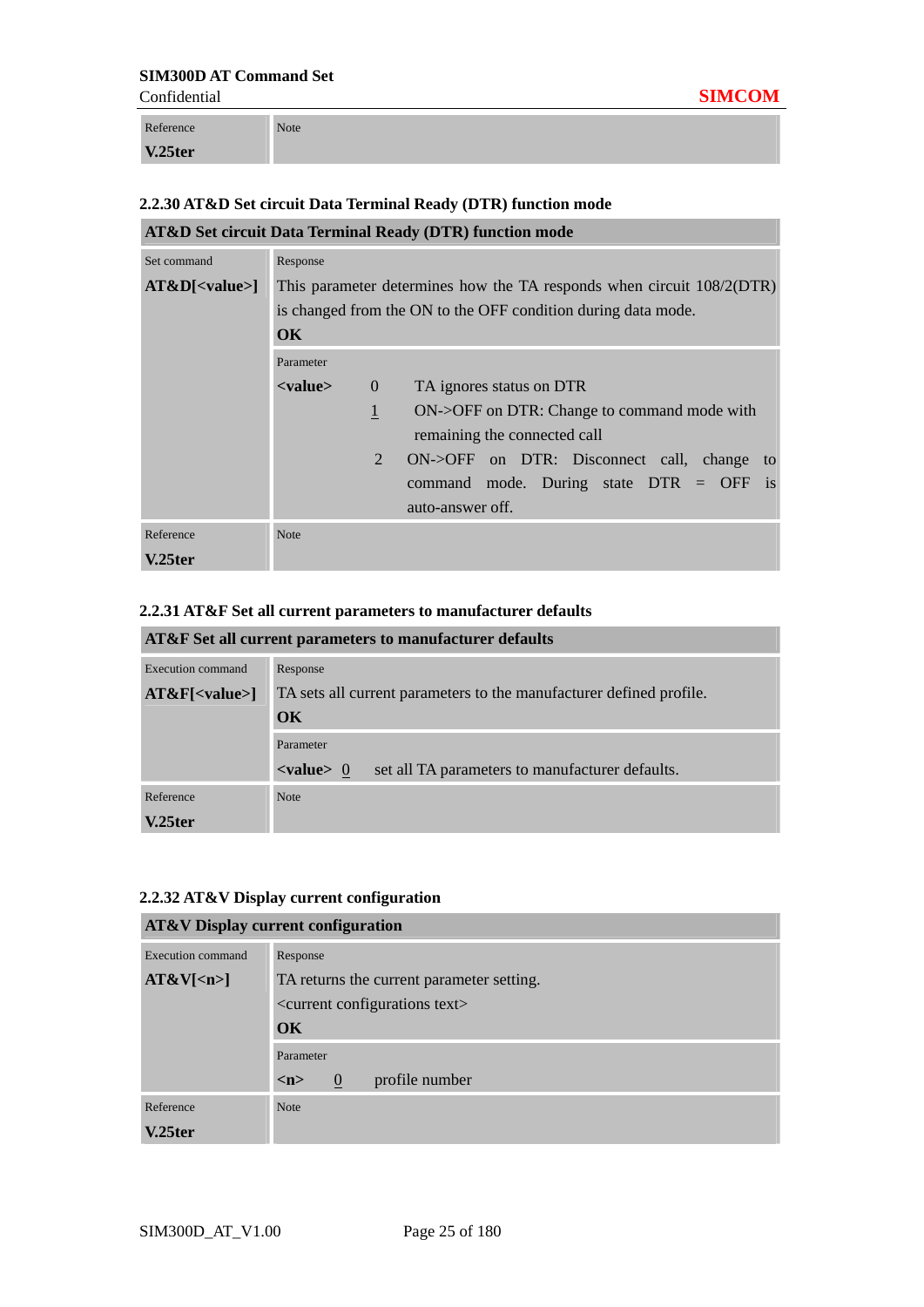a.

u.

### **2.2.33 AT&W Store current parameter to user defined profile**

| AT&W Store current parameter to user defined profile |                                                                         |  |
|------------------------------------------------------|-------------------------------------------------------------------------|--|
| Execution command                                    | Response                                                                |  |
| AT&W[ <sub>n</sub> ]                                 | TA stores the current parameter setting in the user defined profile.    |  |
|                                                      | OK                                                                      |  |
|                                                      | Parameter                                                               |  |
|                                                      | profile number to store to<br>$\langle n \rangle$<br>$\mathbf{0}$       |  |
|                                                      |                                                                         |  |
| Reference                                            | <b>Note</b>                                                             |  |
| V.25ter                                              | The user defined profile is stored in non volatile memory.<br>$\bullet$ |  |

## **2.2.34 AT+DR V.42bis data compression reporting control**

| AT+DR v.42bis data compression reporting control |                                                                                             |                                 |                                                  |  |
|--------------------------------------------------|---------------------------------------------------------------------------------------------|---------------------------------|--------------------------------------------------|--|
| <b>Test command</b>                              | Response                                                                                    |                                 |                                                  |  |
| $AT+DR=?$                                        | +DR: (list of supported <value>s)</value>                                                   |                                 |                                                  |  |
|                                                  | OK                                                                                          |                                 |                                                  |  |
|                                                  | Parameter                                                                                   |                                 |                                                  |  |
|                                                  | See set command.                                                                            |                                 |                                                  |  |
| Read command                                     | Response                                                                                    |                                 |                                                  |  |
| $AT+DR?$                                         | $+DR:$ <value></value>                                                                      |                                 |                                                  |  |
|                                                  | <b>OK</b>                                                                                   |                                 |                                                  |  |
|                                                  | Parameter                                                                                   |                                 |                                                  |  |
|                                                  | See set command.                                                                            |                                 |                                                  |  |
| Set command                                      | Response                                                                                    |                                 |                                                  |  |
| $AT+DR = < value>$                               | This parameter setting determines whether or not intermediate result code of                |                                 |                                                  |  |
|                                                  | the current data compressing is reported by TA to TE after a connection                     |                                 |                                                  |  |
|                                                  | establishment.                                                                              |                                 |                                                  |  |
|                                                  | OK                                                                                          |                                 |                                                  |  |
|                                                  | Parameter                                                                                   |                                 |                                                  |  |
|                                                  | <value></value>                                                                             | $\underline{0}$                 | reporting disabled                               |  |
|                                                  |                                                                                             | $\mathbf{1}$                    | reporting enabled                                |  |
|                                                  |                                                                                             |                                 |                                                  |  |
| Reference                                        | Note                                                                                        |                                 |                                                  |  |
| $V.25$ ter                                       | If the $\langle$ value $\rangle$ is set to 1, then the intermediate result code reported at |                                 |                                                  |  |
|                                                  | call set up is:                                                                             |                                 |                                                  |  |
|                                                  | $+DR: <$ type $>$                                                                           |                                 |                                                  |  |
|                                                  | $<$ type $>$                                                                                | <b>NONE</b>                     | data compression is not in use                   |  |
|                                                  |                                                                                             | V42B                            | Rec. V42bis is in use in both direction          |  |
|                                                  |                                                                                             | V <sub>42</sub> B <sub>RD</sub> | Rec. V42bis is in use in receive direction only  |  |
|                                                  |                                                                                             | V <sub>42</sub> B TD            | Rec. V42bis is in use in transmit direction only |  |

#### **AT+DR V.42bis data compression reporting control**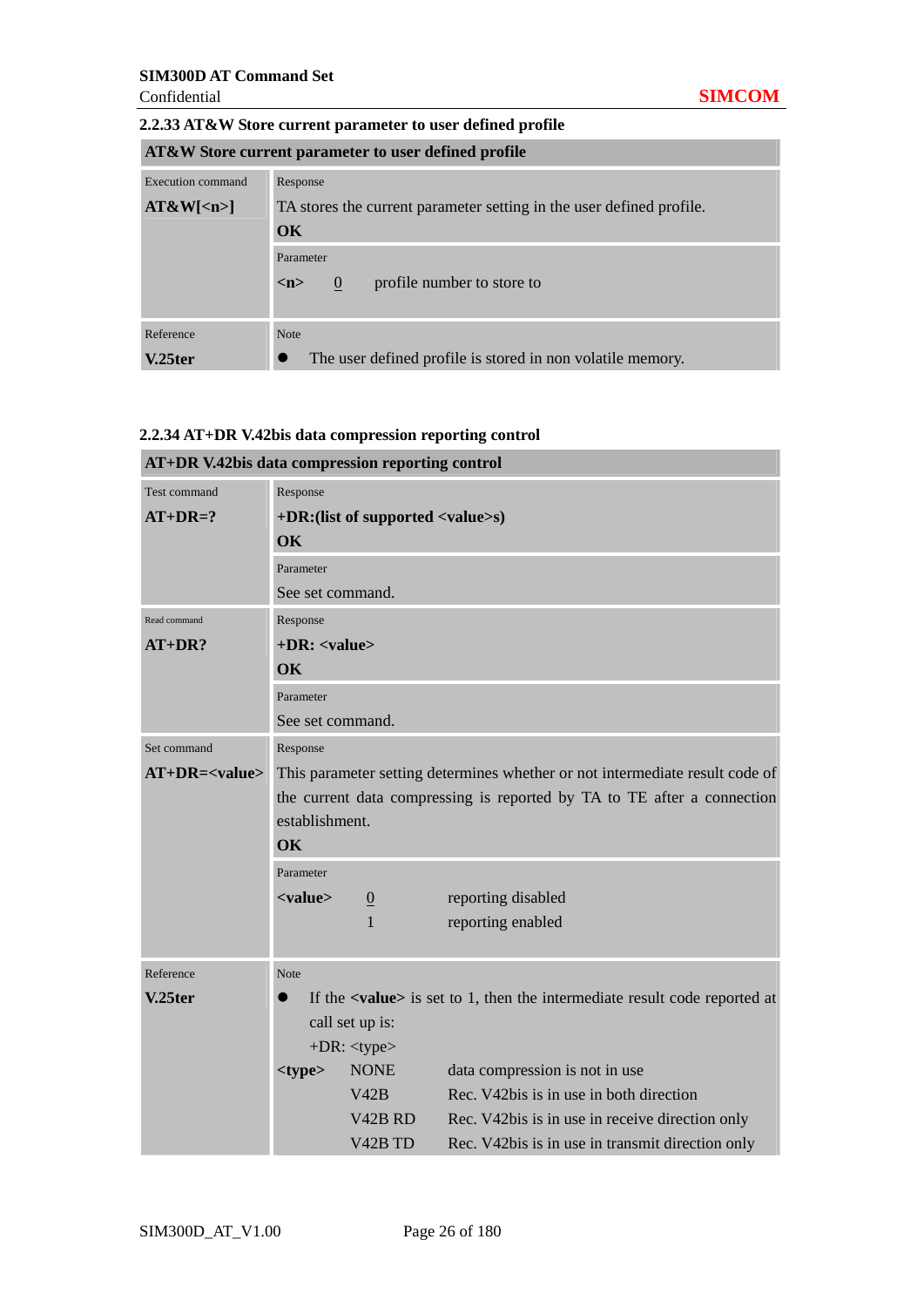$\overline{a}$ 

÷

|  |  |  | 2.2.35 AT+DS V.42bis data compression control |  |
|--|--|--|-----------------------------------------------|--|
|--|--|--|-----------------------------------------------|--|

| AT+DS V.42bis data compression control |                                                                                                   |                                                                           |  |  |  |
|----------------------------------------|---------------------------------------------------------------------------------------------------|---------------------------------------------------------------------------|--|--|--|
| <b>Test command</b>                    | Response                                                                                          |                                                                           |  |  |  |
| $AT+DS=?$                              | +DS:(list of supported $\langle p0\rangle$ s), (list of supported $\langle n\rangle$ s), (list of |                                                                           |  |  |  |
|                                        | supported $\langle p1\rangle$ s), (list of supported $\langle p2\rangle$ s)                       |                                                                           |  |  |  |
|                                        | OK                                                                                                |                                                                           |  |  |  |
|                                        | Parameter                                                                                         |                                                                           |  |  |  |
|                                        |                                                                                                   | See set command.                                                          |  |  |  |
| Read command                           | Response                                                                                          |                                                                           |  |  |  |
| $AT+DS?$                               |                                                                                                   | +DR: <p0>,<n>,<p1>,<p2></p2></p1></n></p0>                                |  |  |  |
|                                        | OK                                                                                                |                                                                           |  |  |  |
|                                        | Parameter                                                                                         |                                                                           |  |  |  |
|                                        |                                                                                                   | See set command.                                                          |  |  |  |
| Set command                            | Response                                                                                          |                                                                           |  |  |  |
| $AT+DS=[,[<]$                          |                                                                                                   | This parameter setting determines the possible data compression mode by   |  |  |  |
| $n >$ , [ <p1>, [<p2>]]</p2></p1>      |                                                                                                   | TA at the compression negotiation with the remote TA after a call set up. |  |  |  |
| $_{\rm ll}$                            | OK                                                                                                |                                                                           |  |  |  |
|                                        | Parameter                                                                                         |                                                                           |  |  |  |
|                                        | < p0                                                                                              | $\overline{0}$<br><b>NONE</b>                                             |  |  |  |
|                                        |                                                                                                   | transmit only<br>1                                                        |  |  |  |
|                                        |                                                                                                   | $\overline{2}$<br>receive only                                            |  |  |  |
|                                        |                                                                                                   | $\overline{3}$<br>both direction, but allow negotiation                   |  |  |  |
|                                        | m                                                                                                 | $\underline{0}$<br>allow negotiation of p0 down                           |  |  |  |
|                                        |                                                                                                   | $\mathbf{1}$<br>do not allow negotiation of p0 - disconnect on difference |  |  |  |
|                                        | < p1>                                                                                             | 512-2048 dictionary size                                                  |  |  |  |
|                                        | < p2>                                                                                             | $6 - 255$<br>maximum string size (default 20)                             |  |  |  |
| Reference                              | <b>Note</b>                                                                                       |                                                                           |  |  |  |
| V.25ter                                | This command is only for data call;<br>$\bullet$                                                  |                                                                           |  |  |  |
|                                        | GSM transmits the data transparent. The remote TA may support this<br>$\bullet$                   |                                                                           |  |  |  |
|                                        | compression;                                                                                      |                                                                           |  |  |  |
|                                        | $\bullet$                                                                                         | This command must be used in conjunction with command AT+CRLP             |  |  |  |
|                                        | to enable compression $(+\text{CRLP=X}, X, X, X, 1, X)$ .                                         |                                                                           |  |  |  |

## **2.2.36 AT+GCAP Request complete TA capabilities list**

| <b>AT+GCAP Request complete TA capabilities list</b> |                                               |  |
|------------------------------------------------------|-----------------------------------------------|--|
| Test command                                         | Response                                      |  |
| $AT+GCAP=?$                                          | $\overline{\textbf{OK}}$                      |  |
|                                                      | Parameter                                     |  |
| <b>Execution</b> command                             | Response                                      |  |
| $AT+GCAP$                                            | TA reports a list of additional capabilities. |  |
|                                                      | $+GCAP:$ <name>s</name>                       |  |
|                                                      | OK                                            |  |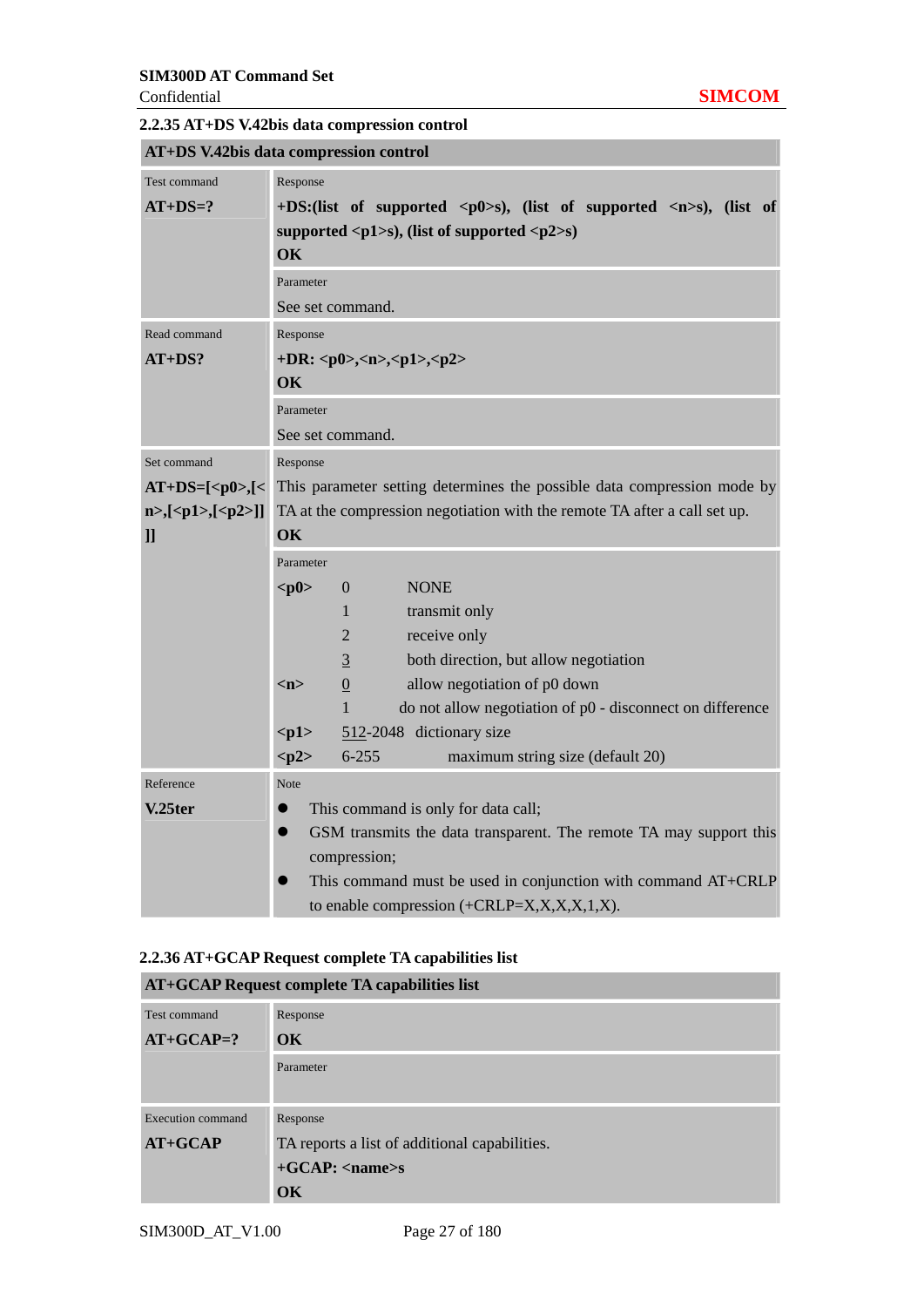|           | Parameter                |                       |
|-----------|--------------------------|-----------------------|
|           | $\langle$ name $\rangle$ | e.g.:                 |
|           |                          | $+CGSM, +FCLASS, +DS$ |
| Reference | <b>Note</b>              |                       |
| V.25ter   |                          |                       |

## **2.2.37 AT+GMI Request manufacture identification**

|                          | <b>AT+GMI Request manufacture identification</b>                          |
|--------------------------|---------------------------------------------------------------------------|
| Test command             | Response                                                                  |
| $AT+GMI=?$               | OK.                                                                       |
|                          | Parameter                                                                 |
|                          |                                                                           |
| <b>Execution command</b> | TA reports one or more lines of information text which permit the user to |
| $AT+GMI$                 | identify the manufacturer.                                                |
|                          | SIMCOM_Ltd                                                                |
|                          | $\overline{\text{OK}}$                                                    |
|                          | Parameter                                                                 |
|                          |                                                                           |
| Reference                | Note                                                                      |
| $V.25$ ter               |                                                                           |

## **2.2.38 AT+GMM Request TA model identification**

| <b>AT+GMM Request TA model identification</b> |                                                                           |  |
|-----------------------------------------------|---------------------------------------------------------------------------|--|
| Test command                                  | Response                                                                  |  |
| $AT+GMM=?$                                    | $\overline{\text{OK}}$                                                    |  |
|                                               | Parameter                                                                 |  |
|                                               |                                                                           |  |
| <b>Execution command</b>                      | TA reports one or more lines of information text which permit the user to |  |
| $AT+GMM$                                      | identify the specific model of device.                                    |  |
|                                               | SIMCOM_SIM300D                                                            |  |
|                                               | $\overline{\text{OK}}$                                                    |  |
|                                               | Parameter                                                                 |  |
|                                               |                                                                           |  |
| Reference                                     | <b>Note</b>                                                               |  |
| $V.25$ ter                                    |                                                                           |  |

## **2.2.39 AT+GMR Request TA model identification**

| <b>AT+GMR Request TA model identification</b> |           |
|-----------------------------------------------|-----------|
| Test command                                  | Response  |
| $AT+GMR=?$                                    | OK        |
|                                               | Parameter |
|                                               |           |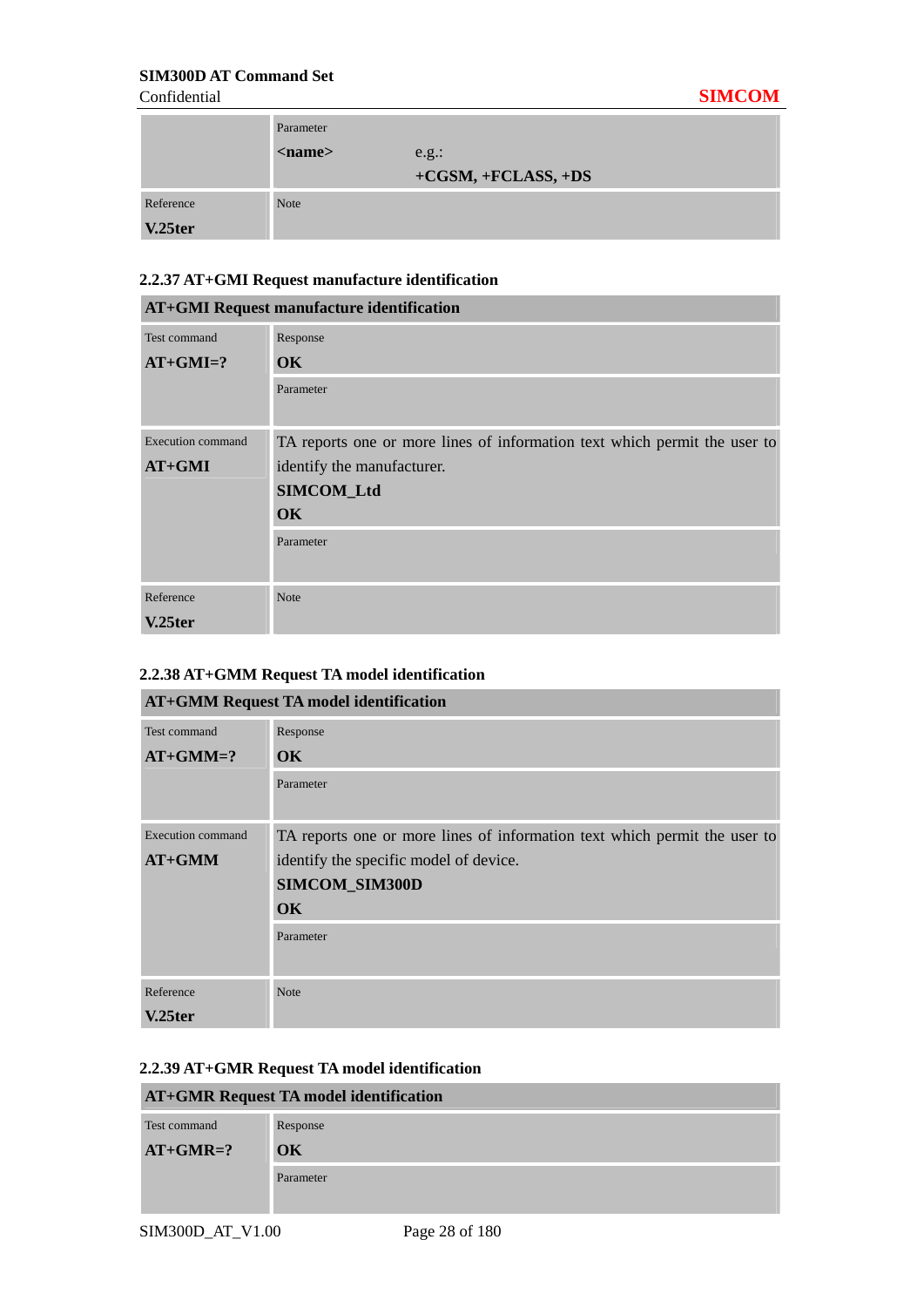| Execution command | TA reports one or more lines of information text which permit the user to |
|-------------------|---------------------------------------------------------------------------|
| $AT+GMR$          | identify the version, revision level or data or other information of the  |
|                   | device.                                                                   |
|                   | Revision: 1008B02SIM300D ATMEL                                            |
|                   | OK                                                                        |
|                   | Parameter                                                                 |
|                   |                                                                           |
| Reference         |                                                                           |
|                   | <b>Note</b>                                                               |
| V.25ter           |                                                                           |

### **2.2.40 AT+GOI Request global object identification**

| AT+GOI Request global object identification |                                                                            |  |  |  |
|---------------------------------------------|----------------------------------------------------------------------------|--|--|--|
| Test command                                | Response                                                                   |  |  |  |
| $AT+GOI=?$                                  | $\overline{\text{OK}}$                                                     |  |  |  |
|                                             | Parameter                                                                  |  |  |  |
|                                             |                                                                            |  |  |  |
| Execution command                           | Response                                                                   |  |  |  |
| $AT+GOI$                                    | TA reports one or more lines of information text which permit the user to  |  |  |  |
|                                             | identify the device, based on the ISO system for registering unique object |  |  |  |
|                                             | identifiers.                                                               |  |  |  |
|                                             | <b>SIM300D</b>                                                             |  |  |  |
|                                             | $\overline{\text{OK}}$                                                     |  |  |  |
|                                             | Parameter                                                                  |  |  |  |
|                                             | <object id=""><br/>identifier of device type</object>                      |  |  |  |
|                                             | see X.208, 209 for the format of $\langle$ Object Id $\rangle$             |  |  |  |
| Reference                                   | <b>Note</b>                                                                |  |  |  |
| $V.25$ ter                                  |                                                                            |  |  |  |

## **2.2.41 AT+GSN Request TA serial number identification (IMEI)**

| <b>AT+GSN Request TA serial number identification(IMEI)</b> |                                                                              |  |  |
|-------------------------------------------------------------|------------------------------------------------------------------------------|--|--|
| Test command                                                | Response                                                                     |  |  |
| $AT+GSN=?$                                                  | $\overline{\textbf{OK}}$                                                     |  |  |
|                                                             | Parameter                                                                    |  |  |
|                                                             |                                                                              |  |  |
| <b>Execution command</b>                                    | Response                                                                     |  |  |
| $AT+GSN$                                                    | TA reports the IMEI (international mobile equipment identifier) number in    |  |  |
|                                                             | information text which permit the user to identify the individual ME device. |  |  |
|                                                             | $<$ sn $>$                                                                   |  |  |
|                                                             | $\alpha$                                                                     |  |  |
|                                                             | Parameter                                                                    |  |  |
|                                                             | telephone(International Mobile)<br>station<br>IMEI of the<br>$<$ sn $>$      |  |  |
|                                                             | Equipment Identity)                                                          |  |  |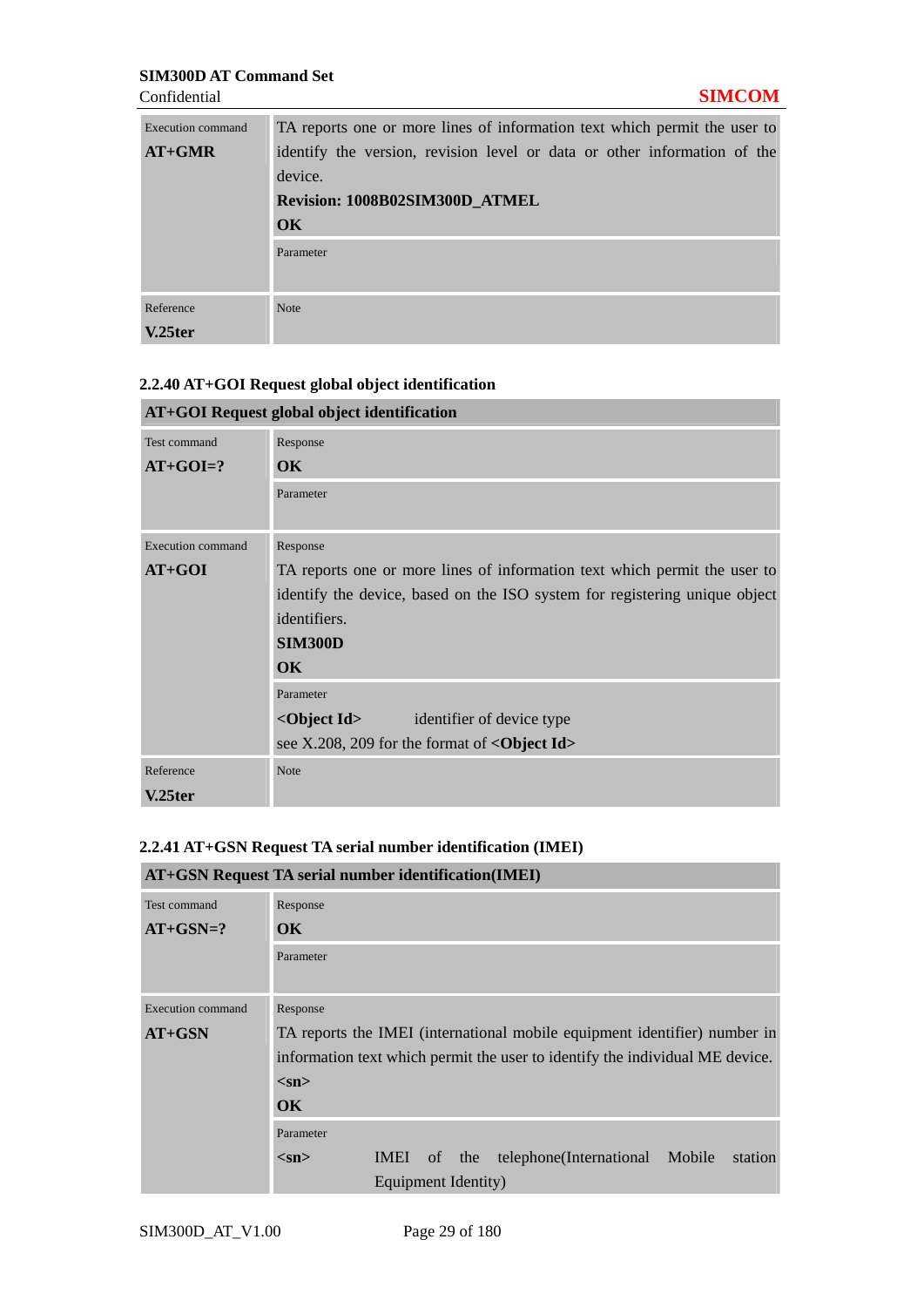Confidential **SIMCOM**

| Reference  | <b>Note</b>                                                 |
|------------|-------------------------------------------------------------|
| $V.25$ ter | The serial number (IMEI) is varied by individual ME device. |

## **2.2.42 AT+ICF Set TE-TA control character framing**

| <b>AT+ICF Set TE-TA control character framing</b> |                                                                                     |                                           |                                                                                               |  |
|---------------------------------------------------|-------------------------------------------------------------------------------------|-------------------------------------------|-----------------------------------------------------------------------------------------------|--|
| Test command                                      | Response                                                                            |                                           |                                                                                               |  |
| $AT+ICF=?$                                        | +ICF:(list of supported <format>s), (list of supported <parity>s)</parity></format> |                                           |                                                                                               |  |
|                                                   | OK                                                                                  |                                           |                                                                                               |  |
|                                                   | Parameter                                                                           |                                           |                                                                                               |  |
|                                                   | See set command.                                                                    |                                           |                                                                                               |  |
| Read command                                      | Response                                                                            |                                           |                                                                                               |  |
| AT+ICF?                                           |                                                                                     | +ICF: <format>,<parity></parity></format> |                                                                                               |  |
|                                                   | OK                                                                                  |                                           |                                                                                               |  |
|                                                   | Parameter                                                                           |                                           |                                                                                               |  |
|                                                   | See set command.                                                                    |                                           |                                                                                               |  |
| Set command                                       | Response                                                                            |                                           |                                                                                               |  |
| $AT+ICF = \n[ form$                               |                                                                                     |                                           | This parameter setting determines the serial interface character framing                      |  |
| at>,[ <parity>]]</parity>                         |                                                                                     |                                           | format and parity received by TA from TE.                                                     |  |
|                                                   | OK                                                                                  |                                           |                                                                                               |  |
|                                                   | Parameter                                                                           |                                           |                                                                                               |  |
|                                                   | <format></format>                                                                   | $\mathbf{1}$                              | 8 data 0 parity 2 stop                                                                        |  |
|                                                   |                                                                                     | 2                                         | 8 data 1 parity 1 stop                                                                        |  |
|                                                   |                                                                                     | $\overline{3}$                            | 8 data 0 parity 1 stop                                                                        |  |
|                                                   |                                                                                     | $\overline{4}$                            | 7 data 0 parity 2 stop                                                                        |  |
|                                                   |                                                                                     | 5                                         | 7 data 1 parity 1 stop                                                                        |  |
|                                                   |                                                                                     | 6                                         | 7 data 0 parity 1 stop                                                                        |  |
|                                                   | <parity></parity>                                                                   | $\Omega$                                  | odd                                                                                           |  |
|                                                   |                                                                                     | $\mathbf{1}$                              | even                                                                                          |  |
|                                                   |                                                                                     | $\overline{2}$                            | mark(1)                                                                                       |  |
|                                                   |                                                                                     | 3                                         | space $(0)$                                                                                   |  |
| Reference                                         | <b>Note</b>                                                                         |                                           |                                                                                               |  |
| V.25ter                                           | $\bullet$                                                                           |                                           | The command is applied for command state;                                                     |  |
|                                                   | The setting of $AT+IPR=0$ forces $AT+ICF=0$ ;<br>$\bullet$                          |                                           |                                                                                               |  |
|                                                   | $\bullet$                                                                           |                                           | The $\epsilon$ <b>parity</b> field is ignored if the $\epsilon$ format $>$ field specifies no |  |
|                                                   | parity.                                                                             |                                           |                                                                                               |  |

|  |  | 2.2.43 AT+IFC Set TE-TA local data flow control |
|--|--|-------------------------------------------------|
|--|--|-------------------------------------------------|

| AT+IFC Set TE-TA local data flow control |                                                                            |  |  |
|------------------------------------------|----------------------------------------------------------------------------|--|--|
| Test command                             | Response                                                                   |  |  |
| $AT+IFC=?$                               | $+IFC$ :(list of supported <dce_by_dte>s), (list of supported</dce_by_dte> |  |  |
|                                          | $\langle$ dte_by_dce>s)                                                    |  |  |
|                                          | OK                                                                         |  |  |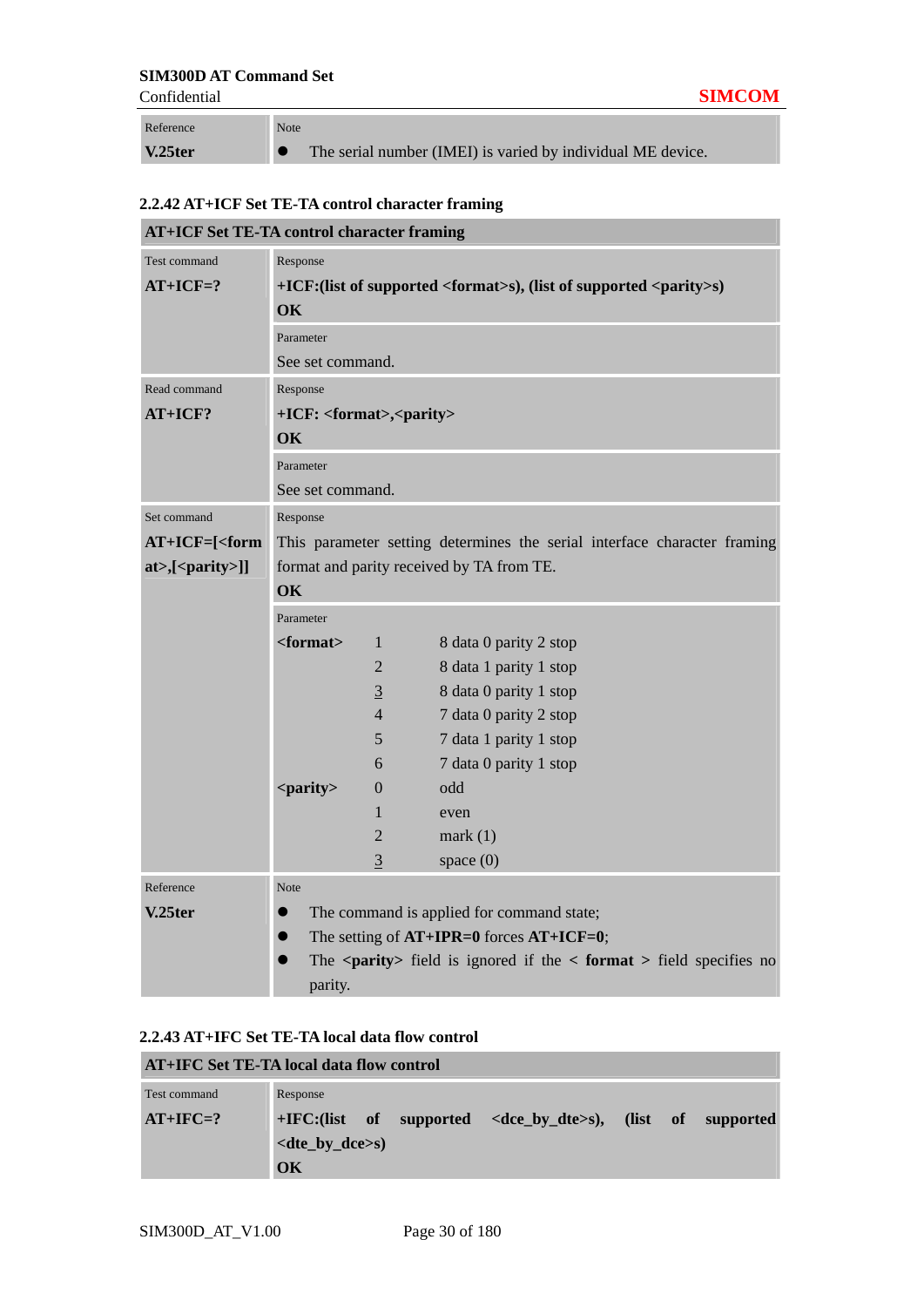|                                                                             | Parameter                                                 |                                                                       |  |  |
|-----------------------------------------------------------------------------|-----------------------------------------------------------|-----------------------------------------------------------------------|--|--|
|                                                                             | See set command.                                          |                                                                       |  |  |
| Read command                                                                | Response                                                  |                                                                       |  |  |
| $AT+IFC?$                                                                   | +IFC: <dce_by_dte>,<dte_by_dce></dte_by_dce></dce_by_dte> |                                                                       |  |  |
|                                                                             | OK                                                        |                                                                       |  |  |
|                                                                             | Parameter                                                 |                                                                       |  |  |
|                                                                             | See set command.                                          |                                                                       |  |  |
| Set command                                                                 | Response                                                  |                                                                       |  |  |
| $AT+IFC = [\langle dce \rangle]$                                            |                                                           | This parameter setting determines the data flow control on the serial |  |  |
| by_dte>[, <dte_b< th=""><th>interface for data mode.</th><th></th></dte_b<> | interface for data mode.                                  |                                                                       |  |  |
| $y_dce>]]$                                                                  | $\overline{\text{OK}}$                                    |                                                                       |  |  |
|                                                                             | Parameter                                                 |                                                                       |  |  |
|                                                                             | <dce_by_dte></dce_by_dte>                                 | specifies the method will be used by TE at receive of data            |  |  |
|                                                                             |                                                           | from TA                                                               |  |  |
|                                                                             |                                                           | None<br>$\Omega$                                                      |  |  |
|                                                                             |                                                           | XON/XOFF, don't pass characters on to data stack<br>$\mathbf{1}$      |  |  |
|                                                                             |                                                           | line 133: Ready for Receiving<br>$\overline{2}$                       |  |  |
|                                                                             |                                                           | 3<br>XON/XOFF, pass characters on to data stack                       |  |  |
|                                                                             | <dte_by_dce></dte_by_dce>                                 | specifies the method will be used by TA at receive of data            |  |  |
|                                                                             |                                                           | from TE                                                               |  |  |
|                                                                             |                                                           | None<br>0                                                             |  |  |
|                                                                             |                                                           | XON/XOFF<br>$\mathbf{1}$                                              |  |  |
|                                                                             |                                                           | line 106: Clear to send(CTS)<br>$\overline{2}$                        |  |  |
| Reference                                                                   | Note                                                      |                                                                       |  |  |
| V.25ter                                                                     | This flow control is applied for data mode;               |                                                                       |  |  |
|                                                                             | SIMCOM use the RTS for this method.                       |                                                                       |  |  |

## **2.2.44 AT+ILRR Set TE-TA local rate reporting mode**

| <b>AT+ILRR Set TE-TA local rate reporting mode</b> |                                            |  |  |
|----------------------------------------------------|--------------------------------------------|--|--|
| Test command                                       | Response                                   |  |  |
| $AT+ILRR=?$                                        | +ILRR: (list of supported <value>s</value> |  |  |
|                                                    | $\overline{\text{OK}}$                     |  |  |
|                                                    | Parameter                                  |  |  |
|                                                    | See set command.                           |  |  |
| Read command                                       | Response                                   |  |  |
| $AT+ILRR?$                                         | $+ILRR:$ $\langle$ value $\rangle$         |  |  |
|                                                    | $\overline{\text{OK}}$                     |  |  |
|                                                    | Parameter                                  |  |  |
|                                                    | See set command.                           |  |  |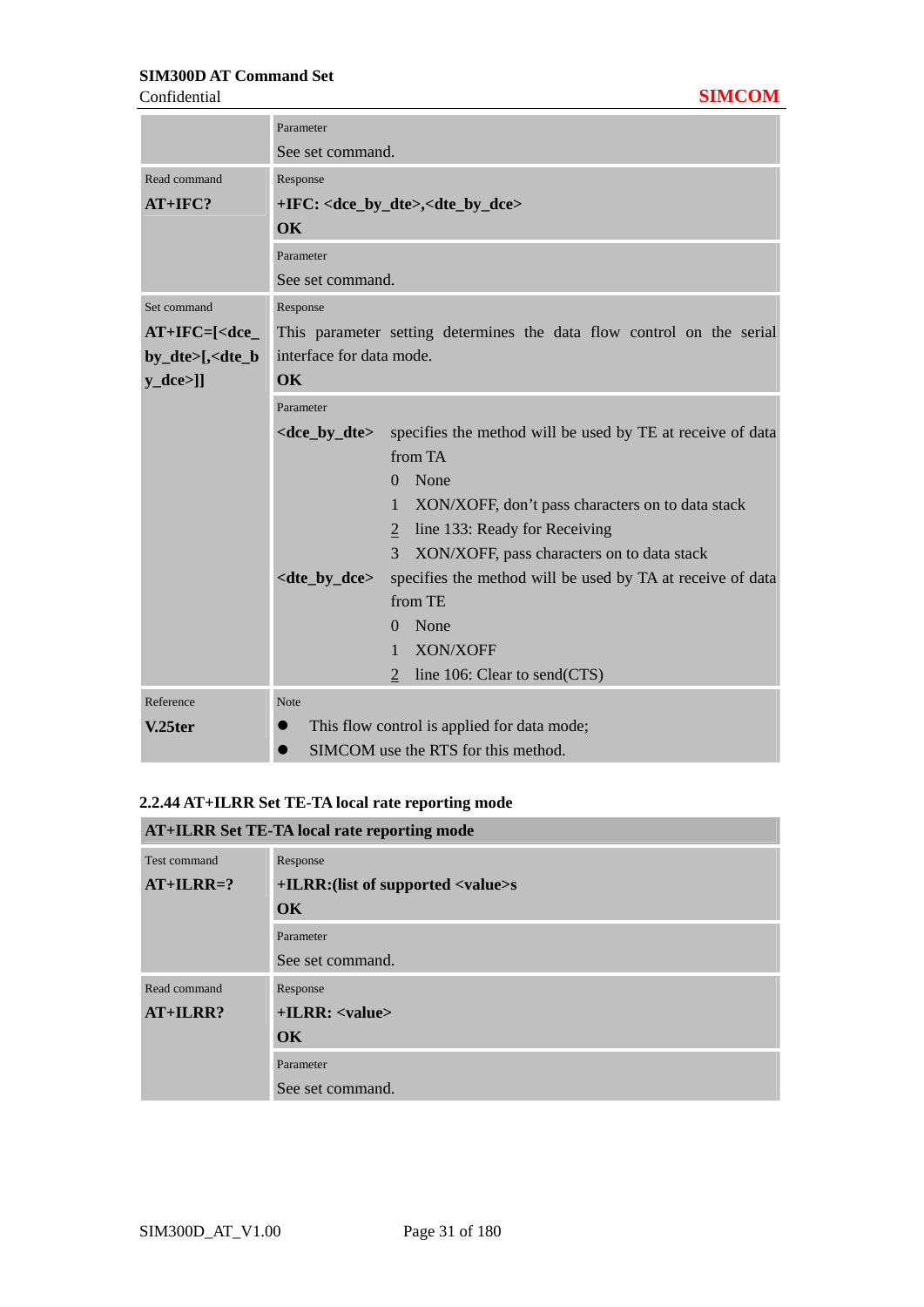| Set command      | Response                                                                                                |  |  |
|------------------|---------------------------------------------------------------------------------------------------------|--|--|
| $AT+ILRR=<$ valu | This parameter setting determines whether or not an intermediate result                                 |  |  |
| e                | code of local rate is reported at connection establishment. The rate is                                 |  |  |
|                  | applied after the final result code of the connection is transmitted to TE.                             |  |  |
|                  | $\overline{\text{OK}}$                                                                                  |  |  |
|                  | Parameter                                                                                               |  |  |
|                  | $\langle$ value $\rangle$<br>$\underline{0}$<br>Disables reporting of local port rate                   |  |  |
|                  | $\mathbf{1}$<br>Enables reporting of local port rate                                                    |  |  |
| Reference        | <b>Note</b>                                                                                             |  |  |
| V.25ter          | If the $\langle$ value $\rangle$ is set to 1, the following intermediate result will comes<br>$\bullet$ |  |  |
|                  | out on connection to indicates the port rate settings                                                   |  |  |
|                  | +ILRR: <rate></rate>                                                                                    |  |  |
|                  | port rate setting on call connection in Baud per second<br>$<$ rate $>$                                 |  |  |
|                  | 0(AutoBauding, see chapter 2.2.45.1)                                                                    |  |  |
|                  | 300                                                                                                     |  |  |
|                  | 1200                                                                                                    |  |  |
|                  | 2400                                                                                                    |  |  |
|                  | 4800                                                                                                    |  |  |
|                  | 9600                                                                                                    |  |  |
|                  | 19200                                                                                                   |  |  |
|                  | 28800                                                                                                   |  |  |
|                  | 38400                                                                                                   |  |  |
|                  | 57600                                                                                                   |  |  |
|                  | 115200                                                                                                  |  |  |

## **2.2.45 AT+IPR Set TE-TA fixed local rate**

| AT+IPR Set TE-TA fixed local rate |                                                                                                   |  |  |
|-----------------------------------|---------------------------------------------------------------------------------------------------|--|--|
| Test command                      | Response                                                                                          |  |  |
| $AT+IPR=?$                        | $+ IPR$ : (list of supported auto detectable $\langle \text{rate} \rangle$ s), (list of supported |  |  |
|                                   | fixed-only <rate>s)</rate>                                                                        |  |  |
|                                   | $\overline{\text{OK}}$                                                                            |  |  |
|                                   | Parameter                                                                                         |  |  |
|                                   | See set command.                                                                                  |  |  |
| Read command                      | Response                                                                                          |  |  |
| $AT+IPR?$                         | $+IPR: <$ rate>                                                                                   |  |  |
|                                   | $\overline{\text{OK}}$                                                                            |  |  |
|                                   | Parameter                                                                                         |  |  |
|                                   | See set command.                                                                                  |  |  |
| Set command                       | Response                                                                                          |  |  |
| $AT+IPR=$                         | This parameter setting determines the data rate of the TA on the serial                           |  |  |
| $\geq$                            | interface. The rate of command takes effect following the issuance of any                         |  |  |
|                                   | result code associated with the current command line.                                             |  |  |
|                                   | $\alpha$                                                                                          |  |  |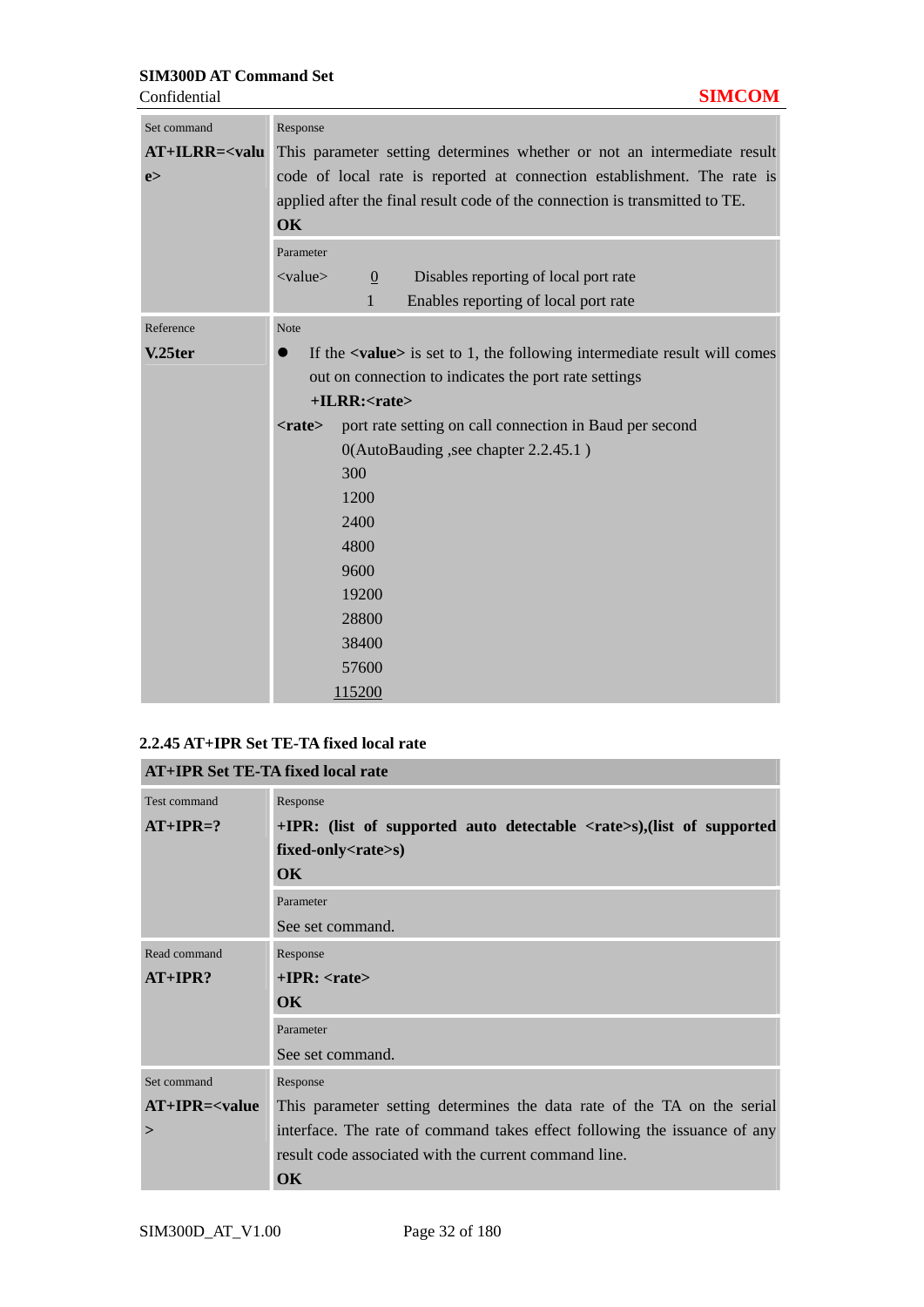|           | Parameter    |                                                                         |
|-----------|--------------|-------------------------------------------------------------------------|
|           | $<$ rate $>$ | Baud-rate per second                                                    |
|           |              | 0(AutoBauding, see chapter 2.2.45.1)                                    |
|           |              | 300                                                                     |
|           |              | 1200                                                                    |
|           |              | 2400                                                                    |
|           |              | 4800                                                                    |
|           |              | 9600                                                                    |
|           |              | 19200                                                                   |
|           |              | 28800                                                                   |
|           |              | 38400                                                                   |
|           |              | 57600                                                                   |
|           |              | 115200                                                                  |
| Reference | <b>Note</b>  |                                                                         |
| V.25ter   |              | Factory setting is AT+IPR=0 (autobauding) .It can be restored with AT&F |
|           |              | and AT&Z when you modified the bit rate's value                         |

#### **2.2.45.1 AutoBauding**

Synchronization between DTE and DCE ensure that DTE and DCE are correctly synchronized and the bit rate used by the DTE is detected by the DCE  $(= ME)$ . To allow the bit rate to be synchronized simply issue an "AT" or "at" string. This is necessary when you start up the module while autobauding is enabled. It is recommended to wait 3 to 5 seconds before sending the first AT character. Otherwise undefined characters might be returned.

If you want to use autobauding and autoanswer at the same time, you can easily enable the DTE-DCE synchronization, when you activate autobauding first and then configure the

## autoanswer mode.

### **Restrictions on autobauding operation**

- The serial interface has to be operated at 8 data bits, no parity and 1 stop bit (factory setting).
- Only the strings .AT. or .at. can be detected (neither .aT. nor .At.).
- Unsolicited Result Codes that may be issued before the ME detects the new bit rate (by receiving the first AT command string) will be sent at the previously detected bit rate.
- The Unsolicited Result Codes "RDY" and so on are not indicated when you start up the ME while autobauding is enabled.
- It is not recommended to switch to autobauding from a bit rate that cannot be detected by the autobaud mechnism (e.g. 300 baud). Responses to +IPR=0 and any commands on the same line might be corrupted.
- See also Chapter 2.2.44.

#### **Autobauding and bit rate after restart**

The most recently detected bit rate cannot be stored when module is powered down (Store bit rate determined with AT&W). Therefore, module will detect bit rate again after restart.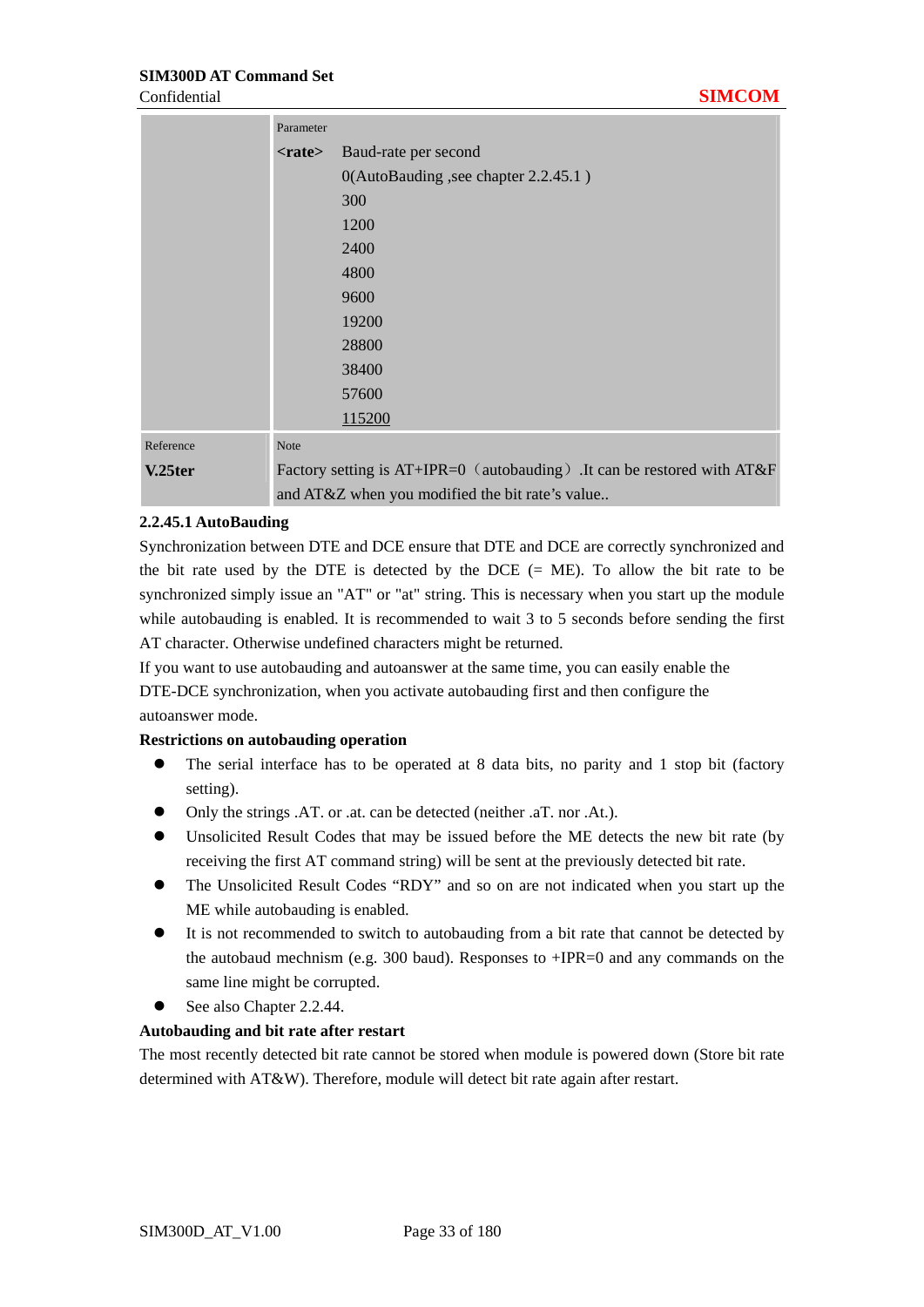## **3 AT Commands According to GSM07.07**

## **3.1 Overview of AT Command According to GSM07.07**

| <b>Command</b> | <b>Description</b>                                                              |  |  |  |  |
|----------------|---------------------------------------------------------------------------------|--|--|--|--|
| AT+CACM        | ACCUMULATED CALL METER(ACM) RESET OR QUERY                                      |  |  |  |  |
| $AT+CAMM$      | ACCUMULATED CALL METER MAXIMUM(ACMMAX) SET OR<br><b>QUERY</b>                   |  |  |  |  |
| AT+CAOC        | <b>ADVICE OF CHARGE</b>                                                         |  |  |  |  |
| AT+CBST        | <b>SELECT BEARER SERVICE TYPE</b>                                               |  |  |  |  |
| AT+CCFC        | CALL FORWARDING NUMBER AND CONDITIONS CONTROL                                   |  |  |  |  |
| AT+CCUG        | <b>CLOSED USER GROUP CONTROL</b>                                                |  |  |  |  |
| AT+CCWA        | <b>CALL WAITING CONTROL</b>                                                     |  |  |  |  |
| AT+CEER        | <b>EXTENDED ERROR REPORT</b>                                                    |  |  |  |  |
| $AT+CGMI$      | REQUEST MANUFACTURER IDENTIFICATION                                             |  |  |  |  |
| AT+CGMM        | REQUEST MODEL IDENTIFICATION                                                    |  |  |  |  |
| $AT+CGMR$      | REQUEST REVISION IDENTIFICATION                                                 |  |  |  |  |
| AT+CGSN        | REQUEST PRODUCT SERIAL NUMBER<br><b>IDENTIFICATION</b><br>(IDENTICAL WITH +GSN) |  |  |  |  |
| AT+CSCS        | <b>SELECT TE CHARACTER SET</b>                                                  |  |  |  |  |
| AT+CSTA        | <b>SELECT TYPE OF ADDRESS</b>                                                   |  |  |  |  |
| $AT+CHLD$      | CALL HOLD AND MULTIPARTY                                                        |  |  |  |  |
| $AT+CIMI$      | REQUEST INTERNATIONAL MOBILE SUBSCRIBER IDENTITY                                |  |  |  |  |
| AT+CKPD        | <b>KEYPAD CONTROL</b>                                                           |  |  |  |  |
| AT+CLCC        | LIST CURRENT CALLS OF ME                                                        |  |  |  |  |
| AT+CLCK        | <b>FACILITY LOCK</b>                                                            |  |  |  |  |
| $AT+CLIP$      | CALLING LINE IDENTIFICATION PRESENTATION                                        |  |  |  |  |
| AT+CLIR        | CALLING LINE IDENTIFICATION RESTRICTION                                         |  |  |  |  |
| AT+CMEE        | REPORT MOBILE EQUIPMENT ERROR                                                   |  |  |  |  |
| AT+COLP        | CONNECTED LINE IDENTIFICATION PRESENTATION                                      |  |  |  |  |
| AT+COPS        | OPERATOR SELECTION                                                              |  |  |  |  |
| AT+CPAS        | MOBIL EQUIPMENT ACTIVITY STATUS                                                 |  |  |  |  |
| AT+CPBF        | <b>FIND PHONEBOOK ENTRIES</b>                                                   |  |  |  |  |
| AT+CPBR        | <b>READ CURRENT PHONEBOOK ENTRIES</b>                                           |  |  |  |  |
| AT+CPBS        | SELECT PHONEBOOK MEMORY STORAGE                                                 |  |  |  |  |
| AT+CPBW        | <b>WRITE PHONEBOOK ENTRY</b>                                                    |  |  |  |  |
| AT+CPIN        | <b>ENTER PIN</b>                                                                |  |  |  |  |
| AT+CPWD        | <b>CHANGE PASSWORD</b>                                                          |  |  |  |  |
| $AT+CR$        | SERVICE REPORTING CONTROL                                                       |  |  |  |  |
| AT+CRC         | <b>CALL</b><br>CELLULAR RESULT CODES FOR<br><b>INCOMING</b><br><b>SET</b>       |  |  |  |  |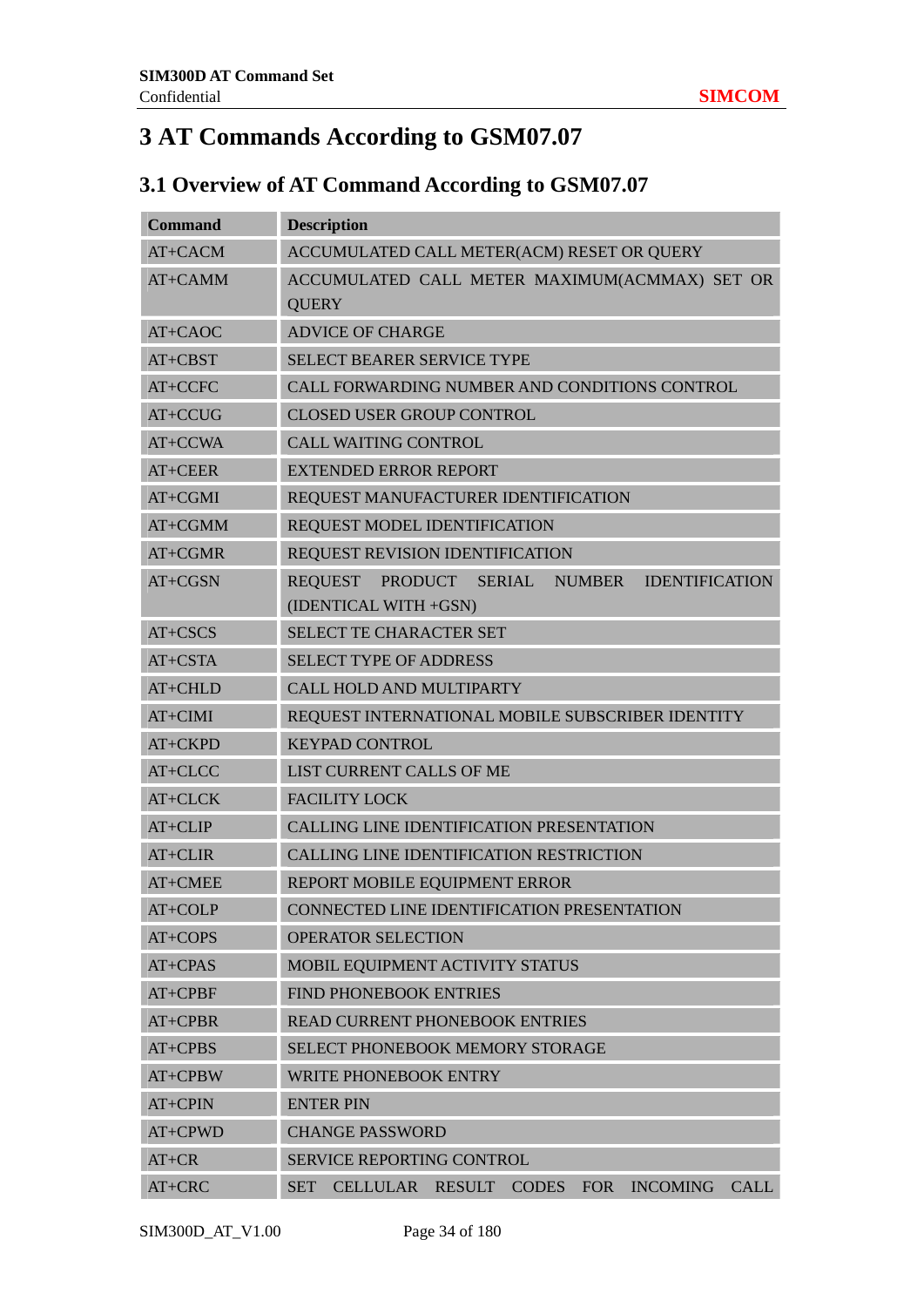|            | <b>INDICATION</b>                            |  |
|------------|----------------------------------------------|--|
| AT+CREG    | NETWORK REGISTRATION                         |  |
| AT+CRLP    | <b>SELECT RADIO LINK PROTOCOL PARAM.ETER</b> |  |
| $AT+CRSM$  | RESTRICTED SIM ACCESS                        |  |
| $AT+CSQ$   | SIGNAL QUALITY REPORT                        |  |
| AT+FCLASS  | FAX: SELECT, READ OR TEST SERVICE CLASS      |  |
| $AT + FMI$ | <b>FAX: REPORT MANUFACTURED ID</b>           |  |
| $AT+FMM$   | <b>FAX: REPORT MODEL ID</b>                  |  |
| $AT + FMR$ | <b>FAX: REPORT REVISION ID</b>               |  |
| $AT+VTD$   | <b>TONE DURATION</b>                         |  |
| $AT+VTS$   | <b>DTMF AND TONE GENERATION</b>              |  |
| AT+CMUX    | MULTIPLEXER CONTROL                          |  |
| AT+CNUM    | <b>SUBSCRIBER NUMBER</b>                     |  |
| AT+CPOL    | PREFERRED OPERATOR LIST                      |  |
| AT+COPN    | <b>READ OPERATOR NAMES</b>                   |  |
| $AT+CFUN$  | <b>SET PHONE FUNCTIONALITY</b>               |  |
| $AT+CCLK$  | <b>CLOCK</b>                                 |  |
| AT+CSIM    | <b>GENERIC SIM ACCESS</b>                    |  |
| AT+CALM    | <b>ALERT SOUND MODE</b>                      |  |
| AT+CRSL    | <b>RINGER SOUND LEVEL</b>                    |  |
| AT+CLVL    | <b>LOUDSPEAKER VOLUME</b>                    |  |
| AT+CMUT    | <b>MUTE CONTROL</b>                          |  |
| AT+CPUC    | PRICE PER UNIT CURRENCY TABLE                |  |
| AT+CCWE    | <b>CALL METER MAXIMUM EVENT</b>              |  |
| $AT+CBC$   | <b>BATTERY CHARGE</b>                        |  |
| AT+CUSD    | UNSTRUCTURED SUPPLEMENTARY SERVICE DATA      |  |
| $AT+CSSN$  | SUPPLEMENTARY SERVICES NOTIFICATION          |  |

## **3.2 Detailed Descriptions of AT Command According to GSM07.07**

| <b>AT+CACM</b> Accumulated Call Meter(ACM) Reset or Query |                                          |  |  |  |
|-----------------------------------------------------------|------------------------------------------|--|--|--|
| Test command                                              | Response                                 |  |  |  |
| $AT+CACM=?$                                               | $\alpha$                                 |  |  |  |
|                                                           | Parameter                                |  |  |  |
| Read command                                              | Response                                 |  |  |  |
| $AT+CACM?$                                                | TA returns the current value of ACM.     |  |  |  |
|                                                           | $+CACM:$ < acm > OK                      |  |  |  |
|                                                           | If error is related to ME functionality: |  |  |  |
|                                                           | $+CME$ ERROR: $\langle$ err $>$          |  |  |  |
|                                                           | Parameters                               |  |  |  |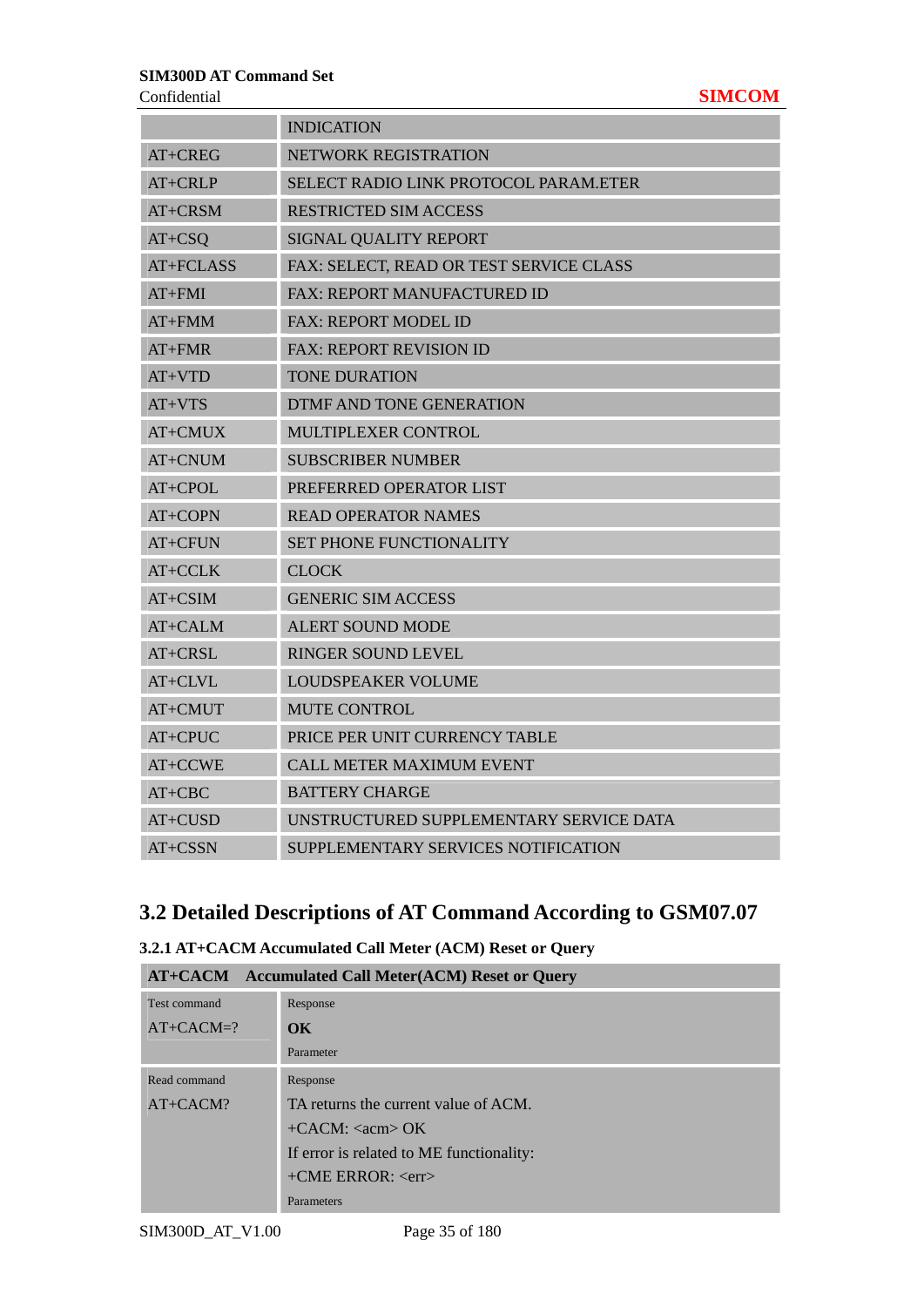|                  | $\langle \text{acm} \rangle$                                                                      | string type; three bytes of the current ACM value in |  |  |
|------------------|---------------------------------------------------------------------------------------------------|------------------------------------------------------|--|--|
|                  |                                                                                                   | hexa-decimal format (e.g. "00001E" indicates decimal |  |  |
|                  |                                                                                                   | value 30)                                            |  |  |
|                  |                                                                                                   | 000000 - FFFFFF                                      |  |  |
| Set command      | Parameters                                                                                        |                                                      |  |  |
| $AT+CACM=[<$ pas | $<$ passwd $>$                                                                                    | string type:                                         |  |  |
| $swd>\lbrack$    |                                                                                                   | <b>SIM PIN2</b>                                      |  |  |
|                  | Response                                                                                          |                                                      |  |  |
|                  | TA resets the Advice of Charge related accumulated call meter (ACM)                               |                                                      |  |  |
|                  | value in SIM file EF (ACM). ACM contains the total number of home                                 |                                                      |  |  |
|                  | units for both the current and preceding calls.<br>OK<br>If error is related to ME functionality: |                                                      |  |  |
|                  |                                                                                                   |                                                      |  |  |
|                  |                                                                                                   |                                                      |  |  |
|                  | $+$ CME ERROR: $\langle$ err $>$                                                                  |                                                      |  |  |
| Reference        | Note                                                                                              |                                                      |  |  |
| GSM 07.07 [13]   |                                                                                                   |                                                      |  |  |

| 3.2.2 AT+CAMM Accumulated call meter maximum (ACM max) reset or query |  |
|-----------------------------------------------------------------------|--|
|                                                                       |  |

| AT+CAMM Accumulated call meter maximum(ACM max) reset or query                                                     |                                                                     |                                                      |  |  |  |
|--------------------------------------------------------------------------------------------------------------------|---------------------------------------------------------------------|------------------------------------------------------|--|--|--|
| Test command                                                                                                       | Response                                                            |                                                      |  |  |  |
| $AT+CAMM=?$                                                                                                        | $\alpha$                                                            |                                                      |  |  |  |
|                                                                                                                    | Parameter                                                           |                                                      |  |  |  |
| Read command                                                                                                       | Response                                                            |                                                      |  |  |  |
| AT+ CAMM?                                                                                                          | TA returns the current value of ACM max.                            |                                                      |  |  |  |
|                                                                                                                    | $+CAMM$ : <acmmax> OK</acmmax>                                      |                                                      |  |  |  |
|                                                                                                                    | If error is related to ME functionality:                            |                                                      |  |  |  |
|                                                                                                                    | $+$ CME ERROR: $\langle$ err $>$                                    |                                                      |  |  |  |
|                                                                                                                    | Parameters                                                          |                                                      |  |  |  |
|                                                                                                                    | see set command                                                     |                                                      |  |  |  |
| Set command                                                                                                        | Response                                                            |                                                      |  |  |  |
| $AT+CAMM=[ac]$                                                                                                     | TA sets the Advice of Charge related accumulated call meter maximum |                                                      |  |  |  |
| mmax>[, <passwd< th=""><th colspan="3">value in SIM file EF (ACM max). ACM max contains the maximum</th></passwd<> | value in SIM file EF (ACM max). ACM max contains the maximum        |                                                      |  |  |  |
| $>$ ]]                                                                                                             | number of home units allowed to be consumed by the subscriber.      |                                                      |  |  |  |
|                                                                                                                    | OK                                                                  |                                                      |  |  |  |
|                                                                                                                    | If error is related to ME functionality:                            |                                                      |  |  |  |
|                                                                                                                    | +CME ERROR: <err></err>                                             |                                                      |  |  |  |
|                                                                                                                    | Parameters                                                          |                                                      |  |  |  |
|                                                                                                                    | $\alpha$ cmmax $>$                                                  | string type; three bytes of the max. ACM value in    |  |  |  |
|                                                                                                                    |                                                                     | hexa-decimal format (e.g. "00001E" indicates decimal |  |  |  |
|                                                                                                                    |                                                                     | value 30)                                            |  |  |  |
|                                                                                                                    | 000000                                                              |                                                      |  |  |  |
|                                                                                                                    |                                                                     | disable ACMmax feature                               |  |  |  |
|                                                                                                                    | 000001-FFFFFFF                                                      |                                                      |  |  |  |
|                                                                                                                    | $<$ passwd $>$                                                      | string type                                          |  |  |  |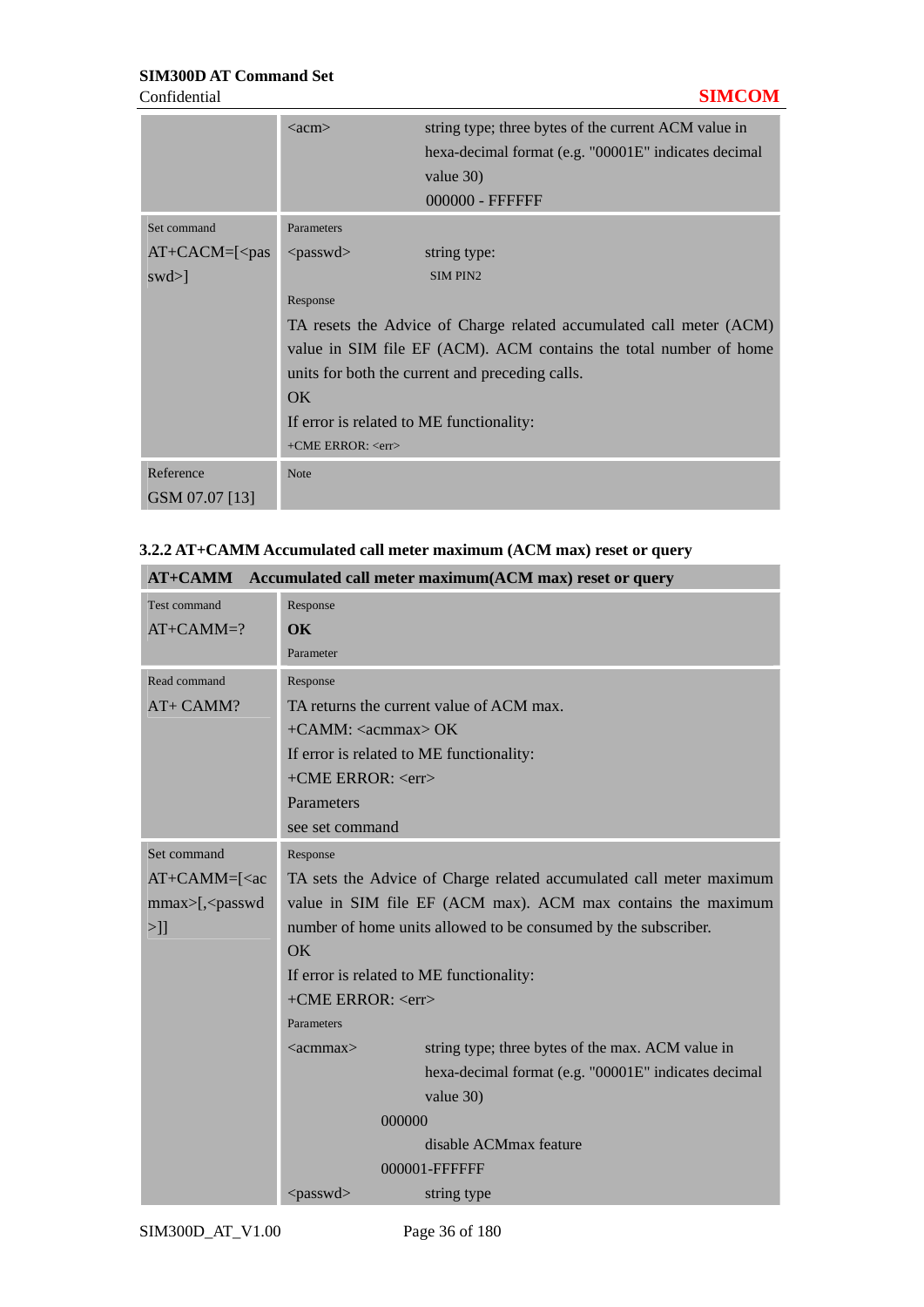**The Common State** 

 $SIM DIN2$ 

|                | $\sum_{i=1}^{n}$ |
|----------------|------------------|
| Reference      | <b>Note</b>      |
| GSM 07.07 [13] |                  |

## **3.2.3 AT+CAOC Advice of Charge**

| <b>AT+CAOC</b> Advice of Charge |                                                                                     |                                                                   |  |  |
|---------------------------------|-------------------------------------------------------------------------------------|-------------------------------------------------------------------|--|--|
| <b>Test command</b>             | Response                                                                            |                                                                   |  |  |
| $AT+CAOC=?$                     | +CAOC: list of supported <mode>s OK</mode>                                          |                                                                   |  |  |
|                                 | Parameters                                                                          |                                                                   |  |  |
|                                 | see execution command                                                               |                                                                   |  |  |
| Read command                    | Response                                                                            |                                                                   |  |  |
| AT+CAOC?                        | +CAOC: <mode> OK</mode>                                                             |                                                                   |  |  |
|                                 | Parameters                                                                          |                                                                   |  |  |
|                                 | see execution command                                                               |                                                                   |  |  |
| <b>Execution command</b>        | Response                                                                            |                                                                   |  |  |
| $AT+CAOC=\nmod$                 |                                                                                     | TA sets the Advice of Charge supplementary service function mode. |  |  |
| e                               | If error is related to ME functionality:                                            |                                                                   |  |  |
|                                 | +CME ERROR: <err></err>                                                             |                                                                   |  |  |
|                                 | If <mode>=0, TA returns the current call meter value</mode>                         |                                                                   |  |  |
|                                 | $+CAOC: OK$                                                                         |                                                                   |  |  |
|                                 | If $\leq$ mode $>=$ 1, TA deactivates the unsolicited reporting of CCM value        |                                                                   |  |  |
|                                 | <b>OK</b>                                                                           |                                                                   |  |  |
|                                 | If $\langle$ mode $\rangle$ =2. TA activates the unsolicited reporting of CCM value |                                                                   |  |  |
|                                 | OK                                                                                  |                                                                   |  |  |
|                                 | Parameter                                                                           |                                                                   |  |  |
|                                 | $<$ mode $>$                                                                        | query CCM value<br>$\theta$                                       |  |  |
|                                 |                                                                                     | deactivate the unsolicited reporting of CCM value<br>$\mathbf{1}$ |  |  |
|                                 |                                                                                     | $\overline{2}$<br>activate the unsolicited reporting of CCM value |  |  |
|                                 | $<<$ c $cm$                                                                         | string type; three bytes of the current CCM value in              |  |  |
|                                 |                                                                                     | hex-decimal format (e.g. "00001E" indicates decimal               |  |  |
|                                 |                                                                                     | value 30); bytes are similarly coded as ACMmax value              |  |  |
|                                 |                                                                                     | in the SIM                                                        |  |  |
|                                 |                                                                                     | 000000-FFFFFF                                                     |  |  |
| Reference                       | Note                                                                                |                                                                   |  |  |
| GSM 07.07 [13]                  |                                                                                     |                                                                   |  |  |

## **3.2.4 AT+CBST Select Bearer Service Type**

|                        | <b>AT+CBST</b> Select Bearer Service Type                                                 |
|------------------------|-------------------------------------------------------------------------------------------|
| <b>Test</b><br>command | Response                                                                                  |
| $AT+CBST=?$            | +CBST: (list of supported <speed>s), (list of supported <name>s), (list of</name></speed> |
|                        | supported $\langle ce \rangle$ s) OK                                                      |
|                        | Parameter                                                                                 |
|                        | see set command                                                                           |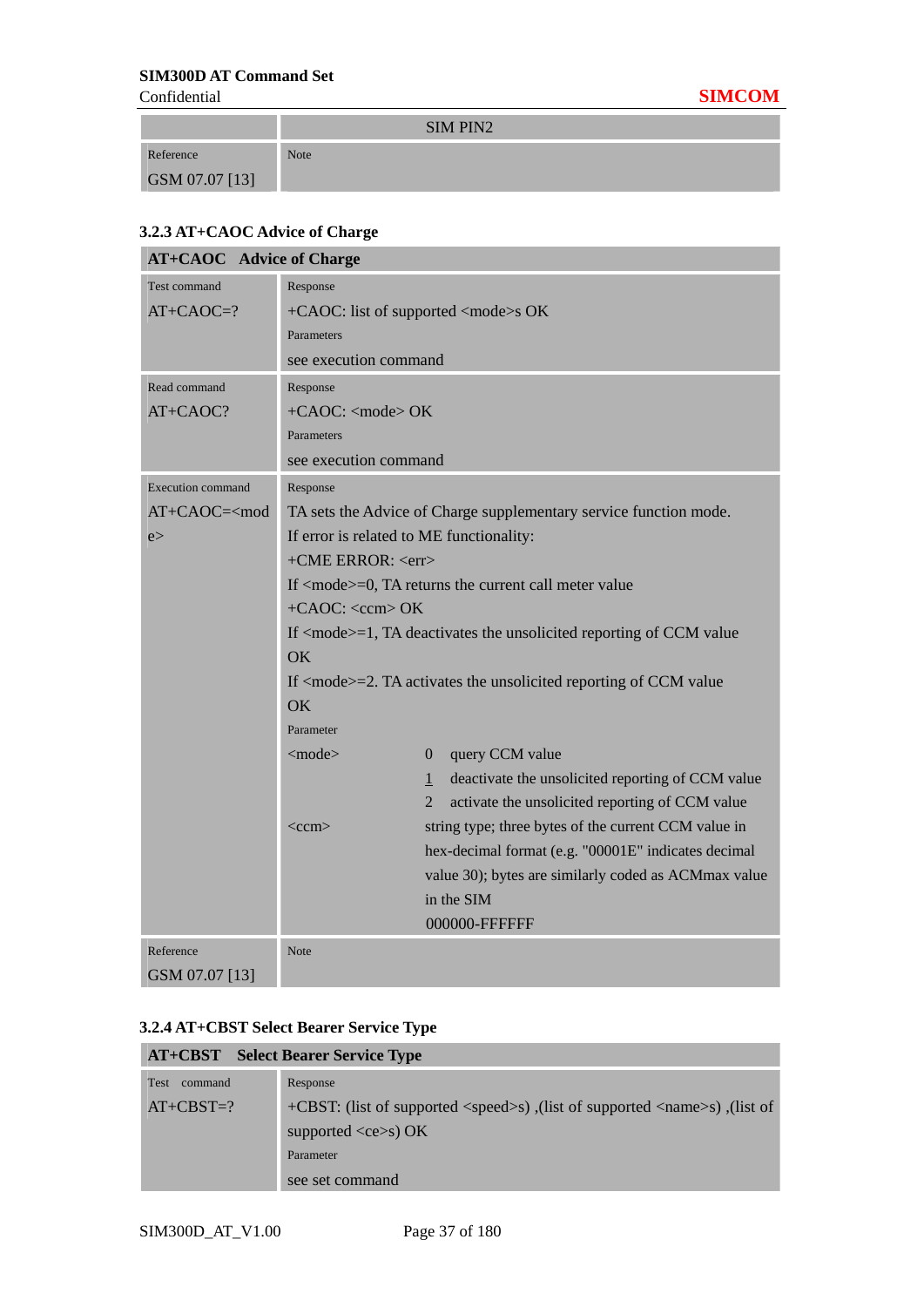| Read command                       | Response                                          |                  |                                                                                     |  |
|------------------------------------|---------------------------------------------------|------------------|-------------------------------------------------------------------------------------|--|
| AT+CBST?                           | +CBST: <speed>,<name>,<ce> OK</ce></name></speed> |                  |                                                                                     |  |
|                                    | Parameter                                         |                  |                                                                                     |  |
|                                    | see set command                                   |                  |                                                                                     |  |
| Set command                        | Response                                          |                  |                                                                                     |  |
| $AT+CBST=[$                        |                                                   |                  | TA selects the bearer service <name> with data rate <speed>, and the</speed></name> |  |
| $d >$ ]                            |                                                   |                  | connection element <ce> to be used when data calls are originated.</ce>             |  |
| $[,\text{name} > [,\text{ce} >]]]$ | OK                                                |                  |                                                                                     |  |
|                                    |                                                   |                  |                                                                                     |  |
|                                    | Parameter                                         |                  |                                                                                     |  |
|                                    | <speed></speed>                                   | $\boldsymbol{0}$ | autobauding                                                                         |  |
|                                    |                                                   | 1                | 300 bps(V.21)                                                                       |  |
|                                    |                                                   | $\overline{2}$   | 1200 bps(V.22)                                                                      |  |
|                                    |                                                   | 3                | 1200/75 bps(V.23)                                                                   |  |
|                                    |                                                   | $\overline{4}$   | 2400 bps(V.22bis)                                                                   |  |
|                                    |                                                   | 5                | 2400 bps(V.26ter)                                                                   |  |
|                                    |                                                   | 6                | 4800 bps(V.32)                                                                      |  |
|                                    |                                                   | $\overline{1}$   | 9600 bps(V.32)                                                                      |  |
|                                    |                                                   | 12               | 9600 bps(V.34)                                                                      |  |
|                                    |                                                   | 14               | 14400 bps(V.34)                                                                     |  |
|                                    |                                                   | 65               | 300 bps (V.110)                                                                     |  |
|                                    |                                                   | 66               | 1200 bps(V.110 or X.31 flag stuffing)                                               |  |
|                                    |                                                   | 68               | 2400 bps(V.110 or X.31 flag stuffing)                                               |  |
|                                    |                                                   | 70               | 4800 bps(V.110 or X.31 flag stuffing)                                               |  |
|                                    |                                                   | 71               | 9600 bps(V.110 or X.31 flag stuffing)                                               |  |
|                                    |                                                   | 75               | 14400 bps(V.110 or X.31 flag stuffing)                                              |  |
|                                    |                                                   |                  |                                                                                     |  |
|                                    |                                                   |                  |                                                                                     |  |
|                                    | <name></name>                                     | $\underline{0}$  | asynchronous modem                                                                  |  |
|                                    |                                                   | $\overline{2}$   | PAD access (asynchronous)                                                           |  |
|                                    | $<$ ce $>$                                        | $\boldsymbol{0}$ | transparent                                                                         |  |
|                                    |                                                   | $\overline{1}$   | non-transparent                                                                     |  |
| Reference                          | <b>Note</b>                                       |                  |                                                                                     |  |
| GSM 07.07 [14]                     |                                                   |                  | GSM 02.02[1]: lists the allowed combinations of the sub parameters                  |  |

## **3.2.5 AT+CCFC Call Forwarding Number And Conditions Control**

|                     | <b>AT+CCFC Call Forwarding Number And Conditions Control</b> |
|---------------------|--------------------------------------------------------------|
| <b>Test Command</b> | Response                                                     |
| $AT+CCFC=?$         | +CCFC: (list of supported <reads>) OK</reads>                |
|                     | <b>Parameters</b><br>see Write command                       |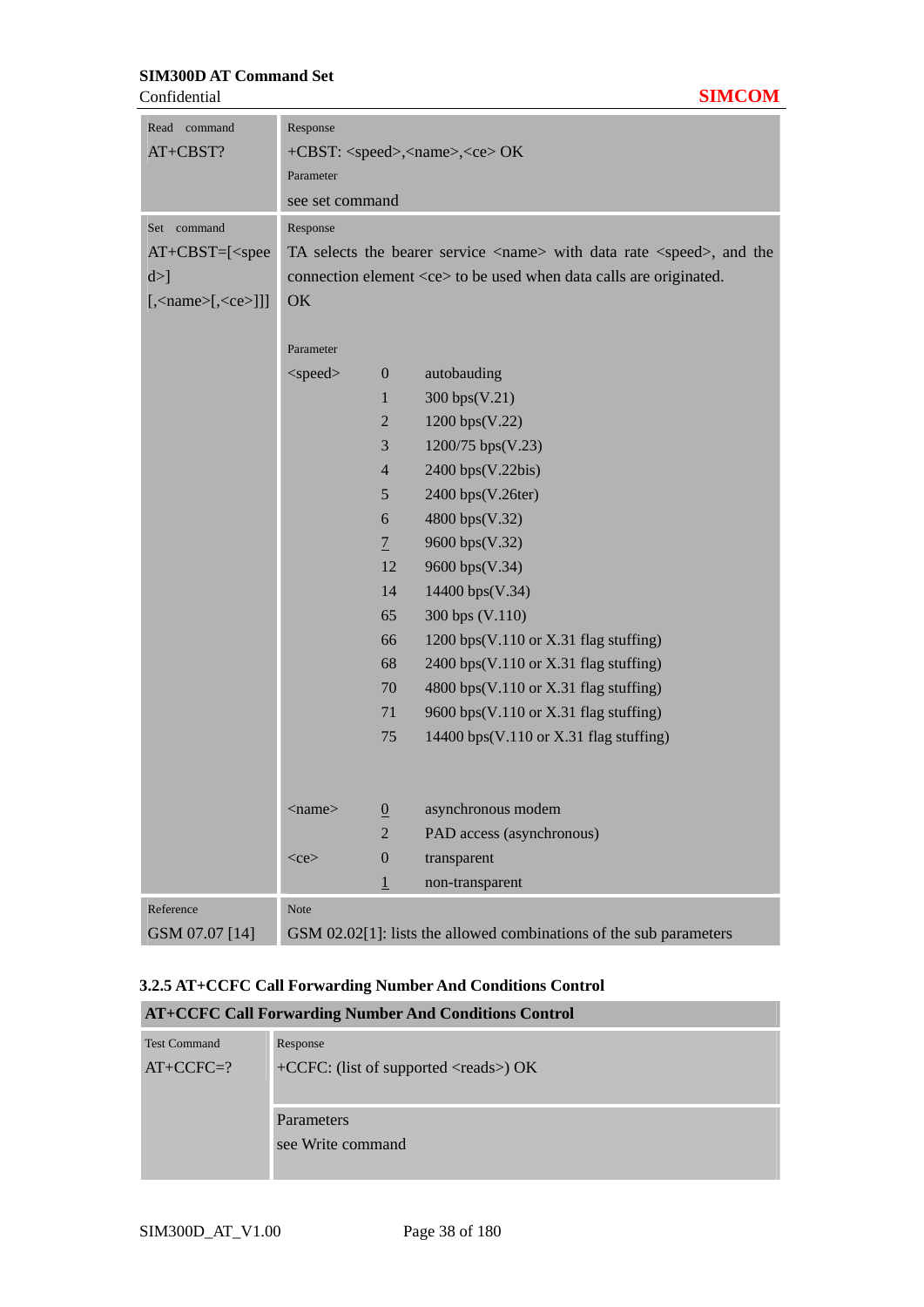| Write Command                          | Response                                                                                                     |
|----------------------------------------|--------------------------------------------------------------------------------------------------------------|
| $AT+CCFC =$                            | TA controls the call forwarding supplementary service. Registration,                                         |
| <reads>, <mode></mode></reads>         | erasure, activation, deactivation, and status query are supported.                                           |
| $[$ , $\langle$ number $\rangle$ $[$ , | Only, <reads> and <mode> should be entered with mode <math>(0-2,4)</math></mode></reads>                     |
| <type>[,<class></class></type>         | If $<$ mode $>$ $<$ $>$ 2 and command successful                                                             |
| $[$ , $\langle$ subaddr $\rangle$      | OK                                                                                                           |
| [, <satype></satype>                   | If there is a network error:                                                                                 |
| $[$ , time]]]]]]                       | $+CCFC: 0, 0$                                                                                                |
|                                        | If $\langle$ mode $\rangle$ =2 and command successful (only in connection with $\langle$ reads $\rangle$ 0 – |
|                                        | 3)                                                                                                           |
|                                        | For registered call forward numbers:                                                                         |
|                                        | +CCFC: <status>, <class1>[, <number>, <type>[,</type></number></class1></status>                             |
|                                        | <time>]] [<cr><lf>+CCFC: ] OK</lf></cr></time>                                                               |
|                                        | If no call forward numbers are registered (and therefore all classes are                                     |
|                                        | inactive):                                                                                                   |
|                                        | +CCFC: <status>, <class> OK</class></status>                                                                 |
|                                        | where $\langle$ status $>=$ 0 and $\langle$ class $>=$ 7                                                     |
|                                        | If error is related to ME functionality:                                                                     |
|                                        | +CME ERROR: <err></err>                                                                                      |
|                                        | Parameters                                                                                                   |
|                                        | $<$ reads $>$                                                                                                |
|                                        | 0 unconditional                                                                                              |
|                                        | 1 mobile busy                                                                                                |
|                                        | 2 no reply                                                                                                   |
|                                        | 3 not reachable                                                                                              |
|                                        | 4 all call forwarding (0-3)                                                                                  |
|                                        | 5 all conditional call forwarding (1-3)                                                                      |
|                                        |                                                                                                              |
|                                        | $<$ mode $>$                                                                                                 |
|                                        | 0 disable                                                                                                    |
|                                        | 1 enable                                                                                                     |
|                                        | 2 query status                                                                                               |
|                                        | 3 registration                                                                                               |
|                                        | 4 erasure                                                                                                    |
|                                        |                                                                                                              |
|                                        | <number> string type phone number of forwarding address in format</number>                                   |
|                                        | specified                                                                                                    |
|                                        | by $ltype$                                                                                                   |
|                                        |                                                                                                              |
|                                        | <type> type of address in integer format; default 145 when dialing string</type>                             |
|                                        | includes international access code character "+", otherwise                                                  |
|                                        | 129                                                                                                          |
|                                        |                                                                                                              |
|                                        | <subaddr> string type subaddress of format specified by <satype></satype></subaddr>                          |

r.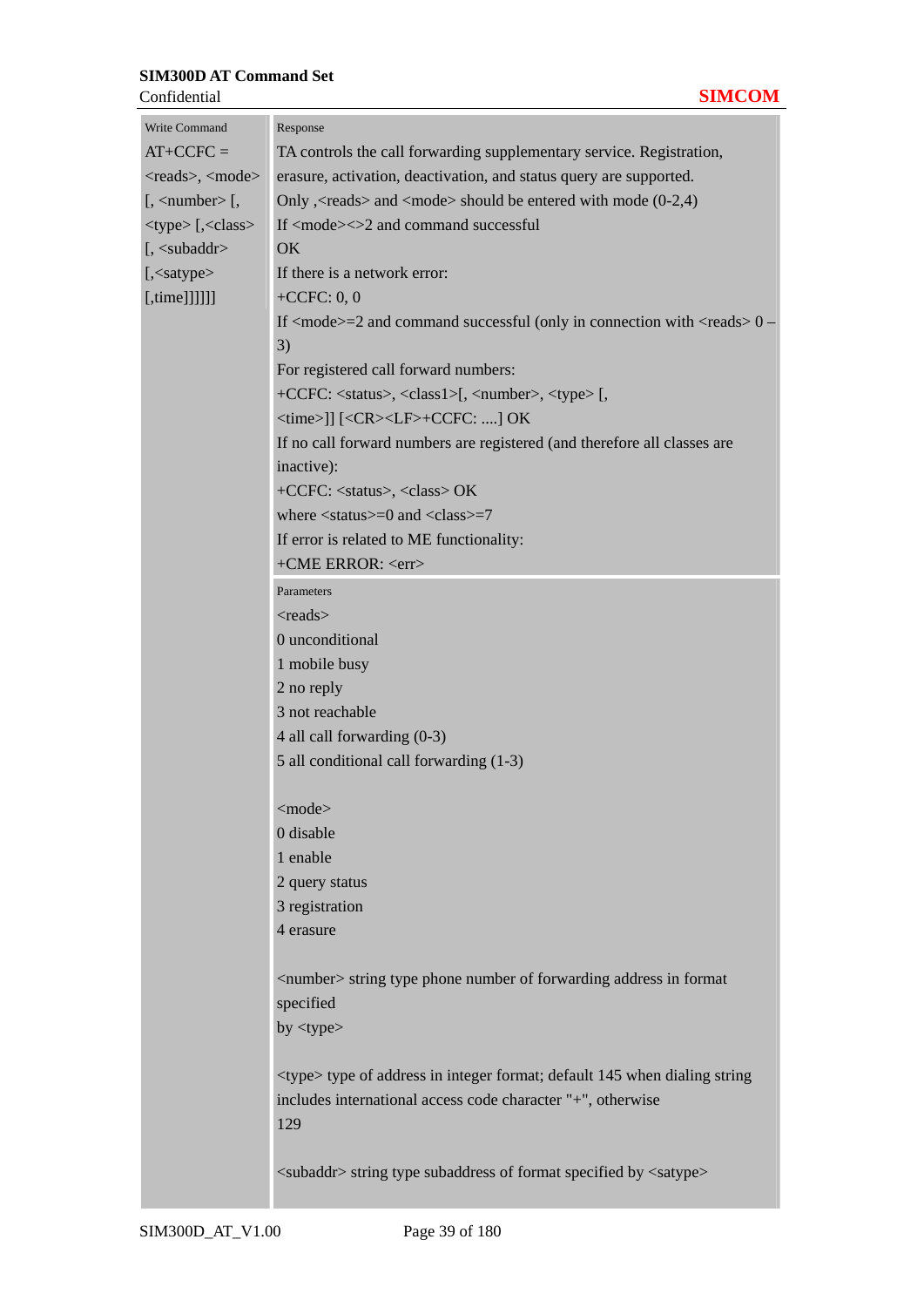|           | <satype> type of subaddress in integer; default 128</satype> |
|-----------|--------------------------------------------------------------|
|           | <class> 1 voice</class>                                      |
|           | 2 data                                                       |
|           | 4 fax                                                        |
|           | 7 all classes                                                |
|           |                                                              |
|           | <time> time, rounded to a multiple of 5 sec.</time>          |
|           | 12030                                                        |
|           |                                                              |
|           | $<$ status $>$                                               |
|           | 0 not active                                                 |
|           | 1 active                                                     |
|           |                                                              |
| Reference |                                                              |
| GSM07.07  |                                                              |

## **3.2.6 AT+CCUG Closed User Group control**

| <b>AT+CCUG Closed User Group control</b>       |                                             |                 |                                                                     |  |
|------------------------------------------------|---------------------------------------------|-----------------|---------------------------------------------------------------------|--|
| <b>Read Command</b>                            | Response                                    |                 |                                                                     |  |
| AT+CCUG?                                       |                                             |                 | +CCUG: <n>,<index>,<info> OK</info></index></n>                     |  |
|                                                |                                             |                 | If error is related to ME functionality:                            |  |
|                                                | +CME ERROR: <err></err>                     |                 |                                                                     |  |
|                                                | Parameter                                   |                 |                                                                     |  |
|                                                | see write command                           |                 |                                                                     |  |
| <b>Test Command</b>                            | Response                                    |                 |                                                                     |  |
| $AT+CCUG=?$                                    | $\alpha$                                    |                 |                                                                     |  |
| Write Command                                  |                                             |                 | TA sets the Closed User Group supplementary service parameters as a |  |
| $AT+CCUG=[n$                                   | default adjustment for all following calls. |                 |                                                                     |  |
| 1                                              | <b>OK</b>                                   |                 |                                                                     |  |
| $\left[\frac{\sin\theta x}{\sin\theta}\right]$ | If error is related to ME functionality:    |                 |                                                                     |  |
| $>$ ]]]                                        | +CME ERROR: <err></err>                     |                 |                                                                     |  |
|                                                | Parameter                                   |                 |                                                                     |  |
|                                                | m                                           | $\overline{0}$  | disable CUG                                                         |  |
|                                                |                                             | $\mathbf{1}$    | enable CUG                                                          |  |
|                                                | $\langle$ index $\rangle$                   | 09              | CUG index                                                           |  |
|                                                |                                             | 10              | no index (preferred CUG taken from subscriber data)                 |  |
|                                                | $\langle \text{info} \rangle$               | $\underline{0}$ | no information                                                      |  |
|                                                |                                             | $\mathbf{1}$    | suppress OA (Outgoing Access)                                       |  |
|                                                |                                             | $\overline{2}$  | suppress preferential CUG                                           |  |
|                                                |                                             | 3               | suppress OA and preferential CUG                                    |  |
| Reference                                      |                                             |                 |                                                                     |  |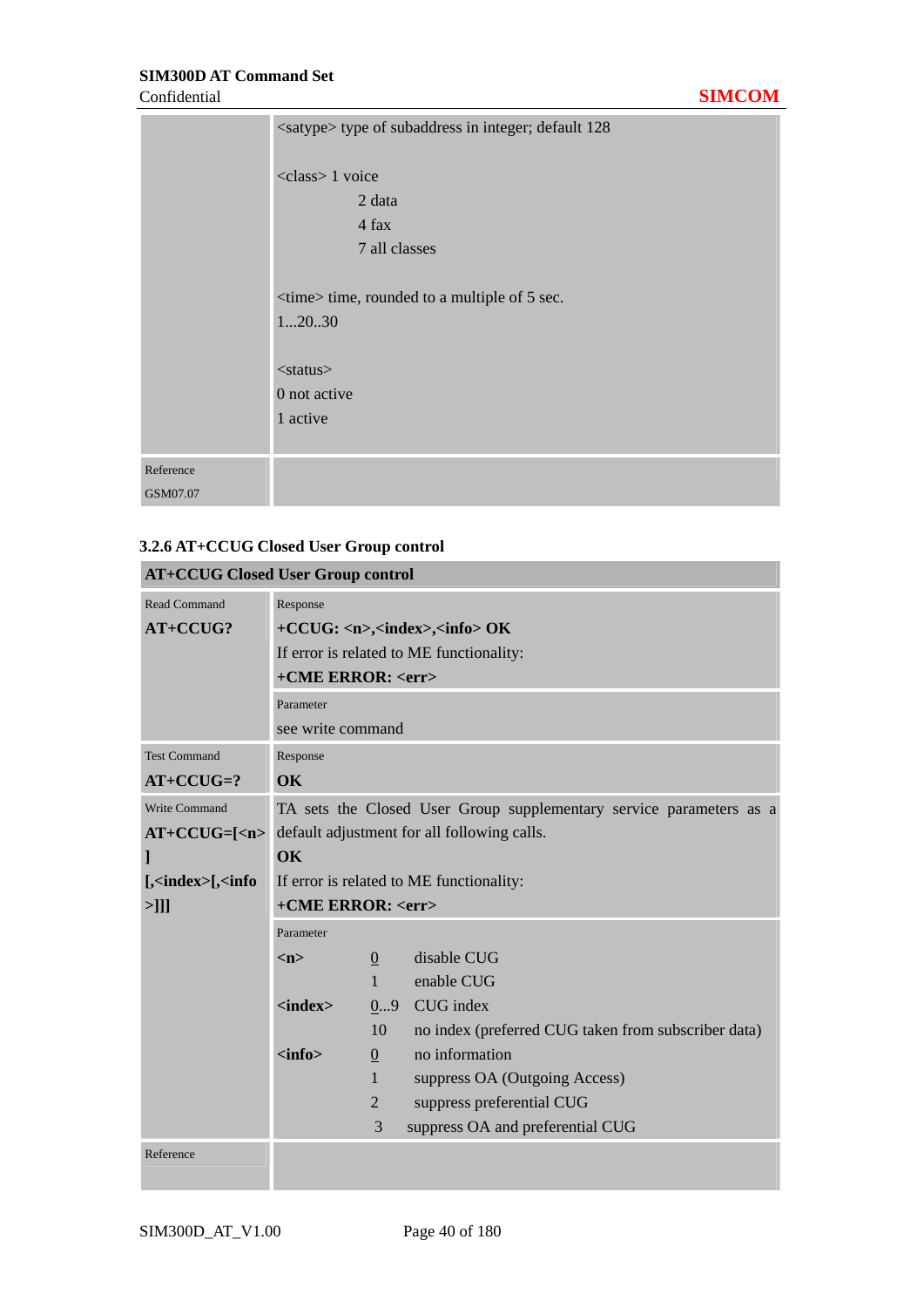| 3.2.7 AT+CCWA Call Waiting Control                         |                                                     |                                                                                                              |  |  |  |  |  |
|------------------------------------------------------------|-----------------------------------------------------|--------------------------------------------------------------------------------------------------------------|--|--|--|--|--|
| <b>AT+CCWA</b>                                             | <b>Call Waiting Control</b>                         |                                                                                                              |  |  |  |  |  |
| <b>Read Command</b>                                        | Response                                            |                                                                                                              |  |  |  |  |  |
| $AT+CCWA?$                                                 | $+CCWA: n > OK$                                     |                                                                                                              |  |  |  |  |  |
| <b>Test Command</b>                                        | Response                                            |                                                                                                              |  |  |  |  |  |
| $AT+CCWA=?$                                                | +CCWA: (list of supported $\langle n \rangle$ s) OK |                                                                                                              |  |  |  |  |  |
| Write Command                                              | Response                                            |                                                                                                              |  |  |  |  |  |
| $AT+CCWA=[n$                                               |                                                     | TA controls the Call Waiting supplementary service. Activation,                                              |  |  |  |  |  |
|                                                            |                                                     | deactivation and status query are supported.                                                                 |  |  |  |  |  |
| $[$ , $\langle$ mode $\rangle$ [ $\langle$ $\langle$ class |                                                     | If there is a network error:                                                                                 |  |  |  |  |  |
| $>$ ]]]                                                    | $+CCWA: 0, 0$                                       |                                                                                                              |  |  |  |  |  |
|                                                            |                                                     |                                                                                                              |  |  |  |  |  |
|                                                            |                                                     | If $\langle$ mode $\rangle$ $\langle$ $\rangle$ and command successful                                       |  |  |  |  |  |
|                                                            | OK                                                  |                                                                                                              |  |  |  |  |  |
|                                                            |                                                     | If $\langle$ mode $\rangle$ =2 and command successful                                                        |  |  |  |  |  |
|                                                            |                                                     | +CCWA: <status>,<class1>[<cr><lf>+CCWA:<status>,<class2>[]] OK</class2></status></lf></cr></class1></status> |  |  |  |  |  |
|                                                            |                                                     | Note :< status $> = 0$ should be returned only if service is not active for any                              |  |  |  |  |  |
|                                                            |                                                     | $\langle class \rangle$ i.e. +CCWA: 0, 7 will be returned in this case.                                      |  |  |  |  |  |
|                                                            |                                                     | When mode=2, all active call waiting classes will be reported. In this mode                                  |  |  |  |  |  |
|                                                            |                                                     | the command is abort able by pressing any key.                                                               |  |  |  |  |  |
|                                                            |                                                     | If error is related to ME functionality:                                                                     |  |  |  |  |  |
|                                                            | +CME ERROR: <err></err>                             |                                                                                                              |  |  |  |  |  |
|                                                            | Parameter                                           |                                                                                                              |  |  |  |  |  |
|                                                            | $\langle n \rangle$                                 | disable presentation of an unsolicited result code<br>$\underline{0}$                                        |  |  |  |  |  |
|                                                            |                                                     | $\mathbf{1}$<br>enable presentation of an unsolicited result code                                            |  |  |  |  |  |
|                                                            | <mode></mode>                                       | when <mode> parameter not given, network is not</mode>                                                       |  |  |  |  |  |
|                                                            |                                                     | interrogated                                                                                                 |  |  |  |  |  |
|                                                            |                                                     | $\mathbf{0}$<br>disable                                                                                      |  |  |  |  |  |
|                                                            |                                                     | enable<br>1                                                                                                  |  |  |  |  |  |
|                                                            | $<$ class>                                          | $\overline{2}$<br>query status                                                                               |  |  |  |  |  |
|                                                            |                                                     | is a sum of integers each representing a class of information<br>1<br>voice (telephony)                      |  |  |  |  |  |
|                                                            |                                                     | $\overline{2}$<br>data (bearer service)                                                                      |  |  |  |  |  |
|                                                            |                                                     | fax (teleservice)<br>$\overline{4}$                                                                          |  |  |  |  |  |
|                                                            |                                                     | default(equals to all classes)<br>$\overline{1}$                                                             |  |  |  |  |  |
|                                                            | $<$ status $>$                                      | not active<br>$\theta$                                                                                       |  |  |  |  |  |
|                                                            |                                                     | enable<br>1                                                                                                  |  |  |  |  |  |
|                                                            | Unsolicited result code                             |                                                                                                              |  |  |  |  |  |
|                                                            |                                                     | When the presentation Call Waiting at the TA is enabled (and Call Waiting                                    |  |  |  |  |  |
|                                                            |                                                     | is enabled) and a terminating call set up has attempted during an established                                |  |  |  |  |  |
|                                                            |                                                     | call, an unsolicited result code is returned:                                                                |  |  |  |  |  |
|                                                            |                                                     | +CCWA: <number>,<type>,<class>[,<alpha>]</alpha></class></type></number>                                     |  |  |  |  |  |
|                                                            | Parameter                                           |                                                                                                              |  |  |  |  |  |
|                                                            | $\langle$ number $\rangle$                          | string type phone number of calling address in format                                                        |  |  |  |  |  |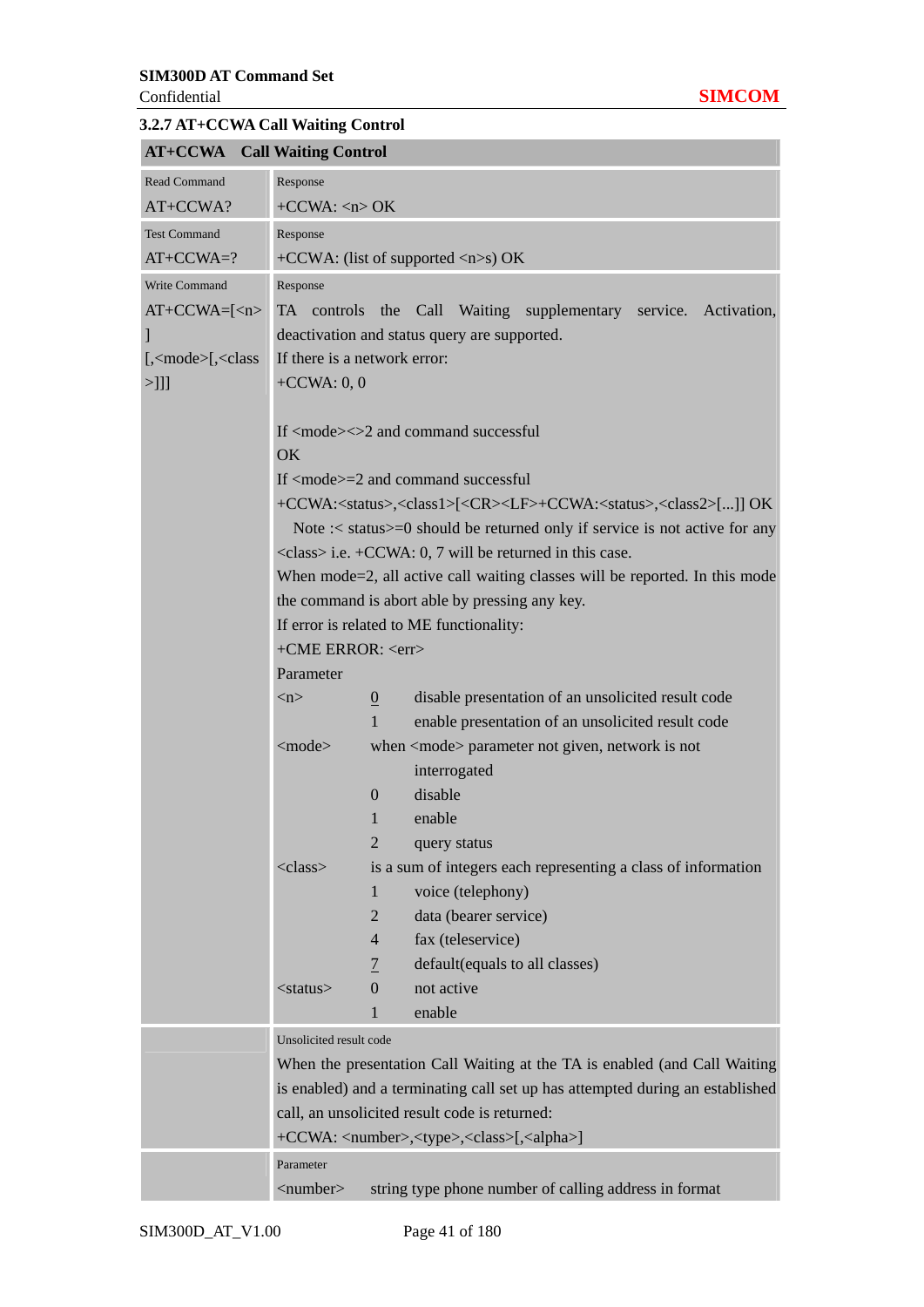|           |              | specified by $\langle$ type $\rangle$ |                                                                   |               |
|-----------|--------------|---------------------------------------|-------------------------------------------------------------------|---------------|
|           | $lt$ vpe $>$ |                                       | type of address octet in integer format;                          |               |
|           |              |                                       | 129 Unknown type (IDSN format number)                             |               |
|           |              |                                       | 128 Unknown type(unknown number format)                           |               |
|           |              |                                       | 161 National number type (IDSN format)                            |               |
|           |              |                                       | 145 International number type(ISDN format)                        |               |
|           |              |                                       | 177 Network specific number (ISDN format)                         |               |
|           |              |                                       | <alpha> optional string type alphanumeric representation</alpha>  | <sub>of</sub> |
|           |              |                                       | $\le$ number $\ge$ corresponding to the entry found in phone book |               |
| Reference |              |                                       |                                                                   |               |
| GSM07.07  |              |                                       |                                                                   |               |

#### **3.2.8 AT+CEER Extended error report**

| <b>AT+CEER</b> Extended error report |                                                                        |
|--------------------------------------|------------------------------------------------------------------------|
| Test command                         | Response                                                               |
| $AT+CEER=?$                          | OK                                                                     |
| Execution command                    | Response                                                               |
| $AT+CEER$                            | TA returns an extended report of the reason for the last call release. |
|                                      | $+CEER$ : <report> OK</report>                                         |
|                                      | Parameters                                                             |
|                                      | Reason for last call release as number code<br>$<$ report $>$          |
| Reference                            | <b>Note</b>                                                            |
| GSM 07.07 [13]                       |                                                                        |

#### **3.2.9 AT+CGMI Request manufacturer identification**

| <b>AT+CGMI</b> Request manufacturer identification |                                              |  |  |
|----------------------------------------------------|----------------------------------------------|--|--|
| Test command                                       | Response                                     |  |  |
| $AT+CGMI=?$                                        | OK                                           |  |  |
| <b>Execution command</b>                           | Response                                     |  |  |
| $AT+CGMI$                                          | TA returns manufacturer identification text. |  |  |
|                                                    | $\leq$ manufacturer $>$ OK                   |  |  |
|                                                    | Parameters                                   |  |  |
|                                                    | $\leq$ manufacturer $>$                      |  |  |
| Reference                                          | <b>Note</b>                                  |  |  |
| GSM 07.07 [13]                                     |                                              |  |  |

#### **3.2.10 AT+CGMM Request model identification**

#### **AT+CGMM Request model identification** Test command AT+CGMM=? Response OK Execution command AT+CGMM Response TA returns product model identification text. <model> OK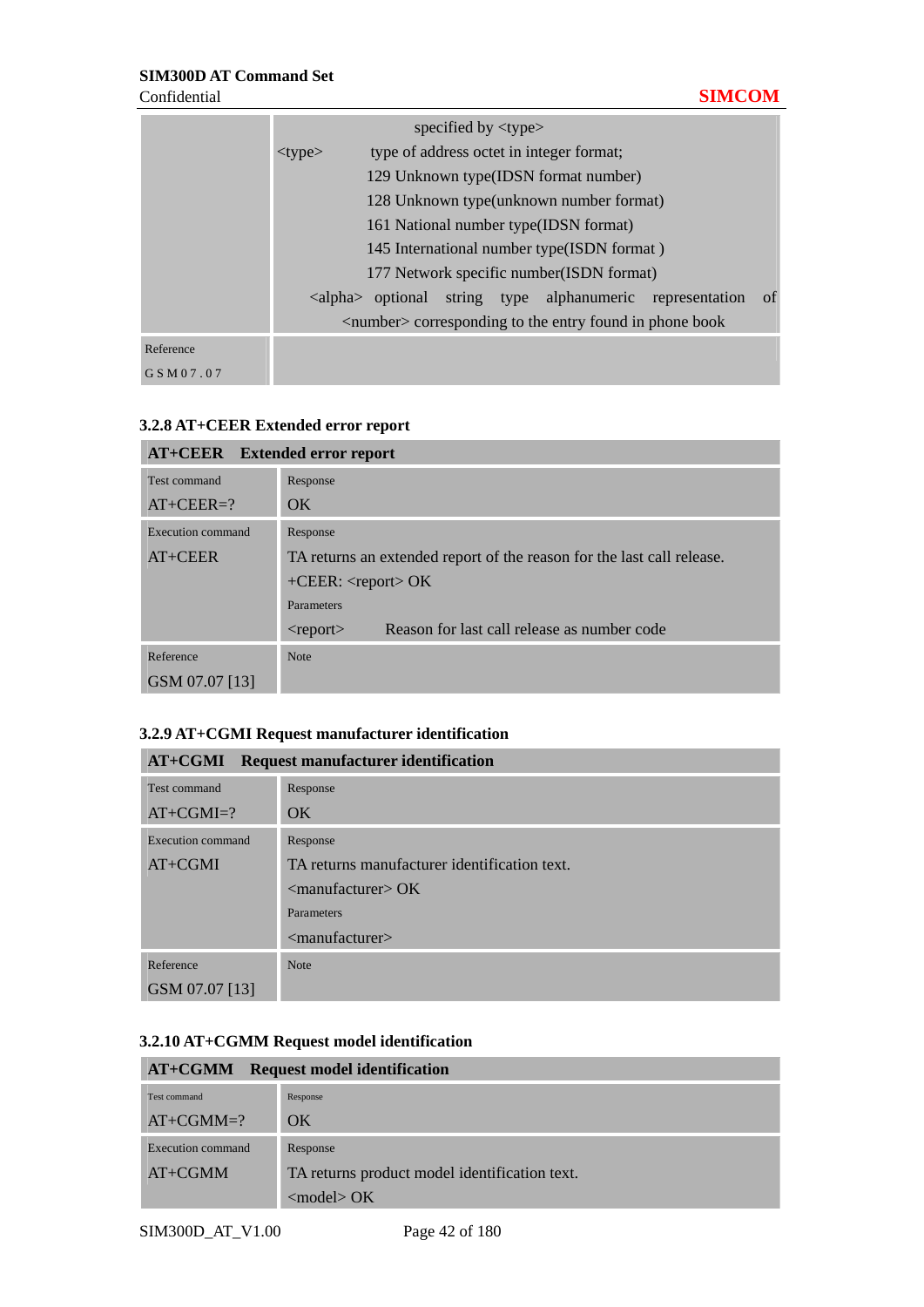|                | Parameters    |
|----------------|---------------|
|                | $<$ model $>$ |
| Reference      | <b>Note</b>   |
| GSM 07.07 [13] |               |

# **3.2.11 AT+CGMR Request revision identification**

| <b>AT+CGMR</b> Request revision identification |                                                          |  |  |
|------------------------------------------------|----------------------------------------------------------|--|--|
| Test command                                   | Response                                                 |  |  |
| $AT+CGMR=?$                                    | OK                                                       |  |  |
| Execution command                              | Response                                                 |  |  |
| $AT+CGMR$                                      | TA returns product software version identification text. |  |  |
|                                                | $<$ revision $>$ OK                                      |  |  |
|                                                | <b>Parameters</b>                                        |  |  |
|                                                | $<$ revision $>$                                         |  |  |
| Reference                                      | <b>Note</b>                                              |  |  |
| GSM 07.07 [13]                                 |                                                          |  |  |

## **3.2.12 AT+CGSN Request product serial number identification (Identical with +GSN)**

| Request product serial number identification (Identical with +GSN)<br>AT+CGSN |                 |  |  |  |
|-------------------------------------------------------------------------------|-----------------|--|--|--|
| Test command                                                                  | Response        |  |  |  |
| $AT+CGSN=?$                                                                   | OK              |  |  |  |
| Execution command                                                             | Response        |  |  |  |
| AT+CGSN                                                                       | $see + GSN$     |  |  |  |
|                                                                               | $\langle$ sn>OK |  |  |  |
|                                                                               | Parameters      |  |  |  |
|                                                                               | $see + GSN$     |  |  |  |
| Reference                                                                     | <b>Note</b>     |  |  |  |
| GSM 07.07 [13]                                                                |                 |  |  |  |

## **3.2.13 AT+CSCS Select TE Character Set**

| <b>AT+CSCS</b> Select TE Character Set |                                                           |            |                                               |  |
|----------------------------------------|-----------------------------------------------------------|------------|-----------------------------------------------|--|
| Test command                           | Response                                                  |            |                                               |  |
| $AT+CSCS=?$                            | $+CSCS$ : (list of supported $\langle$ chset $\rangle$ s) |            |                                               |  |
|                                        | Parameters                                                |            |                                               |  |
|                                        | $\langle$ chset $\rangle$                                 | "GSM"      | GSM default alphabet.                         |  |
|                                        |                                                           | "HEX"      | character strings consist only of hexadecimal |  |
|                                        |                                                           |            | numbers from 00 to FF;                        |  |
|                                        |                                                           | "IRA"      | international reference alphabet              |  |
|                                        |                                                           | "PCCP"     | PC character set Code                         |  |
|                                        |                                                           | "PCDN"     | PC Danish/Norwegian character set             |  |
|                                        |                                                           | "UCS2"     | UCS2 alphabet                                 |  |
|                                        |                                                           | $"8859-1"$ | ISO 8859 Latin 1 character set                |  |
| Set command                            | Response                                                  |            |                                               |  |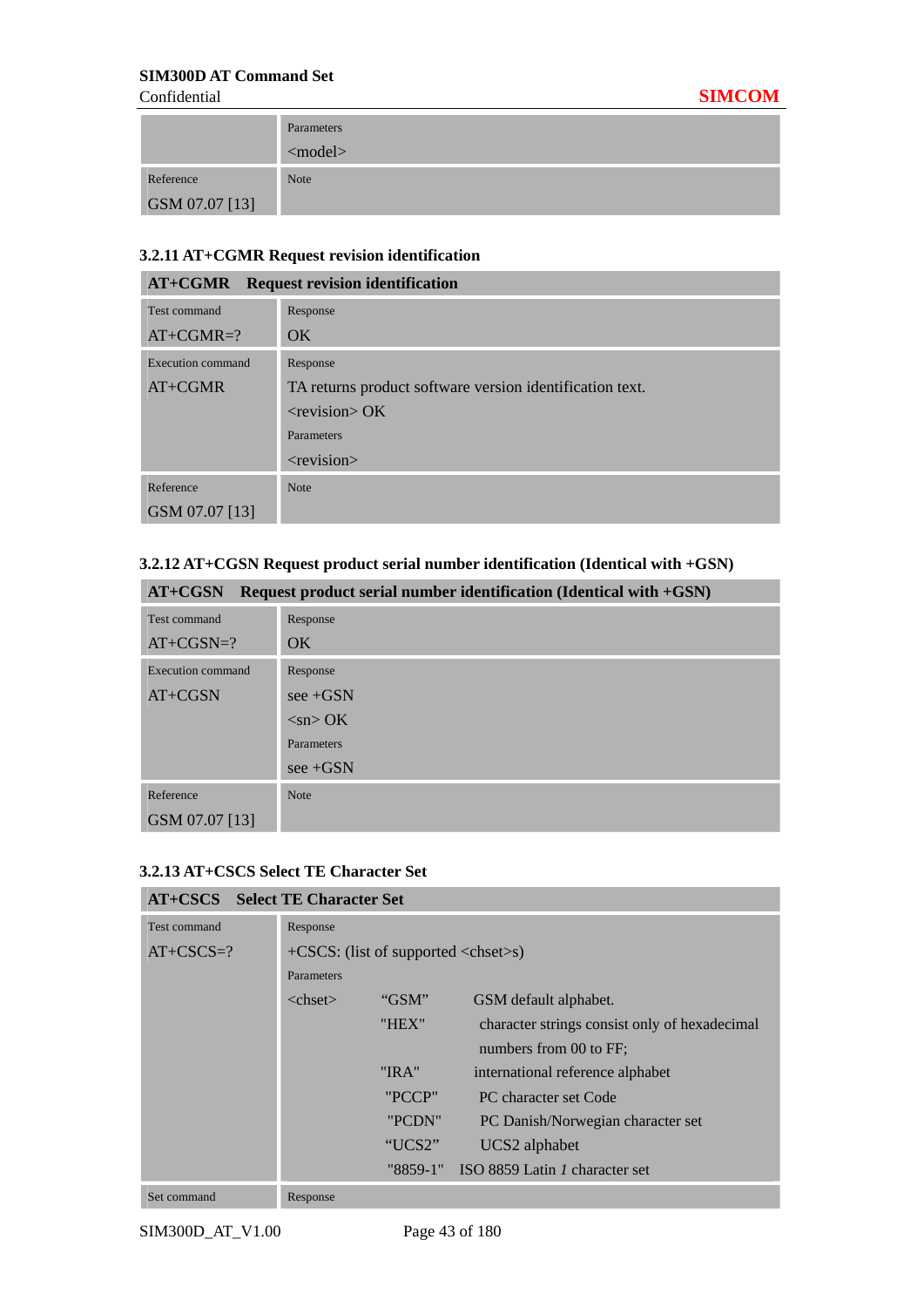| $AT+CSCS=$ [ <chse]< th=""><th>Sets which character set <chset> are used by the TE. The TA can then</chset></th></chse]<> | Sets which character set <chset> are used by the TE. The TA can then</chset> |
|---------------------------------------------------------------------------------------------------------------------------|------------------------------------------------------------------------------|
| $\triangleright$                                                                                                          | convert character strings correctly between the TE and ME character sets.    |
|                                                                                                                           | Parameter                                                                    |
|                                                                                                                           | <chset> see Test command</chset>                                             |
| Reference                                                                                                                 | <b>Note</b>                                                                  |
| GSM 07.07 [13]                                                                                                            |                                                                              |

## **3.2.14 AT+CSTA Select Type of Address**

| <b>AT+CSTA</b> Select Type of Address |                                                      |  |  |  |
|---------------------------------------|------------------------------------------------------|--|--|--|
| Test command                          | Response                                             |  |  |  |
| $AT+CSTA=?$                           | $+CSTA: (128, 129, 145, 161, 177)$                   |  |  |  |
| Read command                          | Response                                             |  |  |  |
| $AT+CSTA?$                            | $+{\rm CSTA:}$ <type> OK</type>                      |  |  |  |
|                                       | Parameters                                           |  |  |  |
|                                       | $\langle$ type $>$ Current address type setting.     |  |  |  |
| Reference                             | <b>Note</b>                                          |  |  |  |
| GSM 07.07 [13]                        | The ATD command overrides this setting when a number |  |  |  |
|                                       | is dialed.                                           |  |  |  |
|                                       | 129 Unknown type (IDSN format number)                |  |  |  |
|                                       | 128 Unknown type (unknown number format)             |  |  |  |
|                                       | 161 National number type (IDSN format)               |  |  |  |
|                                       | 145 International number type(ISDN format)           |  |  |  |
|                                       | 177 Network specific number (ISDN format)            |  |  |  |
|                                       |                                                      |  |  |  |

# **3.2.15 AT+CHLD Call hold and multiparty**

| AT+CHLD Call hold and multiparty |                                                                           |  |  |  |  |
|----------------------------------|---------------------------------------------------------------------------|--|--|--|--|
| <b>Test Command</b>              | Response                                                                  |  |  |  |  |
| $AT+CHLD=?$                      | $+$ CHLD: list of supported $\langle n \rangle$ s                         |  |  |  |  |
|                                  | $\overline{\text{OK}}$                                                    |  |  |  |  |
| <b>Write Command</b>             | Response                                                                  |  |  |  |  |
| $AT+CHLD=[2]$                    | TA controls the supplementary services Call Hold, Multiparty and Explicit |  |  |  |  |
|                                  | Call Transfer. Calls can be put on hold, recovered, released, added to    |  |  |  |  |
|                                  | conversation, and transferred.                                            |  |  |  |  |
|                                  | Note These supplementary services are only applicable to tele service 11  |  |  |  |  |
|                                  | (Speech: Telephony).                                                      |  |  |  |  |
|                                  |                                                                           |  |  |  |  |
|                                  | OK                                                                        |  |  |  |  |
|                                  | If error is related to ME functionality:                                  |  |  |  |  |
|                                  | $+$ CME ERROR: $\langle$ err $>$                                          |  |  |  |  |
|                                  |                                                                           |  |  |  |  |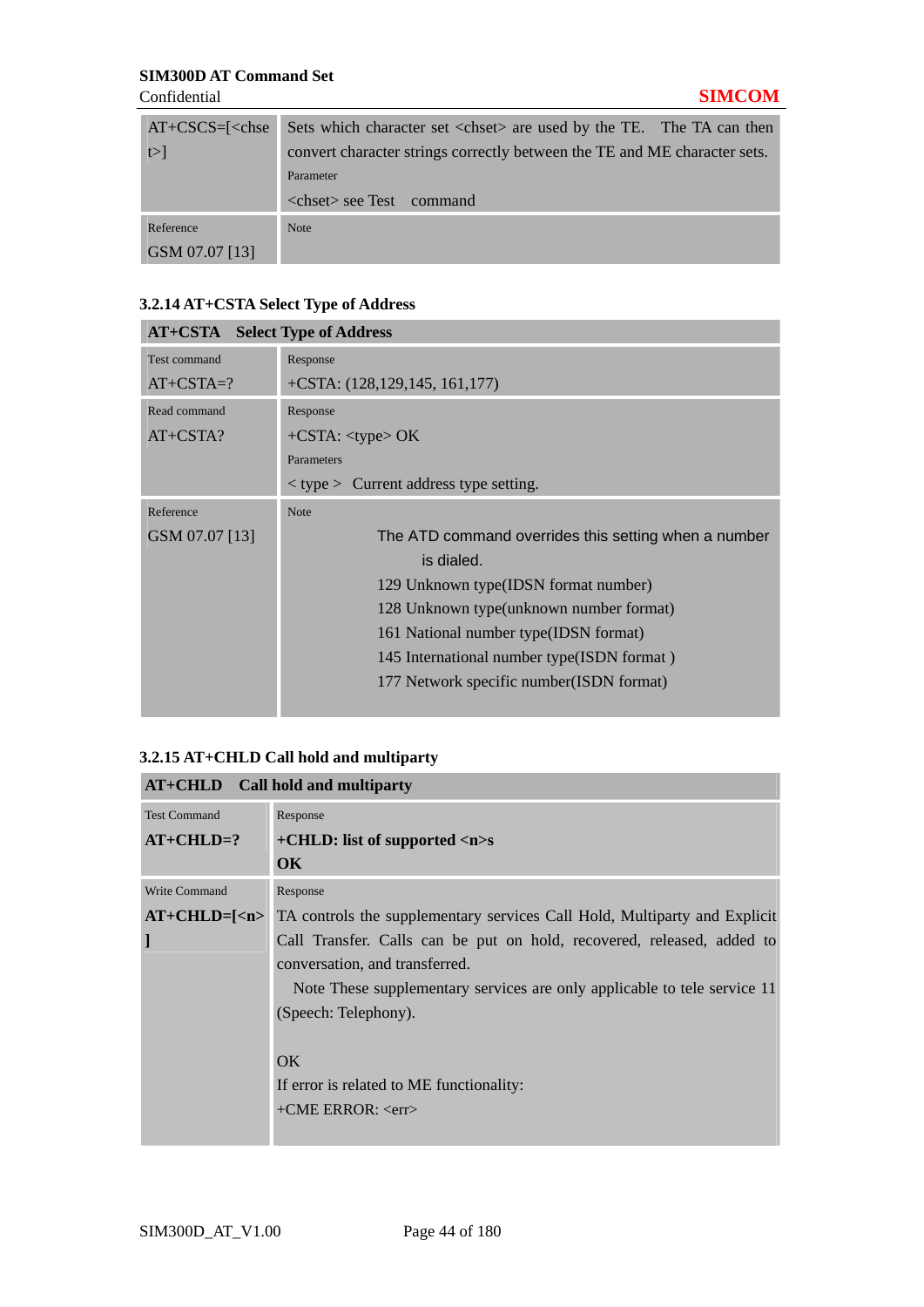## **SIM300D AT Command Set**  Confidential **SIMCOM**

|           | Parameters |              |                                                            |
|-----------|------------|--------------|------------------------------------------------------------|
|           | m          | $\Omega$     | Terminate all held calls or UDUB (User Determined          |
|           |            |              | User Busy) for a waiting call                              |
|           |            | $\mathbf{1}$ | Terminate all active calls (if any) and accept the other   |
|           |            |              | call (waiting call or held call)                           |
|           |            | 1X           | Terminate the specific call number $X$ (X= 1-7)( active,   |
|           |            |              | waiting or held)                                           |
|           |            | 2            | Place all active calls on hold (if any) and accept the     |
|           |            |              | other call (waiting call or held call) as the active call  |
|           |            | 2X           | Place all active calls except call $X$ ( $X=1-7$ ) on hold |
|           |            | 3            | Add the held call to the active calls                      |
| Reference |            |              |                                                            |

# **3.2.16 AT+CIMI Request international mobile subscriber identity**

| AT+CIMI Request international mobile subscriber identity |                                                                                 |  |  |  |  |
|----------------------------------------------------------|---------------------------------------------------------------------------------|--|--|--|--|
| Test command                                             | Response                                                                        |  |  |  |  |
| $AT+CIMI=?$                                              | OK                                                                              |  |  |  |  |
|                                                          | Parameters                                                                      |  |  |  |  |
|                                                          |                                                                                 |  |  |  |  |
| Execution command                                        | Response                                                                        |  |  |  |  |
| $AT+CIMI$                                                | TA returns <imsi>for identifying the individual SIM which is attached to</imsi> |  |  |  |  |
|                                                          | ME.                                                                             |  |  |  |  |
|                                                          | $+$ CIMI: $<$ IMSI $>$ OK                                                       |  |  |  |  |
|                                                          | If error is related to ME functionality:                                        |  |  |  |  |
|                                                          | $+$ CME ERROR: $\langle$ err $>$                                                |  |  |  |  |
|                                                          | Parameter                                                                       |  |  |  |  |
|                                                          | $<$ IMSI $>$<br>International Mobile Subscriber Identity (string without        |  |  |  |  |
|                                                          | double quotes)                                                                  |  |  |  |  |
| Reference                                                |                                                                                 |  |  |  |  |
| GSM 07.07 [13]                                           |                                                                                 |  |  |  |  |

## **3.2.17 AT+CKPD Keypad Control**

| AT+CKPD Keypad Control                                                          |                                                                                                                      |
|---------------------------------------------------------------------------------|----------------------------------------------------------------------------------------------------------------------|
| Test command                                                                    | Response                                                                                                             |
| $AT+ CKPD=?$                                                                    | OK.                                                                                                                  |
|                                                                                 | Parameters                                                                                                           |
|                                                                                 |                                                                                                                      |
| Execution command                                                               | Response                                                                                                             |
| $AT+CKPD=<\text{keys}$                                                          | TA emulates ME keypad by giving each keystroke as a character in a                                                   |
| $\rm{>}$                                                                        | string $\langle \text{keys} \rangle$ . $\langle \text{time} \rangle$ *0.1 seconds is the time to stroke each key and |
| $\left[\frac{1}{2}, \frac{1}{2}\right]$ $\left[\frac{1}{2}, \frac{1}{2}\right]$ | $\langle$ quare $>$ *0.1 seconds is the length of pause between two strokes.                                         |
| 11                                                                              |                                                                                                                      |
|                                                                                 | Keystrokes < keys > are emulated.                                                                                    |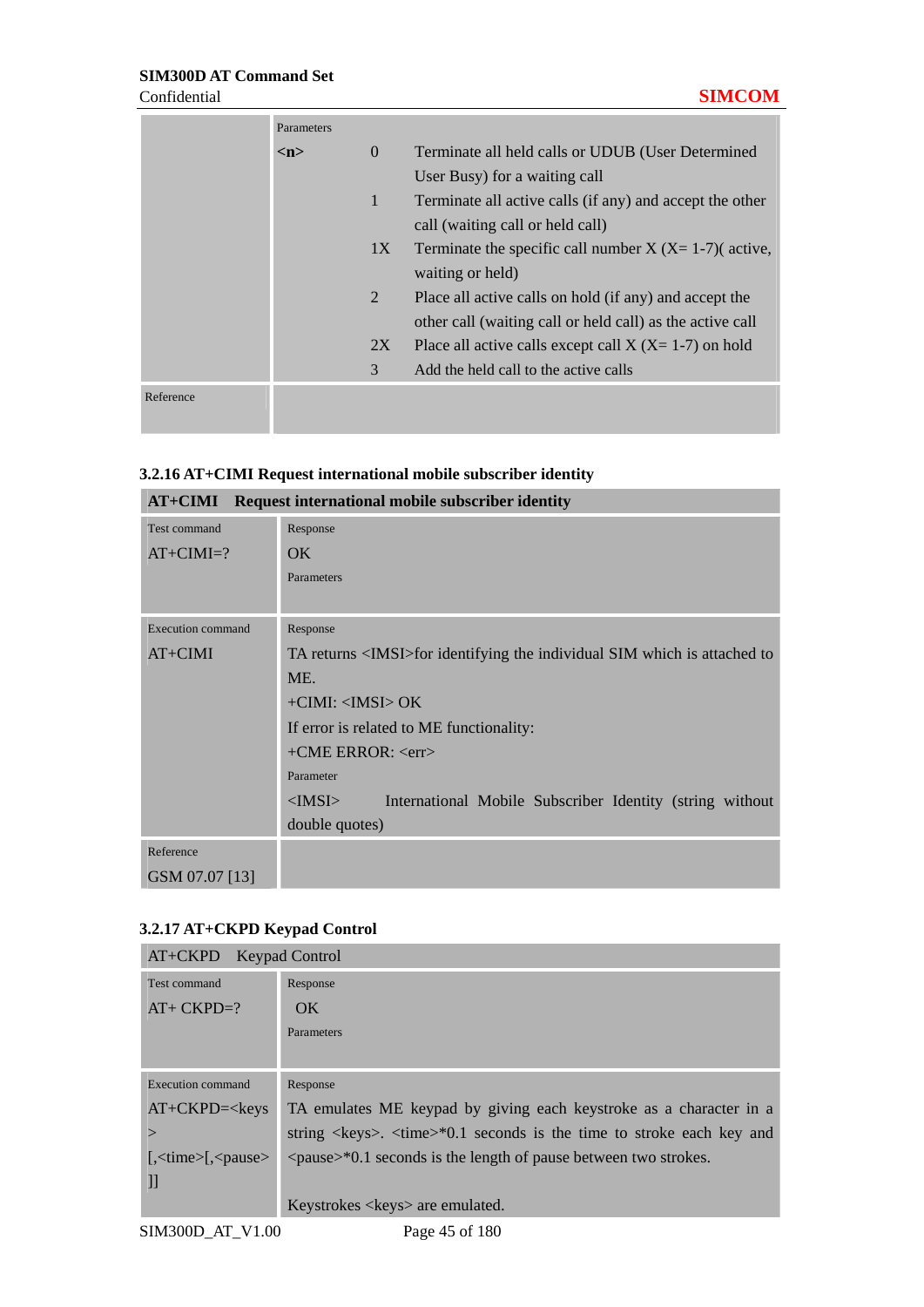|                | OK                                       |        |        |                                                                            |  |  |
|----------------|------------------------------------------|--------|--------|----------------------------------------------------------------------------|--|--|
|                | If error is related to ME functionality: |        |        |                                                                            |  |  |
|                | +CME ERROR: <err></err>                  |        |        |                                                                            |  |  |
|                | Parameters                               |        |        |                                                                            |  |  |
|                | $\langle$ keys $>$                       |        |        | string of characters representing keys as listed in the following          |  |  |
|                |                                          |        |        | table (based on PCCA STD-101 Annex table I-3):                             |  |  |
|                |                                          | Char.  |        | ASCII-Code: Note:                                                          |  |  |
|                |                                          | #      | 35     | hash (number sign)                                                         |  |  |
|                |                                          | $\ast$ | 42     | star $(*)$                                                                 |  |  |
|                |                                          | 09     | 4857   | number keys                                                                |  |  |
|                |                                          |        | 58     | escape character for manufacturer                                          |  |  |
|                |                                          |        |        | specific keys                                                              |  |  |
|                |                                          | D/d    | 68/100 | volume down                                                                |  |  |
|                |                                          | E/e    | 69/101 | connection end (END)                                                       |  |  |
|                |                                          | R/r    | 82/114 | recall last number (R/RCL/MR)                                              |  |  |
|                |                                          | S/s    | 83/115 | connection start (SEND)                                                    |  |  |
|                |                                          | U/u    | 85/117 | volume up                                                                  |  |  |
|                | $<$ time $>$                             |        |        | 0255 seconds (default value is manufacturer specific, but                  |  |  |
|                |                                          |        |        | should be so long that a normal ME can handle                              |  |  |
|                | keystrokes correctly)                    |        |        |                                                                            |  |  |
|                |                                          |        |        | $\epsilon$ $>$ 0 25.5 seconds (default value is manufacturer specific, but |  |  |
|                |                                          |        |        | should be so long that a normal ME can handle keystrokes correctly)        |  |  |
| Reference      |                                          |        |        |                                                                            |  |  |
| GSM 07.07 [13] |                                          |        |        |                                                                            |  |  |

#### **3.2.18 AT+CLCC List current calls of ME**

| $AT+CLCC$ List current calls of ME |                                                                                                |  |  |  |  |
|------------------------------------|------------------------------------------------------------------------------------------------|--|--|--|--|
| Test command                       | Response                                                                                       |  |  |  |  |
| $AT+CLCC=?$                        | $\overline{\text{OK}}$                                                                         |  |  |  |  |
|                                    | Parameters                                                                                     |  |  |  |  |
|                                    |                                                                                                |  |  |  |  |
| Execution command                  | Response                                                                                       |  |  |  |  |
| <b>AT+CLCC</b>                     | TA returns a list of current calls of ME.                                                      |  |  |  |  |
|                                    | Note: If command succeeds but no calls are available, no information                           |  |  |  |  |
|                                    | response is sent to TE.                                                                        |  |  |  |  |
|                                    | [+CLCC: <id1>,<dir>,<stat>,<mode>,<mpty>[,</mpty></mode></stat></dir></id1>                    |  |  |  |  |
|                                    | <number>,<type>[,<alpha>]]</alpha></type></number>                                             |  |  |  |  |
|                                    | [ <cr><lf>+CLCC: <id2>,<dir>,<stat>,<mode>,<mpty>[,</mpty></mode></stat></dir></id2></lf></cr> |  |  |  |  |
|                                    | <number>,<type>[,<alpha>]]</alpha></type></number>                                             |  |  |  |  |
|                                    | $[]]$ OK                                                                                       |  |  |  |  |
|                                    | If error is related to ME functionality:                                                       |  |  |  |  |
|                                    | $+$ CME ERROR: $\langle$ err $>$                                                               |  |  |  |  |
|                                    | Parameters                                                                                     |  |  |  |  |
|                                    | $\langle \text{idx} \rangle$<br>integer type; call identification number as described in GSM   |  |  |  |  |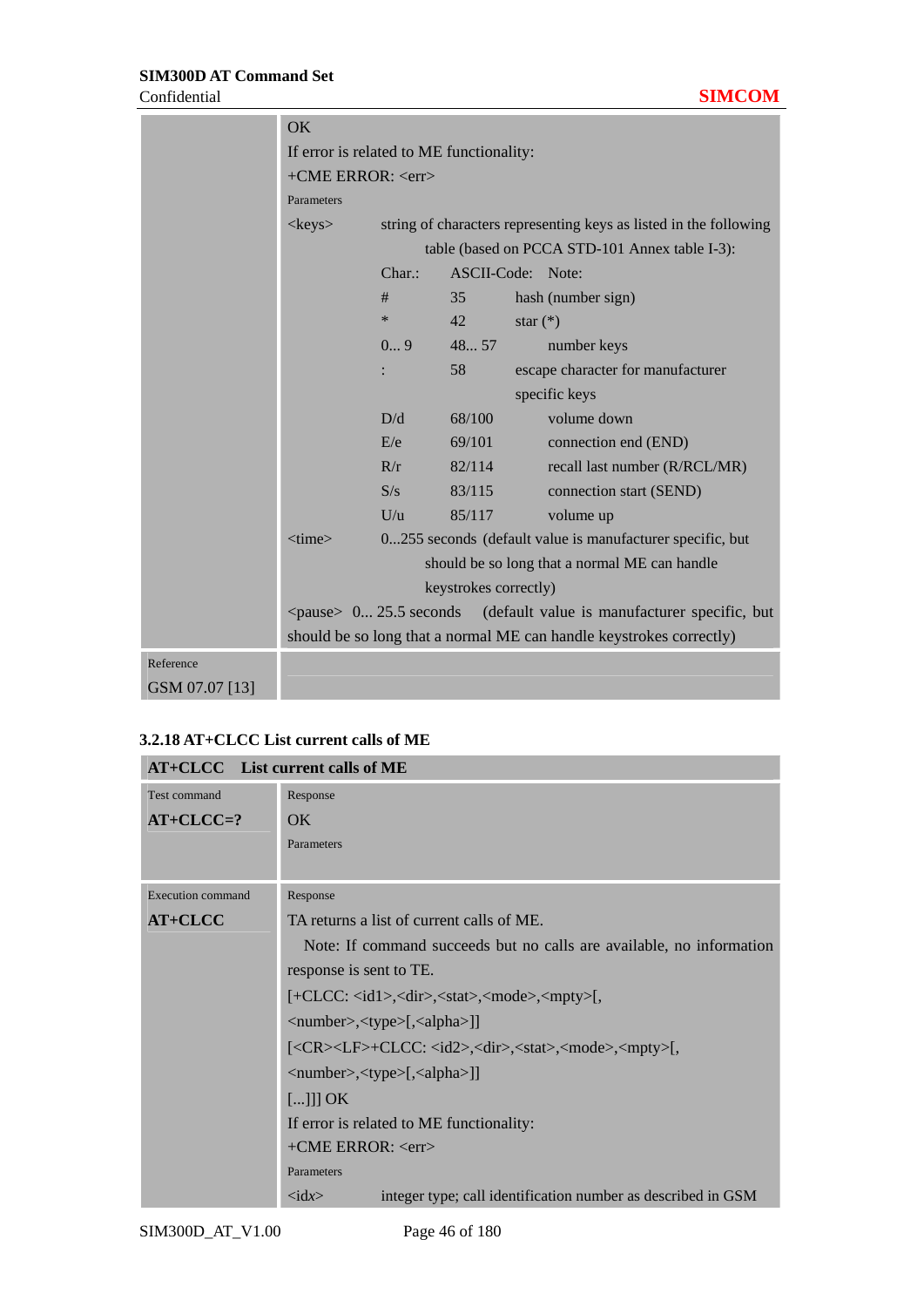|            |              |                            | $02.30[19]$ sub clause 4.5.5.1; this number can be used                    |
|------------|--------------|----------------------------|----------------------------------------------------------------------------|
|            |              |                            | in +CHLD command operations                                                |
|            | $<$ dir $>$  | $\boldsymbol{0}$           | mobile originated (MO) call                                                |
|            |              | 1                          | mobile terminated (MT) call                                                |
|            | $<$ stat $>$ |                            | state of the call:                                                         |
|            |              | $\boldsymbol{0}$           | active                                                                     |
|            |              | 1                          | held                                                                       |
|            |              | $\overline{2}$             | dialing (MO call)                                                          |
|            |              | 3                          | alerting (MO call)                                                         |
|            |              | $\overline{4}$             | incoming (MT call)                                                         |
|            |              | 5                          | waiting (MT call)                                                          |
|            | $<$ mode $>$ |                            | bearer/tele service:                                                       |
|            |              | $\boldsymbol{0}$           | voice                                                                      |
|            |              | 1                          | data                                                                       |
|            |              | $\overline{2}$             | fax                                                                        |
|            |              | 9                          | unknown                                                                    |
|            | $<$ mpty $>$ | $\boldsymbol{0}$           | call is not one of multiparty (conference) call parties                    |
|            |              | 1                          | call is one of multiparty (conference) call parties                        |
|            |              | $\langle$ number $\rangle$ | string type phone number in format specified by <type></type>              |
|            | $<$ type $>$ |                            | type of address of octet in integer format;                                |
|            |              |                            | 129 Unknown type(IDSN format number)                                       |
|            |              |                            | 128 Unknown type(unknown number format)                                    |
|            |              |                            | 161 National number type(IDSN format)                                      |
|            |              |                            | 145 International number type(ISDN format)                                 |
|            |              |                            | 177 Network specific number(ISDN format)                                   |
|            |              |                            |                                                                            |
|            |              | <alpha>string</alpha>      | alphanumeric<br>representation<br>of<br>$\langle$ number $\rangle$<br>type |
|            |              |                            | corresponding to the entry found in phone book                             |
| Reference  |              |                            |                                                                            |
| <b>GSM</b> | 07.07        |                            |                                                                            |
| [13][14]   |              |                            |                                                                            |

## **3.2.19 AT+CLCK Facility lock**

| <b>AT+CLCK Facility lock</b> |                                                       |  |  |
|------------------------------|-------------------------------------------------------|--|--|
| Test command                 | Response                                              |  |  |
| $AT+CLCK=?$                  | $+CLCK$ : (list of supported $\langle fac \rangle$ s) |  |  |
|                              | OK                                                    |  |  |
|                              | Parameter                                             |  |  |
|                              | see execution command                                 |  |  |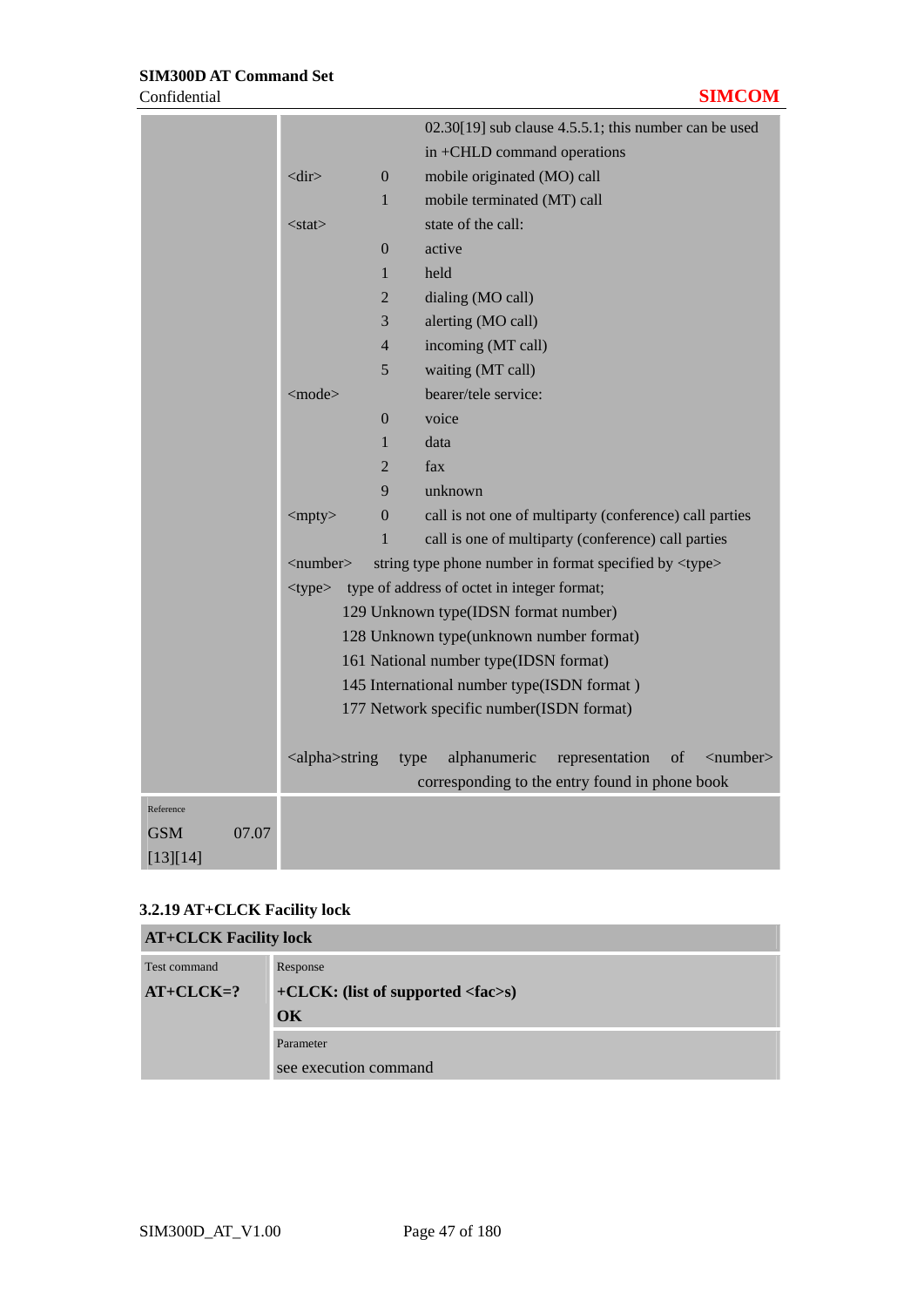| <b>Execution</b> command                       | Response                                                                                  |                  |                                                             |  |  |
|------------------------------------------------|-------------------------------------------------------------------------------------------|------------------|-------------------------------------------------------------|--|--|
| AT+CLCK<br>$=$                                 | This command is used to lock, unlock or interrogate a ME or a network                     |                  |                                                             |  |  |
| $\langle fac \rangle$ , $\langle mode \rangle$ | facility <fac>. Password is normally needed to do such actions. When</fac>                |                  |                                                             |  |  |
| $[-<$ passwd $>$                               | querying the status of a network service $(\text{=2})$ the response line for              |                  |                                                             |  |  |
| $[$ , < class>]]                               | 'not active' case ( <status>=0) should be returned only if service is not active</status> |                  |                                                             |  |  |
|                                                | for any <class>.</class>                                                                  |                  |                                                             |  |  |
|                                                |                                                                                           |                  |                                                             |  |  |
|                                                |                                                                                           |                  | If $<$ mode $>$ $<$ $>$ 2 and command is successful         |  |  |
|                                                | OK                                                                                        |                  |                                                             |  |  |
|                                                | If $<$ mode $>=$ 2 and command is successful                                              |                  |                                                             |  |  |
|                                                | +CLCK: <status>[,<class1>[<cr><lf></lf></cr></class1></status>                            |                  |                                                             |  |  |
|                                                | $+CLCK:$ <status>, class2]] OK</status>                                                   |                  |                                                             |  |  |
|                                                | Parameter                                                                                 |                  |                                                             |  |  |
|                                                | $<$ fac $>$                                                                               | "PS"             | PH-SIM (lock Phone to SIM card) (ME asks password           |  |  |
|                                                |                                                                                           |                  | when other than current SIM card inserted; ME may           |  |  |
|                                                |                                                                                           |                  | remember certain amount of previously used cards thus       |  |  |
|                                                |                                                                                           |                  | not requiring password when they are inserted)              |  |  |
|                                                |                                                                                           | "SC"             | SIM (lock SIM card) (SIM asks password in ME                |  |  |
|                                                |                                                                                           |                  | power-up and when this lock command issued)                 |  |  |
|                                                |                                                                                           |                  | "AO" BAOC (Barr All Outgoing Calls) (refer GSM02.88[6]      |  |  |
|                                                |                                                                                           |                  | clause 1)                                                   |  |  |
|                                                |                                                                                           | "OI"             | BOIC (Barr Outgoing International Calls) (refer             |  |  |
|                                                |                                                                                           |                  | GSM02.88[6] clause 1)                                       |  |  |
|                                                |                                                                                           |                  | "OX" BOIC-exHC (Barr Outgoing International Calls except to |  |  |
|                                                |                                                                                           |                  | Home Country) (refer GSM02.88[6] clause 1)                  |  |  |
|                                                |                                                                                           | "AI"             | BAIC (Barr All Incoming Calls) (refer GSM02.88[6]           |  |  |
|                                                |                                                                                           |                  | clause 2)                                                   |  |  |
|                                                |                                                                                           | "IR"             | BIC-Roam (Barr Incoming Calls when Roaming outside          |  |  |
|                                                |                                                                                           |                  | the home country) (refer GSM02.88 [6] clause 2)             |  |  |
|                                                |                                                                                           |                  | "AB" All Barring services (refer GSM02.30[19]) (applicable  |  |  |
|                                                |                                                                                           |                  | only for $\langle$ mode $>=$ 0)                             |  |  |
|                                                |                                                                                           | "AG"             | All out Going barring services (refer GSM02.30[19])         |  |  |
|                                                |                                                                                           |                  | (applicable only for $\langle$ mode $>=$ 0)                 |  |  |
|                                                |                                                                                           | "AC"             | All in Coming barring services (refer GSM02.30[19])         |  |  |
|                                                |                                                                                           |                  | (applicable only for $\langle$ mode $>=$ 0)                 |  |  |
|                                                |                                                                                           | "PN"             | Network Personalization (refer GSM 02.22[33])               |  |  |
|                                                |                                                                                           | "PU"             | network subset Personalization (refer GSM 02.22[33])        |  |  |
|                                                |                                                                                           | "PP"             | service Provider Personalization (refer GSM 02.22[33])      |  |  |
|                                                |                                                                                           | "PC"             | Corporate Personalization (refer GSM 02.22[33])             |  |  |
|                                                | <mode></mode>                                                                             | $\boldsymbol{0}$ | unlock                                                      |  |  |
|                                                |                                                                                           | 1                | lock                                                        |  |  |
|                                                |                                                                                           | $\overline{2}$   | query status                                                |  |  |
|                                                | <passwd></passwd>                                                                         |                  | password                                                    |  |  |
|                                                | <class></class>                                                                           | $\mathbf{1}$     | voice                                                       |  |  |
|                                                |                                                                                           | $\mathbf{2}$     | data                                                        |  |  |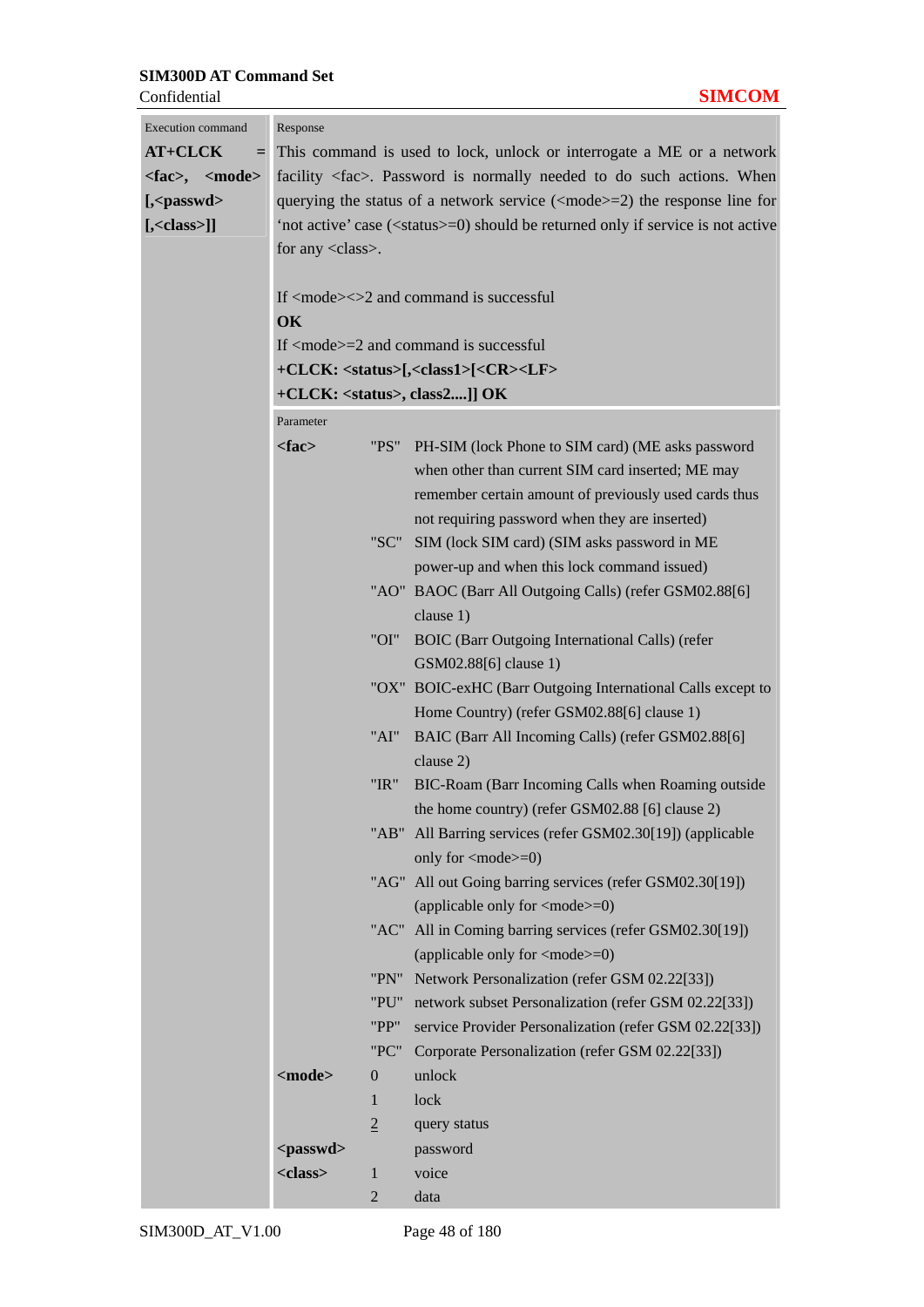Confidential **SIMCOM**

|                |                   | $\overline{4}$ | fax                   |
|----------------|-------------------|----------------|-----------------------|
|                |                   | 7              | all classes (default) |
|                | <status></status> | $\theta$       | off                   |
|                |                   |                | <sub>on</sub>         |
| Reference      | <b>Note</b>       |                |                       |
| GSM 07.07 [14] |                   |                |                       |

# **3.2.20 AT+CLIP calling line identification presentation**

| $AT+CLIP$           |                                                                                |                  | <b>Calling line identification presentation</b> |  |
|---------------------|--------------------------------------------------------------------------------|------------------|-------------------------------------------------|--|
| <b>Read Command</b> | Response                                                                       |                  |                                                 |  |
| $AT+CLIP?$          | $+CLIP: , $                                                                    |                  |                                                 |  |
|                     | $\alpha$                                                                       |                  |                                                 |  |
|                     |                                                                                |                  | If error is related to ME functionality:        |  |
|                     | +CME ERROR: <err></err>                                                        |                  |                                                 |  |
|                     | Parameters                                                                     |                  |                                                 |  |
|                     | see write command                                                              |                  |                                                 |  |
| <b>Test Command</b> | Response                                                                       |                  |                                                 |  |
| $AT+CLIP=?$         | +CLIP: (list of supported $\langle n \rangle$ s)                               |                  |                                                 |  |
|                     | <b>OK</b>                                                                      |                  |                                                 |  |
|                     | Parameters                                                                     |                  |                                                 |  |
|                     | see write command                                                              |                  |                                                 |  |
| Write Command       | Response                                                                       |                  |                                                 |  |
| $AT+CLIP=$          | TA enables or disables the presentation of the CLI at the TE. It has no effect |                  |                                                 |  |
|                     | on the execution of the supplementary service CLIP in the network.             |                  |                                                 |  |
|                     | OK                                                                             |                  |                                                 |  |
|                     |                                                                                |                  | If error is related to ME functionality:        |  |
|                     | +CME ERROR: <err></err>                                                        |                  |                                                 |  |
|                     |                                                                                |                  |                                                 |  |
|                     | Parameters                                                                     |                  |                                                 |  |
|                     | m>                                                                             | $\boldsymbol{0}$ | suppress unsolicited result codes               |  |
|                     |                                                                                | $\mathbf{1}$     | display unsolicited result codes                |  |
|                     | $<$ m $>$                                                                      | $\boldsymbol{0}$ | CLIP not provisioned                            |  |
|                     |                                                                                | 1                | CLIP provisioned                                |  |
|                     |                                                                                | $\overline{2}$   | unknown                                         |  |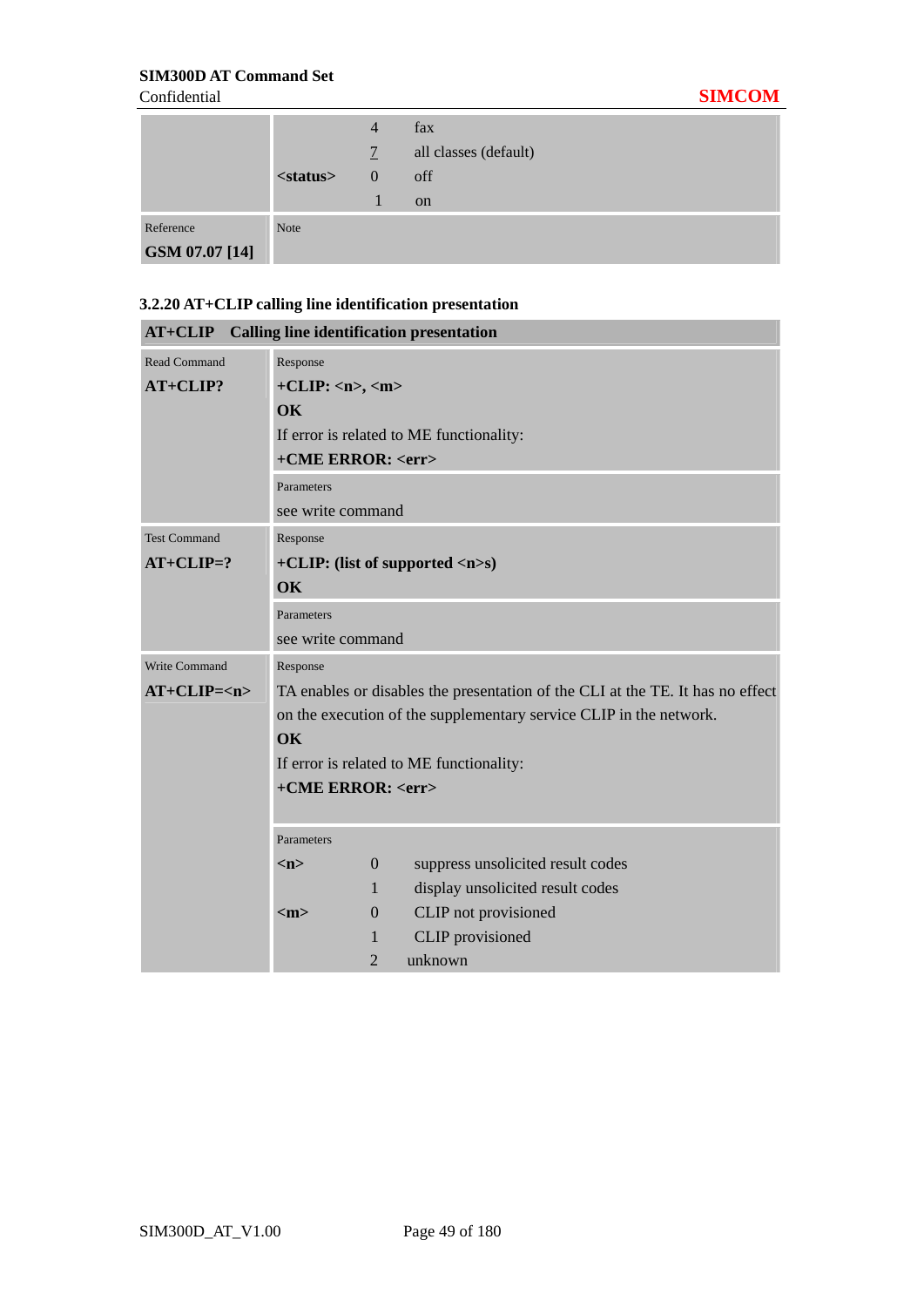|           | <b>Unsolicited result code</b>                                              |                                                              |  |  |  |  |  |
|-----------|-----------------------------------------------------------------------------|--------------------------------------------------------------|--|--|--|--|--|
|           | When the presentation of the CLI at the TE is enabled (and calling          |                                                              |  |  |  |  |  |
|           | subscriber allows), an unsolicited result code is returned after every RING |                                                              |  |  |  |  |  |
|           | (or + $CRING$ : $\langle type \rangle$ ) at a mobile terminating call.      |                                                              |  |  |  |  |  |
|           |                                                                             | +CLIP: <number>, <type>,<alphaid></alphaid></type></number>  |  |  |  |  |  |
|           |                                                                             |                                                              |  |  |  |  |  |
|           | Parameter                                                                   |                                                              |  |  |  |  |  |
|           | $\langle$ number $\rangle$                                                  | string type phone number of calling address in format        |  |  |  |  |  |
|           |                                                                             | specified by $\langle$ type $\rangle$                        |  |  |  |  |  |
|           |                                                                             | type of address octet in integer format;<br><tvpe></tvpe>    |  |  |  |  |  |
|           |                                                                             | 129 Unknown type(IDSN format number)                         |  |  |  |  |  |
|           |                                                                             | 128 Unknown type(unknown number format)                      |  |  |  |  |  |
|           |                                                                             | 161 National number type(IDSN format)                        |  |  |  |  |  |
|           |                                                                             | 145 International number type(ISDN format)                   |  |  |  |  |  |
|           |                                                                             | 177 Network specific number(ISDN format)                     |  |  |  |  |  |
|           |                                                                             |                                                              |  |  |  |  |  |
|           | <alphaid></alphaid>                                                         | string type alphanumeric representation of <number></number> |  |  |  |  |  |
|           |                                                                             | corresponding to the entry found in phone book               |  |  |  |  |  |
| Reference |                                                                             |                                                              |  |  |  |  |  |
|           |                                                                             |                                                              |  |  |  |  |  |

## **3.2.21 AT+CLIR Calling Line Identification Restriction**

| $AT+CLIR$           | <b>Calling Line Identification Restriction</b>                               |
|---------------------|------------------------------------------------------------------------------|
| <b>Read Command</b> | Response                                                                     |
| AT+CLIR?            | $+CLIR: \langle n \rangle, \langle m \rangle$                                |
|                     | $\alpha$                                                                     |
|                     | If error is related to ME functionality:                                     |
|                     | $+$ CME ERROR: $\langle$ err $>$                                             |
|                     | Parameters                                                                   |
|                     | see write command                                                            |
| <b>Test Command</b> | Response                                                                     |
| $AT+CLIR=?$         | + <b>CLIR:</b> (list of supported $\langle n \rangle$ s)                     |
|                     | $\alpha$                                                                     |
| Write Command       | Response                                                                     |
| $AT+CLIR=$          | TA restricts or enables the presentation of the CLI to the called party when |
|                     | originating a call.                                                          |
|                     | The command overrides the CLIR subscription (default is restricted or        |
|                     | allowed) when temporary mode is provisioned as a default adjustment for      |
|                     | all following outgoing calls. This adjustment can be revoked by using the    |
|                     | opposite command.                                                            |
|                     | $\alpha$                                                                     |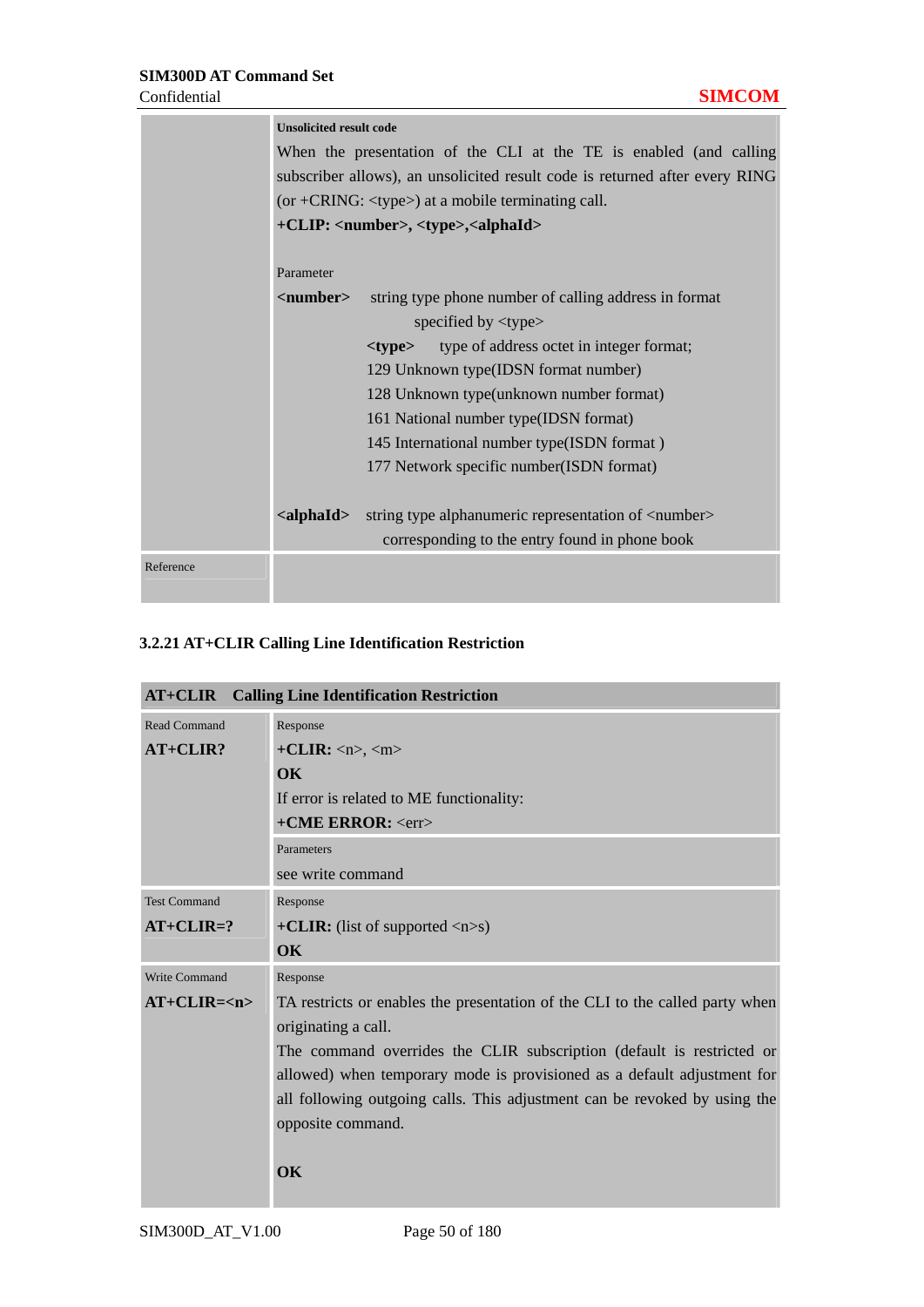|           | If error is related to ME functionality:<br>+CME ERROR: <err></err> |                                                     |                                                            |
|-----------|---------------------------------------------------------------------|-----------------------------------------------------|------------------------------------------------------------|
|           | Parameters                                                          |                                                     |                                                            |
|           | m>                                                                  | (parameter sets the adjustment for outgoing calls): |                                                            |
|           |                                                                     | $\underline{0}$                                     | presentation indicator is used according to the            |
|           |                                                                     |                                                     | subscription of the CLIR service                           |
|           |                                                                     | 1                                                   | <b>CLIR</b> invocation                                     |
|           |                                                                     | $\overline{2}$                                      | <b>CLIR</b> suppression                                    |
|           | $<$ m $>$                                                           |                                                     | (parameter shows the subscriber CLIR service status in the |
|           |                                                                     |                                                     | network):                                                  |
|           |                                                                     | $\overline{0}$                                      | <b>CLIR</b> not provisioned                                |
|           |                                                                     | 1                                                   | CLIR provisioned in permanent mode                         |
|           |                                                                     | 2                                                   | unknown (e.g. no network, etc.)                            |
|           |                                                                     | 3                                                   | CLIR temporary mode presentation restricted                |
|           |                                                                     | $\overline{4}$                                      | CLIR temporary mode presentation allowed                   |
| Reference |                                                                     |                                                     |                                                            |

## **3.2.22 AT+CMEE Report mobile equipment error**

|                | <b>AT+CMEE</b> Report mobile equipment error                                |  |  |
|----------------|-----------------------------------------------------------------------------|--|--|
| Test command   | Response                                                                    |  |  |
| $AT+CMEE=?$    | +CMEE: (list of supported $\langle n \rangle$ s) OK                         |  |  |
|                | Parameters                                                                  |  |  |
|                | see set command                                                             |  |  |
| Read command   | Response                                                                    |  |  |
| AT+CMEE?       | $+$ CMEE: $\langle n \rangle$ OK                                            |  |  |
|                | Parameters                                                                  |  |  |
|                | see set command                                                             |  |  |
| Set command    | Response                                                                    |  |  |
| $AT+CMEE=n>$   | TA disables or enables the use of result code +CME ERROR: <err> as an</err> |  |  |
|                | indication of an error relating to the functionality of the ME.             |  |  |
|                | <b>OK</b>                                                                   |  |  |
|                |                                                                             |  |  |
|                | Parameters                                                                  |  |  |
|                | disable result code<br>$\overline{0}$<br>$\langle n \rangle$                |  |  |
|                | $\mathbf{1}$<br>enable result code and use numeric values                   |  |  |
|                | $\mathfrak{D}$<br>enable result code and use verbose values                 |  |  |
|                |                                                                             |  |  |
| Reference      |                                                                             |  |  |
| GSM 07.07 [13] |                                                                             |  |  |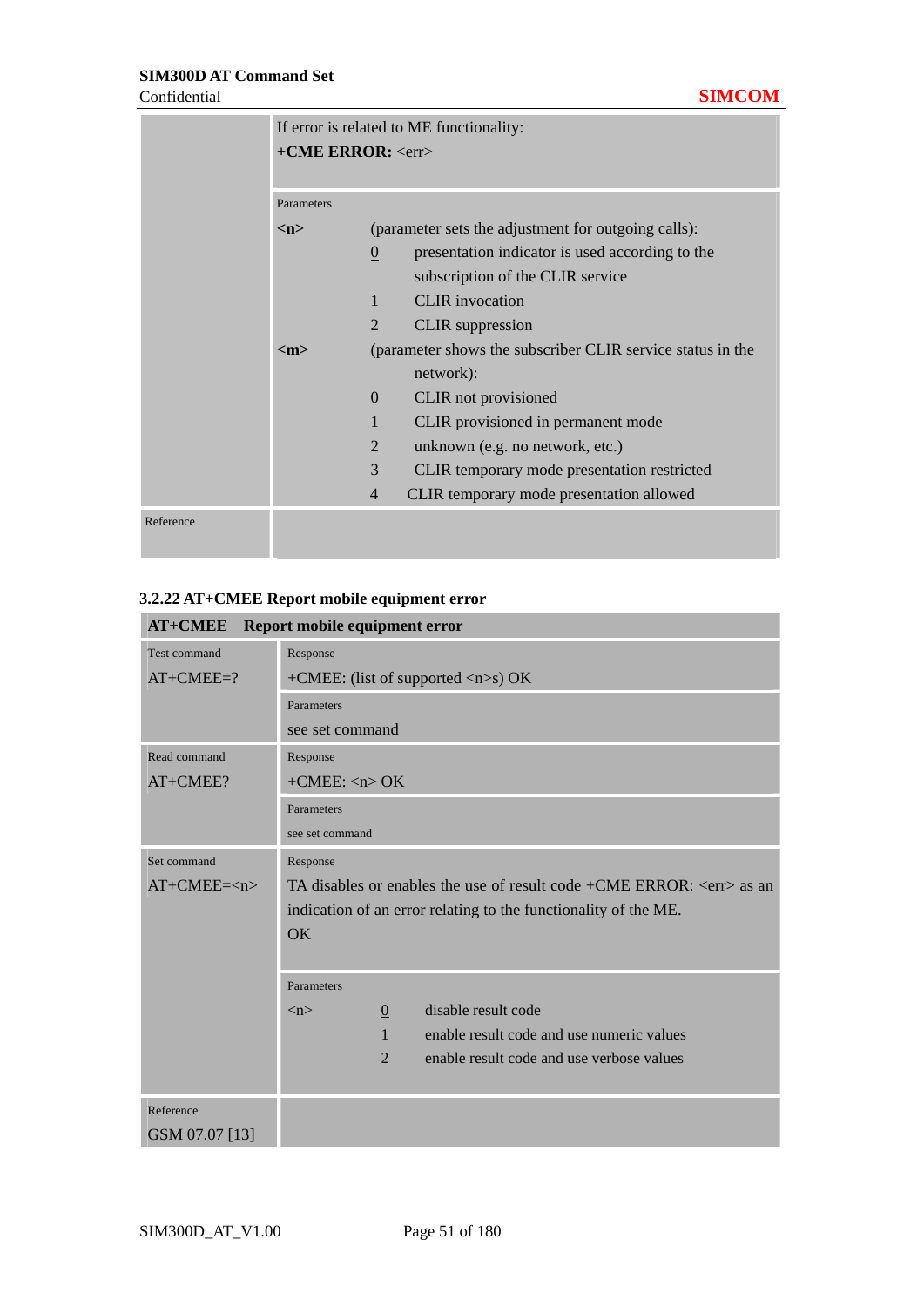| <b>AT+COLP</b>      |                                                                                                  | <b>Connected Line Identification Presentation</b>                           |  |  |
|---------------------|--------------------------------------------------------------------------------------------------|-----------------------------------------------------------------------------|--|--|
| <b>Read Command</b> | Response                                                                                         |                                                                             |  |  |
| AT+COLP?            | $+COLP: m>> OK$                                                                                  |                                                                             |  |  |
|                     |                                                                                                  | If error is related to ME functionality:                                    |  |  |
|                     | +CME ERROR: <err></err>                                                                          |                                                                             |  |  |
|                     | Parameters                                                                                       |                                                                             |  |  |
|                     | See write command                                                                                |                                                                             |  |  |
| <b>Test Command</b> | Response                                                                                         |                                                                             |  |  |
| $AT+COLP=?$         |                                                                                                  | +COLP: (list of supported $\langle n \rangle$ s) OK                         |  |  |
|                     | Parameters                                                                                       |                                                                             |  |  |
|                     | See write command                                                                                |                                                                             |  |  |
| Write Command       | Response                                                                                         |                                                                             |  |  |
| $AT+COLP=[2]$       | TA enables or disables the presentation of the COL (Connected Line) at the                       |                                                                             |  |  |
| I                   |                                                                                                  | TE for a mobile originated call. It has no effect on the execution of the   |  |  |
|                     |                                                                                                  | supplementary service COLR in the network.                                  |  |  |
|                     | Intermediate result code is returned from TA to TE before any $+CR$ or                           |                                                                             |  |  |
|                     | V.25ter responses.                                                                               |                                                                             |  |  |
|                     | OK                                                                                               |                                                                             |  |  |
|                     | Parameters                                                                                       |                                                                             |  |  |
|                     | (parameter sets/shows the result code presentation status in the<br>m                            |                                                                             |  |  |
|                     |                                                                                                  | $TA$ :                                                                      |  |  |
|                     | $\overline{0}$                                                                                   | disable                                                                     |  |  |
|                     | $\mathbf{1}$                                                                                     | enable                                                                      |  |  |
|                     | $<$ m $>$                                                                                        | (parameter shows the subscriber COLP service status in the                  |  |  |
|                     |                                                                                                  | network):                                                                   |  |  |
|                     | $\Omega$                                                                                         | COLP not provisioned                                                        |  |  |
|                     | $\mathbf{1}$                                                                                     | COLP provisioned                                                            |  |  |
|                     | $\mathfrak{D}$                                                                                   | unknown (e.g. no network, etc.)                                             |  |  |
|                     | Intermediate result code                                                                         |                                                                             |  |  |
|                     |                                                                                                  | When enabled (and called subscriber allows), an intermediate result code is |  |  |
|                     |                                                                                                  | returned before any +CR or V.25ter responses:                               |  |  |
|                     | +COLP: <number>,<type>[,<subaddr>,<satype>[,<alpha>]]</alpha></satype></subaddr></type></number> |                                                                             |  |  |

**3.2.23 AT+COLP Connected Line Identification Presentation**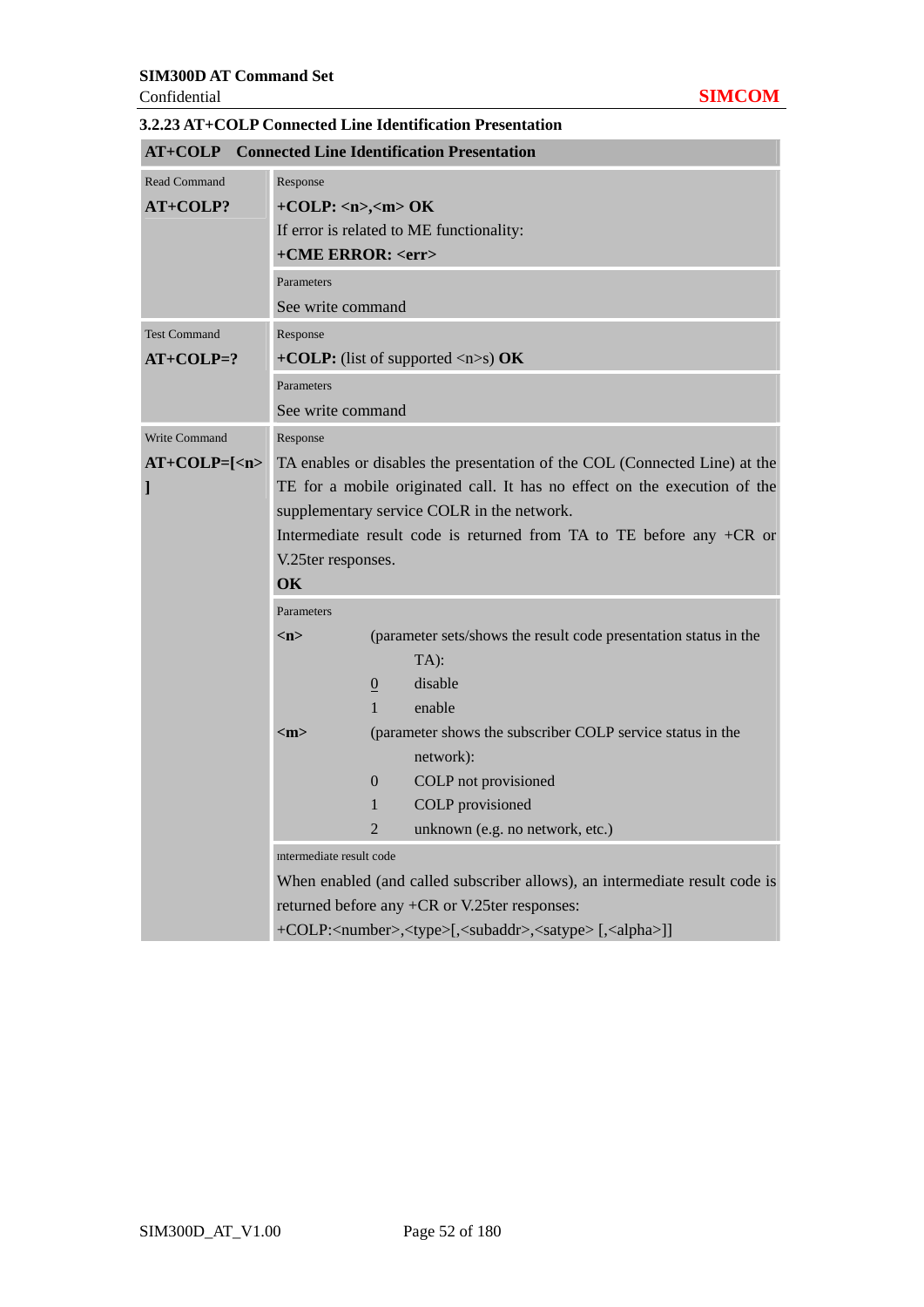|           | Parameters                 |                                                               |                                                                  |  |
|-----------|----------------------------|---------------------------------------------------------------|------------------------------------------------------------------|--|
|           | $\langle$ number $\rangle$ | string type phone number of format specified by <type></type> |                                                                  |  |
|           |                            | $<$ type $>$                                                  | type of address octet in integer format;                         |  |
|           |                            | 129 Unknown type (IDSN format number)                         |                                                                  |  |
|           |                            |                                                               | 128 Unknown type (unknown number format)                         |  |
|           |                            |                                                               | 161 National number type (IDSN format)                           |  |
|           |                            |                                                               | 145 International number type (ISDN format)                      |  |
|           |                            |                                                               | 177 Network specific number (ISDN format)                        |  |
|           |                            |                                                               |                                                                  |  |
|           | <subaddr></subaddr>        |                                                               | string type sub address of format specified by <satype></satype> |  |
|           | $<$ satype $>$             |                                                               | type of sub address octet in integer format (refer GSM)          |  |
|           |                            |                                                               | 04.08 [8] sub clause 10.5.4.8)                                   |  |
|           | $\langle$ alpha $\rangle$  |                                                               | optional string type alphanumeric representation of              |  |
|           |                            |                                                               | <number> corresponding to the entry found in phone</number>      |  |
|           |                            |                                                               | book                                                             |  |
| Reference |                            |                                                               |                                                                  |  |

## **3.2.24 AT+COPS Operator selection**

| <b>AT+COPS</b> Operator selection |                                                                                                                                                                                                                                                                                                                     |
|-----------------------------------|---------------------------------------------------------------------------------------------------------------------------------------------------------------------------------------------------------------------------------------------------------------------------------------------------------------------|
| <b>Test command</b>               | Response                                                                                                                                                                                                                                                                                                            |
| $AT+COPS=?$                       | TA returns a list of quadruplets, each representing an operator present in<br>the network. Any of the formats may be unavailable and should then be an<br>empty field. The list of operators shall be in order: home network,<br>networks referenced in SIM, and other networks.                                    |
|                                   | +COPS: list of supported( <stat>, long alphanumeric <oper>, numeric<br/><math>\langle</math> <oper>)s [, (list of supported <math>\langle</math> mode&gt;s), (list of supported <math>\langle</math> format&gt;s)] OK<br/>If error is related to ME functionality:<br/>+CME ERROR: <err></err></oper></oper></stat> |
|                                   | Parameters                                                                                                                                                                                                                                                                                                          |
|                                   | see set command                                                                                                                                                                                                                                                                                                     |
| Read command                      | Response                                                                                                                                                                                                                                                                                                            |
| $AT+COPS?$                        | TA returns the current mode and the currently selected operator. If no<br>operator is selected, <format> and <oper> are omitted.<br/>+COPS: <mode>[, <format>[, <oper>]] OK<br/>If error is related to ME functionality:<br/>+CME ERROR: <err></err></oper></format></mode></oper></format>                         |
|                                   | Parameters                                                                                                                                                                                                                                                                                                          |
|                                   | see set command                                                                                                                                                                                                                                                                                                     |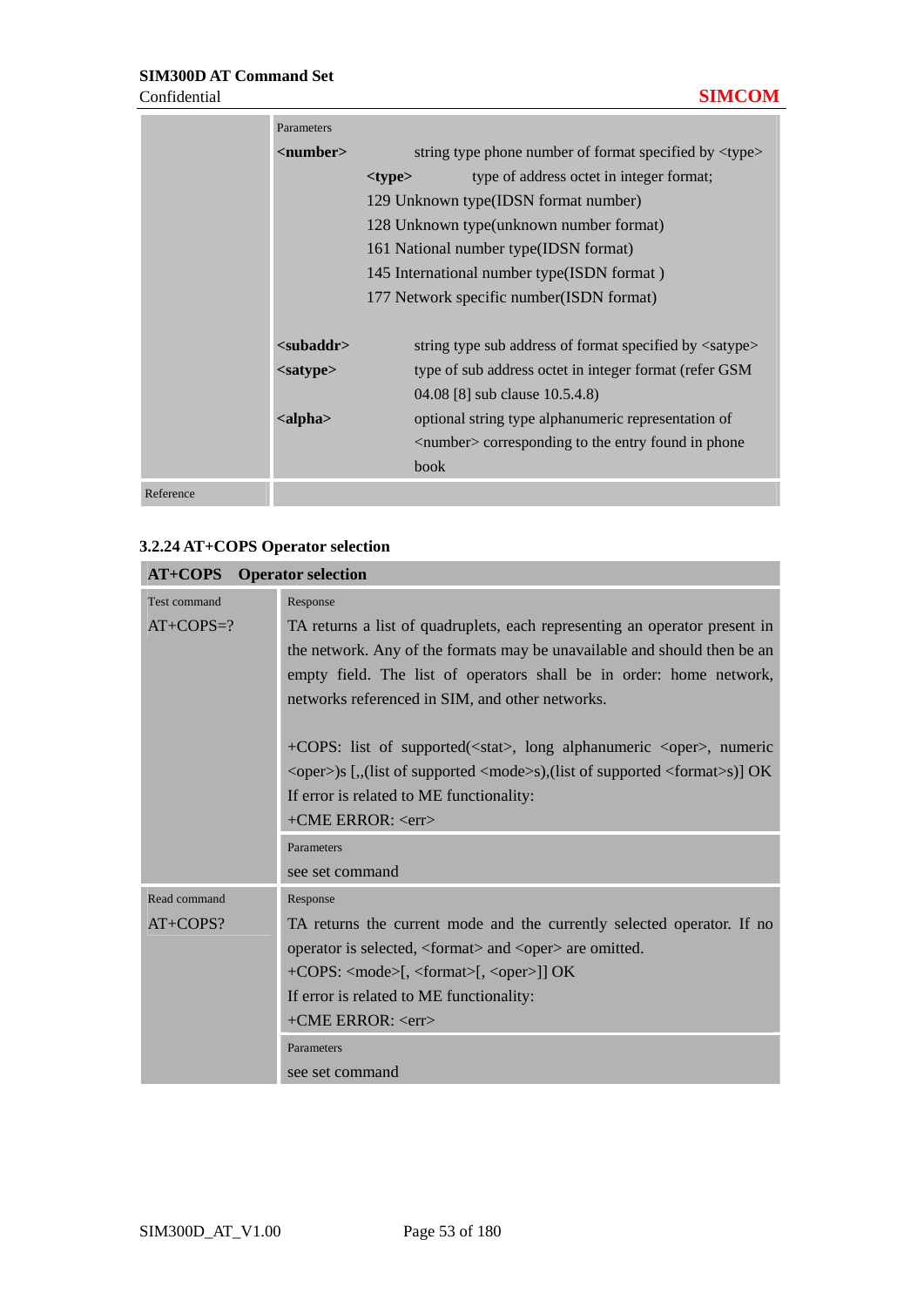| Set command<br>$AT+COPS=$<br>$<$ mode $>$<br>$<$ format $>$ [,<br>ı.<br>$\le$ oper $>$ ]] | Response<br>TA forces an attempt to select and register the GSM network operator. If<br>the selected operator is not available, no other operator shall be selected<br>(except <mode>=4). The selected operator name format shall apply to<br/>further read commands (+COPS?).<br/>OK<br/>If error is related to ME functionality:</mode> |                  |                                                                 |  |
|-------------------------------------------------------------------------------------------|-------------------------------------------------------------------------------------------------------------------------------------------------------------------------------------------------------------------------------------------------------------------------------------------------------------------------------------------|------------------|-----------------------------------------------------------------|--|
|                                                                                           | +CME ERROR: <err></err>                                                                                                                                                                                                                                                                                                                   |                  |                                                                 |  |
|                                                                                           | Parameters                                                                                                                                                                                                                                                                                                                                |                  |                                                                 |  |
|                                                                                           | $<$ stat $>$                                                                                                                                                                                                                                                                                                                              | $\mathbf{0}$     | unknown                                                         |  |
|                                                                                           |                                                                                                                                                                                                                                                                                                                                           | 1                | operator available                                              |  |
|                                                                                           |                                                                                                                                                                                                                                                                                                                                           | $\overline{2}$   | operator current                                                |  |
|                                                                                           |                                                                                                                                                                                                                                                                                                                                           | 3                | operator forbidden                                              |  |
|                                                                                           | <oper></oper>                                                                                                                                                                                                                                                                                                                             |                  | operator in format as per <mode></mode>                         |  |
|                                                                                           | $<$ mode $>$                                                                                                                                                                                                                                                                                                                              | $\boldsymbol{0}$ | automatic mode; <oper> field is ignored</oper>                  |  |
|                                                                                           |                                                                                                                                                                                                                                                                                                                                           | 1                | manual operator selection; <oper> field shall be present</oper> |  |
|                                                                                           |                                                                                                                                                                                                                                                                                                                                           | 2                | manual deregister from network                                  |  |
|                                                                                           |                                                                                                                                                                                                                                                                                                                                           | 3                | set only <format> (for read command +COPS?) – not</format>      |  |
|                                                                                           |                                                                                                                                                                                                                                                                                                                                           |                  | shown in Read command response                                  |  |
|                                                                                           |                                                                                                                                                                                                                                                                                                                                           | $\overline{4}$   | manual/automatic selected; if manual selection fails,           |  |
|                                                                                           |                                                                                                                                                                                                                                                                                                                                           |                  | automatic mode ( <mode>=0) is entered</mode>                    |  |
|                                                                                           | $<$ format $>$                                                                                                                                                                                                                                                                                                                            | $\overline{0}$   | long format alphanumeric <oper>;can be up to 16</oper>          |  |
|                                                                                           |                                                                                                                                                                                                                                                                                                                                           |                  | characters long                                                 |  |
|                                                                                           |                                                                                                                                                                                                                                                                                                                                           | $\mathbf{1}$     | short format alphanumeric <oper></oper>                         |  |
|                                                                                           |                                                                                                                                                                                                                                                                                                                                           | $\overline{2}$   | numeric <oper>; GSM Location Area Identification</oper>         |  |
|                                                                                           |                                                                                                                                                                                                                                                                                                                                           |                  | number                                                          |  |
| Reference                                                                                 |                                                                                                                                                                                                                                                                                                                                           |                  |                                                                 |  |
| GSM 07.07 [14]                                                                            |                                                                                                                                                                                                                                                                                                                                           |                  |                                                                 |  |

# **3.2.25 AT+CPAS Mobile equipment activity status**

| AT+CPAS Mobile equipment activity status |                                                          |  |  |  |
|------------------------------------------|----------------------------------------------------------|--|--|--|
| Test command                             | Response                                                 |  |  |  |
| $AT+CPAS=?$                              | $+CPAS$ : (list of supported $\langle pass \rangle$ ) OK |  |  |  |
|                                          | Parameters                                               |  |  |  |
|                                          | see execution command                                    |  |  |  |
| Execution command                        | Response                                                 |  |  |  |
| $AT+CPAS$                                | TA returns the activity status of ME.                    |  |  |  |
|                                          | $+CPAS$ : $<$ pas $>$ OK                                 |  |  |  |
|                                          | If error is related to ME functionality:                 |  |  |  |
|                                          | $+$ CME ERROR: $\langle$ err $>$                         |  |  |  |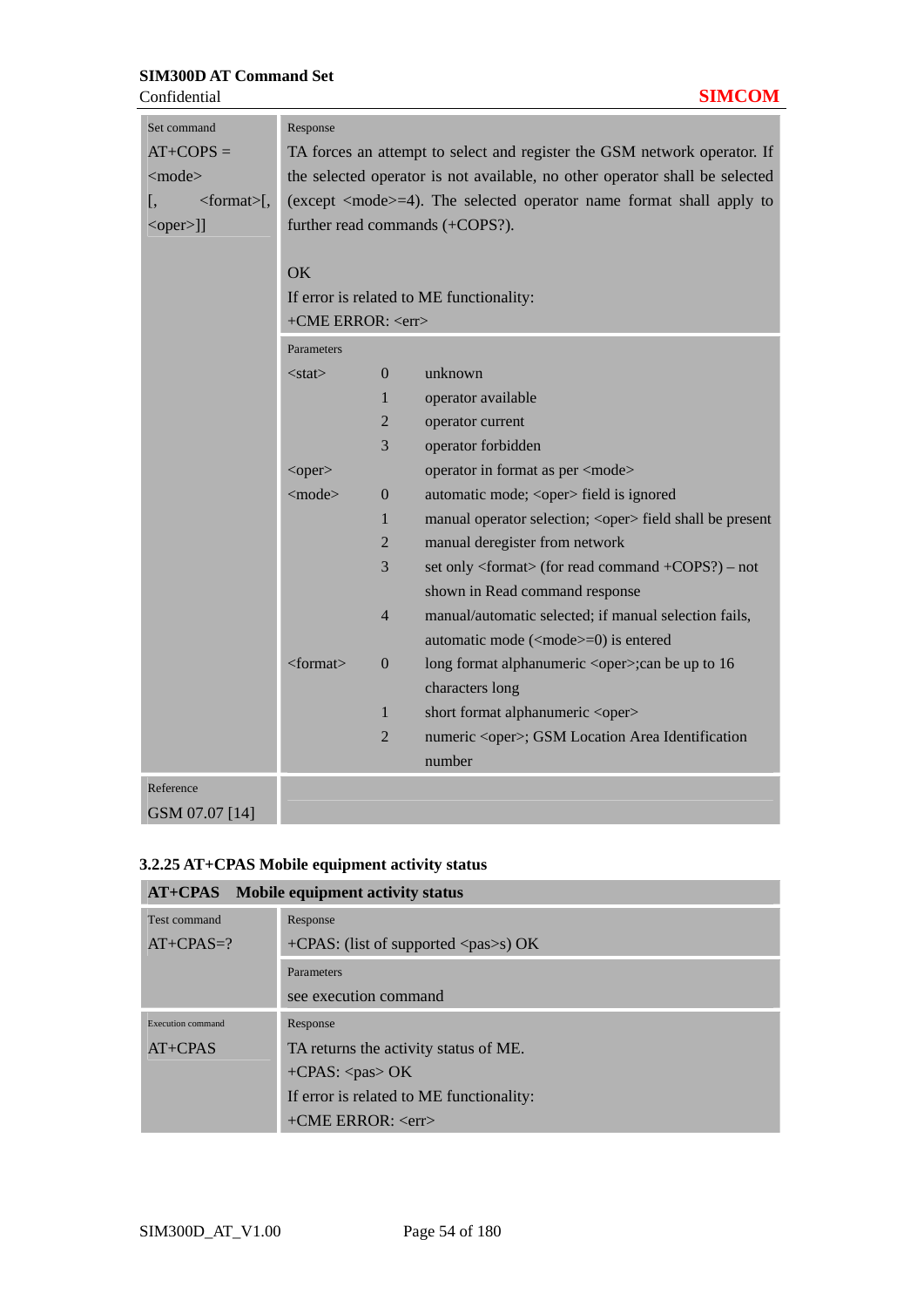|                | Parameters  |                |                                             |
|----------------|-------------|----------------|---------------------------------------------|
|                | $<$ pas $>$ | $\overline{0}$ | ready                                       |
|                |             | $\overline{2}$ | unknown (ME is not guaranteed to respond to |
|                |             |                | instructions)                               |
|                |             | $\mathbf{3}$   | incoming call (ringing)                     |
|                |             | $\overline{4}$ | call in progress or call hold               |
| Reference      |             |                |                                             |
| GSM 07.07 [13] |             |                |                                             |

## **3.2.26 AT+CPBF Find phone book entries**

|                             | <b>AT+CPBF Find phone book entries</b> |                                                                                                             |  |  |  |
|-----------------------------|----------------------------------------|-------------------------------------------------------------------------------------------------------------|--|--|--|
| Test command<br>$AT+CPBF=?$ | Response<br>ltlength><br>OK            | +CPBF: [maximum length of field <nlength]], [maximum="" field<="" length="" of="" th=""></nlength]],>       |  |  |  |
|                             | Parameter                              |                                                                                                             |  |  |  |
|                             | see execution command                  |                                                                                                             |  |  |  |
| <b>Execution command</b>    | Response                               |                                                                                                             |  |  |  |
| $AT+CPBF=<$ find            |                                        | TA returns phone book entries (from the current phone book memory                                           |  |  |  |
| textz                       | $<$ findtext $>$ .                     | storage selected with +CPBS) which contain alphanumeric<br>string                                           |  |  |  |
|                             |                                        |                                                                                                             |  |  |  |
|                             |                                        | [+CPBF: <index1>, <number>,<type>, <text>[[]</text></type></number></index1>                                |  |  |  |
|                             |                                        | <cr><lf>+CBPF: <index2>,<number>,<type>,<text>]</text></type></number></index2></lf></cr>                   |  |  |  |
|                             | <b>OK</b>                              |                                                                                                             |  |  |  |
|                             | Parameter                              |                                                                                                             |  |  |  |
|                             | $\langle index1 \rangle$ ,             |                                                                                                             |  |  |  |
|                             | $\langle index2 \rangle$               | integer type values in the range of location numbers of phone<br>book memory                                |  |  |  |
|                             | $\langle$ number $\rangle$             | string type phone number of format <type></type>                                                            |  |  |  |
|                             |                                        | type of address octet in integer format;<br><type></type>                                                   |  |  |  |
|                             |                                        | 129 Unknown type(IDSN format number)                                                                        |  |  |  |
|                             |                                        | 128 Unknown type(unknown number format)                                                                     |  |  |  |
|                             |                                        | 161 National number type(IDSN format)                                                                       |  |  |  |
|                             |                                        | 145 International number type(ISDN format)                                                                  |  |  |  |
|                             |                                        | 177 Network specific number(ISDN format)                                                                    |  |  |  |
|                             | $\langle$ findtext>,                   |                                                                                                             |  |  |  |
|                             | $<$ text $>$                           | string type field of maximum length <tlength> in current TE<br/>character set specified by +CSCS.</tlength> |  |  |  |
|                             | $\langle$ nlength $\rangle$            | integer type value indicating the maximum length of field<br>$\langle$ number $\rangle$                     |  |  |  |
|                             | ltlength                               | integer type value indicating the maximum length of field<br>$<$ text $>$                                   |  |  |  |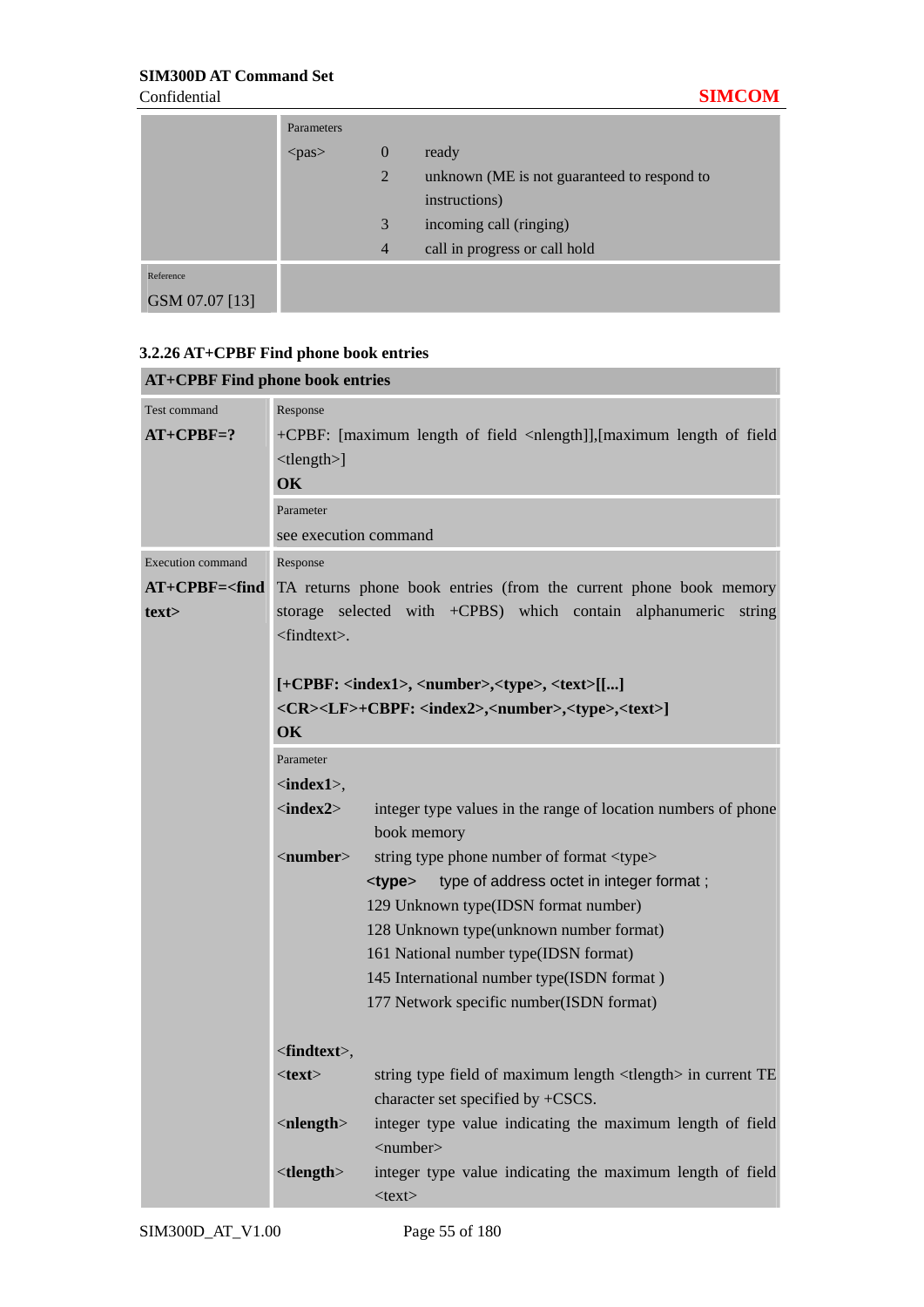Reference **GSM 07.07 [13]** Note

| <b>AT+CPBR Read current phone book entries</b> |                                                                                                                                                          |                                                                                       |  |  |  |  |  |
|------------------------------------------------|----------------------------------------------------------------------------------------------------------------------------------------------------------|---------------------------------------------------------------------------------------|--|--|--|--|--|
| Test command                                   | Response                                                                                                                                                 |                                                                                       |  |  |  |  |  |
| $AT+CPBR=?$                                    | TA returns location range supported by the current storage as a compound<br>value and the maximum lengths of <number> and <text> fields.</text></number> |                                                                                       |  |  |  |  |  |
|                                                |                                                                                                                                                          |                                                                                       |  |  |  |  |  |
|                                                |                                                                                                                                                          |                                                                                       |  |  |  |  |  |
|                                                |                                                                                                                                                          | +CPBR: (list of supported <index>s), <nlength>, <tlength></tlength></nlength></index> |  |  |  |  |  |
|                                                | OK                                                                                                                                                       |                                                                                       |  |  |  |  |  |
|                                                | Parameter                                                                                                                                                |                                                                                       |  |  |  |  |  |
|                                                | $<$ index $>$                                                                                                                                            | location number                                                                       |  |  |  |  |  |
|                                                | $\langle$ nlength $>$                                                                                                                                    | max. length of phone number                                                           |  |  |  |  |  |
|                                                | $lt$ length $gt$                                                                                                                                         | max. length of text for number                                                        |  |  |  |  |  |
| <b>Execution</b> command                       | Response                                                                                                                                                 |                                                                                       |  |  |  |  |  |
| $AT+CPBR=$                                     |                                                                                                                                                          | TA returns phone book entries in location number range $\langle$ index1>              |  |  |  |  |  |
| $<$ index $1>$                                 | <index2> from the current phone book memory storage selected with</index2>                                                                               |                                                                                       |  |  |  |  |  |
| [, <i>index2</i> >]                            | +CPBS. If <index2> is left out, only location <index1> is returned.</index1></index2>                                                                    |                                                                                       |  |  |  |  |  |
|                                                |                                                                                                                                                          |                                                                                       |  |  |  |  |  |
|                                                | $+CPBR$ :<br>$\langle index1 \rangle$ ,<br>$\langle$ number $\rangle$ ,<br><type>,</type>                                                                |                                                                                       |  |  |  |  |  |
|                                                | <text>[<cr><lf>+CPBR: +CPBR: <index2>, <number>,<br/><type>,</type></number></index2></lf></cr></text>                                                   |                                                                                       |  |  |  |  |  |
|                                                | $<$ text $>$ ]                                                                                                                                           |                                                                                       |  |  |  |  |  |
|                                                | <b>OK</b>                                                                                                                                                |                                                                                       |  |  |  |  |  |
|                                                | Parameter                                                                                                                                                |                                                                                       |  |  |  |  |  |
|                                                | $\langle index1 \rangle$                                                                                                                                 | read as of this location number                                                       |  |  |  |  |  |
|                                                | $\langle index2 \rangle$                                                                                                                                 | read to this location number                                                          |  |  |  |  |  |
|                                                | $\le$ number $>$                                                                                                                                         | phone number                                                                          |  |  |  |  |  |
|                                                | $<$ type $>$                                                                                                                                             | type of number                                                                        |  |  |  |  |  |
|                                                | $<$ text $>$                                                                                                                                             | ext for phone number in current TE character set specified by                         |  |  |  |  |  |
|                                                |                                                                                                                                                          | $+CSCS.$                                                                              |  |  |  |  |  |
| Reference                                      | <b>Note</b>                                                                                                                                              |                                                                                       |  |  |  |  |  |
| GSM 07.07 [13]                                 |                                                                                                                                                          |                                                                                       |  |  |  |  |  |

#### **3.2.28 AT+CPBS Select phone book memory storage**

| AT+CPBS Select phone book memory storage |                                                 |  |  |  |
|------------------------------------------|-------------------------------------------------|--|--|--|
| Test command                             | Response                                        |  |  |  |
| $AT+CPBS=?$                              | +CPBS: (list of supported <storage>s)</storage> |  |  |  |
|                                          | $\alpha$                                        |  |  |  |
| Parameter                                |                                                 |  |  |  |
|                                          | see set command                                 |  |  |  |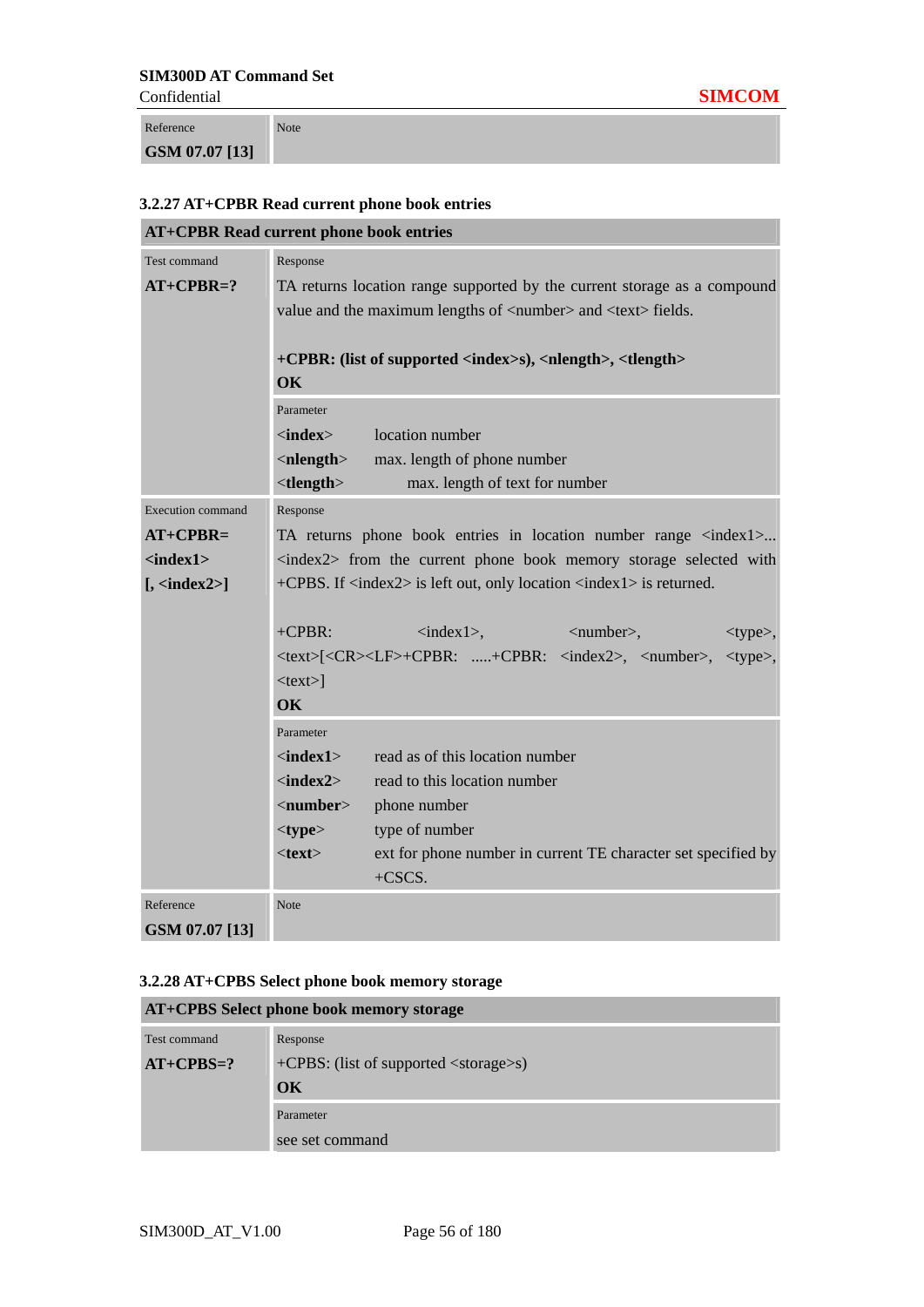#### **Confidential**

| Read command       | Response                   |      |                                                                      |  |  |
|--------------------|----------------------------|------|----------------------------------------------------------------------|--|--|
| AT+CPBS?           | +CPBS: <storage></storage> |      |                                                                      |  |  |
|                    | OK                         |      |                                                                      |  |  |
|                    | Parameter                  |      |                                                                      |  |  |
|                    | See set command.           |      |                                                                      |  |  |
| Set command        | Response                   |      |                                                                      |  |  |
| $AT+CPBS = <>stor$ |                            |      | TA selects current phone book memory storage, which is used by other |  |  |
| age>               | phone book commands.       |      |                                                                      |  |  |
|                    | $\overline{\text{OK}}$     |      |                                                                      |  |  |
|                    | Parameter                  |      |                                                                      |  |  |
|                    | $<$ storage $>$            | "MC" | ME missed (unanswered) calls list                                    |  |  |
|                    |                            | "RC" | ME received calls list                                               |  |  |
|                    |                            | "DC" | ME dialed calls list(+CPBW may not be applicable                     |  |  |
|                    |                            |      | or this storage)(same as LD)                                         |  |  |
|                    |                            | "LA" | Last Number All list (LND/LNM/LNR)                                   |  |  |
|                    |                            | "ME" | ME phonebook                                                         |  |  |
|                    |                            | "BN" | SIM barred dialed number                                             |  |  |
|                    |                            | "SD" | SIM service dial number                                              |  |  |
|                    |                            | "VM" | SIM voice mailbox                                                    |  |  |
|                    |                            | "FD" | SIM fix dialing-phone book                                           |  |  |
|                    |                            | "LD" | SIM last-dialing-phone book                                          |  |  |
|                    |                            | "ON" | SIM (or ME) own numbers (MSISDNs) list                               |  |  |
|                    |                            | "SM" | SIM phonebook                                                        |  |  |
| Reference          | <b>Note</b>                |      |                                                                      |  |  |
| GSM 07.07 [13]     |                            |      |                                                                      |  |  |

# **3.2.29 AT+CPBW Write phone book entry**

| <b>AT+CPBW Write phone book entry</b> |                                                                                                     |  |
|---------------------------------------|-----------------------------------------------------------------------------------------------------|--|
| Test command                          | Response                                                                                            |  |
| $AT+CPBW=?$                           | TA returns location range supported by the current storage, the maximum                             |  |
|                                       | length of <number> field, supported number formats of the storage, and the</number>                 |  |
|                                       | maximum length of <text>field.</text>                                                               |  |
|                                       |                                                                                                     |  |
|                                       | +CPBW: (list of supported <index>s), <nlength>, (list of supported <typ>s),</typ></nlength></index> |  |
|                                       | lt length                                                                                           |  |
|                                       | $\alpha$                                                                                            |  |
|                                       | Parameter                                                                                           |  |
|                                       | see execution command                                                                               |  |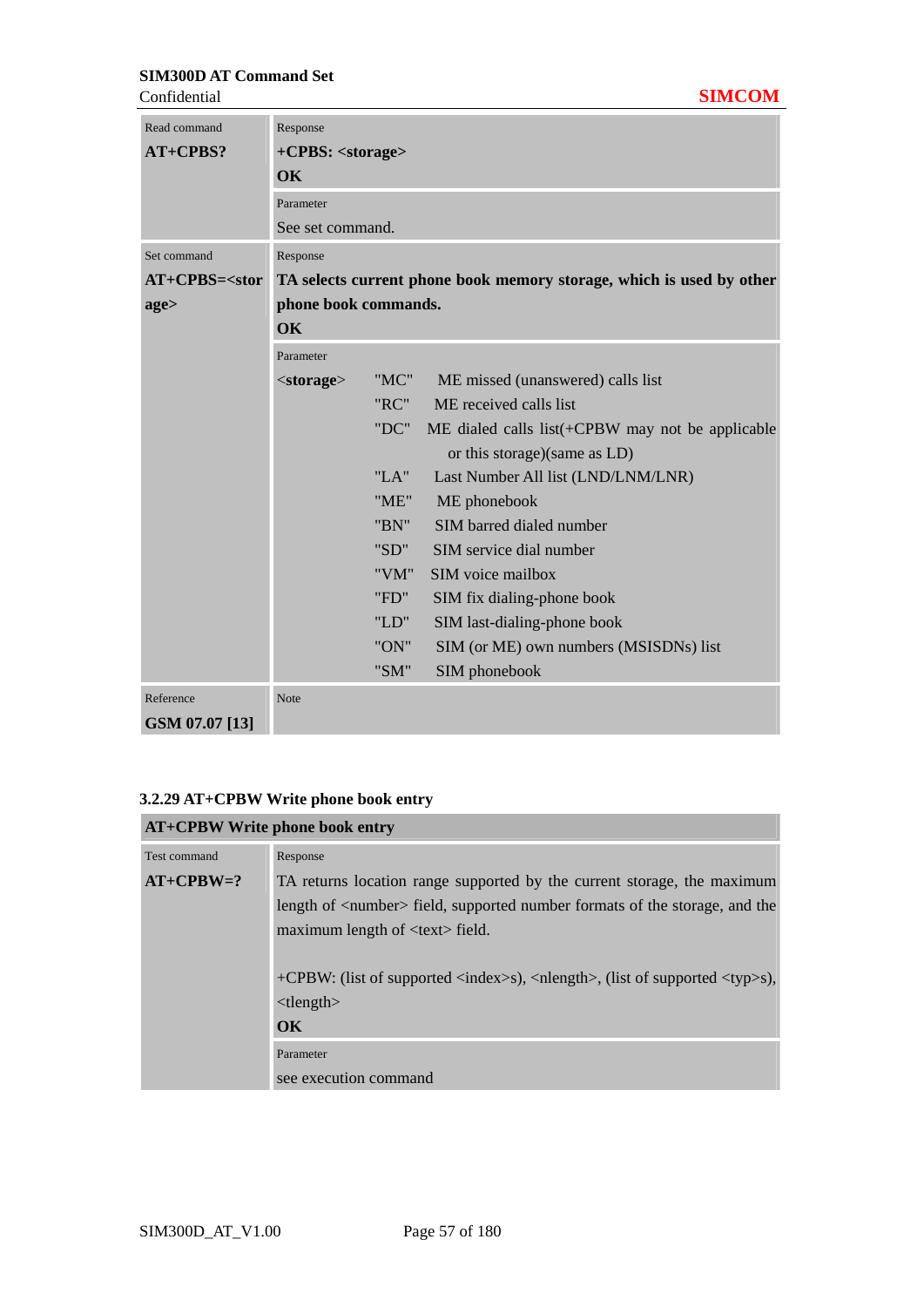| <b>Execution command</b> | Response                                                                                       |                             |                                         |                                                                                                 |  |  |
|--------------------------|------------------------------------------------------------------------------------------------|-----------------------------|-----------------------------------------|-------------------------------------------------------------------------------------------------|--|--|
| $AT+CPBW=$               | TA writes phone book entry in location number <index> in the current</index>                   |                             |                                         |                                                                                                 |  |  |
| <index1></index1>        | phone book memory storage selected with +CPBS. Entry fields written are                        |                             |                                         |                                                                                                 |  |  |
| $[$ , <number>,</number> | phone number <number> (in the format <type>) and text <text> associated</text></type></number> |                             |                                         |                                                                                                 |  |  |
| [ <type>,</type>         |                                                                                                |                             |                                         | with the number. If those fields are omitted, phone book entry is deleted. If                   |  |  |
| $[<\text{text}>]]$       |                                                                                                |                             |                                         | <index> is left out, but <number> is given, entry is written to the first free</number></index> |  |  |
|                          |                                                                                                | location in the phone book. |                                         |                                                                                                 |  |  |
|                          | OK                                                                                             |                             |                                         |                                                                                                 |  |  |
|                          | Parameter                                                                                      |                             |                                         |                                                                                                 |  |  |
|                          | $\langle$ nlength $>$                                                                          |                             | max. length of phone number             |                                                                                                 |  |  |
|                          | ltlength                                                                                       |                             | max. length of text for number          |                                                                                                 |  |  |
|                          | $\langle$ index $\rangle$                                                                      | location number             |                                         |                                                                                                 |  |  |
|                          | $\langle$ number $\rangle$                                                                     | phone number                |                                         |                                                                                                 |  |  |
|                          |                                                                                                | <type></type>               | type of number;                         |                                                                                                 |  |  |
|                          |                                                                                                |                             | 129 Unknown type(IDSN format number)    |                                                                                                 |  |  |
|                          |                                                                                                |                             | 128 Unknown type(unknown number format) |                                                                                                 |  |  |
|                          | 161 National number type(IDSN format)                                                          |                             |                                         |                                                                                                 |  |  |
|                          | 145 International number type(ISDN format)                                                     |                             |                                         |                                                                                                 |  |  |
|                          | 177 Network specific number(ISDN format)                                                       |                             |                                         |                                                                                                 |  |  |
|                          | $<$ text $>$<br>text for phone number in current TE character set specified<br>by $+CSCS$ .    |                             |                                         |                                                                                                 |  |  |
|                          | Note:                                                                                          |                             |                                         | The following characters in <text> must be entered via the</text>                               |  |  |
|                          |                                                                                                | escape sequence:            |                                         |                                                                                                 |  |  |
|                          |                                                                                                | GSM char.                   | Seq. Seq. (hex)                         | <b>Note</b>                                                                                     |  |  |
|                          |                                                                                                | $\backslash$                | \5C 5C 35 43                            | (backslash)                                                                                     |  |  |
|                          |                                                                                                | $\zeta$ $\zeta$             | \22 5C 32 32                            | (string delimiter)                                                                              |  |  |
|                          |                                                                                                | <b>BSP</b>                  | $\{08, 5C, 30, 38\}$                    | (backspace)                                                                                     |  |  |
|                          |                                                                                                | <b>NULL</b>                 | $\setminus 00$ 5C 30 30                 | (GSM null)                                                                                      |  |  |
|                          |                                                                                                |                             |                                         | '0' (GSM null) may cause problems for application layer                                         |  |  |
|                          |                                                                                                |                             | software when reading string lengths.   |                                                                                                 |  |  |
| Reference                | <b>Note</b>                                                                                    |                             |                                         |                                                                                                 |  |  |
| GSM 07.07 [13]           |                                                                                                |                             |                                         |                                                                                                 |  |  |

#### **3.2.30 AT+CPIN Enter PIN**

| <b>AT+CPIN Enter PIN</b> |                       |  |
|--------------------------|-----------------------|--|
| Test command             | Response              |  |
| $AT+CPIN=?$              | $\alpha$              |  |
|                          | Parameter             |  |
|                          | see execution command |  |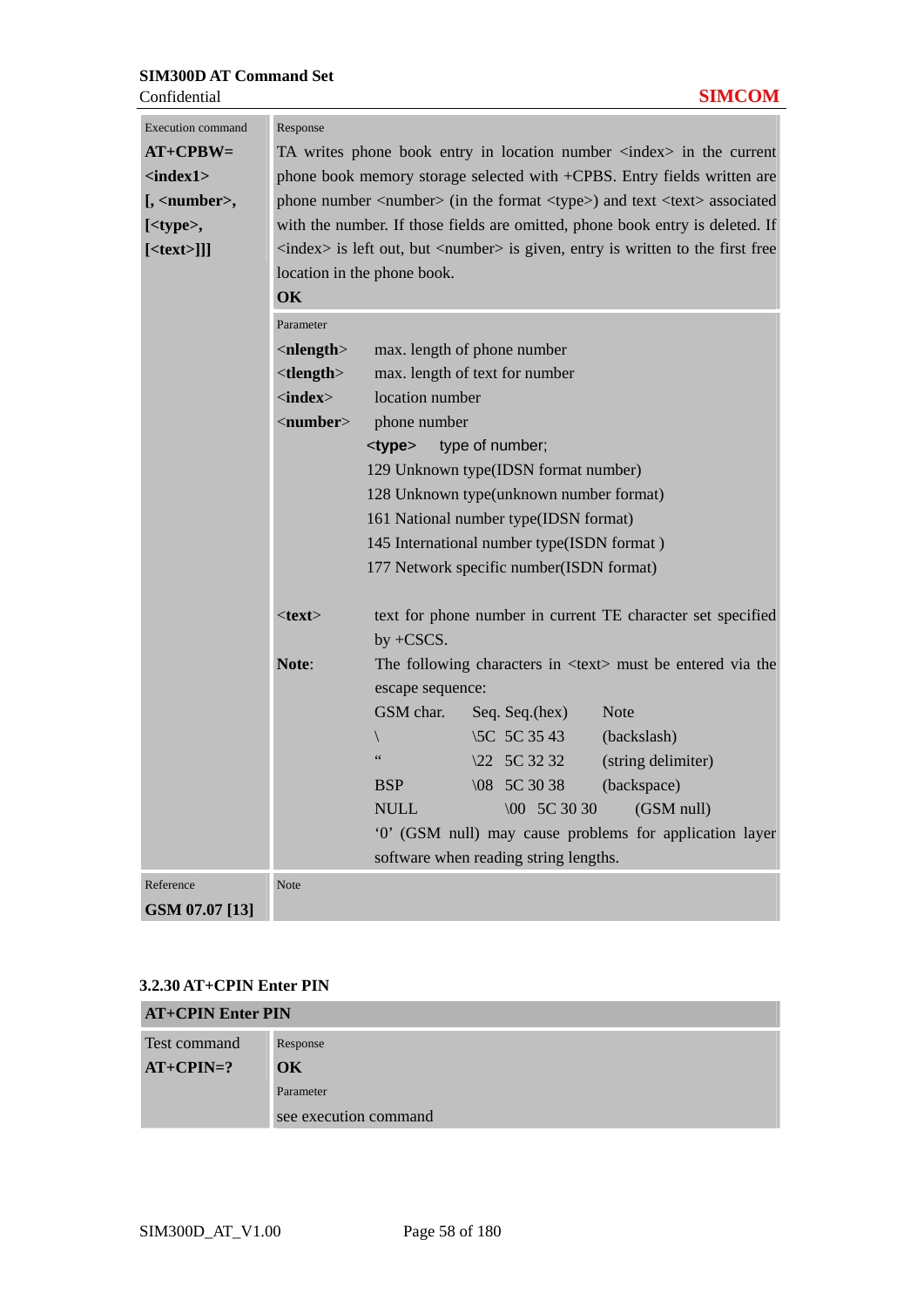| Execution<br>command               | Response<br>TA returns an alphanumeric string indicating whether some password is         |  |  |  |
|------------------------------------|-------------------------------------------------------------------------------------------|--|--|--|
| AT+CPIN?                           | required or not.                                                                          |  |  |  |
|                                    | +CPIN: <code></code>                                                                      |  |  |  |
|                                    | OK                                                                                        |  |  |  |
|                                    | Parameter                                                                                 |  |  |  |
|                                    | <code> READY<br/>no further entry needed</code>                                           |  |  |  |
|                                    | <b>SIMPIN</b><br>ME is waiting for SIM PIN                                                |  |  |  |
|                                    | <b>SIM PUK</b><br>ME is waiting for SIM PUK                                               |  |  |  |
|                                    | PH_SIM PIN ME is waiting for phone to SIM card (antitheft)                                |  |  |  |
|                                    | PH_SIM PUK ME is waiting for SIM PUK (antitheft)                                          |  |  |  |
|                                    | <b>SIM PIN2</b><br>PIN2, e.g. for editing the FDN book possible only                      |  |  |  |
|                                    | if preceding command was acknowledged with +CME ERROR:17                                  |  |  |  |
|                                    | <b>SIM PUK2</b><br>possible only if preceding command was acknowledged                    |  |  |  |
|                                    | with error +CME ERROR: 18.                                                                |  |  |  |
| Set command                        | Response                                                                                  |  |  |  |
| $AT+CPIN=$                         | TA stores a password which is necessary before it can be operated (SIM                    |  |  |  |
| $[$ , $\langle$ new pin $\rangle]$ | PIN, SIM PUK, PH-SIM PIN, etc.). If the PIN is to be entered twice, the TA                |  |  |  |
|                                    | shall automatically repeat the PIN. If no PIN request is pending, no action is            |  |  |  |
|                                    | taken and an error message, +CME ERROR, is returned to TE.                                |  |  |  |
|                                    | If the PIN required is SIM PUK or SIM PUK2, the second pin is required.                   |  |  |  |
|                                    | This second pin, $\langle$ new pin $\rangle$ , is used to replace the old pin in the SIM. |  |  |  |
|                                    |                                                                                           |  |  |  |
|                                    | <b>OK</b>                                                                                 |  |  |  |
|                                    | Parameter                                                                                 |  |  |  |
|                                    | $<$ pin $>$<br>string type; password                                                      |  |  |  |
|                                    | <new pin=""><br/>string type; If the PIN required is SIM PUK or</new>                     |  |  |  |
|                                    | SIMPUK2: new password                                                                     |  |  |  |
| Reference                          | <b>Note</b>                                                                               |  |  |  |
| GSM 07.07 [13]                     |                                                                                           |  |  |  |

# **3.2.31 AT+CPWD Change password**

| <b>AT+CPWD</b> Change password |                                                                           |                                     |  |  |  |
|--------------------------------|---------------------------------------------------------------------------|-------------------------------------|--|--|--|
| Test command                   | Response                                                                  |                                     |  |  |  |
| $AT+CPWD=?$                    | TA returns a list of pairs which present the available facilities and the |                                     |  |  |  |
|                                | maximum length of their password.                                         |                                     |  |  |  |
|                                | +CPWD: list of supported ( <fac>, <pwdlength>)s</pwdlength></fac>         |                                     |  |  |  |
|                                | $\overline{\text{OK}}$                                                    |                                     |  |  |  |
|                                | Parameter                                                                 |                                     |  |  |  |
|                                | $<$ fac $>$                                                               |                                     |  |  |  |
|                                | otherwise                                                                 | see execution command, without "FD" |  |  |  |
|                                | <pwdlength></pwdlength>                                                   | integer max. length of password     |  |  |  |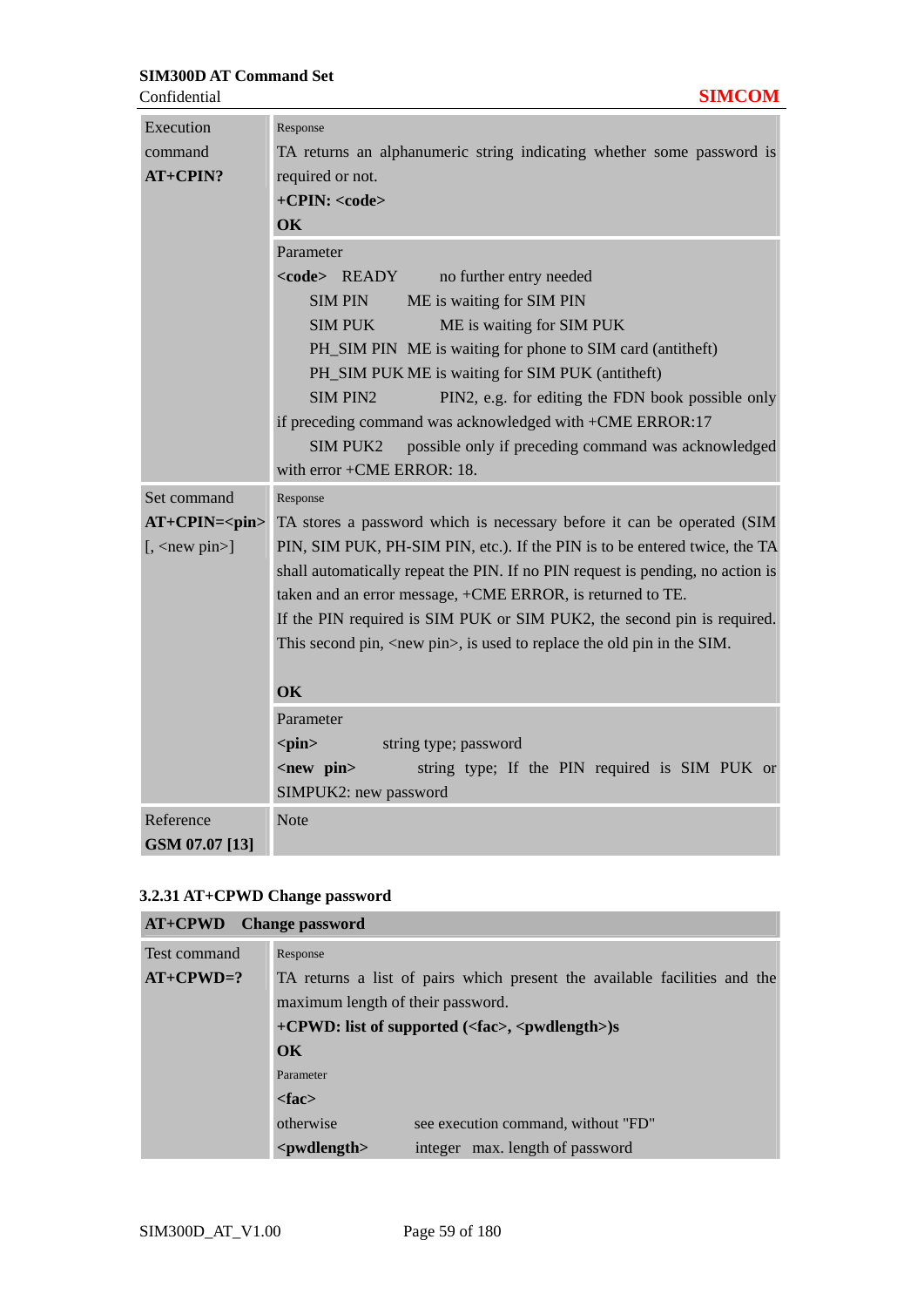| Confidential          |                                                        | <b>SIMCOM</b>                                                                                    |  |
|-----------------------|--------------------------------------------------------|--------------------------------------------------------------------------------------------------|--|
| Execution             | Response                                               |                                                                                                  |  |
| command               | TA sets a new password for the facility lock function. |                                                                                                  |  |
| <b>AT+CPWD</b><br>$=$ |                                                        |                                                                                                  |  |
| <fac>,</fac>          | OK                                                     |                                                                                                  |  |
| [ <oldpwd>],</oldpwd> | Parameter                                              |                                                                                                  |  |
| <newpwd></newpwd>     | <fac></fac>                                            |                                                                                                  |  |
|                       |                                                        | "SC"<br>SIM (lock SIM card) (SIM asks password in ME                                             |  |
|                       |                                                        | power-up and when this lock command issued)                                                      |  |
|                       |                                                        | "AO" BAOC (Barr All Outgoing Calls) (refer GSM02.88[6]                                           |  |
|                       |                                                        | clause 1)                                                                                        |  |
|                       |                                                        | "OI"<br>BOIC (Barr Outgoing International Calls) (refer                                          |  |
|                       |                                                        | GSM02.88[6] clause 1)                                                                            |  |
|                       |                                                        | "OX" BOIC-exHC (Barr Outgoing International Calls except to                                      |  |
|                       |                                                        | Home Country) (refer GSM02.88[6] clause 1)                                                       |  |
|                       |                                                        | "AI"<br>BAIC (Barr All Incoming Calls) (refer GSM02.88[6]                                        |  |
|                       |                                                        | clause 2)                                                                                        |  |
|                       |                                                        | "IR"<br>BIC-Roam (Barr Incoming Calls when Roaming outside                                       |  |
|                       |                                                        | the home country) (refer GSM02.88 [6] clause 2)                                                  |  |
|                       |                                                        | "AB" All Barring services (refer GSM02.30[19]) (applicable                                       |  |
|                       |                                                        | only for <mode>=0)</mode>                                                                        |  |
|                       |                                                        | "AG" All outgoing barring services (refer GSM02.30[19])                                          |  |
|                       |                                                        | (applicable only for <mode>=0)</mode>                                                            |  |
|                       |                                                        | "AC" All incoming barring services (refer GSM02.30[19])<br>(applicable only for <mode>=0)</mode> |  |
|                       |                                                        |                                                                                                  |  |
|                       |                                                        | SIM PIN2 <oldpwd><br/>"P2"<br/>password specified for the</oldpwd>                               |  |
|                       |                                                        | facility from the user interface or with command. If an                                          |  |
|                       |                                                        | old password has not yet been set, <oldpwd> is not to</oldpwd>                                   |  |
|                       |                                                        | enter.                                                                                           |  |
|                       | <newpwd></newpwd>                                      | new password                                                                                     |  |
| Reference             | Note                                                   |                                                                                                  |  |
| GSM 07.07 [13]        |                                                        |                                                                                                  |  |

# **3.2.32 AT+CR Service Reporting Control**

| <b>AT+CR</b> Service Reporting Control |                                                      |  |  |  |  |  |
|----------------------------------------|------------------------------------------------------|--|--|--|--|--|
| Test command                           | Response                                             |  |  |  |  |  |
| $AT+CR=?$                              | $+CR$ : list of supported $\langle$ mode $\rangle$ s |  |  |  |  |  |
|                                        | OK                                                   |  |  |  |  |  |
|                                        | Parameters                                           |  |  |  |  |  |
|                                        | see set command                                      |  |  |  |  |  |
| Read command                           | Response                                             |  |  |  |  |  |
| $AT+CR?$                               | $+CR$ : $<$ mode $>$                                 |  |  |  |  |  |
|                                        | OK                                                   |  |  |  |  |  |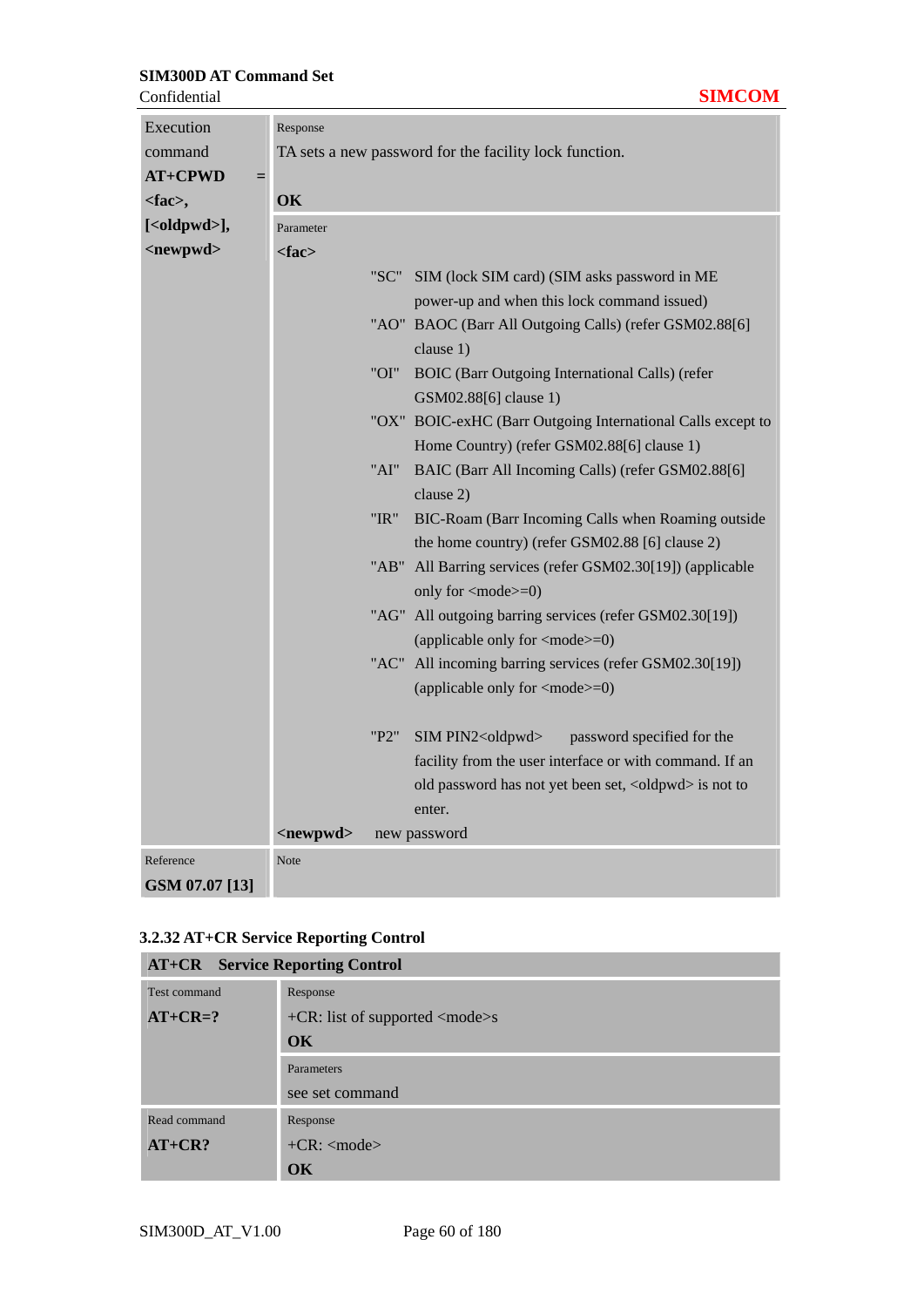Confidential **SIMCOM**

|                   | Parameters                                                                  |                |                  |                                                                                         |  |
|-------------------|-----------------------------------------------------------------------------|----------------|------------------|-----------------------------------------------------------------------------------------|--|
|                   | see set command                                                             |                |                  |                                                                                         |  |
| Set command       | Response                                                                    |                |                  |                                                                                         |  |
| $AT+CR = <$ mode> |                                                                             |                |                  | TA controls whether or not intermediate result code $+CR$ : $\langle$ serv $\rangle$ is |  |
|                   |                                                                             |                |                  | returned from the TA to the TE at a call set up.                                        |  |
|                   | $\overline{OK}$                                                             |                |                  |                                                                                         |  |
|                   | Parameters                                                                  |                |                  |                                                                                         |  |
|                   | $<$ mode $>$                                                                | $\overline{0}$ | disable          |                                                                                         |  |
|                   |                                                                             | $\mathbf{1}$   | enable           |                                                                                         |  |
|                   | Intermediate result code                                                    |                |                  |                                                                                         |  |
|                   | If enabled, an intermediate result code is transmitted at the point during  |                |                  |                                                                                         |  |
|                   | connect negotiation at which the TA has determined which speed and          |                |                  |                                                                                         |  |
|                   | quality of service will be used, before any error control or data           |                |                  |                                                                                         |  |
|                   | compression reports are transmitted, and before any final result code (e.g. |                |                  |                                                                                         |  |
|                   | CONNECT) is transmitted.                                                    |                |                  |                                                                                         |  |
|                   | $+CR$ : <serv></serv>                                                       |                |                  |                                                                                         |  |
|                   | Parameters                                                                  |                |                  |                                                                                         |  |
|                   | <b>ASYNC</b><br>asynchronous transparent<br>$<$ serv $>$                    |                |                  |                                                                                         |  |
|                   |                                                                             | <b>SYNC</b>    |                  | synchronous transparent                                                                 |  |
|                   |                                                                             |                | <b>REL ASYNC</b> | asynchronous non-transparent                                                            |  |
|                   | <b>REL SYNC</b><br>synchronous non-transparent                              |                |                  |                                                                                         |  |
| Reference         |                                                                             |                |                  |                                                                                         |  |
| GSM 07.07 [13]    |                                                                             |                |                  |                                                                                         |  |

#### **3.2.33 AT+CRC Set Cellular Result Codes for incoming call indication**

| AT+CRC Set Cellular Result Codes for incoming call indication |                                                                 |  |  |  |  |
|---------------------------------------------------------------|-----------------------------------------------------------------|--|--|--|--|
| Test command                                                  | Response                                                        |  |  |  |  |
| $AT+ CRC=?$                                                   | $+$ CRC: list of supported $\langle$ mode $\rangle$ s           |  |  |  |  |
|                                                               | OK.                                                             |  |  |  |  |
|                                                               | Parameters                                                      |  |  |  |  |
|                                                               | see set command                                                 |  |  |  |  |
| Read command                                                  | Response                                                        |  |  |  |  |
| $AT+CRC?$                                                     | $+$ CRC: $\langle$ mode $\rangle$                               |  |  |  |  |
|                                                               | OK.                                                             |  |  |  |  |
|                                                               | Parameters                                                      |  |  |  |  |
|                                                               | see set command                                                 |  |  |  |  |
| Set command                                                   | Response                                                        |  |  |  |  |
| $AT+CRC=<$ mode                                               | TA controls whether or not the extended format of incoming call |  |  |  |  |
| >                                                             | indication is used.                                             |  |  |  |  |
|                                                               | OK                                                              |  |  |  |  |
|                                                               | Parameters                                                      |  |  |  |  |
|                                                               | disable extended format<br>$<$ mode $>$<br>$\overline{0}$       |  |  |  |  |
|                                                               | enable extended format                                          |  |  |  |  |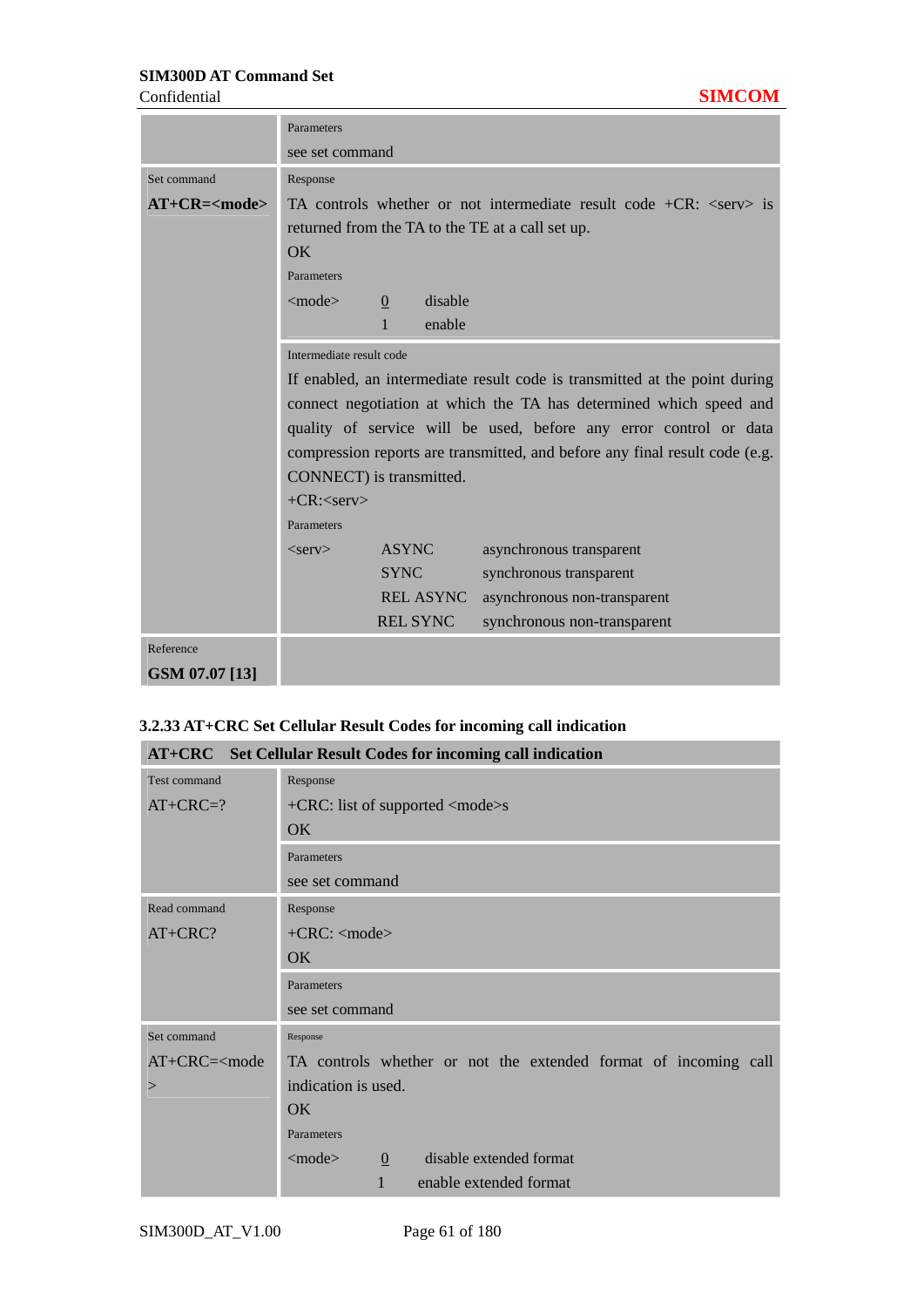|                | Unsolicited result code                                                |                  |                              |  |  |
|----------------|------------------------------------------------------------------------|------------------|------------------------------|--|--|
|                | When enabled, an incoming call is indicated to the TE with unsolicited |                  |                              |  |  |
|                | result code +CRING: <type></type>                                      |                  |                              |  |  |
|                | instead of the normal RING.                                            |                  |                              |  |  |
|                | Parameters                                                             |                  |                              |  |  |
|                | $<$ type $>$                                                           | <b>ASYNC</b>     | asynchronous transparent     |  |  |
|                |                                                                        | <b>SYNC</b>      | synchronous transparent      |  |  |
|                |                                                                        | <b>REL ASYNC</b> | asynchronous non-transparent |  |  |
|                | <b>REL SYNC</b>                                                        |                  | synchronous non-transparent  |  |  |
|                | <b>FAX</b>                                                             |                  | facsimile                    |  |  |
|                |                                                                        | voice            |                              |  |  |
| Reference      |                                                                        |                  |                              |  |  |
| GSM 07.07 [13] |                                                                        |                  |                              |  |  |

## **3.2.34 AT+CREG Network registration**

|                              | <b>AT+CREG</b> Network registration                                                                                    |  |  |  |  |  |
|------------------------------|------------------------------------------------------------------------------------------------------------------------|--|--|--|--|--|
| Test command                 | Response                                                                                                               |  |  |  |  |  |
| $AT+CREG=?$                  | +CREG: list of supported $\langle n \rangle$ s OK                                                                      |  |  |  |  |  |
|                              | Parameters                                                                                                             |  |  |  |  |  |
|                              | see set command                                                                                                        |  |  |  |  |  |
| Read command                 | Response                                                                                                               |  |  |  |  |  |
| $AT+CREG?$                   | TA returns the status of result code presentation and an integer <stat></stat>                                         |  |  |  |  |  |
|                              | which shows whether the network has currently indicated the registration                                               |  |  |  |  |  |
|                              | of the ME. Location information elements $\langle \text{lac} \rangle$ and $\langle \text{ci} \rangle$ are returned     |  |  |  |  |  |
|                              | only when $\langle n \rangle = 2$ and ME is registered in the network.                                                 |  |  |  |  |  |
|                              | $+{\rm CREG:}\langle n \rangle, \langle \text{stat} \rangle, \langle \text{lac} \rangle, \langle \text{ci} \rangle$ OK |  |  |  |  |  |
|                              | If error is related to ME functionality:                                                                               |  |  |  |  |  |
|                              | $+$ CME ERROR: $\langle$ err $\rangle$                                                                                 |  |  |  |  |  |
| Set command                  | Response                                                                                                               |  |  |  |  |  |
| $AT+CREG= \langle n\rangle $ | TA controls the presentation of an unsolicited result code +CREG: <stat></stat>                                        |  |  |  |  |  |
|                              | when $\langle n \rangle = 1$ and there is a change in the ME network registration status.                              |  |  |  |  |  |
|                              | OK                                                                                                                     |  |  |  |  |  |
|                              |                                                                                                                        |  |  |  |  |  |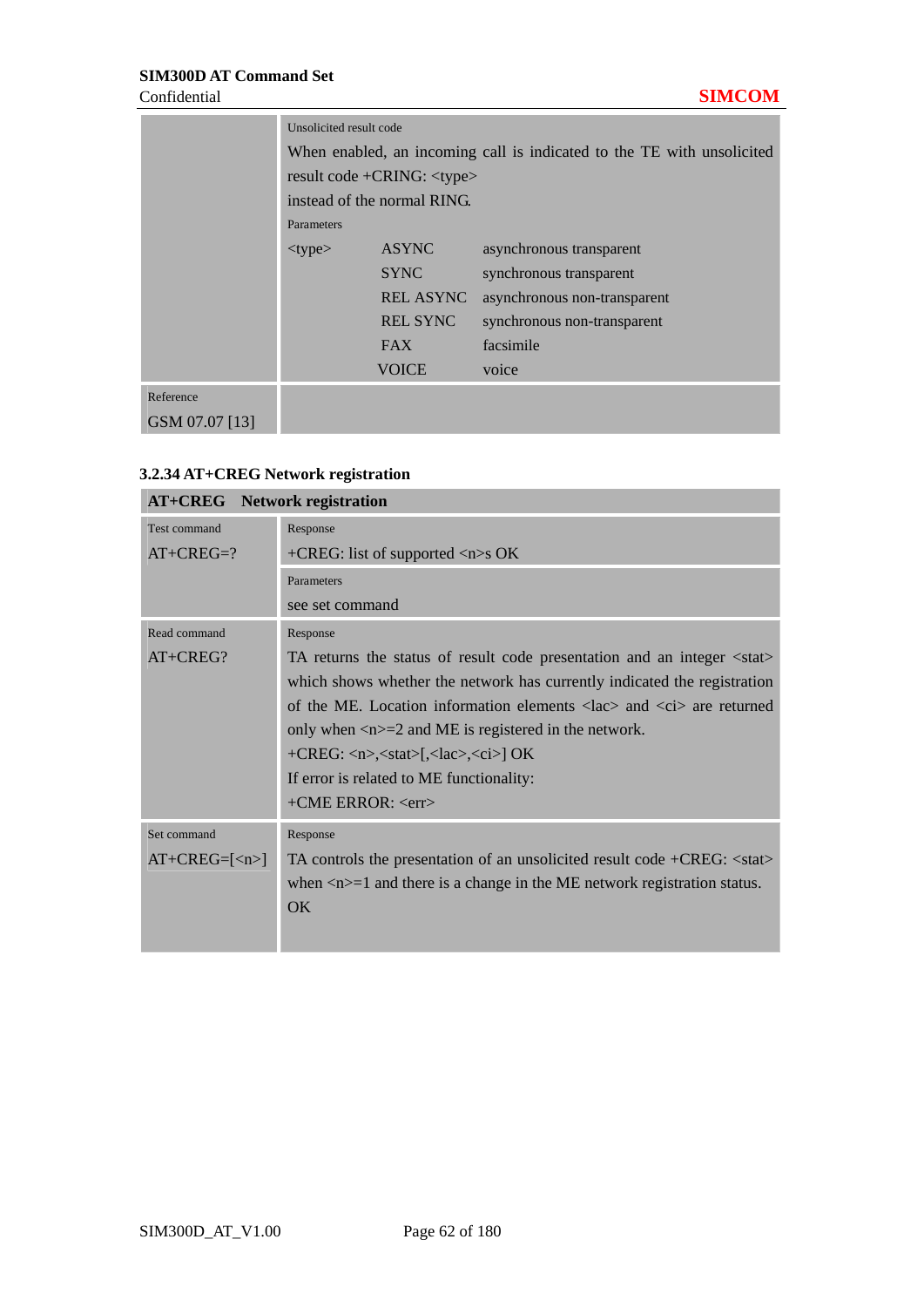|                | Parameters              |                 |                                                                                           |
|----------------|-------------------------|-----------------|-------------------------------------------------------------------------------------------|
|                | $\langle n \rangle$     | $\underline{0}$ | disable network registration unsolicited result code                                      |
|                |                         | $\mathbf{1}$    | enable network registration unsolicited result code                                       |
|                |                         |                 | $+CREG: \langle stat \rangle$                                                             |
|                |                         | $\overline{2}$  | enable network registration unsolicited result code with                                  |
|                |                         |                 | location information                                                                      |
|                | $<$ stat $>$            | $\Omega$        | not registered, ME is not currently searching a new                                       |
|                |                         |                 | operator to register to                                                                   |
|                |                         | $\mathbf{1}$    | registered, home network                                                                  |
|                |                         | $\overline{2}$  | not registered, but ME is currently searching a new                                       |
|                |                         |                 | operator to register to                                                                   |
|                |                         | 3               | registration denied                                                                       |
|                |                         | $\overline{4}$  | unknown                                                                                   |
|                |                         | 5               | registered, roaming                                                                       |
|                | Unsolicited result code |                 |                                                                                           |
|                |                         |                 | When $\langle n \rangle = 1$ and there is a change in the ME network registration status: |
|                |                         |                 | $+CREG: stat$                                                                             |
|                | Parameters              |                 |                                                                                           |
|                | see set command         |                 |                                                                                           |
| Reference      |                         |                 |                                                                                           |
| GSM 07.07 [13] |                         |                 |                                                                                           |

## **3.2.35 AT+CRLP Select Radio Link Protocol parameter**

|              | <b>AT+CRLP Select Radio Link Protocol parameter</b>                                                                          |  |  |  |  |  |
|--------------|------------------------------------------------------------------------------------------------------------------------------|--|--|--|--|--|
| Test command | Response                                                                                                                     |  |  |  |  |  |
| $AT+CRLP=?$  | TA returns values supported. RLP versions 0 and 1 share the same                                                             |  |  |  |  |  |
|              | parameter set. TA returns only one line for this set (where $\langle \text{verx} \rangle$ is not                             |  |  |  |  |  |
|              | present).                                                                                                                    |  |  |  |  |  |
|              |                                                                                                                              |  |  |  |  |  |
|              | +CRLP: (list of supported $\langle$ iws>s), (list of supported $\langle$ mws>s), (list of                                    |  |  |  |  |  |
|              | supported $\langle T1 \rangle$ s), (list of supported $\langle N2 \rangle$ s), (list of supported $\langle ver1 \rangle$ s), |  |  |  |  |  |
|              | (list of supported $\langle T4 \rangle$ s)                                                                                   |  |  |  |  |  |
|              |                                                                                                                              |  |  |  |  |  |
|              | OK                                                                                                                           |  |  |  |  |  |
|              | Parameters                                                                                                                   |  |  |  |  |  |
|              | see set command                                                                                                              |  |  |  |  |  |
| Read command | Response                                                                                                                     |  |  |  |  |  |
| AT+CRLP?     | TA returns current settings for RLP version. RLP versions 0 and 1 share                                                      |  |  |  |  |  |
|              | the same parameter set. TA returns only one line for this set (where                                                         |  |  |  |  |  |
|              | $\langle \text{verx} \rangle$ is not present).                                                                               |  |  |  |  |  |
|              |                                                                                                                              |  |  |  |  |  |
|              | +CRLP: $\langle$ iws>, $\langle$ mws>, $\langle$ T1>, $\langle$ N2>, $\langle$ ver1>, $\langle$ T4>                          |  |  |  |  |  |
|              |                                                                                                                              |  |  |  |  |  |
|              | <b>OK</b>                                                                                                                    |  |  |  |  |  |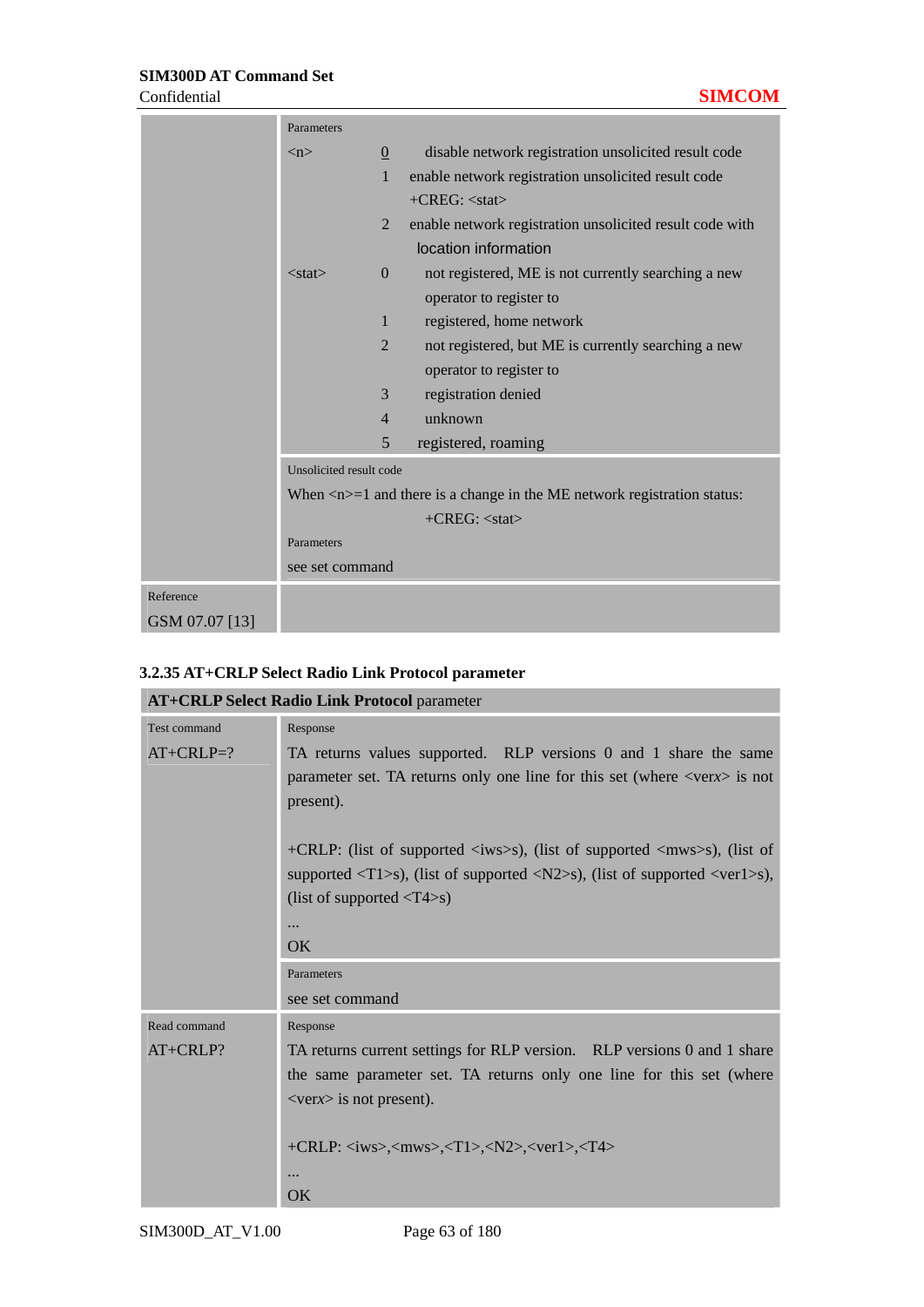Confidential **SIMCOM**

|                                                                                                                                                                                                                    | Parameters<br>see set command                                                                                                  |                                                                                                        |                                                                                                                                                                                                                                                                                                                                                                                                                            |  |
|--------------------------------------------------------------------------------------------------------------------------------------------------------------------------------------------------------------------|--------------------------------------------------------------------------------------------------------------------------------|--------------------------------------------------------------------------------------------------------|----------------------------------------------------------------------------------------------------------------------------------------------------------------------------------------------------------------------------------------------------------------------------------------------------------------------------------------------------------------------------------------------------------------------------|--|
| Set command<br>$AT+CRLP = \leq iws$<br>$>\left[ \langle \text{cmws} \rangle \right]$ , $\langle \text{T1} \rangle$<br>$,\langle N2 \rangle$ [ $,\langle \text{ver} \rangle$ [ $,\langle T \rangle$<br>$4>$ ]]]]]]] | Response<br>TA sets radio link protocol (RLP) parameters used when non-transparent<br>data calls are setup.<br>$\overline{OK}$ |                                                                                                        |                                                                                                                                                                                                                                                                                                                                                                                                                            |  |
|                                                                                                                                                                                                                    | Parameters<br>$\langle$ iws $>$<br>$<$ verx> 0-1<br>< T4                                                                       | $0-61-255$<br>$<$ mws> 0-61-255<br>$\langle T1 \rangle$ 0-48-255<br>$< N2 > 0$ -6-255<br>$0 - 3 - 255$ | Interworking window size (IWF to MS)<br>Mobile window size(MS to IWF)<br>acknowledgment timer T1 in 10 ms units)<br>retransmission attempts N2<br>RLP version number in integer format; when<br>Version indication is not present it shall equal 0.<br>Note: Versions 0 and 1 share the same parameter set.<br>re-sequencing period in integer format, in units of<br>10 ms. This is NOT used for RLP versions 0 and<br>1. |  |
| Reference<br>GSM 07.07 [13]                                                                                                                                                                                        |                                                                                                                                |                                                                                                        |                                                                                                                                                                                                                                                                                                                                                                                                                            |  |

## **3.2.36 AT+CRSM Restricted SIM access**

|  | <b>AT+CRSM Restricted SIM access</b>                                                                                                                                                                                             |                                                                                       |  |  |  |  |  |
|--|----------------------------------------------------------------------------------------------------------------------------------------------------------------------------------------------------------------------------------|---------------------------------------------------------------------------------------|--|--|--|--|--|
|  | Test command                                                                                                                                                                                                                     | Response                                                                              |  |  |  |  |  |
|  | $AT+CRSM=?$                                                                                                                                                                                                                      | OK.                                                                                   |  |  |  |  |  |
|  | Write command                                                                                                                                                                                                                    | Response                                                                              |  |  |  |  |  |
|  | $AT+CRSM = <$ com                                                                                                                                                                                                                | $+CRSM: \langle sw1 \rangle, \langle sw2 \rangle$ [, $\langle response \rangle$ ]     |  |  |  |  |  |
|  | $mand$ \[ \lefta \cdot \lefta \cdot \equal \equal \equal \equal \equal \equal \equal \equal \equal \equal \equal \equal \equal \equal \equal \equal \equal \equal \equal \equal \equal \equal \equal \equal \equal \equal \equal | OK / ERROR / +CME ERROR: <err></err>                                                  |  |  |  |  |  |
|  | $\left[ \langle P1 \rangle \langle P2 \rangle \langle P3 \right]$                                                                                                                                                                | Parameter                                                                             |  |  |  |  |  |
|  | >                                                                                                                                                                                                                                | <command/> 176 READ BINARY                                                            |  |  |  |  |  |
|  | $\left[ \frac{\text{d}}{\text{d}} \times \text{d}}\right]$                                                                                                                                                                       | 178 READ RECORD                                                                       |  |  |  |  |  |
|  |                                                                                                                                                                                                                                  | <b>192 GET RESPONSE</b>                                                               |  |  |  |  |  |
|  |                                                                                                                                                                                                                                  | <b>214 UPDATE BINARY</b>                                                              |  |  |  |  |  |
|  |                                                                                                                                                                                                                                  | <b>220 UPDATE RECORD</b>                                                              |  |  |  |  |  |
|  |                                                                                                                                                                                                                                  | 242 STATUS                                                                            |  |  |  |  |  |
|  |                                                                                                                                                                                                                                  | all other values are reserved; refer GSM 11.11.                                       |  |  |  |  |  |
|  |                                                                                                                                                                                                                                  | <fileid> integer type; this is the identifier for an elementary</fileid>              |  |  |  |  |  |
|  |                                                                                                                                                                                                                                  | data file on SIM. Mandatory for every command except STATUS                           |  |  |  |  |  |
|  |                                                                                                                                                                                                                                  | $\langle P1\rangle, \langle P2\rangle, \langle P3\rangle$ integer type, range 0 - 255 |  |  |  |  |  |
|  |                                                                                                                                                                                                                                  | parameters to be passed on by the ME to the SIM; refer GSM 11.11.                     |  |  |  |  |  |
|  |                                                                                                                                                                                                                                  | <data> information which shall be written to the SIM (hex-</data>                     |  |  |  |  |  |
|  |                                                                                                                                                                                                                                  | decimal character format)                                                             |  |  |  |  |  |
|  |                                                                                                                                                                                                                                  | $\langle sw1\rangle$ , $\langle sw2\rangle$ integer type, range 0 - 255               |  |  |  |  |  |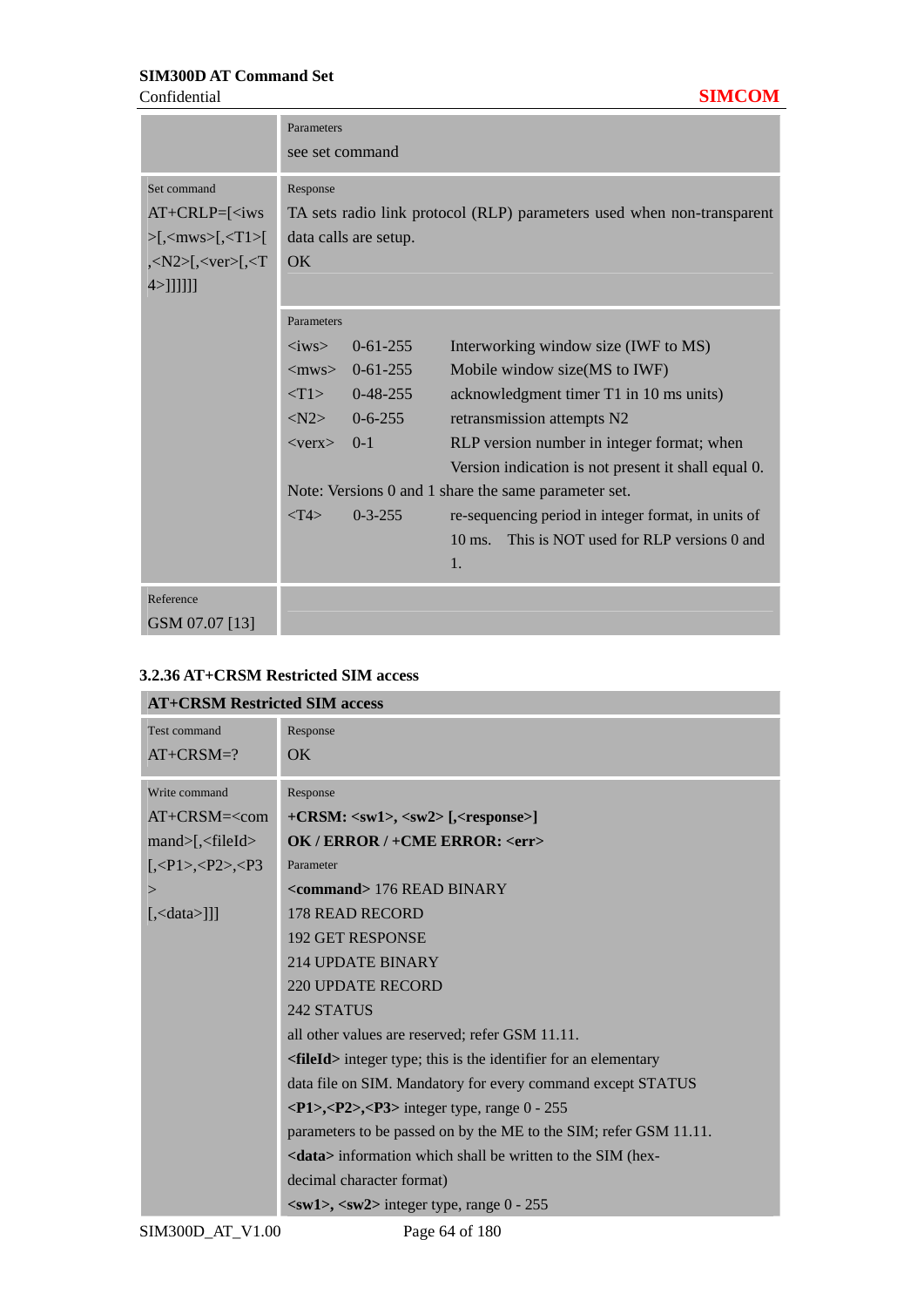|                                                                                 |           | status information from the SIM about the execution                     |  |  |  |
|---------------------------------------------------------------------------------|-----------|-------------------------------------------------------------------------|--|--|--|
|                                                                                 |           | of the actual command. These parameters are delivered to the TE in both |  |  |  |
| cases, on successful or failed execution of the command; refer GSM 11.11.       |           |                                                                         |  |  |  |
| <b><response></response></b> response of a successful completion of the command |           |                                                                         |  |  |  |
|                                                                                 |           | previously issued (hexadecimal character format)                        |  |  |  |
|                                                                                 | Reference |                                                                         |  |  |  |
|                                                                                 | GSM 07.07 |                                                                         |  |  |  |
|                                                                                 | GSM 11.11 |                                                                         |  |  |  |

## **3.2.37 AT+CSQ Signal Quality Report l**

| <b>AT+CSQ</b> Signal Quality Report I |                                                                                                                                                                                                                                                                                                                                                                                                                                                                                                                                                                                                                                                                                                                                                |
|---------------------------------------|------------------------------------------------------------------------------------------------------------------------------------------------------------------------------------------------------------------------------------------------------------------------------------------------------------------------------------------------------------------------------------------------------------------------------------------------------------------------------------------------------------------------------------------------------------------------------------------------------------------------------------------------------------------------------------------------------------------------------------------------|
| <b>Test command</b>                   | Response                                                                                                                                                                                                                                                                                                                                                                                                                                                                                                                                                                                                                                                                                                                                       |
| $AT+CSQ=?$                            | $+CSQ$ : (list of supported $\langle$ rssi>s),(list of supported $\langle$ ber>s)                                                                                                                                                                                                                                                                                                                                                                                                                                                                                                                                                                                                                                                              |
| <b>Execution</b> command<br>$AT+CSQ$  | Response<br>$+CSQ: \langle\text{rss}\rangle, \langle\text{ber}\rangle$<br>$+ CME$ ERROR: $\langle err \rangle$<br>Execution command returns received signal strength indication <rssi> and<br/>channel bit error rate <ber> from the ME. Test command returns values<br/>supported by the TA.<br/>Parameters<br/><math>\langle</math>rssi<math>&gt;\rangle</math>:<br/><math>-113</math> dBm or less<br/><math>\Omega</math><br/><math>-111</math> dBm<br/>1<br/>230 -109 -53 dBm<br/>-51 dBm or greater<br/>31<br/>not known or not detectable<br/>99<br/><math>\text{&lt;}ber\text{&gt;}</math> (in percent):<br/>as RXQUAL values in the table in GSM 05.08 [20] subclause 8.2.4<br/>07<br/>99<br/>not known or not detectable</ber></rssi> |
| Reference                             | <b>Note</b>                                                                                                                                                                                                                                                                                                                                                                                                                                                                                                                                                                                                                                                                                                                                    |
| GSM 07.07 [13]                        |                                                                                                                                                                                                                                                                                                                                                                                                                                                                                                                                                                                                                                                                                                                                                |

#### **3.2.38 AT+FCLASS Select mode**

| AT+FCLASS Select mode |                                                     |  |  |
|-----------------------|-----------------------------------------------------|--|--|
| Test command          | Response                                            |  |  |
| $AT+FCLAS = ?$        | $+FCLASS:$ list of supported $\langle n \rangle$ s) |  |  |
|                       | $\overline{\text{OK}}$                              |  |  |
|                       | Parameter                                           |  |  |
|                       | see set command                                     |  |  |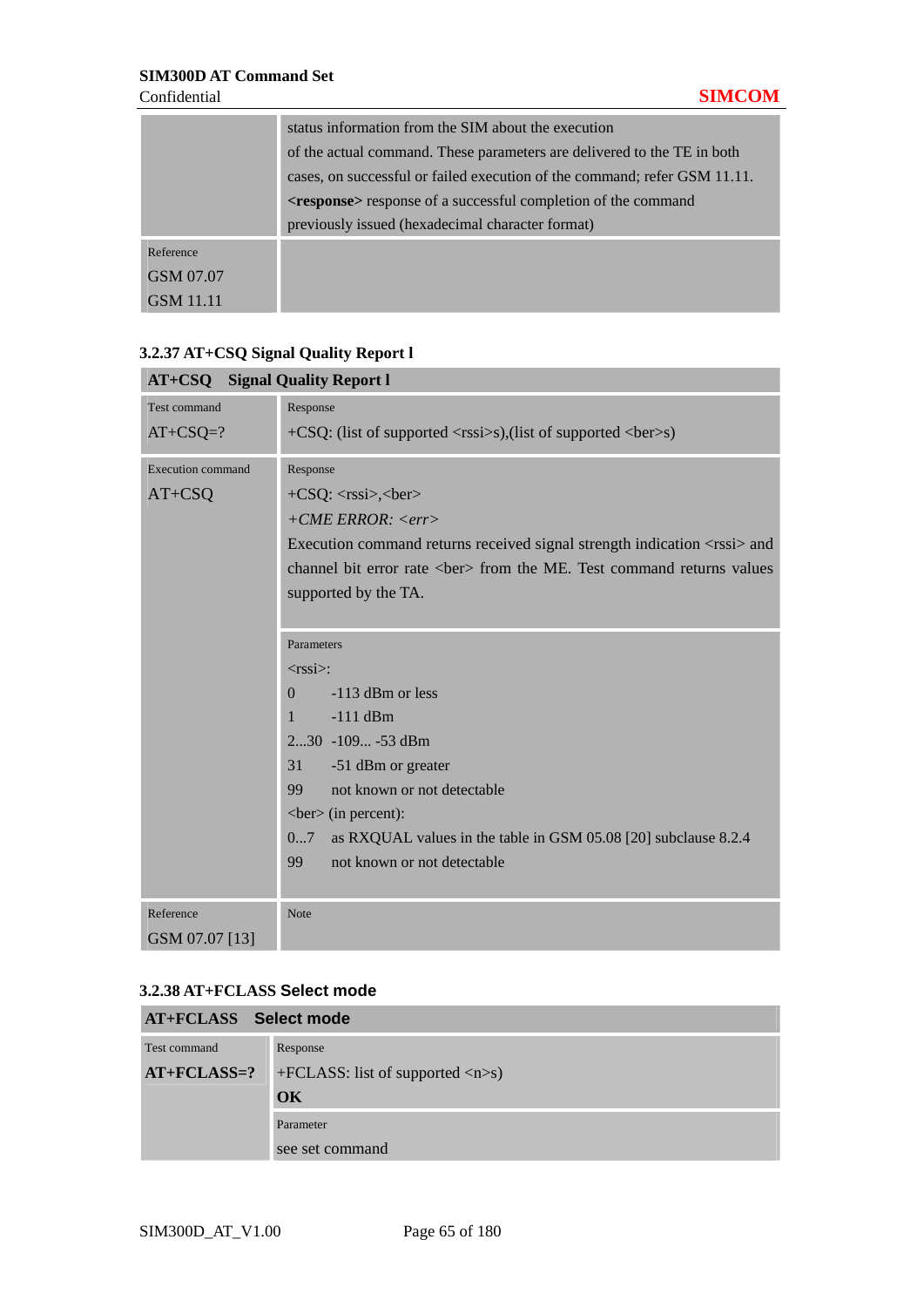| Read command<br><b>AT+ FCLASS?</b> | Response<br>$+$ FCLASS: $\langle n \rangle$<br>$\alpha$<br>Parameter<br>See set command. |              |                                                                          |
|------------------------------------|------------------------------------------------------------------------------------------|--------------|--------------------------------------------------------------------------|
| Set command                        | Response                                                                                 |              |                                                                          |
| $AT + FCLASS =$                    |                                                                                          |              | TA sets a particular mode of operation (data fax). This causes the TA to |
| m                                  | process information in a manner suitable for that type of information                    |              |                                                                          |
|                                    | $\alpha$                                                                                 |              |                                                                          |
|                                    | Parameter                                                                                |              |                                                                          |
|                                    | m                                                                                        | $\mathbf{0}$ | data                                                                     |
|                                    |                                                                                          | $\mathbf{1}$ | fax class 1 $(TIA-578-A)$                                                |
| Reference                          | <b>Note</b>                                                                              |              |                                                                          |
| GSM 07.07 [13]                     |                                                                                          |              |                                                                          |

## **3.2.39 AT+FMI FAX: select read or test service class**

| AT+FMI FAX: select read or test service class |                                                                           |  |  |
|-----------------------------------------------|---------------------------------------------------------------------------|--|--|
| Test command                                  | Response                                                                  |  |  |
| $AT+ FMI = ?$                                 | OK.                                                                       |  |  |
|                                               | Parameter                                                                 |  |  |
|                                               | see set command                                                           |  |  |
| Read command                                  | Response                                                                  |  |  |
| $AT+FMI$                                      | TA reports one or more lines of information text which permit the user to |  |  |
|                                               | identify the manufacturer.                                                |  |  |
|                                               | <manufacturer id=""></manufacturer>                                       |  |  |
|                                               | $\overline{\text{OK}}$                                                    |  |  |
|                                               | Parameter                                                                 |  |  |
|                                               | <manufacturer id=""></manufacturer>                                       |  |  |
| Reference                                     | <b>Note</b>                                                               |  |  |
| EIA/TIA-578-D                                 |                                                                           |  |  |

## **3.2.40 AT+FMM FAX: report model ID**

| AT+FMM FAX: report model ID |                                                                           |  |  |  |
|-----------------------------|---------------------------------------------------------------------------|--|--|--|
| Test command                | Response                                                                  |  |  |  |
| $AT+ FMM = ?$               | OK.                                                                       |  |  |  |
|                             | Parameter                                                                 |  |  |  |
|                             | see set command                                                           |  |  |  |
| Read command                | Response                                                                  |  |  |  |
| $AT + FMM$                  | TA reports one or more lines of information text which permit the user to |  |  |  |
|                             | identify the specific model of device.                                    |  |  |  |
|                             | $<$ model Id $>$                                                          |  |  |  |
|                             | $\alpha$                                                                  |  |  |  |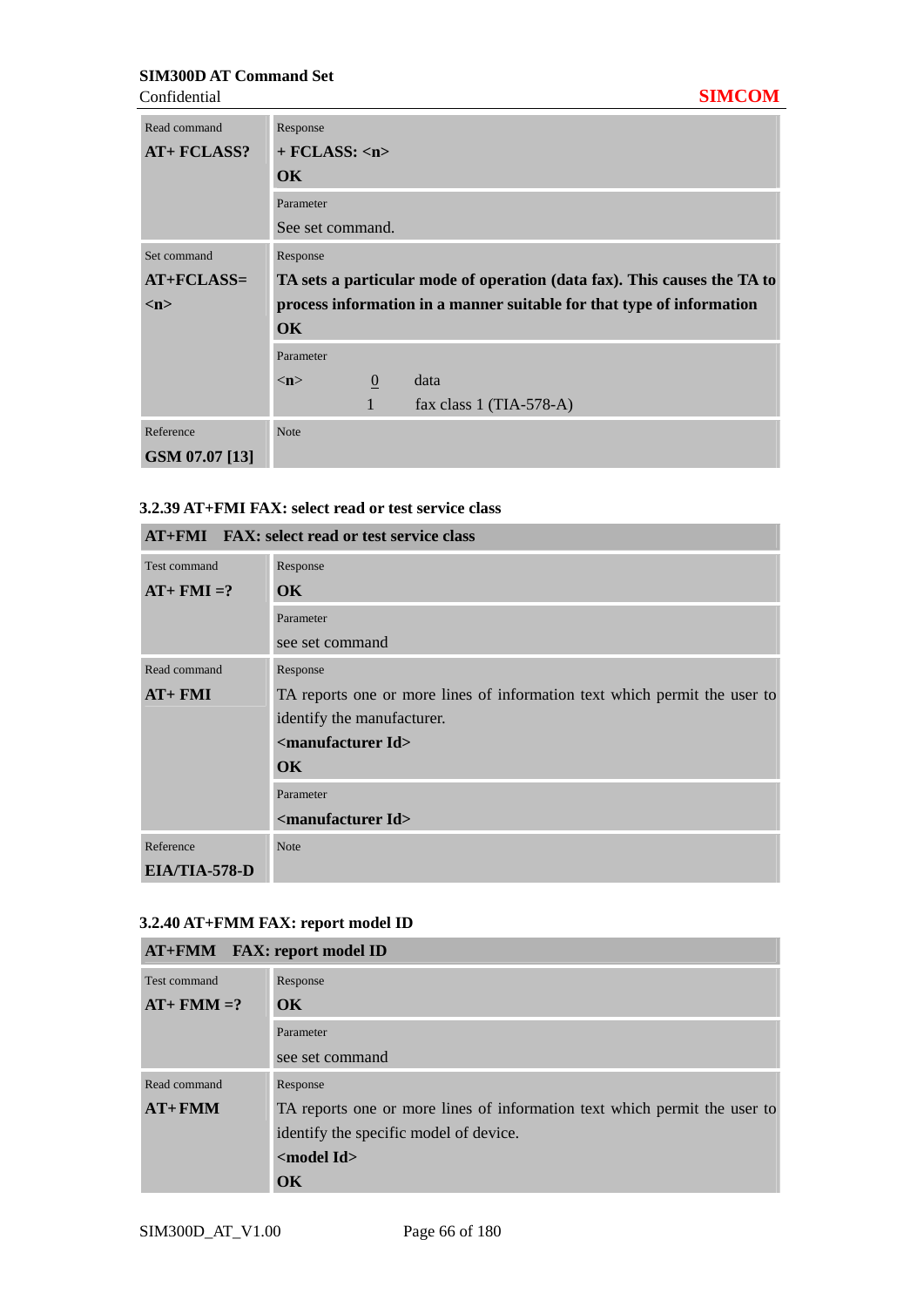|                      | Parameter             |
|----------------------|-----------------------|
|                      | <model id=""></model> |
| Reference            | <b>Note</b>           |
| <b>EIA/TIA-578-D</b> |                       |

## **3.2.41 AT+FMR FAX: report revision ID**

| <b>AT+FMR</b> FAX: report revision ID |                                                                           |  |  |
|---------------------------------------|---------------------------------------------------------------------------|--|--|
| Test command                          | Response                                                                  |  |  |
| $AT+ FMR = ?$                         | OK.                                                                       |  |  |
|                                       | Parameter                                                                 |  |  |
|                                       | see set command                                                           |  |  |
| Read command                          | Response                                                                  |  |  |
| $AT + FMR$                            | TA reports one or more lines of information text which permit the user to |  |  |
|                                       | identify the version, revision level or data or other information of the  |  |  |
|                                       | device.<br>$\leq$ Revision Id $>$                                         |  |  |
|                                       |                                                                           |  |  |
|                                       | OK.                                                                       |  |  |
|                                       | Parameter                                                                 |  |  |
|                                       | <revision id=""></revision>                                               |  |  |
| Reference                             | Note                                                                      |  |  |
| EIA/TIA-578-D                         |                                                                           |  |  |

## **3.2.42 AT+VTD=<n> Tone duration**

| $AT+VTD=$ Tone duration |                                                                                               |
|-------------------------|-----------------------------------------------------------------------------------------------|
| Test command            | Response                                                                                      |
| $AT+VTD=?$              | +VTD: list of supported $\langle n \rangle$ s OK                                              |
|                         | Parameters                                                                                    |
|                         | see set command                                                                               |
| Read command            | Response                                                                                      |
| $AT+VTD?$               | $+VTD:$ <n> OK</n>                                                                            |
|                         | Parameters                                                                                    |
|                         | see set command                                                                               |
|                         |                                                                                               |
| Set command             | Response                                                                                      |
| $AT+VTD$                | This command refers to an integer $\langle n \rangle$ that defines the length of tones<br>$=$ |
| $\alpha$ < duration >   | emitted as a result of the +VTS command. This does not affect the $D$                         |
|                         | command.                                                                                      |
|                         | OK                                                                                            |
|                         |                                                                                               |
|                         | Parameters                                                                                    |
|                         | $\langle n \rangle$                                                                           |
|                         | default setting<br>$\Omega$                                                                   |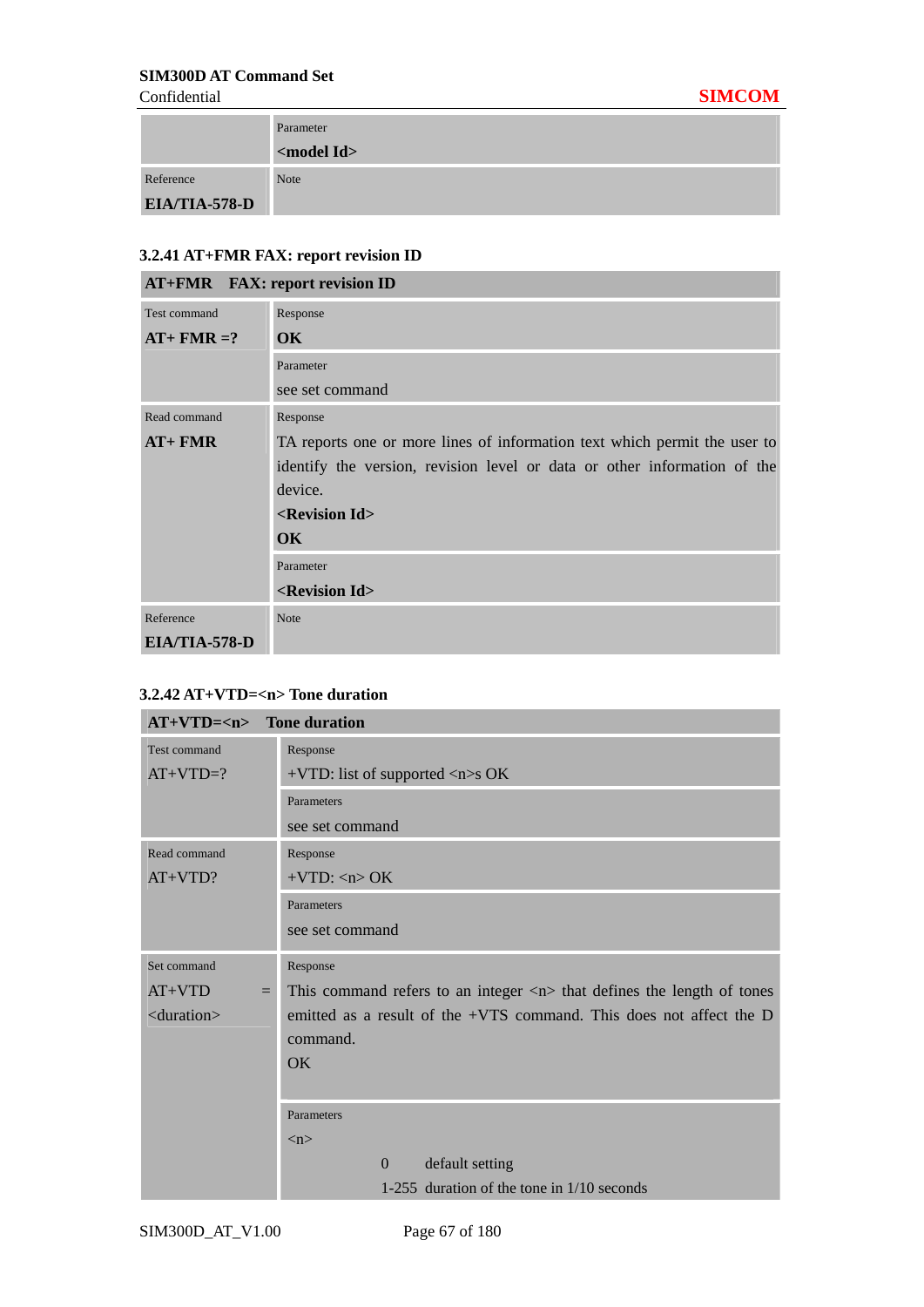Reference GSM 07.07 [13]

## **3.2.43 AT+VTS DTMF and tone generation**

Note

| <b>AT+VTS</b> DTMF and tone generation |                                                                                              |  |  |
|----------------------------------------|----------------------------------------------------------------------------------------------|--|--|
| Test command                           | Response                                                                                     |  |  |
| $AT+VTS=?$                             | +VTS: list of supported <dtmf>s, list of supported <duration>s OK</duration></dtmf>          |  |  |
|                                        | Parameters                                                                                   |  |  |
|                                        | see set command                                                                              |  |  |
| Set command                            | Response                                                                                     |  |  |
| $AT+VTS=$                              | This command allows the transmission of DTMF tones and arbitrary                             |  |  |
| tring                                  | tones in voice mode. These tones may be used (for example) when                              |  |  |
|                                        | announcing the start of a recording period.                                                  |  |  |
|                                        | Note: D is used only for dialing.                                                            |  |  |
|                                        | <b>OK</b>                                                                                    |  |  |
|                                        | If error is related to ME functionality:                                                     |  |  |
|                                        | +CME ERROR: <err></err>                                                                      |  |  |
|                                        | Note: The command is writing only.                                                           |  |  |
|                                        | Parameters                                                                                   |  |  |
|                                        | <dtmf-string> which has a max length of 20 characters, must be entered</dtmf-string>         |  |  |
|                                        | between double quotes ("") and consists of combinations of the following                     |  |  |
|                                        | separated by commas:                                                                         |  |  |
|                                        | 1) $\langle \text{dtmf} \rangle$ A single ASCII characters in the set 0-9, #,*, A-D. This is |  |  |
|                                        | interpreted as a sequence of DTMF tones whose duration is set by the +VTD                    |  |  |
|                                        | command.                                                                                     |  |  |
|                                        | 2) { <dtmf>, <duration>} This is interpreted as a DTMF tone whose duration</duration></dtmf> |  |  |
|                                        | is determined by <duration>.</duration>                                                      |  |  |
|                                        | <duration><br/>duration of the tone in <math>1/10</math> seconds range :1-255</duration>     |  |  |
|                                        |                                                                                              |  |  |
| Reference                              | <b>Note</b>                                                                                  |  |  |
| GSM 07.07 [13]                         |                                                                                              |  |  |

## **3.2.44 AT+CMUX Serial Multiplexer control**

| <b>AT+CMUX</b> Serial Multiplexer control |                                                          |  |  |  |
|-------------------------------------------|----------------------------------------------------------|--|--|--|
| Test command                              | Response                                                 |  |  |  |
| $AT+CMUX=?$                               | $+CMUX$ : (list of supported $\langle$ mode $\rangle$ s) |  |  |  |
|                                           | Parameter                                                |  |  |  |
|                                           | See set command                                          |  |  |  |
| Set command                               | Response                                                 |  |  |  |
| $AT+CMUX=m$                               | $+ CME$ ERROR: $\langle err \rangle$                     |  |  |  |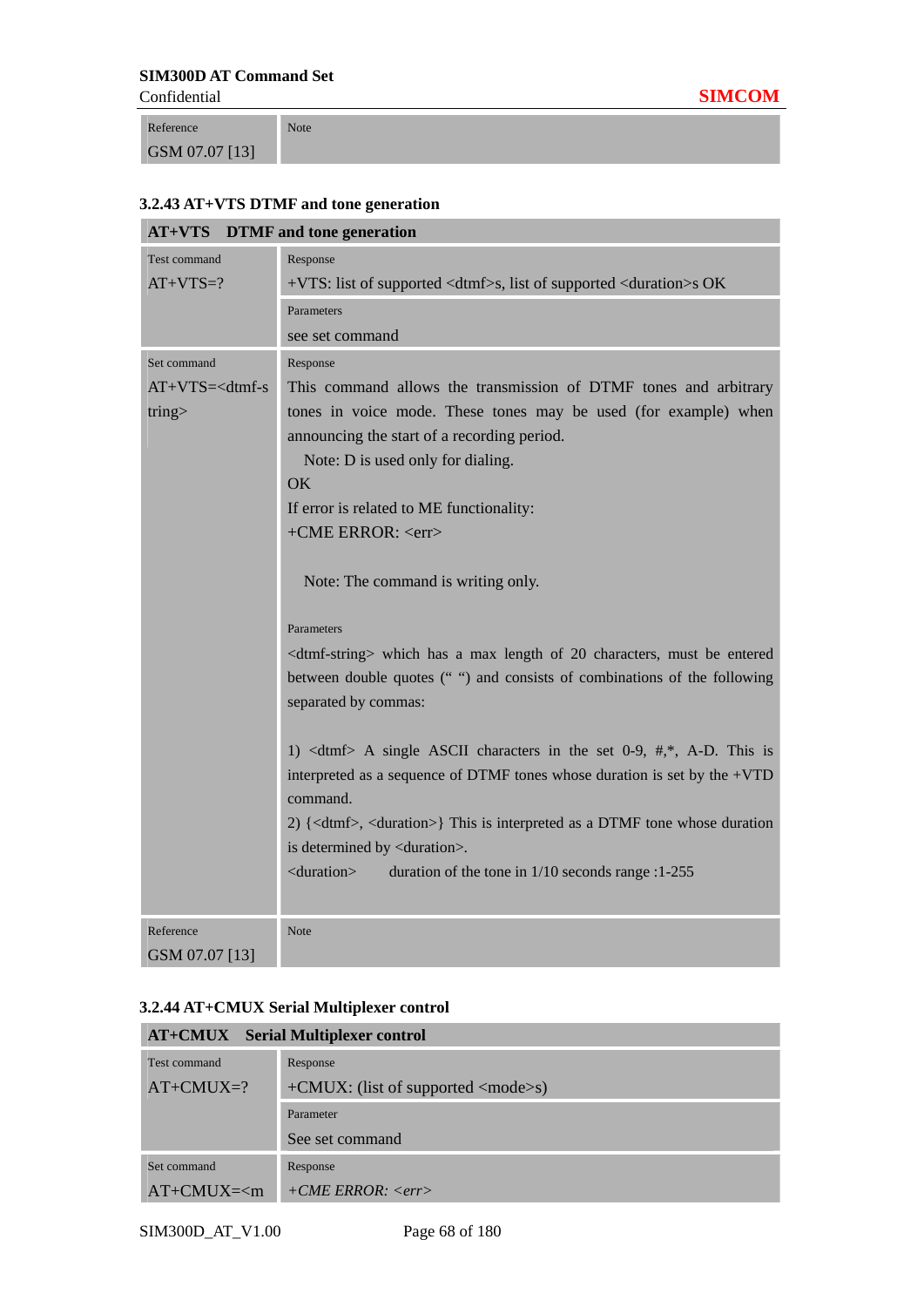### **SIM300D AT Command Set**  Confidential **SIMCOM**

| $ode>[$ , $\lt$ subset $>[$ ,   | Parameters                      |                                                 |                                                        |
|---------------------------------|---------------------------------|-------------------------------------------------|--------------------------------------------------------|
| <port_speed>[,&lt;</port_speed> | $<$ mode $>$<br>$\underline{0}$ | Basic option (i.e. No multiplexer in operation) |                                                        |
| $N1 > [-T1 > [-N2]$             |                                 | Advanced option (GSM 07.10 multiplexer)         |                                                        |
| $>[-725]$ , $<$ T3 $>$ [,       | 2                               |                                                 | Proprietary option (manufacturer specific multiplexer) |
| $\langle k \rangle$ [[[[[[]]]]] | $subset$                        |                                                 |                                                        |
| Read command                    | Response:                       |                                                 |                                                        |
| AT+CMUX?                        |                                 | $+CMUX$ : (mode-1),0,5,127,10,3,30,10,2         |                                                        |
|                                 | $\alpha$                        |                                                 |                                                        |
|                                 |                                 |                                                 |                                                        |
|                                 | <b>ERROR</b>                    |                                                 |                                                        |
| Reference                       | <b>Note</b>                     |                                                 |                                                        |
| GSM 07.07 [13]                  | <b>Channel Number</b>           | <b>Type</b>                                     | <b>DLCI</b>                                            |
|                                 | None                            | <b>Multiplexer Control</b>                      | $\Omega$                                               |
|                                 |                                 | 07.07 and 07.05                                 |                                                        |
|                                 | $\overline{2}$                  | 07.07 and 07.05                                 | $\mathcal{D}_{\cdot}$                                  |
|                                 | 3                               | 07.07 and 07.05                                 | 3                                                      |

#### **3.2.45 AT+CNUM Subscriber Number**

| <b>AT+CNUM</b> Subscriber Number |                                                                                                                            |                                                                   |  |
|----------------------------------|----------------------------------------------------------------------------------------------------------------------------|-------------------------------------------------------------------|--|
| <b>Test command</b>              | Response                                                                                                                   |                                                                   |  |
| $AT+CNUM=?$                      |                                                                                                                            |                                                                   |  |
| <b>Execution</b> command         | Response                                                                                                                   |                                                                   |  |
| AT+CNUM                          | +CNUM: [ <alpha1>],<number1>,<type1>[,<speed>,<service>[,<itc>]]</itc></service></speed></type1></number1></alpha1>        |                                                                   |  |
|                                  | [ <cr><lf>+CNUM: [<alpha2>],<number2>,<type2>[,<speed>,<service> [,</service></speed></type2></number2></alpha2></lf></cr> |                                                                   |  |
|                                  | $\langle$ itc>]]                                                                                                           |                                                                   |  |
|                                  | []                                                                                                                         |                                                                   |  |
|                                  | $+ CME$ ERROR: $\langle err \rangle$                                                                                       |                                                                   |  |
|                                  | Parameters                                                                                                                 |                                                                   |  |
|                                  | $\langle \text{alpha} \rangle$                                                                                             | optional alphanumeric string associated with <numberx>;</numberx> |  |
|                                  |                                                                                                                            | used                                                              |  |
|                                  |                                                                                                                            | character set should be the one selected with command             |  |
|                                  |                                                                                                                            | Select TE Character Set +CSCS                                     |  |
|                                  | $\langle$ numberx $\rangle$                                                                                                | string type phone number of format specified by <typex></typex>   |  |
|                                  | $<$ type $x>$                                                                                                              | type of address octet in integer format (refer GSM 04.08 [8]      |  |
|                                  |                                                                                                                            | subclause 10.5.4.7)                                               |  |
|                                  | $<$ speed $>$                                                                                                              | as defined by the +CBST command                                   |  |
|                                  | <service></service>                                                                                                        | (service related to the phone number: )                           |  |
|                                  |                                                                                                                            | asynchronous modem<br>$\theta$                                    |  |
|                                  |                                                                                                                            | synchronous modem<br>1                                            |  |
|                                  |                                                                                                                            | PAD Access (asynchronous)<br>$\overline{2}$                       |  |
|                                  |                                                                                                                            | 3<br>Packet Access (synchronous)                                  |  |
|                                  |                                                                                                                            | Voice<br>$\overline{4}$                                           |  |
|                                  |                                                                                                                            | 5<br>Fax                                                          |  |
|                                  |                                                                                                                            |                                                                   |  |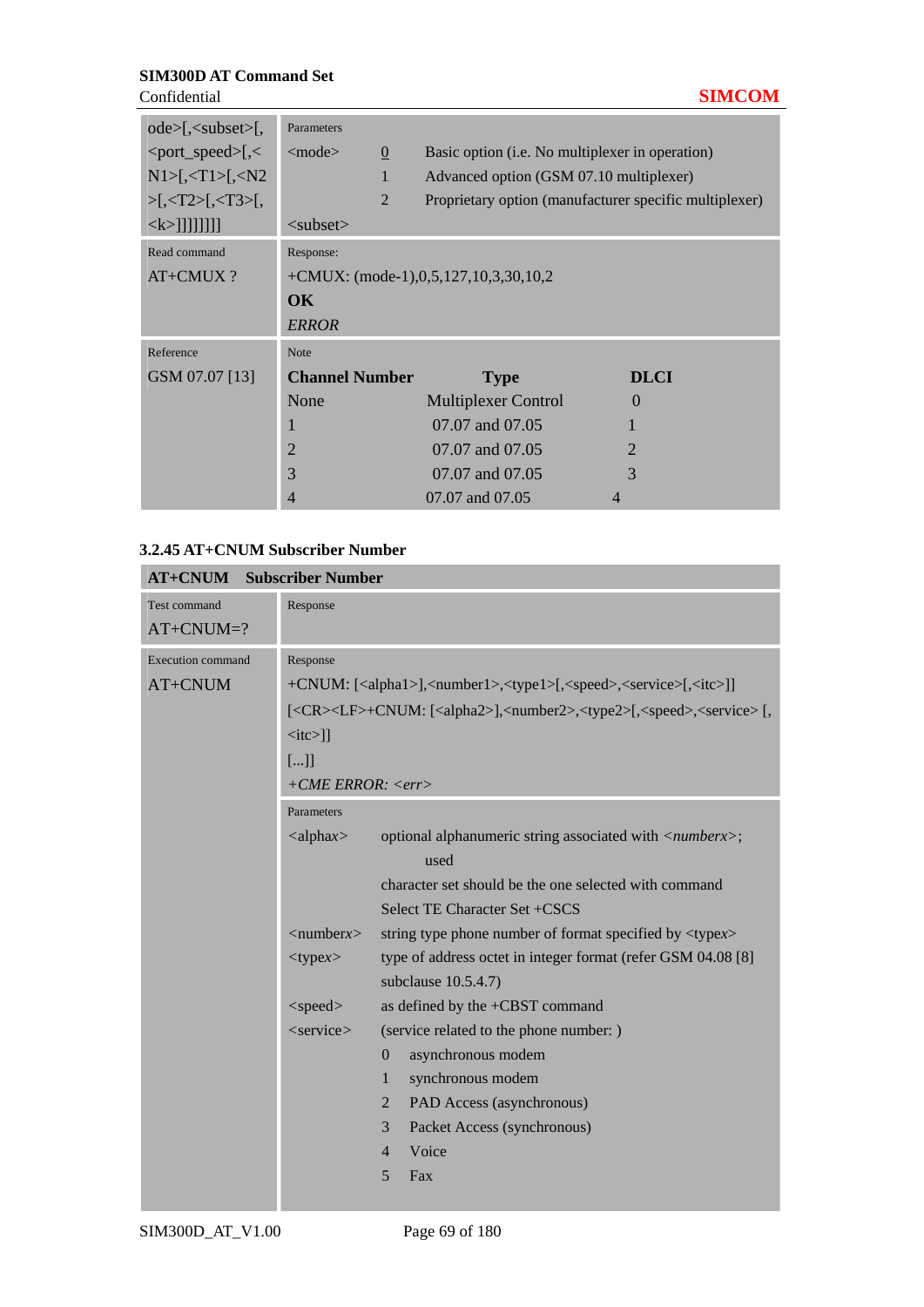|                | $\langle$ itc $>$ | (information transfer capability: ) |
|----------------|-------------------|-------------------------------------|
|                |                   | $0 \quad 3.1 \text{ kHz}$           |
|                |                   | $1$ UDI                             |
| Reference      | <b>Note</b>       |                                     |
| GSM 07.07 [13] |                   |                                     |

#### **3.2.46 AT+CPOL Preferred operator list**

| AT+CPOL Preferred operator list.   |                                                                                                             |  |
|------------------------------------|-------------------------------------------------------------------------------------------------------------|--|
| <b>Test command</b>                | Response                                                                                                    |  |
| $AT+CPOL=?$                        | +CPOL: (list of supported <index>s),(list of supported <format>s)</format></index>                          |  |
|                                    | Parameters                                                                                                  |  |
|                                    | see set command                                                                                             |  |
| Read command                       | Response                                                                                                    |  |
| AT+CPOL?                           | +CPOL: <index1>,<format>,<oper1></oper1></format></index1>                                                  |  |
|                                    | [ <cr><lf>+CPOL: <index2>,<format>,<oper2></oper2></format></index2></lf></cr>                              |  |
|                                    | []                                                                                                          |  |
|                                    | $+ CME$ ERROR: $\langle err \rangle$                                                                        |  |
|                                    | Parameter                                                                                                   |  |
|                                    | See set command                                                                                             |  |
|                                    |                                                                                                             |  |
| Set command                        | Response                                                                                                    |  |
| $AT+CPOL=[ind]$                    | $+ CME$ ERROR: <err></err>                                                                                  |  |
| $ex>\right $ , <format>[,</format> | Parameters                                                                                                  |  |
| $\le$ oper $>$ ]]                  | $\langle$ index $\rangle$<br>integer type: order number of operator in SIM preferred                        |  |
|                                    | operator list                                                                                               |  |
|                                    | <format><br/>long format alphanumeric <oper><br/><math>\theta</math></oper></format>                        |  |
|                                    | short format alphanumeric <oper><br/>1</oper>                                                               |  |
|                                    | numeric <oper><br/><math>\overline{2}</math></oper>                                                         |  |
|                                    | string type: <format> indicates whether alphanumeric or<br/><math>&lt;</math>oper<math>&gt;</math></format> |  |
|                                    | numeric                                                                                                     |  |
|                                    | format used (see +COPS command)                                                                             |  |
| Reference                          | <b>Note</b>                                                                                                 |  |
| GSM 07.07 [13]                     |                                                                                                             |  |

## **3.2.47 AT+COPN Read operator names.**

| <b>AT+COPN</b> Read operator names. |          |  |
|-------------------------------------|----------|--|
| Test command                        | Response |  |
| $AT+COPN=?$                         |          |  |
|                                     |          |  |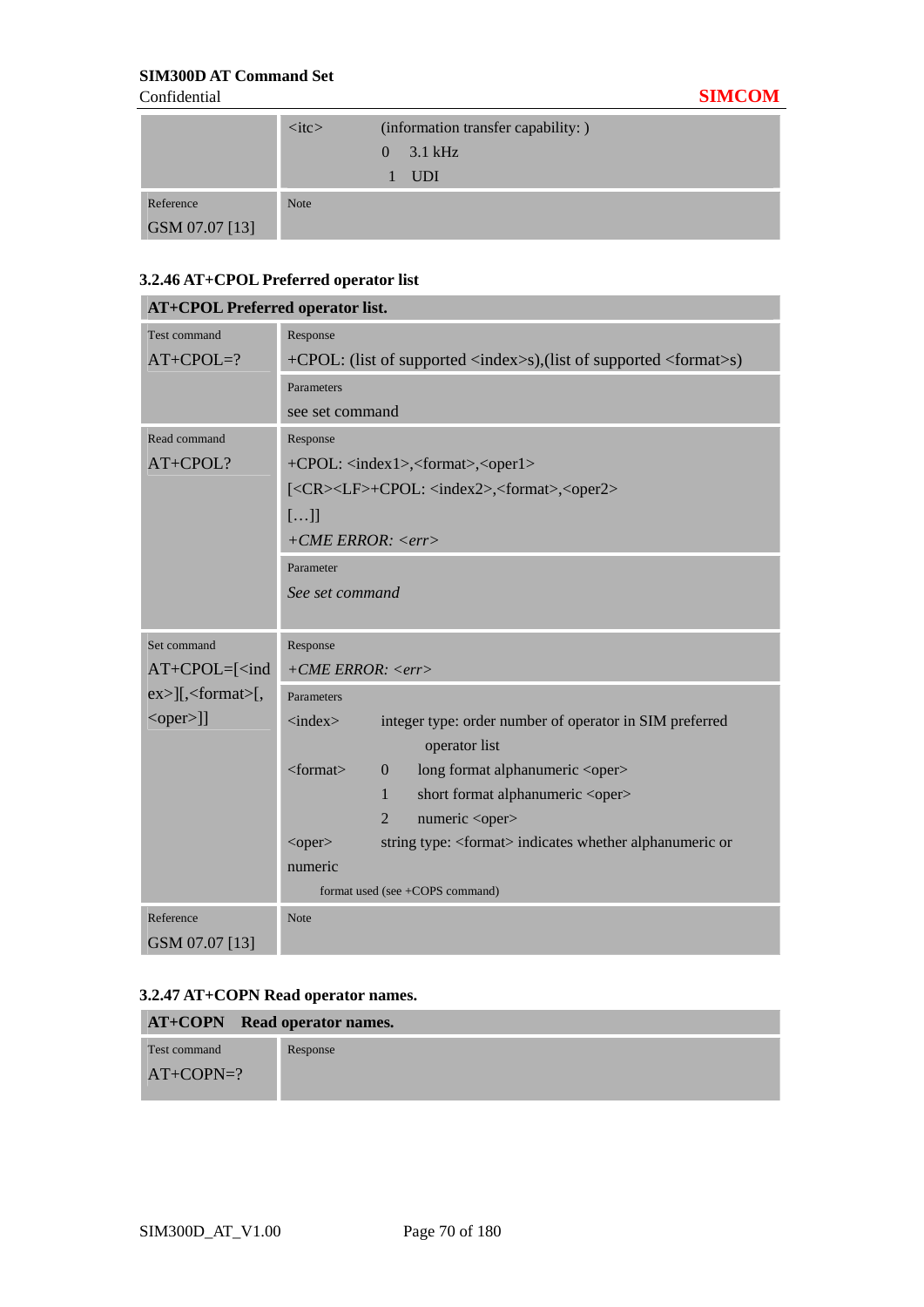| Execution command | Response                                                                                     |  |
|-------------------|----------------------------------------------------------------------------------------------|--|
| $AT+COPN$         | $+$ COPN: $\langle$ numeric1>, $\langle$ alpha1 >                                            |  |
|                   | [ <cr><lf>+COPN: <numeric2>,<alpha2></alpha2></numeric2></lf></cr>                           |  |
|                   | []                                                                                           |  |
|                   | $+ CME$ ERROR: $\langle err \rangle$                                                         |  |
|                   | Parameters                                                                                   |  |
|                   | string type: operator in numeric format (see $+COPS$ )<br>$\leq$ numeric $n$                 |  |
|                   | $\langle \text{alpha} \rangle$ string type: operator in long alphanumeric format (see +COPS) |  |
| Reference         | <b>Note</b>                                                                                  |  |
| GSM 07.07 [13]    |                                                                                              |  |

# **3.2.48 AT+CFUN Set phone functionality.**

| Set phone functionality.<br><b>AT+CFUN</b>    |                                                                           |                                                                                          |  |
|-----------------------------------------------|---------------------------------------------------------------------------|------------------------------------------------------------------------------------------|--|
| <b>Test command</b>                           | Response                                                                  |                                                                                          |  |
| $AT+CFUN=?$                                   | +CFUN: (list of supported <fun>s), (list of supported <rst>s)</rst></fun> |                                                                                          |  |
|                                               | $+ CME$ ERROR: $\langle err \rangle$                                      |                                                                                          |  |
|                                               | Parameters                                                                |                                                                                          |  |
|                                               | see set command                                                           |                                                                                          |  |
| Read command                                  | Response                                                                  |                                                                                          |  |
| AT+CFUN?                                      | $+CFUN:$ <fun></fun>                                                      |                                                                                          |  |
|                                               |                                                                           | $+ CME$ ERROR: $\langle err \rangle$                                                     |  |
|                                               |                                                                           |                                                                                          |  |
|                                               | Parameter                                                                 |                                                                                          |  |
|                                               | See set command                                                           |                                                                                          |  |
|                                               |                                                                           |                                                                                          |  |
| Set command                                   | Response                                                                  |                                                                                          |  |
| $AT+CFUN=<$ fun                               | $+ CME$ ERROR: $\langle err \rangle$                                      |                                                                                          |  |
| $\Rightarrow$ , $\left[ <\text{rst}\right>$ ] |                                                                           |                                                                                          |  |
|                                               | Parameters                                                                |                                                                                          |  |
|                                               | $<$ fun $>$                                                               | minimum functionality<br>$\overline{0}$                                                  |  |
|                                               |                                                                           | full functionality (Default)<br>$\mathbf{1}$                                             |  |
|                                               |                                                                           | disable phone both transmit and receive RF circuits<br>$\overline{4}$                    |  |
|                                               |                                                                           |                                                                                          |  |
|                                               | $<$ rst $>$ :                                                             | Set the ME to <fun> power level immediately. This is<br/><math>\overline{0}</math></fun> |  |
|                                               |                                                                           | the default when $\langle$ rst $\rangle$ is not given.                                   |  |
|                                               |                                                                           | Set the ME to <fun> power level after the ME been<br/>1</fun>                            |  |
|                                               |                                                                           | reset.                                                                                   |  |
|                                               |                                                                           |                                                                                          |  |
| Reference                                     | <b>Note</b>                                                               |                                                                                          |  |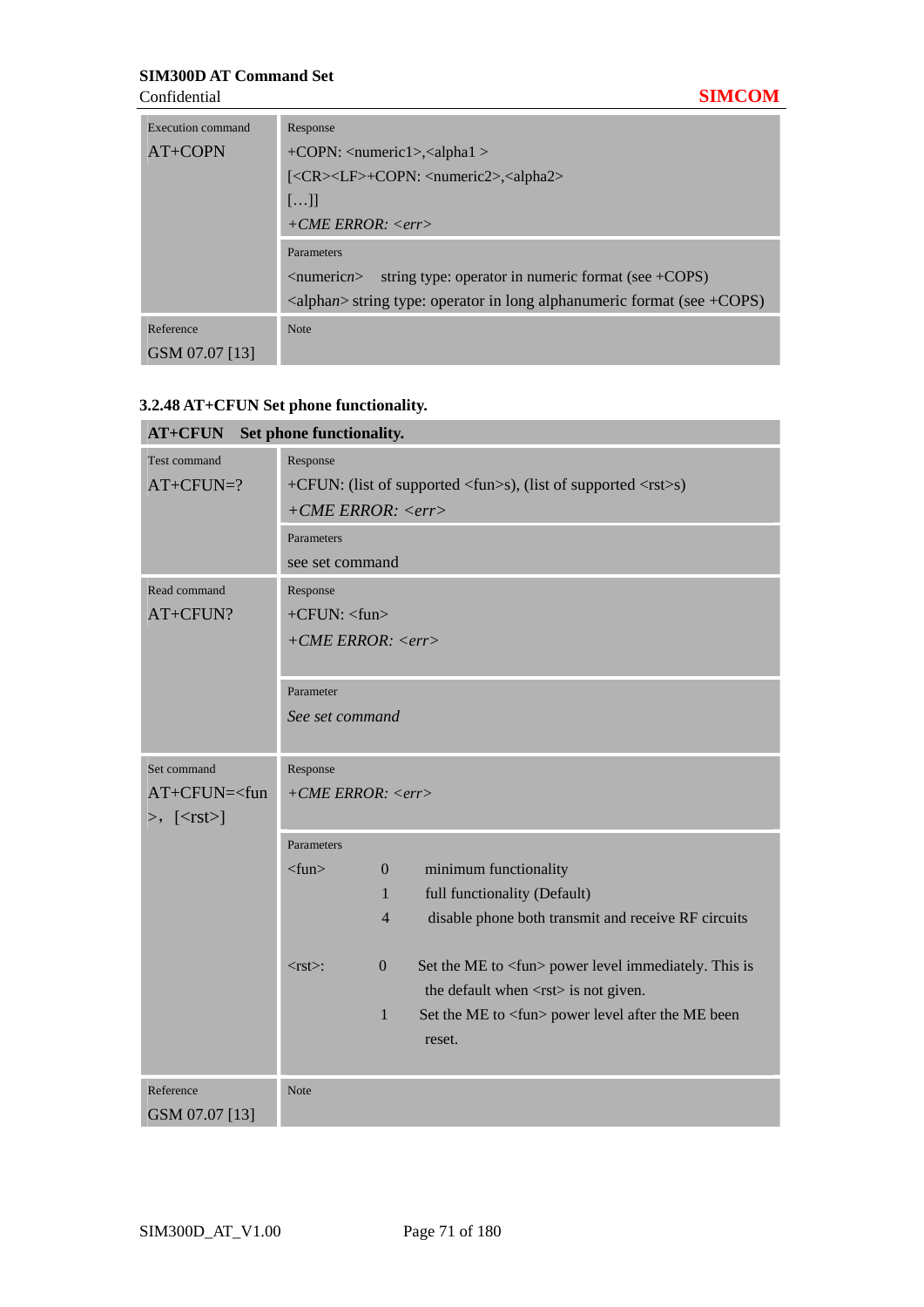#### **3.2.49 AT+CCLK Clock**

| $AT+CCLK$<br><b>Clock</b> |                                                                             |  |
|---------------------------|-----------------------------------------------------------------------------|--|
| Test command              | Response                                                                    |  |
| $AT+CCLK=?$               |                                                                             |  |
|                           | Parameters                                                                  |  |
|                           |                                                                             |  |
| Read command              | Response                                                                    |  |
| AT+CCLK?                  | $+CCLK$ : $<$ time>                                                         |  |
|                           | $+ CME$ ERROR: $\langle err \rangle$                                        |  |
|                           | Parameter                                                                   |  |
|                           | See set command                                                             |  |
| Set command               | Response                                                                    |  |
| $AT+CCLK=<$ tim           | $+ CME$ ERROR: $\langle err \rangle$                                        |  |
| e                         | Parameters                                                                  |  |
|                           | $<$ time $>$<br>string type value; format is "yy/MM/dd,hh:mm:ss+/-time zone |  |
|                           | (two digits)"; where characters indicate year (two last digits),            |  |
|                           | month, day, hour, minutes, seconds and time zone. E.g:                      |  |
|                           | 22:10:00+00 GMT equals to "94/05/06,22:10:00+00"                            |  |
|                           | The value scope of "time zone (two digits)" is: $00 - 48$ . The             |  |
|                           | interval between each time zone is 15 minutes.                              |  |
| Reference                 | Note                                                                        |  |
| GSM 07.07 [13]            |                                                                             |  |

## **3.2.50 AT+CSIM Generic SIM Access**

| <b>AT+CSIM</b> Generic SIM Access |                                                                                    |  |
|-----------------------------------|------------------------------------------------------------------------------------|--|
| Test command                      | Response                                                                           |  |
| $AT+CSIM=?$                       |                                                                                    |  |
|                                   | Parameters                                                                         |  |
|                                   |                                                                                    |  |
| Set command                       | Response                                                                           |  |
| $AT+CSIM=<$ leng                  | +CSIM: <command/> , <response></response>                                          |  |
| $th$ , < command>                 | $+ CME$ ERROR: $\langle err \rangle$                                               |  |
|                                   | Parameters                                                                         |  |
|                                   | integer type: length of characters sent to the TE in<br>$\langle$ length $\rangle$ |  |
|                                   | $<$ command $>$ or                                                                 |  |
|                                   | $\langle$ response $\rangle$ (i.e. twice the number of octets in the raw data)     |  |
|                                   | string type: hex format: GSM 11.11 SIM command sent from<br>$\leq$ command $>$     |  |
|                                   | the                                                                                |  |
|                                   | ME to the SIM                                                                      |  |
|                                   | string type: hex format: GSM 11.11 response from SIM to<br>$<$ response $>$        |  |
|                                   | $\leq$ command $>$                                                                 |  |
| Reference                         | <b>Note</b>                                                                        |  |
| GSM 07.07 [13]                    |                                                                                    |  |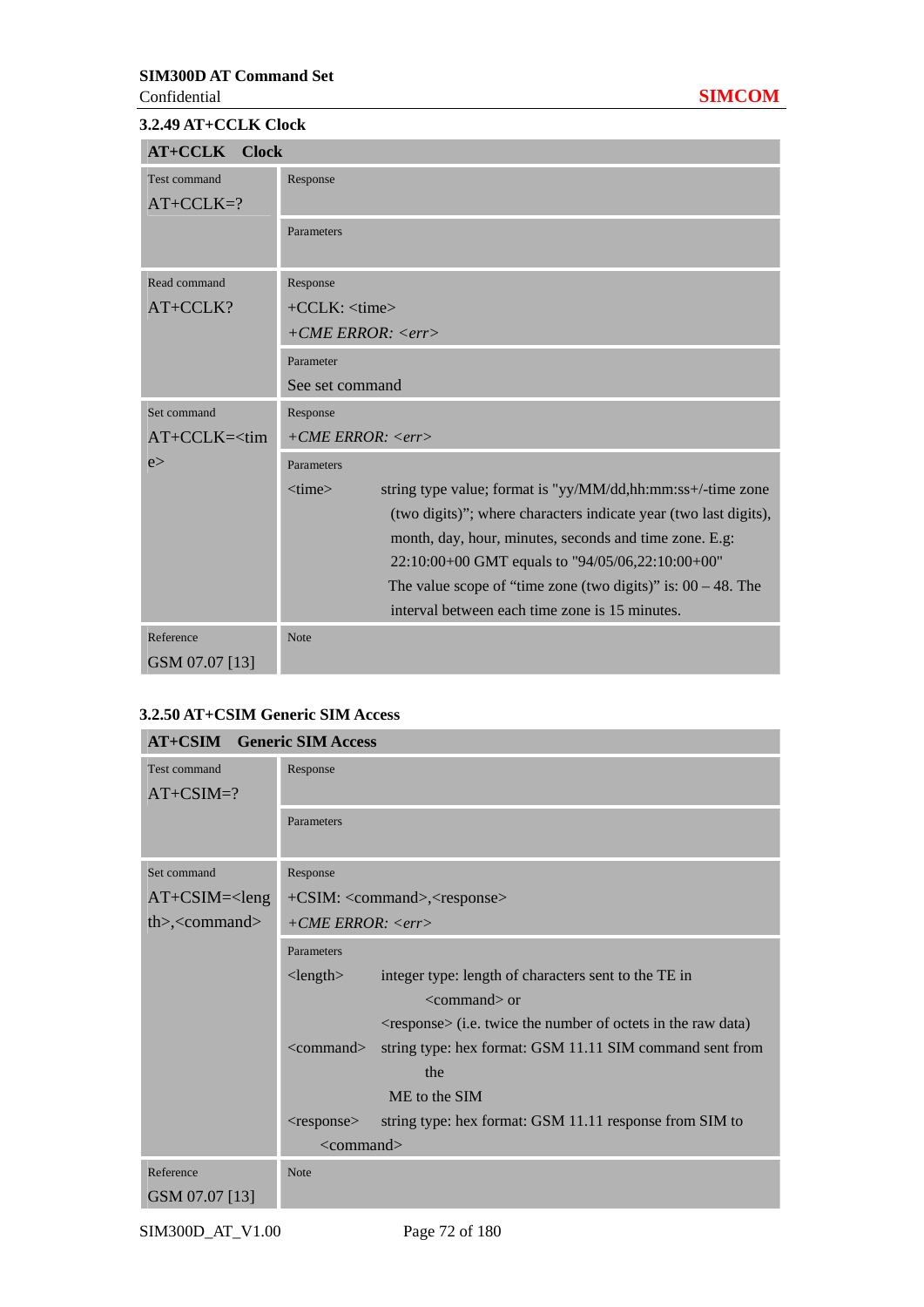# **3.2.51 AT+CALM Alert Sound Mode**

| <b>AT+CALM</b> Alert Sound Mode |                                                                |  |  |
|---------------------------------|----------------------------------------------------------------|--|--|
| Test command                    | Response                                                       |  |  |
| $AT+CALM=?$                     | +CALM: (list of supported <mode>s)</mode>                      |  |  |
|                                 | $+ CME$ ERROR: $\langle err \rangle$                           |  |  |
|                                 | Parameter                                                      |  |  |
|                                 | See set command                                                |  |  |
| Read command                    | Response                                                       |  |  |
| AT+CALM?                        | $+CALM$ : <mode></mode>                                        |  |  |
|                                 | $+ CME$ ERROR: $\langle err \rangle$                           |  |  |
|                                 |                                                                |  |  |
|                                 | Parameter                                                      |  |  |
|                                 | See set command                                                |  |  |
| Set command                     | Response                                                       |  |  |
| $AT+CALM=\lt{mo}$               | $+ CME$ ERROR: $\langle err \rangle$                           |  |  |
| de                              |                                                                |  |  |
|                                 | Parameters                                                     |  |  |
|                                 | normal mode<br>$<$ mode $>$<br>$\underline{0}$                 |  |  |
|                                 | $\mathbf{1}$<br>silent mode (all sounds from ME are prevented) |  |  |
|                                 |                                                                |  |  |
| Reference                       | <b>Note</b>                                                    |  |  |
| GSM 07.07 [13]                  |                                                                |  |  |

# **3.2.52 AT+CRSL Ringer Sound Level**

| <b>AT+CRSL</b> Ringer Sound Level |                                                                                |  |
|-----------------------------------|--------------------------------------------------------------------------------|--|
| Read command                      | Response                                                                       |  |
| AT+CRSL?                          | $+CRSL:$ < level >                                                             |  |
|                                   | $+ CME$ ERROR: $\langle err \rangle$                                           |  |
|                                   |                                                                                |  |
|                                   | Parameter                                                                      |  |
|                                   | See set command                                                                |  |
| Set command                       | Response                                                                       |  |
| $AT+CRSL=2$                       | $+ CME$ ERROR: $\langle err \rangle$                                           |  |
| $\geq$                            |                                                                                |  |
|                                   | Parameters                                                                     |  |
|                                   | integer type value $(0-100)$ with manufacturer specific range<br>$<$ level $>$ |  |
|                                   | (smallest value)                                                               |  |
|                                   | represents the lowest sound level)                                             |  |
| Reference                         | <b>Note</b>                                                                    |  |
| GSM 07.07 [13]                    |                                                                                |  |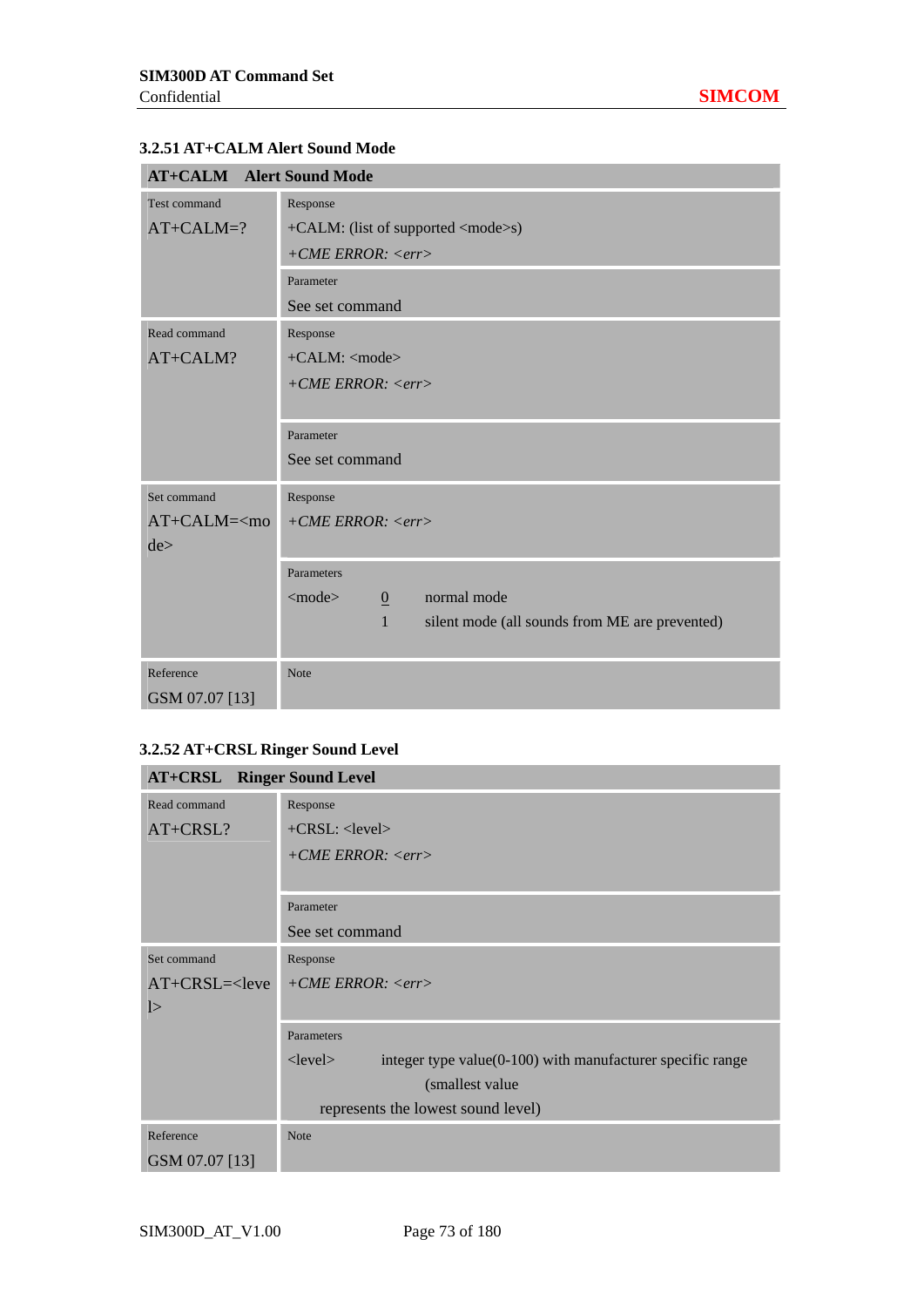#### Confidential **SIMCOM**

**3.2.53 AT+CLVL Loud speaker volume level** 

| AT+CLVL Loud speaker volume level |                                                                                 |  |  |
|-----------------------------------|---------------------------------------------------------------------------------|--|--|
| Test command                      | Response                                                                        |  |  |
| $AT+CLVL=?$                       | $+CLVL$ : (list of supported $\langle level \rangle$ s)                         |  |  |
|                                   | $+ CME$ ERROR: $\langle err \rangle$                                            |  |  |
|                                   | Parameters                                                                      |  |  |
|                                   | see set command                                                                 |  |  |
| Read command                      | Response                                                                        |  |  |
| AT+CLVL?                          | $+CLVL: <$ level>                                                               |  |  |
|                                   | $+ CME$ ERROR: $\langle err \rangle$                                            |  |  |
|                                   | Parameter                                                                       |  |  |
|                                   | See set command                                                                 |  |  |
| Set command                       | Response                                                                        |  |  |
| $AT+CLVL=$                        | $+ CME$ ERROR: $\leq$ err                                                       |  |  |
| el >                              | Parameters                                                                      |  |  |
|                                   | $<$ level $>$<br>integer type value with manufacturer specific range (smallest) |  |  |
|                                   | value                                                                           |  |  |
|                                   | represents the lowest sound level)                                              |  |  |
| Reference                         | Note                                                                            |  |  |
| GSM 07.07 [13]                    |                                                                                 |  |  |

#### **3.2.54 AT+CMUT Mute control.**

| <b>AT+CMUT</b> Mute control. |                                                  |  |  |  |
|------------------------------|--------------------------------------------------|--|--|--|
| Test command                 | Response                                         |  |  |  |
| $AT+CMUT=?$                  | +CMUT: (list of supported $\langle n \rangle$ s) |  |  |  |
|                              | Parameters                                       |  |  |  |
|                              | see set command                                  |  |  |  |
| Read command                 | Response                                         |  |  |  |
| AT+CMUT?                     | $+CMUT:$ $\langle n \rangle$                     |  |  |  |
|                              | $+ CME$ ERROR: $\langle err \rangle$             |  |  |  |
|                              | Parameter                                        |  |  |  |
|                              | See set command                                  |  |  |  |
| Set command                  | Response                                         |  |  |  |
| $AT+CMUT=$                   | $+ CME$ ERROR: <err></err>                       |  |  |  |
|                              | Parameters                                       |  |  |  |
|                              | mute off<br>$\mathbf{0}$<br>$\langle n \rangle$  |  |  |  |
|                              | $\mathbf{1}$<br>mute on                          |  |  |  |
|                              |                                                  |  |  |  |
| Reference                    | <b>Note</b>                                      |  |  |  |
| GSM 07.07 [13]               |                                                  |  |  |  |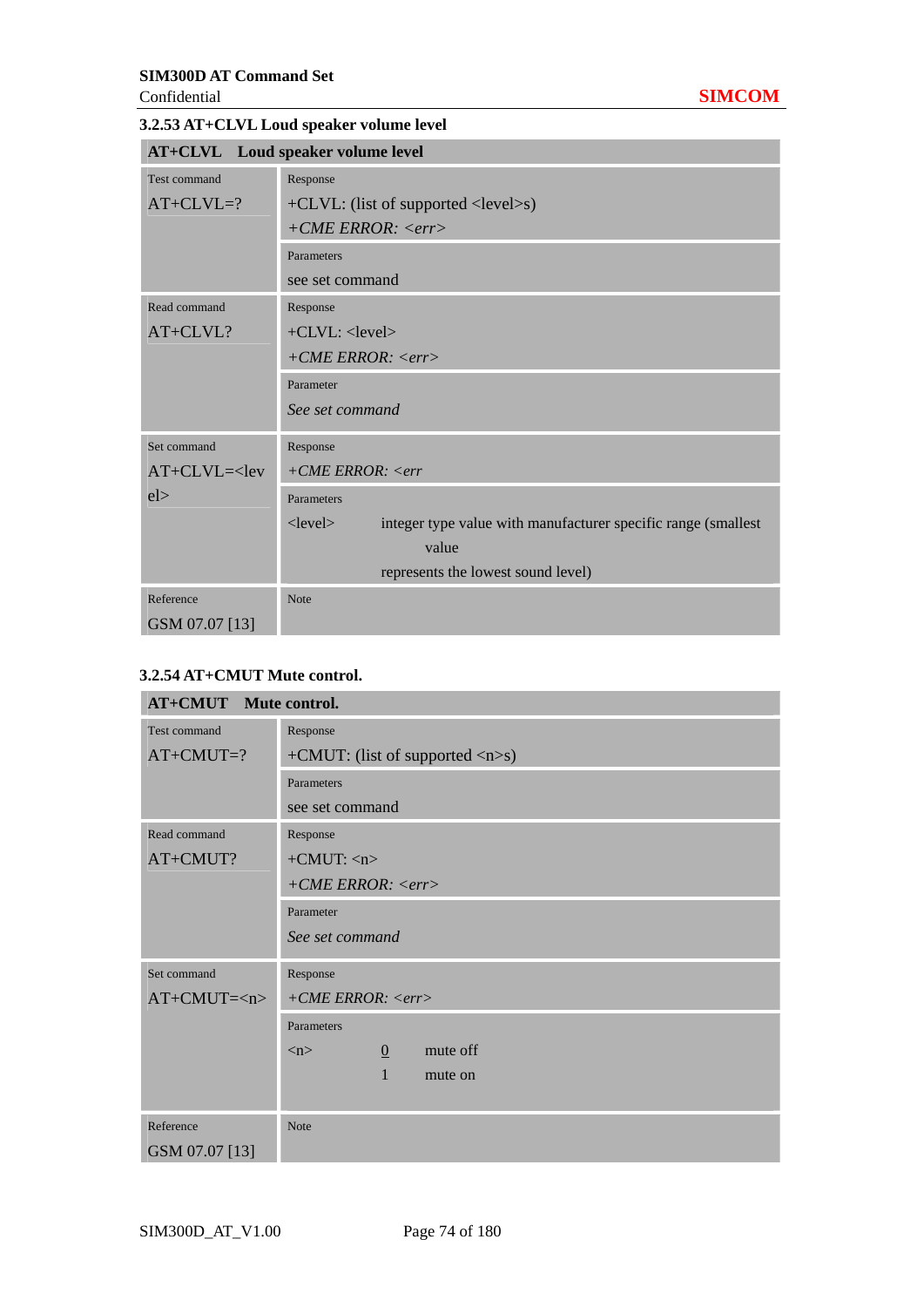# **3.2.55 AT+CPUC Price per Unit and Currency Table**

| <b>AT+CPUC</b> Price Per Unit and Currency Table                                                            |                                                                                         |  |  |
|-------------------------------------------------------------------------------------------------------------|-----------------------------------------------------------------------------------------|--|--|
| <b>Test command</b>                                                                                         | Response                                                                                |  |  |
| $AT+CPUC=?$                                                                                                 |                                                                                         |  |  |
|                                                                                                             | Parameters                                                                              |  |  |
|                                                                                                             | see set command                                                                         |  |  |
| Read command                                                                                                | Response                                                                                |  |  |
| AT+CPUC?                                                                                                    | +CPUC: <currency>,<ppu></ppu></currency>                                                |  |  |
|                                                                                                             | $+ CME$ ERROR: $\langle err \rangle$                                                    |  |  |
|                                                                                                             | Parameter                                                                               |  |  |
|                                                                                                             | See set command                                                                         |  |  |
| Set command                                                                                                 | Response                                                                                |  |  |
| AT+CPUC= <cur< td=""><td colspan="3"><math>+ CME</math> ERROR: <math>\langle err \rangle</math></td></cur<> | $+ CME$ ERROR: $\langle err \rangle$                                                    |  |  |
| $rency\ge$ , $<$ ppu $>$ [, $<$                                                                             | Parameters                                                                              |  |  |
| passwd>]                                                                                                    | string type; three-character currency code (e.g. "GBP",<br>$\langle$ currency $\rangle$ |  |  |
|                                                                                                             | "DEM");                                                                                 |  |  |
|                                                                                                             | character set as specified by command Select TE Character                               |  |  |
|                                                                                                             | $Set + CSCS$                                                                            |  |  |
|                                                                                                             | string type; price per unit; dot is used as a decimal separator<br>$<$ ppu $>$          |  |  |
|                                                                                                             | (e.g. "2.66")                                                                           |  |  |
|                                                                                                             | string type; SIM PIN2<br><passwd></passwd>                                              |  |  |
| Reference                                                                                                   | <b>Note</b>                                                                             |  |  |
| GSM 07.07 [13]                                                                                              |                                                                                         |  |  |

### **3.2.56 AT+CCWE Call Meter Maximum Event**

| AT+CCWE Call Meter Maximum Event |                                                                    |  |  |  |
|----------------------------------|--------------------------------------------------------------------|--|--|--|
| Test command                     | Response                                                           |  |  |  |
| $AT+CCWE=?$                      | +CCWE: (list of supported <mode>s)</mode>                          |  |  |  |
|                                  | $+ CME$ ERROR: $\langle err \rangle$                               |  |  |  |
|                                  | Parameters                                                         |  |  |  |
|                                  | see set command                                                    |  |  |  |
| Read command                     | Response                                                           |  |  |  |
| AT+CCWE?                         | $+CCWE$ : <mode></mode>                                            |  |  |  |
|                                  | $+ CME$ ERROR: $\langle err \rangle$                               |  |  |  |
|                                  | Parameter                                                          |  |  |  |
|                                  | See set command                                                    |  |  |  |
| Set command                      | Response                                                           |  |  |  |
| $AT+CCWE=mo$                     | $+ CME$ ERROR: $\langle err \rangle$                               |  |  |  |
| de                               | Parameters                                                         |  |  |  |
|                                  | Disable call meter warning event<br>$<$ mode $>$<br>$\overline{0}$ |  |  |  |
|                                  | $\mathbf{1}$<br>Enable call meter warning event                    |  |  |  |
|                                  |                                                                    |  |  |  |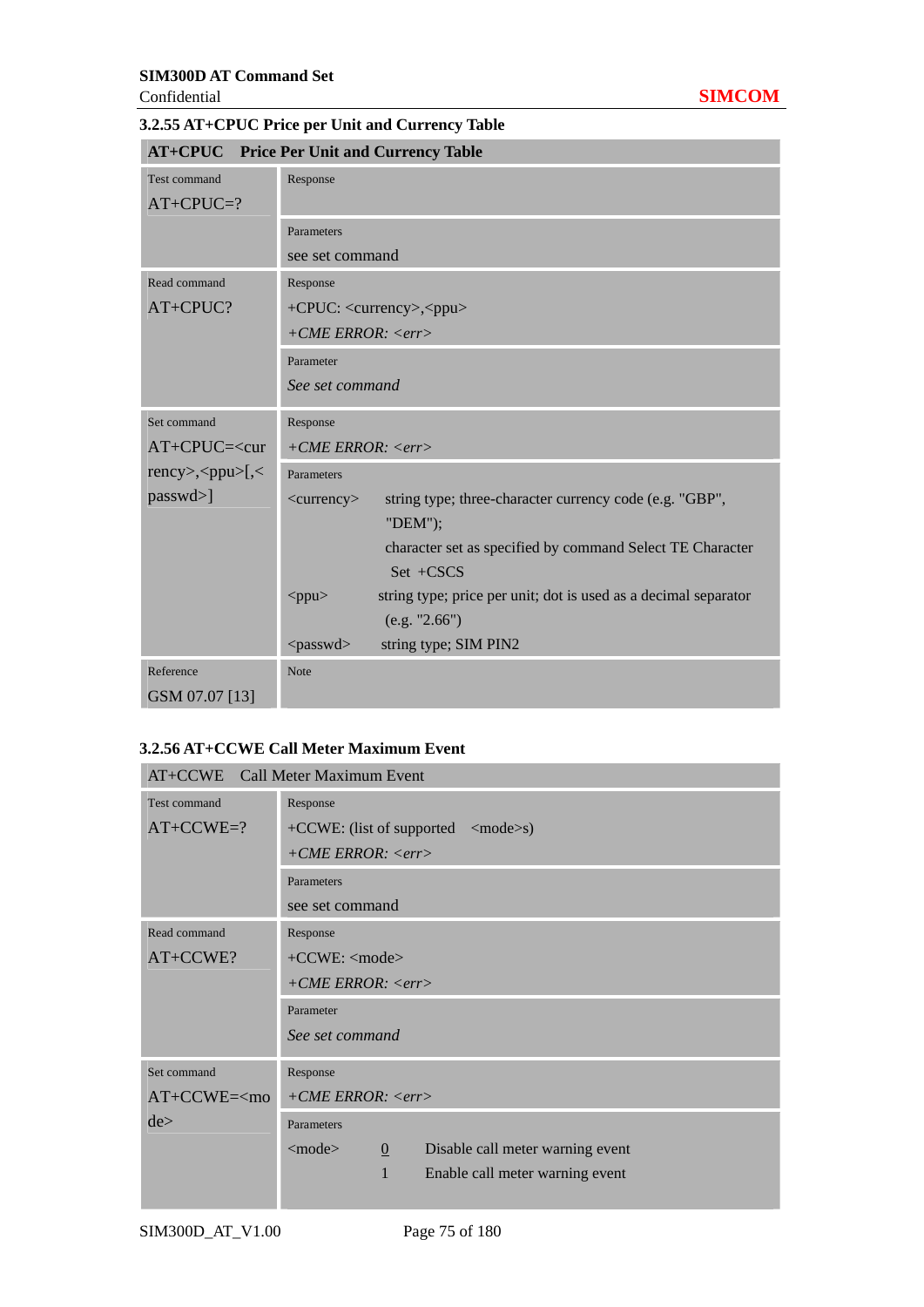|                | Unsolicited result codes supported:                                                                                                                                                                                                                                                                                            |
|----------------|--------------------------------------------------------------------------------------------------------------------------------------------------------------------------------------------------------------------------------------------------------------------------------------------------------------------------------|
|                | $+CCWV$<br>Shortly before the ACM (Accumulated Call Meter) maximum<br>value is reached, an unsolicited result code $+CCWV$ will be<br>sent, if enabled by this command. The warning is issued<br>approximately when 5 seconds call time remains. It is also<br>issued when starting a call if less than 5 s call time remains. |
|                | Parameters                                                                                                                                                                                                                                                                                                                     |
| Reference      | <b>Note</b>                                                                                                                                                                                                                                                                                                                    |
| GSM 07.07 [13] | GSM 07.07 specifies 30 seconds, so SIMCOM deviate from the specification.                                                                                                                                                                                                                                                      |

### **3.2.57 AT+CBC Battery charge**

| AT+ CBC Battery charge |                                                                                      |  |  |
|------------------------|--------------------------------------------------------------------------------------|--|--|
| Test command           | Response                                                                             |  |  |
| $AT+CBC=?$             | +CBC: (list of supported $\langle$ bcs $\rangle$ s),(list of supported $\langle$ bcl |  |  |
|                        | $\gg$ ),(voltage)                                                                    |  |  |
|                        | Parameters                                                                           |  |  |
|                        | see set command                                                                      |  |  |
| Read command           | Response                                                                             |  |  |
| AT+CBC?                | <b>ERROR</b>                                                                         |  |  |
|                        | Parameter                                                                            |  |  |
|                        | See set command                                                                      |  |  |
|                        |                                                                                      |  |  |
| Set command            | Response                                                                             |  |  |
| $AT+CBC$               | +CBC: < battery connected status >, < battery charging level >, < voltage>           |  |  |
|                        | $+ CME$ ERROR: $\langle err \rangle$                                                 |  |  |
|                        | Parameters                                                                           |  |  |
|                        | <b></b><br>charge status                                                             |  |  |
|                        | ME is not charged<br>$\Omega$                                                        |  |  |
|                        | ME is charging<br>1                                                                  |  |  |
|                        | $<$ bcl $>$<br>battery connection level                                              |  |  |
|                        | $\theta$<br>battery is exhausted, or ME does not have a battery                      |  |  |
|                        | connected                                                                            |  |  |
|                        | 1100battery has 1-100 percent of capacity remaining vent                             |  |  |
|                        | <voltage><br/>battery voltage(mV)</voltage>                                          |  |  |
|                        |                                                                                      |  |  |
| Reference              | <b>Note</b>                                                                          |  |  |
| GSM 07.07 [13]         | Support for this command will be hardware dependant and only be used                 |  |  |
|                        | when battery is set to vibrator                                                      |  |  |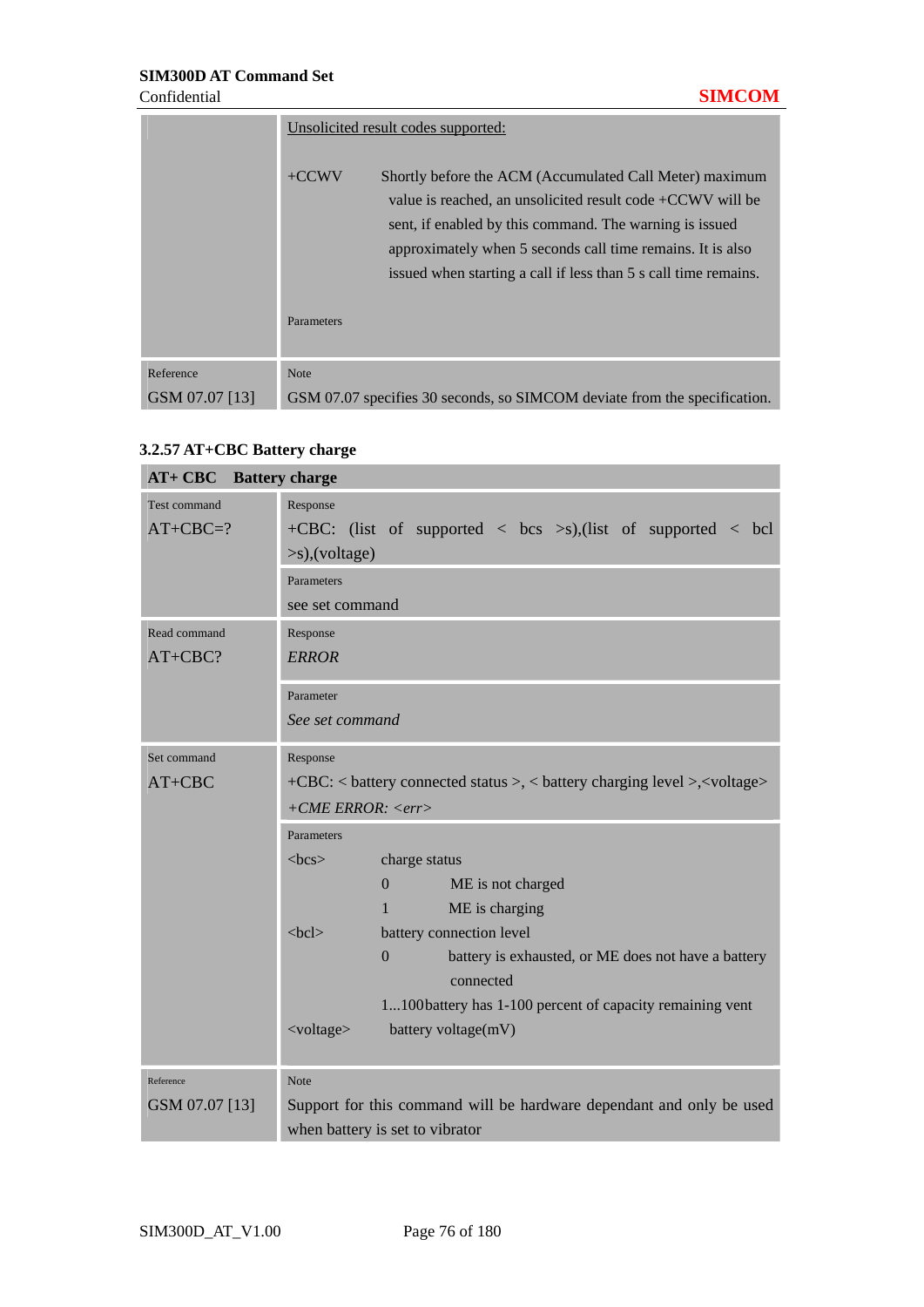|                            | AT+ CUSD Unstructured supplementary service data                                       |  |  |
|----------------------------|----------------------------------------------------------------------------------------|--|--|
| <b>Test command</b>        | Response                                                                               |  |  |
| $AT+CUSD=?$                | $+CUSD: n$                                                                             |  |  |
|                            | Parameters                                                                             |  |  |
|                            | see set command                                                                        |  |  |
| Read command               | Response                                                                               |  |  |
| AT+CUSD?                   | $+CUSD:n$                                                                              |  |  |
|                            |                                                                                        |  |  |
|                            | Parameter                                                                              |  |  |
|                            | $\langle n \rangle$                                                                    |  |  |
| Set command                | Response                                                                               |  |  |
| $AT+CUSD=[n$               | OK                                                                                     |  |  |
| $[,\leq str>[,\leq dcs>]]$ | <b>ERROR</b>                                                                           |  |  |
|                            | Parameters                                                                             |  |  |
|                            | a numeric parameter which indicates control of the unstructured<br>$\langle n \rangle$ |  |  |
|                            | supplementary service data                                                             |  |  |
|                            | 0 disable the result code presentation in the TA                                       |  |  |
|                            | 1 enable the result code presentation in the TA                                        |  |  |
|                            | 2 cancel session (not applicable to read command response)                             |  |  |
|                            | string type USSD-string<br>$<$ str $>$                                                 |  |  |
|                            | Cell Broadcast Data Coding Scheme in integer format (default 0)<br>$<$ dcs $>$         |  |  |
| Reference                  | Note                                                                                   |  |  |

# **3.2.58 AT+CUSD Unstructured supplementary service data**

#### **3.2.59 AT+CSSN SUPPLEMENTARY SERVICES NOTIFICATION**

| AT+ CSSN SUPPLEMENTARY SERVICES NOTIFICATION |                                                                                             |  |  |
|----------------------------------------------|---------------------------------------------------------------------------------------------|--|--|
| Test command                                 | Response                                                                                    |  |  |
| $AT+CSSN=?$                                  | +CSSN: (list of supported $\langle n \rangle$ s), (list of supported $\langle m \rangle$ s) |  |  |
|                                              | Parameters                                                                                  |  |  |
|                                              | see set command                                                                             |  |  |
| Read command                                 | Response                                                                                    |  |  |
| AT+CSSN?                                     | $+CSSN:m$                                                                                   |  |  |
|                                              |                                                                                             |  |  |
|                                              | Parameter                                                                                   |  |  |
|                                              | see set command                                                                             |  |  |
| Set command                                  |                                                                                             |  |  |
|                                              | Response                                                                                    |  |  |
| $AT+CSSN=[n$                                 | OK.                                                                                         |  |  |
| $\left[\left\langle m \right\rangle\right]$  | <b>ERROR</b>                                                                                |  |  |

GSM 03.38 [25]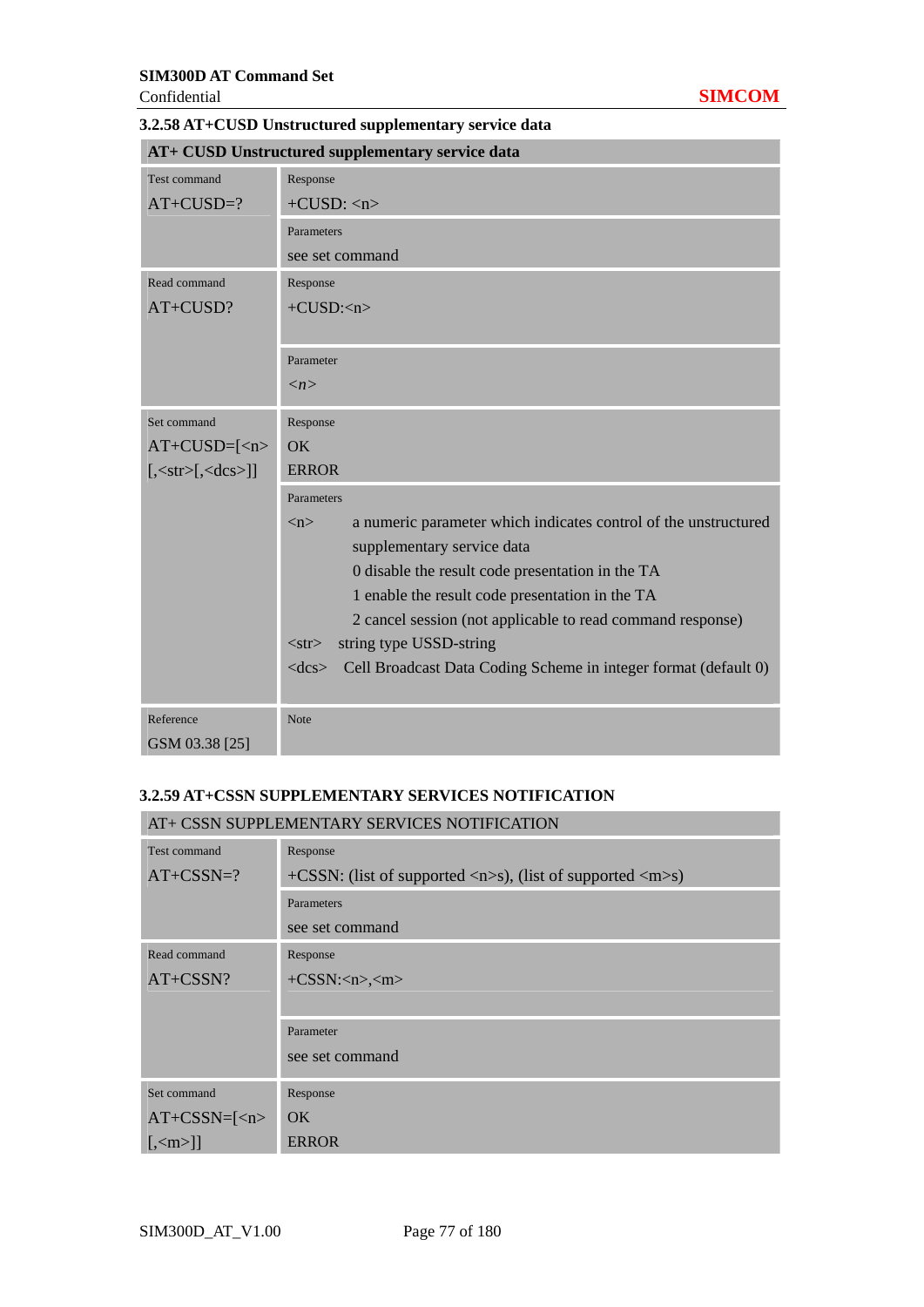|           | Parameters          |                                                                 |                                                                      |
|-----------|---------------------|-----------------------------------------------------------------|----------------------------------------------------------------------|
|           | $\langle n \rangle$ | a numeric parameter which indicates whether to show the $+CSSI$ |                                                                      |
|           |                     |                                                                 | result code presentation status after a mobile originated call setup |
|           |                     | disable                                                         |                                                                      |
|           |                     | enable                                                          |                                                                      |
|           | $\rm <$ m $>$       |                                                                 | a numeric parameter which indicates whether to show the              |
|           |                     |                                                                 | +CSSU result code presentation status during a mobile                |
|           |                     |                                                                 | terminated call setup or during a call, or when a forward check      |
|           |                     | supplementary service notification is received.                 |                                                                      |
|           |                     | disable                                                         |                                                                      |
|           |                     | enable                                                          |                                                                      |
|           |                     |                                                                 |                                                                      |
| Reference | <b>Note</b>         |                                                                 |                                                                      |
|           |                     |                                                                 |                                                                      |

# **4 AT Commands According to GSM07.05**

The GSM 07.05 commands are for performing SMS and CBS related operations. SIM300D II supports both Text and PDU modes.

| Command   | <b>Description</b>                        |
|-----------|-------------------------------------------|
| $AT+CMGD$ | <b>DELETE SMS MESSAGE</b>                 |
| $AT+CMGF$ | <b>SELECT SMS MESSAGE FORMAT</b>          |
| $AT+CMGL$ | LIST SMS MESSAGES FROM PREFERRED STORE    |
| $AT+CMGR$ | <b>READ SMS MESSAGE</b>                   |
| $AT+CMGS$ | <b>SEND SMS MESSAGE</b>                   |
| $AT+CMGW$ | WRITE SMS MESSAGE TO MEMORY               |
| $AT+CMS$  | <b>SEND SMS MESSAGE FROM STORAGE</b>      |
| $AT+CMGC$ | <b>SEND SMS COMMAND</b>                   |
| $AT+CNMI$ | <b>NEW SMS MESSAGE INDICATIONS</b>        |
| $AT+CPMS$ | PREFERRED SMS MESSAGE STORAGE             |
| $AT+CRES$ | <b>RESTORE SMS SETTINGS</b>               |
| $AT+CSAS$ | <b>SAVE SMS SETTINGS</b>                  |
| $AT+CSCA$ | <b>SMS SERVICE CENTER ADDRESS</b>         |
| $AT+CSCB$ | <b>SELECT CELL BROADCAST SMS MESSAGES</b> |
| $AT+CSDH$ | <b>SHOW SMS TEXT MODE PARAMETERS</b>      |
| $AT+CSMP$ | <b>SET SMS TEXT MODE PARAMETERS</b>       |
| $AT+CSMS$ | <b>SELECT MESSAGE SERVICE</b>             |

# **4.1 Overview of AT Commands According to GSM07.05**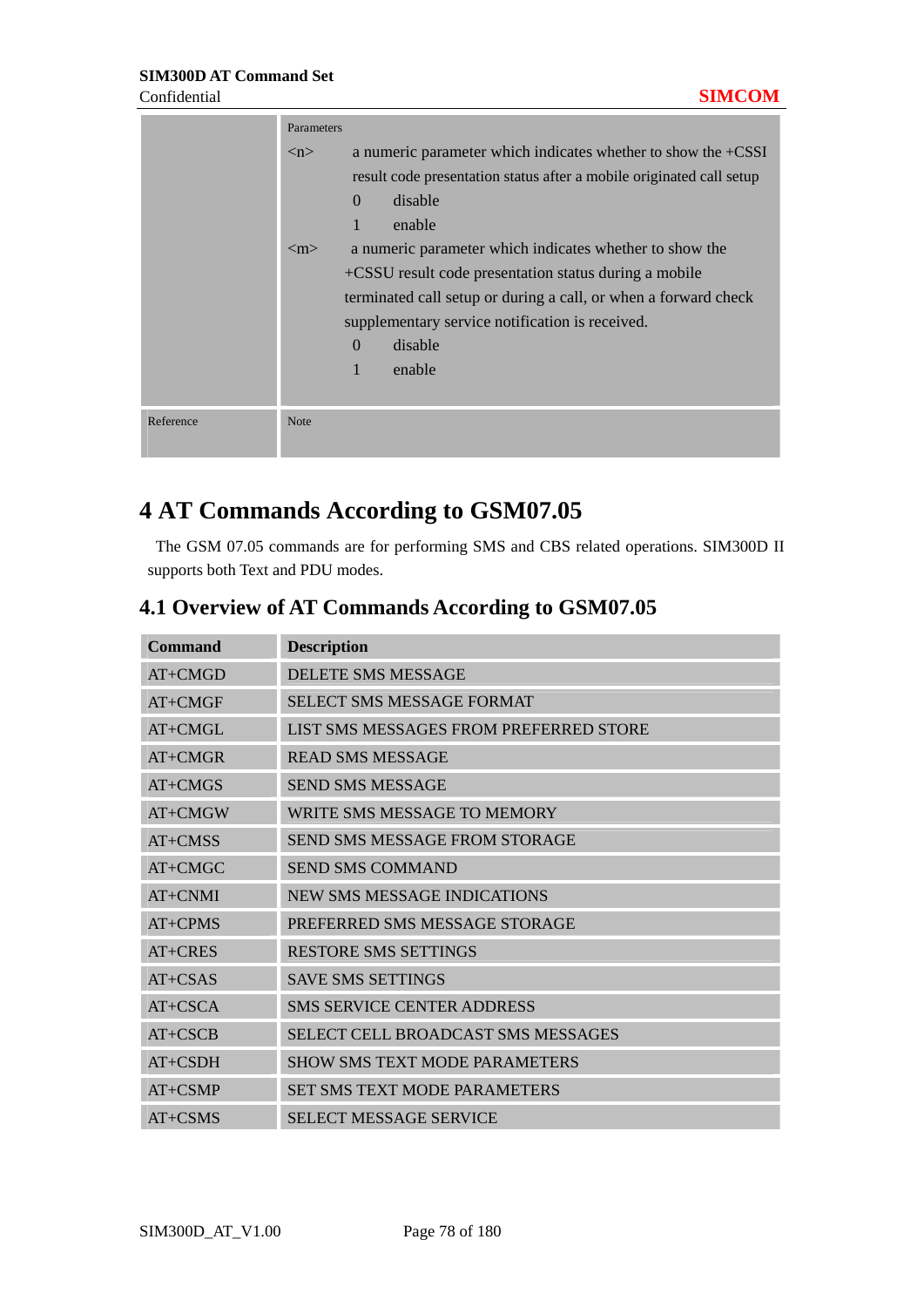# **4.2 Detailed Descriptions of AT Commands According to GSM07.05**

#### **4.2.1 AT+CMGD Delete SMS message**

| <b>AT+CMGD</b> Delete SMS message |                                                                                     |
|-----------------------------------|-------------------------------------------------------------------------------------|
| <b>Read Command</b>               | Response                                                                            |
| $AT+CMGD=?$                       | $+CMGD$ : <range be="" can="" card="" deleted="" of="" on="" sim="" sms=""></range> |
|                                   | $\alpha$                                                                            |
| <b>Write Command</b>              | Response                                                                            |
| $AT+CMGD=in$                      | TA deletes message from preferred message storage <mem1> location</mem1>            |
| $_{\rm dex>}$                     | $\langle$ index $\rangle$ .                                                         |
|                                   | $\alpha$                                                                            |
|                                   | If error is related to ME functionality:                                            |
|                                   | $+CMS$ ERROR $\langle$ err $>$                                                      |
|                                   | Parameters                                                                          |
|                                   | <b>index</b> integer type; value in the range of location numbers supported by      |
|                                   | the associated memory                                                               |
| Reference                         |                                                                                     |
| GSM 07.05                         |                                                                                     |

#### **4.2.2 AT+CMGF Select SMS Message Format**

|                      | <b>AT+CMGF</b> Select SMS Message Format                                 |
|----------------------|--------------------------------------------------------------------------|
| <b>Read Command</b>  | Response                                                                 |
| AT+CMGF?             | $+CMGF: mode$                                                            |
|                      | <b>OK</b>                                                                |
|                      | Parameters                                                               |
|                      | see write command                                                        |
| <b>Test Command</b>  | Response                                                                 |
| $AT+CMGF=?$          | +CMGF: list of supported <mode>s</mode>                                  |
|                      | OK                                                                       |
| <b>Write Command</b> | Response                                                                 |
| $AT+CMGF=[m]$        | TA sets parameter to denote which input and output format of messages to |
| ode>]                | use.                                                                     |
|                      | OK                                                                       |
|                      | Parameters                                                               |
|                      | PDU mode<br><mode><br/><math>\mathbf{0}</math></mode>                    |
|                      | $\mathbf{1}$<br>text mode                                                |
| Reference            |                                                                          |
| GSM 07.05            |                                                                          |

#### **4.2.3 AT+CMGL List SMS messages from preferred store**

**AT+CMGL List SMS messages from preferred store**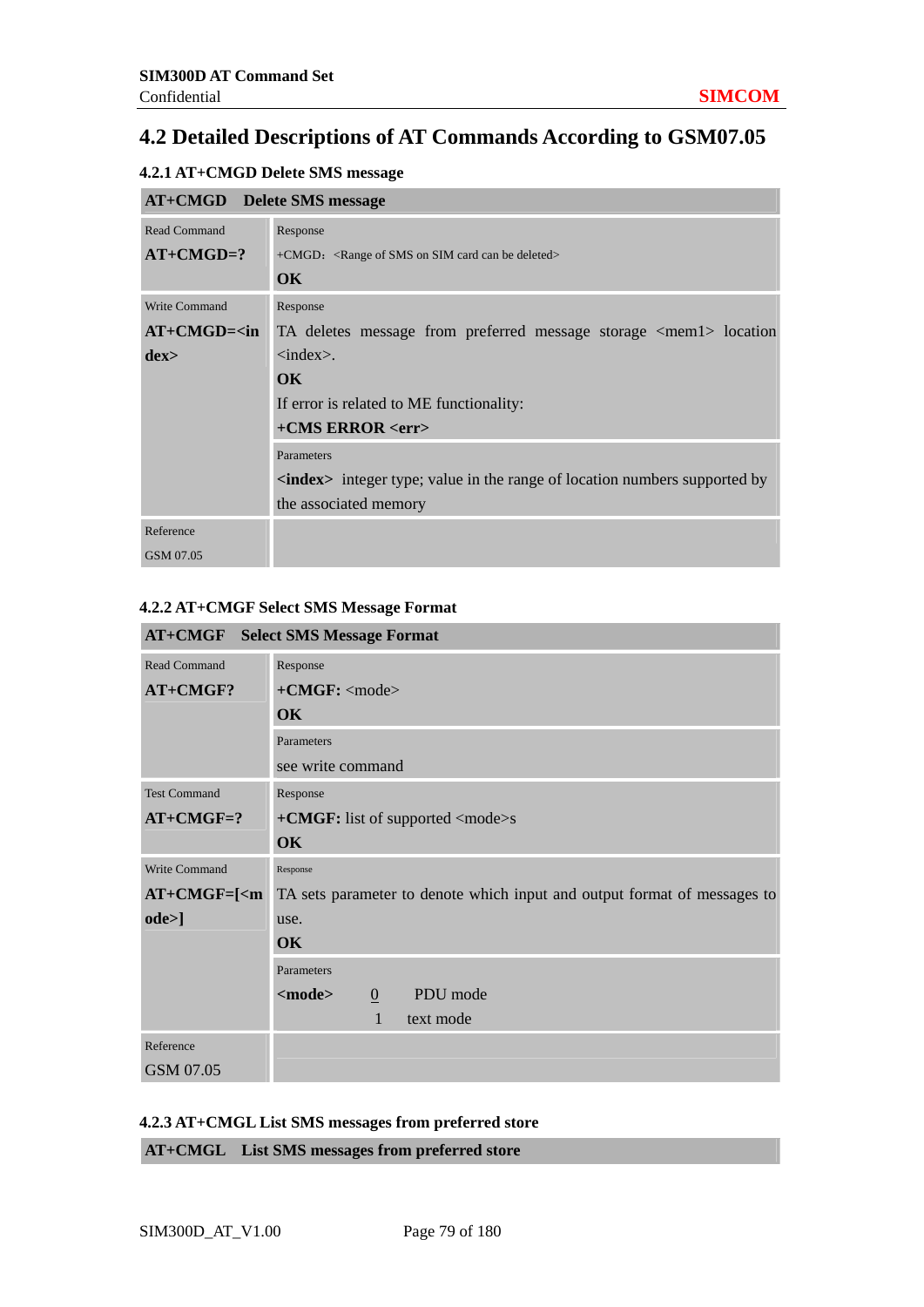| <b>Test Command</b> | Response                                                                                                                                                                                                                                        |                |                                             |                                                                                                                                        |  |
|---------------------|-------------------------------------------------------------------------------------------------------------------------------------------------------------------------------------------------------------------------------------------------|----------------|---------------------------------------------|----------------------------------------------------------------------------------------------------------------------------------------|--|
| $AT+CMGL=?$         | $+CMGL:$ list of supported $\lt$ stat>s                                                                                                                                                                                                         |                |                                             |                                                                                                                                        |  |
|                     | OK                                                                                                                                                                                                                                              |                |                                             |                                                                                                                                        |  |
|                     | Parameters                                                                                                                                                                                                                                      |                |                                             |                                                                                                                                        |  |
|                     | see write command                                                                                                                                                                                                                               |                |                                             |                                                                                                                                        |  |
| Write Command       | Parameters                                                                                                                                                                                                                                      |                |                                             |                                                                                                                                        |  |
| $AT+CMGL=[<$ st     | 1) If text mode:                                                                                                                                                                                                                                |                |                                             |                                                                                                                                        |  |
| at > 1              | $<$ stat $>$                                                                                                                                                                                                                                    |                | <u>"REC UNREAD"</u>                         | Received unread messages (default)                                                                                                     |  |
|                     |                                                                                                                                                                                                                                                 |                | "REC READ"                                  | Received read messages                                                                                                                 |  |
|                     |                                                                                                                                                                                                                                                 |                | "STO UNSENT"                                | Stored unsent messages                                                                                                                 |  |
|                     |                                                                                                                                                                                                                                                 |                | "STO SENT"                                  | Stored sent messages                                                                                                                   |  |
|                     |                                                                                                                                                                                                                                                 | "ALL"          |                                             | All messages                                                                                                                           |  |
|                     | 2) If PDU mode:                                                                                                                                                                                                                                 |                |                                             |                                                                                                                                        |  |
|                     | $<$ stat $>$                                                                                                                                                                                                                                    | $\overline{0}$ |                                             | Received unread messages (default)                                                                                                     |  |
|                     |                                                                                                                                                                                                                                                 | $\mathbf{1}$   | Received read messages                      |                                                                                                                                        |  |
|                     |                                                                                                                                                                                                                                                 | $\overline{2}$ | Stored unsent messages                      |                                                                                                                                        |  |
|                     |                                                                                                                                                                                                                                                 | 3              | Stored sent messages                        |                                                                                                                                        |  |
|                     |                                                                                                                                                                                                                                                 | $\overline{4}$ | All messages                                |                                                                                                                                        |  |
|                     | Response                                                                                                                                                                                                                                        |                |                                             |                                                                                                                                        |  |
|                     |                                                                                                                                                                                                                                                 |                |                                             | TA returns messages with status value <stat> from message storage</stat>                                                               |  |
|                     |                                                                                                                                                                                                                                                 |                |                                             | <mem1> to the TE. . If status of the message is 'received unread', status in</mem1>                                                    |  |
|                     |                                                                                                                                                                                                                                                 |                | the storage changes to 'received read'.     |                                                                                                                                        |  |
|                     |                                                                                                                                                                                                                                                 |                |                                             |                                                                                                                                        |  |
|                     | 1) If text mode (+CMGF=1) and command successful:<br>for SMS-SUBMITs and/or SMS-DELIVERs:<br>$+CMGL:$<br><index>,<stat>,<oa da="">,[<alpha>],[<scts>][,<tooa toda="">,<length>]<cr>&lt;</cr></length></tooa></scts></alpha></oa></stat></index> |                |                                             |                                                                                                                                        |  |
|                     |                                                                                                                                                                                                                                                 |                |                                             |                                                                                                                                        |  |
|                     |                                                                                                                                                                                                                                                 |                |                                             |                                                                                                                                        |  |
|                     |                                                                                                                                                                                                                                                 |                |                                             |                                                                                                                                        |  |
|                     | LF> <data>[<cr><lf></lf></cr></data>                                                                                                                                                                                                            |                |                                             |                                                                                                                                        |  |
|                     | +CMGL:                                                                                                                                                                                                                                          |                |                                             |                                                                                                                                        |  |
|                     |                                                                                                                                                                                                                                                 |                |                                             | <index>,<stat>,<da oa="">,[<alpha>],[<scts>][,<tooa toda="">,<length>]<cr>&lt;</cr></length></tooa></scts></alpha></da></stat></index> |  |
|                     | $LF > <$ data>[]]<br>OK                                                                                                                                                                                                                         |                |                                             |                                                                                                                                        |  |
|                     |                                                                                                                                                                                                                                                 |                |                                             |                                                                                                                                        |  |
|                     |                                                                                                                                                                                                                                                 |                |                                             |                                                                                                                                        |  |
|                     | 2) If PDU mode $(+CMGF=0)$ and command successful:                                                                                                                                                                                              |                |                                             |                                                                                                                                        |  |
|                     |                                                                                                                                                                                                                                                 |                |                                             | +CMGL: <index>,<stat>,[<alpha>],<length><cr><lf><pdu><cr><lf></lf></cr></pdu></lf></cr></length></alpha></stat></index>                |  |
|                     |                                                                                                                                                                                                                                                 |                |                                             | +CMGL: <index>,<stat>,[alpha],<length><cr><lf><pdu>[]]</pdu></lf></cr></length></stat></index>                                         |  |
|                     | OK                                                                                                                                                                                                                                              |                |                                             |                                                                                                                                        |  |
|                     |                                                                                                                                                                                                                                                 |                |                                             |                                                                                                                                        |  |
|                     |                                                                                                                                                                                                                                                 |                | 3) If error is related to ME functionality: |                                                                                                                                        |  |
|                     | +CMS ERROR: <err></err>                                                                                                                                                                                                                         |                |                                             |                                                                                                                                        |  |
|                     | Parameters                                                                                                                                                                                                                                      |                |                                             |                                                                                                                                        |  |
|                     | <alpha></alpha>                                                                                                                                                                                                                                 |                |                                             | string type alphanumeric representation of <da> or <oa></oa></da>                                                                      |  |
|                     |                                                                                                                                                                                                                                                 |                |                                             | corresponding to the entry found in MT phonebook;                                                                                      |  |
|                     |                                                                                                                                                                                                                                                 |                |                                             | implementation of this feature is manufacturer specific                                                                                |  |
|                     | $<$ da>                                                                                                                                                                                                                                         |                |                                             | GSM 03.40 TP-Destination-Address Address-Value field in                                                                                |  |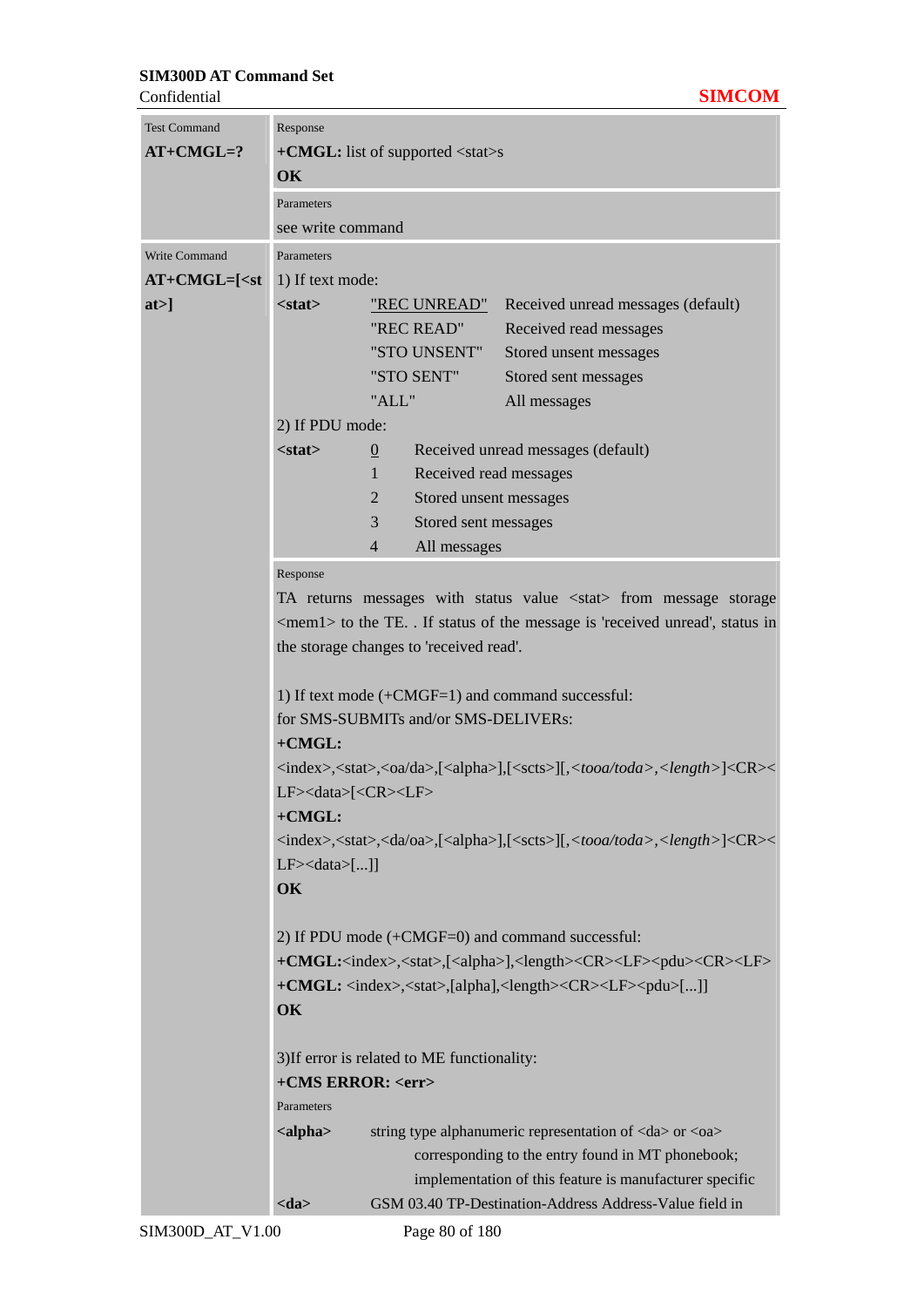|                         | string format; BCD numbers (or GSM default alphabet                                        |
|-------------------------|--------------------------------------------------------------------------------------------|
|                         | characters) are converted to characters; type of address                                   |
|                         | given by <toda></toda>                                                                     |
| $<$ data $>$            | In the case of SMS: GSM 03.40 TP-User-Data in text mode                                    |
|                         | responses; format:                                                                         |
|                         | -if <dcs> indicates that GSM 03.38 default alphabet is used and</dcs>                      |
|                         | $<$ fo $>$ indicates that GSM 03.40                                                        |
|                         | TP-User-Data-Header-Indication is not set: ME/TA                                           |
|                         | converts GSM alphabet into current TE character set                                        |
|                         | according to rules of Annex A                                                              |
|                         | $-i$ f <dcs> indicates that 8-bit or UCS2 data coding scheme is</dcs>                      |
|                         | used, or $\langle$ fo $>$ indicates that GSM 03.40                                         |
|                         | TP-User-Data-Header-Indication is set: ME/TA converts                                      |
|                         | each 8-bit octet into two IRA character long hexadecimal                                   |
|                         | number (e.g. octet with integer value 42 is presented to                                   |
|                         | TE as two characters 2A (IRA 50 and 65))                                                   |
|                         | In the case of CBS: GSM 03.41 CBM Content of Message in                                    |
|                         | text mode responses; format:                                                               |
|                         | - if <dcs> indicates that GSM 03.38 default alphabet is used:</dcs>                        |
|                         | ME/TA converts GSM alphabet into current TE character                                      |
|                         | set according to rules of Annex A                                                          |
|                         | $-i$ f <dcs> indicates that 8-bit or UCS2 data coding scheme is</dcs>                      |
|                         | used: ME/TA converts each 8-bit octet into two IRA                                         |
|                         | character long hexadecimal number                                                          |
| <length></length>       | integer type value indicating in the text mode $(+CMGF=1)$ the                             |
|                         | length of the message body <data> (or <cdata>) in</cdata></data>                           |
|                         | characters; or in PDU mode (+CMGF=0), the length of                                        |
|                         | the actual TP data unit in octets (i.e. the RP layer SMSC                                  |
|                         | address octets are not counted in the length)                                              |
| $\langle index \rangle$ | integer type; value in the range of location numbers supported by<br>the associated memory |
| $0a$                    | GSM 03.40 TP-Originating-Address Address-Value field in                                    |
|                         | string format; BCD numbers (or GSM default alphabet                                        |
|                         | characters) are converted to characters; type of address<br>given by <tooa></tooa>         |
| $<$ pdu $>$             | In the case of SMS: GSM 04.11 SC address followed by GSM                                   |
|                         | 03.40 TPDU in hexadecimal format: ME/TA converts                                           |
|                         | each octet of TP data unit into two IRA character long                                     |
|                         | hexadecimal number (e.g. octet with integer value 42 is                                    |
|                         | presented to TE as two characters 2A (IRA 50 and 65)).                                     |
|                         | In the case of CBS: GSM 03.41 TPDU in hexadecimal                                          |
|                         | format.                                                                                    |
| $<$ scts $>$            | GSM 03.40 TP-Service-Center-Time-Stamp in time-string                                      |
|                         | format (refer $\langle dt \rangle$ )                                                       |
| <toda></toda>           | GSM 04.11 TP-Destination-Address Type-of-Address octet in                                  |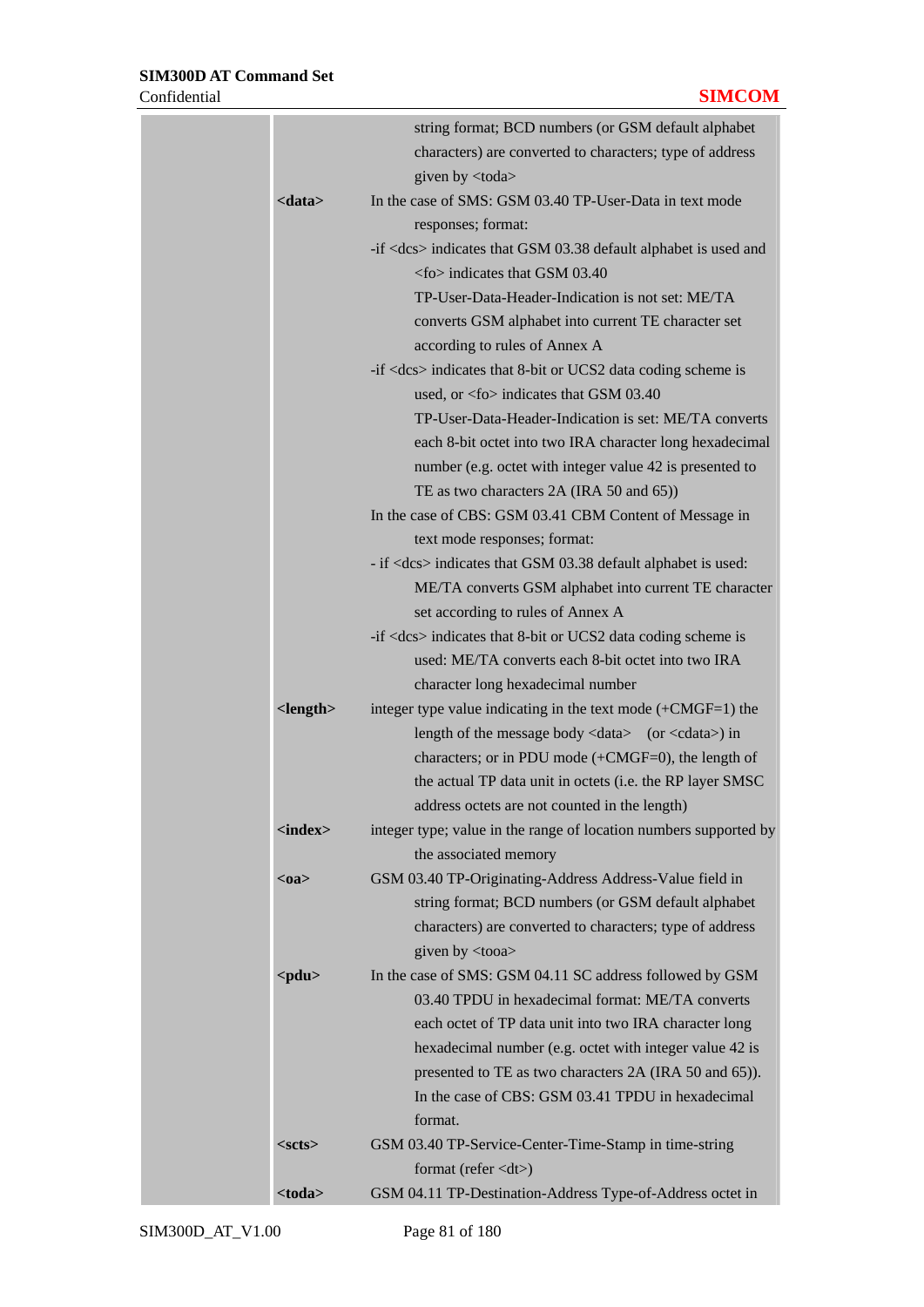|           |               | integer format (when first character of $\langle da \rangle$ is + (IRA 43) |
|-----------|---------------|----------------------------------------------------------------------------|
|           |               | default is 145, otherwise default is 129)                                  |
|           | <tooa></tooa> | GSM 04.11 TP-Originating-Address Type-of-Address octet                     |
|           |               | in integer format (default refer <toda>)</toda>                            |
| Reference |               |                                                                            |
| GSM 07.05 |               |                                                                            |

# **4.2.4 AT+CMGR Read SMS message**

| <b>AT+CMGR</b> Read SMS message |                                                                                                                                   |                                                                                                                                     |  |  |
|---------------------------------|-----------------------------------------------------------------------------------------------------------------------------------|-------------------------------------------------------------------------------------------------------------------------------------|--|--|
| <b>Test Command</b>             | Response                                                                                                                          |                                                                                                                                     |  |  |
| $AT+CMGR=?$                     | OK                                                                                                                                |                                                                                                                                     |  |  |
| Write Command                   | Parameters                                                                                                                        |                                                                                                                                     |  |  |
| $AT+CMGR=n$                     |                                                                                                                                   | <index> integer type; value in the range of location numbers supported by</index>                                                   |  |  |
| $dex>[$ , <mode>]</mode>        | the associated memory                                                                                                             |                                                                                                                                     |  |  |
|                                 | $\leq$ <b>mode</b> $> 0$ normal                                                                                                   |                                                                                                                                     |  |  |
|                                 |                                                                                                                                   | 1 not change status of the specified SMS record                                                                                     |  |  |
|                                 | Response                                                                                                                          |                                                                                                                                     |  |  |
|                                 |                                                                                                                                   | TA returns SMS message with location value <index> from message storage</index>                                                     |  |  |
|                                 |                                                                                                                                   | <mem1> to the TE. If status of the message is 'received unread', status in the</mem1>                                               |  |  |
|                                 |                                                                                                                                   | storage changes to 'received read'.                                                                                                 |  |  |
|                                 |                                                                                                                                   | 1) If text mode (+CMGF=1) and command successful:                                                                                   |  |  |
|                                 | for SMS-DELIVER:                                                                                                                  |                                                                                                                                     |  |  |
|                                 |                                                                                                                                   | +CMGR: <stat>,<oa>,[<alpha>],<scts>[,<tooa>,<fo>,<pid>,<dcs>,<sca< th=""></sca<></dcs></pid></fo></tooa></scts></alpha></oa></stat> |  |  |
|                                 | >, <tosca>,<length>]<cr><lf><data></data></lf></cr></length></tosca>                                                              |                                                                                                                                     |  |  |
|                                 | for SMS-SUBMIT:                                                                                                                   |                                                                                                                                     |  |  |
|                                 | +CMGR: <stat>,<da>,[<alpha>][,<toda>,<fo>,<pid>,<dcs>,[<vp>],<sca< th=""></sca<></vp></dcs></pid></fo></toda></alpha></da></stat> |                                                                                                                                     |  |  |
|                                 | >, <tosca>,<length>]<cr><lf><data></data></lf></cr></length></tosca>                                                              |                                                                                                                                     |  |  |
|                                 | 2) If PDU mode (+CMGF=0) and command successful:                                                                                  |                                                                                                                                     |  |  |
|                                 | +CMGR: <stat>,[<alpha>],<length><cr><lf><pdu></pdu></lf></cr></length></alpha></stat>                                             |                                                                                                                                     |  |  |
|                                 | $\overline{\text{OK}}$                                                                                                            |                                                                                                                                     |  |  |
|                                 | 3) If error is related to ME functionality:                                                                                       |                                                                                                                                     |  |  |
|                                 | +CMS ERROR: <err></err>                                                                                                           |                                                                                                                                     |  |  |
|                                 | Parameters                                                                                                                        |                                                                                                                                     |  |  |
|                                 | <alpha></alpha>                                                                                                                   | string type alphanumeric representation of <da> or <oa></oa></da>                                                                   |  |  |
|                                 |                                                                                                                                   | corresponding to the entry found in MT phonebook;                                                                                   |  |  |
|                                 |                                                                                                                                   | implementation of this feature is manufacturer specific<br>GSM 03.40 TP-Destination-Address Address-Value field in                  |  |  |
|                                 | <da></da>                                                                                                                         |                                                                                                                                     |  |  |
|                                 |                                                                                                                                   | string format; BCD numbers (or GSM default alphabet<br>characters) are converted to characters of the currently                     |  |  |
|                                 |                                                                                                                                   | selected TE character set (specified by +CSCS); type of                                                                             |  |  |
|                                 |                                                                                                                                   | address given by <toda></toda>                                                                                                      |  |  |
|                                 | <data></data>                                                                                                                     | In the case of SMS: GSM 03.40 TP-User-Data in text mode                                                                             |  |  |
|                                 |                                                                                                                                   | responses; format:                                                                                                                  |  |  |
|                                 |                                                                                                                                   | -if <dcs> indicates that GSM 03.38 default alphabet is used and</dcs>                                                               |  |  |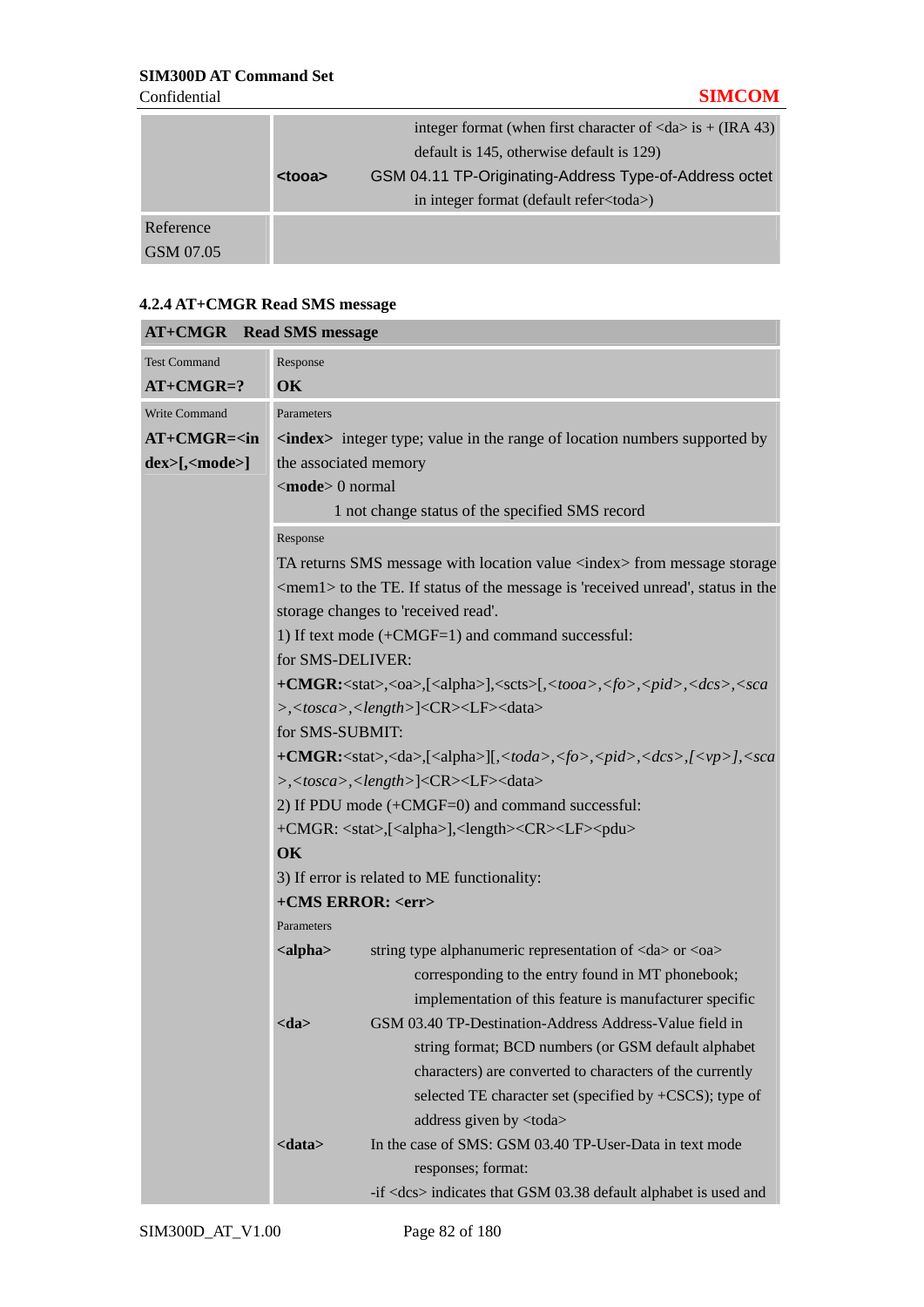|                | <fo> indicates that GSM 03.40</fo>                                    |
|----------------|-----------------------------------------------------------------------|
|                | TP-User-Data-Header-Indication is not set:                            |
|                | ME/TA converts GSM alphabet into current TE                           |
|                | character set according to rules of Annex A                           |
|                | $-i$ f <dcs> indicates that 8-bit or UCS2 data coding scheme is</dcs> |
|                | used, or $<$ fo $>$ indicates that GSM 03.40                          |
|                | TP-User-Data-Header-Indication is set: ME/TA converts                 |
|                | each 8-bit octet into two IRA character long hexadecimal              |
|                | number (e.g. octet with integer value 42 is presented to              |
|                | TE as two characters 2A (IRA 50 and 65))                              |
|                | In the case of CBS: GSM 03.41 CBM Content of Message in               |
|                | text mode responses; format:                                          |
|                | - if <dcs> indicates that GSM 03.38 default alphabet is used:</dcs>   |
|                | ME/TA converts GSM alphabet into current TE character                 |
|                | set according to rules of Annex A                                     |
|                | $-i$ f <dcs> indicates that 8-bit or UCS2 data coding scheme is</dcs> |
|                | used: ME/TA converts each 8-bit octet into two IRA                    |
|                | character long hexadecimal number                                     |
| $<$ d $cs$ >   | depending on the command or result code: GSM 03.38 SMS                |
|                | Data Coding Scheme (default 0), or Cell Broadcast Data                |
|                | Coding Scheme in integer format                                       |
| $<$ fo $>$     | depending on the command or result code: first octet of GSM           |
|                | 03.40 SMS-DELIVER, SMS-SUBMIT (default 17),                           |
|                | SMS-STATUS-REPORT, or SMS-COMMAND (default                            |
|                | 2) in integer format                                                  |
| $<$ length $>$ | integer type value indicating in the text mode $(+CMGF=1)$ the        |
|                | length of the message body <data> (or <cdata>) in</cdata></data>      |
|                | characters; or in PDU mode (+CMGF=0), the length of                   |
|                | the actual TP data unit in octets (i.e. the RP layer SMSC             |
|                | address octets are not counted in the length)                         |
| $<$ mid $>$    | GSM 03.41 CBM Message Identifier in integer format                    |
| $0a$           | GSM 03.40 TP-Originating-Address Address-Value field in               |
|                | string format; BCD numbers (or GSM default alphabet                   |
|                | characters) are converted characters of the currently                 |
|                | selected TE character set (specified by +CSCS);; type of              |
|                | address given by <tooa></tooa>                                        |
| $<$ pdu $>$    | In the case of SMS: GSM 04.11 SC address followed by GSM              |
|                | 03.40 TPDU in hexadecimal format: ME/TA converts                      |
|                | each octet of TP data unit into two IRA character long                |
|                | hexadecimal number (e.g. octet with integer value 42 is               |
|                | presented to TE as two characters 2A (IRA 50 and 65)).                |
|                | In the case of CBS: GSM 03.41 TPDU in hexadecimal                     |
|                | format.                                                               |
| $<$ sca $>$    | GSM 04.11 RP SC address Address-Value field in string format;         |
|                | BCD numbers (or GSM default alphabet characters) are                  |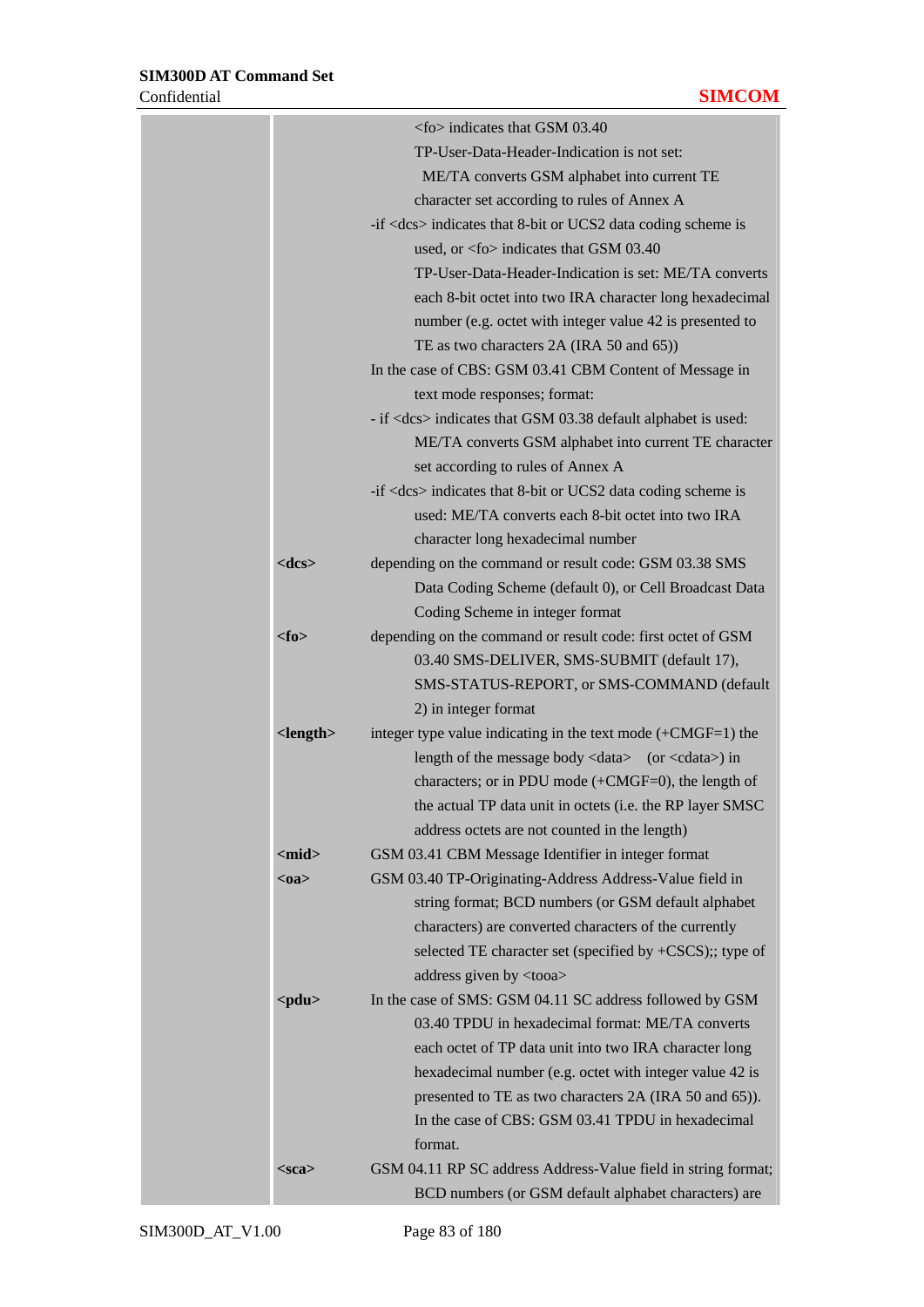|           |               | are converted to characters of the currently selected TE                   |  |  |
|-----------|---------------|----------------------------------------------------------------------------|--|--|
|           |               | character set (specified by $+CSCS$ );; type of address                    |  |  |
|           |               | given by <tosca></tosca>                                                   |  |  |
|           | $<$ scts $>$  | GSM 03.40 TP-Service-Centre-Time-Stamp in time-string                      |  |  |
|           |               | format (refer $\langle dt \rangle$ )                                       |  |  |
|           | $<$ stat $>$  | "REC UNREAD" Received unread messages<br>$\Omega$                          |  |  |
|           |               | "REC READ" Received read messages<br>1                                     |  |  |
|           |               | "STO UNSENT" Stored unsent messages<br>2                                   |  |  |
|           |               | 3<br>"STO SENT" Stored sent messages                                       |  |  |
|           |               | "ALL"<br>All messages<br>$\overline{4}$                                    |  |  |
|           | $<$ toda $>$  | GSM 04.11 TP-Destination-Address Type-of-Address octet in                  |  |  |
|           |               | integer format (when first character of $\langle da \rangle$ is + (IRA 43) |  |  |
|           |               | default is 145, otherwise default is 129)                                  |  |  |
|           | $<$ tooa $>$  | GSM 04.11 TP-Originating-Address Type-of-Address octet in                  |  |  |
|           |               | integer format (default refer <toda>)</toda>                               |  |  |
|           | $<$ tosca $>$ | GSM 04.11 RP SC address Type-of-Address octet in integer                   |  |  |
|           |               | format (default refer <toda>)</toda>                                       |  |  |
|           | $<$ vp $>$    | depending on SMS-SUBMIT <fo> setting: GSM 03.40</fo>                       |  |  |
|           |               | TP-Validity-Period either in integer format (default 167) or in            |  |  |
|           |               | time-string format (refer <dt>)</dt>                                       |  |  |
| Reference |               |                                                                            |  |  |
| GSM 07.05 |               |                                                                            |  |  |

| 4.2.5 AT+CMGS Send SMS message |  |  |  |
|--------------------------------|--|--|--|
|--------------------------------|--|--|--|

| AT+CMGS Send SMS message |                          |
|--------------------------|--------------------------|
| <b>Test Command</b>      | Response                 |
| $AT+CMGS=?$              | $\overline{\textbf{OK}}$ |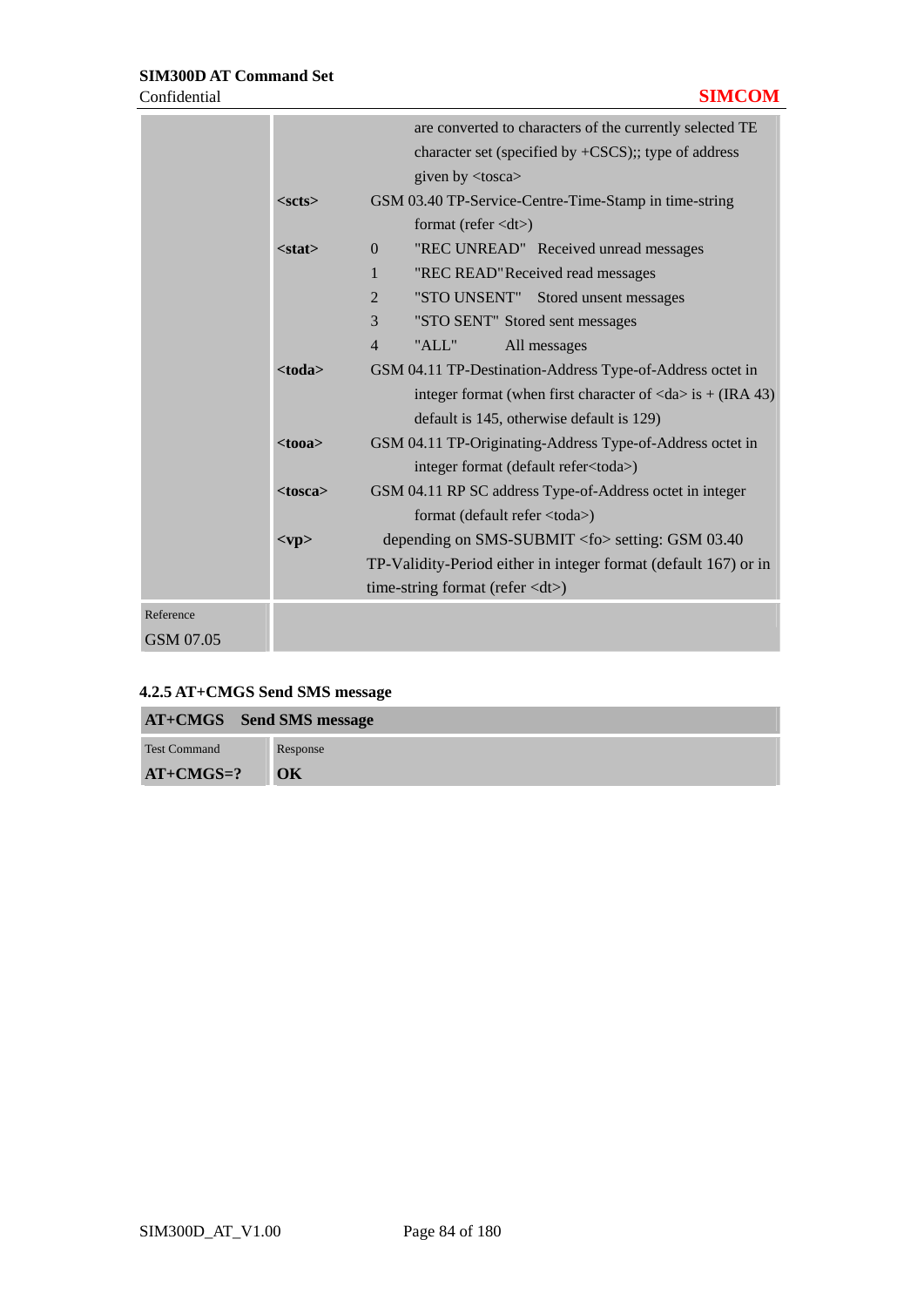| Write Command            | Parameters                                                                                            |
|--------------------------|-------------------------------------------------------------------------------------------------------|
| 1) If text mode          | GSM 03.40 TP-Destination-Address Address-Value field in<br>$<$ da>                                    |
| $(+CMGF=1):$             | string format; BCD numbers (or GSM default alphabet                                                   |
| $+CMGS = < da>$ [ $\lt$  | characters) are converted to characters of the currently                                              |
| toda> $\leq$ CR>         | selected TE character set (specified by +CSCS);; type                                                 |
| text is entered          | of address given by <toda></toda>                                                                     |
| <ctrl-z esc=""></ctrl-z> | GSM 04.11 TP-Destination-Address<br>$<$ toda $>$                                                      |
| ESC quits without        | Type-of-Address octet in integer format                                                               |
| sending                  | 129 Unknown type(IDSN format number)                                                                  |
|                          | 128 Unknown type(unknown number format)                                                               |
| 2) If PDU mode           | 161 National number type(IDSN format)                                                                 |
| $(+CMGF=0)$ :            | 145 International number type(ISDN format)                                                            |
| $+CMGS = < length$       | 177 Network specific number(ISDN format)                                                              |
| $><$ CR $>$              |                                                                                                       |
| PDU is                   | given <length><br/>integer type value indicating in the text mode <math>(+CMGF=1)</math> the</length> |
| <ctrl-z esc=""></ctrl-z> | length of the message body <data> (or <cdata>) in</cdata></data>                                      |
|                          | characters; or in PDU mode $(+CMGF=0)$ , the length of                                                |
|                          | the actual TP data unit in octets (i.e. the RP layer                                                  |
|                          | SMSC address octets are not counted in the length)                                                    |
|                          | Response                                                                                              |
|                          | TA transmits SMS message from a TE to the network (SMS-SUBMIT).                                       |
|                          | Message reference value <mr> is returned to the TE on successful message</mr>                         |
|                          | delivery. Value can be used to identify message upon unsolicited delivery                             |
|                          | status report result code.                                                                            |
|                          | 1) If text mode(+CMGF=1) and sending successful:                                                      |
|                          | $+$ CMGS: $\langle mr \rangle$                                                                        |
|                          | OK                                                                                                    |
|                          | 2) If PDU mode(+CMGF=0) and sending successful:                                                       |
|                          | $+$ CMGS: $<$ mr $>$                                                                                  |
|                          | OK                                                                                                    |
|                          | 3) If error is related to ME functionality:                                                           |
|                          | +CMS ERROR: <err></err>                                                                               |
|                          | Parameters                                                                                            |
|                          | GSM 03.40 TP-Message-Reference in integer format<br><mr></mr>                                         |
| Reference                |                                                                                                       |
| GSM 07.05                |                                                                                                       |

### **4.2.6 AT+CMGW Write SMS message to memory**

|                     | <b>AT+CMGW</b> Write SMS message to memory |
|---------------------|--------------------------------------------|
| <b>Test Command</b> | Response                                   |
| $AT+CMGW=?$ OK      |                                            |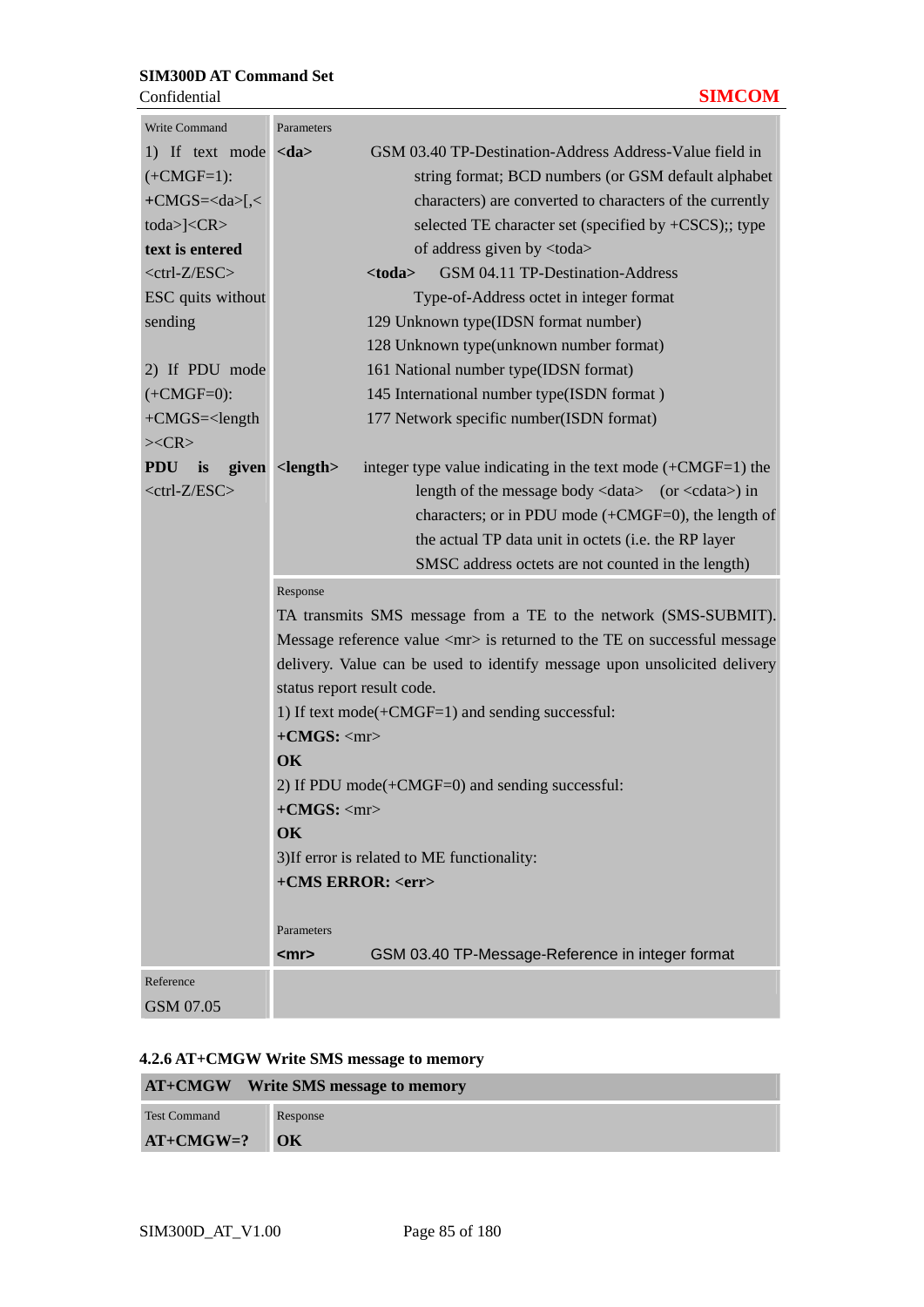| <b>Write Command</b>                                                                                                                       | Response                                                                                                      |  |  |  |  |  |
|--------------------------------------------------------------------------------------------------------------------------------------------|---------------------------------------------------------------------------------------------------------------|--|--|--|--|--|
| 1) If text mode                                                                                                                            | TA transmits SMS message (either SMS-DELIVER or SMS-SUBMIT)                                                   |  |  |  |  |  |
| $(+CMGF=1):$                                                                                                                               | from TE to memory storage $\langle \text{mem2}\rangle$ . Memory location $\langle \text{index}\rangle$ of the |  |  |  |  |  |
| $AT+CMGW=$ [ <o< th=""><th colspan="5">stored message is returned. By default message status will be set to 'stored</th></o<>              | stored message is returned. By default message status will be set to 'stored                                  |  |  |  |  |  |
| a/da>[, <tooa th="" toda<=""><th colspan="5">unsent', but parameter <stat> allows also other status values to be given.</stat></th></tooa> | unsent', but parameter <stat> allows also other status values to be given.</stat>                             |  |  |  |  |  |
| $>$ ]]                                                                                                                                     |                                                                                                               |  |  |  |  |  |
| $<$ CR $>$<br>text                                                                                                                         |                                                                                                               |  |  |  |  |  |
| entered                                                                                                                                    | is If writing is successful:<br>$+CMGW:$ <index></index>                                                      |  |  |  |  |  |
|                                                                                                                                            |                                                                                                               |  |  |  |  |  |
| $<$ ctrl-Z/ESC $>$                                                                                                                         | OK                                                                                                            |  |  |  |  |  |
| $<$ ESC $>$<br>quits                                                                                                                       | If error is related to ME functionality:                                                                      |  |  |  |  |  |
| without sending                                                                                                                            | +CMS ERROR: <err></err>                                                                                       |  |  |  |  |  |
|                                                                                                                                            |                                                                                                               |  |  |  |  |  |
| 2) If PDU mode                                                                                                                             | Parameters                                                                                                    |  |  |  |  |  |
| $(+CMGF=0)$ :                                                                                                                              | GSM 03.40 TP-Originating-Address Address-Value field in<br>$0a$                                               |  |  |  |  |  |
| $AT+CMGW=le$                                                                                                                               | string format; BCD numbers (or GSM default alphabet                                                           |  |  |  |  |  |
| $ngth$ >< $CR$ >                                                                                                                           | characters) are converted to characters of the currently                                                      |  |  |  |  |  |
| <b>PDU</b><br>is<br>given                                                                                                                  | selected TE character set (specified by +CSCS);; type                                                         |  |  |  |  |  |
| <ctrl-z esc=""></ctrl-z>                                                                                                                   | of address given by <tooa></tooa>                                                                             |  |  |  |  |  |
|                                                                                                                                            | GSM 03.40 TP-Destination-Address Address-Value field in<br>$<$ da $>$                                         |  |  |  |  |  |
|                                                                                                                                            | string format; BCD numbers (or GSM default alphabet                                                           |  |  |  |  |  |
|                                                                                                                                            | characters) are converted to characters of the currently                                                      |  |  |  |  |  |
|                                                                                                                                            |                                                                                                               |  |  |  |  |  |
|                                                                                                                                            | selected TE character set (specified by +CSCS);; type                                                         |  |  |  |  |  |
|                                                                                                                                            | of address given by <toda></toda>                                                                             |  |  |  |  |  |
|                                                                                                                                            | GSM 04.11 TP-Originating-Address Type-of-Address octet<br>$<$ tooa>                                           |  |  |  |  |  |
|                                                                                                                                            | in integer format (default refer <toda>)</toda>                                                               |  |  |  |  |  |
|                                                                                                                                            | $<$ toda $>$<br>GSM 04.11 TP-Destination-Address                                                              |  |  |  |  |  |
|                                                                                                                                            | Type-of-Address octet in integer format                                                                       |  |  |  |  |  |
|                                                                                                                                            | 129 Unknown type(IDSN format number)                                                                          |  |  |  |  |  |
|                                                                                                                                            | 128 Unknown type(unknown number format)                                                                       |  |  |  |  |  |
|                                                                                                                                            | 161 National number type(IDSN format)                                                                         |  |  |  |  |  |
|                                                                                                                                            | 145 International number type(ISDN format)                                                                    |  |  |  |  |  |
|                                                                                                                                            | 177 Network specific number(ISDN format)                                                                      |  |  |  |  |  |
|                                                                                                                                            |                                                                                                               |  |  |  |  |  |
|                                                                                                                                            | $<$ length $>$<br>integer type value indicating in the text mode $(+CMGF=1)$                                  |  |  |  |  |  |
|                                                                                                                                            | the length of the message body $\langle data \rangle$ (or $\langle data \rangle$ )                            |  |  |  |  |  |
|                                                                                                                                            | in characters; or in PDU mode $(+CMGF=0)$ , the length                                                        |  |  |  |  |  |
|                                                                                                                                            | of the actual TP data unit in octets (i.e. the RP layer                                                       |  |  |  |  |  |
|                                                                                                                                            | SMSC address octets are not counted in the length)                                                            |  |  |  |  |  |
|                                                                                                                                            |                                                                                                               |  |  |  |  |  |
|                                                                                                                                            | $<$ pdu $>$<br>In the case of SMS: GSM 04.11 SC address followed by                                           |  |  |  |  |  |
|                                                                                                                                            | GSM 03.40 TPDU in hexadecimal format: ME/TA                                                                   |  |  |  |  |  |
|                                                                                                                                            | converts each octet of TP data unit into two IRA                                                              |  |  |  |  |  |
|                                                                                                                                            | character long hexadecimal number (e.g. octet with                                                            |  |  |  |  |  |
|                                                                                                                                            | integer value 42 is presented to TE as two characters                                                         |  |  |  |  |  |
|                                                                                                                                            | 2A (IRA 50 and 65)). In the case of CBS: GSM                                                                  |  |  |  |  |  |
|                                                                                                                                            | 03.41 TPDU in hexadecimal format.                                                                             |  |  |  |  |  |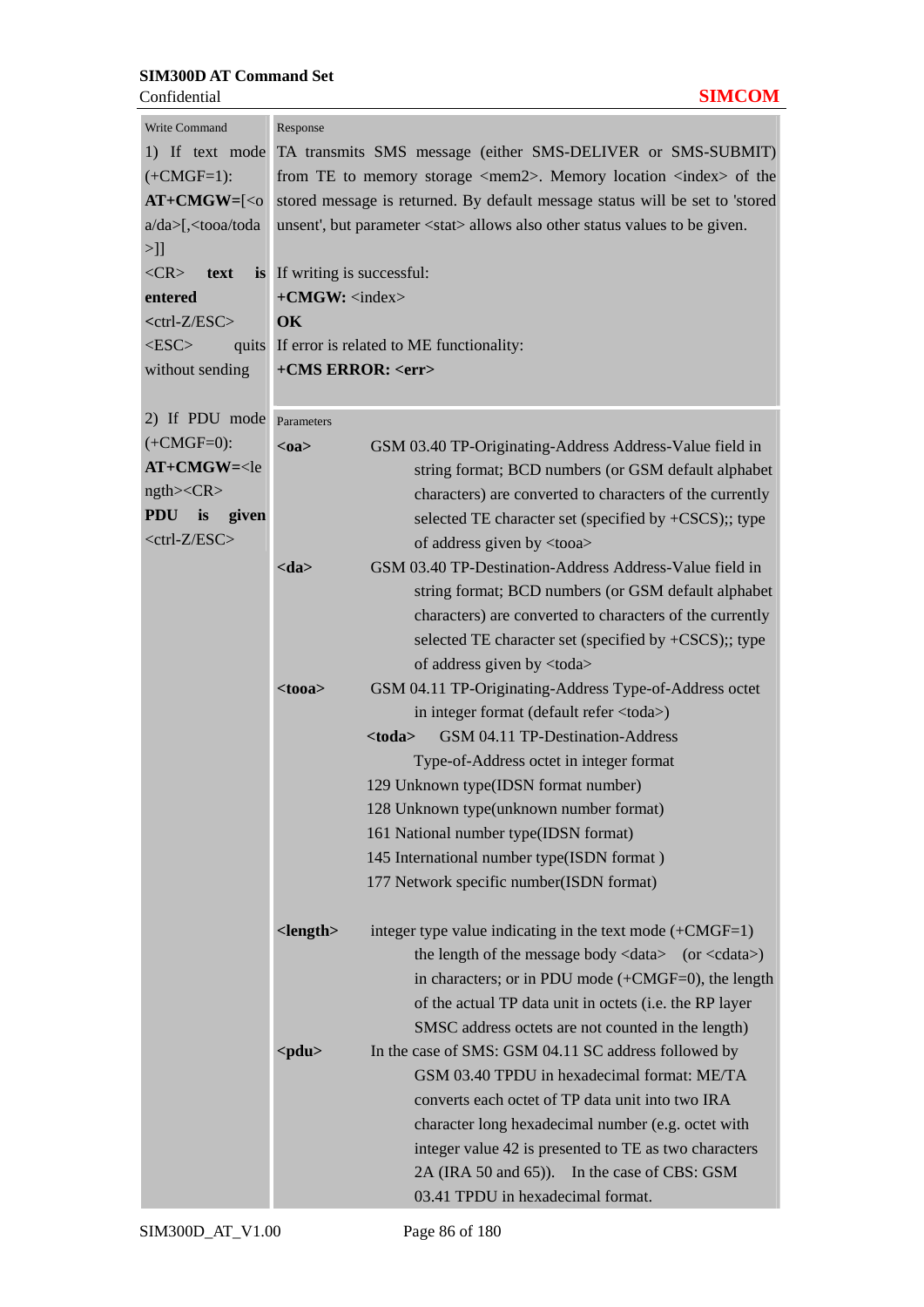|           | $\langle$ index $\rangle$ | Index of message in selected storage <mem2></mem2> |
|-----------|---------------------------|----------------------------------------------------|
| Reference |                           |                                                    |
| GSM 07.05 |                           |                                                    |

# **4.2.7 AT+CMSS Send SMS message from storage**

| <b>AT+CMSS</b>                                                                                                                                                            | Send SMS message from storage                                                                                           |  |  |  |  |
|---------------------------------------------------------------------------------------------------------------------------------------------------------------------------|-------------------------------------------------------------------------------------------------------------------------|--|--|--|--|
| <b>Test Command</b>                                                                                                                                                       | Response                                                                                                                |  |  |  |  |
| $AT+CMS = ?$                                                                                                                                                              | OK                                                                                                                      |  |  |  |  |
| Write Command                                                                                                                                                             | Response                                                                                                                |  |  |  |  |
| $AT+CMSs=$ <ind< th=""><th colspan="4">TA sends message with location value <index> from message storage</index></th></ind<>                                              | TA sends message with location value <index> from message storage</index>                                               |  |  |  |  |
| ex>[ <da>[<tda]< td=""><td colspan="4"><math>\langle</math>mem2&gt; to the network (SMS-SUBMIT). If new recipient address <math>\langle</math>da&gt; is</td></tda]<></da> | $\langle$ mem2> to the network (SMS-SUBMIT). If new recipient address $\langle$ da> is                                  |  |  |  |  |
| $>$ ]]                                                                                                                                                                    | given, it shall be used instead of the one stored with the message. Reference                                           |  |  |  |  |
|                                                                                                                                                                           | value <mr> is returned to the TE on successful message delivery. Values can</mr>                                        |  |  |  |  |
|                                                                                                                                                                           | be used to identify message upon unsolicited delivery status report result                                              |  |  |  |  |
|                                                                                                                                                                           | code.                                                                                                                   |  |  |  |  |
|                                                                                                                                                                           | 1) If text mode $(+CMGF=1)$ and sending successful:                                                                     |  |  |  |  |
|                                                                                                                                                                           | $+$ CMGS: $\langle mr \rangle$                                                                                          |  |  |  |  |
|                                                                                                                                                                           | OK                                                                                                                      |  |  |  |  |
|                                                                                                                                                                           | 2) If PDU mode $(+CMGF=0)$ and sending successful:                                                                      |  |  |  |  |
|                                                                                                                                                                           | $+$ CMGS: $\langle mr \rangle$<br>OK                                                                                    |  |  |  |  |
|                                                                                                                                                                           | 3) If error is related to ME functionality:                                                                             |  |  |  |  |
|                                                                                                                                                                           | +CMS ERROR: <err></err>                                                                                                 |  |  |  |  |
|                                                                                                                                                                           |                                                                                                                         |  |  |  |  |
|                                                                                                                                                                           | Parameters                                                                                                              |  |  |  |  |
|                                                                                                                                                                           | $\langle$ index $\rangle$<br>integer type; value in the range of location numbers supported by<br>the associated memory |  |  |  |  |
|                                                                                                                                                                           | GSM 03.40 TP-Destination-Address Address-Value field in<br>$<$ da $>$                                                   |  |  |  |  |
|                                                                                                                                                                           | string format; BCD numbers (or GSM default alphabet                                                                     |  |  |  |  |
|                                                                                                                                                                           | characters) are converted to characters of the currently                                                                |  |  |  |  |
|                                                                                                                                                                           | selected TE character set (specified by +CSCS);; type of                                                                |  |  |  |  |
|                                                                                                                                                                           | address given by <toda></toda>                                                                                          |  |  |  |  |
|                                                                                                                                                                           | GSM 04.11 TP-Destination-Address<br><toda></toda>                                                                       |  |  |  |  |
|                                                                                                                                                                           | Type-of-Address octet in integer format                                                                                 |  |  |  |  |
|                                                                                                                                                                           | 129 Unknown type(IDSN format number)                                                                                    |  |  |  |  |
|                                                                                                                                                                           | 128 Unknown type(unknown number format)                                                                                 |  |  |  |  |
|                                                                                                                                                                           | 161 National number type(IDSN format)                                                                                   |  |  |  |  |
|                                                                                                                                                                           | 145 International number type(ISDN format)                                                                              |  |  |  |  |
|                                                                                                                                                                           | 177 Network specific number(ISDN format)                                                                                |  |  |  |  |
|                                                                                                                                                                           | GSM 03.40 TP-Message-Reference in integer format<br>$<$ mr $>$                                                          |  |  |  |  |
| Reference                                                                                                                                                                 |                                                                                                                         |  |  |  |  |
| GSM 07.05                                                                                                                                                                 |                                                                                                                         |  |  |  |  |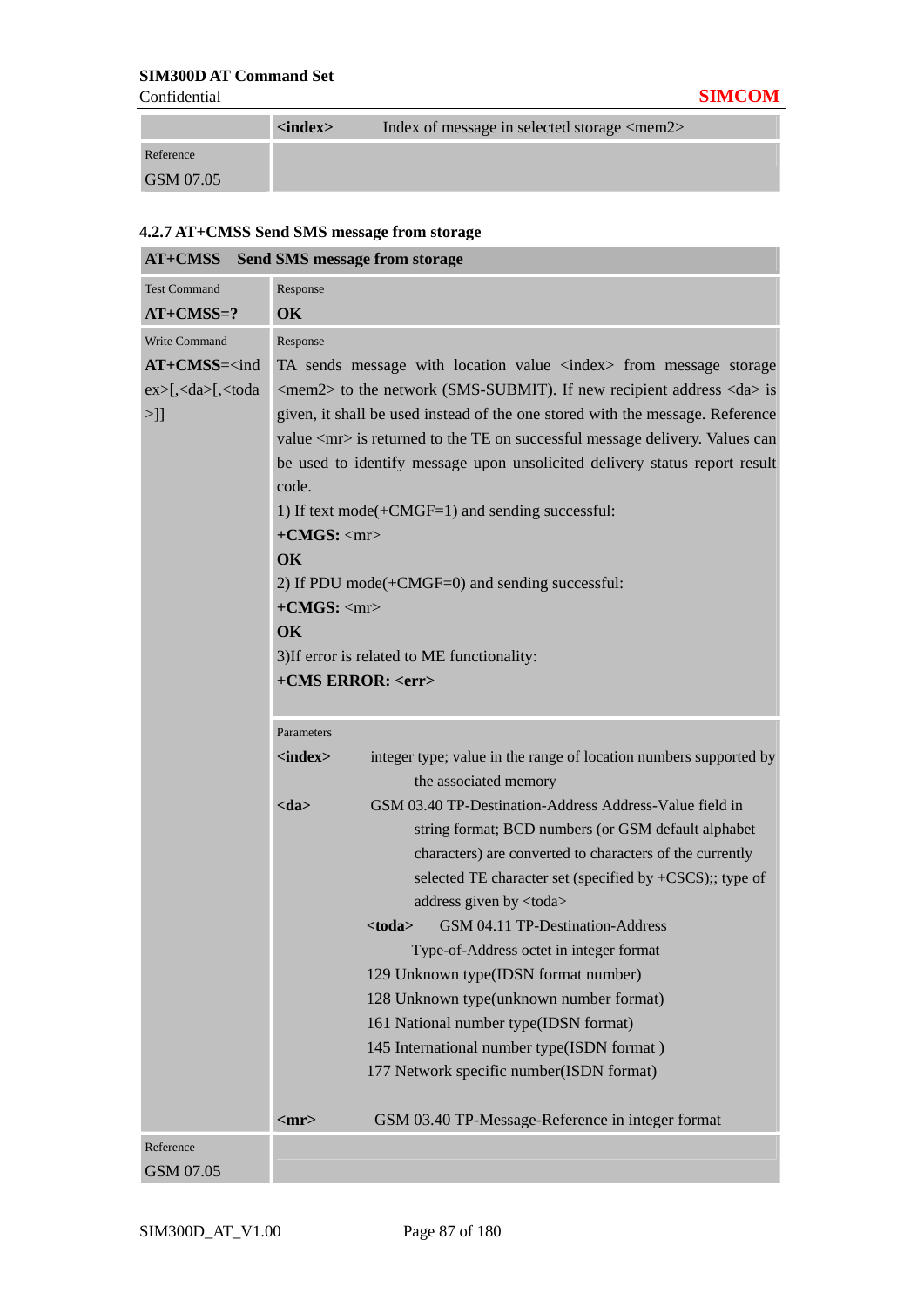## **4.2.8 AT+CMGC Send SMS Command**

| <b>Test Command</b>                                                                  | Response                                                 |                                                             |  |  |
|--------------------------------------------------------------------------------------|----------------------------------------------------------|-------------------------------------------------------------|--|--|
| $AT+CMGC=?$                                                                          | OK                                                       |                                                             |  |  |
| <b>Write Command</b>                                                                 | Parameters                                               |                                                             |  |  |
| 1) If text mode $\langle$ fo $>$                                                     |                                                          | first octet of GSM 03.40 SMS-COMMAND (default 2) in         |  |  |
| $(+CMGF=1):$                                                                         |                                                          | integer format                                              |  |  |
| $AT+CMGC=<$ fo                                                                       | $<$ ct $>$                                               | GSM 03.40 TP-Command-Type in integer format (default 0)     |  |  |
| $\geq,\lt c \lt t \geq [\lt p id \geq [\lt m$                                        | $<$ pid $>$                                              | GSM 03.40 TP-Protocol-Identifier in integer format (default |  |  |
| n>[, <da>[,<toda></toda></da>                                                        |                                                          | $\left( 0\right)$                                           |  |  |
| $ 1 $ $ <$ $CR$ $>$                                                                  | $<$ mn $>$                                               | GSM 03.40 TP-Message-Number in integer format               |  |  |
| text is entered                                                                      | $<$ da $>$                                               | GSM 03.40 TP-Destination-Address Address-Value field in     |  |  |
| $<$ ctrl-Z/ESC $>$                                                                   |                                                          | string format; BCD numbers (or GSM default alphabet         |  |  |
| ESC quits without                                                                    | characters) are converted to characters of the currently |                                                             |  |  |
| sending                                                                              |                                                          | selected TE character set (specified by +CSCS);; type       |  |  |
|                                                                                      |                                                          | of address given by <toda></toda>                           |  |  |
| 2) If PDU mode                                                                       |                                                          | GSM 04.11 TP-Destination-Address<br>$<$ toda $>$            |  |  |
| $(+CMGF=0)$ :                                                                        |                                                          | Type-of-Address octet in integer format                     |  |  |
| $AT+CMGC=$ <len< td=""><td></td><td>129 Unknown type(IDSN format number)</td></len<> |                                                          | 129 Unknown type(IDSN format number)                        |  |  |
| $gth > <$ CR $>$                                                                     |                                                          | 128 Unknown type(unknown number format)                     |  |  |
| <b>PDU</b><br>is<br>given                                                            |                                                          | 161 National number type(IDSN format)                       |  |  |
| $<$ ctrl-Z/ESC $>$                                                                   |                                                          | 145 International number type(ISDN format)                  |  |  |
|                                                                                      |                                                          | 177 Network specific number(ISDN format)                    |  |  |
|                                                                                      |                                                          |                                                             |  |  |
|                                                                                      | $<$ length $>$                                           | integer type value indicating in PDU mode $(+CMGF=0)$ , the |  |  |
|                                                                                      |                                                          | length of the actual TP data unit in octets (i.e. the RP    |  |  |
|                                                                                      |                                                          | layer SMSC address octets are not counted in the            |  |  |
|                                                                                      |                                                          | length)                                                     |  |  |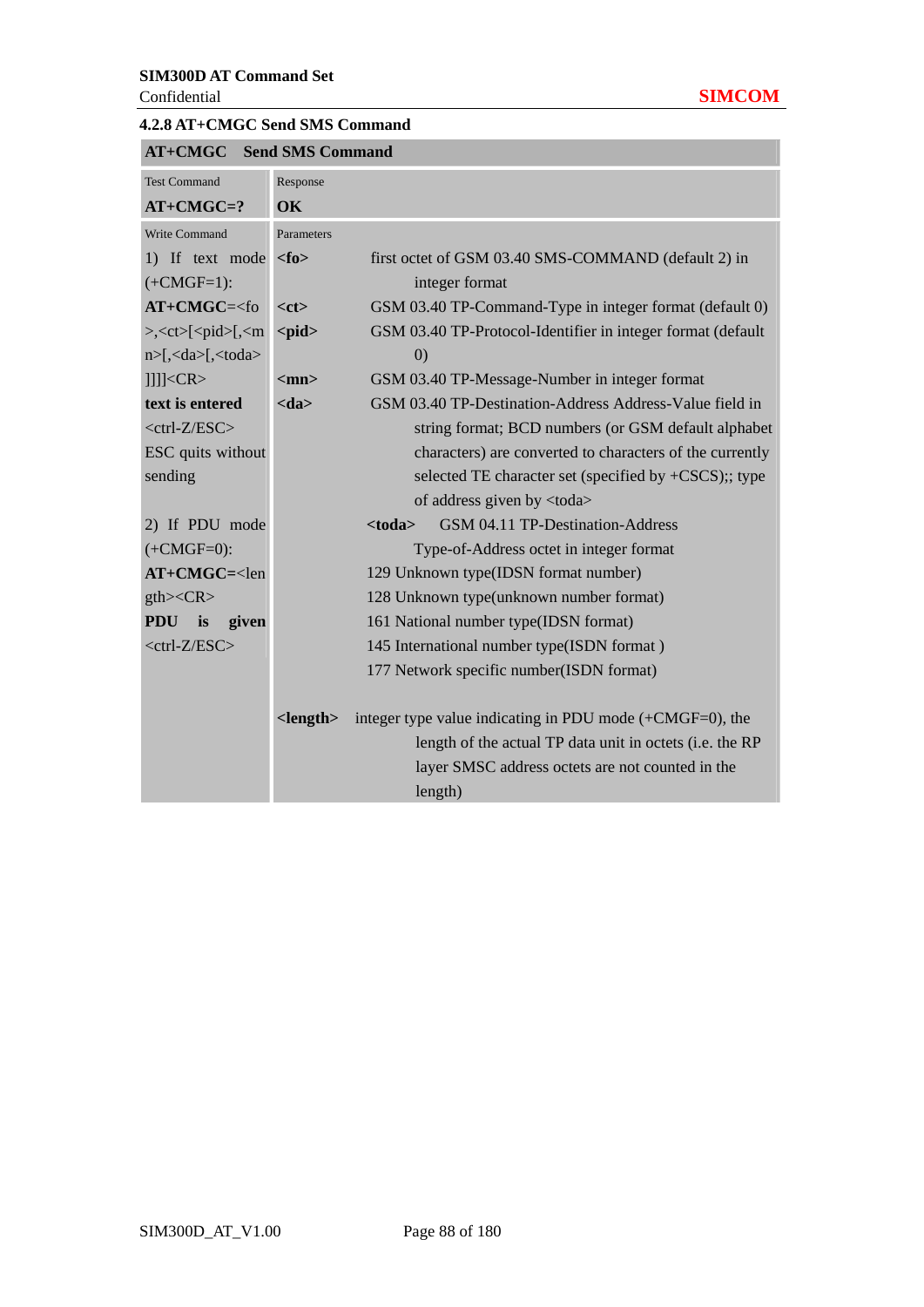m.

|           | Response                                                                          |  |  |  |  |  |
|-----------|-----------------------------------------------------------------------------------|--|--|--|--|--|
|           | TA transmits SMS Command message from a TE to the network                         |  |  |  |  |  |
|           | (SMS-COMMAND). Message reference value $\langle mr \rangle$ is returned to the TE |  |  |  |  |  |
|           | on successful message delivery. Value can be used to identify message upon        |  |  |  |  |  |
|           | unsolicited delivery status report result code.                                   |  |  |  |  |  |
|           |                                                                                   |  |  |  |  |  |
|           | 1) If text mode( $+CMGF=1$ ) and sending successful:                              |  |  |  |  |  |
|           | $+CMGC:$ <mr></mr>                                                                |  |  |  |  |  |
|           | $\overline{\text{OK}}$                                                            |  |  |  |  |  |
|           | 2) If PDU mode $(+CMGF=0)$ and sending successful:                                |  |  |  |  |  |
|           | $+CMGC:$ <mr></mr>                                                                |  |  |  |  |  |
|           | $\alpha$                                                                          |  |  |  |  |  |
|           | 3) If error is related to ME functionality:                                       |  |  |  |  |  |
|           | +CMS ERROR: <err></err>                                                           |  |  |  |  |  |
|           |                                                                                   |  |  |  |  |  |
|           | Parameters                                                                        |  |  |  |  |  |
|           | GSM 03.40 TP-Message-Reference in integer format<br>$<$ mr $>$                    |  |  |  |  |  |
|           |                                                                                   |  |  |  |  |  |
| Reference |                                                                                   |  |  |  |  |  |
| GSM 07.05 |                                                                                   |  |  |  |  |  |

# **4.2.9 AT+CNMI New SMS message indications**

| <b>AT+CNMI</b> New SMS message indications                               |                                                                                                                    |  |  |
|--------------------------------------------------------------------------|--------------------------------------------------------------------------------------------------------------------|--|--|
| <b>Test Command</b>                                                      | Response                                                                                                           |  |  |
| $AT+CNMI=?$                                                              | + <b>CNMI:</b> (list of supported $\langle$ mode>s),(list of supported $\langle$ mt>s),(list of                    |  |  |
|                                                                          | supported $\langle b$ m $>$ s),(list of supported $\langle ds \rangle$ s),(list of supported $\langle b$ fr $>$ s) |  |  |
|                                                                          | $\alpha$                                                                                                           |  |  |
|                                                                          | Parameters                                                                                                         |  |  |
|                                                                          | see write command                                                                                                  |  |  |
| <b>Read Command</b>                                                      | Response                                                                                                           |  |  |
| $AT+CNMI?$                                                               | $+$ CNMI: <mode>,<mt>,<br/>\, <br/> <br/>hm&gt;,<ds>,<br/>&gt;bfr&gt;</ds></mt></mode>                             |  |  |
|                                                                          | $\overline{\text{OK}}$                                                                                             |  |  |
|                                                                          | Parameters                                                                                                         |  |  |
|                                                                          | see write command                                                                                                  |  |  |
| Write Command                                                            | Response                                                                                                           |  |  |
| $AT+CNMI=[3]$                                                            | TA selects the procedure for how the receiving of new messages from the                                            |  |  |
| de>[ <sub>5</sub> , <sub>5</sub> ]                                       | network is indicated to the TE when TE is active, e.g. DTR signal is ON. If                                        |  |  |
| $\left[ \frac{\text{ds}}{\text{ds}} \frac{\text{ds}}{\text{ds}} \right]$ | TE is inactive (e.g. DTR signal is OFF), message receiving should be done                                          |  |  |
|                                                                          | as specified in GSM 03.38.                                                                                         |  |  |
|                                                                          |                                                                                                                    |  |  |
|                                                                          | $\alpha$                                                                                                           |  |  |
|                                                                          | If error is related to ME functionality:                                                                           |  |  |
|                                                                          | +CMS ERROR: <err></err>                                                                                            |  |  |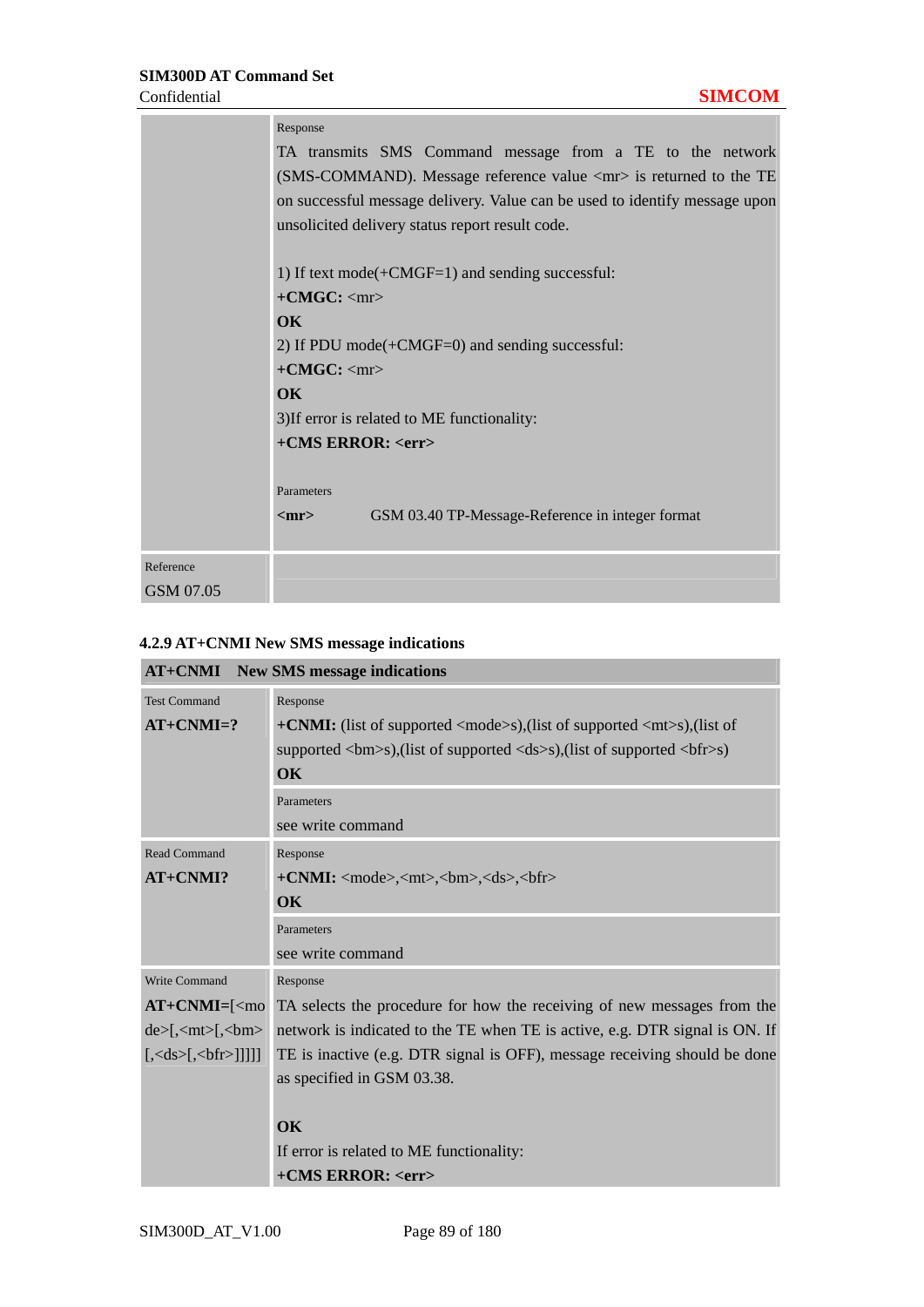| Parameters    |                                                                                                                                                                                                                                                      |
|---------------|------------------------------------------------------------------------------------------------------------------------------------------------------------------------------------------------------------------------------------------------------|
| <mode></mode> | $\boldsymbol{0}$<br>Buffer unsolicited result codes in the TA. If TA result<br>code buffer is full, indications can be buffered in some<br>other place or the oldest indications may be discarded<br>and replaced with the new received indications. |
|               | $\mathbf{1}$<br>Discard indication and reject new received message<br>unsolicited result codes when TA-TE link is reserved<br>(e.g. in on-line data mode). Otherwise forward them<br>directly to the TE.                                             |
|               | Buffer unsolicited result codes in the TA when TA-TE<br>$\overline{2}$<br>link is reserved (e.g. in on-line data mode) and flush<br>them to the TE after reservation. Otherwise forward<br>them directly to the TE.                                  |
|               | 3<br>Forward unsolicited result codes directly to the TE.<br>TA-TE link specific inband technique used to embed<br>result codes and data when TA is in on-line data mode.                                                                            |
| $<$ mt $>$    | (the rules for storing received SMs depend on its data coding<br>scheme (refer GSM 03.38 [2]), preferred memory<br>storage (+CPMS) setting and this value):                                                                                          |
|               | No SMS-DELIVER indications are routed to the TE.<br>$\boldsymbol{0}$                                                                                                                                                                                 |
|               | 1<br>If SMS-DELIVER is stored into ME/TA, indication of                                                                                                                                                                                              |
|               | the memory location is routed to the TE using<br>unsolicited result code: +CMTI: <mem>,<index></index></mem>                                                                                                                                         |
|               | $\overline{2}$<br>SMS-DELIVERs (except class 2) are routed directly to                                                                                                                                                                               |
|               | the TE using unsolicited result code: +CMT:                                                                                                                                                                                                          |
|               | [ <alpha>],<length><cr><lf><pdu> (PDU mode</pdu></lf></cr></length></alpha>                                                                                                                                                                          |
|               | enabled) or +CMT: <oa>, [<alpha>],<scts></scts></alpha></oa>                                                                                                                                                                                         |
|               | $[, <\text{tooa}>, <\text{fo}>, <\text{pid}>, <\text{dcs}>, <\text{sca}>, <\text{tosca}>, <\text{length}$<br>>/ <cr><lf><data> (text mode enabled; about</data></lf></cr>                                                                            |
|               | parameters in italics, refer command Show Text Mode                                                                                                                                                                                                  |
|               | Parameters +CSDH). Class 2 messages result in                                                                                                                                                                                                        |
|               | indication as defined in $\langle mt \rangle = 1$ .                                                                                                                                                                                                  |
|               | 3<br>Class 3 SMS-DELIVERs are routed directly to TE<br>using unsolicited result codes defined in $\langle mt \rangle = 2$ .                                                                                                                          |
|               | Messages of other classes result in indication as<br>defined in $m=1$ .                                                                                                                                                                              |
| <br>cm>       | (the rules for storing received CBMs depend on its data)                                                                                                                                                                                             |
|               | coding scheme (refer GSM 03.38 [2]), the setting of<br>Select CBM Types (+CSCB) and this value):                                                                                                                                                     |
|               | No CBM indications are routed to the TE.<br>$\theta$                                                                                                                                                                                                 |
|               | 2<br>New CBMs are routed directly to the TE using                                                                                                                                                                                                    |
|               | unsolicited result code: +CBM:<br><length><cr><lf><pdu> (PDU mode enabled) or</pdu></lf></cr></length>                                                                                                                                               |
|               |                                                                                                                                                                                                                                                      |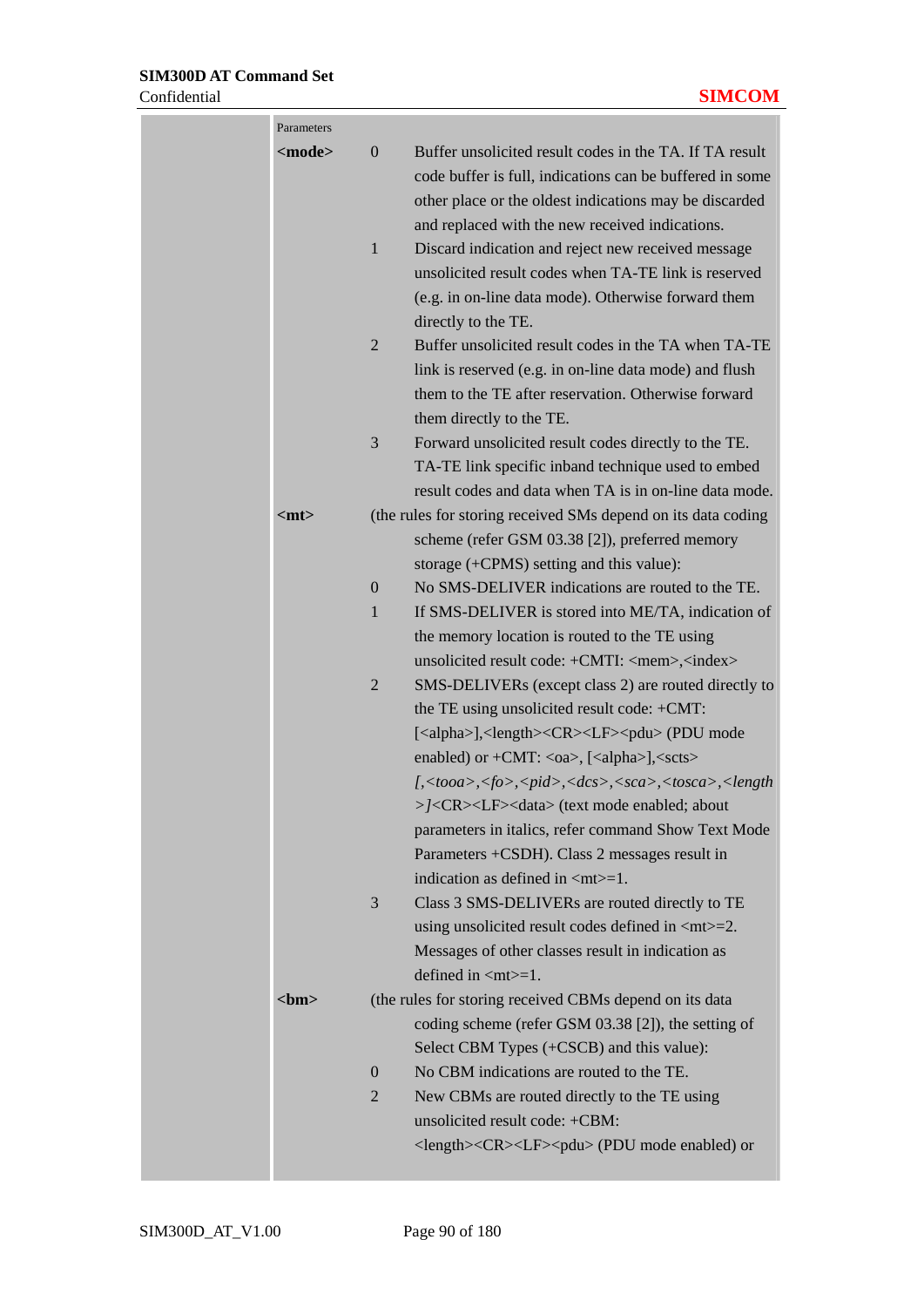|           |                                              |              | $+CBM$ :                                                                                       |
|-----------|----------------------------------------------|--------------|------------------------------------------------------------------------------------------------|
|           |                                              |              | <sn>,<mid>,<dcs>,<page>,<pages><cr><lf><data></data></lf></cr></pages></page></dcs></mid></sn> |
|           |                                              |              | (text mode enabled).                                                                           |
|           | $<$ ds $>$                                   | $\Omega$     | No SMS-STATUS-REPORTs are routed to the TE.                                                    |
|           |                                              | $\mathbf{1}$ | SMS-STATUS-REPORTs are routed to the TE using                                                  |
|           |                                              |              | unsolicited result code: +CDS:                                                                 |
|           |                                              |              | <length><cr><lf><pdu> (PDU mode enabled) or</pdu></lf></cr></length>                           |
|           |                                              |              | +CDS: <fo>,<mr>,[<ra>],[<tora>],<scts>,<dt>,<st></st></dt></scts></tora></ra></mr></fo>        |
|           |                                              |              | (text mode enabled)                                                                            |
|           | chfr                                         | $\Omega$     | TA buffer of unsolicited result codes defined within                                           |
|           |                                              |              | this command is flushed to the TE when $\langle$ mode $> 13$                                   |
|           |                                              |              | is entered (OK response shall be given before flushing)<br>the codes).                         |
|           |                                              | $\mathbf{1}$ | TA buffer of unsolicited result codes defined within                                           |
|           |                                              |              | this command is cleared when $\langle$ mode $> 13$ is entered.                                 |
|           |                                              |              |                                                                                                |
|           | Unsolicited result code                      |              |                                                                                                |
|           | $+$ <b>CMTI:</b> <mem>,<index></index></mem> |              | Indication<br>that<br>new<br>been<br>message<br>has                                            |
|           |                                              |              | received                                                                                       |
|           |                                              |              | $+CMT$ : , < length > < CR > < LF > < pdu ><br>Short message is output directly                |
|           |                                              |              | +CBM: <length><cr><lf><pdu><br/>Cell broadcast message is output</pdu></lf></cr></length>      |
|           |                                              |              | directly                                                                                       |
| Reference |                                              |              |                                                                                                |
| GSM 07.05 |                                              |              |                                                                                                |

# **4.2.10 AT+CPMS Preferred SMS Message Storage**

|                     | <b>AT+CPMS</b> Preferred SMS Message Storage                                                                          |  |  |  |
|---------------------|-----------------------------------------------------------------------------------------------------------------------|--|--|--|
| <b>Read Command</b> | Response                                                                                                              |  |  |  |
| $AT+CPMS?$          | +CPMS: <mem1>,<used1>,<total1>,<mem2>,<used2>,<total2>,<mem3>,</mem3></total2></used2></mem2></total1></used1></mem1> |  |  |  |
|                     | $\langle used3\rangle$ , $\langle total3\rangle$ OK                                                                   |  |  |  |
|                     | If error is related to ME functionality:                                                                              |  |  |  |
|                     | +CMS ERROR                                                                                                            |  |  |  |
|                     | Parameters                                                                                                            |  |  |  |
|                     | see write command                                                                                                     |  |  |  |
| <b>Test Command</b> | Response                                                                                                              |  |  |  |
| $AT+CPMS=?$         | + <b>CPMS:</b> (list of supported $\langle$ mem1>s),(list of supported $\langle$ mem2>s),(list of                     |  |  |  |
|                     | supported $\langle mem3\rangle s$                                                                                     |  |  |  |
|                     | Parameters                                                                                                            |  |  |  |
|                     | see write command                                                                                                     |  |  |  |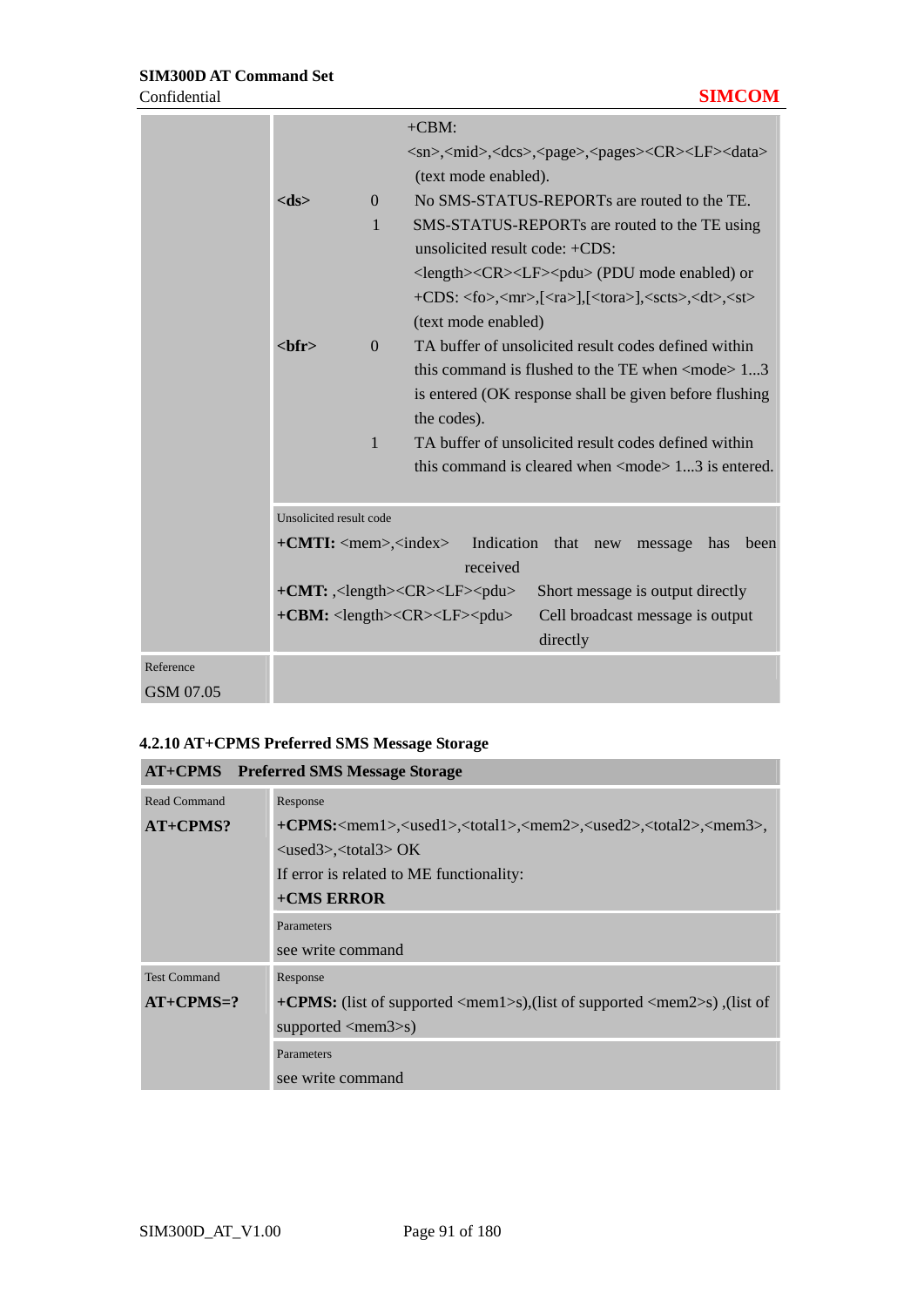| <b>Write Command</b>      | Response                                                                                                                               |                                                                                                              |  |
|---------------------------|----------------------------------------------------------------------------------------------------------------------------------------|--------------------------------------------------------------------------------------------------------------|--|
| $AT+CPMS=$                | TA selects memory storages $\langle \text{mem1}\rangle$ , $\langle \text{mem2}\rangle$ and $\langle \text{mem3}\rangle$ to be used for |                                                                                                              |  |
| $<$ mem $1>$              | reading, writing, etc.                                                                                                                 |                                                                                                              |  |
| $\sqrt{5}$ /mem2>         |                                                                                                                                        | +CPMS: <used1>,<total1>,<used2>,<total2>,<used3>,<total3></total3></used3></total2></used2></total1></used1> |  |
| $\left[$ , <mem3>]</mem3> | $\alpha$                                                                                                                               |                                                                                                              |  |
|                           | If error is related to ME functionality:                                                                                               |                                                                                                              |  |
|                           | +CMS ERROR: <err></err>                                                                                                                |                                                                                                              |  |
|                           |                                                                                                                                        |                                                                                                              |  |
|                           | Parameters                                                                                                                             |                                                                                                              |  |
|                           | $<$ mem $1>$                                                                                                                           | Messages to be read and deleted from this memory                                                             |  |
|                           |                                                                                                                                        | storage                                                                                                      |  |
|                           |                                                                                                                                        | "SM" SIM message storage                                                                                     |  |
|                           | $<$ mem2>                                                                                                                              | Messages will be written and sent to this memory                                                             |  |
|                           |                                                                                                                                        | storage                                                                                                      |  |
|                           |                                                                                                                                        | "SM" SIM message storage                                                                                     |  |
|                           | $<$ mem $3>$                                                                                                                           | Received messages will be placed in this memory                                                              |  |
|                           |                                                                                                                                        | storage if routing to PC is not set ("+CNMI")                                                                |  |
|                           |                                                                                                                                        | "SM" SIM message storage                                                                                     |  |
|                           | $<$ usedx $>$                                                                                                                          | Number of messages currently in <memx></memx>                                                                |  |
|                           | $<$ totalx $>$                                                                                                                         | Number of messages storable in <memx></memx>                                                                 |  |
|                           |                                                                                                                                        |                                                                                                              |  |
| Reference                 |                                                                                                                                        |                                                                                                              |  |
| GSM 07.05                 |                                                                                                                                        |                                                                                                              |  |

# **4.2.11 AT+CRES Restore SMS settings**

| <b>AT+CRES</b> Restore SMS settings |                                                                                                                 |  |  |
|-------------------------------------|-----------------------------------------------------------------------------------------------------------------|--|--|
| <b>Test Command</b>                 | Response                                                                                                        |  |  |
| $AT+CRES=?$                         | $+CRES$ : list of supported $\langle$ profile $\rangle$ s                                                       |  |  |
|                                     | <b>OK</b>                                                                                                       |  |  |
| <b>Write Command</b>                | Response                                                                                                        |  |  |
| $AT+CRES = [\text{cpro}$            | TA restores SMS settings for $+CMGF$ , $+CNMI$ , $+CSDH$ from non-volatile                                      |  |  |
| file>                               | memory to active memory.                                                                                        |  |  |
|                                     | $\alpha$                                                                                                        |  |  |
|                                     | If error is related to ME functionality:                                                                        |  |  |
|                                     | +CMS ERROR: <err></err>                                                                                         |  |  |
|                                     | Parameters                                                                                                      |  |  |
|                                     | <profile><br/>manufacturer specific profile number where setting are to<br/><math>\overline{0}</math></profile> |  |  |
|                                     | be stored                                                                                                       |  |  |
|                                     |                                                                                                                 |  |  |
| Reference                           |                                                                                                                 |  |  |
| GSM 07.05                           |                                                                                                                 |  |  |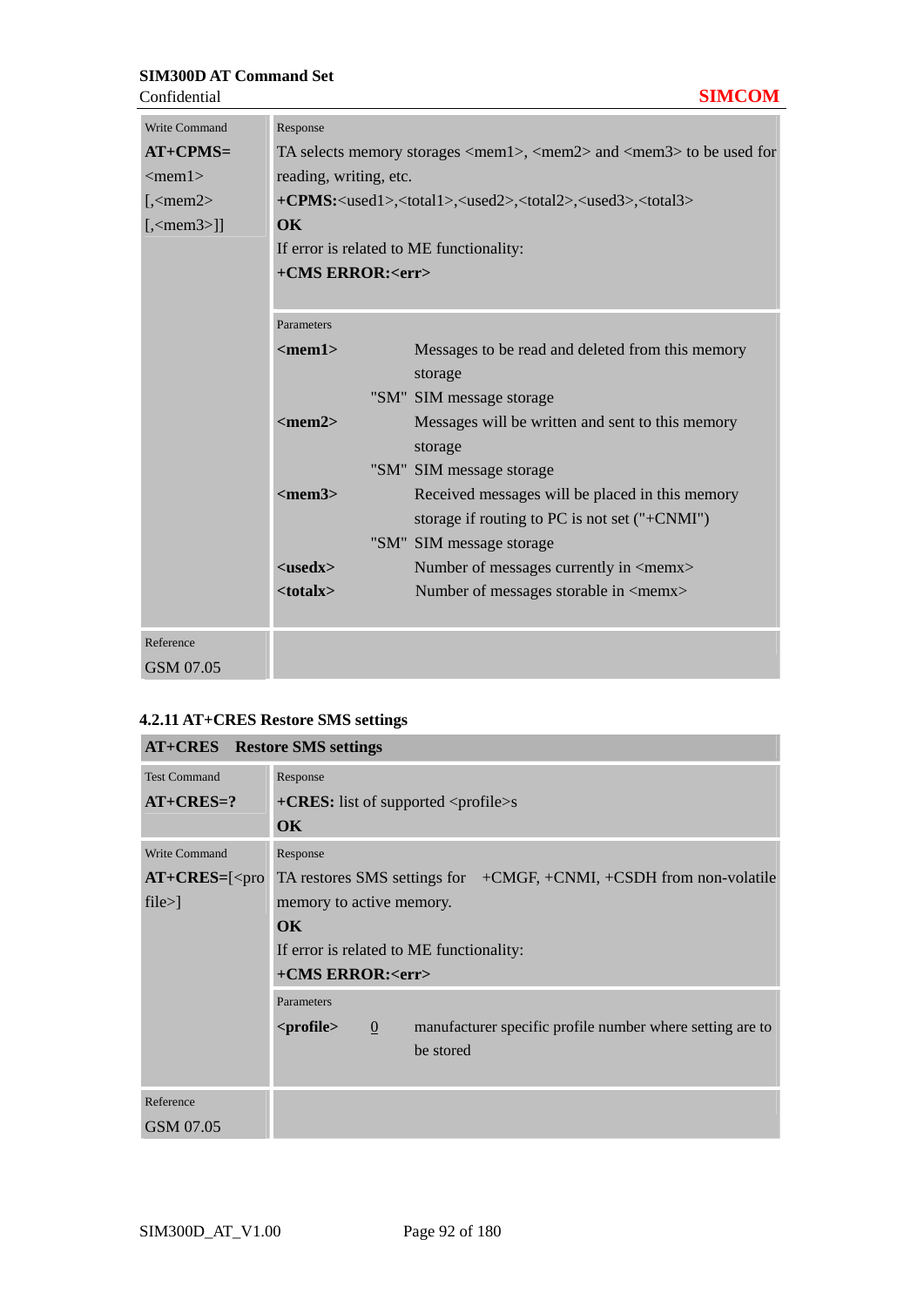#### **4.2.12 AT+CSAS Save SMS settings**

| AT+CSAS Save SMS settings |                                                                                    |  |  |
|---------------------------|------------------------------------------------------------------------------------|--|--|
| <b>Test Command</b>       | Response                                                                           |  |  |
| $AT+CSAS=?$               | $+$ <b>CSAS:</b> list of supported $\le$ profile $\ge$ s                           |  |  |
|                           | <b>OK</b>                                                                          |  |  |
| <b>Write Command</b>      | Response                                                                           |  |  |
| $AT+CSAS=[<$ pro          | TA saves current message service settings for $+CMGF$ , $+CNMI$ , $+CSDH$ ,        |  |  |
| file>                     | to a non-volatile memory.                                                          |  |  |
|                           | <b>OK</b>                                                                          |  |  |
|                           | If error is related to ME functionality:                                           |  |  |
|                           | +CMS ERROR: <err></err>                                                            |  |  |
|                           | Parameters                                                                         |  |  |
|                           | manufacturer specific profile number where settings are to be<br>$<$ profile $> 0$ |  |  |
|                           | stored                                                                             |  |  |
| Reference                 |                                                                                    |  |  |
| GSM 07.05                 |                                                                                    |  |  |

### **4.2.13 AT+CSCA SMS Service Center Address**

|                        | <b>AT+CSCA</b> SMS Service Center Address                                  |                                                                          |
|------------------------|----------------------------------------------------------------------------|--------------------------------------------------------------------------|
| Read Command           | Response                                                                   |                                                                          |
| $AT+CSCA?$             | $+{\text{CSCA}:} <$ sca>, $<$ tosca>                                       |                                                                          |
|                        | OK                                                                         |                                                                          |
|                        | Parameters                                                                 |                                                                          |
|                        | see write command                                                          |                                                                          |
| <b>Test Command</b>    | Response                                                                   |                                                                          |
| $AT+CSCA=?$            | $\alpha$                                                                   |                                                                          |
| <b>Write Command</b>   | Response                                                                   |                                                                          |
| $AT+CSCA$              |                                                                            | = TA updates the SMSC address, through which mobile originated SMS are   |
| $<$ sca>[, $<$ tosca>] | transmitted. In text mode, setting is used by send and writes commands. In |                                                                          |
|                        |                                                                            | PDU mode, setting is used by the same commands, but only when the        |
|                        |                                                                            | length of the SMSC address coded into <pdu> parameter equals zero.</pdu> |
|                        |                                                                            |                                                                          |
|                        |                                                                            | Note: The command writes the parameters in NON-VOLATILE memory.          |
|                        | <b>OK</b>                                                                  |                                                                          |
|                        | Parameters                                                                 |                                                                          |
|                        | $<$ sca $>$                                                                | GSM 04.11 RP SC address Address-Value field in string                    |
|                        |                                                                            | format; BCD numbers (or GSM default alphabet                             |
|                        |                                                                            | characters) are converted to characters of the currently                 |
|                        |                                                                            | selected TE character set (specified by +CSCS);; type of                 |
|                        |                                                                            | address given by <tosca></tosca>                                         |
|                        | $<$ tosca $>$                                                              | Service center address format GSM 04.11 RP SC address                    |
|                        |                                                                            | Type-of-Address octet in integer format (default refer                   |
|                        |                                                                            | $<$ toda $>$ )                                                           |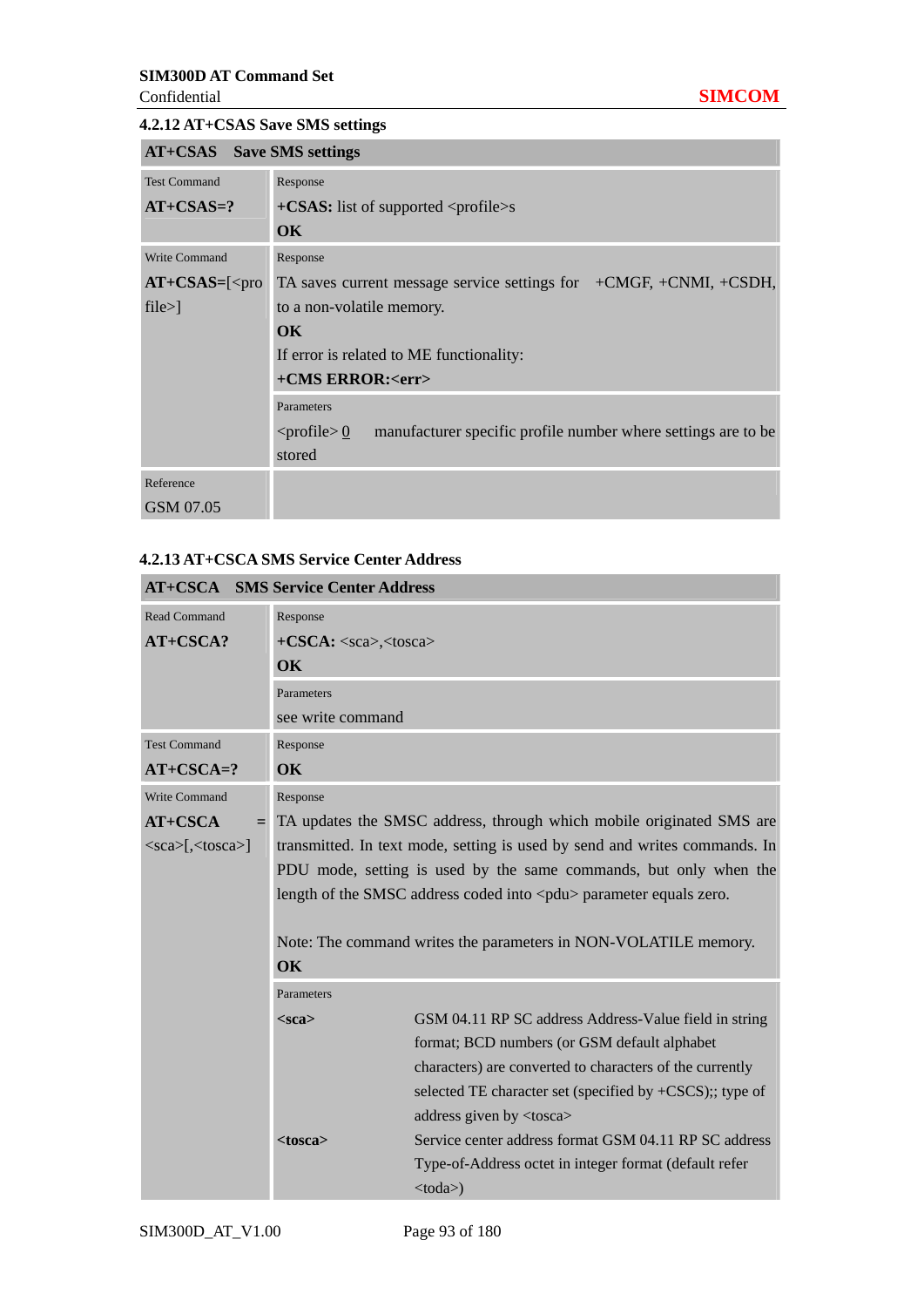Reference GSM 07.05

# **4.2.14 AT+CSCB Select cell broadcast SMS messages**

| $AT+CSCB$                                      | <b>Select cell broadcast SMS messages</b>                       |                |                                                                    |  |  |  |
|------------------------------------------------|-----------------------------------------------------------------|----------------|--------------------------------------------------------------------|--|--|--|
| Read Command                                   | Response                                                        |                |                                                                    |  |  |  |
| $AT+CSCB?$                                     | +CSCB: <mode>,<mids>,<dcss> OK</dcss></mids></mode>             |                |                                                                    |  |  |  |
|                                                | Parameters                                                      |                |                                                                    |  |  |  |
|                                                | see write command                                               |                |                                                                    |  |  |  |
| <b>Test Command</b>                            | Response                                                        |                |                                                                    |  |  |  |
| $AT+CSCB=?$                                    |                                                                 |                | $+CSCB$ : list of supported $\langle$ mode $\rangle$ s OK          |  |  |  |
|                                                | Parameters                                                      |                |                                                                    |  |  |  |
|                                                | see write command                                               |                |                                                                    |  |  |  |
| <b>Write Command</b>                           | Response                                                        |                |                                                                    |  |  |  |
| $AT+CSCB=$                                     |                                                                 |                | TA selects which types of CBMs are to be received by the ME.       |  |  |  |
| $[\langle$ mode $\rangle$ [, mids $\langle$ [, |                                                                 |                |                                                                    |  |  |  |
| $<$ dcss>]]]                                   | Note: The command writes the parameters in NON-VOLATILE memory. |                |                                                                    |  |  |  |
|                                                | OK                                                              |                |                                                                    |  |  |  |
|                                                | Parameters                                                      |                |                                                                    |  |  |  |
|                                                | $mode$                                                          | $\overline{0}$ | message types specified in <mids> and <dcss> are</dcss></mids>     |  |  |  |
|                                                |                                                                 |                | accepted                                                           |  |  |  |
|                                                |                                                                 | 1              | message types specified in <mids> and <dcss> are not</dcss></mids> |  |  |  |
|                                                |                                                                 |                | accepted                                                           |  |  |  |
|                                                | $<$ mids $>$                                                    |                | string type; all different possible combinations of CBM message    |  |  |  |
|                                                |                                                                 |                | identifiers (refer <mid>) (default is empty string); e.g.</mid>    |  |  |  |
|                                                |                                                                 |                | "0,1,5,320-478,922".                                               |  |  |  |
|                                                | $<$ dcss $>$                                                    |                | string type; all different possible combinations of CBM data       |  |  |  |
|                                                |                                                                 |                | coding schemes (refer <dcs>) (default is empty string);</dcs>      |  |  |  |
|                                                |                                                                 |                | e.g. "0-3,5".                                                      |  |  |  |
| Reference                                      |                                                                 |                |                                                                    |  |  |  |
| GSM 07.05                                      |                                                                 |                |                                                                    |  |  |  |

### **4.2.15 AT+CSDH Show SMS text mode parameters**

|                     | AT+CSDH Show SMS text mode parameters                         |
|---------------------|---------------------------------------------------------------|
| Read Command        | Response                                                      |
| AT+CSDH?            | $+CSDH$ : $<$ show $>$                                        |
|                     | OK                                                            |
|                     | Parameters                                                    |
|                     | see write command                                             |
| <b>Test Command</b> | Response                                                      |
| $AT+CSDH=?$         | $+$ <b>CSDH:</b> list of supported $\langle$ show $\rangle$ s |
|                     | OK                                                            |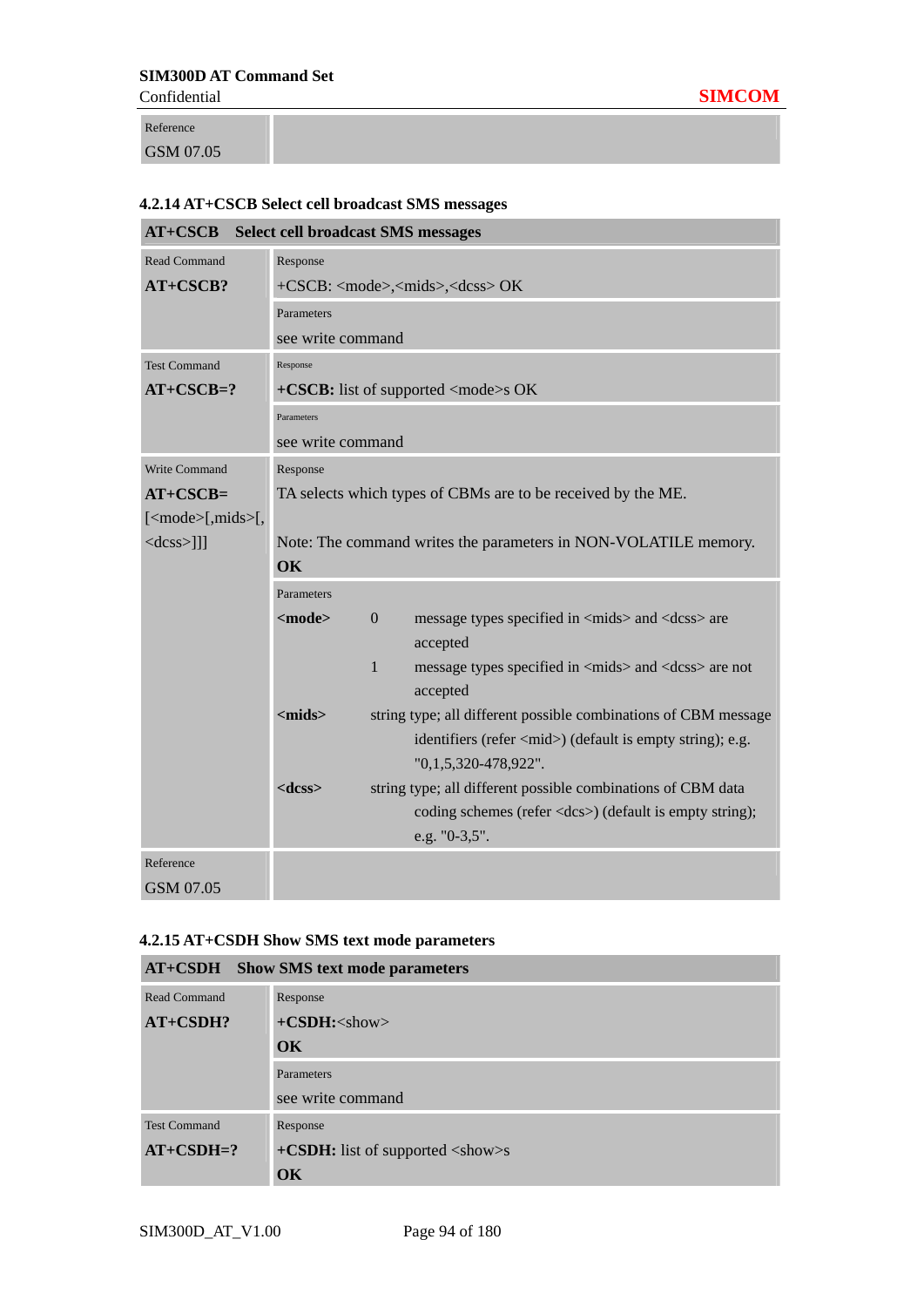٦

|                      | Parameters        |                 |                                                                                                                                                                        |
|----------------------|-------------------|-----------------|------------------------------------------------------------------------------------------------------------------------------------------------------------------------|
|                      | see write command |                 |                                                                                                                                                                        |
| <b>Write Command</b> | Response          |                 |                                                                                                                                                                        |
| $AT+CSDH=<$ sho      |                   |                 | TA determines whether detailed header information is shown in text mode                                                                                                |
| W>                   | result codes.     |                 |                                                                                                                                                                        |
|                      | OK.               |                 |                                                                                                                                                                        |
|                      | Parameters        |                 |                                                                                                                                                                        |
|                      | $<$ show $>$      | $\underline{0}$ | $\alpha$ do not show header values defined in commands +CSCA                                                                                                           |
|                      |                   |                 | and +CSMP ( $\langle$ sca $\rangle$ , $\langle$ tosca $\rangle$ , $\langle$ fo $\rangle$ , $\langle \langle \rangle$ p $\rangle$ , $\langle \rangle$ pid $\rangle$ and |
|                      |                   |                 | $\langle dcs \rangle$ nor $\langle \text{length} \rangle$ , $\langle \text{total} \rangle$ or $\langle \text{total} \rangle$ in $\langle \text{CMT} \rangle$           |
|                      |                   |                 | +CMGL, +CMGR result codes in text mode                                                                                                                                 |
|                      |                   | 1               | show the values in result codes                                                                                                                                        |
|                      |                   |                 |                                                                                                                                                                        |
| Reference            |                   |                 |                                                                                                                                                                        |
| GSM 07.05            |                   |                 |                                                                                                                                                                        |

#### **4.2.16 AT+CSMP Set SMS text mode parameters**

| A1+C9MI                                                         | <b>SU SIVIS ICAL HIGHE PATAMENTS</b>                                                  |
|-----------------------------------------------------------------|---------------------------------------------------------------------------------------|
| <b>Read Command</b>                                             | Response                                                                              |
| $AT+CSMP?$                                                      | $+CSMP: 0>, 0, 0$                                                                     |
|                                                                 | $\alpha$                                                                              |
|                                                                 | Parameters                                                                            |
|                                                                 | see write command                                                                     |
| <b>Test Command</b>                                             | Response                                                                              |
| $AT+CSMP=?$                                                     | +CSMP:(list of supported $\langle$ fo>s),(list of supported $\langle$ vp>s)           |
|                                                                 | <b>OK</b>                                                                             |
|                                                                 | Parameters                                                                            |
|                                                                 | see write command                                                                     |
| <b>Write Command</b>                                            | Response                                                                              |
| $AT+CSMP = \leq f_0$                                            | TA selects values for additional parameters needed when SM is sent to the             |
| $>\left[ <\text{vp}\right[ ,\text{pid}\left[ ,<\text{d}\right]$ | network or placed in a storage when text mode is selected (+CMGF=1). It is            |
| $\cos\left[\frac{1}{2}\right]$                                  | possible to set the validity period starting from when the SM is received by          |
|                                                                 | the SMSC $(\langle vp \rangle)$ is in range 0 255) or define the absolute time of the |
|                                                                 | validity period termination $(<\np>)$ is a string).                                   |
|                                                                 |                                                                                       |
|                                                                 | Note: The command writes the parameters in NON-VOLATILE memory.                       |
|                                                                 | OK                                                                                    |
|                                                                 |                                                                                       |

# **AT+CSMP Set SMS text mode parameters**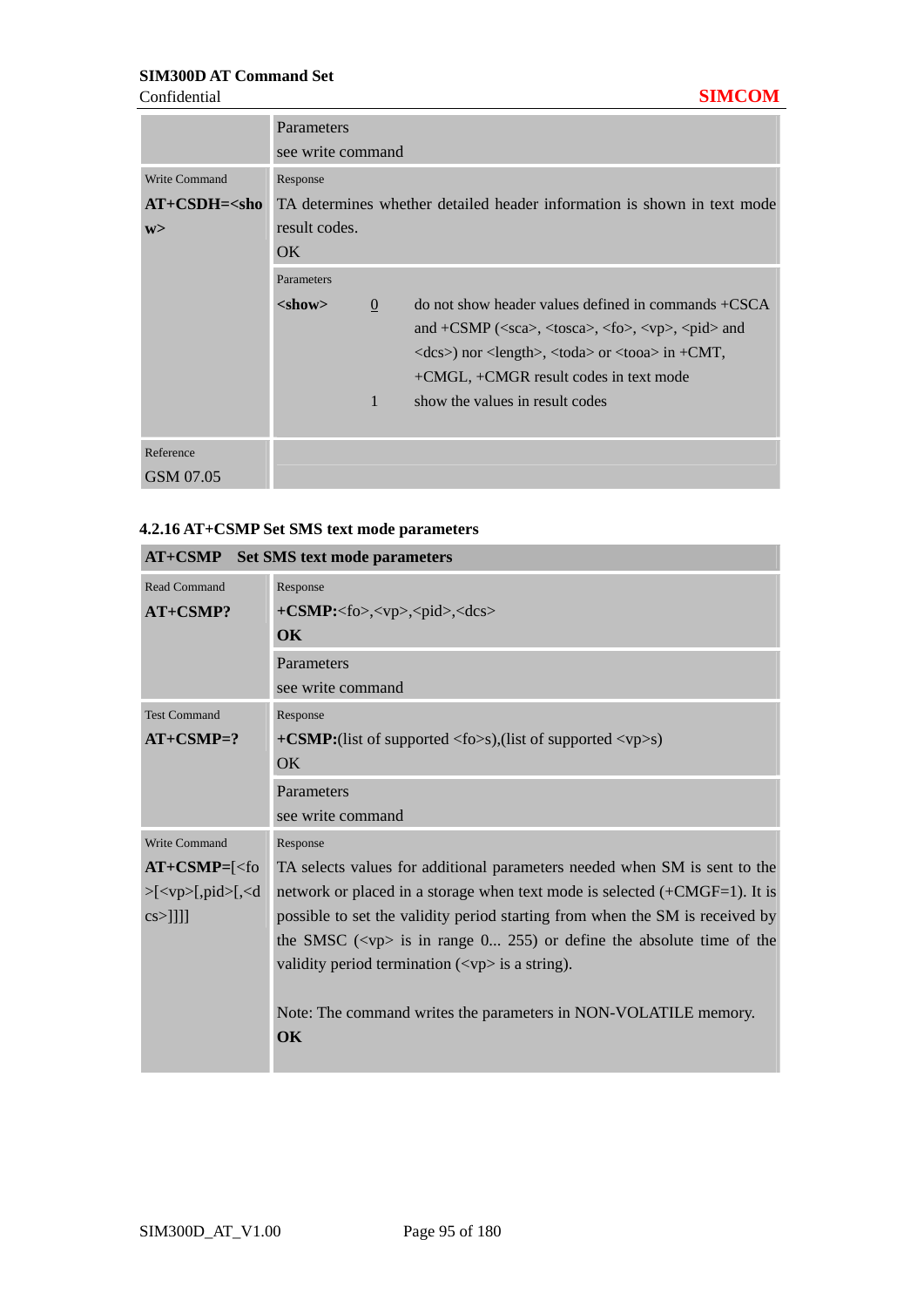|           | Parameters  |                                                             |
|-----------|-------------|-------------------------------------------------------------|
|           | <fo></fo>   | depending on the command or result code: first octet of     |
|           |             | GSM 03.40 SMS-DELIVER, SMS-SUBMIT (default)                 |
|           |             | 17), SMS-STATUS-REPORT, or SMS-COMMAND                      |
|           |             | (default 2) in integer format                               |
|           | $<$ vp>     | depending on SMS-SUBMIT $\langle$ fo $>$ setting: GSM 03.40 |
|           |             | TP-Validity-Period either in integer format (default 167)   |
|           |             | or in time-string format (refer $\langle dt \rangle$ )      |
|           | $<$ pid $>$ | GSM 03.40 TP-Protocol-Identifier in integer format.         |
|           | $<$ dcs $>$ | GSM 03.38 SMS Data Coding Scheme in Integer format.         |
|           |             |                                                             |
| Reference |             |                                                             |
| GSM 07.05 |             |                                                             |

# **4.2.17 AT+CSMS Select Message Service**

| $AT+CSMS$            | <b>Select Message Service</b>                                |
|----------------------|--------------------------------------------------------------|
| <b>Read Command</b>  | Response                                                     |
| AT+CSMS?             | $+CSMS:$ <service>,<mt>,<mo>,<br/>bm&gt;</mo></mt></service> |
|                      | OK                                                           |
|                      | Parameters                                                   |
|                      | see write command                                            |
| <b>Test Command</b>  | Response                                                     |
| $AT+CSMS=?$          | $+$ <b>CSMS:</b> list of supported $\le$ service $>$ s       |
|                      | <b>OK</b>                                                    |
|                      | Parameters                                                   |
|                      | see write command                                            |
| <b>Write Command</b> | Response                                                     |
| $AT+CSMS=$           | $+CSMS:$ <mt>,<mo>,<br/>,<m> OK</m></mo></mt>                |
| <service></service>  | If error is related to ME functionality:                     |
|                      | $+CMS$ ERROR: $<$ err $>$                                    |
|                      |                                                              |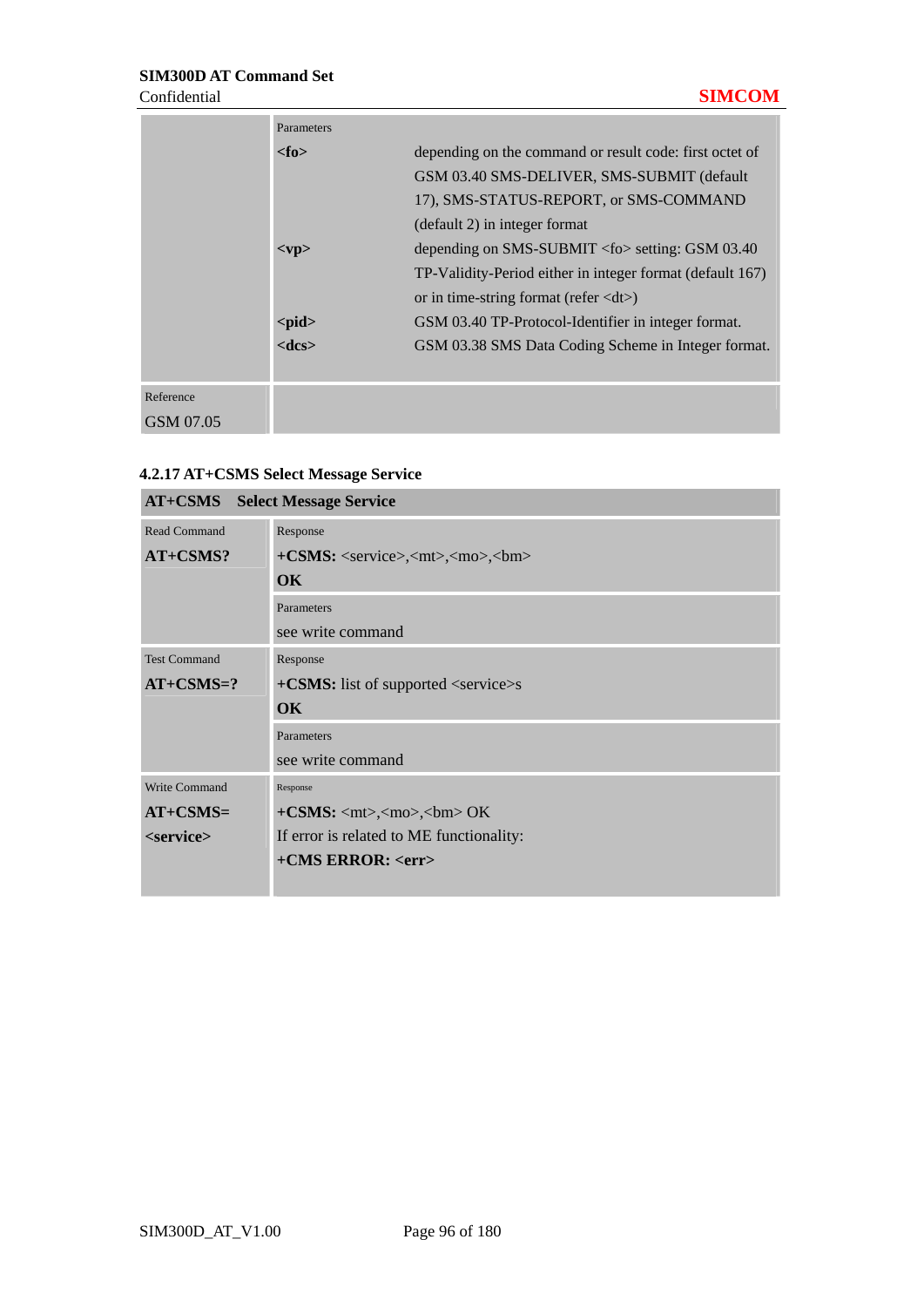|                        | Parameters          |                                                         |                                                                                                                                                                                                                                                                                                                                              |
|------------------------|---------------------|---------------------------------------------------------|----------------------------------------------------------------------------------------------------------------------------------------------------------------------------------------------------------------------------------------------------------------------------------------------------------------------------------------------|
|                        | <service></service> | $\overline{0}$<br>128                                   | GSM 03.40 and 03.41 (the syntax of SMS AT<br>commands is compatible with GSM 07.05 Phase 2<br>version 4.7.0; Phase $2+$ features which do not require<br>new command syntax may be supported (e.g. correct<br>routing of messages with new Phase 2+ data coding<br>schemes))<br>SMS PDU mode - TPDU only used for<br>sending/receiving SMSs. |
|                        | $<$ mt $>$          | $\overline{0}$<br>$\mathbf{1}$                          | <b>Mobile Terminated Messages:</b><br>Type not supported<br>Type supported                                                                                                                                                                                                                                                                   |
|                        | $mpo$<br><br>bm>    | $\boldsymbol{0}$<br>$\mathbf{1}$<br>$\overline{0}$<br>1 | Mobile Originated Messages:<br>Type not supported<br>Type supported<br><b>Broadcast Type Messages:</b><br>Type not supported<br>Type supported                                                                                                                                                                                               |
| Reference<br>GSM 07.05 |                     |                                                         |                                                                                                                                                                                                                                                                                                                                              |
|                        |                     |                                                         |                                                                                                                                                                                                                                                                                                                                              |

# **4.3 Configuration commands for SMS**

| $AT+SMALPHAID$  | CONFIGURE ALPHAID LOOKUP WHEN DISPLAYING SMS's |
|-----------------|------------------------------------------------|
| AT+SMEXTRAINFO  | <b>CONFIGURE EXTRA SMS INFORMATION DISPLAY</b> |
| AT+SMEXTRAUNSOL | CONFIGURE EXTRA UNSOLICITED SMS MESSAGE        |

# **4.3.1 AT+SMALPHAID CONFIGURE ALPHAID LOOKUP WHEN DISPLAYING SMS's**

| AT+SMALPHAID CONFIGURE ALPHAID LOOKUP WHEN DISPLAYING SMS's |
|-------------------------------------------------------------|
|                                                             |

| Test command   | Response                                        |
|----------------|-------------------------------------------------|
| $+SMALPHAID=?$ | + SMALPHAID: (list of supported <mode>s)</mode> |
|                |                                                 |
|                | OK                                              |
|                | Parameter                                       |
|                | See set command                                 |
| Read command   | Response                                        |
| +SMALPHAID?    | +SMALPHAID : <mode></mode>                      |
|                |                                                 |
|                | OK                                              |
|                | Parameter                                       |
|                | See set command                                 |
| Set command    | Response                                        |
| +SMALPHAID     | OK.                                             |
| $=\text{6}$    | Parameter                                       |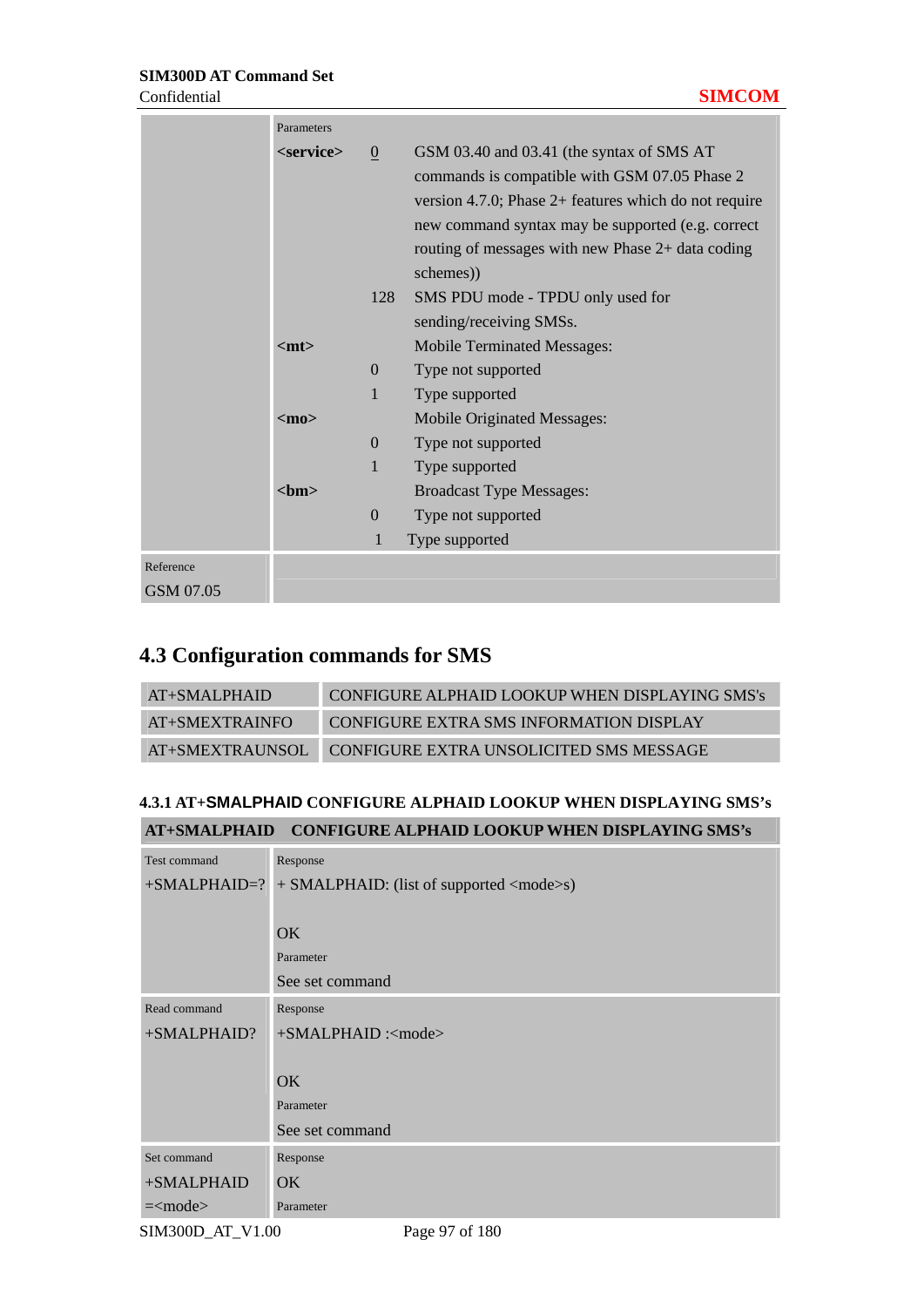|           | $<$ mode $>$ | Enable/disable the Alphaid lookup for phonenumbers when<br>displaying sms |
|-----------|--------------|---------------------------------------------------------------------------|
|           |              | disable the Alphaid (default)<br>$\theta$                                 |
|           |              | enable the Alphaid                                                        |
| Reference | <b>Note</b>  |                                                                           |
|           |              |                                                                           |

# **4.3.2 AT+SMEXTRAINFO CONFIGURE EXTRA SMS INFORMATION DISPLAY AT+SMEXTRAINFO CONFIGURE EXTRA SMS INFORMATION DISPLAY**

| <b>Test command</b>  | Response                                                             |  |
|----------------------|----------------------------------------------------------------------|--|
| $+$ SMEXTRAINFO=?    | +SMEXTRAINFO: (list of supported <mode>s)</mode>                     |  |
|                      |                                                                      |  |
|                      | OK                                                                   |  |
|                      | Parameter                                                            |  |
|                      | See set command                                                      |  |
| Read command         | Response                                                             |  |
| + SMEXTRAINFO?       | + SMEXTRAINFO : <mode></mode>                                        |  |
|                      |                                                                      |  |
|                      | OK                                                                   |  |
|                      | Parameter                                                            |  |
|                      | See set command                                                      |  |
| Set command          | Response                                                             |  |
| +SMALPHAID           | <b>OK</b>                                                            |  |
| $=\text{<}$ mode $>$ | Parameter                                                            |  |
|                      | Enable/disable the extra non-standard information on<br>$<$ mode $>$ |  |
|                      | some commands and messages                                           |  |
|                      | disable the extra non-standard information<br>$\overline{0}$         |  |
|                      | $\mathbf{1}$<br>enable the extra non-standard information            |  |
|                      |                                                                      |  |
| Reference            | Note                                                                 |  |
|                      | e.g. Adds an extra field onto the AT+CSCA command:                   |  |
|                      | +CSCA: "+447802000332",145, "BT Cellnet SMS"                         |  |

# **4.3.3 AT+SMEXTRAUNSOL CONFIGURE EXTRA UNSOLICITED SMS MESSAGE AT+SMEXTRAUNSOL CONFIGURE EXTRA UNSOLICITED SMS MESSAGE**

| Test command       | Response                                           |  |
|--------------------|----------------------------------------------------|--|
| $+$ SMEXTRAUNSOL=? | + SMEXTRAUNSOL: (list of supported <mode>s)</mode> |  |
|                    |                                                    |  |
|                    | OK                                                 |  |
|                    | Parameter                                          |  |
|                    | See set command                                    |  |
| Read command       | Response                                           |  |
| + SMEXTRAUNSOL?    | + SMEXTRAUNSOL : <mode></mode>                     |  |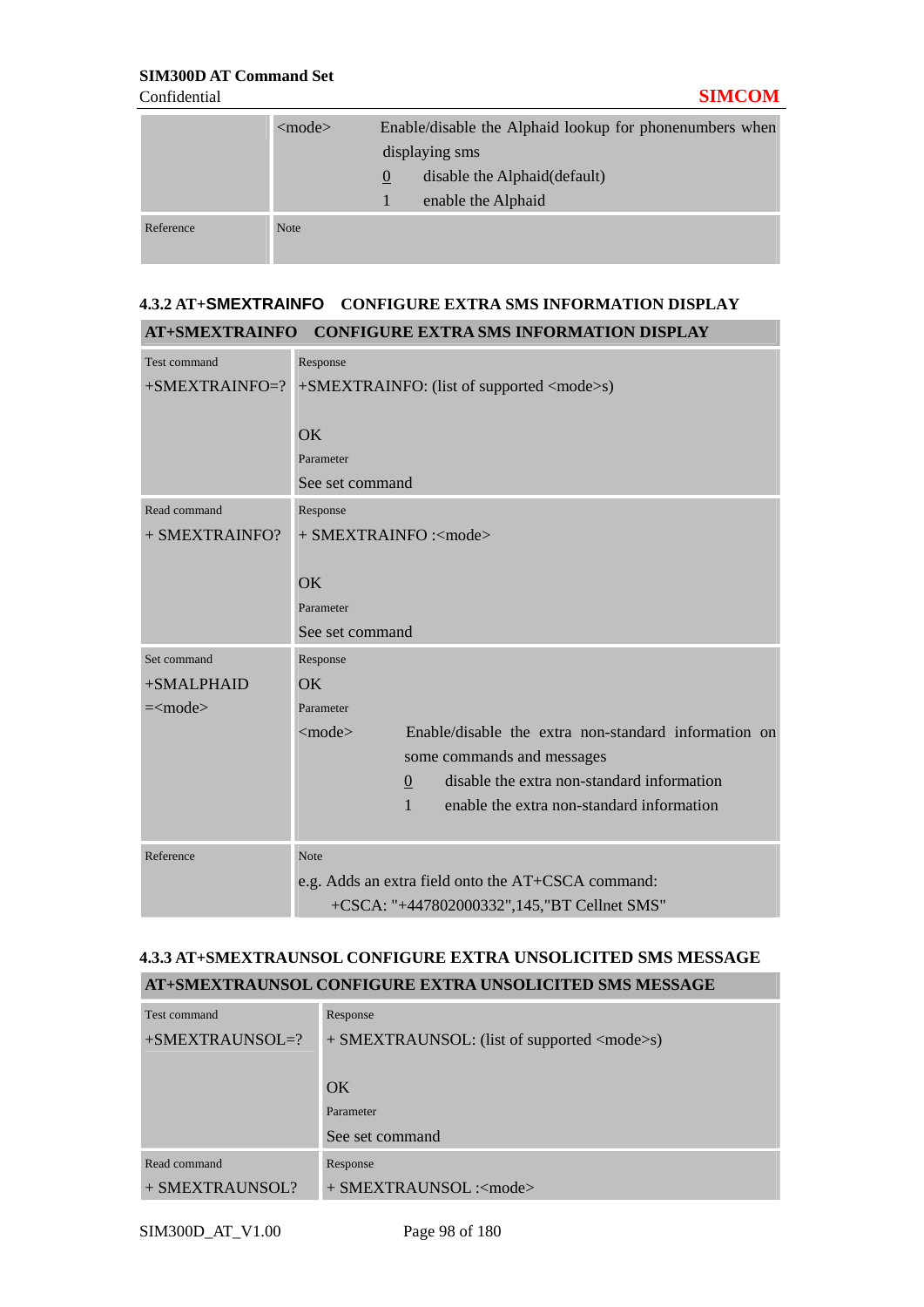|                      | OK                                                                |
|----------------------|-------------------------------------------------------------------|
|                      | Parameter                                                         |
|                      | See set command                                                   |
| Set command          | Response                                                          |
| +SMEXTRAUNSOL        | OK                                                                |
| $=\text{<}$ mode $>$ | Parameter                                                         |
|                      | $<$ mode $>$<br>Enable/disable the extra unsolicited<br>messages. |
|                      | $\overline{0}$<br>disable the extra unsolicited message           |
|                      | 1<br>enable the extra unsolicited message                         |
| Reference            | <b>Note</b>                                                       |

# **5 AT Commands for GPRS Support**

# **5.1 Overview of AT Commands for GPRS Support**

| <b>Command</b> | <b>Description</b>                              |
|----------------|-------------------------------------------------|
| $AT+CGATT$     | ATTACH/DETACH FROM GPRS SERVICE                 |
| $AT+CGDCONT$   | <b>DEFINE PDP CONTEXT</b>                       |
| AT+CGQMIN      | QUALITY OF SERVICE PROFILE (MINIMUM ACCEPTABLE) |
| AT+CGQREQ      | <b>QUALITY OF SERVICE PROFILE (REQUESTED)</b>   |
| $AT+CGACT$     | <b>CONTEXT ACTIVATION</b>                       |
| $AT+CGDATA$    | <b>ENTER DATA STATE</b>                         |
| $AT+CGPADDR$   | <b>SHOW PDP ADDRESS</b>                         |
| $AT+CGCLASS$   | <b>GPRS MOBILE STATION CLASS</b>                |
| $AT+CGEREP$    | CONTROL UNSOLICITED GPRS EVENT REPORTING        |
| $AT+CGREG$     | NETWORK REGISTRATION STATUS                     |
| $AT+CGSMS$     | <b>SELECT SERVICE FOR MO SMS MESSAGES</b>       |
| AT+CGCOUNT     | <b>GPRS PACKET COUNTERS</b>                     |

# **5.2 Detailed Descriptions of AT Commands for GPRS Support**

#### **5.2.1 AT+CGATT Attach or detach from GPRS service**

| AT+CGATT Attach or detach from GPRS service |                                              |  |
|---------------------------------------------|----------------------------------------------|--|
| Test command                                | Response                                     |  |
| $+CGATT=?$                                  | +CGATT: (list of supported <state>s)</state> |  |
|                                             | Parameter                                    |  |
|                                             | See set command                              |  |
| Read command                                | Response                                     |  |
| $+CGATT?$                                   | $+CGATT: < state>$                           |  |
|                                             | Parameter                                    |  |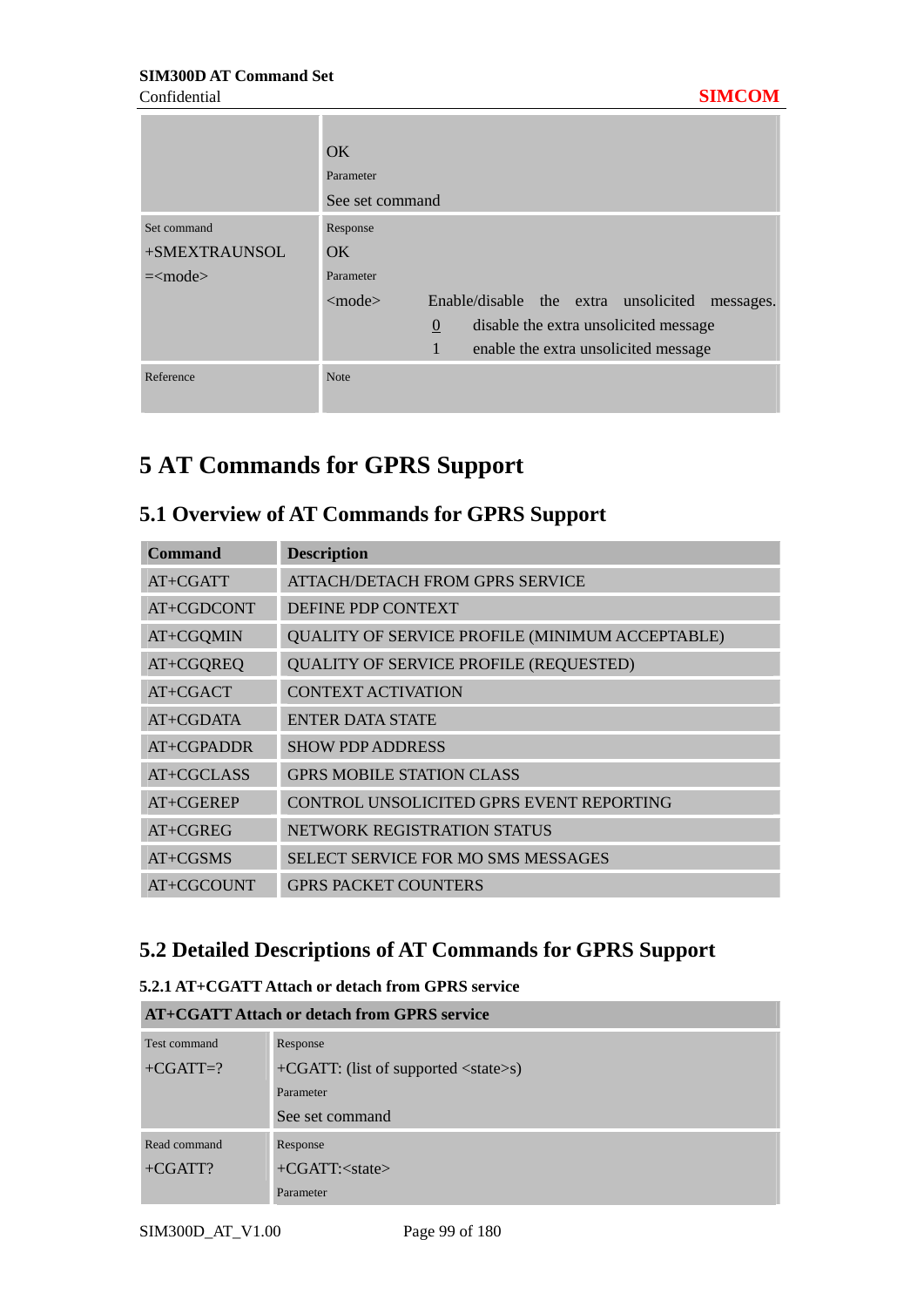|                        | See set command |                                                       |
|------------------------|-----------------|-------------------------------------------------------|
| Set command            | Response        |                                                       |
| $+ CGATT = \leq state$ | OK              |                                                       |
| >                      | <b>ERROR</b>    |                                                       |
|                        | Parameter       |                                                       |
|                        | $<$ state $>$   | indicates the state of GPRS attachment                |
|                        |                 | $0$ – detached                                        |
|                        |                 | $1$ – attached                                        |
|                        |                 | Other values are reserved and will result in an ERROR |
|                        |                 | response to the execution command.                    |
| Reference              | <b>Note</b>     |                                                       |
| GSM07.07               |                 |                                                       |

### **5.2.2 AT+CGDCONT Define PDP context**

| <b>AT+CGDCONT</b>                                      | <b>Define PDP context</b>                                                                                           |
|--------------------------------------------------------|---------------------------------------------------------------------------------------------------------------------|
| <b>Test command</b>                                    | Response                                                                                                            |
| $+CGDCONT=?$                                           | +CGDCONT: (range of supported <cid>s), <pdp_ type="">, <apn>,</apn></pdp_></cid>                                    |
|                                                        | <pdp_addr>, (list of supported <data_comp>s), <list of="" supported<="" td=""></list></data_comp></pdp_addr>        |
|                                                        | <head_comp>s),</head_comp>                                                                                          |
|                                                        | Parameter                                                                                                           |
|                                                        | See set command                                                                                                     |
| Read command                                           | Response                                                                                                            |
| +CGDCONT?                                              | +CGDCONT:                                                                                                           |
|                                                        | <cid>,<pdp_type>,<apn>,<pdp_addr>,<data_comp>,<head_comp></head_comp></data_comp></pdp_addr></apn></pdp_type></cid> |
|                                                        | [ <cr><lf>+CGDCONT:</lf></cr>                                                                                       |
|                                                        | <cid>,<pdp_type>,<apn>,<pdp_addr>,<data_comp>,<head_comp></head_comp></data_comp></pdp_addr></apn></pdp_type></cid> |
|                                                        | []                                                                                                                  |
|                                                        | Parameter                                                                                                           |
|                                                        | See set command                                                                                                     |
| Set command                                            | Response                                                                                                            |
| $+CGDCONT=[c]$                                         | OK                                                                                                                  |
| id>[, <pdp_type>,</pdp_type>                           | <b>ERROR</b>                                                                                                        |
| $[APN>[$ , <pdp_ad< td=""><td>Parameter</td></pdp_ad<> | Parameter                                                                                                           |
| $dr>[, _comp>[,$                                       | (PDP Context Identifier) a numeric parameter which specifies<br>$<$ cid $>$                                         |
| $\langle h_{\text{comp}} \rangle$ ]]]]]]               | a particular PDP context definition. The parameter is local                                                         |
|                                                        | to the TE-MT interface and is used in other PDP                                                                     |
|                                                        | context-related commands. The range of permitted values                                                             |
|                                                        | (minimum value= $1$ ) is returned by the test form of the                                                           |
|                                                        | command.                                                                                                            |
|                                                        | $\langle$ PDP_type><br>(Packet Data Protocol type) a string parameter which                                         |
|                                                        | specifies the type of packet data protocol X25                                                                      |
|                                                        | ITU-T/CCITT X.25 layer 3 IP Internet Protocol (IETF STD                                                             |
|                                                        | 5) OSPIH Internet Hosted Octet Stream Protocol PPP Point                                                            |
|                                                        | to Point Protocol (IETF STD 51)                                                                                     |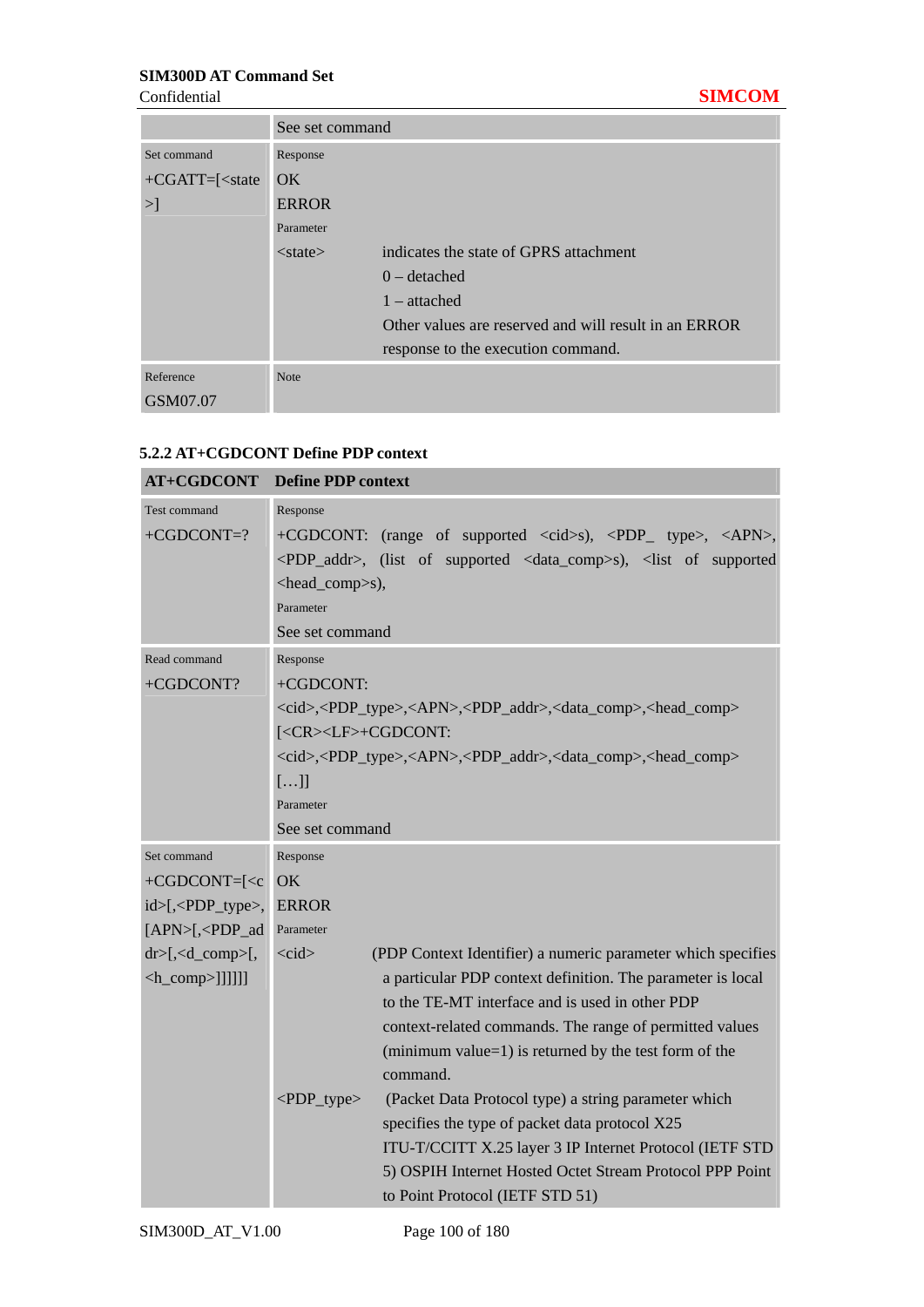|           | <apn></apn>                                | (Access Point Name) a string parameter which is a logical<br>name that is used to select the GGSN or the external packet<br>data network. If the value is null or omitted, then the<br>subscription value will be requested.                                                                                                                                                                                                                                                          |
|-----------|--------------------------------------------|---------------------------------------------------------------------------------------------------------------------------------------------------------------------------------------------------------------------------------------------------------------------------------------------------------------------------------------------------------------------------------------------------------------------------------------------------------------------------------------|
|           | $\langle$ PDP_addr>                        | a string parameter that identifies the MT in the address<br>space applicable to the PDP. If the value is null or omitted,<br>then a value may be provided by the TE during the PDP<br>startup procedure or, failing that, a dynamic address will be<br>requested. The read form of the command will continue to<br>return the null string even if an address has been allocated<br>during the PDP startup procedure. The allocated address<br>may be read using the +CGPADDR command. |
|           | $<$ d_comp $>$                             | a numeric parameter that controls PDP data compression<br>$0$ – off (default if value is omitted)<br>$1 - \text{on}$<br>Other values are reserved                                                                                                                                                                                                                                                                                                                                     |
|           | $\langle h_{\text{1}} \text{comp} \rangle$ | a numeric parameter that controls PDP data compression<br>$0$ – off (default if value is omitted)<br>$1 - \alpha n$<br>Other values are reserved<br>Note: At present only one data compression algorithm<br>(V.42bis) is provided in SNDCP. If and when other<br>algorithms become available, a command will be provided<br>to select one or more of these.                                                                                                                           |
| Reference | Note                                       |                                                                                                                                                                                                                                                                                                                                                                                                                                                                                       |
| GSM07.07  |                                            |                                                                                                                                                                                                                                                                                                                                                                                                                                                                                       |

# **5.2.3 AT+CGQMIN Quality of service profile (minimum acceptable)**

|                     | $AT+CGQMIN$ Quality of service profile (minimum acceptable)                                                                  |  |  |  |
|---------------------|------------------------------------------------------------------------------------------------------------------------------|--|--|--|
| <b>Test command</b> | Response                                                                                                                     |  |  |  |
| $+CGQMIN=?$         | +CGQMIN: <pdp_type>,(list of supported <precedence>s),(list of</precedence></pdp_type>                                       |  |  |  |
|                     | supported <delay>s),(list of supported <reliability>s),<list of="" supported<="" td=""></list></reliability></delay>         |  |  |  |
|                     | $\langle peak\rangle$ s), (list of supported $\langle mean\rangle$ s)                                                        |  |  |  |
|                     | [ <cr><lf>+CGQMIN:<pdp_type>,(list of supported <precedence>s),(list</precedence></pdp_type></lf></cr>                       |  |  |  |
|                     | of supported <delay>s),(list of supported <reliability>s),<list of="" supported<="" td=""></list></reliability></delay>      |  |  |  |
|                     | $\langle peak\rangle$ s), (list of supported $\langle mean\rangle$ s)                                                        |  |  |  |
|                     | $[\ldots]$                                                                                                                   |  |  |  |
|                     | Parameter                                                                                                                    |  |  |  |
|                     | See set command                                                                                                              |  |  |  |
| Read command        | Response                                                                                                                     |  |  |  |
| $+CGOMIN?$          | +CGQMIN: <cid>,<precedence>,<delay>,&gt;reliability&gt;,<peak>,<mean></mean></peak></delay></precedence></cid>               |  |  |  |
|                     | [ <cr><lf>+CGQMIN:<cid>,<precedence>,<delay>,<reliability>,<peak>,</peak></reliability></delay></precedence></cid></lf></cr> |  |  |  |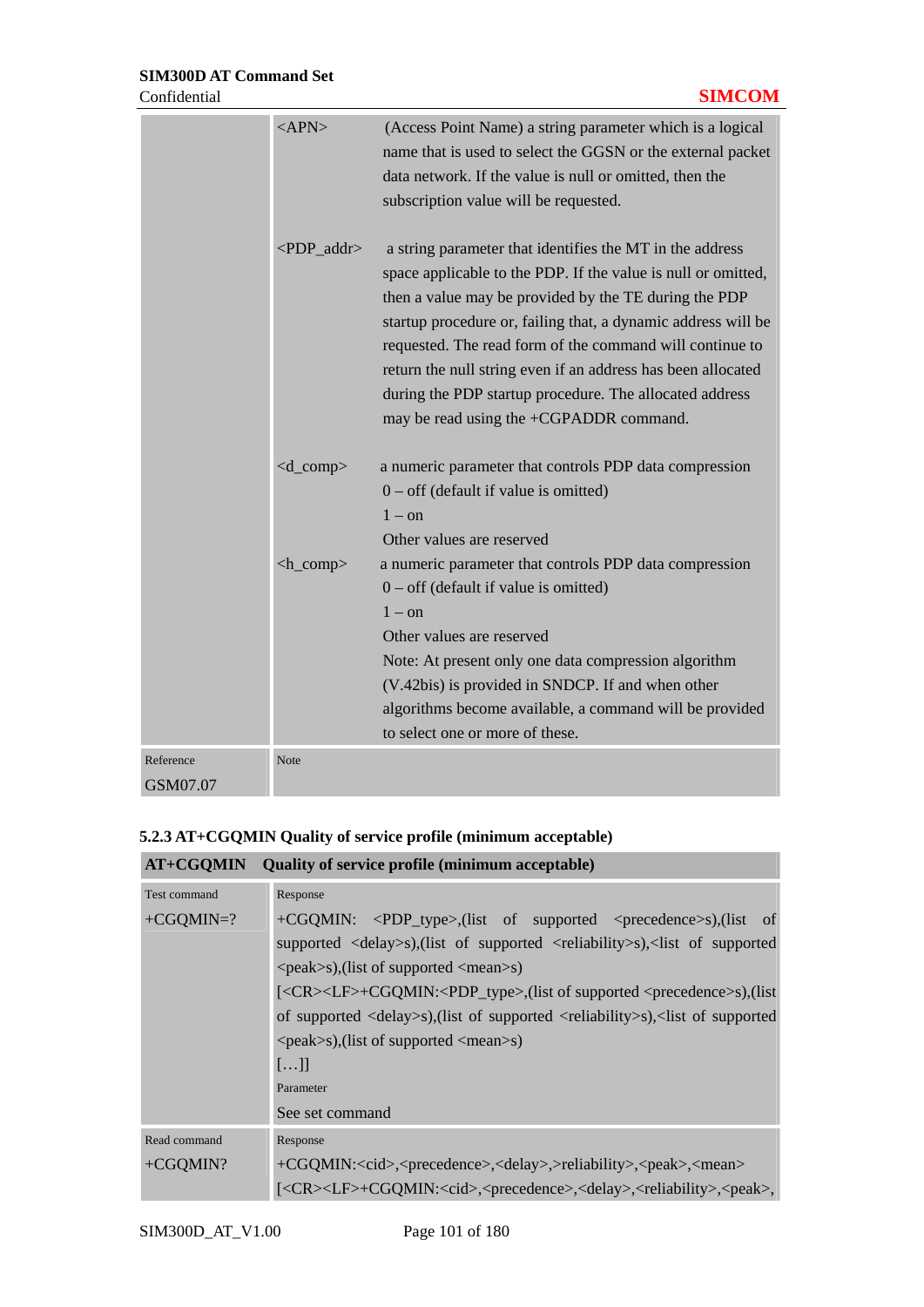|                                                                                  | $<$ mean $>$<br>[]<br>Parameter<br>See set command                                                    |                                                              |  |
|----------------------------------------------------------------------------------|-------------------------------------------------------------------------------------------------------|--------------------------------------------------------------|--|
| Set command                                                                      | Response                                                                                              |                                                              |  |
| +CGQMIN=[ <sta< th=""><th><math>\overline{\text{OK}}</math></th><th></th></sta<> | $\overline{\text{OK}}$                                                                                |                                                              |  |
| $te >$ ]                                                                         | <b>ERROR</b>                                                                                          |                                                              |  |
|                                                                                  | Parameter                                                                                             |                                                              |  |
|                                                                                  | $<$ cid $>$                                                                                           | a numeric parameter which specifies a particular PDP context |  |
|                                                                                  |                                                                                                       | definition (see $+CGDCONT$ command)                          |  |
|                                                                                  | The following parameter are defined in GSM 03.60                                                      |                                                              |  |
|                                                                                  | <precedence></precedence>                                                                             | a numeric parameter which specifies the precedence class     |  |
|                                                                                  | $\langle$ delay $\rangle$                                                                             | a numeric parameter which specifies the delay class          |  |
|                                                                                  | <reliability< th=""><th>a numeric parameter which specifies the reliability class</th></reliability<> | a numeric parameter which specifies the reliability class    |  |
|                                                                                  | $<$ peak $>$                                                                                          | a numeric parameter which specifies the peak throughput      |  |
|                                                                                  |                                                                                                       | class                                                        |  |
|                                                                                  | $<$ mean $>$                                                                                          | a numeric parameter which specifies the mean throughput      |  |
|                                                                                  |                                                                                                       | class                                                        |  |
| Reference                                                                        | <b>Note</b>                                                                                           |                                                              |  |
| GSM07.07                                                                         |                                                                                                       |                                                              |  |

# **5.2.4 AT+CGQREQ Quality of service profile (requested)**

| AT+CGQREQ                                                        | <b>Quality of service profile (requested)</b>                                                                                |
|------------------------------------------------------------------|------------------------------------------------------------------------------------------------------------------------------|
| Test command                                                     | Response                                                                                                                     |
| $+ CGQREQ=?$                                                     | +CGQREQ: <pdp_type>,(list of supported <precedence>s),(list<br/>of</precedence></pdp_type>                                   |
|                                                                  | supported <delay>s),(list of supported <reliability>s),<list of="" supported<="" td=""></list></reliability></delay>         |
|                                                                  | <peak>s), (list of supported <mean>s)</mean></peak>                                                                          |
|                                                                  | [ <cr><lf>+CGQREQ:<pdp_type>,(list of supported <precedence></precedence></pdp_type></lf></cr>                               |
|                                                                  | s), (list of supported <delay>s), (list of supported <reliability>s), <list of<="" td=""></list></reliability></delay>       |
|                                                                  | supported <peak>s),(list of supported <mean>s)</mean></peak>                                                                 |
|                                                                  | []                                                                                                                           |
|                                                                  | Parameter                                                                                                                    |
|                                                                  | See set command                                                                                                              |
| Read command                                                     | Response                                                                                                                     |
| +CGQREQ?                                                         | +CGQREQ: <cid>,<precedence>,<delay>,&gt;reliability&gt;,<peak>,<mean></mean></peak></delay></precedence></cid>               |
|                                                                  | [ <cr><lf>+CGQMIN:<cid>,<precedence>,<delay>,<reliability>,<peak>,</peak></reliability></delay></precedence></cid></lf></cr> |
|                                                                  | $<$ mean $>$                                                                                                                 |
|                                                                  | []                                                                                                                           |
|                                                                  | Parameter                                                                                                                    |
|                                                                  | See set command                                                                                                              |
| Set command                                                      | Response                                                                                                                     |
| +CGQREQ=[ <cid ok<="" td=""><td></td></cid>                      |                                                                                                                              |
| $>$ [, <precedence<math>&gt;[,</precedence<math>                 | <b>ERROR</b>                                                                                                                 |
| <delay>[,<reliabil< td=""><td>Parameter</td></reliabil<></delay> | Parameter                                                                                                                    |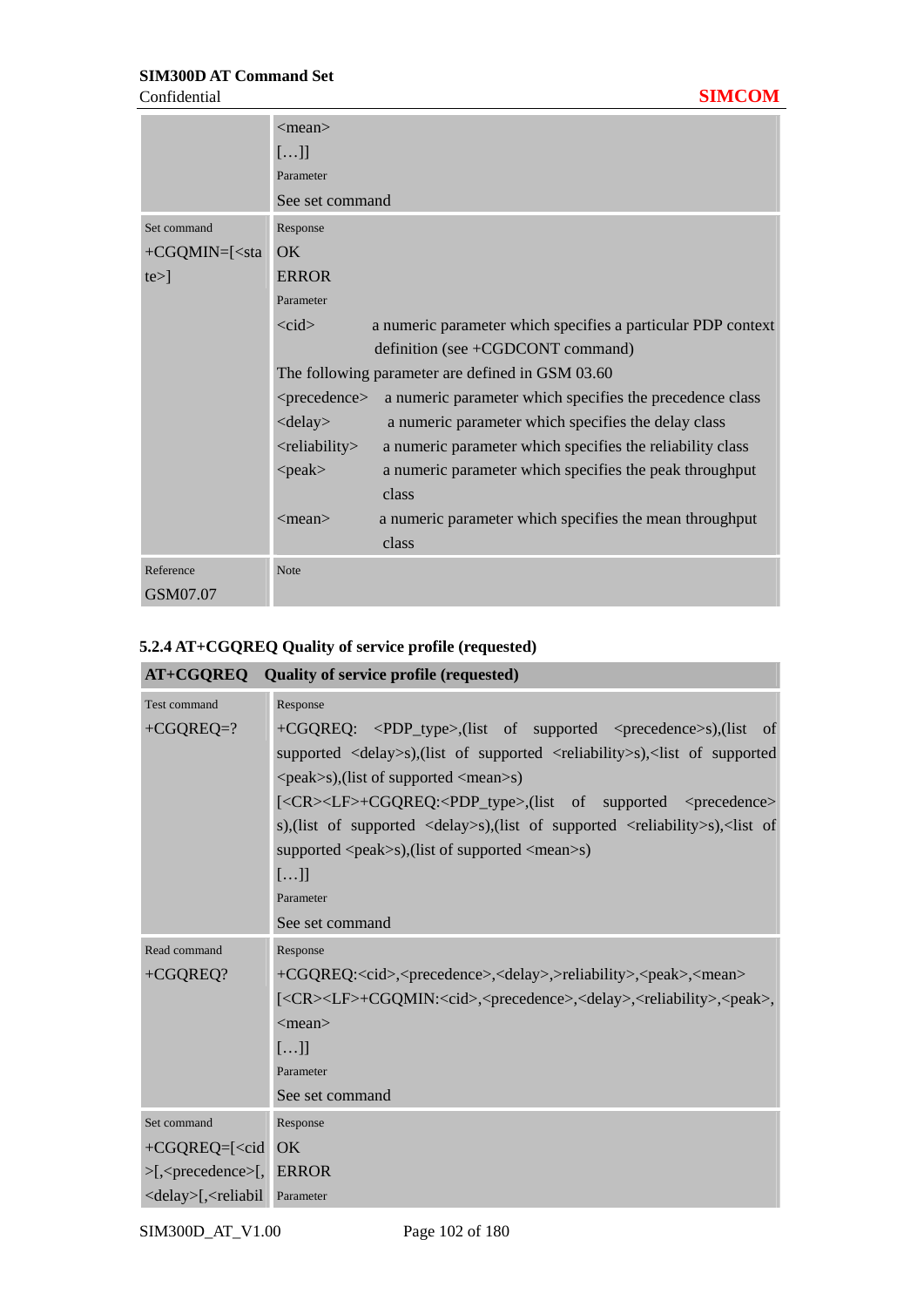| ity>[, <peak>[,<m<br><math>\text{ean} &gt;</math>]]]]]]</m<br></peak> | $<$ cid $>$<br>a numeric parameter which specifies a particular PDP context<br>definition (see $+CGDCONT$ command) |                                                           |  |
|-----------------------------------------------------------------------|--------------------------------------------------------------------------------------------------------------------|-----------------------------------------------------------|--|
|                                                                       | The following parameter are defined in GSM 03.60                                                                   |                                                           |  |
|                                                                       | a numeric parameter which specifies the precedence class<br>$<$ precedence $>$                                     |                                                           |  |
|                                                                       | $\langle$ delay $\rangle$                                                                                          | a numeric parameter which specifies the delay class       |  |
|                                                                       | <reliability< td=""><td>a numeric parameter which specifies the reliability class</td></reliability<>              | a numeric parameter which specifies the reliability class |  |
|                                                                       | $<$ peak $>$                                                                                                       | a numeric parameter which specifies the peak throughput   |  |
|                                                                       |                                                                                                                    | class                                                     |  |
|                                                                       | $\langle$ mean $\rangle$                                                                                           | a numeric parameter which specifies the mean throughput   |  |
|                                                                       |                                                                                                                    | class                                                     |  |
|                                                                       |                                                                                                                    |                                                           |  |
| Reference                                                             | <b>Note</b>                                                                                                        |                                                           |  |
| GSM07.07                                                              |                                                                                                                    |                                                           |  |

# **5.2.5 AT+CGACT PDP context activate or deactivate**

| AT+CGACT PDP context activate or deactivate                    |                                              |                                                                |  |
|----------------------------------------------------------------|----------------------------------------------|----------------------------------------------------------------|--|
| Test command                                                   | Response                                     |                                                                |  |
| $+CGACT=?$                                                     | +CGACT: (list of supported <state>s)</state> |                                                                |  |
|                                                                | Parameter                                    |                                                                |  |
|                                                                | See set command                              |                                                                |  |
| Read command                                                   | Response                                     |                                                                |  |
| $+CGACT?$                                                      | +CGATT: <cid>,<state></state></cid>          |                                                                |  |
|                                                                |                                              | [ <cr><lf>+CGACT:<cid>,<state></state></cid></lf></cr>         |  |
|                                                                | []                                           |                                                                |  |
|                                                                | Parameter                                    |                                                                |  |
|                                                                | See set command                              |                                                                |  |
| Set command                                                    | Response                                     |                                                                |  |
| $+CGACT=[< state$                                              | OK.                                          |                                                                |  |
| $>$ [, <cid<math>&gt;[, <cid<math>&gt;[,</cid<math></cid<math> | <b>NO CARRIER</b>                            |                                                                |  |
| $$ ]]]]                                                        | <b>ERROR</b>                                 |                                                                |  |
|                                                                | Parameter                                    |                                                                |  |
|                                                                | $<$ state $>$                                | indicates the state of PDP context activation                  |  |
|                                                                |                                              | $0$ – deactivated                                              |  |
|                                                                |                                              | $1 -$ activated                                                |  |
|                                                                |                                              | Other values are reserved and will result in an ERROR          |  |
|                                                                |                                              | response to the execution command.                             |  |
|                                                                | $<$ cid $>$                                  | a numeric parameter which specifies a particular PDP           |  |
|                                                                |                                              | context definition (see +CGDCONT command)                      |  |
| Reference                                                      | <b>Note</b>                                  |                                                                |  |
| GSM07.07                                                       |                                              | If context is deactivated successfully, NO CARRIER is returned |  |

## **5.2.6 AT+CGDATA PDP context activate or deactivate**

**AT+CGDATA PDP context activate or deactivate**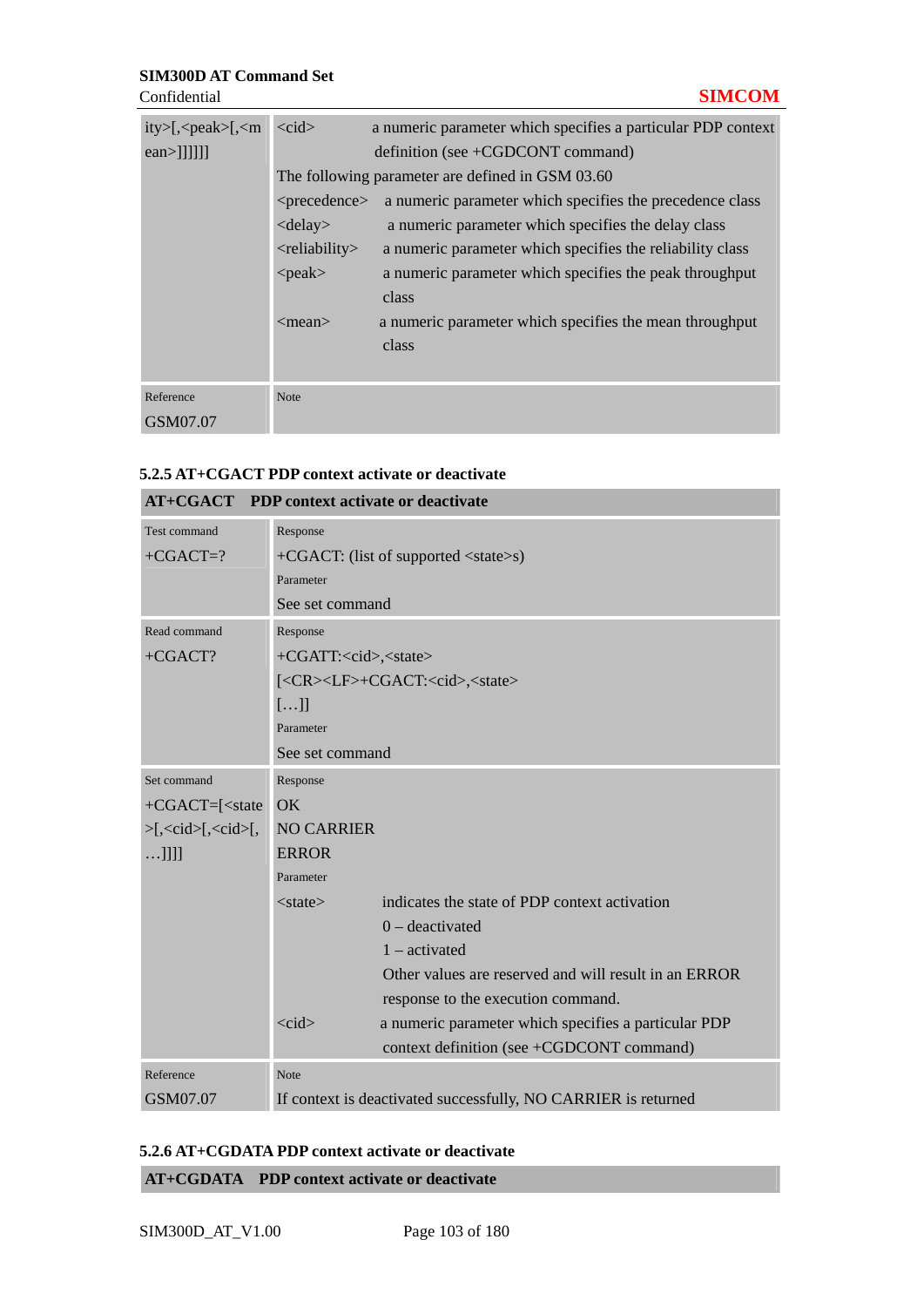| Test command                                                                   | Response                                  |                                                                         |  |
|--------------------------------------------------------------------------------|-------------------------------------------|-------------------------------------------------------------------------|--|
| $+CGDATA=?$                                                                    | +CGDATA: (list of supported <l2p>s)</l2p> |                                                                         |  |
|                                                                                | Parameter                                 |                                                                         |  |
|                                                                                | See set command                           |                                                                         |  |
| Set command                                                                    | Response                                  |                                                                         |  |
| +CGDATA=[ <l2< td=""><td><math>\overline{\text{OK}}</math></td><td></td></l2<> | $\overline{\text{OK}}$                    |                                                                         |  |
| $P>[,\text{ccid}>[,\text{ccid}^{\circ}]$                                       | <b>ERROR</b>                              |                                                                         |  |
| ,]]                                                                            | Parameter                                 |                                                                         |  |
|                                                                                | < L2P                                     | a string parameter that indicates the layer 2 protocol to be            |  |
|                                                                                |                                           | used between the TE and MT:                                             |  |
|                                                                                |                                           | PPP – Point to Point protocol for a PDP such as IP                      |  |
|                                                                                |                                           | Other values are not supported and will result in an ERROR              |  |
|                                                                                |                                           | response to the execution command.                                      |  |
|                                                                                | $\langle \text{cid}\rangle$               | a numeric parameter which specifies a particular PDP                    |  |
|                                                                                |                                           | context definition (see +CGDCONT command)                               |  |
| Reference                                                                      | <b>Note</b>                               |                                                                         |  |
| GSM07.07                                                                       |                                           | The command does not fully implement the CGDATA command as              |  |
|                                                                                |                                           | specified in GSM 07.07. The command will not enter data state once the  |  |
|                                                                                |                                           | PDP context has been activated and will simply generate the result code |  |
|                                                                                |                                           | "OK" if the context has been successfully activated.                    |  |

# **5.2.7 AT+CGPADDR Show PDP address**

| <b>AT+CGPADDR</b> Show PDP address  |                     |                                                                                                          |  |
|-------------------------------------|---------------------|----------------------------------------------------------------------------------------------------------|--|
| <b>Test command</b>                 | Response            |                                                                                                          |  |
| $+ CGPADDR=?$                       |                     | +CGPADDR: (list of defined <cid>s)</cid>                                                                 |  |
|                                     | Parameter           |                                                                                                          |  |
|                                     | See set command     |                                                                                                          |  |
| Set command                         | Response            |                                                                                                          |  |
| $+ CGPADDR = [ c$                   |                     | +CGPADDR: <cid>,<pdp_addr></pdp_addr></cid>                                                              |  |
| $id$ $\ge$ [, $\lt$ cid $\ge$ [,]]] |                     | [ <cr><lf>+CGPADDR:<cid>,<pdp_addr>[]]</pdp_addr></cid></lf></cr>                                        |  |
|                                     | <b>ERROR</b>        |                                                                                                          |  |
|                                     | Parameter           |                                                                                                          |  |
|                                     | $<$ cid $>$         | a numeric parameter which specifies a particular PDP                                                     |  |
|                                     |                     | context definition (see +CGDCONT command) If no <cid></cid>                                              |  |
|                                     |                     | is specified, the addresses for all defined contexts are                                                 |  |
|                                     |                     | returned.                                                                                                |  |
|                                     | $\langle$ PDP addr> | a string that identifies the MT in the address space                                                     |  |
|                                     |                     | applicable to the PDP. The address may be static or                                                      |  |
|                                     |                     | dynamic. For a static address, it will be the one set by the                                             |  |
|                                     |                     | +CGDCONT command when the context was defined. For                                                       |  |
|                                     |                     | a dynamic address it will be the one assigned during the last                                            |  |
|                                     |                     | PDP context activation that used the context definition                                                  |  |
|                                     |                     | referred to by $\langle cid \rangle$ . $\langle PDP \rangle$ address is omitted if none is<br>available. |  |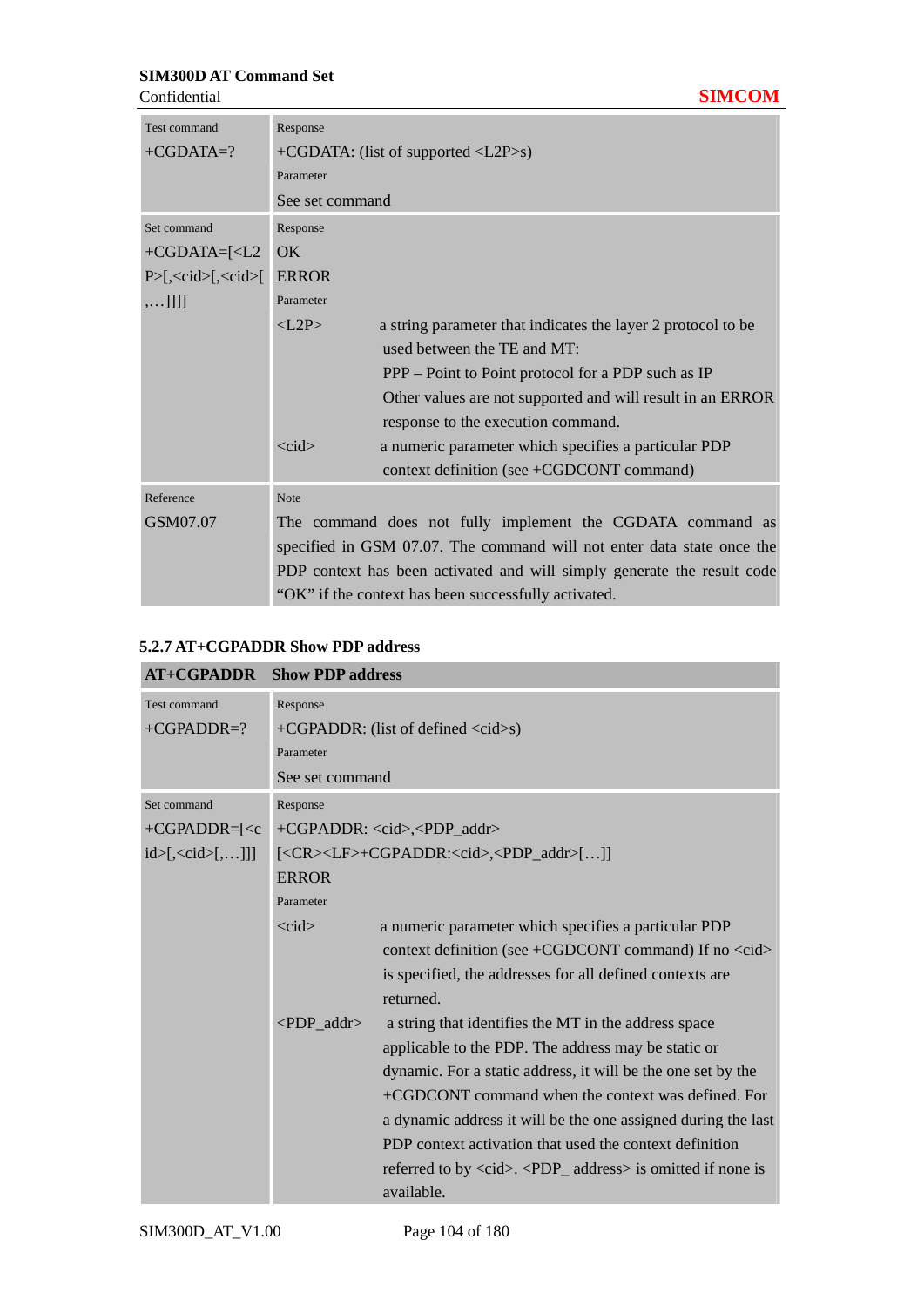Confidential **SIMCOM**

| Reference | Note                                                                    |
|-----------|-------------------------------------------------------------------------|
| GSM07.07  | This command dictates the behavior of PPP in the ME but not that of any |
|           | other GPRS-enabled foreground layer, e.g. browser.                      |

## **5.2.8 AT+CGCLASS GPRS mobile station class**

| <b>AT+CGCLASS</b>                                                  | <b>GPRS</b> mobile station class                      |               |                                                                                    |
|--------------------------------------------------------------------|-------------------------------------------------------|---------------|------------------------------------------------------------------------------------|
| Test command                                                       | Response                                              |               |                                                                                    |
| $+ CGCLASS=?$                                                      |                                                       |               | +CGCLASS: (list of supported <class>s)</class>                                     |
|                                                                    | Parameter                                             |               |                                                                                    |
|                                                                    | See set command                                       |               |                                                                                    |
| Read command                                                       | Response                                              |               |                                                                                    |
| $+ CGCLASS?$                                                       | $+CGCLASS: $                                          |               |                                                                                    |
|                                                                    | Parameter                                             |               |                                                                                    |
|                                                                    | See set command                                       |               |                                                                                    |
| Set command                                                        | Response                                              |               |                                                                                    |
| $+ CGCLASS=$                                                       | $\overline{OK}$                                       |               |                                                                                    |
| $\mathsf{Kstate}\mathsf{F}$ $\mathsf{F}$ , $\mathsf{C} \mathsf{S}$ | <b>ERROR</b>                                          |               |                                                                                    |
| $[,\langle \text{cid}\rangle [\ldots]]]$                           | Parameter                                             |               |                                                                                    |
|                                                                    | $\langle \text{class} \rangle$                        |               | a string parameter which indicates the GPRS mobile class                           |
|                                                                    |                                                       |               | (in descending order of functionality)                                             |
|                                                                    |                                                       | $\mathsf{A}$  | class A (highest)                                                                  |
|                                                                    |                                                       | $\mathbf{B}$  | class B                                                                            |
|                                                                    |                                                       | $\mathcal{C}$ | class C                                                                            |
|                                                                    |                                                       | CG            | class C in GPRS only mode                                                          |
|                                                                    |                                                       | CC            | class C in circuit switched only mode (lowest)                                     |
| Reference                                                          | <b>Note</b>                                           |               |                                                                                    |
| GSM07.07                                                           | Class A is not supported by the SIMCOM GPRS solution. |               |                                                                                    |
|                                                                    |                                                       |               | Class C is only supported for $\langle \text{class} \rangle$ values of "CG" and "C |

# **5.2.9 AT+CGEREP Control unsolicited GPRS event reporting**

|                                          | AT+CGEREP Control unsolicited GPRS event reporting |
|------------------------------------------|----------------------------------------------------|
| Test command                             | Response                                           |
| $+CGEREP=?$                              | +CGEREP: (list of supported <modes>s)</modes>      |
|                                          | Parameter                                          |
|                                          | See set command                                    |
| Read command                             | Response                                           |
| $+CGEREP?$                               | $+CGEREP: <$ mode>                                 |
|                                          |                                                    |
|                                          | Parameter                                          |
|                                          | See set command                                    |
| Set command                              | Response                                           |
| +CGEREP= <mod< td=""><td>OK.</td></mod<> | OK.                                                |
| e                                        | <b>ERROR</b>                                       |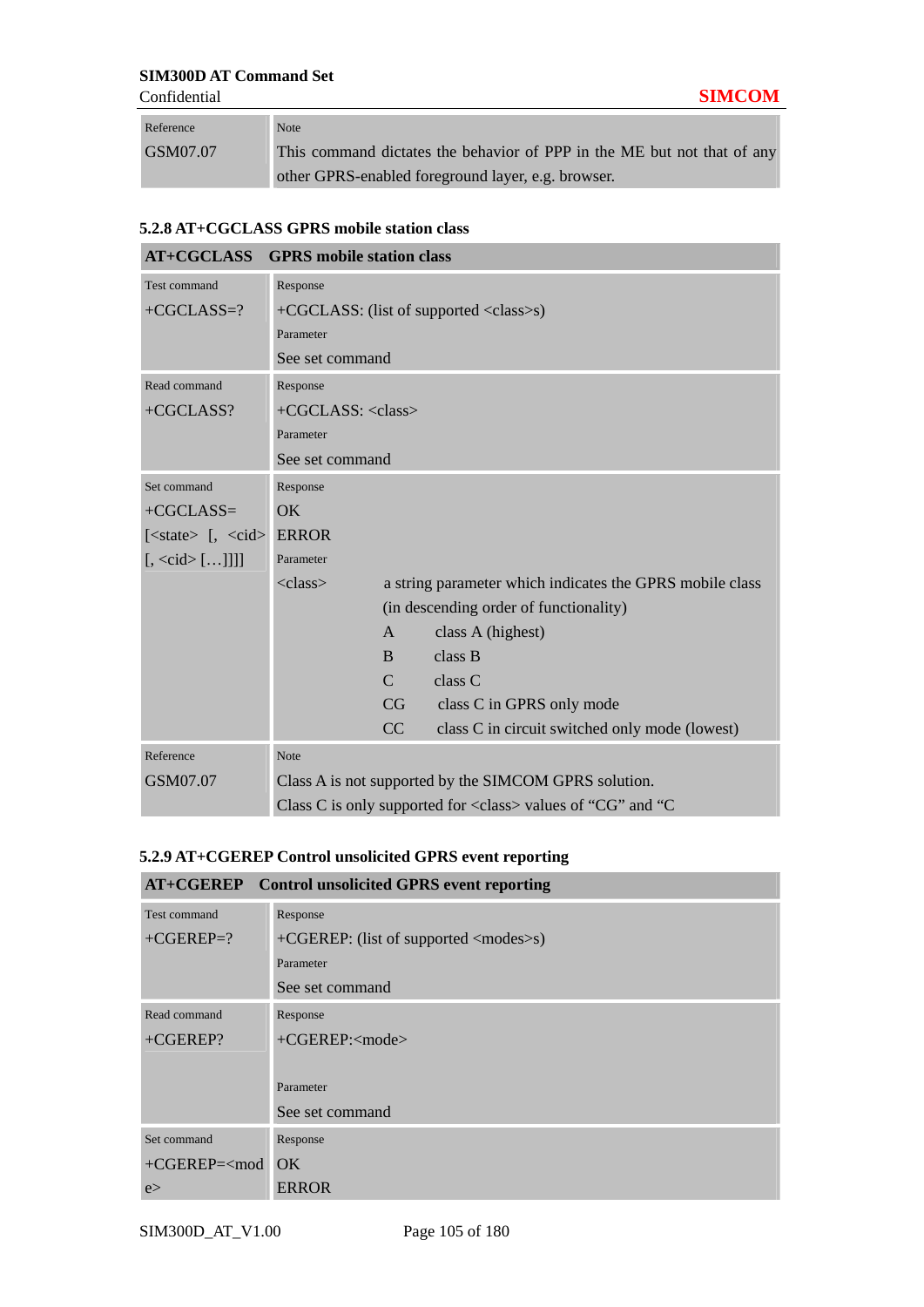|           | Parameter                                                                  |                                                                                                                      |  |
|-----------|----------------------------------------------------------------------------|----------------------------------------------------------------------------------------------------------------------|--|
|           | $<$ mode $>$<br>$\Omega$                                                   | buffer unsolicited result codes in the MT; if MT result<br>code buffer is full, the oldest ones can be discarded. No |  |
|           |                                                                            | codes are forwarded to the TE.                                                                                       |  |
|           | $\mathbf{1}$                                                               | discard unsolicited result codes when MT-TE link is                                                                  |  |
|           |                                                                            | reserved (e.g. in on-line data mode); otherwise forward                                                              |  |
|           |                                                                            | them directly to the TE                                                                                              |  |
|           |                                                                            | <b>Unsolicited Result Codes supported:</b>                                                                           |  |
|           |                                                                            | +CGEV: NW DEACT <pdp_type>, <pdp_addr>[,<cid>]</cid></pdp_addr></pdp_type>                                           |  |
|           | +CGEV: ME DEACT <pdp_type>, <pdp_addr>[,<cid>]</cid></pdp_addr></pdp_type> |                                                                                                                      |  |
|           | +CGEV: NW DETACH                                                           |                                                                                                                      |  |
|           | +CGEV: ME CLASS <class></class>                                            |                                                                                                                      |  |
|           | parameter                                                                  |                                                                                                                      |  |
|           | $\langle$ PDP_type>                                                        | Packet Data Protocol type (see +CGDCONT command)                                                                     |  |
|           | $\langle$ PDP_addr>                                                        | Packet Data Protocol address (see +CGDCONT command)                                                                  |  |
|           | $<$ cid $>$                                                                | Context Id (see +CGDCONT command)                                                                                    |  |
|           | $\langle \text{class} \rangle$                                             | GPRS mobile class (see +CGCLASS command)                                                                             |  |
|           |                                                                            |                                                                                                                      |  |
| Reference | <b>Note</b>                                                                |                                                                                                                      |  |
| GSM07.07  |                                                                            |                                                                                                                      |  |

# **5.2.10 AT+CGREG Network registration status**

| AT+CGREG          | <b>Network registration status</b>                                                      |  |  |
|-------------------|-----------------------------------------------------------------------------------------|--|--|
| Test command      | Response                                                                                |  |  |
| $+ CGREG = ?$     | +CGREG: (list of supported $\langle n \rangle$ s)                                       |  |  |
|                   | Parameter                                                                               |  |  |
|                   | See set command                                                                         |  |  |
| Read command      | Response                                                                                |  |  |
| $+ CGREG?$        | +CGREG: <n>,<stat>[,<lac>,<ci>]</ci></lac></stat></n>                                   |  |  |
|                   | +CME ERROR: <err></err>                                                                 |  |  |
|                   | Parameter                                                                               |  |  |
|                   | See set command                                                                         |  |  |
| Set command       | Response                                                                                |  |  |
| $+ CGREG=[< n>$ ] | OK.                                                                                     |  |  |
|                   | <b>ERROR</b>                                                                            |  |  |
|                   | Parameter                                                                               |  |  |
|                   | disable network registration unsolicited result code<br>$\Omega$<br>$\langle n \rangle$ |  |  |
|                   | enable network registration unsolicited result code<br>$\mathbf{1}$                     |  |  |
|                   | $+CGREG: $                                                                              |  |  |
|                   | $\overline{2}$<br>enable network registration and location information                  |  |  |
|                   | unsolicited result code +CGREG: <stat>[,<lac>,<ci>]</ci></lac></stat>                   |  |  |
|                   | $<$ stat $>$                                                                            |  |  |
|                   | $\boldsymbol{0}$<br>not registered, ME is not currently searching a new                 |  |  |
|                   | operator to register to                                                                 |  |  |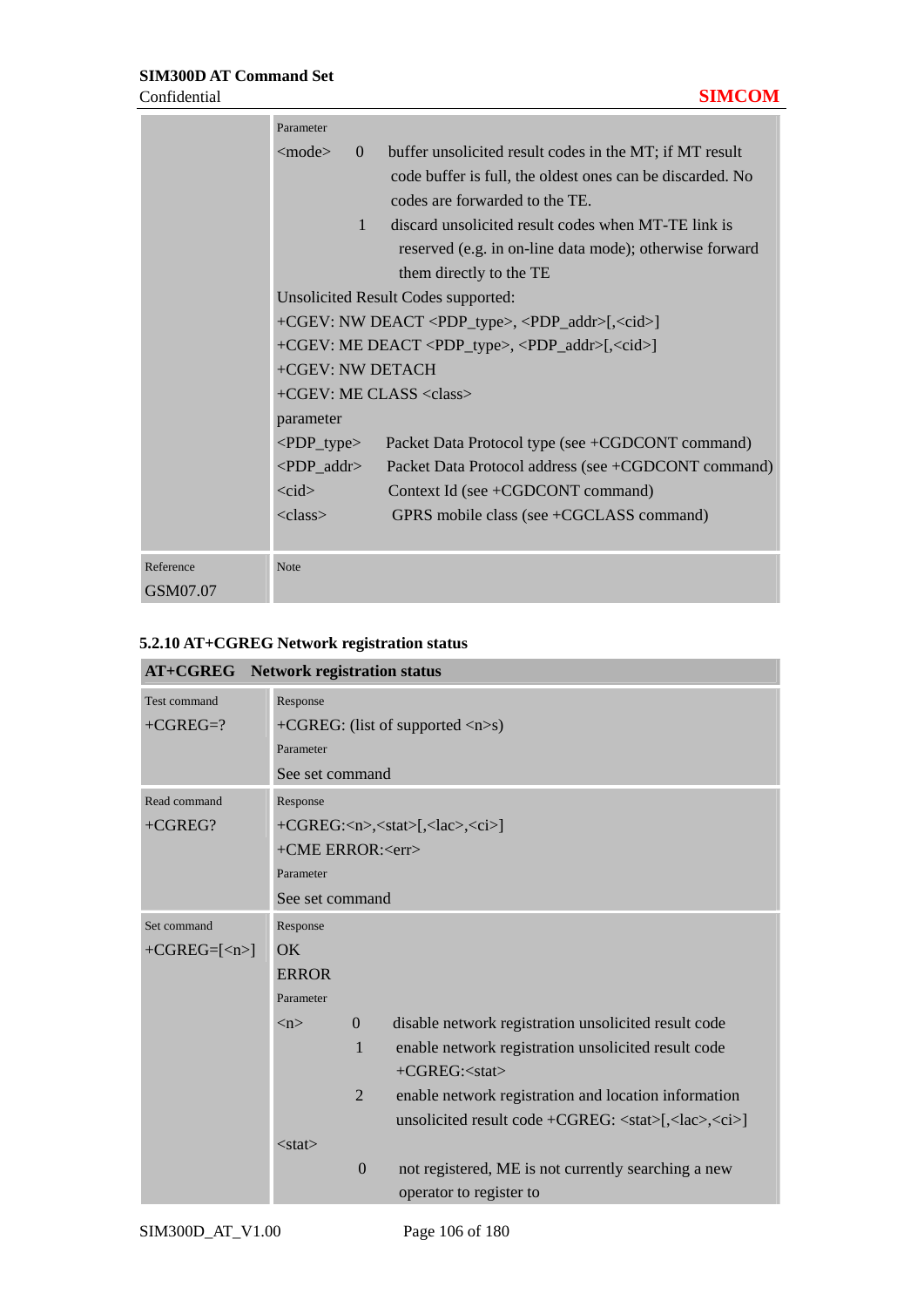|           | registered                                                                    |  |  |
|-----------|-------------------------------------------------------------------------------|--|--|
|           | string type; two byte location area code in hexadecimal format<br>$<$ lac $>$ |  |  |
|           | (e.g. "00C3" equals 195 in decimal)                                           |  |  |
|           | $\langle$ ci><br>string type; two bytes cell ID in hexadecimal format         |  |  |
|           |                                                                               |  |  |
| Reference | <b>Note</b>                                                                   |  |  |
| GSM07.07  | For parameter stat, options 0 and 1 supported only.                           |  |  |

### **5.2.11 AT+CGSMS Select service for MO SMS messages**

| AT+CGSMS Select service for MO SMS messages |                                                                                           |  |  |
|---------------------------------------------|-------------------------------------------------------------------------------------------|--|--|
| Test command                                | Response                                                                                  |  |  |
| $+CGSMS=?$                                  | +CGSMS: (list of currently available <service>s)</service>                                |  |  |
|                                             | Parameter                                                                                 |  |  |
|                                             | See set command                                                                           |  |  |
| Read command                                | Response                                                                                  |  |  |
| $+CGSMS?$                                   | $+CGSMS$ : $\langle$ service $\rangle$                                                    |  |  |
|                                             | Parameter                                                                                 |  |  |
|                                             | See set command                                                                           |  |  |
| Set command                                 | Response                                                                                  |  |  |
| $+CGSMS = [\le$ servi                       | OK                                                                                        |  |  |
| $ce >$ ]                                    | <b>ERROR</b>                                                                              |  |  |
|                                             | Parameter                                                                                 |  |  |
|                                             | a numeric parameter which indicates the service or service<br>$\langle$ service $\rangle$ |  |  |
|                                             | preference to be used                                                                     |  |  |
|                                             | <b>GPRS</b><br>$\Omega$                                                                   |  |  |
|                                             | circuit switched<br>1                                                                     |  |  |
|                                             | 2<br>GPRS preferred (use circuit switched if GPRS not<br>available)                       |  |  |
|                                             | 3                                                                                         |  |  |
|                                             | circuit switched preferred (use GPRS if circuit<br>switched not available)                |  |  |
| Reference                                   | <b>Note</b>                                                                               |  |  |
| GSM07.07                                    | The circuit switched service route is the default method                                  |  |  |

# **5.2.12 AT+CGCOUNT GPRS packet counters**

|              | AT+CGCOUNT GPRS packet counters                                                           |  |
|--------------|-------------------------------------------------------------------------------------------|--|
| Test command | Response                                                                                  |  |
| $+CGCOUNT=?$ | +CGCOUNT: (list of supported <actions>s),(list of supported <cid>s),(list</cid></actions> |  |
|              | of supported $\le$ period $\ge$ s)                                                        |  |
|              | Parameter                                                                                 |  |
|              | See set command                                                                           |  |
| Read command | Response                                                                                  |  |
| $+CGCOUNT?$  | +CGCOUNT: <cid>,<state>[,<period>]</period></state></cid>                                 |  |
|              | [ <cr><lf>+CGCOUNT:<cid>,<state>[,<period>]</period></state></cid></lf></cr>              |  |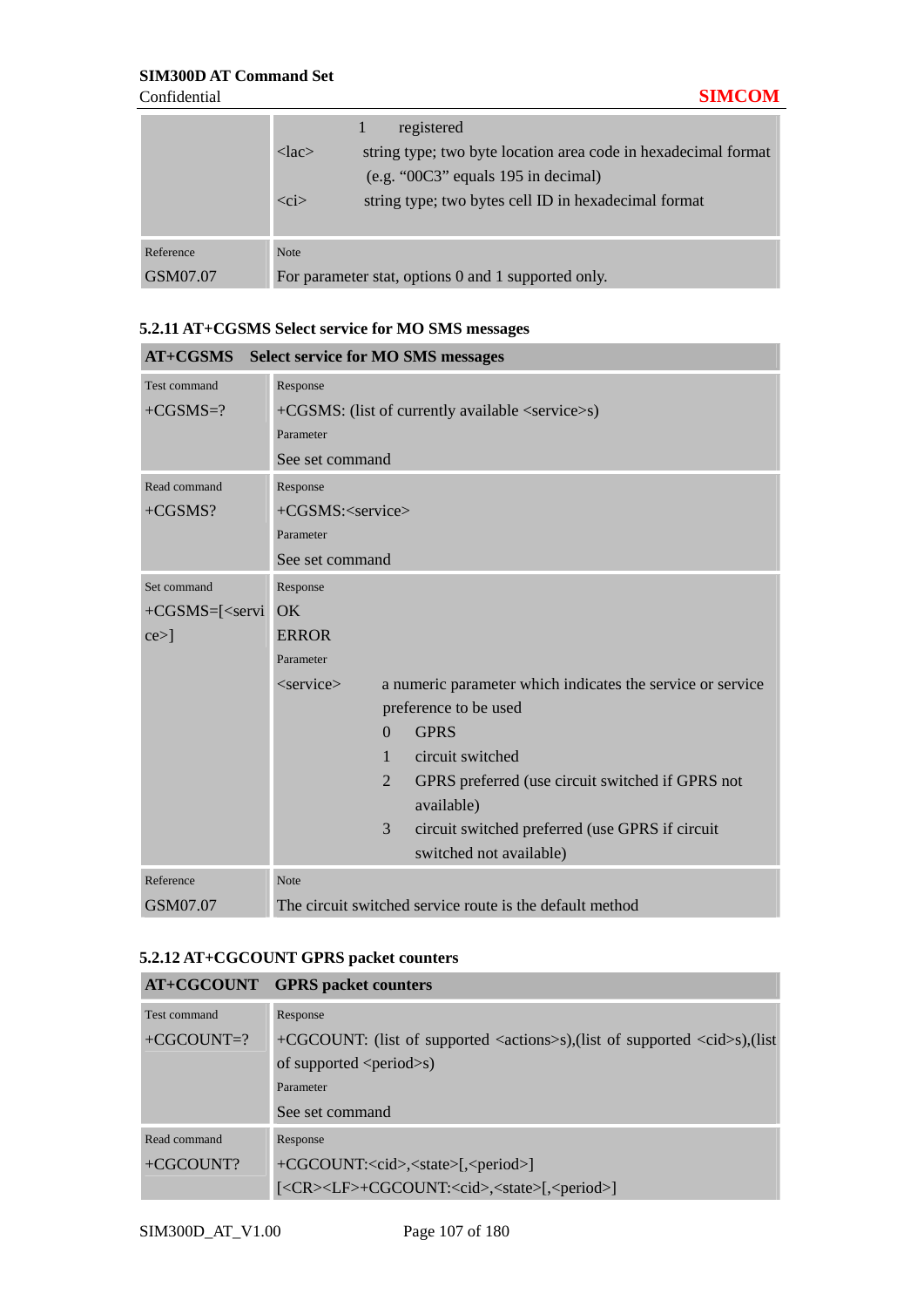|                                                            | $[]$                                                                                    |
|------------------------------------------------------------|-----------------------------------------------------------------------------------------|
|                                                            | Parameter                                                                               |
|                                                            | indicates the state of the GPRS counters<br>$<$ state $>$                               |
|                                                            | $1$ – periodic. The <period> will then also be displayed</period>                       |
|                                                            | $2$ – on GPRS context deactivation. <period> is N/A in this case</period>               |
|                                                            | For other parameters see set command                                                    |
| Set command                                                | Response                                                                                |
| $+CGCOUNT=$                                                | OK                                                                                      |
| tion>, <cid>[,<peri error<="" td=""><td></td></peri></cid> |                                                                                         |
| $\text{od}\geq$                                            | Parameter                                                                               |
|                                                            | <action><br/>indicates the action to be performed</action>                              |
|                                                            | $0$ – reset counter for specified $\langle c \cdot d \rangle$                           |
|                                                            | $1 - read counter for specified < <$                                                    |
|                                                            | $2$ – start reporting counter periodically for specified $\langle c \rangle$            |
|                                                            | defined by <period>. Counter is also reported on context deactivation.</period>         |
|                                                            | 3 – report counter on context deactivation for specified                                |
|                                                            | $<$ cid $>$                                                                             |
|                                                            | $4 - stop$ reporting counter on specified $\langle c d \rangle$                         |
|                                                            | $<$ cid $>$<br>a numeric parameter which specifies a particular PDP                     |
|                                                            | context definition (see +CGDCONT command)                                               |
|                                                            | <period><br/>period for periodic packet counter reporting in seconds</period>           |
|                                                            | <b>Unsolicited Result</b>                                                               |
|                                                            | Once a counter has been setup for a <cid> the counter will be displayed as</cid>        |
|                                                            | Following either periodically or when the context has been deactivated:                 |
|                                                            | a numeric 32 parameter which indicates the number of compressed<br>$<$ uc $>$           |
|                                                            | bytes transferred in the uplink direction displayed in                                  |
|                                                            | decimal format                                                                          |
|                                                            | a numeric 32 bit parameter which indicates the number of<br>$\langle \text{uu} \rangle$ |
|                                                            | uncompressed bytes transferred in the uplink direction                                  |
|                                                            | displayed in decimal format                                                             |
|                                                            | a numeric 32 bit parameter which indicate the number of N-PDUs<br>$<$ un $>$            |
|                                                            | (i.e. IP packets) transferred in the uplink direction                                   |
|                                                            | displayed in decimal format                                                             |
|                                                            | a numeric 32 bit parameter which indicates the number of<br>$<<$ d $<\ge$               |
|                                                            | compressed bytes transferred in the downlink direction                                  |
|                                                            | displayed in decimal format                                                             |
|                                                            | a numeric 32 bit parameter which indicates the number of N-PDUs<br>$<$ dn $>$           |
|                                                            | (i.e. IP packets) transferred in the downlink direction                                 |
|                                                            | displayed in decimal format                                                             |
|                                                            | Note that the current counter values will be displayed immediately this                 |
|                                                            | command is entered for any action (i.e. even stopping                                   |
|                                                            | the counter display will generate the above unsolicited                                 |
|                                                            | result code for the cancelled <cid>)</cid>                                              |
| Reference                                                  | Note                                                                                    |
| GSM07.07                                                   | This command displays byte and IP packet counters for GPRS contexts. It is              |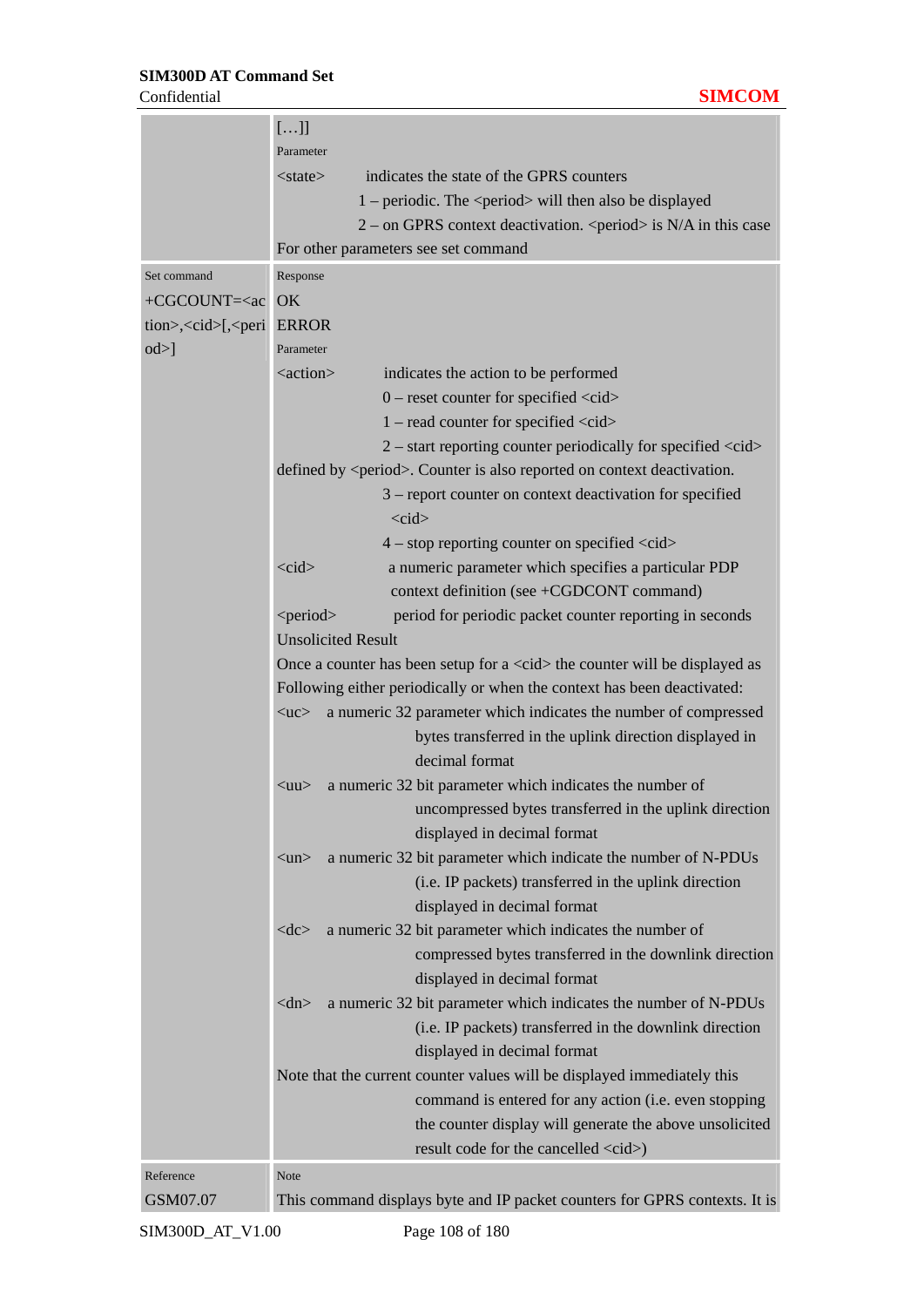proprietary to SIMCOM. If counters are displayed periodically, they will only be displayed if: - there is a separate multiplexer channel for unsolicited result codes, or - the user switches to command mode using the "+++" escape sequence

# **6 AT Commands for SIM Application Toolkit**

This section defines the AT Commands implemented in SIM300D for the control of the SIM Application Toolkit protocol, as per specification GSM 11.14. The table in section 6.1 lists the AT commands supported – these are SIMCOM proprietary commands as no formal specification currently exist defining STK functionality via an AT interface. The parameters supported by each AT command for the different proactive commands are given in the subsections which follow the main table.

The protocol defined below provides a generic mechanism for the exchange of information between the ME and the application for a typical proactive SIM command.

How to use SIM300D STK AT interface please see document SIM300D\_STK\_USER\_GUIDE.DOC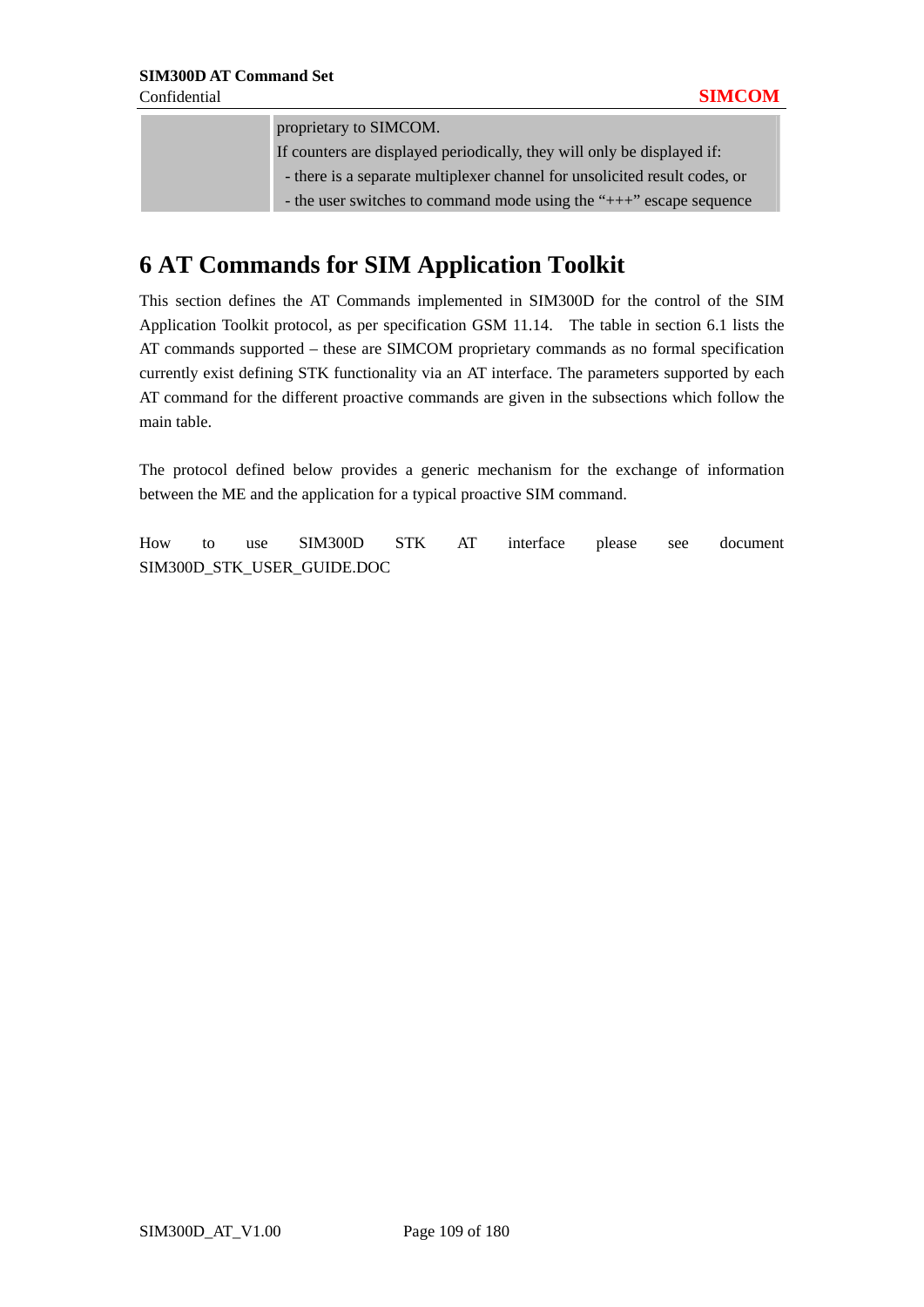# **6.1 Overview of Commands, Responses and Result codes**

The following tables outline the AT commands, responses and unsolicited result codes applicable for control of the SIM Application Toolkit protocol via the AT command interface.

| <b>Notation</b> | <b>Description</b>                                                                                                                                       |
|-----------------|----------------------------------------------------------------------------------------------------------------------------------------------------------|
| $+STC$ :        | Unsolicited result code issued by the CI Task to the application to indicate<br>either:                                                                  |
|                 | there is no STK application available on the SIM                                                                                                         |
|                 | there is a proactive SIM command to retrieve and action                                                                                                  |
|                 | end of the current proactive command session – used if the user wishes to<br>terminate the current proactive SIM session.                                |
| $+STGC = \dots$ | AT command to Get Command parameters for a proactive SIM command from                                                                                    |
|                 | the CI Task. This will be sent from the application after unsolicited result code                                                                        |
|                 | +STC: <cmdid> informs it the SIM has issued a proactive SIM command to be<br/>performed.</cmdid>                                                         |
| $+STCR = \dots$ | AT command to provide Command Response parameters for a previously                                                                                       |
|                 | executed proactive SIM command. Its purpose is to relay response data to the                                                                             |
|                 | lower layers of the SIMCOM protocol stack to allow the Terminal Response                                                                                 |
|                 | SIM command (see [10]) to be returned to the SIM for the current proactive<br>command.                                                                   |
| $+STPD=$        | AT command to provide Profile Download parameters to the CI Task. This                                                                                   |
|                 | contains information relating to the SIM Application Toolkit capabilities of the                                                                         |
|                 | application, and is used by the SIMAT task to limit its SAT instruction set                                                                              |
|                 | accordingly.                                                                                                                                             |
|                 | Any application plugging into the serial port should send this command or it                                                                             |
|                 | will be assumed that the application has no SAT support and will therefore                                                                               |
|                 | never receive any SAT related information.                                                                                                               |
| $+STMS = \dots$ | AT Command for selecting a menu option. On power-up the SIM will send the<br>Set-Up-Menu proactive indication. The accessory should load and display the |
|                 | This AT command should be used to inform SIM300D of the<br>menu structure.                                                                               |
|                 | item selected from the list.                                                                                                                             |
| $+STEV = \dots$ | This command is used to inform the MS that an MMI specific event has                                                                                     |
|                 | occurred.                                                                                                                                                |
| $+STRT = \dots$ | AT command for setting the automatic response timer used by the CI Task to                                                                               |
|                 | issue the Terminal Response (no user response) to a proactive command which                                                                              |
|                 | has not been processed. The default response time is ten seconds, but it is                                                                              |
|                 | recommended this is increased when performing SIM Toolkit FTA.                                                                                           |
| $+STTONE=$      | AT command for playing SIM Toolkit Tones in both idle and dedicated mode.                                                                                |
|                 | This command should be used in conjunction with the Play Tone proactive                                                                                  |
|                 | command.                                                                                                                                                 |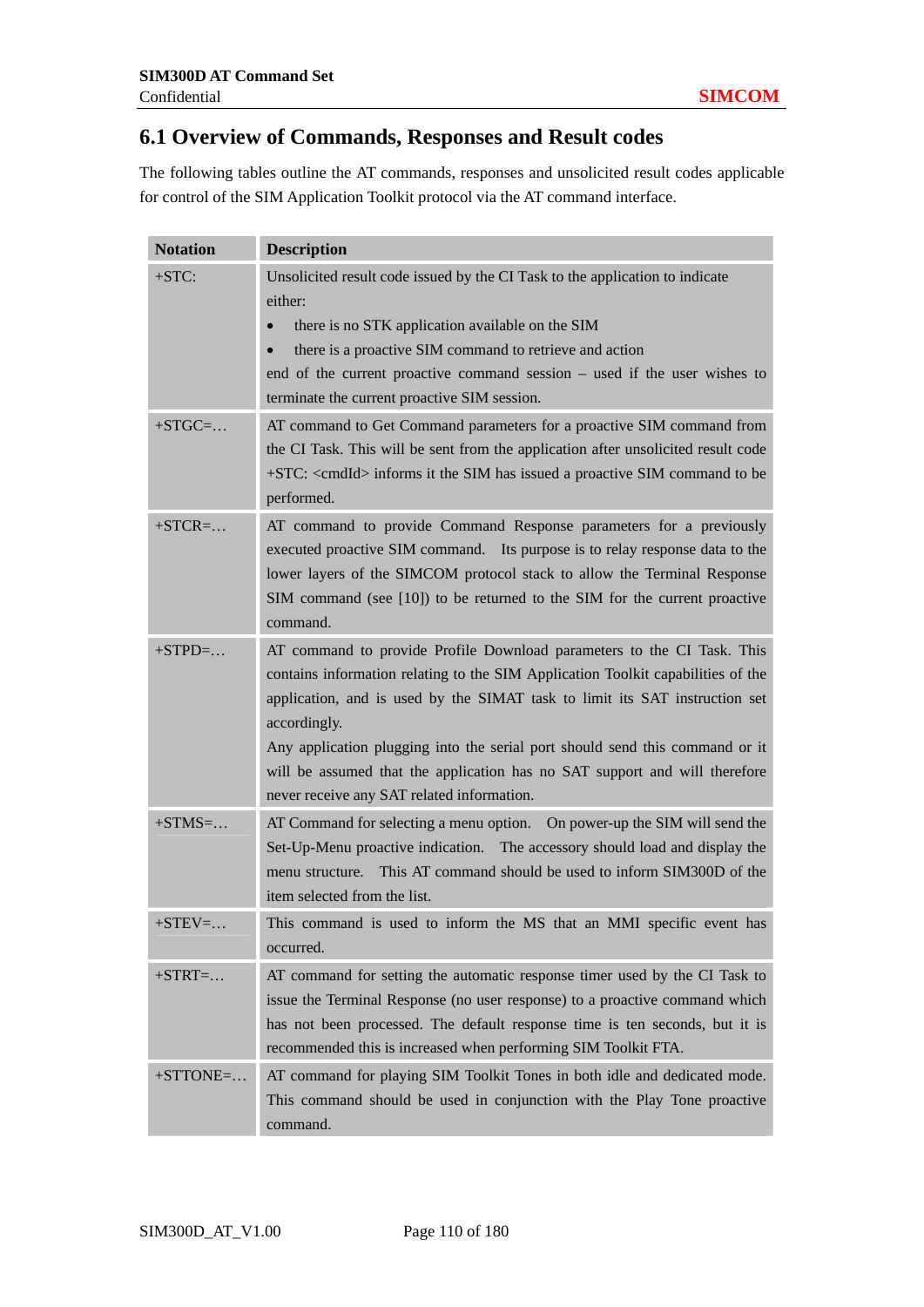# **6.2 Definition of Unsolicited Result Codes**

Not all proactive commands are required to be visible to the application. For example, the proactive commands More Time and Provide Local Information are transparent and therefore do not require an unsolicited result code to be sent to the user. The commands, which are relevant for user interaction in one form or another, are listed in the following tables.

The output generated for strings is controlled by the +CMGF AT command. The factory default for string output is PDU mode where strings are output in HEX. The tables below illustrate the alternative mechanism of TEXT output; this is obtained by using the +CMGF AT command with a parameter of one.

**+STC Informs the application of the type of proactive SIM command data awaiting** 

| retrieval.               |                                                                                |
|--------------------------|--------------------------------------------------------------------------------|
| <b>Result Code:</b>      | Parameters                                                                     |
| $+STC$ : <cmdid></cmdid> | <cmdid>Hexadecimal format of Type of Command. Unique identifier for</cmdid>    |
|                          | the current SIM Toolkit proactive command issued by the SIM -                  |
|                          |                                                                                |
|                          | The following values are supported:                                            |
|                          | '10' Get Acknowledgement For Set Up Call command                               |
|                          | '15' Launch Browser command                                                    |
|                          | '20' Play Tone command                                                         |
|                          | '21' Display Text command                                                      |
|                          | '22' Get Inkey command                                                         |
|                          | '23' Get Input command                                                         |
|                          | '24' Select Item command                                                       |
|                          | '25' Set Up Menu command                                                       |
|                          | '28' Set Up Idle Mode Text command                                             |
|                          | '40' Open Channel command                                                      |
|                          | '14' Send DTMF command                                                         |
|                          | '05' Set Up Event List command                                                 |
|                          | '81' End of proactive session                                                  |
|                          |                                                                                |
| Reference                | Note                                                                           |
|                          | The special case is $+STC$ : 0 that is issued when there is no STK application |
|                          | accessible on the SIM.                                                         |

#### **6.2.1 +STC Command**

The following tables in this section detail the information that is distributed to the application for proactive indications using unsolicited result codes. The information applicable to the proactive command is sent to the application using the +STUD (SIM Toolkit Unsolicited Data) results code.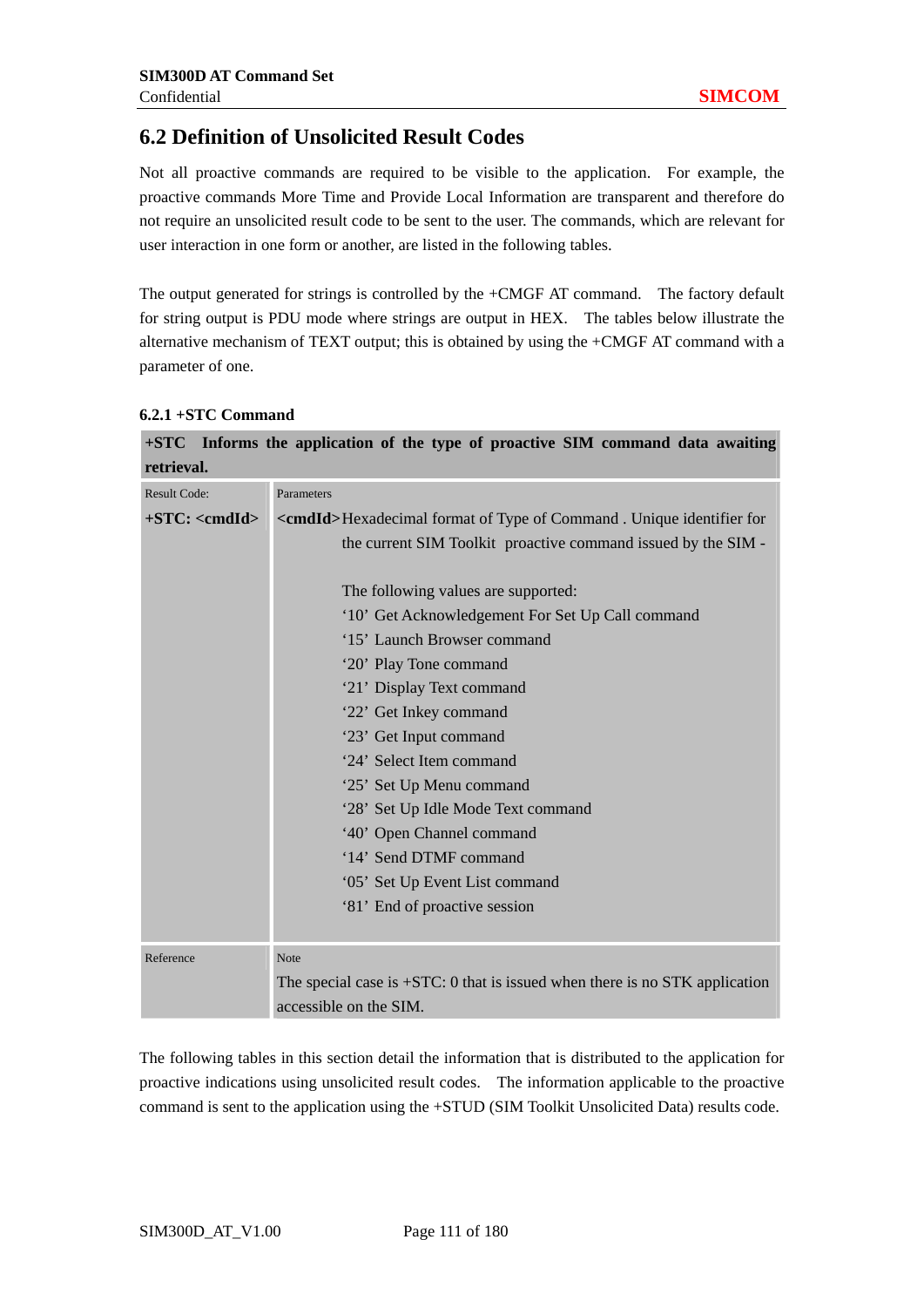### **6.2.2 Send SM**

|                                                                                                                                 | <b>Command data for Send Short Message unsolicited proactive command</b>  |
|---------------------------------------------------------------------------------------------------------------------------------|---------------------------------------------------------------------------|
| <b>Result Code</b>                                                                                                              | Parameters                                                                |
| $+STUD:$                                                                                                                        | 13<br>hex notation: Command Type value.                                   |
| $13$ [, <alphaid>[, &lt;</alphaid>                                                                                              | See Section 6.2 for values.                                               |
| iconId>, <dispmo< th=""><th><math>\alpha</math> <alphaid<br>string format: using either SMS default</alphaid<br></th></dispmo<> | $\alpha$ <alphaid<br>string format: using either SMS default</alphaid<br> |
| de>]]                                                                                                                           | alphabet or UCS2 alpha field coding                                       |
|                                                                                                                                 | '0': Special case indicating SIM provided a                               |
|                                                                                                                                 | null alphaId and user should not be informed of SMS transaction.          |
|                                                                                                                                 | If alphald field is not present it is up to the                           |
|                                                                                                                                 | ME to decide whether to inform the user or not.                           |
|                                                                                                                                 | $\alpha$ iconId > Numeric tag for the icon to be displayed –              |
|                                                                                                                                 | corresponds to the index in the Image file on                             |
|                                                                                                                                 | the SIM                                                                   |
|                                                                                                                                 | $0$ No icon                                                               |
|                                                                                                                                 | $1.255$ Icon tag                                                          |
|                                                                                                                                 | <dispmode> integer: denotes use of associated icon</dispmode>             |
|                                                                                                                                 | 0 display icon only (replaces any text string or alphaId)                 |
|                                                                                                                                 | display with alphaId or text string                                       |
| Reference                                                                                                                       | Note                                                                      |
|                                                                                                                                 |                                                                           |

## **6.2.3 Send SS**

| <b>Command data for Send SS unsolicited proactive command</b>                                                                             |                  |                                                                                         |
|-------------------------------------------------------------------------------------------------------------------------------------------|------------------|-----------------------------------------------------------------------------------------|
| <b>Result Code</b>                                                                                                                        | Parameters       |                                                                                         |
| $+STUD:$                                                                                                                                  | 11               | hex notation: Command Type value.                                                       |
| $11[$ , <alphaid>[, &lt;</alphaid>                                                                                                        |                  | See Section 6.2 for values.                                                             |
| iconId>, <dispmo< th=""><th><math>\alpha</math>lphaId&gt;</th><th>string format: using either SMS default alphabet or UCS2</th></dispmo<> | $\alpha$ lphaId> | string format: using either SMS default alphabet or UCS2                                |
| de>]]                                                                                                                                     |                  | alpha field coding to inform user of current transaction.                               |
|                                                                                                                                           |                  | "O': Special case indicating SIM provided a null alphald and user                       |
|                                                                                                                                           |                  | should not be informed of SS transaction.                                               |
|                                                                                                                                           |                  | If alphald field is not present it is up to the ME to decide whether                    |
|                                                                                                                                           |                  | to inform the user or not.                                                              |
|                                                                                                                                           |                  | $\langle$ <b>iconId</b> > Numeric tag for the icon to be displayed – corresponds to the |
|                                                                                                                                           |                  | index in the Image file on the SIM                                                      |
|                                                                                                                                           |                  | $0$ No icon                                                                             |
|                                                                                                                                           |                  | $1.255$ Icon tag                                                                        |
|                                                                                                                                           |                  | <dispmode> integer: denotes use of associated icon</dispmode>                           |
|                                                                                                                                           |                  | 0 display icon only (replaces any text string or alphald)                               |
|                                                                                                                                           |                  | 1 display with alphaId or text string                                                   |
| Reference                                                                                                                                 | <b>Note</b>      |                                                                                         |
|                                                                                                                                           |                  |                                                                                         |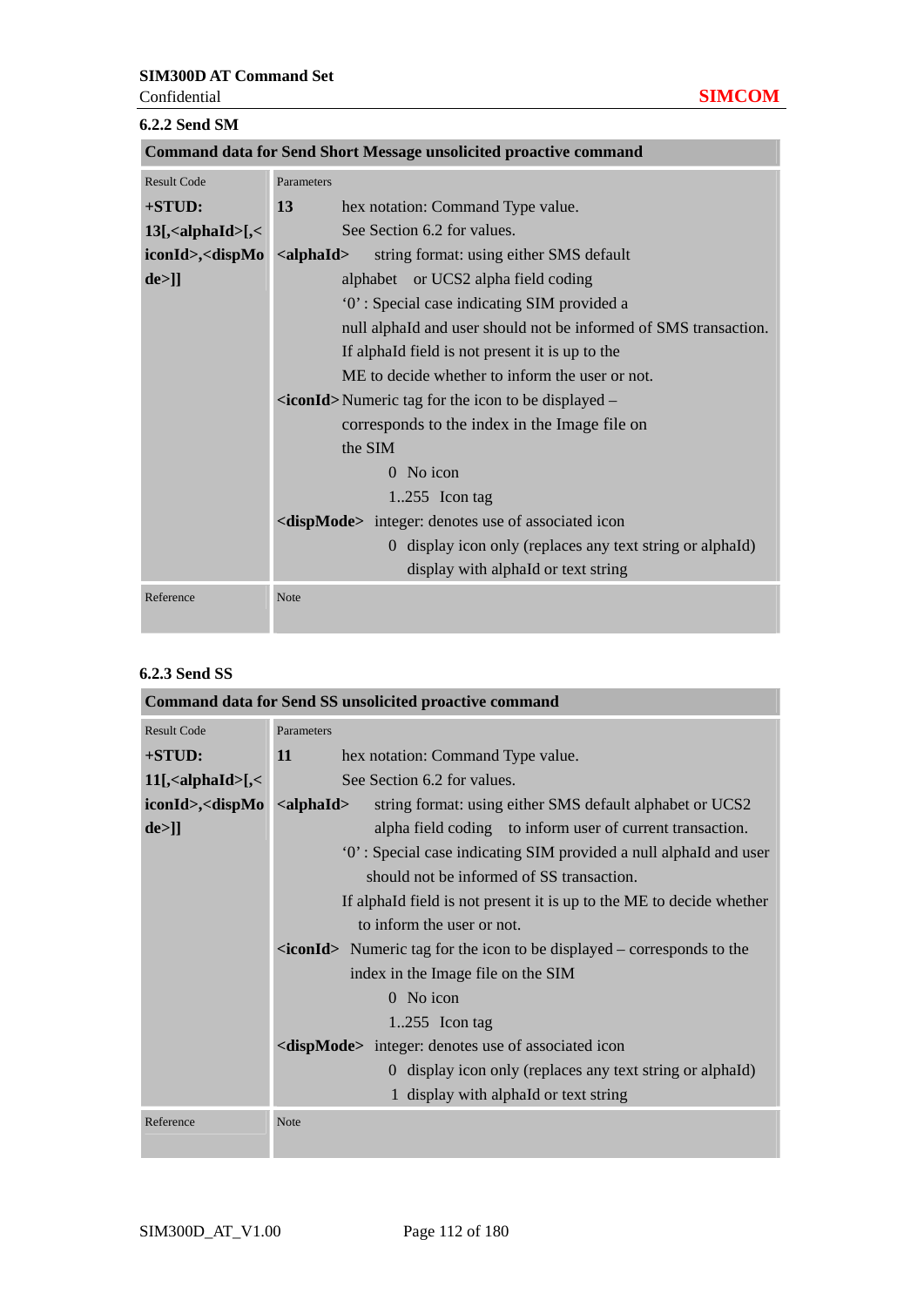**6.2.4 Send USSD** 

| Command data for Send USSD unsolicited proactive command                                                                        |                     |                                                                     |
|---------------------------------------------------------------------------------------------------------------------------------|---------------------|---------------------------------------------------------------------|
| <b>Result Code</b>                                                                                                              | Parameters          |                                                                     |
| $+STUD:$                                                                                                                        | 12                  | hex notation: Command Type value.                                   |
| $12$ [, <alphaid>[,&lt;</alphaid>                                                                                               |                     | See Section 6.2 for values.                                         |
| iconId>, <dispmo< th=""><th><alphaid></alphaid></th><th>string format: using either SMS default alphabet or UCS2</th></dispmo<> | <alphaid></alphaid> | string format: using either SMS default alphabet or UCS2            |
| $de>$ ]]                                                                                                                        |                     | alpha field coding to inform user of current transaction.           |
|                                                                                                                                 |                     | '0': Special case indicating SIM provided a null alphald and        |
|                                                                                                                                 |                     | user should not be informed of USSD transaction.                    |
|                                                                                                                                 |                     | If alphald field is not present it is up to the ME to decide        |
|                                                                                                                                 |                     | whether to inform the user or not.                                  |
|                                                                                                                                 | $<$ iconId $>$      | Numeric tag for the icon to be displayed – corresponds to           |
|                                                                                                                                 |                     | the index in the Image file on the SIM                              |
|                                                                                                                                 |                     | $0$ No icon                                                         |
|                                                                                                                                 |                     | $1.255$ Icon tag                                                    |
|                                                                                                                                 |                     | <dispmode> integer: denotes use of associated icon</dispmode>       |
|                                                                                                                                 |                     | display icon only (replaces any text string or alphald)<br>$\Omega$ |
|                                                                                                                                 |                     | display with alphaId or text string                                 |
| Reference                                                                                                                       | Note                |                                                                     |

# **6.2.5 Set Up Call**

| Command data for Set Up Call unsolicited proactive command                    |                  |                                                                                    |  |
|-------------------------------------------------------------------------------|------------------|------------------------------------------------------------------------------------|--|
| <b>Result Code</b>                                                            | Parameters       |                                                                                    |  |
| +STUD:                                                                        | <b>10</b>        | hex notation: Command Type value.                                                  |  |
| $10$ , $\alpha$ lphaId $\triangleright$ , $\triangleleft$ di                  |                  | See Section 6.2 for values.                                                        |  |
| $alstring$ >, <cps>[, <cpsbi alphaid=""></cpsbi></cps>                        |                  | string format: using either SMS default alphabet or UCS2                           |  |
| <iconid>,<dispm< th=""><th></th><th>alpha field coding</th></dispm<></iconid> |                  | alpha field coding                                                                 |  |
| ode>]                                                                         |                  | <dialstring> string format: using either SMS default alphabet or UCS2</dialstring> |  |
|                                                                               |                  | alpha field coding                                                                 |  |
|                                                                               | $<$ cps $>$      | string format: using either SMS default alphabet or UCS2                           |  |
|                                                                               |                  | alpha field coding                                                                 |  |
|                                                                               | $<$ iconId $>$   | Numeric tag for the icon to be displayed – corresponds to the                      |  |
|                                                                               |                  | index in the Image file on the SIM                                                 |  |
|                                                                               |                  | 0 No icon                                                                          |  |
|                                                                               | $1.255$ Icon tag |                                                                                    |  |
|                                                                               |                  | <dispmode> integer: denotes use of associated icon</dispmode>                      |  |
|                                                                               |                  | 0 display icon only (replaces any text string or alphald)                          |  |
|                                                                               |                  | 1 display with alphaId or text string                                              |  |
|                                                                               |                  |                                                                                    |  |
| Reference                                                                     | Note             |                                                                                    |  |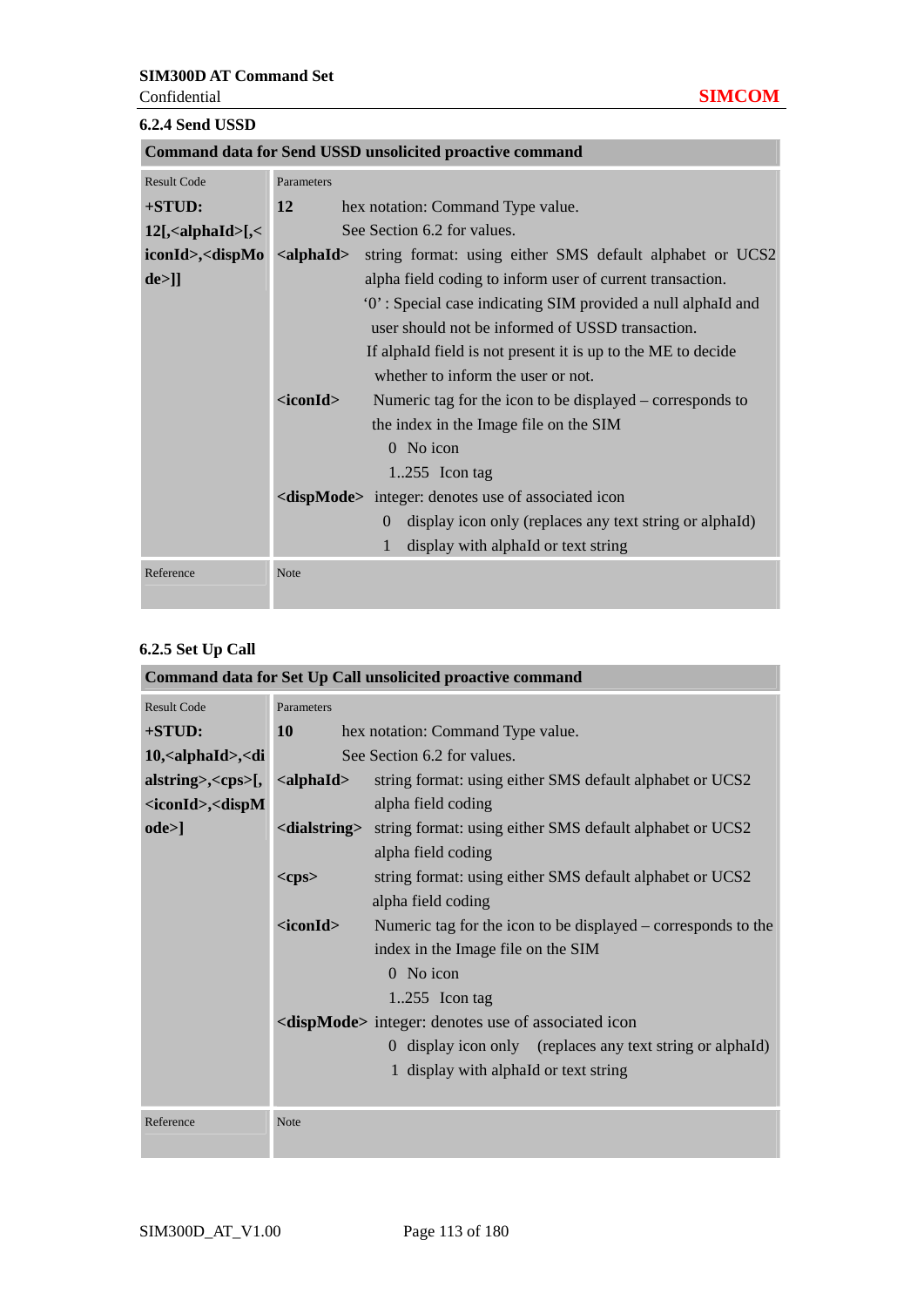| <b>6.2.6 Close Channel</b>                              |                                                                                    |  |  |
|---------------------------------------------------------|------------------------------------------------------------------------------------|--|--|
| <b>Command data for Close Channel proactive command</b> |                                                                                    |  |  |
| <b>Result Code</b>                                      | Parameters                                                                         |  |  |
| $+STUD:$                                                | 41<br>hex notation: Command Type value.                                            |  |  |
| $41$ [, <alphaid>[,&lt;</alphaid>                       | See Section 6.2 for values.                                                        |  |  |
| iconId>, <dispmo <alphaid=""></dispmo>                  | string format: using either SMS default alphabet or UCS2                           |  |  |
| de>]]                                                   | alpha field coding to inform user of current transaction.                          |  |  |
|                                                         | '0': Special case indicating SIM provided a null alphaId and the                   |  |  |
|                                                         | user should not be informed of the current transaction.                            |  |  |
|                                                         | If alphaId field is not present it is up to the ME to decide whether               |  |  |
|                                                         | or not to inform the user.                                                         |  |  |
|                                                         | Numeric tag for the icon to be displayed – corresponds to the<br><iconid></iconid> |  |  |
|                                                         | index in the Image file on the SIM                                                 |  |  |
|                                                         | $0$ No icon                                                                        |  |  |
|                                                         | $1.255$ Icon tag                                                                   |  |  |
|                                                         | <dispmode> integer: denotes use of associated icon</dispmode>                      |  |  |
|                                                         | 0 display icon only (replaces any text string or alphald)                          |  |  |
|                                                         | 1 display with alphaId or text string                                              |  |  |
| Reference                                               | Note                                                                               |  |  |
|                                                         |                                                                                    |  |  |

## **6.2.7 Receive Data**

| <b>Command data for Receive Data proactive command</b>                                                                        |                                                                  |                                                                                  |  |  |
|-------------------------------------------------------------------------------------------------------------------------------|------------------------------------------------------------------|----------------------------------------------------------------------------------|--|--|
| <b>Result Code</b>                                                                                                            | Parameters                                                       |                                                                                  |  |  |
| $+STUD:$                                                                                                                      | 42                                                               | hex notation: Command Type value.                                                |  |  |
| $42$ , < length > [, < al                                                                                                     |                                                                  | See Section 6.2 for values.                                                      |  |  |
| $phald$ = [, <iconid]< th=""><th><length></length></th><th>integer type: number of bytes requested in command</th></iconid]<> | <length></length>                                                | integer type: number of bytes requested in command                               |  |  |
| $\ge$ , $\le$ dispMode $>$ ]]                                                                                                 |                                                                  | <alphaid><br/>string format: using either SMS default alphabet or UCS2</alphaid> |  |  |
|                                                                                                                               |                                                                  | alpha field coding to inform user of current transaction.                        |  |  |
|                                                                                                                               | "O': Special case indicating SIM provided a null alphaId and the |                                                                                  |  |  |
|                                                                                                                               |                                                                  | user should not be informed of the current transaction.                          |  |  |
|                                                                                                                               |                                                                  | If alphald field is not present it is up to the ME to decide whether             |  |  |
|                                                                                                                               |                                                                  | or not to inform the user.                                                       |  |  |
|                                                                                                                               | <iconid></iconid>                                                | Numeric tag for the icon to be displayed – corresponds to the                    |  |  |
|                                                                                                                               |                                                                  | index in the Image file on the SIM                                               |  |  |
|                                                                                                                               |                                                                  | 0 No icon                                                                        |  |  |
|                                                                                                                               |                                                                  | $1.255$ Icon tag                                                                 |  |  |
|                                                                                                                               |                                                                  | <dispmode> integer: denotes use of associated icon</dispmode>                    |  |  |
|                                                                                                                               |                                                                  | 0 display icon only (replaces any text string or alphald)                        |  |  |
|                                                                                                                               |                                                                  | 1 display with alphaId or text string                                            |  |  |
| Reference                                                                                                                     | <b>Note</b>                                                      |                                                                                  |  |  |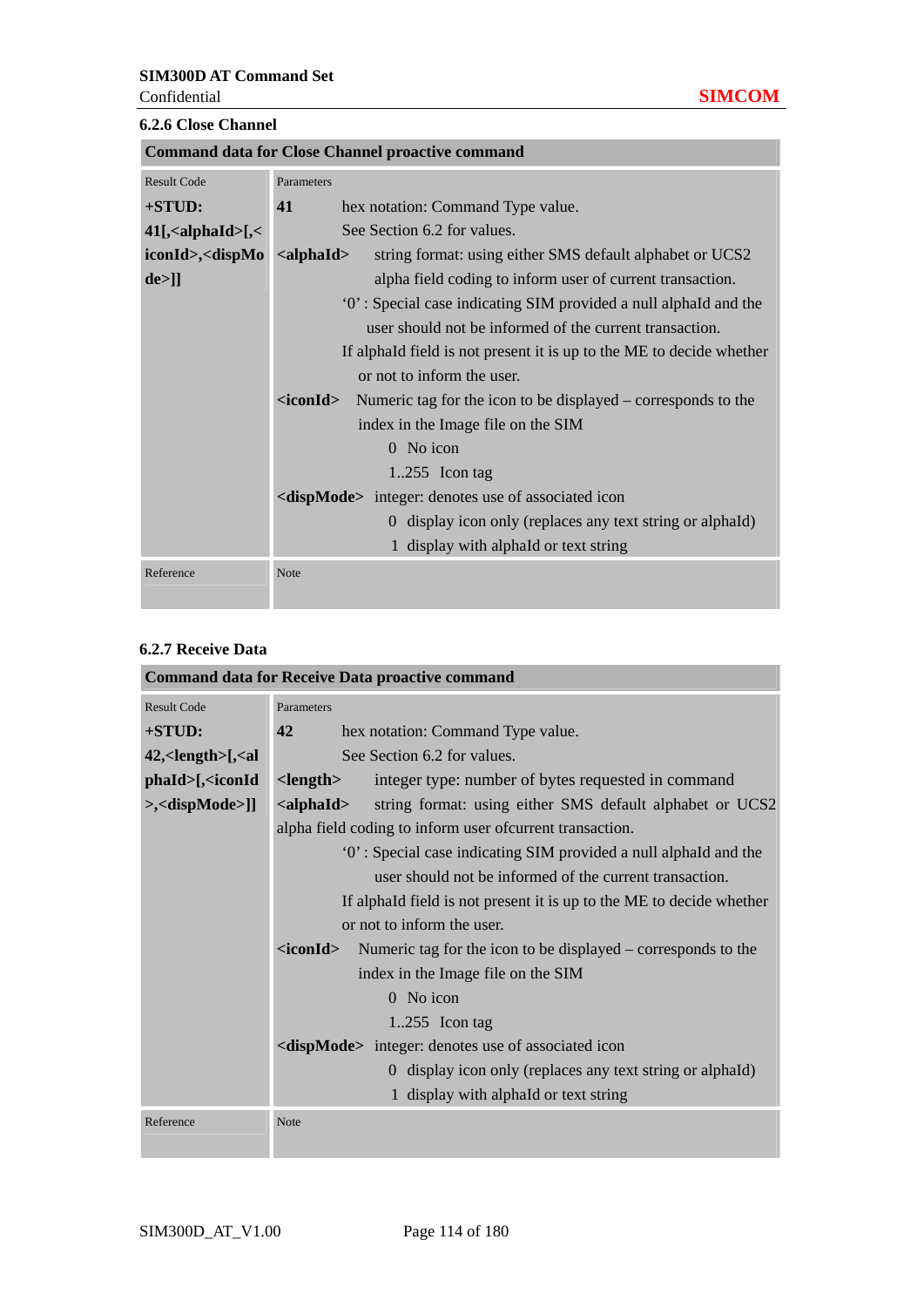Confidential **SIMCOM**

 $\overline{a}$ 

÷

|  | 6.2.8 Send Data |  |
|--|-----------------|--|
|--|-----------------|--|

| <b>Command data for Send Data proactive command</b>                                                                                        |                          |                                                                      |
|--------------------------------------------------------------------------------------------------------------------------------------------|--------------------------|----------------------------------------------------------------------|
| <b>Result Code</b>                                                                                                                         | Parameters               |                                                                      |
| $+STUD:$                                                                                                                                   | 43                       | hex notation: Command Type value.                                    |
| 43, <length>,<dat< th=""><th></th><th>See Section 6.2 for values.</th></dat<></length>                                                     |                          | See Section 6.2 for values.                                          |
| $a > \frac{1}{2}$ alphaId $\frac{1}{2}$                                                                                                    |                          | < <b>length</b> > integer type: number of bytes of data transmitted  |
| iconId>, <dispmo< th=""><th><math>&lt;</math>data<math>&gt;</math></th><th>string type: channel data – coded as 8 bit data.</th></dispmo<> | $<$ data $>$             | string type: channel data – coded as 8 bit data.                     |
| de>]]                                                                                                                                      |                          | This appears in BCD notation with two TE characters                  |
|                                                                                                                                            |                          | representing one byte of actual data.                                |
|                                                                                                                                            | $\alpha$ lphaId $\alpha$ | string format: using either SMS default alphabet or UCS2             |
|                                                                                                                                            |                          | alpha field coding to inform user of current transaction.            |
|                                                                                                                                            |                          | '0': Special case indicating SIM provided a null alphaId and         |
|                                                                                                                                            |                          | the user should not be informed of the current transaction.          |
|                                                                                                                                            |                          | If alphaId field is not present it is up to the ME to decide whether |
|                                                                                                                                            |                          | or not to inform the user.                                           |
|                                                                                                                                            | <iconid></iconid>        | Numeric tag for the icon to be displayed – corresponds to the        |
|                                                                                                                                            |                          | index in the Image file on the SIM                                   |
|                                                                                                                                            |                          | $0$ No icon                                                          |
|                                                                                                                                            |                          | $1.255$ Icon tag                                                     |
|                                                                                                                                            |                          | <dispmode> integer: denotes use of associated icon</dispmode>        |
|                                                                                                                                            |                          | 0 display icon only (replaces any text string or alphaId)            |
|                                                                                                                                            |                          | 1 display with alphaId or text string                                |
| Reference                                                                                                                                  | <b>Note</b>              |                                                                      |

# **6.2.9 Language Notification**

| <b>Command data for Language Notification proactive command</b> |                                                                                |  |  |
|-----------------------------------------------------------------|--------------------------------------------------------------------------------|--|--|
| <b>Result Code</b>                                              | Parameters                                                                     |  |  |
| $+STUD:$                                                        | 35<br>hex notation: Command Type value.                                        |  |  |
| $35$ [, <language>]</language>                                  | See Section 6.2 for values.                                                    |  |  |
|                                                                 | language code: coded as pair of alphanumeric<br><language></language>          |  |  |
|                                                                 | characters, as given in ISO 639 [12].                                          |  |  |
| Reference                                                       | <b>Note</b>                                                                    |  |  |
|                                                                 | The language parameter is optional. Its inclusion in the result code indicates |  |  |
|                                                                 | a specific language notification. Omission from the result code indicates a    |  |  |
|                                                                 | non-specific language notification, which cancels a previous specific          |  |  |
|                                                                 | language notification                                                          |  |  |

# **6.2.10 Run AT**

| <b>Command data for Run AT Command proactive command</b> |            |                                   |  |
|----------------------------------------------------------|------------|-----------------------------------|--|
| <b>Result Code</b>                                       | Parameters |                                   |  |
| $+STUD:$                                                 | 34         | hex notation: Command Type value. |  |
| $34$ [, <alphaid>[,&lt;</alphaid>                        |            | See Section 6.2 for values.       |  |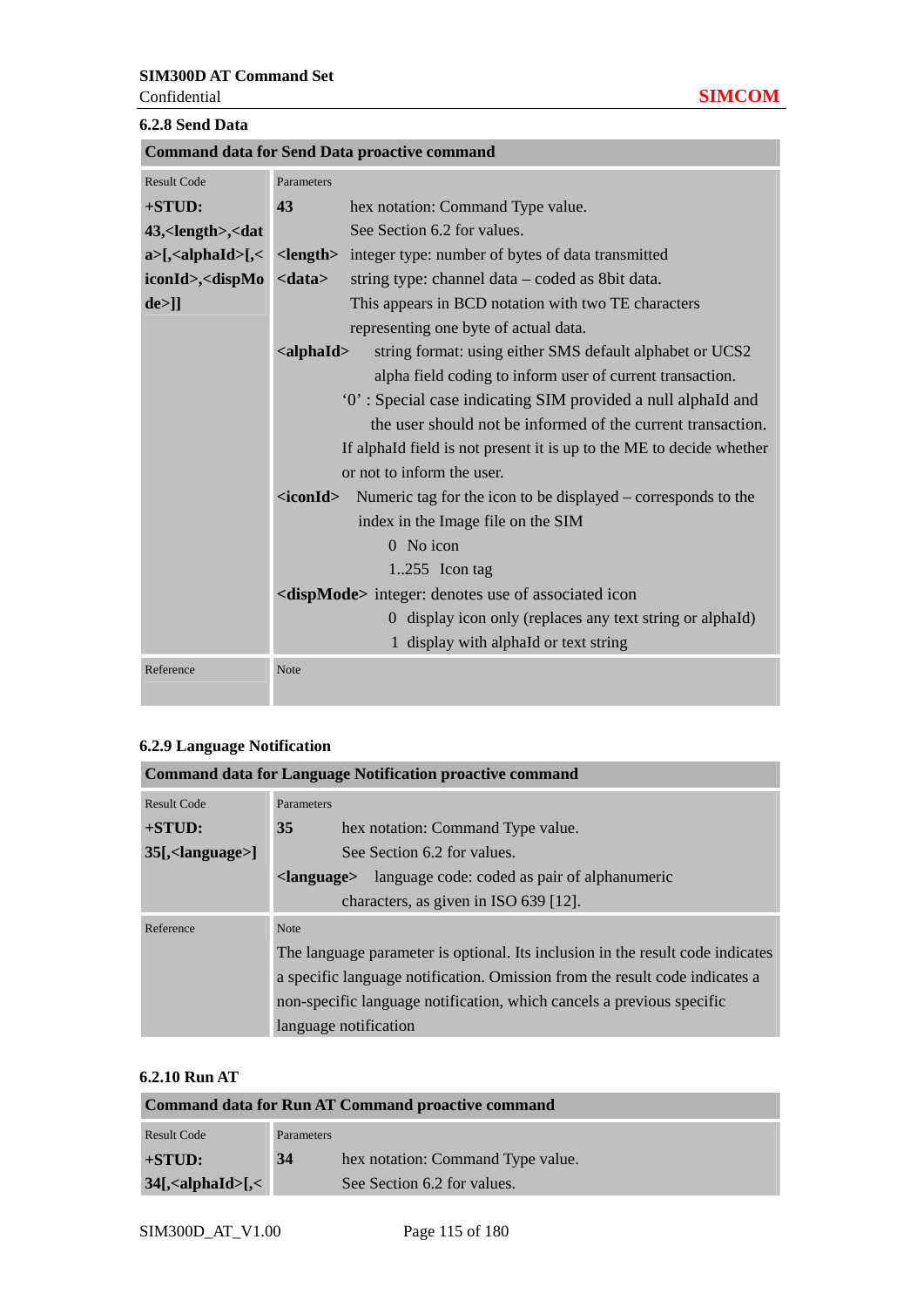| $iconId$ , <dispmo <alphaid=""></dispmo> | string format: using either SMS default alphabet or UCS2                                |  |  |  |
|------------------------------------------|-----------------------------------------------------------------------------------------|--|--|--|
| de>]]                                    | alpha field coding to inform user of current transaction.                               |  |  |  |
|                                          | '0': Special case indicating SIM provided a null alphaId and the                        |  |  |  |
|                                          | user should not be informed of the current transaction.                                 |  |  |  |
|                                          | If alphald field is not present it is up to the ME to decide whether                    |  |  |  |
|                                          | or not to inform the user.                                                              |  |  |  |
|                                          | $\langle$ <b>iconId</b> > Numeric tag for the icon to be displayed – corresponds to the |  |  |  |
|                                          | index in the Image file on the SIM.                                                     |  |  |  |
|                                          | $0$ No icon                                                                             |  |  |  |
|                                          | 1.255 Icon tag                                                                          |  |  |  |
|                                          | <dispmode> integer: denotes use of associated icon</dispmode>                           |  |  |  |
|                                          | 0 display icon only (replaces any text string or alphald)                               |  |  |  |
|                                          | 1 display with alphaId or text string                                                   |  |  |  |
| Reference                                | <b>Note</b>                                                                             |  |  |  |

# **6.2.11 Refresh**

| <b>Command data for Refresh proactive command</b>                                                                                                       |                                                                                          |                |                                                                                |  |  |
|---------------------------------------------------------------------------------------------------------------------------------------------------------|------------------------------------------------------------------------------------------|----------------|--------------------------------------------------------------------------------|--|--|
| <b>Result Code</b>                                                                                                                                      | Parameters                                                                               |                |                                                                                |  |  |
| $+STUD:$                                                                                                                                                | 01                                                                                       |                | hex notation: Command Type value.                                              |  |  |
| $01,$ <refmode><math>[-5, 6]</math></refmode>                                                                                                           |                                                                                          |                | See Section 6.2 for values.                                                    |  |  |
| numFiles>, <filel< th=""><th><math>&lt;</math>ref<math>\bf{Mode}</math> &gt;</th><th></th><th>hex notation: command Qualifier information</th></filel<> | $<$ ref $\bf{Mode}$ >                                                                    |                | hex notation: command Qualifier information                                    |  |  |
| $ist >$ ]                                                                                                                                               |                                                                                          |                | giving the type of Refresh to be performed.                                    |  |  |
|                                                                                                                                                         |                                                                                          | 0 <sup>0</sup> | <b>SIM Initialisation and Full File Change</b>                                 |  |  |
|                                                                                                                                                         |                                                                                          |                | Notification                                                                   |  |  |
|                                                                                                                                                         |                                                                                          | 01             | <b>File Change Notification</b>                                                |  |  |
|                                                                                                                                                         |                                                                                          | 02             | SIM Initialisation and File Change Notification                                |  |  |
|                                                                                                                                                         |                                                                                          | 03             | <b>SIM</b> Initialisation                                                      |  |  |
|                                                                                                                                                         |                                                                                          | 04             | <b>SIM Reset</b>                                                               |  |  |
|                                                                                                                                                         |                                                                                          |                | <b><numfiles></numfiles></b> integer: gives number of Files in the list        |  |  |
|                                                                                                                                                         | <filelist></filelist>                                                                    |                | string type, hex notation: gives the full paths for                            |  |  |
|                                                                                                                                                         |                                                                                          |                | the SIM files, each file being delimited by                                    |  |  |
|                                                                                                                                                         | commas within the string                                                                 |                |                                                                                |  |  |
| Reference                                                                                                                                               | <b>Note</b>                                                                              |                |                                                                                |  |  |
|                                                                                                                                                         |                                                                                          |                | For $\le$ refMode> values '01' and '02' file list data must be provided by the |  |  |
|                                                                                                                                                         | SIM. For all other <refmode> values any included file list information will</refmode>    |                |                                                                                |  |  |
|                                                                                                                                                         | be ignored. If the optional <filelist> parameter is not present in the result</filelist> |                |                                                                                |  |  |
|                                                                                                                                                         | code, we assume that <refmode>s '01' and '02' cannot occur.</refmode>                    |                |                                                                                |  |  |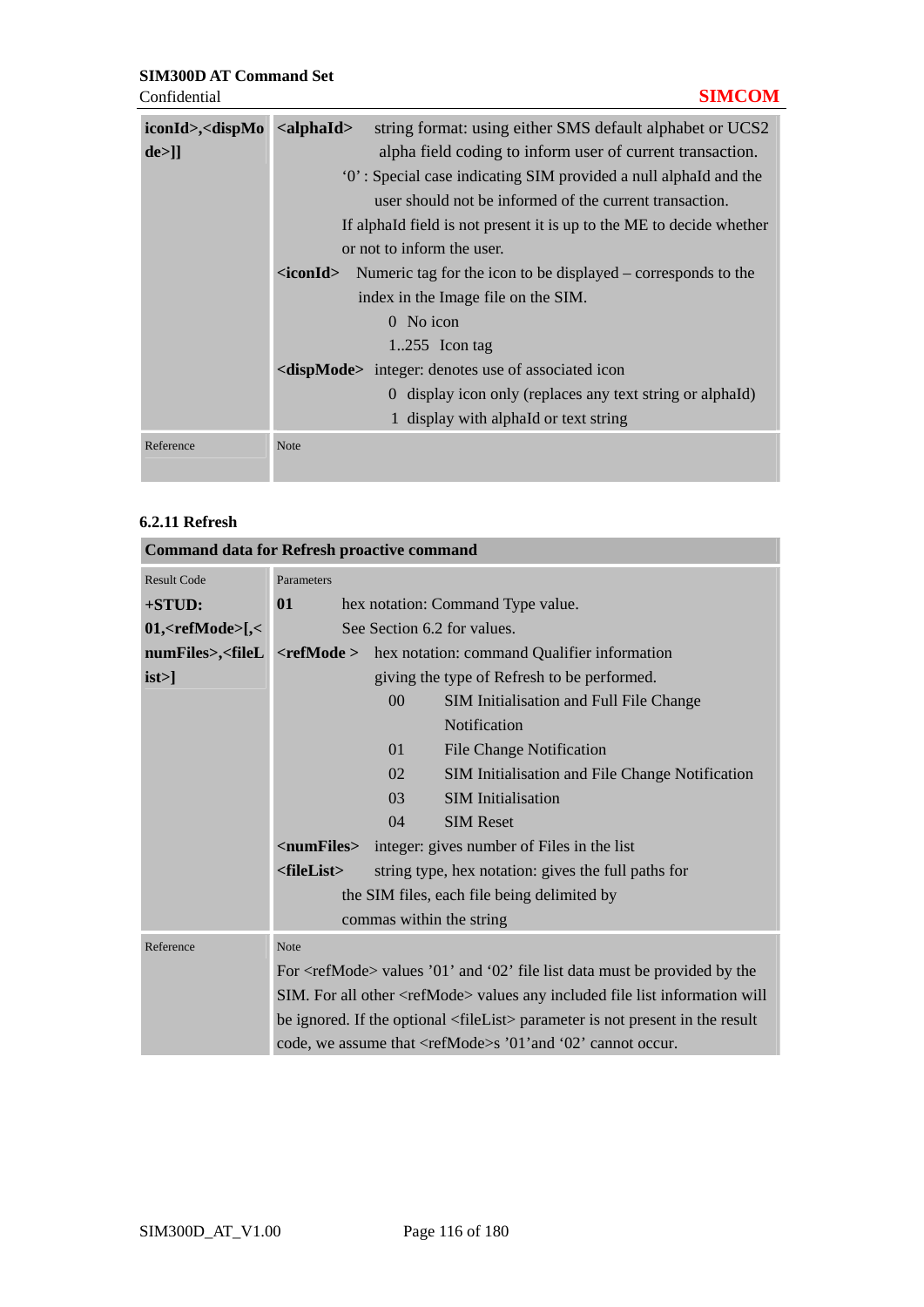# **6.3 ME Initialisation Procedure**

On powering up the ME the SIM's Phase file (EF 0x6FAE) is read. If this indicates the SIM is of Phase 2+ or greater the ME sends a Terminal Profile command (see [3]) to the SIM to inform it of the SIM Application Toolkit capabilities of the ME. The SIM then limits its instruction set based on this profile. This terminal profile data is configurable and resides in an application layer configuration file for ease of customisation. On sending the Profile Download command The SIM will respond with signals that will provide the ME with information on whether the SIM has a SIM Toolkit application present.

If on completing ME initialisation the stack determines that the SIM has no STK capability an unsolicited result code +STC: 0 will be issued to indicate to the user that there is no SIM toolkit availability during the current session.

However, if STK information is available for use by the ME/application then the lower layers of the SIMCom Protocol Stack are informed and the first proactive command to be sent from the SIM to the user will be the Set Up Menu command to allow the available STK menu to be added to the ME's own menu structure (i.e. unsolicited result code +STC: 25 will be issued by the CI Task after it has received this proactive command from the SIMAT task.

# **6.4 Definition of AT Commands**

This section details the AT commands for driving an STK application on the SIM.

| <b>Get proactive Command parameters</b> |                                                                                 |  |  |  |
|-----------------------------------------|---------------------------------------------------------------------------------|--|--|--|
| Write Command                           | Response                                                                        |  |  |  |
| $+STGC = <$ cmdId                       | $+STGC: <$ cmdId>, $<$ data>                                                    |  |  |  |
|                                         | Parameter                                                                       |  |  |  |
|                                         | <b><cmdid>hex notation: Command Type value</cmdid></b>                          |  |  |  |
|                                         | See Section 6.2 for values.                                                     |  |  |  |
|                                         | <data><br/>proactive command specific data, dependent on <cmdid></cmdid></data> |  |  |  |
| Reference                               |                                                                                 |  |  |  |
|                                         |                                                                                 |  |  |  |

#### **6.4.1 AT+STGC SIM Toolkit Get Command parameters**

The <data> information varies between proactive SIM commands, according to the type of command issued by the SIM, as given by <cmdId>. This reflects the useful part of the proactive command from a user's perspective. The result codes returned to the application on a command by command basis are outlined in the following subsections:

**6.4.1.1 Display Text** 

| <b>Command data for Display Text proactive command</b> |            |                                   |  |
|--------------------------------------------------------|------------|-----------------------------------|--|
| Result Code                                            | Parameters |                                   |  |
| $+STGC:$                                               | 21         | hex notation: Command Type value. |  |
| $21, <$ dcs>, $<$ text>,                               |            | See Section 6.2 for values.       |  |

SIM300D AT V1.00 Page 117 of 180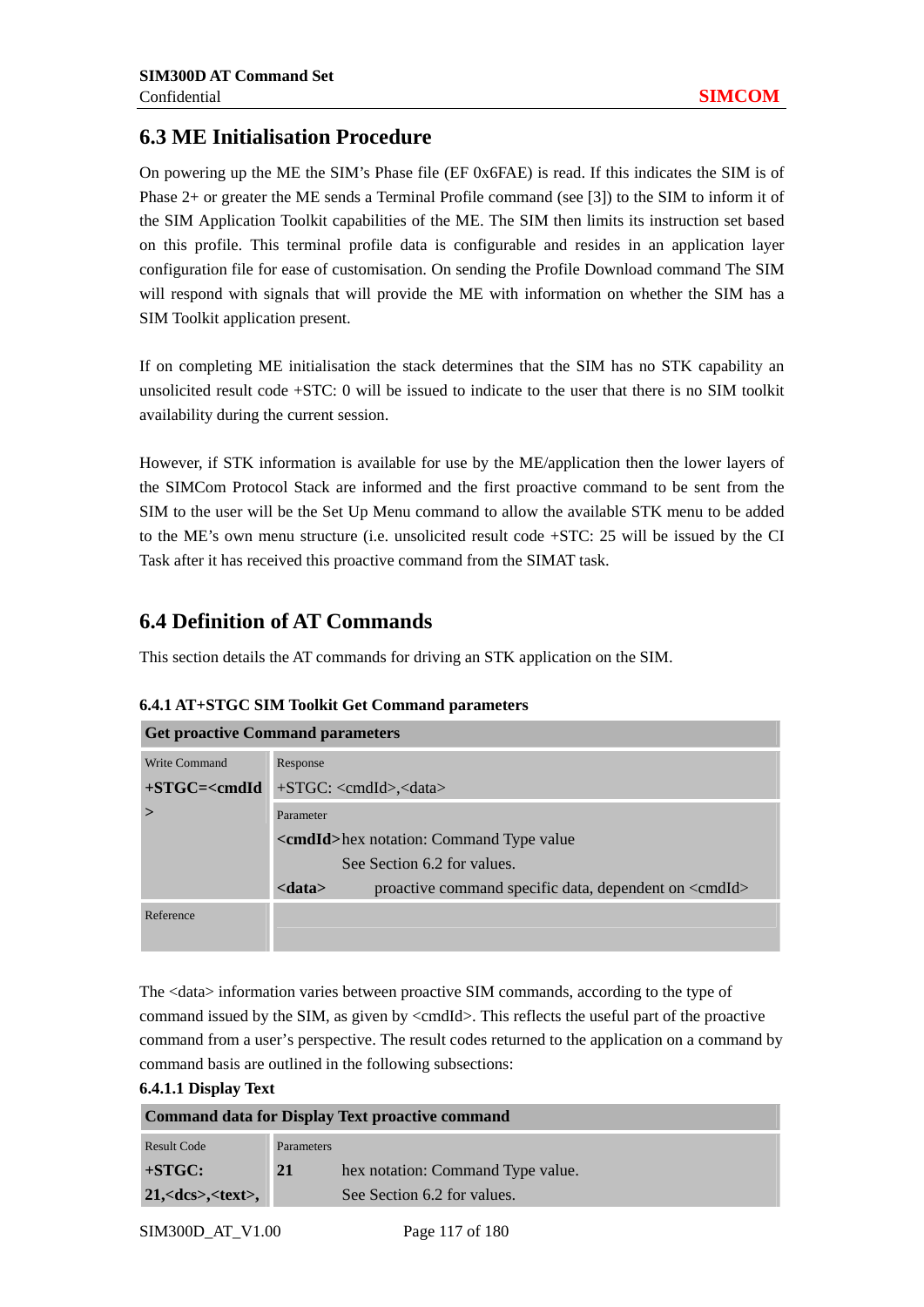| $<$ priority>, $<$ clear $<$ dcs >                                                                                              | integer: data coding scheme used for <text>.</text> |                                                                                |  |  |  |
|---------------------------------------------------------------------------------------------------------------------------------|-----------------------------------------------------|--------------------------------------------------------------------------------|--|--|--|
| >[, <iconid>,<dis< th=""><th></th><th colspan="3">The schemes used are as per GSM 03.38 for SMS</th></dis<></iconid>            |                                                     | The schemes used are as per GSM 03.38 for SMS                                  |  |  |  |
| pMode>[, <respo< th=""><th></th><th colspan="3">7bit GSM default alphabet (packed)<br/><math>\underline{0}</math></th></respo<> |                                                     | 7bit GSM default alphabet (packed)<br>$\underline{0}$                          |  |  |  |
| $nse>$ ]]                                                                                                                       |                                                     | $\overline{4}$<br>8bit data                                                    |  |  |  |
|                                                                                                                                 |                                                     | 8<br>UCS2 alphabet                                                             |  |  |  |
|                                                                                                                                 | $<$ text $>$                                        | string format: text string in <dcs> format</dcs>                               |  |  |  |
|                                                                                                                                 | <priority></priority>                               | integer: display priority information                                          |  |  |  |
|                                                                                                                                 |                                                     | $\underline{0}$ Normal priority                                                |  |  |  |
|                                                                                                                                 |                                                     | 1 High priority                                                                |  |  |  |
|                                                                                                                                 | <clear></clear>                                     | integer: mode of clearing message                                              |  |  |  |
|                                                                                                                                 |                                                     | $Q$ Clear after delay                                                          |  |  |  |
|                                                                                                                                 |                                                     | 1 User clears message                                                          |  |  |  |
|                                                                                                                                 |                                                     | $\alpha$ iconId> Numeric tag for the icon to be displayed – corresponds to the |  |  |  |
|                                                                                                                                 |                                                     | index in the Image file on the SIM                                             |  |  |  |
|                                                                                                                                 |                                                     | $\Omega$<br>No icon                                                            |  |  |  |
|                                                                                                                                 |                                                     | 1.255<br>Icon tag                                                              |  |  |  |
|                                                                                                                                 |                                                     | <dispmode> integer: denotes use of associated icon</dispmode>                  |  |  |  |
|                                                                                                                                 |                                                     | Display icon only (replaces any text string or alphaId)<br>$\theta$            |  |  |  |
|                                                                                                                                 |                                                     | 1<br>Display with alpha Id or text string                                      |  |  |  |
|                                                                                                                                 | <response></response>                               | normal response expected<br>$\overline{0}$                                     |  |  |  |
|                                                                                                                                 |                                                     | $\mathbf{1}$<br>immediate response expected.                                   |  |  |  |
| Reference                                                                                                                       | Note                                                |                                                                                |  |  |  |

# **6.4.1.2 Get Inkey**

|                                                                                                                                                          | <b>Command data for Get Inkey proactive command</b>                                           |  |  |  |
|----------------------------------------------------------------------------------------------------------------------------------------------------------|-----------------------------------------------------------------------------------------------|--|--|--|
| <b>Result Code</b>                                                                                                                                       | Parameters                                                                                    |  |  |  |
| +STGC:                                                                                                                                                   | 22<br>hex notation: Command Type value.                                                       |  |  |  |
| $22, <$ dcs>, $<$ text>,                                                                                                                                 | See Section 6.2 for values.                                                                   |  |  |  |
| <response>,<hel< th=""><th>integer: data coding scheme used for <text><br/><math>&lt;</math>dcs <math>&gt;</math></text></th><th></th></hel<></response> | integer: data coding scheme used for <text><br/><math>&lt;</math>dcs <math>&gt;</math></text> |  |  |  |
| $pInfo>[$ , <iconid></iconid>                                                                                                                            | The schemes used are as per GSM 03.38 for                                                     |  |  |  |
| , <dispmode>]</dispmode>                                                                                                                                 | <b>SMS</b>                                                                                    |  |  |  |
|                                                                                                                                                          | $\overline{0}$ 7 bit GSM default alphabet (packed)                                            |  |  |  |
|                                                                                                                                                          | 8bit data<br>$\overline{4}$                                                                   |  |  |  |
|                                                                                                                                                          | 8 UCS2 alphabet                                                                               |  |  |  |
|                                                                                                                                                          | string format: text string in <dcs> format<br/><math>&lt;</math>text<math>&gt;</math></dcs>   |  |  |  |
|                                                                                                                                                          | integer: expected response character format.<br><response></response>                         |  |  |  |
|                                                                                                                                                          | Digits $(0-9, *, # and +)$ only<br>$\theta$                                                   |  |  |  |
|                                                                                                                                                          | SMS default alphabet<br>$\mathbf{1}$                                                          |  |  |  |
|                                                                                                                                                          | UCS2 alphabet<br>2                                                                            |  |  |  |
|                                                                                                                                                          | 3<br>Yes/No response only                                                                     |  |  |  |
|                                                                                                                                                          | <helpinfo><br/>no help information available<br/><math>\theta</math></helpinfo>               |  |  |  |
|                                                                                                                                                          | help information available                                                                    |  |  |  |
|                                                                                                                                                          | $\alpha$ iconId > Numeric tag for the icon to be displayed –                                  |  |  |  |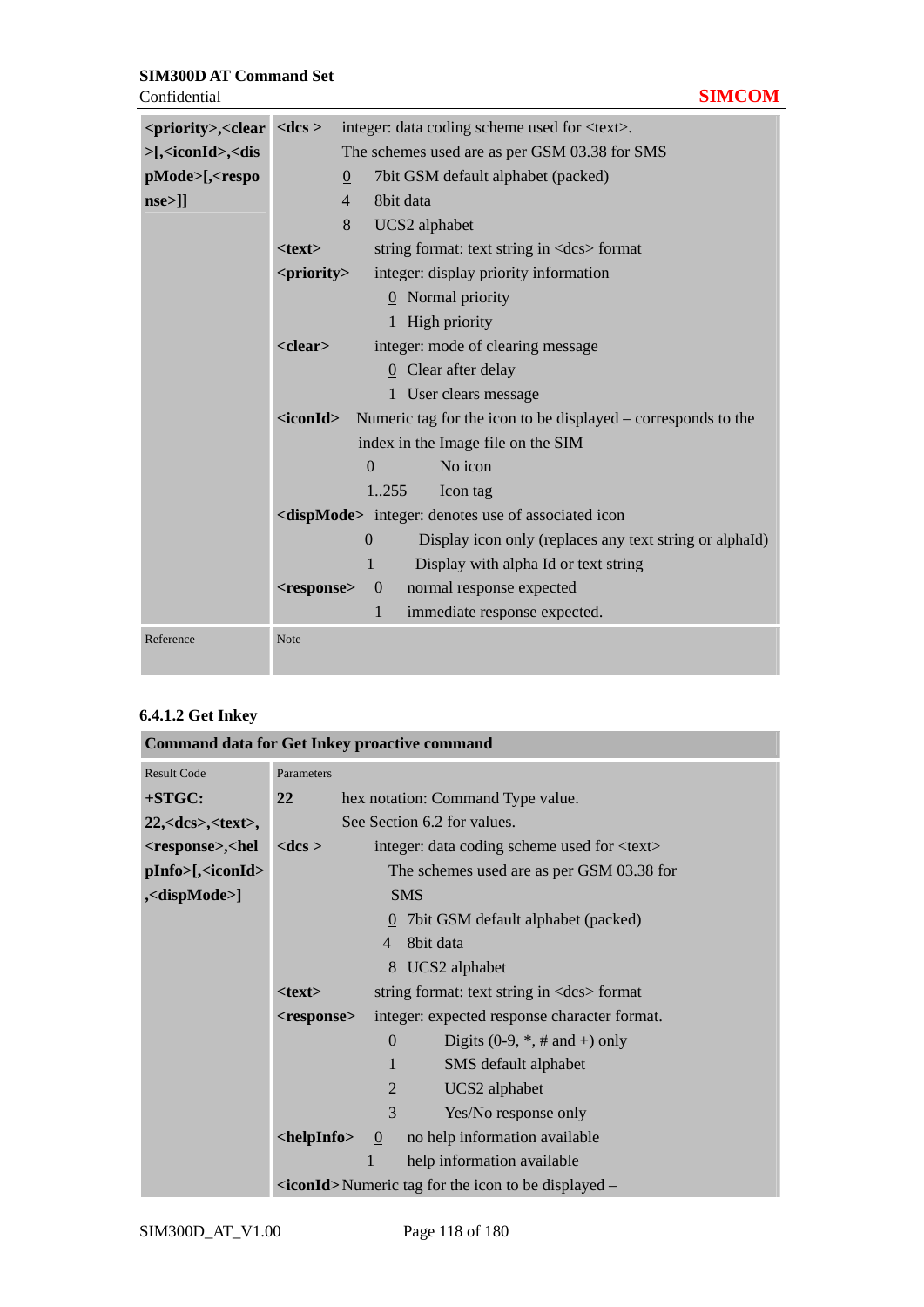|           | corresponds to the index in the Image file on                                |  |  |  |  |  |
|-----------|------------------------------------------------------------------------------|--|--|--|--|--|
|           | the SIM                                                                      |  |  |  |  |  |
|           | No icon<br>$\Omega$                                                          |  |  |  |  |  |
|           | $1.255$ Icon tag                                                             |  |  |  |  |  |
|           | <dispmode> integer: denotes use of associated icon</dispmode>                |  |  |  |  |  |
|           | display icon only<br>$\theta$                                                |  |  |  |  |  |
|           | (replaces any text string or alphald)                                        |  |  |  |  |  |
|           | 1 display with alpha Id or text string                                       |  |  |  |  |  |
| Reference | <b>Note</b>                                                                  |  |  |  |  |  |
|           | Entry of the Digits only response is the same regardless of alphabet set $-$ |  |  |  |  |  |
|           | coding of this response is performed within the SIMCOM Protocol Stack        |  |  |  |  |  |
|           | when creating the Terminal Response                                          |  |  |  |  |  |

#### **6.4.1.3 Get Input**

| <b>Command data for Get Input proactive command</b>                                                                                                                                  |                                                                                  |                |                                                                                 |  |
|--------------------------------------------------------------------------------------------------------------------------------------------------------------------------------------|----------------------------------------------------------------------------------|----------------|---------------------------------------------------------------------------------|--|
| <b>Result Code</b>                                                                                                                                                                   | Parameters                                                                       |                |                                                                                 |  |
| $+STGC:$                                                                                                                                                                             | 23<br>hex notation: Command Type value.                                          |                |                                                                                 |  |
| $23, <$ dcs>, $<$ text>,                                                                                                                                                             |                                                                                  |                | See Section 6.2 for values.                                                     |  |
| <response>,<ech< th=""><th><math>&lt;</math>d<math>cs</math> &gt;</th><th></th><th>integer: data coding scheme used for <text> or <default>.</default></text></th></ech<></response> | $<$ d $cs$ >                                                                     |                | integer: data coding scheme used for <text> or <default>.</default></text>      |  |
| o>, <helpinfo>,&lt;</helpinfo>                                                                                                                                                       |                                                                                  |                | The schemes used are as per GSM 03.38 for SMS.                                  |  |
| $minLgth$ , $\langle max$                                                                                                                                                            |                                                                                  |                | 0 7bit GSM default alphabet (packed)                                            |  |
| Lgth>[, <dcs>,<d< th=""><th></th><th></th><th>4 8bit data</th></d<></dcs>                                                                                                            |                                                                                  |                | 4 8bit data                                                                     |  |
| efault>[, <iconid< th=""><th></th><th></th><th>8 UCS2 alphabet</th></iconid<>                                                                                                        |                                                                                  |                | 8 UCS2 alphabet                                                                 |  |
| >, <dispmode>]]</dispmode>                                                                                                                                                           | $<$ text $>$                                                                     |                | string format: text string in <dcs> format</dcs>                                |  |
|                                                                                                                                                                                      | <response></response>                                                            |                | integer: expected response characters and their format.                         |  |
|                                                                                                                                                                                      |                                                                                  | $\mathbf{1}$   | Digits $(0-9, *, # and +)$ only from SMS default                                |  |
|                                                                                                                                                                                      |                                                                                  |                | alphabet (unpacked)                                                             |  |
|                                                                                                                                                                                      |                                                                                  | $\overline{2}$ | Digits $(0-9, *, # and +)$ only from SMS default                                |  |
|                                                                                                                                                                                      |                                                                                  |                | alphabet (packed)                                                               |  |
|                                                                                                                                                                                      |                                                                                  | 3              | Digits from UCS2 alphabet                                                       |  |
|                                                                                                                                                                                      |                                                                                  | 4              | SMS default alphabet (unpacked)                                                 |  |
|                                                                                                                                                                                      |                                                                                  | 5              | SMS default alphabet (packed)                                                   |  |
|                                                                                                                                                                                      |                                                                                  | 6              | UCS2 alphabet                                                                   |  |
|                                                                                                                                                                                      | <echo></echo>                                                                    | $\overline{0}$ | echo input to display                                                           |  |
|                                                                                                                                                                                      |                                                                                  | 1              | no echo allowed (see Note)                                                      |  |
|                                                                                                                                                                                      | <helpinfo></helpinfo>                                                            | $\overline{0}$ | no help information available                                                   |  |
|                                                                                                                                                                                      |                                                                                  | 1              | help information available                                                      |  |
|                                                                                                                                                                                      | <minlgth> Integer: minimum length of expected response, in range 0.255</minlgth> |                |                                                                                 |  |
|                                                                                                                                                                                      |                                                                                  |                | 0 indicates no minimum length requirement                                       |  |
|                                                                                                                                                                                      |                                                                                  |                | <maxlgth> Integer: maximum length of expected response, in range 1255</maxlgth> |  |
|                                                                                                                                                                                      |                                                                                  |                | 255 indicates no maximum length requirement                                     |  |
|                                                                                                                                                                                      | $<$ icon $Id$                                                                    |                | Numeric tag for the icon to be displayed -corresponds to the                    |  |
|                                                                                                                                                                                      |                                                                                  |                | index in the Image file on the SIM (see [10])                                   |  |
|                                                                                                                                                                                      |                                                                                  |                | 0 No icon                                                                       |  |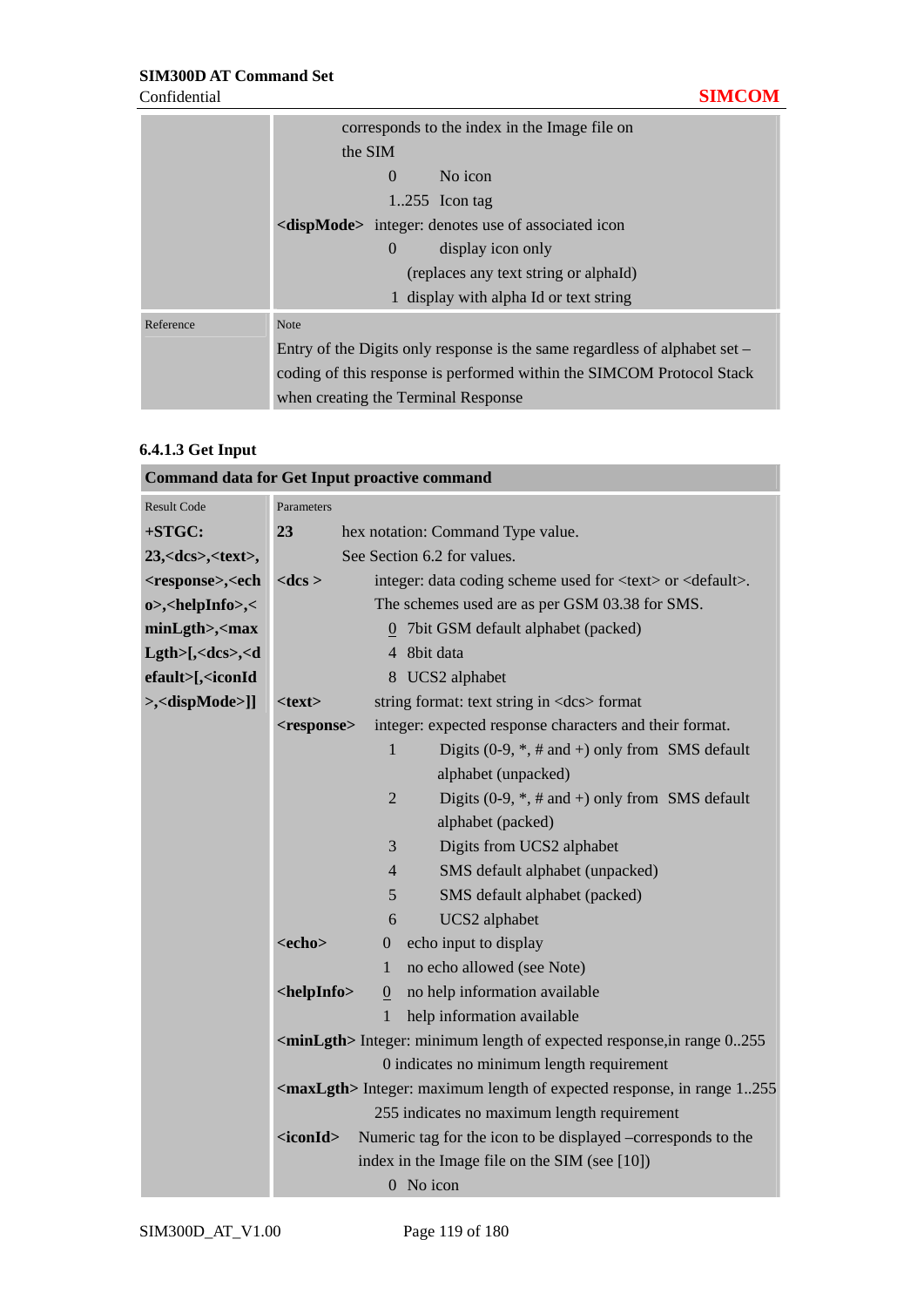٠

|           | $1.255$ Icon tag                                                                                                          |  |  |  |
|-----------|---------------------------------------------------------------------------------------------------------------------------|--|--|--|
|           | <dispmode> integer: denotes use of associated icon</dispmode>                                                             |  |  |  |
|           | display icon only (replaces any text string or alphald)<br>$\theta$                                                       |  |  |  |
|           | 1 display with alpha Id or text string                                                                                    |  |  |  |
| Reference | <b>Note</b>                                                                                                               |  |  |  |
|           | Actual input string may not be displayed in this case but can alternatively be                                            |  |  |  |
|           | masked to indicate key entry using characters from the set $(0-9, *$ and #).                                              |  |  |  |
|           | If $\langle \text{minLgth} \rangle$ and $\langle \text{maxLgth} \rangle$ are equal, the response string is to be of fixed |  |  |  |
|           | length.                                                                                                                   |  |  |  |

#### **6.4.1.4 Play Tone**

|                                                                                                                                                      |                                                                              | <b>Command data for Play Tone proactive command</b>                            |  |  |  |
|------------------------------------------------------------------------------------------------------------------------------------------------------|------------------------------------------------------------------------------|--------------------------------------------------------------------------------|--|--|--|
| <b>Result Code</b>                                                                                                                                   | Parameters                                                                   |                                                                                |  |  |  |
| $+STGC:$                                                                                                                                             | 20<br>hex notation: Command Type value.                                      |                                                                                |  |  |  |
| $20$ [, <alphaid>[,&lt;</alphaid>                                                                                                                    | See Section 6.2 for values.                                                  |                                                                                |  |  |  |
| tone>[, <duration< th=""><th colspan="4"><math>\alpha</math>lphaId&gt;<br/>string format: using either SMS default alphabet or UCS2</th></duration<> | $\alpha$ lphaId><br>string format: using either SMS default alphabet or UCS2 |                                                                                |  |  |  |
| $>$ ]]]                                                                                                                                              |                                                                              | alpha field coding                                                             |  |  |  |
|                                                                                                                                                      | <tone></tone>                                                                | integer: identifies requested tone type.                                       |  |  |  |
|                                                                                                                                                      |                                                                              | SST denotes a Standard Supervisory Tone,                                       |  |  |  |
|                                                                                                                                                      |                                                                              | MPT denotes an ME Proprietary Tone.                                            |  |  |  |
|                                                                                                                                                      |                                                                              | Dial (SST)<br>1                                                                |  |  |  |
|                                                                                                                                                      | Called subscriber busy (SST)<br>2                                            |                                                                                |  |  |  |
|                                                                                                                                                      |                                                                              | Congestion (SST)<br>3                                                          |  |  |  |
|                                                                                                                                                      |                                                                              | Radio Path acknowledge (SST)<br>$\overline{4}$                                 |  |  |  |
|                                                                                                                                                      | $5\overline{)}$<br>Radio path not available / Call dropped (SST)             |                                                                                |  |  |  |
|                                                                                                                                                      | Error / Special information (SST)<br>6                                       |                                                                                |  |  |  |
|                                                                                                                                                      |                                                                              | Call waiting (SST)<br>$\tau$                                                   |  |  |  |
|                                                                                                                                                      | Ringing Tone (SST)<br>8                                                      |                                                                                |  |  |  |
|                                                                                                                                                      | 16<br>General Beep (MPT)                                                     |                                                                                |  |  |  |
|                                                                                                                                                      | Positive ack (MPT)<br>17                                                     |                                                                                |  |  |  |
|                                                                                                                                                      |                                                                              | 18<br>Negative ack or Error (MPT)                                              |  |  |  |
|                                                                                                                                                      |                                                                              | <duration> integer:<br/>duration of the tone to be played, given in</duration> |  |  |  |
|                                                                                                                                                      |                                                                              | milliseconds.                                                                  |  |  |  |
| Reference                                                                                                                                            | Note                                                                         |                                                                                |  |  |  |
|                                                                                                                                                      |                                                                              | If no tone is specified the ME shall default to the General Beep SST.          |  |  |  |
|                                                                                                                                                      |                                                                              | If no duration is specified the ME default of 500ms is chosen.                 |  |  |  |

# **6.4.1.5 Set Up Menu**

| Command data for Set Up Menu proactive command                                                                                                          |            |                                                                                            |
|---------------------------------------------------------------------------------------------------------------------------------------------------------|------------|--------------------------------------------------------------------------------------------|
| <b>Result Code</b>                                                                                                                                      | Parameters |                                                                                            |
| $+STGC:$                                                                                                                                                | <b>25</b>  | hex notation: Command Type value.                                                          |
| 25, <numitems>,</numitems>                                                                                                                              |            | See Section 6.2 for values.                                                                |
| <selection>,<hel< th=""><th></th><th><b><numitems></numitems></b> integer: indicates the number of items accessible in the menu</th></hel<></selection> |            | <b><numitems></numitems></b> integer: indicates the number of items accessible in the menu |
| pInfo>, <remove< th=""><th></th><th>structure.</th></remove<>                                                                                           |            | structure.                                                                                 |
| SIM300D AT V1.00                                                                                                                                        |            | Page 120 of 180                                                                            |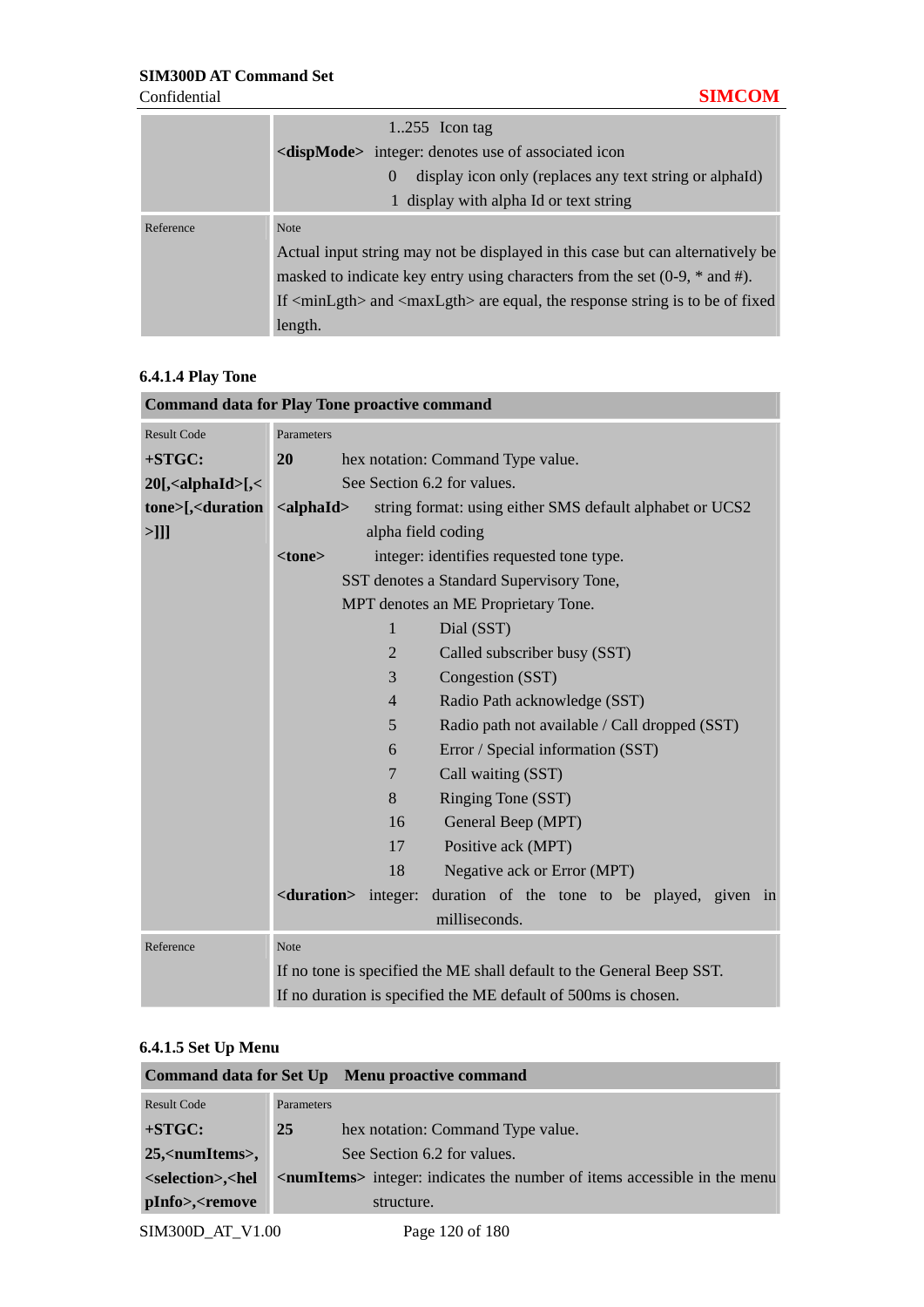**Confidential** 

|  | ٠ |  |
|--|---|--|

| Menu> <alphaid< th=""><th>0 is a special case, indicating the existing menu is to be</th></alphaid<>                                    | 0 is a special case, indicating the existing menu is to be                                |  |  |  |
|-----------------------------------------------------------------------------------------------------------------------------------------|-------------------------------------------------------------------------------------------|--|--|--|
| $>\frac{5}{3}$ <iconid>, <dis< th=""><th>removed from the ME's menu structure.</th></dis<></iconid>                                     | removed from the ME's menu structure.                                                     |  |  |  |
| pMode>  <cr>&lt;</cr>                                                                                                                   | <selection><br/>integer: gives preferred user selection method</selection>                |  |  |  |
| LF                                                                                                                                      | no selection preferrence<br>$\overline{0}$                                                |  |  |  |
| $+STGC:$                                                                                                                                | $\mathbf{1}$<br>soft key selection preferred                                              |  |  |  |
| <itemid>,<itemt< th=""><th>no help information available<br/><helpinfo><br/><math>\overline{0}</math></helpinfo></th></itemt<></itemid> | no help information available<br><helpinfo><br/><math>\overline{0}</math></helpinfo>      |  |  |  |
| ext>[, <iconid>,&lt;</iconid>                                                                                                           | help information available<br>$\mathbf{1}$                                                |  |  |  |
| dispMode>, <nai< th=""><th>do not remove the current menu<br/><removemenu><br/><math>\overline{0}</math></removemenu></th></nai<>       | do not remove the current menu<br><removemenu><br/><math>\overline{0}</math></removemenu> |  |  |  |
| $><$ CR $><$ LF $>$                                                                                                                     | $\mathbf{1}$<br>remove the current menu                                                   |  |  |  |
| $[+STGC:$                                                                                                                               | string format: using either SMS default alphabet or UCS2<br>$\alpha$ <alphaid></alphaid>  |  |  |  |
| <itemid>,<itemt< th=""><th>alpha field coding</th></itemt<></itemid>                                                                    | alpha field coding                                                                        |  |  |  |
| $ext>[$ , <iconid>, &lt;</iconid>                                                                                                       | Numeric tag for the icon to be displayed – corresponds to the<br>$<$ iconId $>$           |  |  |  |
| dispMode>, <nai< th=""><th colspan="3">index in the Image file on the SIM</th></nai<>                                                   | index in the Image file on the SIM                                                        |  |  |  |
| $><\text{CR}\text{><}\text{LF}\text{>}$                                                                                                 | No icon<br>$\Omega$                                                                       |  |  |  |
| []]]]                                                                                                                                   | $1.255$ Icon tag                                                                          |  |  |  |
|                                                                                                                                         | <dispmode> integer: denotes use of associated icon</dispmode>                             |  |  |  |
|                                                                                                                                         | 0 display icon only (replaces any text string or alphaId)                                 |  |  |  |
|                                                                                                                                         | $\mathbf{1}$<br>display with alpha Id or text string                                      |  |  |  |
|                                                                                                                                         | <itemid>integer: denotes the identifier of the item</itemid>                              |  |  |  |
|                                                                                                                                         | <itemtext><br/>string format: using either SMS default alphabet or UCS2</itemtext>        |  |  |  |
|                                                                                                                                         | alpha field coding                                                                        |  |  |  |
|                                                                                                                                         | $<$ nai $>$<br>hex notation: next action indicator – this takes one of the                |  |  |  |
|                                                                                                                                         | allowed values from the Command Type (see section 5.2)                                    |  |  |  |
|                                                                                                                                         | range, as specified in [9], section 13.4                                                  |  |  |  |
| Reference                                                                                                                               | <b>Note</b>                                                                               |  |  |  |
|                                                                                                                                         |                                                                                           |  |  |  |

#### **6.4.1.6 Select Item**

|                                                                                                                                             |                                                                                                       | <b>Command data for Select Item proactive command</b>                          |
|---------------------------------------------------------------------------------------------------------------------------------------------|-------------------------------------------------------------------------------------------------------|--------------------------------------------------------------------------------|
| <b>Result Code</b>                                                                                                                          | Parameters                                                                                            |                                                                                |
| $+STGC:$                                                                                                                                    | 24                                                                                                    | hex notation: Command Type value.                                              |
| 24, <numitems>,</numitems>                                                                                                                  |                                                                                                       | See Section 6.2 for values.                                                    |
| <selection>,<hel< th=""><th></th><th><b><numitems></numitems></b> integer: indicates the number of items accessible</th></hel<></selection> |                                                                                                       | <b><numitems></numitems></b> integer: indicates the number of items accessible |
| pInfo>, <alphaid< th=""><th></th><th>in the menu structure.</th></alphaid<>                                                                 |                                                                                                       | in the menu structure.                                                         |
| $>\frac{5}{3}$ <iconid>, <dis< th=""><th></th><th>0 is a special case, indicating the existing menu is to be</th></dis<></iconid>           |                                                                                                       | 0 is a special case, indicating the existing menu is to be                     |
| pMode>  <cr>&lt;</cr>                                                                                                                       |                                                                                                       | removed from the ME's menu structure.                                          |
| LF                                                                                                                                          | <selection></selection>                                                                               | integer: gives preferred user selection method                                 |
| $+STGC:$                                                                                                                                    |                                                                                                       | $\Omega$ no selection preferrence                                              |
| <itemid>,<itemt< th=""><th></th><th>1 soft key selection preferred</th></itemt<></itemid>                                                   |                                                                                                       | 1 soft key selection preferred                                                 |
| $ext>[$ , $\langle$ iconId>, $\langle$                                                                                                      | $\alpha$ -chelpInfo $\alpha$                                                                          | no help information available<br>$\theta$                                      |
| dispMode>, <nai< th=""><th></th><th>help information available<br/>1</th></nai<>                                                            |                                                                                                       | help information available<br>1                                                |
| $><\text{CR}><\text{LF}>$                                                                                                                   | $\alpha$ <alphaid< th=""><th>string format: using either SMS default alphabet or UCS2</th></alphaid<> | string format: using either SMS default alphabet or UCS2                       |
| $[+STGC:$                                                                                                                                   |                                                                                                       | alpha field coding                                                             |
| <itemid>,<itemt <iconid=""></itemt></itemid>                                                                                                |                                                                                                       | Numeric tag for the icon to be displayed $-$ corresponds to the                |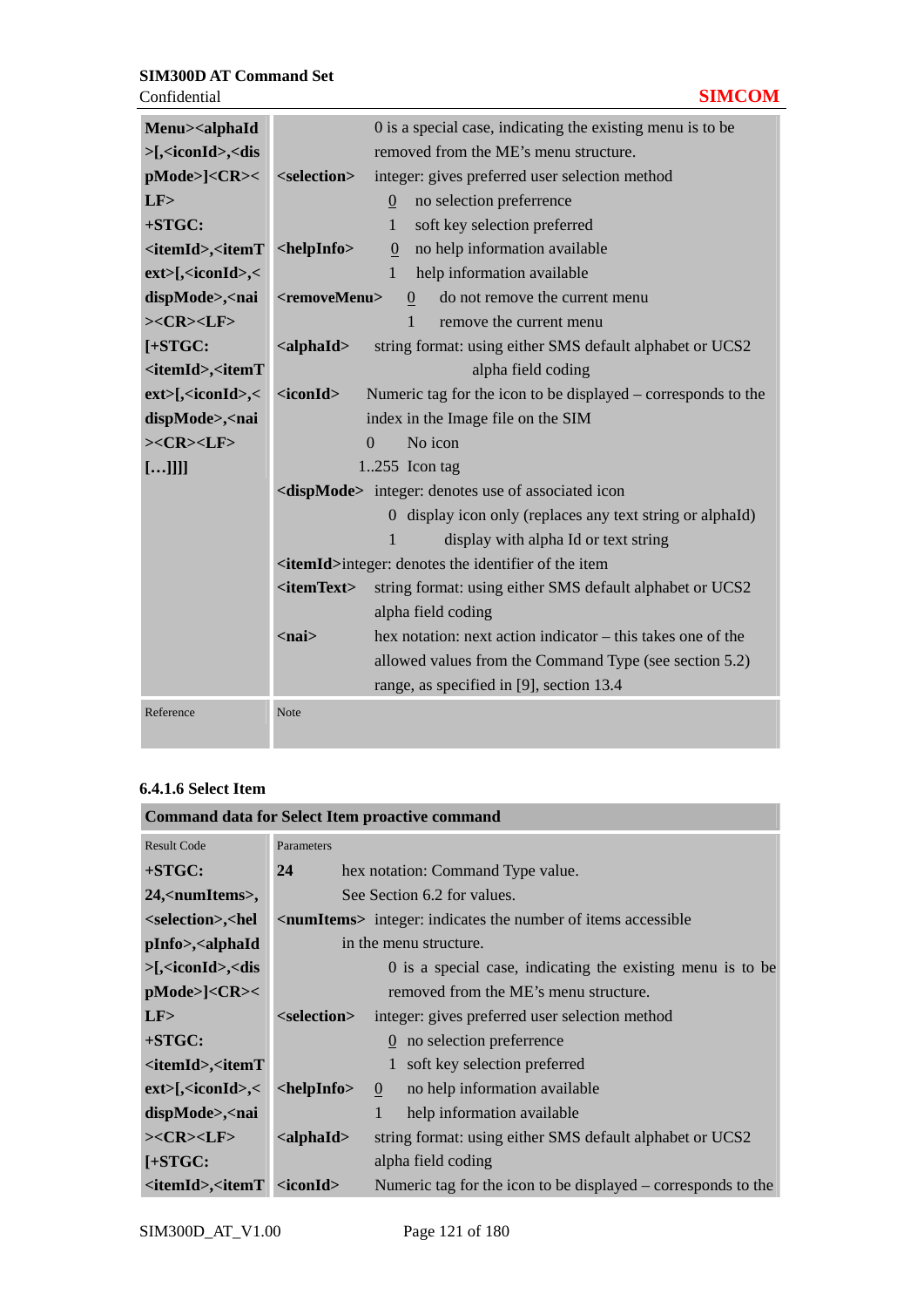**Confidential** 

|  | <b>Service Service</b> |
|--|------------------------|

| ext>[ <i>sinId</i> ]                                                   | index in the Image file on the SIM                                              |
|------------------------------------------------------------------------|---------------------------------------------------------------------------------|
| dispMode>, <nai< th=""><th>No icon<br/><math>\Omega</math></th></nai<> | No icon<br>$\Omega$                                                             |
| $><\text{CR}><\text{LF}>$                                              | 1.255<br>Icon tag                                                               |
| []]]]                                                                  | <dispmode> integer: denotes use of associated icon</dispmode>                   |
|                                                                        | display icon only (replaces any text string or alphald)<br>$\theta$             |
|                                                                        | 2<br>display with alpha Id or text string                                       |
|                                                                        | $<$ itemId $>$<br>integer: denotes the identifier of the item                   |
|                                                                        | string format: using either SMS default alphabet or UCS2<br>$\langle$ itemText> |
|                                                                        | alpha field coding                                                              |
|                                                                        | hex notation: next action indicator – this takes one of the allowed<br>$nai$    |
|                                                                        | values from the Command Type (see section 6.2) range                            |
| Reference                                                              | <b>Note</b>                                                                     |

# **6.4.1.7 Get Acknowledgement For Set Up Call**

| <b>Command data for Set Up Call proactive command</b> |                                                                                           |                                                               |  |  |
|-------------------------------------------------------|-------------------------------------------------------------------------------------------|---------------------------------------------------------------|--|--|
| <b>Result Code</b>                                    | Parameters                                                                                |                                                               |  |  |
| $+STGC:$                                              | <b>10</b><br>hex notation: Command Type value.                                            |                                                               |  |  |
| $10$ , $\alpha$ lphaId $\alpha$ [, $\alpha$ ]         | See Section 6.2 for values.                                                               |                                                               |  |  |
| $\text{cond}$ , $\text{cdispMo}$                      | $\alpha$ <alphaid><br/>string format: using either SMS default alphabet or UCS2</alphaid> |                                                               |  |  |
| $de>$ ]                                               |                                                                                           | alpha field coding                                            |  |  |
|                                                       | $<$ iconId $>$                                                                            | Numeric tag for the icon to be displayed – corresponds to the |  |  |
|                                                       |                                                                                           | index in the Image file on the SIM                            |  |  |
|                                                       |                                                                                           | $0$ No icon                                                   |  |  |
|                                                       |                                                                                           | 1255 Icon tag                                                 |  |  |
|                                                       |                                                                                           | <dispmode> integer: denotes use of associated icon</dispmode> |  |  |
|                                                       |                                                                                           | 0 display icon only (replaces any text string or alphald)     |  |  |
|                                                       |                                                                                           | 1 display with alphaId or text string                         |  |  |
| Reference                                             | <b>Note</b>                                                                               |                                                               |  |  |
|                                                       |                                                                                           |                                                               |  |  |

# **6.4.1.8 Set Up Idle Mode Text**

| Command data for Set Up Idle Mode Text proactive command                                                                                      |                |                                                               |  |
|-----------------------------------------------------------------------------------------------------------------------------------------------|----------------|---------------------------------------------------------------|--|
| <b>Result Code</b>                                                                                                                            | Parameters     |                                                               |  |
| $+STGC:$                                                                                                                                      | 28             | hex notation: Command Type value.                             |  |
| $28, <$ dcs>, $<$ text>[,                                                                                                                     |                | See Section 6.2 for values.                                   |  |
| /ciconId>, <dispm< th=""><th><math>&lt;</math>dcs <math>&gt;</math></th><th>integer: data coding scheme used for <text>.</text></th></dispm<> | $<$ dcs $>$    | integer: data coding scheme used for <text>.</text>           |  |
| ode>                                                                                                                                          |                | The schemes used are as per GSM 03.38 for SMS.                |  |
|                                                                                                                                               |                | $\Omega$ 7 bit GSM default alphabet (packed)                  |  |
|                                                                                                                                               |                | 8bit data<br>$\overline{4}$                                   |  |
|                                                                                                                                               |                | 8 UCS2 alphabet                                               |  |
|                                                                                                                                               | $<$ text $>$   | string format: text string in <dcs> format</dcs>              |  |
|                                                                                                                                               |                | See Note below.                                               |  |
|                                                                                                                                               | $<$ iconId $>$ | Numeric tag for the icon to be displayed – corresponds to the |  |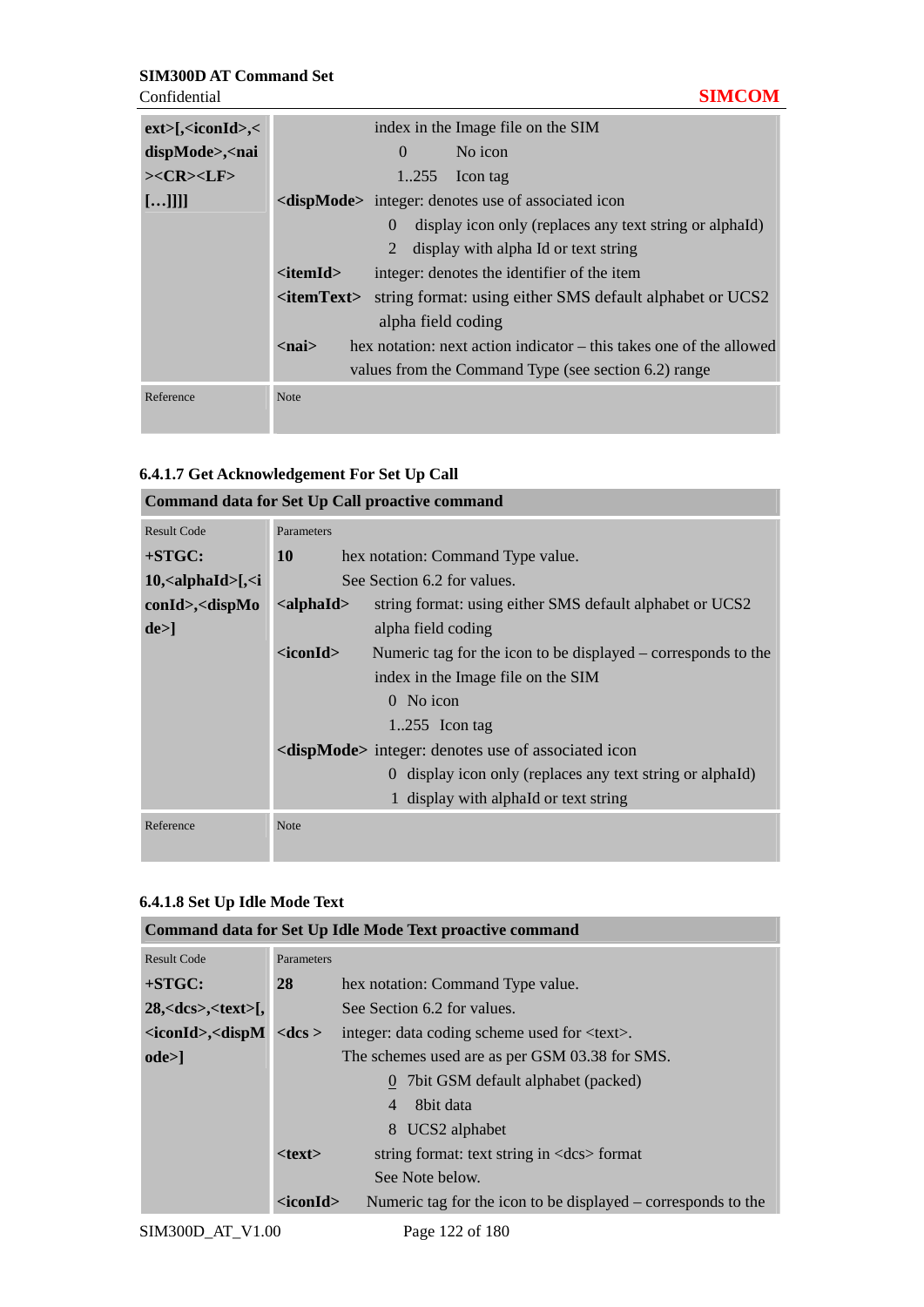|           | index in the Image file on the SIM                                               |
|-----------|----------------------------------------------------------------------------------|
|           | $0$ No icon                                                                      |
|           | $1.255$ Icon tag                                                                 |
|           | <dispmode> integer: denotes use of associated icon</dispmode>                    |
|           | 0 display icon only (replaces any text string or alphald)                        |
|           | 1 display with alphald or text string                                            |
| Reference | <b>Note</b>                                                                      |
|           | If the text string given in the result code is Null (i.e. zero length and set as |
|           | "" in the result code) it implies the existing Idle Mode Text is to be           |
|           | removed.                                                                         |

### **6.4.1.9 Send DTMF**

|                                                                                                                                                  | <b>Command data for Send DTMF proactive command</b>                                        |  |  |  |  |
|--------------------------------------------------------------------------------------------------------------------------------------------------|--------------------------------------------------------------------------------------------|--|--|--|--|
| <b>Result Code</b>                                                                                                                               | Parameters                                                                                 |  |  |  |  |
| $+STGC:$                                                                                                                                         | hex notation: Command Type value.<br>14                                                    |  |  |  |  |
| $14$ [, <alphaid>[, &lt;</alphaid>                                                                                                               | See Section 6.2 for values.                                                                |  |  |  |  |
| iconId>, <dispmo< th=""><th><math>\alpha</math> <alphaid<br>string format: using either SMS default alphabet or UCS2</alphaid<br></th></dispmo<> | $\alpha$ <alphaid<br>string format: using either SMS default alphabet or UCS2</alphaid<br> |  |  |  |  |
| de>]]                                                                                                                                            | alpha field coding to inform user of current transaction.                                  |  |  |  |  |
|                                                                                                                                                  | "O': Special case indicating SIM provided a null alphald and the                           |  |  |  |  |
|                                                                                                                                                  | user should not be informed of the current transaction.                                    |  |  |  |  |
|                                                                                                                                                  | If alphald field is not present it is up to the ME to decide whether                       |  |  |  |  |
|                                                                                                                                                  | or not to inform the user.                                                                 |  |  |  |  |
|                                                                                                                                                  | $\alpha$ iconId > Numeric tag for the icon to be displayed – corresponds to the            |  |  |  |  |
|                                                                                                                                                  | index in the Image file on the SIM                                                         |  |  |  |  |
|                                                                                                                                                  | 0 No icon                                                                                  |  |  |  |  |
|                                                                                                                                                  | $1.255$ Icon tag                                                                           |  |  |  |  |
|                                                                                                                                                  | <dispmode> integer: denotes use of associated icon</dispmode>                              |  |  |  |  |
|                                                                                                                                                  | 0 display icon only (replaces any text string or alphald)                                  |  |  |  |  |
|                                                                                                                                                  | 1 display with alphaId or text string                                                      |  |  |  |  |
| Reference                                                                                                                                        | <b>Note</b>                                                                                |  |  |  |  |
|                                                                                                                                                  |                                                                                            |  |  |  |  |

#### **6.4.1.10 Launch Browser**

| <b>Command data for Launch Browser proactive command</b>                                                                                                                                                                         |            |                 |                                                                              |
|----------------------------------------------------------------------------------------------------------------------------------------------------------------------------------------------------------------------------------|------------|-----------------|------------------------------------------------------------------------------|
| <b>Result Code</b>                                                                                                                                                                                                               | Parameters |                 |                                                                              |
| $+STGC:$                                                                                                                                                                                                                         | 15         |                 | hex notation: Command Type value.                                            |
| $15$ , < com Qual >, <                                                                                                                                                                                                           |            |                 | See Section 6.2 for values.                                                  |
| url>[, <browseri< th=""><th></th><th></th><th><comqual> hex notation: command qualifier information from Command</comqual></th></browseri<>                                                                                      |            |                 | <comqual> hex notation: command qualifier information from Command</comqual> |
| $d$ /- $\leq$ bearer / $\leq$ n                                                                                                                                                                                                  |            | Details Data    |                                                                              |
| $umFiles$ >, < $errorF$                                                                                                                                                                                                          |            | Object:         |                                                                              |
| $iles$ = $s$ = $s$ = $s$ = $s$ = $s$ = $s$ = $s$ = $s$ = $s$ = $s$ = $s$ = $s$ = $s$ = $s$ = $s$ = $s$ = $s$ = $s$ = $s$ = $s$ = $s$ = $s$ = $s$ = $s$ = $s$ = $s$ = $s$ = $s$ = $s$ = $s$ = $s$ = $s$ = $s$ = $s$ = $s$ = $s$ = |            | 00 <sup>°</sup> | launch browser without making                                                |
| $eway$ = $\leq$ alphaId                                                                                                                                                                                                          |            |                 | connection, if not already launched                                          |
| $>$ [, <iconid>,<dis< th=""><th></th><th>01</th><th>launch browser making connection,</th></dis<></iconid>                                                                                                                       |            | 01              | launch browser making connection,                                            |
| $pMode >$ []]]]]]                                                                                                                                                                                                                |            |                 | if not already launched                                                      |
| $\alpha$ <b>T</b> $\alpha$                                                                                                                                                                                                       |            |                 |                                                                              |

SIM300D\_AT\_V1.00 Page 123 of 180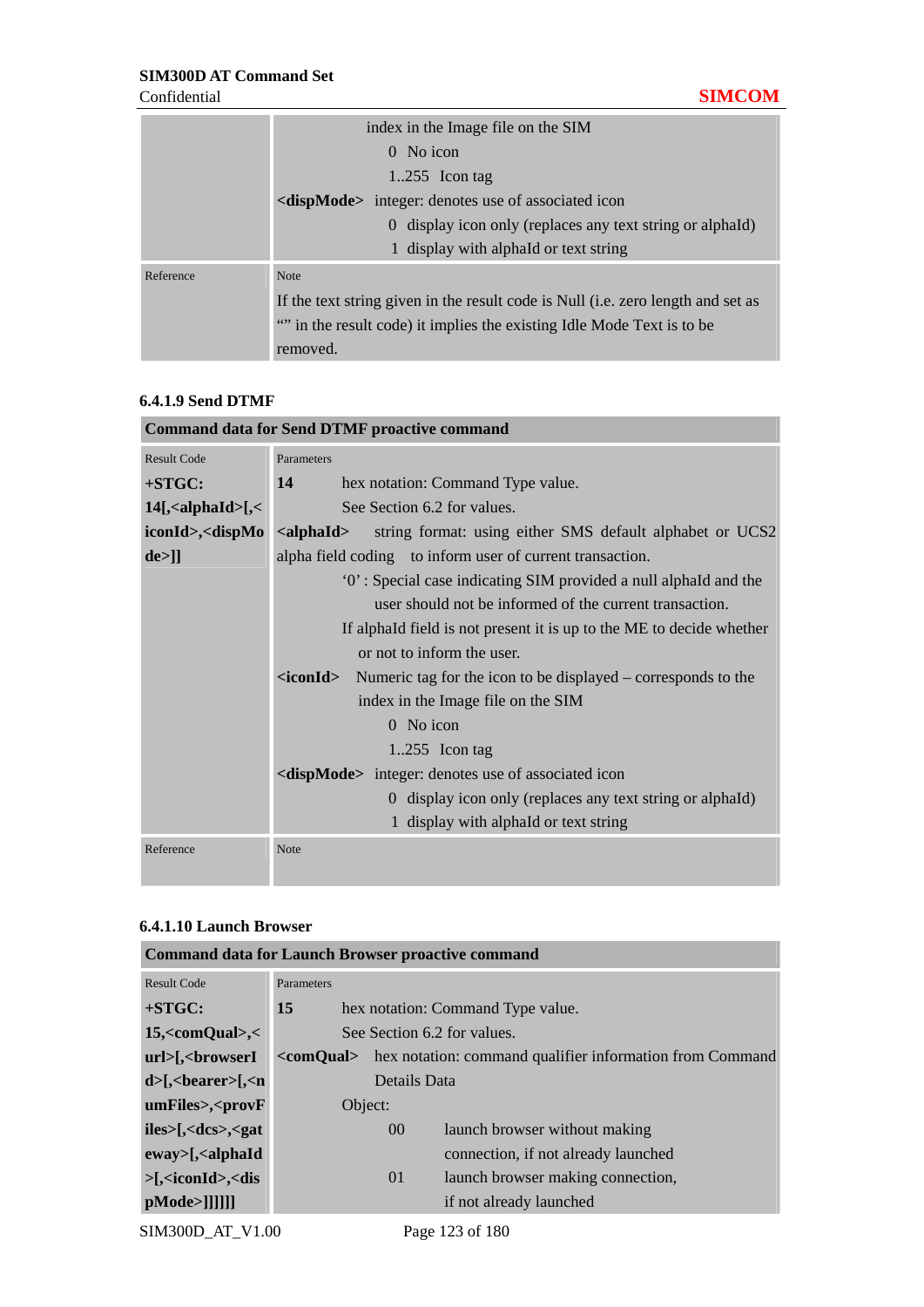|           |                                                                                                       | 02<br>use existing browser                                                        |  |  |  |
|-----------|-------------------------------------------------------------------------------------------------------|-----------------------------------------------------------------------------------|--|--|--|
|           |                                                                                                       | 03<br>close existing browser, launch new browser,                                 |  |  |  |
|           |                                                                                                       | making a connection                                                               |  |  |  |
|           |                                                                                                       | 04<br>close existing browser, launch new browser, using                           |  |  |  |
|           |                                                                                                       | secure session                                                                    |  |  |  |
|           | $<$ url $>$                                                                                           | string format: 8bit data using GSM default 7bit alphabet.                         |  |  |  |
|           |                                                                                                       | Special case: <url>="" - Null value, so use default URL</url>                     |  |  |  |
|           |                                                                                                       | <br>browserId> hex notation: Browser Id to use.                                   |  |  |  |
|           |                                                                                                       | Available values:                                                                 |  |  |  |
|           |                                                                                                       | `00'<br>Use default browser                                                       |  |  |  |
|           |                                                                                                       | <br>bearer> hex notation: list of allowed bearers in priority order.              |  |  |  |
|           | Possible values:                                                                                      |                                                                                   |  |  |  |
|           |                                                                                                       | '00' SMS                                                                          |  |  |  |
|           |                                                                                                       | $'01'$ CSD                                                                        |  |  |  |
|           |                                                                                                       | '02' USSD                                                                         |  |  |  |
|           |                                                                                                       | '03' GPRS                                                                         |  |  |  |
|           |                                                                                                       | <numfiles> integer: denotes the number of provisioning files given</numfiles>     |  |  |  |
|           | <provfiles> string type, hex notation file ids:</provfiles>                                           |                                                                                   |  |  |  |
|           |                                                                                                       | List of Provisioning File Reference ids. Full Paths are given,                    |  |  |  |
|           |                                                                                                       | delimeted within the string by a comma                                            |  |  |  |
|           | $<$ d $cs$ >                                                                                          | integer: data coding scheme used for <text>.</text>                               |  |  |  |
|           |                                                                                                       | The schemes used are as per GSM 03.38 for SMS.                                    |  |  |  |
|           |                                                                                                       | 7bit GSM default alphabet (packed)<br>$\theta$                                    |  |  |  |
|           |                                                                                                       | 8bit data<br>$\overline{4}$                                                       |  |  |  |
|           |                                                                                                       | 8<br>UCS2 alphabet                                                                |  |  |  |
|           | <gateway></gateway>                                                                                   | string format: text string in <dcs> format</dcs>                                  |  |  |  |
|           | $\alpha$ <alphaid< th=""><th>string format: using either SMS default alphabet or UCS2</th></alphaid<> | string format: using either SMS default alphabet or UCS2                          |  |  |  |
|           |                                                                                                       | alpha field coding                                                                |  |  |  |
|           | <iconid></iconid>                                                                                     | Numeric tag for the icon to be displayed – corresponds to the                     |  |  |  |
|           |                                                                                                       | index in the Image file on the SIM<br>0 No icon                                   |  |  |  |
|           |                                                                                                       |                                                                                   |  |  |  |
|           |                                                                                                       | $1.255$ Icon tag<br><dispmode> integer: denotes use of associated icon</dispmode> |  |  |  |
|           |                                                                                                       | 0 display icon only (replaces any text string or alphaId)                         |  |  |  |
|           |                                                                                                       | 1 display with alphaId or text string                                             |  |  |  |
|           |                                                                                                       |                                                                                   |  |  |  |
| Reference | Note                                                                                                  |                                                                                   |  |  |  |

# **6.4.1.11 Open Channel**

| <b>Command data for Open Channel proactive command</b> |            |                                                          |  |
|--------------------------------------------------------|------------|----------------------------------------------------------|--|
| <b>Result Code</b>                                     | Parameters |                                                          |  |
| $+STGC:$                                               | 40         | hex notation: Command Type value.                        |  |
| $40$ [, <alphaid>[,&lt;</alphaid>                      |            | See Section 6.2 for values.                              |  |
| $icond \rightarrow <$ dispMo $<$ alphaId>              |            | string format: using either SMS default alphabet or UCS2 |  |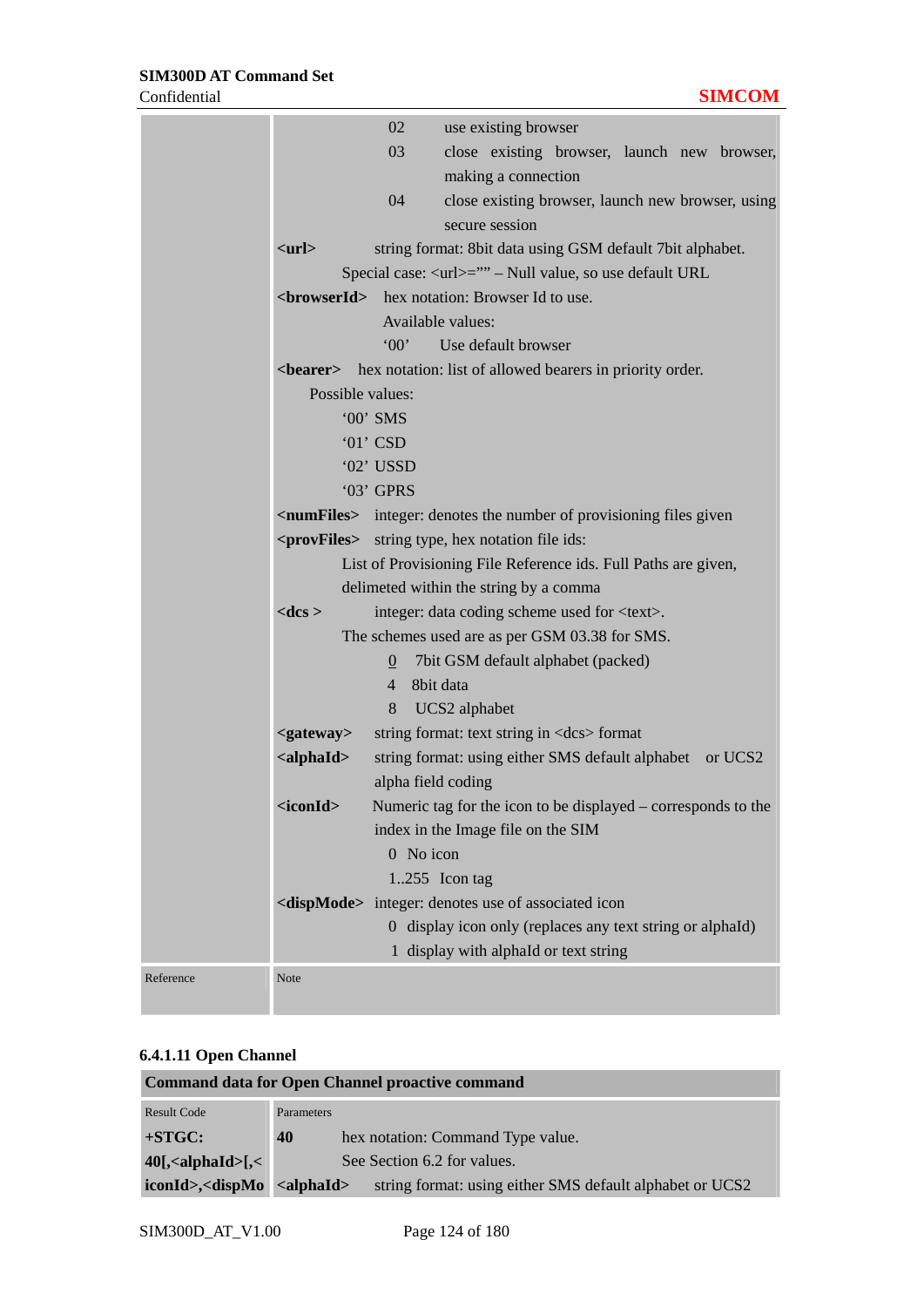| $de>$ ]   | alpha field coding to inform user of current transaction.                               |
|-----------|-----------------------------------------------------------------------------------------|
|           | "O': Special case indicating SIM provided a null alphald and the                        |
|           | user should not be informed of the current transaction.                                 |
|           | If alphald field is not present it is up to the ME to decide whether                    |
|           | or not to inform the user.                                                              |
|           | $\langle$ <b>iconId</b> > Numeric tag for the icon to be displayed – corresponds to the |
|           | index in the Image file on the SIM                                                      |
|           | $0$ No icon                                                                             |
|           | $1.255$ Icon tag                                                                        |
|           | <dispmode> integer: denotes use of associated icon</dispmode>                           |
|           | 0 display icon only (replaces any text string or alphald)                               |
|           | 1 display with alphald or text string                                                   |
|           |                                                                                         |
| Reference | <b>Note</b>                                                                             |

#### **6.4.1.12 Set Up Event List**

|                            |                                                                                       | <b>Command data for Set Up Event List proactive command</b>                                                                                                                                                                                  |  |  |
|----------------------------|---------------------------------------------------------------------------------------|----------------------------------------------------------------------------------------------------------------------------------------------------------------------------------------------------------------------------------------------|--|--|
| <b>Result Code</b>         | Parameters                                                                            |                                                                                                                                                                                                                                              |  |  |
| $+STGC:$                   | 0 <sub>5</sub><br>hex notation: Command Type value.                                   |                                                                                                                                                                                                                                              |  |  |
| $05$ , $\le$ eventList $>$ |                                                                                       | See Section 6.2 for values.                                                                                                                                                                                                                  |  |  |
|                            |                                                                                       | <b><i><u>Exercicions</u></i></b> Sexteber 2.1 and the set of the set of the set of the set of the set of the set of the set of the set of the set of the set of the set of the set of the set of the set of the set of the set of the set of |  |  |
|                            | User activity event<br>0 <sub>5</sub>                                                 |                                                                                                                                                                                                                                              |  |  |
|                            | Idle Screen Available event<br>06                                                     |                                                                                                                                                                                                                                              |  |  |
|                            | 08<br>Language Selection event                                                        |                                                                                                                                                                                                                                              |  |  |
|                            | Browser termination event<br>09                                                       |                                                                                                                                                                                                                                              |  |  |
|                            |                                                                                       | Remove existing event list<br>FF                                                                                                                                                                                                             |  |  |
| Reference                  | <b>Note</b>                                                                           |                                                                                                                                                                                                                                              |  |  |
|                            | <eventlist> value of FF used to remove existing list of events as value 0</eventlist> |                                                                                                                                                                                                                                              |  |  |
|                            | can be confused with event MT Call value.                                             |                                                                                                                                                                                                                                              |  |  |
|                            | This command causes the application to send a GSM 11.14<br>[9]                        |                                                                                                                                                                                                                                              |  |  |
|                            |                                                                                       | ENVELOPE (EVENT DOWNLOAD) command to the SIM.                                                                                                                                                                                                |  |  |

#### **6.4.2 AT+STCR SIM Toolkit Command Response**

Once a proactive command has been processed by the application a response needs to be sent to the SIM in the form of a TERMINAL RESPONSE command. It is therefore only a requirement for the application to issue command +STCR for those proactive commands it already retrieved via the +STGC AT command. The general format is shown below:

|  | <b>AT+STCR</b> SIM Toolkit Command Response data |  |
|--|--------------------------------------------------|--|
|--|--------------------------------------------------|--|

Write Command **+STCR=<cmdId** *+CME ERROR: <err>*Response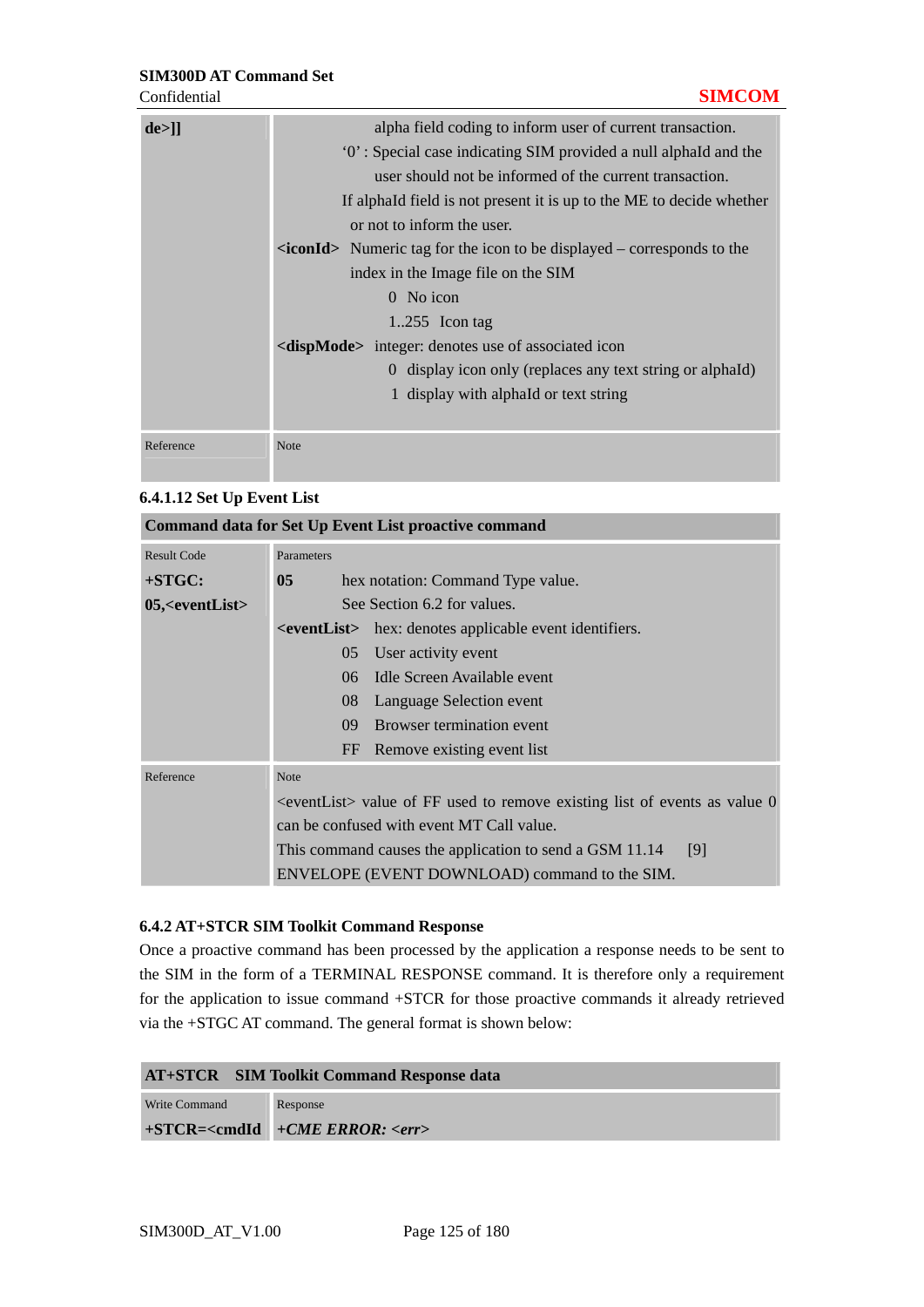| $\ge$ , $\lt$ result $\ge$ [, $\lt$ data | Parameter      |                                                                    |
|------------------------------------------|----------------|--------------------------------------------------------------------|
| >1                                       | $<$ result $>$ | hex notation: dependent on the command type – see                  |
|                                          |                | sections for each proactive command<br>following                   |
|                                          |                | supported. The values given in the result field for each set of    |
|                                          |                | proactive command response parameters the setting of the general   |
|                                          |                | result parameter returned to the SIMAT task in the next phase of   |
|                                          |                | signaling for building the Terminal Response command.              |
|                                          | <data></data>  | additional data provided for certain commands, as required for the |
|                                          |                | Terminal Response returned to the SIM after processing a           |
|                                          |                | proactive SIM command                                              |
|                                          |                |                                                                    |
| Reference                                |                |                                                                    |

For the above AT Command, the data contained within the <data> field varies depending on the current proactive SIM command being processed. The result data available for each of the proactive commands processed by the application is described in the following subsections:

#### **6.4.2.1 Display Text**

| <b>Command response for Display Text proactive command</b> |             |                                                    |                                   |  |
|------------------------------------------------------------|-------------|----------------------------------------------------|-----------------------------------|--|
| <b>Write Command</b>                                       | Parameters  |                                                    |                                   |  |
| $+STCR = 21, <$ res                                        | <b>21</b>   |                                                    | hex notation: Command Type value. |  |
| ult                                                        |             | See Section 6.2 for values.                        |                                   |  |
|                                                            |             |                                                    |                                   |  |
|                                                            |             | <b><result></result></b> integer: possible values: |                                   |  |
|                                                            |             | $\theta$                                           | Message displayed OK              |  |
|                                                            |             |                                                    | Terminate proactive session       |  |
|                                                            |             | $\overline{2}$                                     | User cleared message              |  |
|                                                            |             | 3                                                  | Screen is busy                    |  |
|                                                            |             | $\overline{4}$                                     | Backward move requested           |  |
|                                                            |             | 5                                                  | No response from user             |  |
| Reference                                                  | <b>Note</b> |                                                    |                                   |  |

#### **6.4.2.2 Get Inkey**

| <b>Command response for Get Inkey proactive command</b>                                                      |            |                                                    |                                   |  |
|--------------------------------------------------------------------------------------------------------------|------------|----------------------------------------------------|-----------------------------------|--|
| Write Command                                                                                                | Parameters |                                                    |                                   |  |
| $+STCR = 22, <$ res                                                                                          | <b>22</b>  |                                                    | hex notation: Command Type value. |  |
| $ult > \frac{1}{6}$ <dcs>, <text< th=""><th></th><th>See Section 6.2 for values.</th><th></th></text<></dcs> |            | See Section 6.2 for values.                        |                                   |  |
| >1                                                                                                           |            |                                                    |                                   |  |
|                                                                                                              |            | <b><result></result></b> integer: possible values: |                                   |  |
|                                                                                                              |            | $\Omega$                                           | Data entered OK                   |  |
|                                                                                                              |            |                                                    | Terminate proactive session       |  |
|                                                                                                              |            | 2                                                  | Help information requested        |  |
|                                                                                                              |            | 3                                                  | Backward move requested           |  |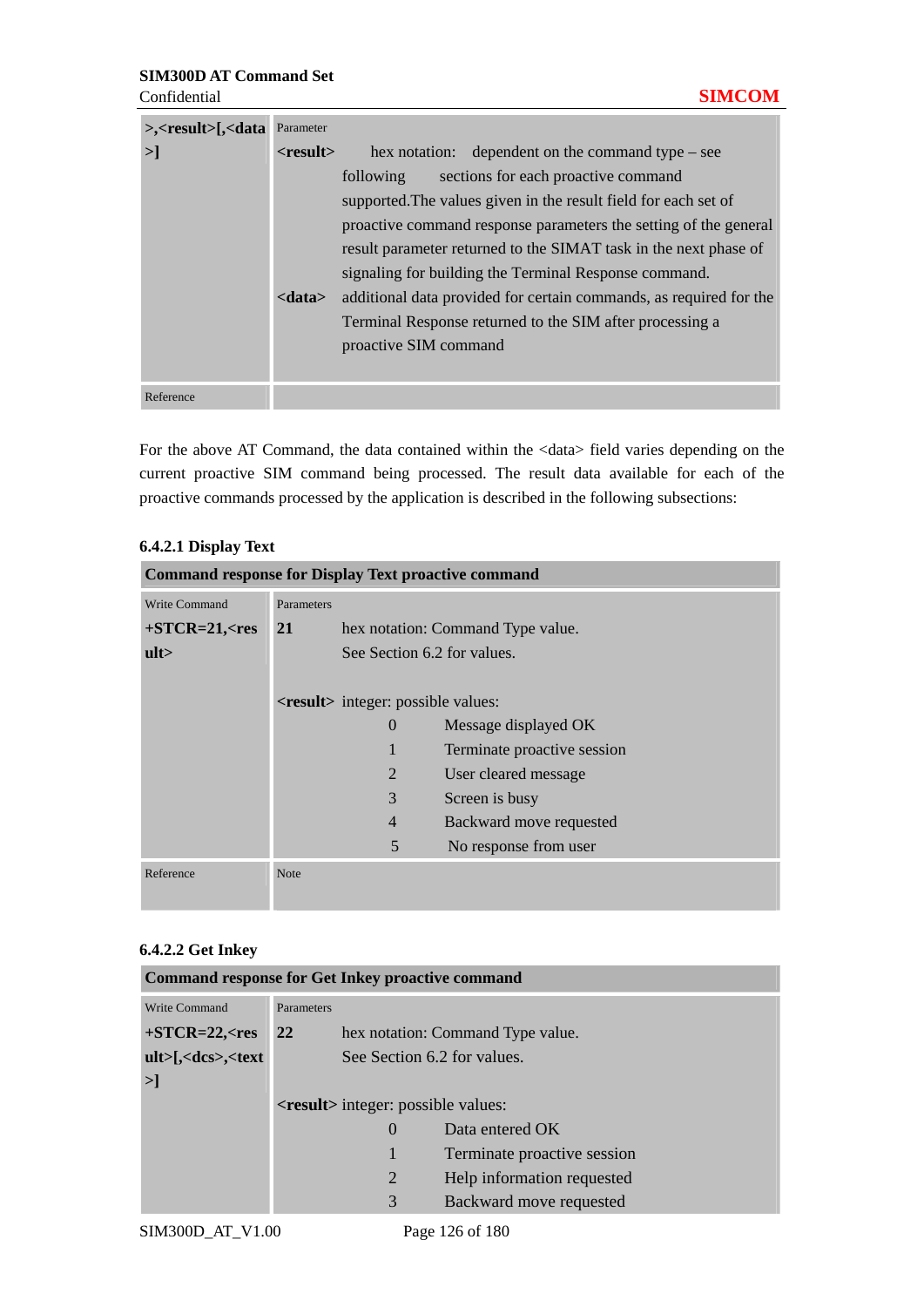|           | No response from user<br>$\overline{4}$                                                                                                                                                                                                                               |  |  |  |  |
|-----------|-----------------------------------------------------------------------------------------------------------------------------------------------------------------------------------------------------------------------------------------------------------------------|--|--|--|--|
|           | $<$ dcs $>$<br>integer: data coding scheme used for <text>.</text>                                                                                                                                                                                                    |  |  |  |  |
|           | The schemes used are as per GSM 03.38 for SMS.                                                                                                                                                                                                                        |  |  |  |  |
|           | $\Omega$ 7 bit GSM default alphabet (packed)                                                                                                                                                                                                                          |  |  |  |  |
|           | 4 8 bit data                                                                                                                                                                                                                                                          |  |  |  |  |
|           | 8 UCS2 alphabet                                                                                                                                                                                                                                                       |  |  |  |  |
|           | $<$ text $>$<br>string format: text string in <dcs> format</dcs>                                                                                                                                                                                                      |  |  |  |  |
|           | Special cases are:<br>"00" Negative response entered                                                                                                                                                                                                                  |  |  |  |  |
|           |                                                                                                                                                                                                                                                                       |  |  |  |  |
|           | "01" Positive response entered                                                                                                                                                                                                                                        |  |  |  |  |
| Reference | <b>Note</b>                                                                                                                                                                                                                                                           |  |  |  |  |
|           | The $\langle$ dcs $\rangle$ and $\langle$ text $\rangle$ information must be provided for $\langle$ result $\rangle$ =0 as the<br>SIM expects the input to be provided in a Text String Data Object in the<br>Terminal Response SIM command when data has been input. |  |  |  |  |
|           |                                                                                                                                                                                                                                                                       |  |  |  |  |
|           |                                                                                                                                                                                                                                                                       |  |  |  |  |

#### **6.4.2.3 Get Input**

|                                                                                       |                                                    | <b>Command response for Get Input proactive command</b>                                                                   |  |
|---------------------------------------------------------------------------------------|----------------------------------------------------|---------------------------------------------------------------------------------------------------------------------------|--|
| Write Command                                                                         | Parameters                                         |                                                                                                                           |  |
| $+STCR = 23, <$ res                                                                   | <b>23</b>                                          | hex notation: Command Type value.                                                                                         |  |
| ult>[, <dcs>,<text< th=""><th></th><th>See Section 6.2 for values.</th></text<></dcs> |                                                    | See Section 6.2 for values.                                                                                               |  |
| >]                                                                                    | <b><result></result></b> integer: possible values: |                                                                                                                           |  |
|                                                                                       |                                                    | Data entered OK<br>$\Omega$                                                                                               |  |
|                                                                                       |                                                    | 1<br>Terminate proactive session                                                                                          |  |
|                                                                                       |                                                    | $\overline{2}$<br>Help information requested                                                                              |  |
|                                                                                       |                                                    | 3<br>Backward move requested                                                                                              |  |
|                                                                                       |                                                    | $\overline{4}$<br>No response from user                                                                                   |  |
|                                                                                       | $<$ dcs $>$                                        | integer: data coding scheme used for <text>.</text>                                                                       |  |
|                                                                                       |                                                    | The schemes used are as per GSM 03.38 for SMS.                                                                            |  |
|                                                                                       |                                                    | $\overline{0}$ 7 bit GSM default alphabet (packed)                                                                        |  |
|                                                                                       |                                                    | 4 8 bit data                                                                                                              |  |
|                                                                                       |                                                    | 8 UCS2 alphabet                                                                                                           |  |
| Reference                                                                             | <b>Note</b>                                        |                                                                                                                           |  |
|                                                                                       |                                                    | If the $\langle \text{dcs} \rangle$ is present but $\langle \text{text} \rangle$ is an empty string this indicates a null |  |
|                                                                                       |                                                    | text string data object must be sent to the SIM. This is caused by the                                                    |  |
|                                                                                       |                                                    | user making an 'empty' input.                                                                                             |  |

# **6.4.2.4 Play Tone**

| <b>Command response for Play Tone proactive command</b> |                                                |                |                             |  |
|---------------------------------------------------------|------------------------------------------------|----------------|-----------------------------|--|
| Write Command                                           | Parameters                                     |                |                             |  |
| $+STCR = 20, <$ res                                     | <b>20</b><br>Hex notation: Command Type value. |                |                             |  |
| ult                                                     | See section 6.2 for values.                    |                |                             |  |
|                                                         | $<$ result $>$<br>integer: possible values:    |                |                             |  |
|                                                         |                                                | $\overline{0}$ | Command performed OK        |  |
|                                                         |                                                |                | Terminate proactive session |  |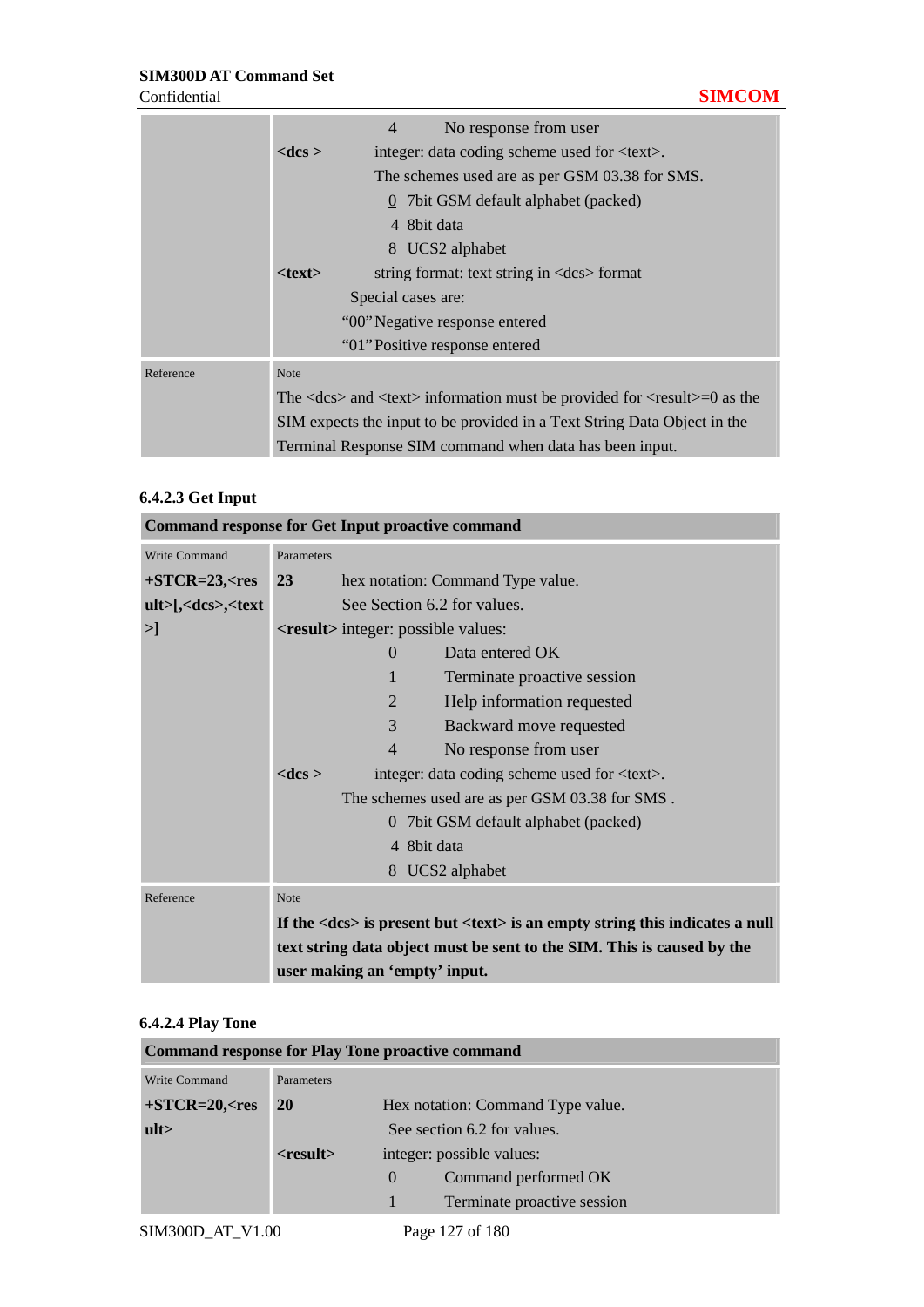|           |             | Tone not played<br>Specified tone not supported |
|-----------|-------------|-------------------------------------------------|
| Reference | <b>Note</b> |                                                 |

# **6.4.2.5 Set Up Menu**

| Command response for Set Up Menu proactive command |                                             |                             |                                   |  |
|----------------------------------------------------|---------------------------------------------|-----------------------------|-----------------------------------|--|
| Write Command                                      | Parameters                                  |                             |                                   |  |
| $+STCR = 25, <$ res                                | <b>25</b>                                   |                             | hex notation: Command Type value. |  |
| ult                                                |                                             | See Section 6.2 for values. |                                   |  |
|                                                    | <result> integer: possible values:</result> |                             |                                   |  |
|                                                    |                                             | $\Omega$                    | Menu successfully added/removed   |  |
|                                                    |                                             |                             | User chosen menu item             |  |
|                                                    |                                             | $\overline{2}$              | Help information requested        |  |
|                                                    |                                             | 3                           | Problem with menu operation       |  |
|                                                    |                                             |                             |                                   |  |
| Reference                                          | <b>Note</b>                                 |                             |                                   |  |
|                                                    |                                             |                             |                                   |  |

## **6.4.2.6 Select Item**

| <b>Command response for Select Item proactive command</b> |             |                                                    |                                                                       |  |
|-----------------------------------------------------------|-------------|----------------------------------------------------|-----------------------------------------------------------------------|--|
| <b>Write Command</b>                                      | Parameters  |                                                    |                                                                       |  |
| $+STCR = 24, <$ res                                       | <b>24</b>   |                                                    | hex notation: Command Type value.                                     |  |
| $ult>[$ , $\lt$ itemId > $]$                              |             |                                                    | See Section 6.2 for values.                                           |  |
|                                                           |             | <b><result></result></b> integer: possible values: |                                                                       |  |
|                                                           |             | $\Omega$                                           | Item Selected OK                                                      |  |
|                                                           |             |                                                    | Terminate proactive session                                           |  |
|                                                           |             | 2                                                  | Help information requested                                            |  |
|                                                           |             | 3                                                  | Backward move requested                                               |  |
|                                                           |             | 4                                                  | No response given                                                     |  |
|                                                           |             |                                                    | <b><itemid></itemid></b> integer: denotes identifier of item selected |  |
| Reference                                                 | <b>Note</b> |                                                    |                                                                       |  |

# **6.4.2.7 Get Acknowledgement For Set Up Call**

| <b>Command response for Set Up Call proactive command</b> |                                         |                                                    |                                      |  |
|-----------------------------------------------------------|-----------------------------------------|----------------------------------------------------|--------------------------------------|--|
| <b>Write Command</b>                                      | Parameters                              |                                                    |                                      |  |
| $+STCR=10,$                                               | 10<br>hex notation: Command Type value. |                                                    |                                      |  |
| ult                                                       | See Section 6.2 for values.             |                                                    |                                      |  |
|                                                           |                                         | <b><result></result></b> integer: possible values: |                                      |  |
|                                                           |                                         | $\theta$                                           | user accepted call (conf phase only) |  |
|                                                           |                                         |                                                    | user rejected call (conf phase only) |  |
|                                                           |                                         | $\mathcal{D}_{\cdot}$                              | user cleared call (any phase)        |  |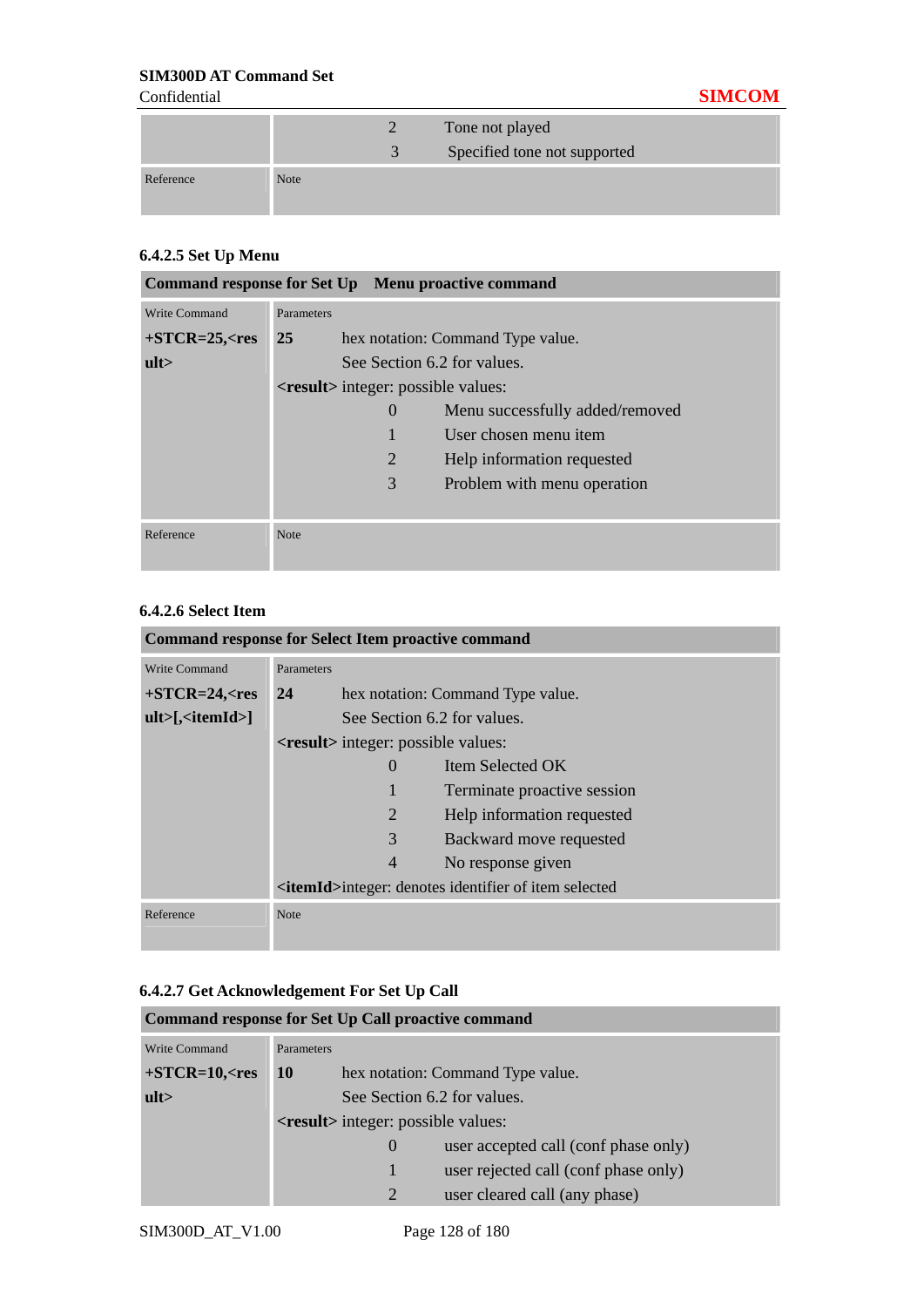Reference Note

| <b>Command response for Set Up Idle Mode Text proactive command</b> |             |                                                    |                                   |  |
|---------------------------------------------------------------------|-------------|----------------------------------------------------|-----------------------------------|--|
| Write Command                                                       | Parameters  |                                                    |                                   |  |
| $+STCR = 28, <$ res                                                 | <b>28</b>   |                                                    | hex notation: Command Type value. |  |
| ult                                                                 |             | See Section 6.2 for values.                        |                                   |  |
|                                                                     |             | <b><result></result></b> integer: possible values: |                                   |  |
|                                                                     |             | $\theta$                                           | Text successfully added/removed   |  |
|                                                                     |             |                                                    | Problem performing command        |  |
| Reference                                                           | <b>Note</b> |                                                    |                                   |  |

#### **6.4.2.9 Send DTMF**

| <b>Command response for Send DTMF proactive command</b> |             |                                             |                                   |
|---------------------------------------------------------|-------------|---------------------------------------------|-----------------------------------|
| Write Command                                           | Parameters  |                                             |                                   |
| $+STCR=13,\text{<}res$                                  | 13          |                                             | hex notation: Command Type value. |
| ult                                                     |             | See Section 6.2 for values.                 |                                   |
|                                                         |             | <result> integer: possible values:</result> |                                   |
|                                                         |             | $\theta$                                    | DTMF not accepted                 |
|                                                         |             |                                             | DTMF required.                    |
| Reference                                               | <b>Note</b> |                                             |                                   |
|                                                         |             |                                             |                                   |

#### **6.4.2.10 Launch Browser**

|                     |             |                                                    | <b>Command response for Launch Browser proactive command</b> |  |
|---------------------|-------------|----------------------------------------------------|--------------------------------------------------------------|--|
| Write Command       | Parameters  |                                                    |                                                              |  |
| $+STCR = 15, <$ res | 15          | hex notation: Command Type value.                  |                                                              |  |
| ult                 |             | See Section 6.2 for values.                        |                                                              |  |
|                     |             | <b><result></result></b> integer: possible values: |                                                              |  |
|                     |             | $\Omega$                                           | Command performed successfully                               |  |
|                     |             |                                                    | Command performed – partial comp                             |  |
|                     |             | 2                                                  | Command performed – missing info                             |  |
|                     |             | 3                                                  | User rejected launch                                         |  |
|                     |             | $\overline{4}$                                     | $Error - no specific cause given$                            |  |
|                     |             | 5                                                  | Bearer unavailable                                           |  |
|                     |             | 6                                                  | Browser unavailable                                          |  |
|                     |             | 7                                                  | ME cannot process command                                    |  |
|                     |             | 8                                                  | Network cannot process command                               |  |
|                     |             | 9                                                  | Command beyond MEs capabilities.                             |  |
| Reference           | <b>Note</b> |                                                    |                                                              |  |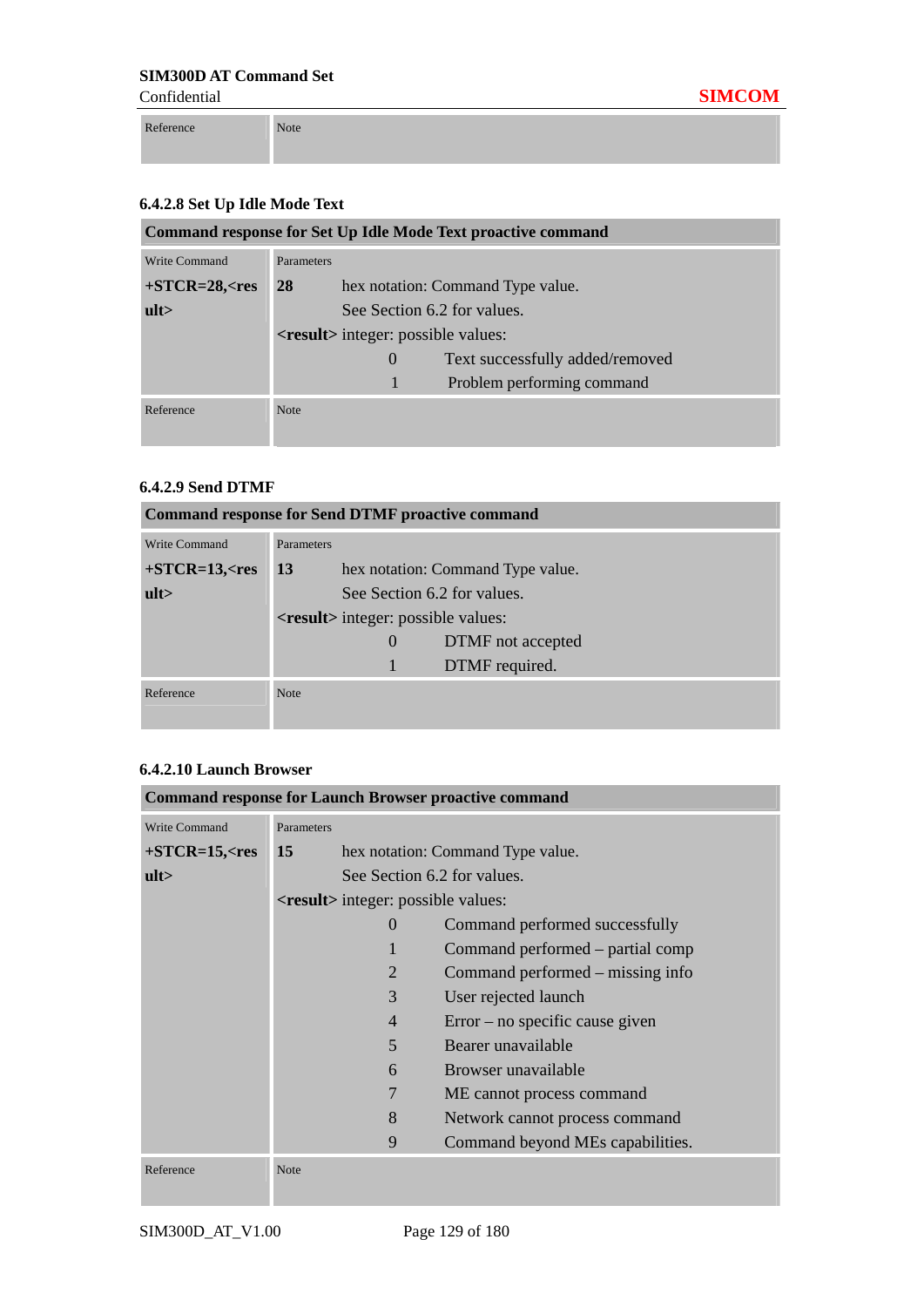#### **6.4.2.11 Open Channel**

| <b>Command response for Open Channel proactive command</b> |             |                                             |                                   |  |
|------------------------------------------------------------|-------------|---------------------------------------------|-----------------------------------|--|
| Write Command                                              | Parameters  |                                             |                                   |  |
| $+STCR = 40, <$ res                                        | 40          |                                             | hex notation: Command Type value. |  |
| ult                                                        |             | See Section 6.2 for values.                 |                                   |  |
|                                                            |             | <result> integer: possible values:</result> |                                   |  |
|                                                            |             | $\theta$                                    | Channel not accepted              |  |
|                                                            |             |                                             | Channel required.                 |  |
| Reference                                                  | <b>Note</b> |                                             |                                   |  |

#### **6.4.2.12 Set Up Event List**

| <b>Command response for Set Up Event List proactive command</b> |                   |                                                    |                                   |  |
|-----------------------------------------------------------------|-------------------|----------------------------------------------------|-----------------------------------|--|
| Write Command                                                   | <b>Parameters</b> |                                                    |                                   |  |
| $+STCR = 05, <$ res                                             | 05                |                                                    | hex notation: Command Type value. |  |
| ult                                                             |                   | See Section 6.2 for values.                        |                                   |  |
|                                                                 |                   | <b><result></result></b> integer: possible values: |                                   |  |
|                                                                 |                   | $\theta$                                           | Command performed successfully    |  |
|                                                                 |                   |                                                    | Cannot perform command.           |  |
| Reference                                                       | <b>Note</b>       |                                                    |                                   |  |

#### **6.4.3 AT+STPD SIM Toolkit Profile Download**

When an application is plugged into the serial port the command interpreter needs to have knowledge of its SAT capabilities to enable it to route all SAT related signaling to that application if required. If this command is not received it will be assumed that any attached application has no SAT capability and will therefore not send any related signals to it. If the SIM has reported that it does not have any proactive capability then an STC: 0 unsolicited response will be sent to the application.

|                          |                            | <b>AT+STPD</b> SIM Toolkit Command Response data                         |
|--------------------------|----------------------------|--------------------------------------------------------------------------|
| Write Command            | Response                   |                                                                          |
| $+STPD=$                 | $\overline{OK}$            |                                                                          |
| $\ge$ , $\lt$ data $\gt$ | $+ CME$ ERROR: <err></err> |                                                                          |
|                          | $+STC:0$                   |                                                                          |
|                          | Parameter                  |                                                                          |
|                          | $<$ length $>$             | Integer                                                                  |
|                          |                            | Determines the number of bytes of <data> used for the Profile</data>     |
|                          |                            | Download data from the application.                                      |
|                          | <data></data>              | List Of Hex Values, two digits each:                                     |
|                          |                            | Hexadecimal representation of the Terminal Profile data                  |
| Reference                | <b>Note</b>                |                                                                          |
|                          |                            | Some octets are optional in the profile, hence the inclusion of a length |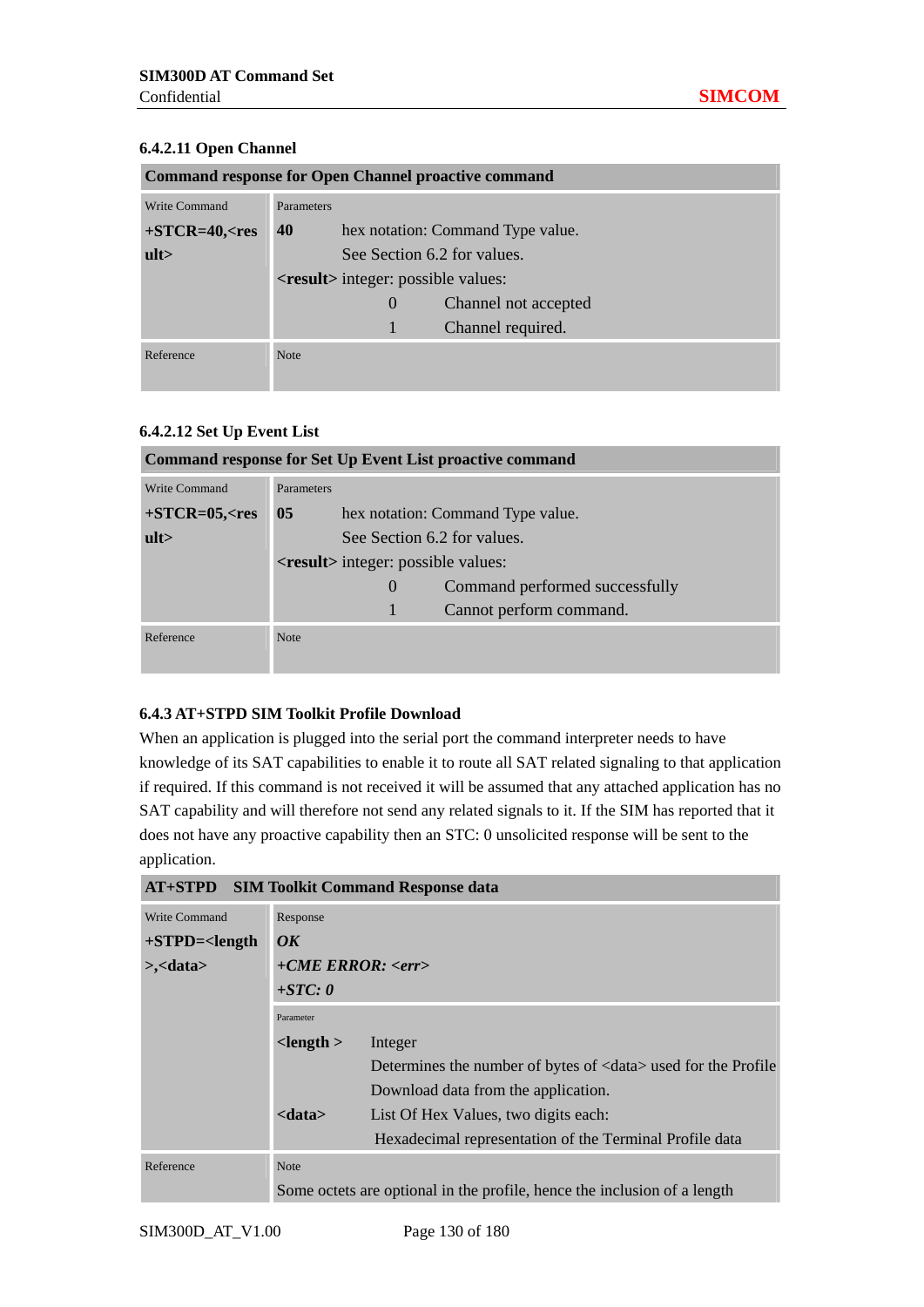Confidential **SIMCOM**

parameter. For example, the following command sets all the bits in octets 3 and 4: AT+STPD=4,0000FFFF.

#### **6.4.4 AT+STEV SIM Toolkit Event Command**

The application can inform the MS of defined MMI events using this command.

| <b>AT+STEV</b> SIM Toolkit Event Command |                                                                              |                                        |  |
|------------------------------------------|------------------------------------------------------------------------------|----------------------------------------|--|
| <b>Test Command</b>                      | Response                                                                     |                                        |  |
| $AT+STEV=?$                              |                                                                              | $+$ STEV: (supported < event > list)   |  |
|                                          | +CME ERROR: <err></err>                                                      |                                        |  |
| Write Command                            | Response                                                                     |                                        |  |
| $+STEV = < event>,$                      | $+ CME$ ERROR: $\langle err \rangle$                                         |                                        |  |
| <language></language>                    | Parameter                                                                    |                                        |  |
|                                          | <event></event>                                                              | hex two digits:                        |  |
|                                          |                                                                              | 05<br><b>User Activity Event</b>       |  |
|                                          |                                                                              | 06<br><b>Idle Screen Event</b>         |  |
|                                          |                                                                              | 08<br><b>Language Selection Event</b>  |  |
|                                          |                                                                              | <b>Browser Termination Event</b><br>09 |  |
|                                          |                                                                              | <b>Clear Current Event List</b><br>FF  |  |
|                                          | <language></language>                                                        | string type up to two characters       |  |
| Reference                                | <b>Note</b>                                                                  |                                        |  |
|                                          | The <language> parameter is applicable only to Language Selection</language> |                                        |  |
|                                          | Event. For example the language can be set by: $AT+STEV=09,"11"$             |                                        |  |

#### **6.4.5 AT+STMS SIM Toolkit Main Menu Selection Command**

The application may set up its main menu on receipt of the Set Up Menu SIM Toolkit event. The application can select an item from the menu by sending this AT command to the MS.

|                     | <b>AT+STMS</b> SIM Toolkit Menu Selection Command                     |  |  |
|---------------------|-----------------------------------------------------------------------|--|--|
| <b>Test Command</b> | Response                                                              |  |  |
| $AT+STMS=?$         | $+STMS$ : (range of available <item>s),&lt;0-1&gt;</item>             |  |  |
|                     | $+ CME$ ERROR: $\langle err \rangle$                                  |  |  |
| Write Command       | Response                                                              |  |  |
| $+STMS = item$      | $+CME$ ERROR: $\langle err \rangle$                                   |  |  |
| ,help]              | Parameter                                                             |  |  |
|                     | numeric type, giving unique identifier of menu item<br><item></item>  |  |  |
|                     | <help><br/>numeric type</help>                                        |  |  |
| Reference           | <b>Note</b>                                                           |  |  |
|                     | For example, $AT+STMS=2,1$ will select item 2 from the main menu with |  |  |
|                     | help.                                                                 |  |  |

#### **6.4.6 AT+STRT SIM Toolkit Response Timer Command**

When a proactive command is received from the SIM an automatic response timer is started. If this timer expires before the application has provided a suitable response via the +STCR command,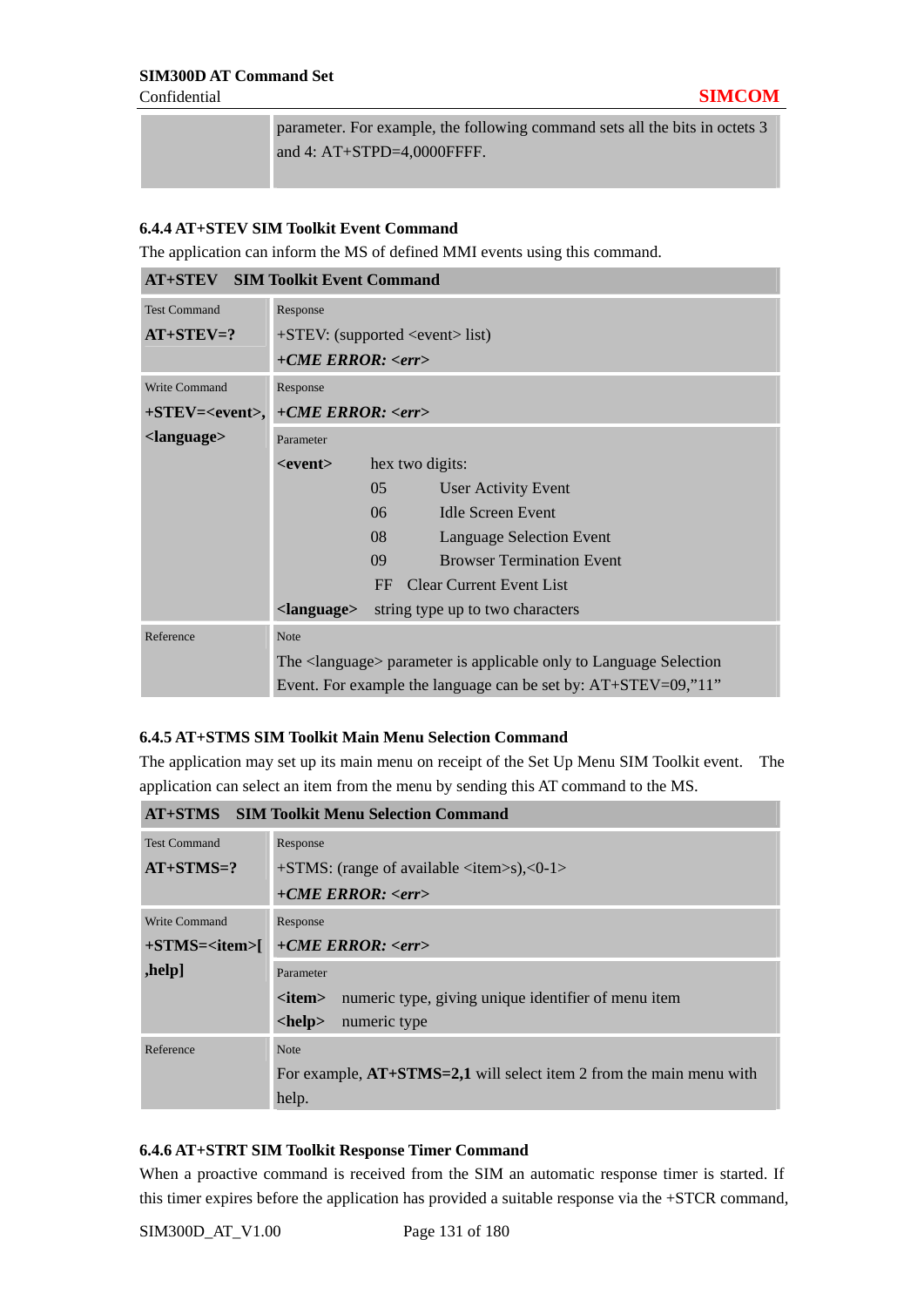a Terminal Response is sent to the SIM containing a result of No User Response. This AT command allows the automatic response timeout period to be configured by the application at run-time, thus giving it extended time to respond to certain proactive commands (e.g. the Get Input command may request a long input string to be entered as part of the associated test case). The default setting for the response timer is ten seconds, and the maximum duration available is one hour.

|                     | <b>AT+STRT</b> SIM Toolkit Response Timer Command                  |  |  |  |
|---------------------|--------------------------------------------------------------------|--|--|--|
| Read Command        | Response:                                                          |  |  |  |
| AT+STRT?            | $+STRT:$ $\le$ duration $>$                                        |  |  |  |
|                     | $+ CME$ ERROR: $\langle err \rangle$                               |  |  |  |
|                     | Parameter                                                          |  |  |  |
|                     | See Write command                                                  |  |  |  |
| <b>Test Command</b> | Response                                                           |  |  |  |
| $AT+STRT=?$         | $+STRT$ : (list of supported $\langle$ duration $\rangle$ s)       |  |  |  |
|                     | $+ CME$ ERROR: $\langle err \rangle$                               |  |  |  |
| Write Command       | Response                                                           |  |  |  |
| $+STRT = <$ durati  | $+CME$ ERROR: <err></err>                                          |  |  |  |
| on                  | Parameter                                                          |  |  |  |
|                     | $\alpha$ $\alpha$<br>numeric type. Minimum = 1s, maximum = $3600s$ |  |  |  |
| Reference           | <b>Note</b>                                                        |  |  |  |
|                     | Default setting is ten seconds                                     |  |  |  |

#### **6.4.7 AT+STTONE SIM Toolkit Tone Command**

The application may request a tone to played after receiving the Play Tone proactive command. The application either starts playing the tone with the requested tone Id, or stops playing the current tone depending on the  $\langle$ mode $\rangle$  parameter. Tones may be played in either idle or dedicated mode.

On completion of the current tone, unsolicited result code +STTONE: 0 will be issued by the CI Task. However, if  $\langle$ mode $\rangle$ =0 is used to terminate the tone before it has completed playing there will be no unsolicited result code but only a result code of OK generated by the CI Task.

|                     | AT+STTONE SIM Toolkit PLAY TONE COMMAND                                                                   |
|---------------------|-----------------------------------------------------------------------------------------------------------|
| <b>Test Command</b> | Response                                                                                                  |
| $AT+STTONE=?$       | +STTONE: (list of supported <mode>s),(list of supported <tone>s),<list of<="" td=""></list></tone></mode> |
|                     | supported <duration>s&gt;</duration>                                                                      |
|                     | $+ CME$ ERROR: $\langle err \rangle$                                                                      |
| Write Command       | Response                                                                                                  |
|                     | $+CME$ ERROR: $\langle err \rangle$                                                                       |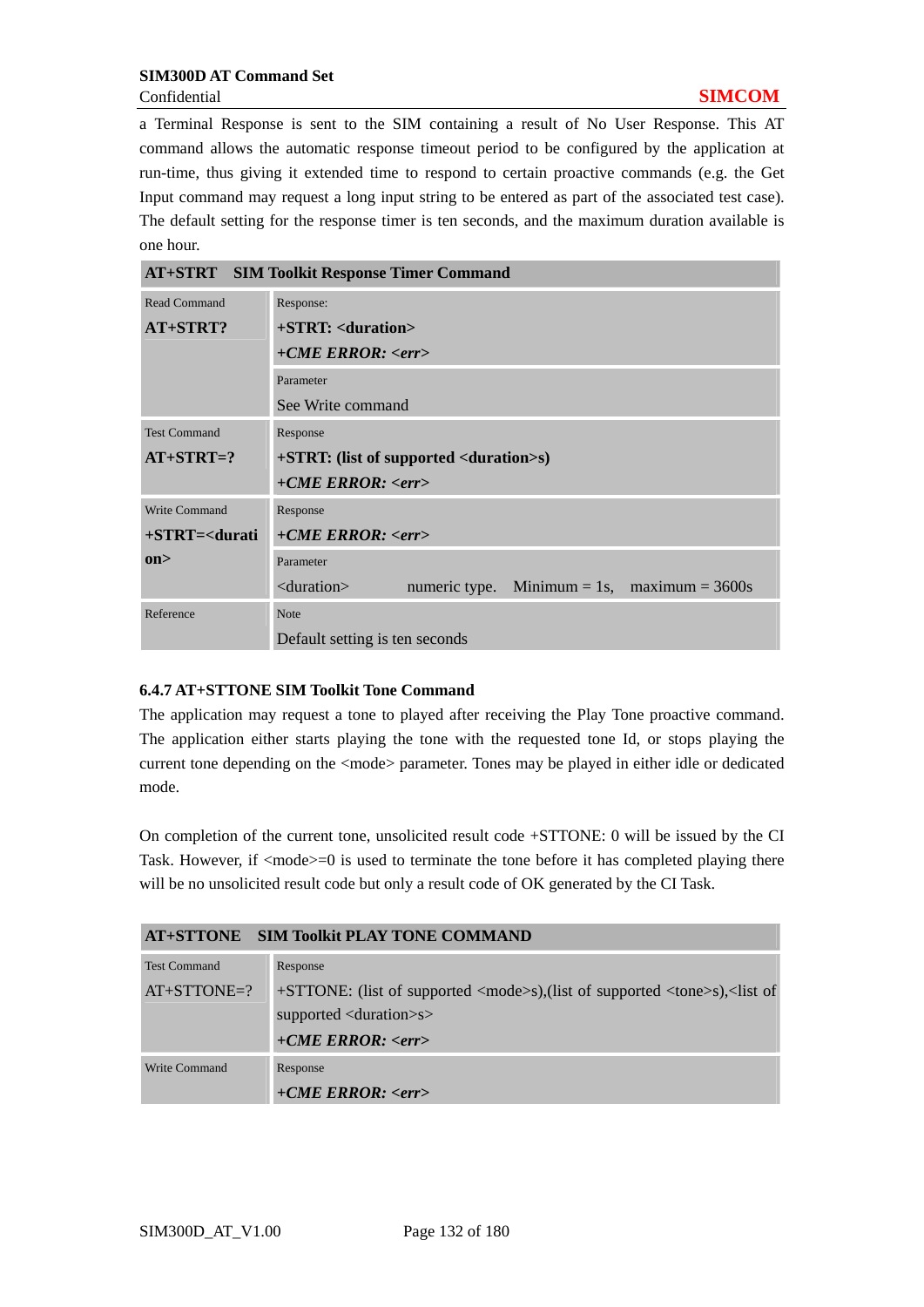#### **SIM300D AT Command Set**  Confidential **SIMCOM**

|           | Parameter                                                     |                                                   |                                         |  |
|-----------|---------------------------------------------------------------|---------------------------------------------------|-----------------------------------------|--|
|           | <mode></mode>                                                 | $\overline{0}$                                    | Stop playing tone                       |  |
|           |                                                               | $\mathbf{1}$                                      | Start playing tone                      |  |
|           | <tone></tone>                                                 |                                                   | numeric type                            |  |
|           |                                                               | $\mathbf{1}$                                      | Dial Tone                               |  |
|           |                                                               | $\overline{2}$                                    | <b>Called Subscriber Busy</b>           |  |
|           |                                                               | 3                                                 | Congestion                              |  |
|           |                                                               | $\overline{4}$                                    | Radio Path Acknowledge                  |  |
|           |                                                               | 5                                                 | Radio Path Not Available / Call Dropped |  |
|           |                                                               | 6                                                 | Error / Special information             |  |
|           |                                                               | $\overline{7}$                                    | <b>Call Waiting Tone</b>                |  |
|           |                                                               | 8                                                 | <b>Ringing Tone</b>                     |  |
|           |                                                               | 16                                                | General Beep                            |  |
|           |                                                               | 17                                                | Positive Acknowledgement Tone           |  |
|           |                                                               | 18                                                | Negative Acknowledgement or Error Tone  |  |
|           |                                                               | 19                                                | <b>Indian Dial Tone</b>                 |  |
|           |                                                               |                                                   |                                         |  |
|           |                                                               | < Duration> numeric type, in milliseconds.        |                                         |  |
|           |                                                               |                                                   |                                         |  |
|           |                                                               | Max requested value = $255*60*1000 = 15300000$ ms |                                         |  |
|           | (supported range = $1 - 15300000$ )                           |                                                   |                                         |  |
| Reference | Note                                                          |                                                   |                                         |  |
|           | The default <tone>, if none entered, is General Beep.</tone>  |                                                   |                                         |  |
|           | The default <duration>, if none entered, is 500ms.</duration> |                                                   |                                         |  |

# **6.4.8 AT+HSTK Terminate All STK action**

| <b>AT+HSTK</b> Terminate All STK action |                                                              |  |  |  |
|-----------------------------------------|--------------------------------------------------------------|--|--|--|
| <b>Execution Command</b>                | Response                                                     |  |  |  |
| $AT+HSTK$                               | $\overline{OK}$                                              |  |  |  |
| Reference                               | Note:                                                        |  |  |  |
|                                         | All STK action will be terminated after execute this command |  |  |  |

# **7 AT Commands Special for SIMCOM**

# **7.1 Overview**

| <b>Command</b> | <b>Description</b>                     |
|----------------|----------------------------------------|
| $AT+ECHO$      | <b>ECHO CANCELLATION CONTROL</b>       |
| $AT + SIDET$   | CHANGE THE SIDE TONE GAIN LEVEL        |
| AT+CPOWD       | POWER OFF                              |
| $AT+SPIC$      | TIMES REMAIN TO INPUT SIM PIN/PUK      |
| $AT+CMIC$      | <b>CHANGE THE MICOPHONE GAIN LEVEL</b> |
| $AT + UART$    | CONFIGURE DUAL SERIAL PORT MODE        |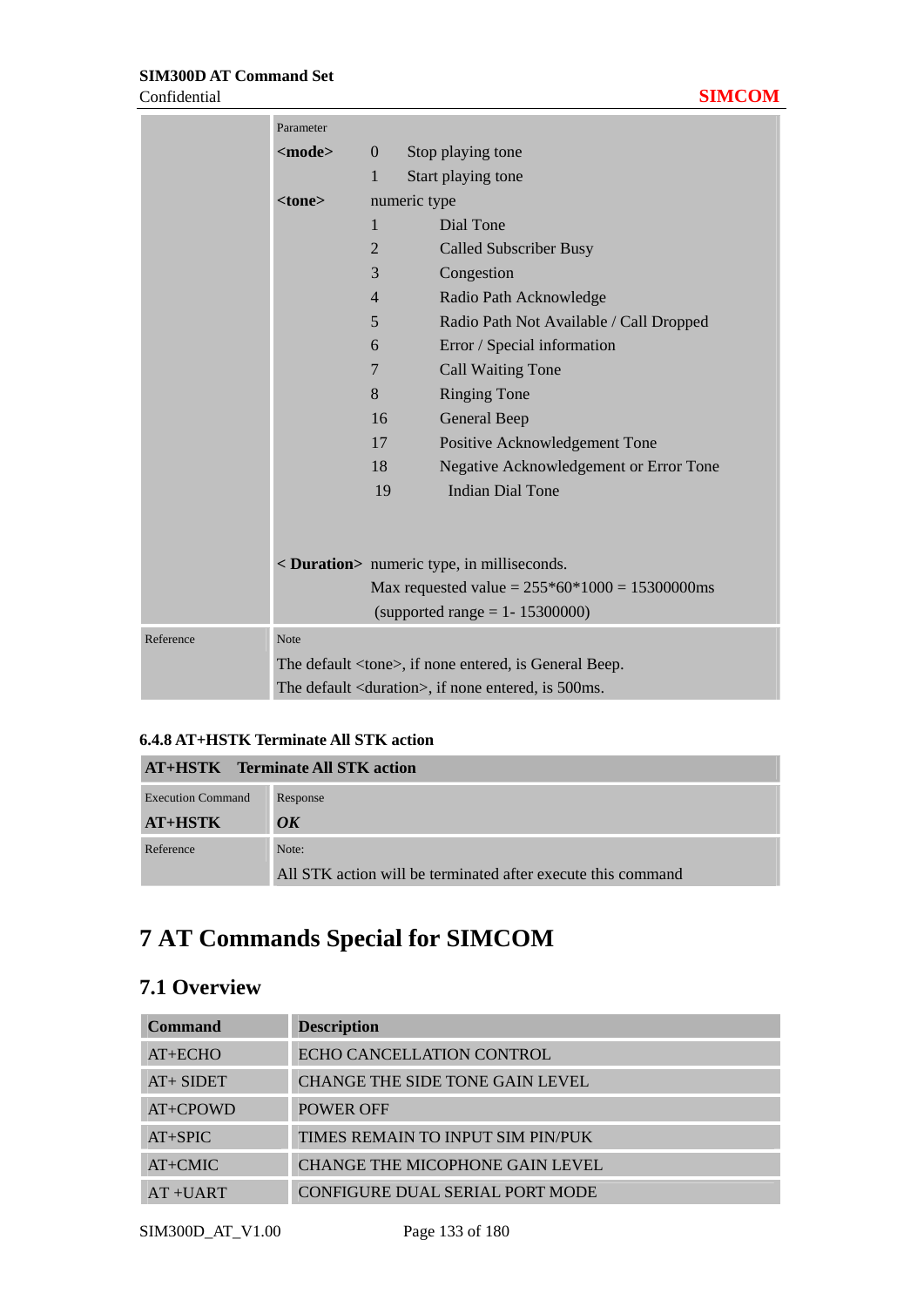Confidential **SIMCOM**

| AT+CALARM        | <b>SET ALARM</b>                                                            |
|------------------|-----------------------------------------------------------------------------|
| $AT+CADC$        | <b>READ ADC</b>                                                             |
| $AT + CSNS$      | <b>SINGLE NUMBERING SCHEME</b>                                              |
| $AT + CDSCB$     | <b>RESET CELLBROADCAST</b>                                                  |
| $AT + CMOD$      | <b>CONFIGRUE ALTERNATION MODE CALLS</b>                                     |
| $AT + CFGRI$     | <b>INDICATE RI WHEN USING URC</b>                                           |
| AT+CLTS          | <b>GET LOCAL TIMESTAMP</b>                                                  |
| <b>AT+CEXTHS</b> | EXTERNAL HEADSET JACK CONTROL                                               |
| AT+CEXTBUT       | <b>HEADSET BUTTON STATUS REPORTING</b>                                      |
| AT+CSMINS        | SIM INSERTED STATUS REPORTING                                               |
| AT+CLDTMF        | <b>LOCAL DTMF TONE GENERATION</b>                                           |
| AT+CDRIND        | <b>CONTEXT</b><br>CS<br>VOICE/DATA/FAX CALL OR<br><b>GPRS</b><br><b>PDP</b> |
|                  | <b>TERMINATION INDICATION</b>                                               |
| AT+CSPN          | <b>GET SERVICE PROVIDER NAME FORM SIM</b>                                   |
| AT+CCVM          | GET AND SET THE VOICE MAIL NUMBER ON THE SIM                                |
| AT+CBAND         | <b>GET AND SET MOBILE OPERATION BAND</b>                                    |
| $AT+CHF$         | <b>CONFIGURES HANDS FREE OPERATION</b>                                      |
| $AT+CHFA$        | <b>SWAP THE AUDIO CHANNELS</b>                                              |
| AT+CSCLK         | <b>CONFIGURE SLOW CLOCK</b>                                                 |
| $AT+CENG$        | <b>SWITCH ON OR OFF ENGINEERING MODE</b>                                    |
| AT+SCLASS0       | STORE CLASS 0 SMS TO SIM WHEN RECEIVED CLASS 0                              |
|                  | <b>SMS</b>                                                                  |
| $AT+CCID$        | <b>SHOW ICCID</b>                                                           |
| AT+CGMSCLASS     | SET GPRS MULTISLOT CLASS                                                    |

# **7.2 Detailed Descriptions of Commands**

**7.2.1** AT+ECHO Echo cancellation control

|                     | AT+ECHO Echo cancellation control                                                                       |
|---------------------|---------------------------------------------------------------------------------------------------------|
| Read Command        | Response:                                                                                               |
| $AT+ECHO?$          | +ECHO(NORMAL AUDIO):                                                                                    |
|                     | <mainvoxgain>,<mainminmicenergy>,<mainsampsinceprd></mainsampsinceprd></mainminmicenergy></mainvoxgain> |
|                     | +ECHO(AUX_AUDIO):                                                                                       |
|                     | <auxvoxgain>,<auxminmicenergy>,<auxsampslnceprd></auxsampslnceprd></auxminmicenergy></auxvoxgain>       |
|                     | ok                                                                                                      |
|                     | Parameter:                                                                                              |
|                     | See write command                                                                                       |
| <b>Test Command</b> | Response:                                                                                               |
| $AT+ECHO=?$         | +ECHO: (voxGain),(minMicEnergy),(sampSIncePrd).(channel)                                                |
|                     | ok                                                                                                      |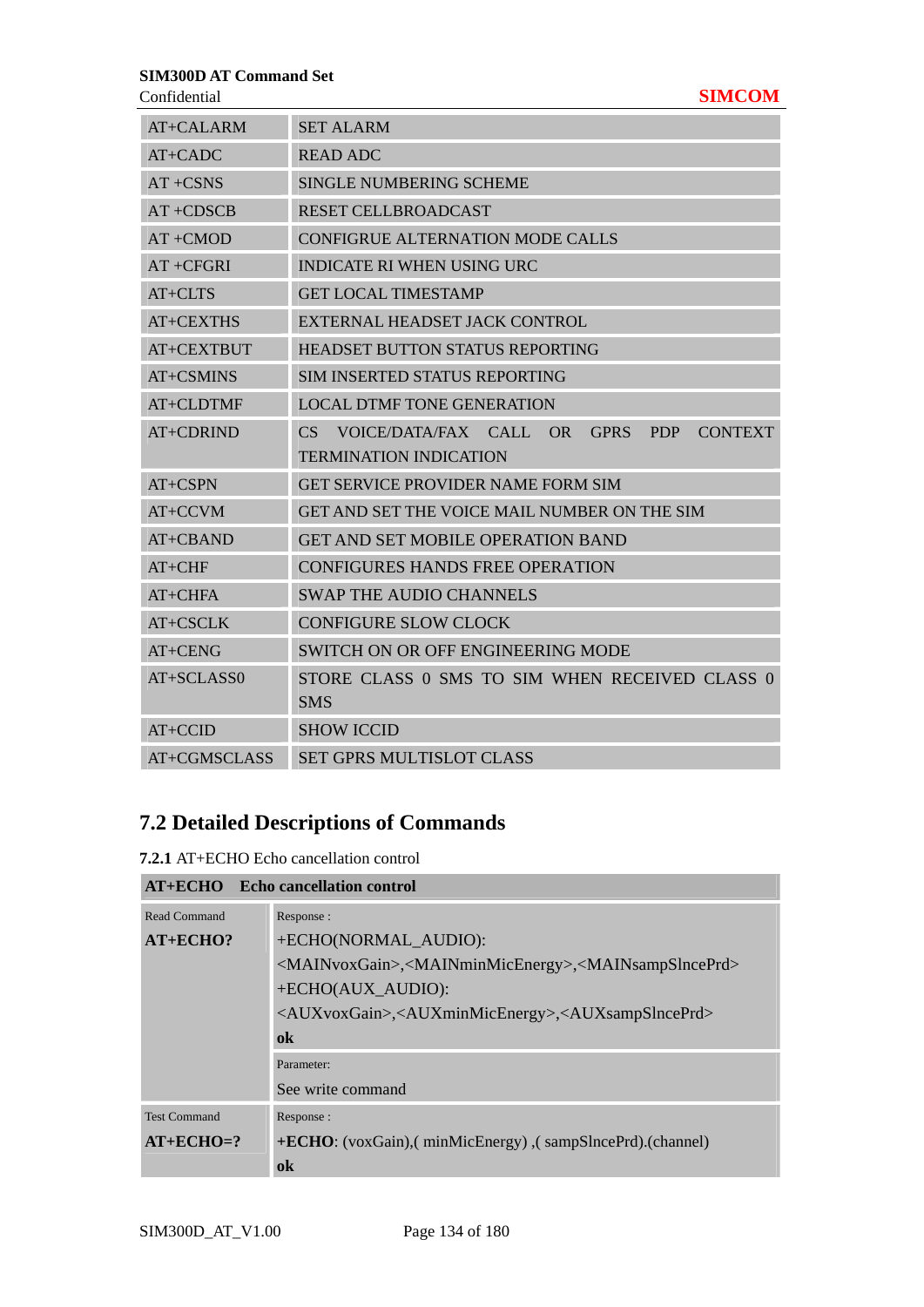|                                                                                                                   | Parameter:                                                                                 |
|-------------------------------------------------------------------------------------------------------------------|--------------------------------------------------------------------------------------------|
|                                                                                                                   | See write command                                                                          |
| Write Command                                                                                                     | Response:                                                                                  |
| $AT+ECHO=$                                                                                                        | ok                                                                                         |
| <voxgain>,<min< th=""><th>Parameter:</th></min<></voxgain>                                                        | Parameter:                                                                                 |
| MicEnergy>, <sa< th=""><th><math>\langle</math> voxGain &gt; int: 0 - 32767</th></sa<>                            | $\langle$ voxGain > int: 0 - 32767                                                         |
| mpSlncePrd>, <c< th=""><th><math>\sim</math> minMicEnergy <math>&gt;</math> int: <math>0 - 32767</math></th></c<> | $\sim$ minMicEnergy $>$ int: $0 - 32767$                                                   |
| hannel>                                                                                                           | $<$ sampSlncePrd $>$ int: 0 - 32767                                                        |
|                                                                                                                   | $\langle$ channel $>$ int 0-1                                                              |
|                                                                                                                   | $\mathbf{1}$<br><b>AUX_AUDIO</b>                                                           |
|                                                                                                                   | NORMAL_AUDIO<br>$\Omega$                                                                   |
| Reference                                                                                                         | Note:                                                                                      |
|                                                                                                                   | $\langle$ voxGain $\rangle$ : the parameter models the acoustic path between ear-piece and |
|                                                                                                                   | microphone.                                                                                |
|                                                                                                                   | < minMicEnergy >: the parameter sets the minimum microphone energy                         |
|                                                                                                                   | level to beattained before suppression is allowed. A typical value of this                 |
|                                                                                                                   | parameter is 20.                                                                           |
|                                                                                                                   | < sampSincePrd >: the parameter control the minimum number of speech                       |
|                                                                                                                   | frames that will be replace with SID frames when an echo is detected. A                    |
|                                                                                                                   | typical value of this parameter is 4.                                                      |
|                                                                                                                   |                                                                                            |

# **7.2.2 AT+SIDET Change the side tone gain level**

| Change the side tone gain level<br><b>AT+SIDET</b> |                                                                        |  |
|----------------------------------------------------|------------------------------------------------------------------------|--|
| Read Command                                       | Response:                                                              |  |
| AT+SIDET?                                          | $+$ SIDET: $<$ gainlevel $>$                                           |  |
|                                                    | OK                                                                     |  |
|                                                    | Parameter:                                                             |  |
|                                                    | See write command                                                      |  |
| <b>Test Command</b>                                | Response:                                                              |  |
| $AT+SIDET=?$                                       | +SIDET: (gainlevel)                                                    |  |
|                                                    | $\overline{\text{OK}}$                                                 |  |
|                                                    | Parameter:                                                             |  |
|                                                    | See write command                                                      |  |
| Write Command                                      | Response:                                                              |  |
| $AT+SIDET=<$                                       | $\overline{\text{OK}}$                                                 |  |
| gainlevel >                                        | Parameters                                                             |  |
|                                                    | $<$ gainlevel $>$ int: $0 - 32767$                                     |  |
| Reference                                          | <b>Note</b>                                                            |  |
|                                                    | The relation between the Side Tone Gain and <gainlevel> is</gainlevel> |  |
|                                                    | Side Tone Gain/dB = $20*log(sideTone/32767)$                           |  |
|                                                    |                                                                        |  |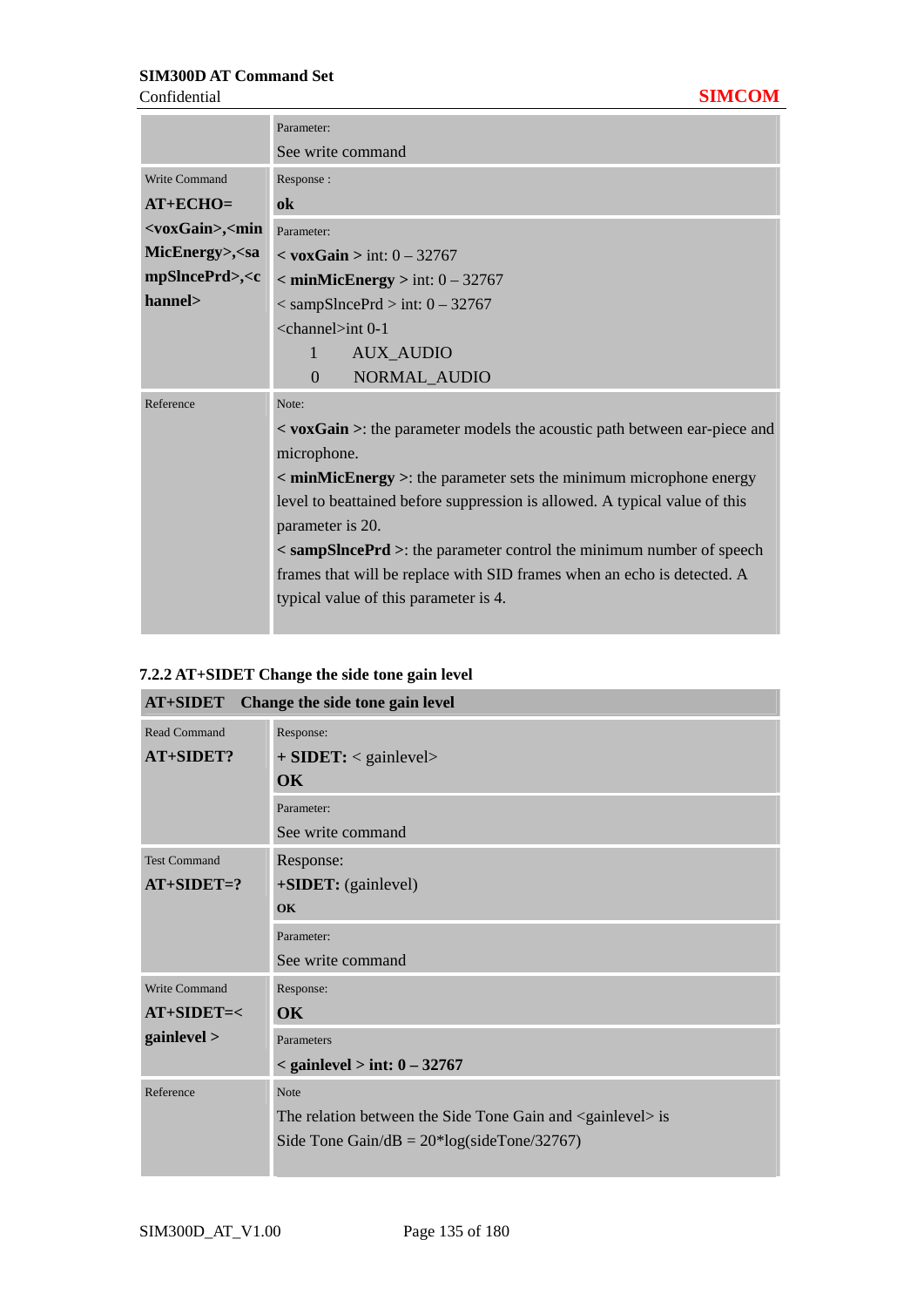#### **7.2.3 AT+CPOWD Power Off**

| $AT+CPOWD$     | <b>Power Off</b>                                         |  |
|----------------|----------------------------------------------------------|--|
| Write Command  | Response:                                                |  |
| $AT+CPOWD = n$ | <b>NORMAL POWER DOWN</b>                                 |  |
|                | Parameters                                               |  |
|                | Normal power off (Will disconnect from network)<br>$n$ : |  |
| Reference      | <b>Note</b>                                              |  |
|                |                                                          |  |

# **7.2.4 AT+SPIC Times remain to input SIM PIN/PUK**

| $AT+SPIC$                | Times remain to input SIM PIN/PUK                                                              |
|--------------------------|------------------------------------------------------------------------------------------------|
| <b>Execution Command</b> | Response                                                                                       |
| $AT+SPIC$                | Times remain to input SIM PIN                                                                  |
|                          | $+SPIC: <\n<\n> <\n> <\n> <\n> <\n> <\n> <\n> <\n> <\n> <\n> <\n> <\n> <\n> <\n> <\n> <\n\leq$ |
|                          | OK                                                                                             |
|                          |                                                                                                |
|                          | Parameters                                                                                     |
|                          | $\langle$ chv1 $>$ : Times remain to input chv1                                                |
|                          | $\langle$ chv2>:Times remain to input chv2                                                     |
|                          | $\langle \text{puk1}\rangle$ : Times remain to input puk1                                      |
|                          | $\langle \text{puk2}\rangle$ : Times remain to input puk2                                      |
|                          |                                                                                                |
| Reference                |                                                                                                |

# **7.2.5 AT+CMIC Change the microphone gain level**

|                                    | AT+CMIC Change the microphone gain level                                                                                   |
|------------------------------------|----------------------------------------------------------------------------------------------------------------------------|
| Read Command<br>$AT+CMIC?$         | Response:<br>+ CMIC: < gainlevel(Main_Mic) >, < gainlevel(Aux_Mic) ><br>OK                                                 |
|                                    | Parameter:<br>See set command                                                                                              |
| <b>Test Command</b><br>$AT+CMIC=?$ | Response:<br>+CMIC: list of supported <channel>s, list of supported &lt; gainlevel &gt;s<br/><math>\alpha</math></channel> |
|                                    | Parameter:<br>See set command                                                                                              |
| <b>Set Command</b><br>$AT+CMIC=$   | Response:<br>Qk                                                                                                            |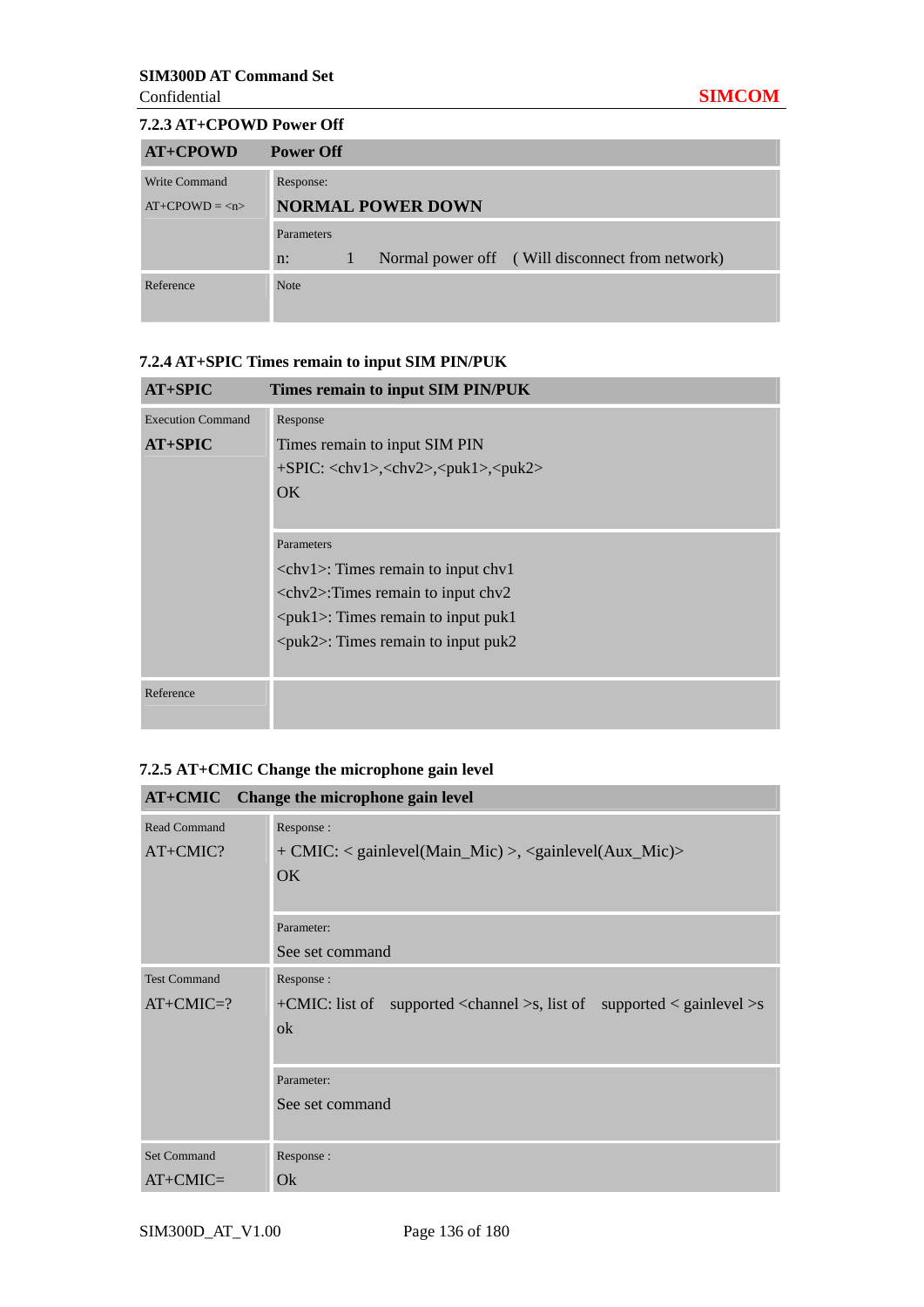**Confidential** 

| <channel>,&lt;</channel> | Parameter:                              |
|--------------------------|-----------------------------------------|
| gainlevel>               | <channel> 0 - Main Microphone</channel> |
|                          | 1 - Aux Microphone                      |
|                          |                                         |
|                          | $\langle$ gainlevel $>$ int: 0 - 15     |
|                          | 00dB                                    |
|                          | $1 + 1.5dB$                             |
|                          | $2 + 3.0$ dB(default value)             |
|                          | $3 + 4.5$ dB                            |
|                          | $4 + 6.0$ dB                            |
|                          | $5 + 7.5$ dB                            |
|                          | $6 + 9.0$ dB                            |
|                          | $7 + 10.5$ dB                           |
|                          | $8 + 12.0$ dB                           |
|                          | $9 + 13.5$ dB                           |
|                          | $10 + 15.0$ dB                          |
|                          | $11 + 16.5$ dB                          |
|                          | $12 + 18.0$ dB                          |
|                          | $13 + 19.5$ dB                          |
|                          | $14 + 21.0$ dB                          |
|                          | $15 + 22.5$ dB                          |
|                          |                                         |
| Reference                | Note:                                   |
|                          |                                         |

# **7.2.6 AT+UART Configure dual serial port mode**

|                                  | <b>AT+UART</b> Configure dual serial port mode |
|----------------------------------|------------------------------------------------|
| <b>Read Command</b>              | Response                                       |
| AT+UART?                         | $+UART: $                                      |
|                                  | Qk                                             |
|                                  |                                                |
|                                  | Parameter:                                     |
|                                  | See Write Command                              |
| Write Command                    | Response                                       |
| $AT+UART = quart$                | Qk                                             |
| $>[$ , $\langle$ baud $\rangle]$ | Error                                          |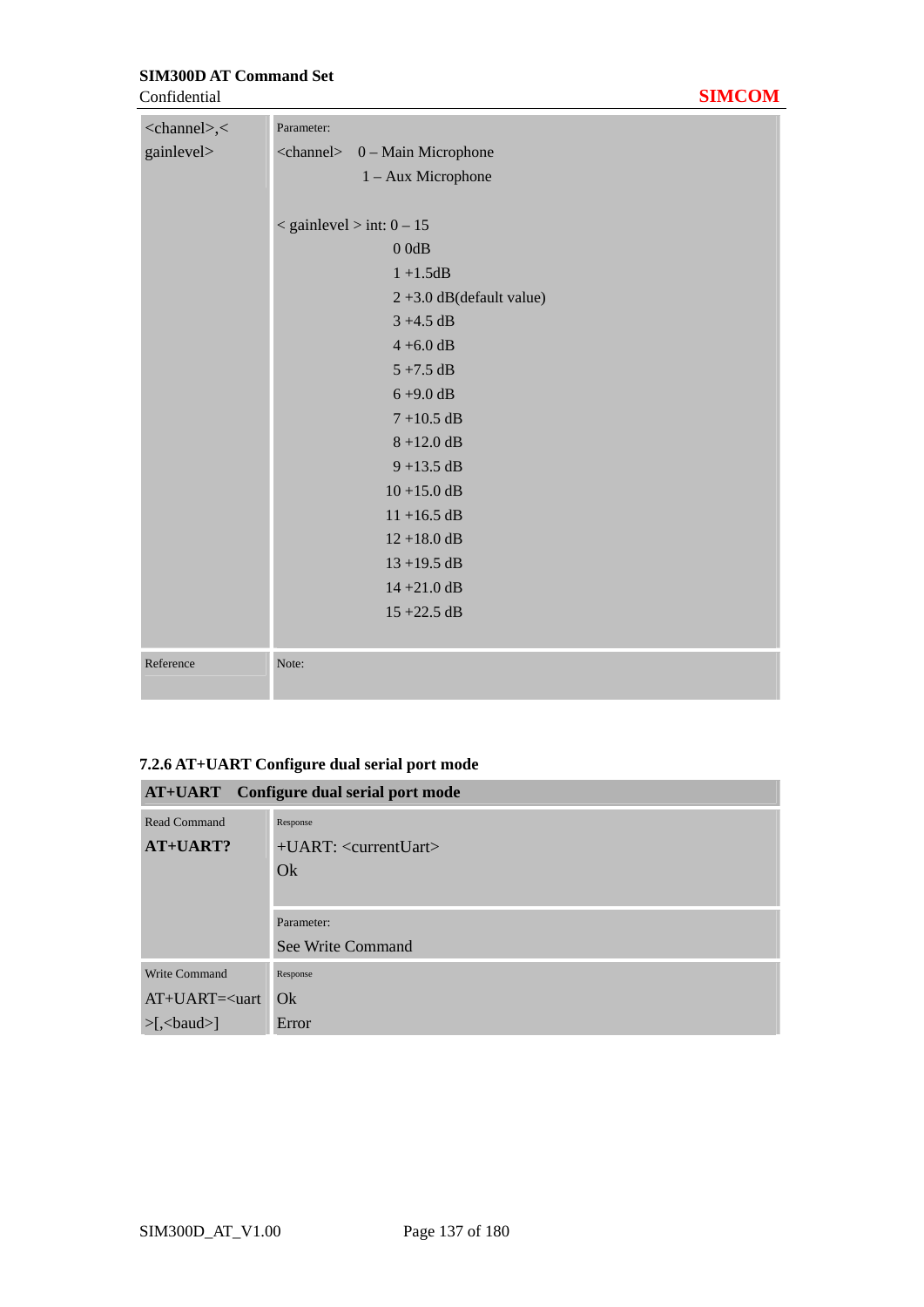|           | Parameter                           |
|-----------|-------------------------------------|
|           | currentUart                         |
|           | 1 use serial line 1                 |
|           | 2 use serial line $2(gprs)$         |
|           | 3 use serial line 2                 |
|           | 4 last commond use serial line 1    |
|           | 5 last commond use serial line 2    |
|           | Uart                                |
|           | 1 use serial line 1                 |
|           | 2 use serial line $2(gprs)$         |
|           | 3 use serial line 2                 |
|           | Baud (If uart is 2 or 3)            |
|           | 9600,19200,28800,38400,57600,115200 |
|           |                                     |
| Reference |                                     |
|           |                                     |

### **7.2.7 AT+CALARM Set alarm**

| <b>AT+CALARM</b> Set alarm                                                                                                                                     |                                                                                                                                |                                                                  |  |  |  |
|----------------------------------------------------------------------------------------------------------------------------------------------------------------|--------------------------------------------------------------------------------------------------------------------------------|------------------------------------------------------------------|--|--|--|
| <b>Read Command</b>                                                                                                                                            | Response:                                                                                                                      |                                                                  |  |  |  |
| <b>AT+CALAR</b>                                                                                                                                                | + CALARM: <state>,<time>,<repeat>,<power></power></repeat></time></state>                                                      |                                                                  |  |  |  |
| $M=?$                                                                                                                                                          | ok                                                                                                                             |                                                                  |  |  |  |
|                                                                                                                                                                | Parameter:                                                                                                                     |                                                                  |  |  |  |
|                                                                                                                                                                | See set command                                                                                                                |                                                                  |  |  |  |
| <b>Set Command</b>                                                                                                                                             | Response:                                                                                                                      |                                                                  |  |  |  |
| $AT+CALAR$                                                                                                                                                     | ok                                                                                                                             |                                                                  |  |  |  |
| $M=$                                                                                                                                                           | Parameter:                                                                                                                     |                                                                  |  |  |  |
| <state>,<time< th=""><th><math>&lt;</math> state <math>&gt;</math></th><th>an integer parameter which indicates whether enable or disable</th></time<></state> | $<$ state $>$                                                                                                                  | an integer parameter which indicates whether enable or disable   |  |  |  |
| >, <repeat>,<p< th=""><th></th><th>alarm.</th></p<></repeat>                                                                                                   |                                                                                                                                | alarm.                                                           |  |  |  |
| ower>                                                                                                                                                          |                                                                                                                                | 0 CLEAR ALARM                                                    |  |  |  |
|                                                                                                                                                                |                                                                                                                                | <b>1 SET ALARM</b>                                               |  |  |  |
|                                                                                                                                                                | $<$ time $>$                                                                                                                   | a string parameter which indicates the time when alarm arrives.  |  |  |  |
|                                                                                                                                                                |                                                                                                                                | The format is "yy/MM/dd,hh:mm:ss+-zz" where characters           |  |  |  |
|                                                                                                                                                                |                                                                                                                                | indicate the last two digits of year, month, day, hour, minute,  |  |  |  |
|                                                                                                                                                                | second and time zone. The time zone is expressed in quarters of<br>an hour between the local time and GMT, ranging from -47 to |                                                                  |  |  |  |
|                                                                                                                                                                |                                                                                                                                |                                                                  |  |  |  |
|                                                                                                                                                                |                                                                                                                                | $+48.$                                                           |  |  |  |
|                                                                                                                                                                | $<$ repeat $>$                                                                                                                 | an integer parameter which indicates the repeat mode             |  |  |  |
|                                                                                                                                                                |                                                                                                                                | None<br>$\theta$                                                 |  |  |  |
|                                                                                                                                                                |                                                                                                                                | $\mathbf{1}$<br>Daily                                            |  |  |  |
|                                                                                                                                                                |                                                                                                                                | $\overline{2}$<br>Weekly                                         |  |  |  |
|                                                                                                                                                                |                                                                                                                                | 3<br>Monthly                                                     |  |  |  |
|                                                                                                                                                                | <power></power>                                                                                                                | an integer parameter which indicates the method of dealing power |  |  |  |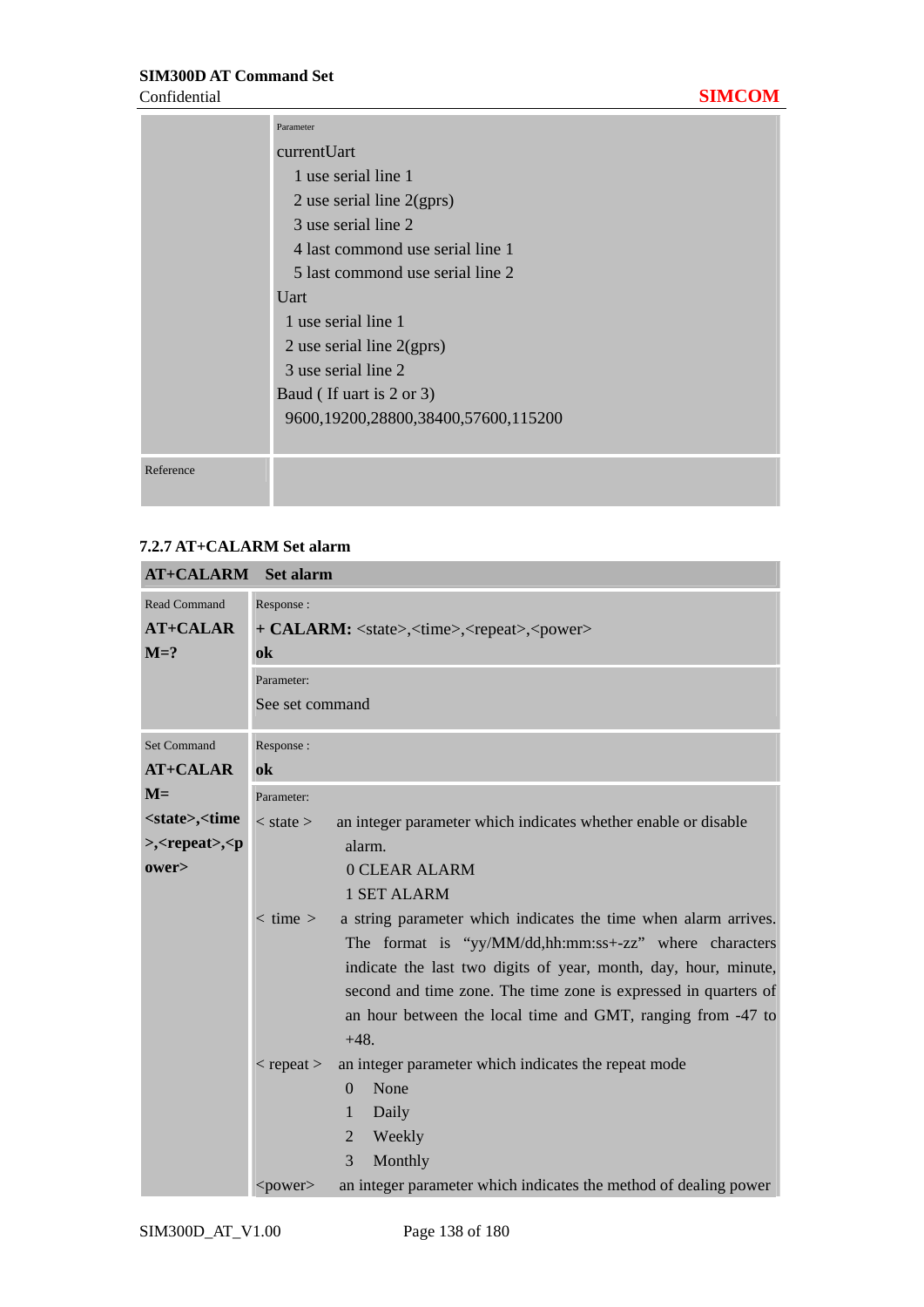|           | when alarm arrives.                                                                                                                                                                                                                |  |  |  |  |  |
|-----------|------------------------------------------------------------------------------------------------------------------------------------------------------------------------------------------------------------------------------------|--|--|--|--|--|
|           | None<br>$\Omega$                                                                                                                                                                                                                   |  |  |  |  |  |
|           | Only send "ALARM RING" to serial port                                                                                                                                                                                              |  |  |  |  |  |
|           | Alarm power off                                                                                                                                                                                                                    |  |  |  |  |  |
|           | Send "ALARM RING" to serial port and power off in 5 seconds                                                                                                                                                                        |  |  |  |  |  |
|           | Alarm power on<br>2                                                                                                                                                                                                                |  |  |  |  |  |
|           | Send "ALARM MODE" to serial port and enter into alarm mode                                                                                                                                                                         |  |  |  |  |  |
|           | Note: In alarm mode, protocol stack and SIM protocol is closed, only a few AT<br>command can be executed, and system will be powered down after 90 seconds<br>if neither power key is pressed nor functionality is changed to full |  |  |  |  |  |
|           |                                                                                                                                                                                                                                    |  |  |  |  |  |
|           |                                                                                                                                                                                                                                    |  |  |  |  |  |
|           | functionality. If power key is pressed, system will be powered down right now.                                                                                                                                                     |  |  |  |  |  |
| Reference | Note:                                                                                                                                                                                                                              |  |  |  |  |  |
|           |                                                                                                                                                                                                                                    |  |  |  |  |  |

# **7.2.8 AT+CADC Read ADC**

| <b>AT+CADC</b> Read ADC |                                                                                      |  |  |
|-------------------------|--------------------------------------------------------------------------------------|--|--|
| <b>Read Command</b>     | Response:                                                                            |  |  |
| <b>AT+ CADC?</b>        | + CADC: < status>, <value></value>                                                   |  |  |
|                         | OK                                                                                   |  |  |
|                         | Parameter:                                                                           |  |  |
|                         | See test command                                                                     |  |  |
| <b>Test Command</b>     | Response:                                                                            |  |  |
| $AT+CADC=?$             | + CADC: list of supported <status>s, list of supported <value>s&gt;</value></status> |  |  |
|                         | <b>OK</b>                                                                            |  |  |
|                         |                                                                                      |  |  |
|                         | Parameter:                                                                           |  |  |
|                         | $<$ status $>$                                                                       |  |  |
|                         | 1 success                                                                            |  |  |
|                         | 0 fail                                                                               |  |  |
|                         | $\langle$ value $\rangle$ integer 0-2400                                             |  |  |
|                         | Note:                                                                                |  |  |
|                         |                                                                                      |  |  |

# **7.2.9 AT+CSNS Single numbering scheme**

| $AT+CSNS$<br>Single numbering scheme |                                                |  |  |
|--------------------------------------|------------------------------------------------|--|--|
| Test command<br>$AT+CSNS=?$          | Response :<br>+CSNS: (list of supported modes) |  |  |
|                                      | Parameter                                      |  |  |
| Read<br>command<br>$AT+CSNS?$        | Response :<br>$+C$ SNS: $<$ mode $>$           |  |  |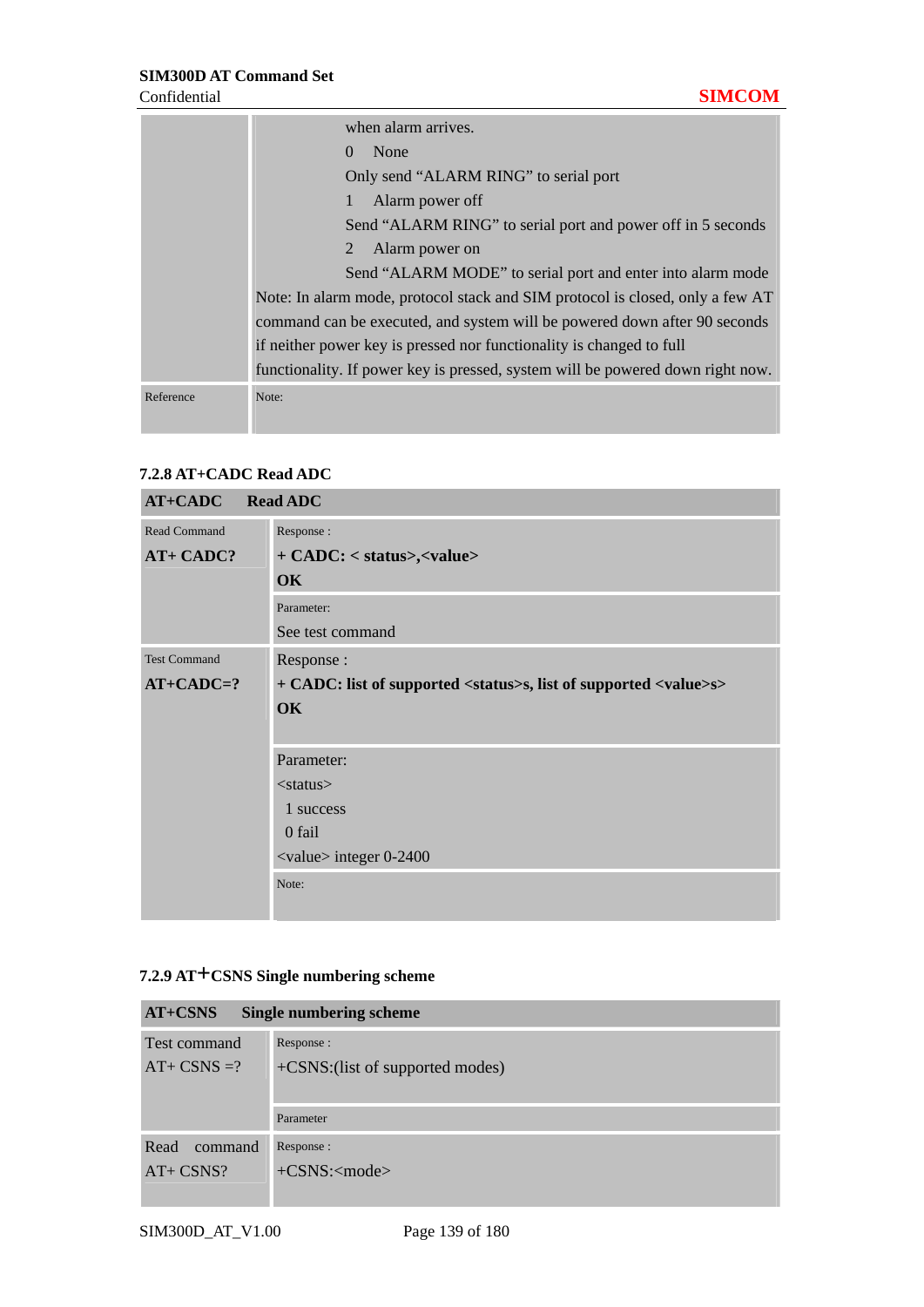|                    | Parameter:   |
|--------------------|--------------|
| <b>Set Command</b> | Response:    |
| $AT+$              | Ok           |
| $CSNS=\text{mode}$ | Error        |
|                    | Parameter:   |
|                    | $<$ mode $>$ |
|                    | 0 voice      |
|                    | $2$ fax      |
|                    | 4 data       |
| Reference          | <b>Note</b>  |

#### **7.2.10 AT+CDSCB Reset cell broadcast**

| $AT+CDSCB$                | Reset cell broadcast    |
|---------------------------|-------------------------|
| Set Command<br>$AT+CDSCB$ | Response :<br><b>OK</b> |
|                           | Parameter:              |
| Reference                 | <b>Note</b>             |
|                           | Reset the CB module     |

# **7.2.11 AT+CMOD Configures alternating mode calls**

| AT+CMOD<br><b>Configures alternating mode calls</b> |                |  |  |
|-----------------------------------------------------|----------------|--|--|
| Test command                                        | Response:      |  |  |
| $AT+$ CMOD =?                                       | $+CMOD: (0)$   |  |  |
|                                                     | Parameter:     |  |  |
|                                                     |                |  |  |
| <b>Set Command</b>                                  | Response:      |  |  |
| $AT+CMOD=<$ mo                                      | OK             |  |  |
| de                                                  | Parameter:     |  |  |
|                                                     | $<$ mode $>$   |  |  |
|                                                     | $\overline{0}$ |  |  |
| Reference                                           | <b>Note</b>    |  |  |
|                                                     |                |  |  |

#### **7.2.12 AT+CFGRI Indicate RI when using URC**

|               | $AT+CFGRI$ Indicate RI when using URC |
|---------------|---------------------------------------|
| Read command  | Response :                            |
| $AT+ CFGRI$ ? | $+CFGRI: \langle status \rangle$      |
|               | ok                                    |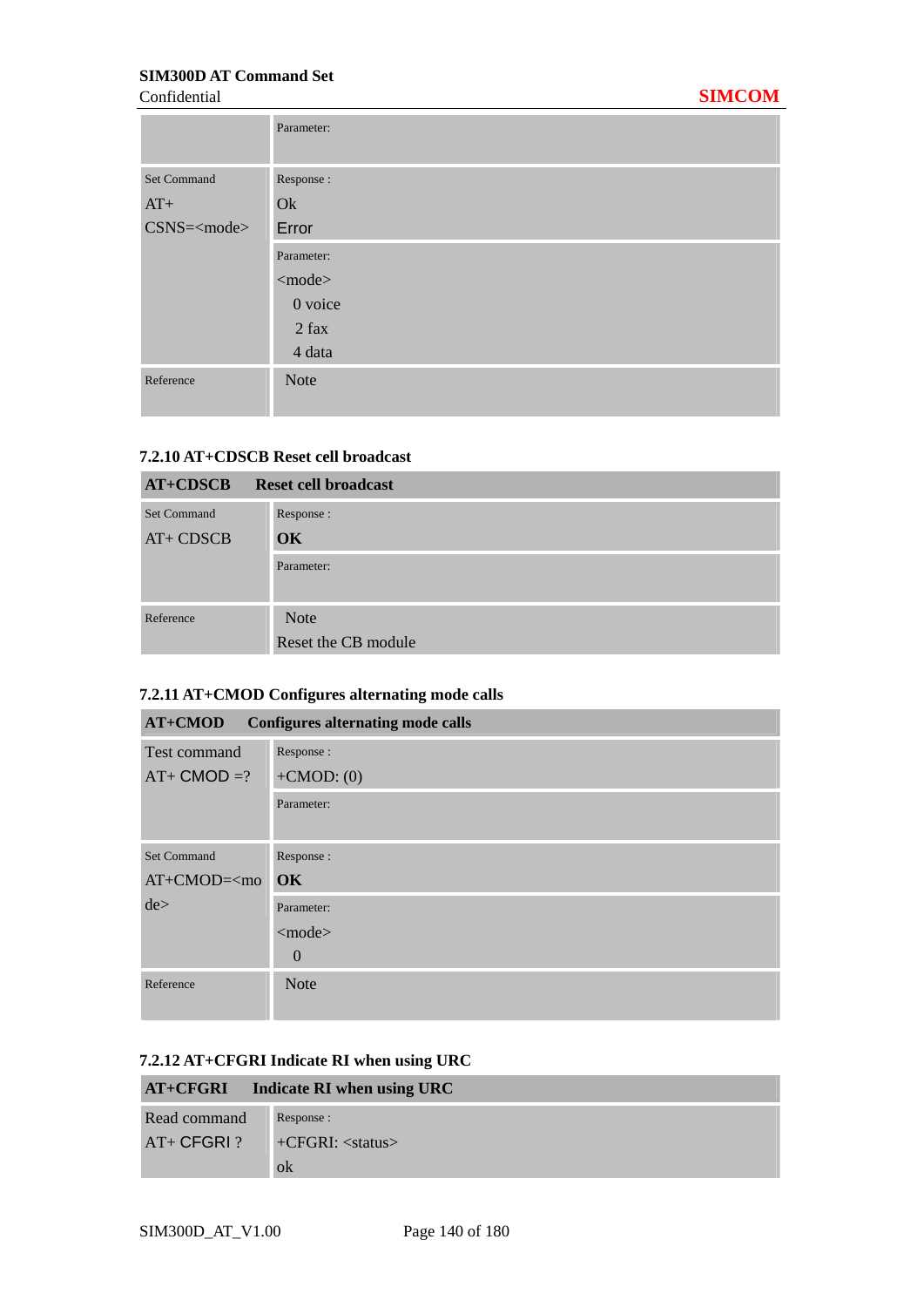|                          | Parameter:        |  |  |  |
|--------------------------|-------------------|--|--|--|
|                          | See set command   |  |  |  |
| <b>Set Command</b>       | Response:         |  |  |  |
| $AT+$                    | OK                |  |  |  |
| CFGRI= <status></status> | Parameter:        |  |  |  |
|                          | <status></status> |  |  |  |
|                          | $0$ on            |  |  |  |
|                          | 1 off             |  |  |  |
| Reference                | <b>Note</b>       |  |  |  |
|                          |                   |  |  |  |

# **7.2.13 AT+CLTS Get local timestamp**

| $AT+CLTS$<br><b>Get local timestamp</b> |                                                                                     |  |  |  |  |
|-----------------------------------------|-------------------------------------------------------------------------------------|--|--|--|--|
| Test command                            | Response                                                                            |  |  |  |  |
| $AT+CLTS=?$                             | +CLTS: (the format of timestamp)                                                    |  |  |  |  |
|                                         | Parameters                                                                          |  |  |  |  |
|                                         | see set command                                                                     |  |  |  |  |
|                                         | Parameter                                                                           |  |  |  |  |
|                                         | See set command                                                                     |  |  |  |  |
| <b>Execution command</b>                | Response                                                                            |  |  |  |  |
| AT+CLTS                                 | +CLTS:(timestamp)                                                                   |  |  |  |  |
|                                         | Parameters                                                                          |  |  |  |  |
|                                         | <timestamp> a string parameter which indicates the local timestamp. The</timestamp> |  |  |  |  |
|                                         | format of timestamp is "yy/MM/dd,hh:mm:ss+/-zz"                                     |  |  |  |  |
|                                         | year<br>yy:                                                                         |  |  |  |  |
|                                         | MM:<br>month                                                                        |  |  |  |  |
|                                         | dd:<br>day                                                                          |  |  |  |  |
|                                         | hh:<br>hour                                                                         |  |  |  |  |
|                                         | minute<br>mm:                                                                       |  |  |  |  |
|                                         | second<br>SS:                                                                       |  |  |  |  |
|                                         | time zone<br>ZZ:                                                                    |  |  |  |  |
| Reference                               | <b>Note</b>                                                                         |  |  |  |  |
|                                         | Support for this command will be network dependant                                  |  |  |  |  |

# **7.2.14 AT+CEXTHS External headset jack control**

|               | AT+ CEXTHS External headset jack control |
|---------------|------------------------------------------|
| Test command  | Response                                 |
| $AT+CEXTHS=?$ | $+CEXTHS$ : $\langle$ mode $\rangle$     |
|               | <b>Parameters</b>                        |
|               | see set command                          |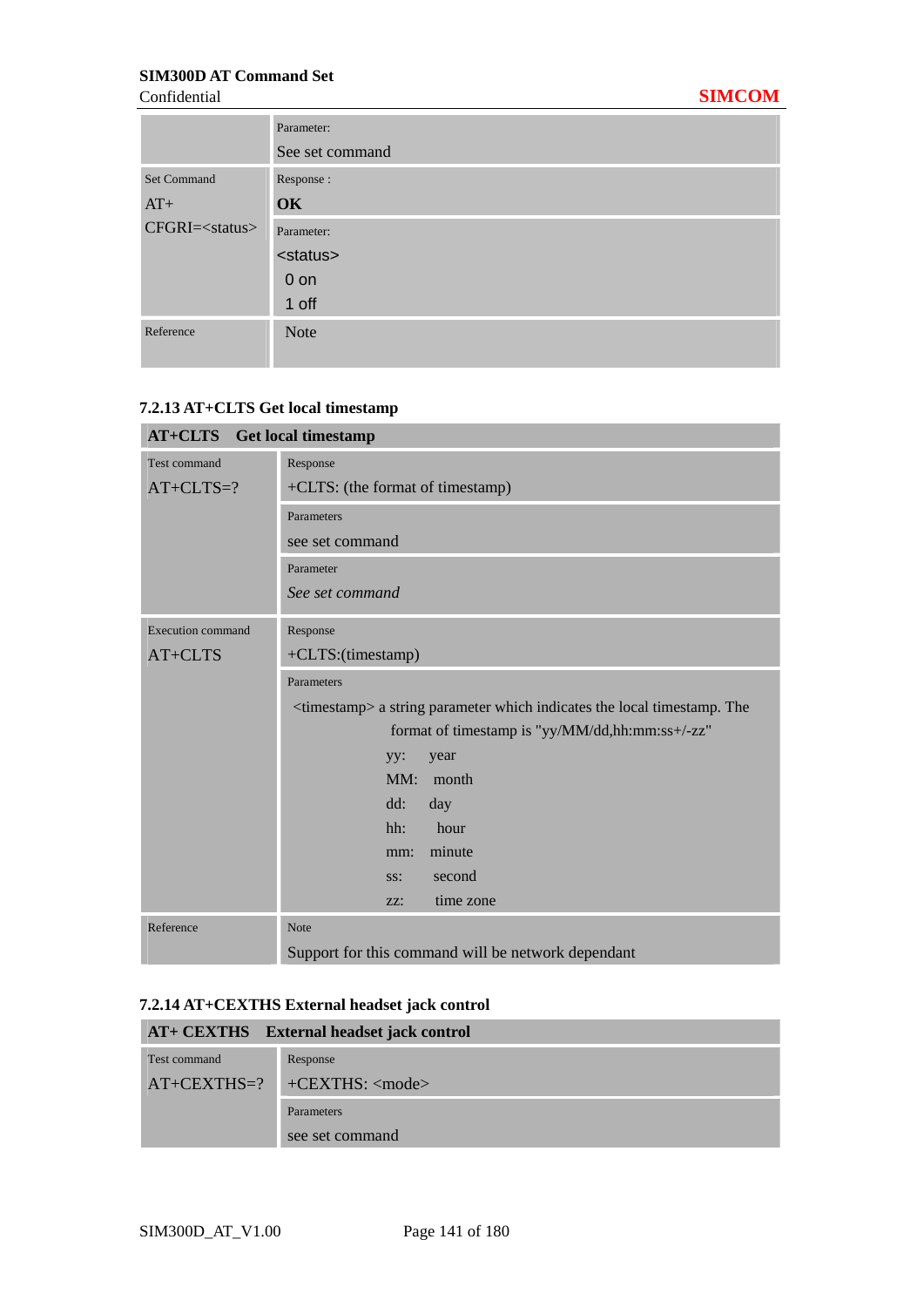**Confidential** 

| Read command<br>AT+CEXTHS? | Response                                             | +CEXTHS: <mode>,<headset attach=""></headset></mode> |
|----------------------------|------------------------------------------------------|------------------------------------------------------|
|                            | Parameter                                            |                                                      |
|                            | see set command                                      |                                                      |
| Set command                | Response                                             |                                                      |
| $AT+CEXTHS=<$              | $\alpha$                                             |                                                      |
| mode                       | <b>ERROR</b>                                         |                                                      |
|                            | Unsolicited result code:                             |                                                      |
|                            | +CEXTHS: <mode>,<headset attach=""></headset></mode> |                                                      |
|                            | Parameters                                           |                                                      |
|                            | $<$ mode $>$                                         | a numeric parameter which indicates whether an       |
|                            |                                                      | unsolicited event code (indicating whether the       |
|                            |                                                      | headset has been attached/detached) should be sent   |
|                            |                                                      | to the terminal.                                     |
|                            |                                                      | not send unsolicited event code<br>$\Omega$          |
|                            |                                                      | send unsolicited event code<br>$\mathbf{1}$          |
|                            | <headset attach=""></headset>                        | a numeric parameter which indicates whether a        |
|                            |                                                      | headset has been attached or not                     |
|                            |                                                      | $\Omega$<br>not attached                             |
|                            |                                                      | attached<br>1                                        |
| Reference                  | <b>Note</b>                                          |                                                      |
|                            |                                                      | Support for this command will be hardware dependant  |

# **7.2.15 AT+CEXTBUT Headset button status reporting**

|                          | AT+ CEXTBUT Headset button status reporting                    |  |  |
|--------------------------|----------------------------------------------------------------|--|--|
| Test command             | Response                                                       |  |  |
| $AT+CEXTBUT=$<br>$\cdot$ | +CEXTBUT: <mode></mode>                                        |  |  |
|                          | Parameters                                                     |  |  |
|                          | see set command                                                |  |  |
| Read command             | Response                                                       |  |  |
| AT+CEXTBUT?              | +CEXTBUT: <mode>,<headset button="" press=""></headset></mode> |  |  |
|                          |                                                                |  |  |
|                          | Parameter                                                      |  |  |
|                          | see set command                                                |  |  |
| Set command              | Response                                                       |  |  |
| $AT+CEXTBUT=$            | OK                                                             |  |  |
| $\leq$ mode $>$          | <b>ERROR</b>                                                   |  |  |
|                          | Unsolicited result code:                                       |  |  |
|                          | +CEXTBUT: <mode>,<headset button="" press=""></headset></mode> |  |  |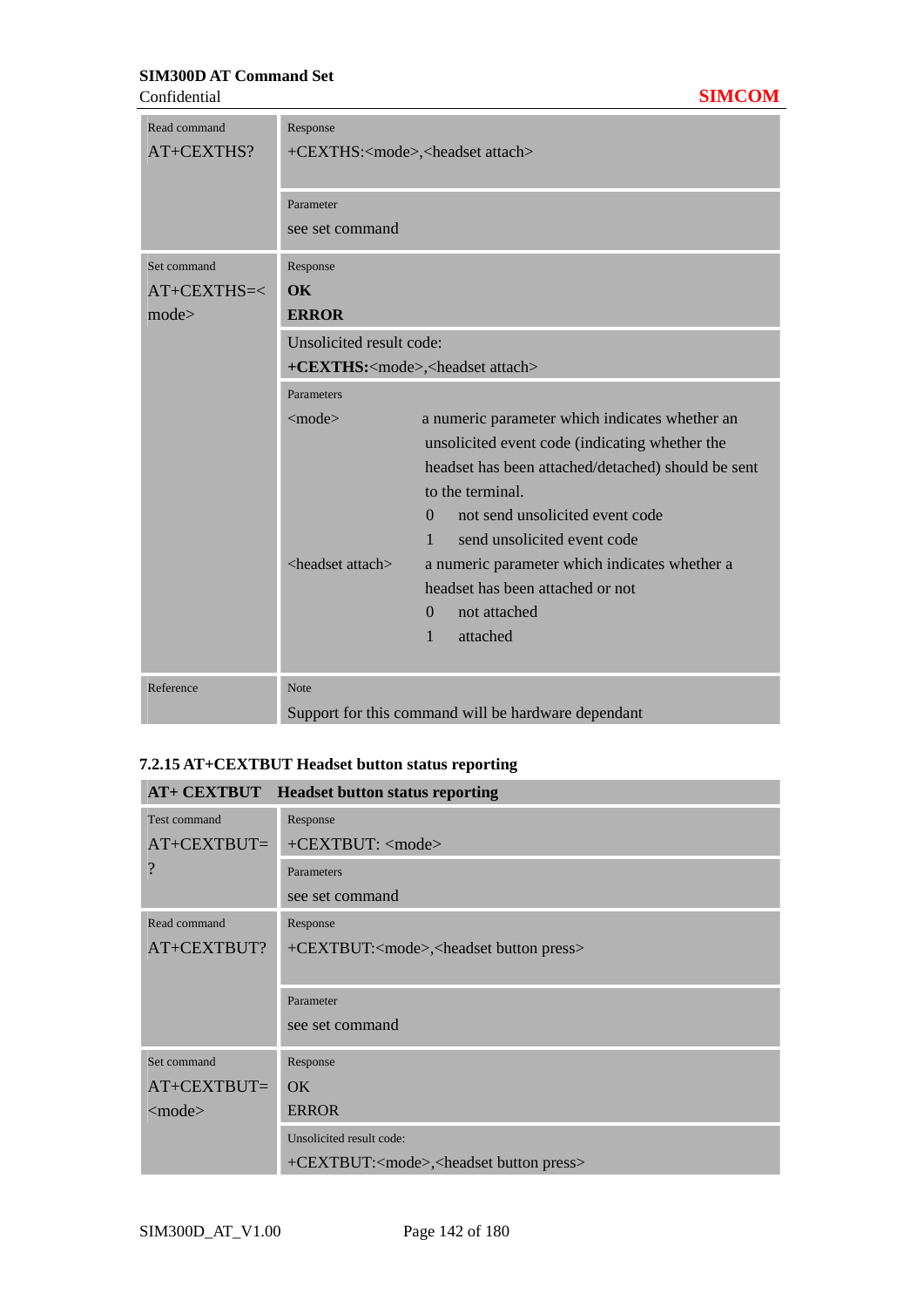|           | Parameters                    |                                                     |
|-----------|-------------------------------|-----------------------------------------------------|
|           | $<$ mode $>$                  | a numeric parameter which indicates whether an      |
|           |                               | unsolicited event code (indicating whether the      |
|           |                               | headset button has been pressed) should be sent to  |
|           |                               | the terminal.                                       |
|           |                               | not send unsolicited event code<br>$\Omega$         |
|           |                               | send unsolicited event code                         |
|           | $\epsilon$ headset attach $>$ | a numeric parameter which indicates whether a       |
|           |                               | headset button has been pressed or not              |
|           |                               | $\theta$<br>not pressed                             |
|           |                               | pressed                                             |
|           |                               |                                                     |
| Reference | <b>Note</b>                   |                                                     |
|           |                               | Support for this command will be hardware dependant |

#### **7.2.16 AT+CSMINS SIM inserted status reporting**

| <b>AT+ CSMINS</b><br><b>SIM</b> inserted status reporting |                                                                         |  |  |
|-----------------------------------------------------------|-------------------------------------------------------------------------|--|--|
| Test command                                              | Response                                                                |  |  |
| $AT+CSMINS=?$                                             | $+CSMINS$ : (list of supported $\langle n \rangle$ s)                   |  |  |
|                                                           | Parameters                                                              |  |  |
|                                                           | see set command                                                         |  |  |
| Read command                                              | Response                                                                |  |  |
| AT+CSMINS?                                                | +CSMINS: <n>,<sim inserted=""></sim></n>                                |  |  |
|                                                           |                                                                         |  |  |
|                                                           | Parameter                                                               |  |  |
|                                                           | see set command                                                         |  |  |
| Set command                                               | Response                                                                |  |  |
| $AT+CSMINS=[1]$                                           | OK                                                                      |  |  |
| n > [1, 1]                                                | <b>ERROR</b>                                                            |  |  |
|                                                           | Parameters                                                              |  |  |
|                                                           | a numeric parameter which indicates whether to show an<br>m>            |  |  |
|                                                           | unsolicited event code indicating whether the SIM has just been         |  |  |
|                                                           | inserted or removed.                                                    |  |  |
|                                                           | disable<br>$\Omega$                                                     |  |  |
|                                                           | enable<br>$\mathbf{1}$                                                  |  |  |
|                                                           | $<$ SIM inserted $>$<br>a numeric parameter which indicates whether SIM |  |  |
|                                                           | card has been inserted.                                                 |  |  |
|                                                           | not inserted<br>$\theta$                                                |  |  |
|                                                           | 1<br>inserted                                                           |  |  |
|                                                           |                                                                         |  |  |
| Reference                                                 | Note                                                                    |  |  |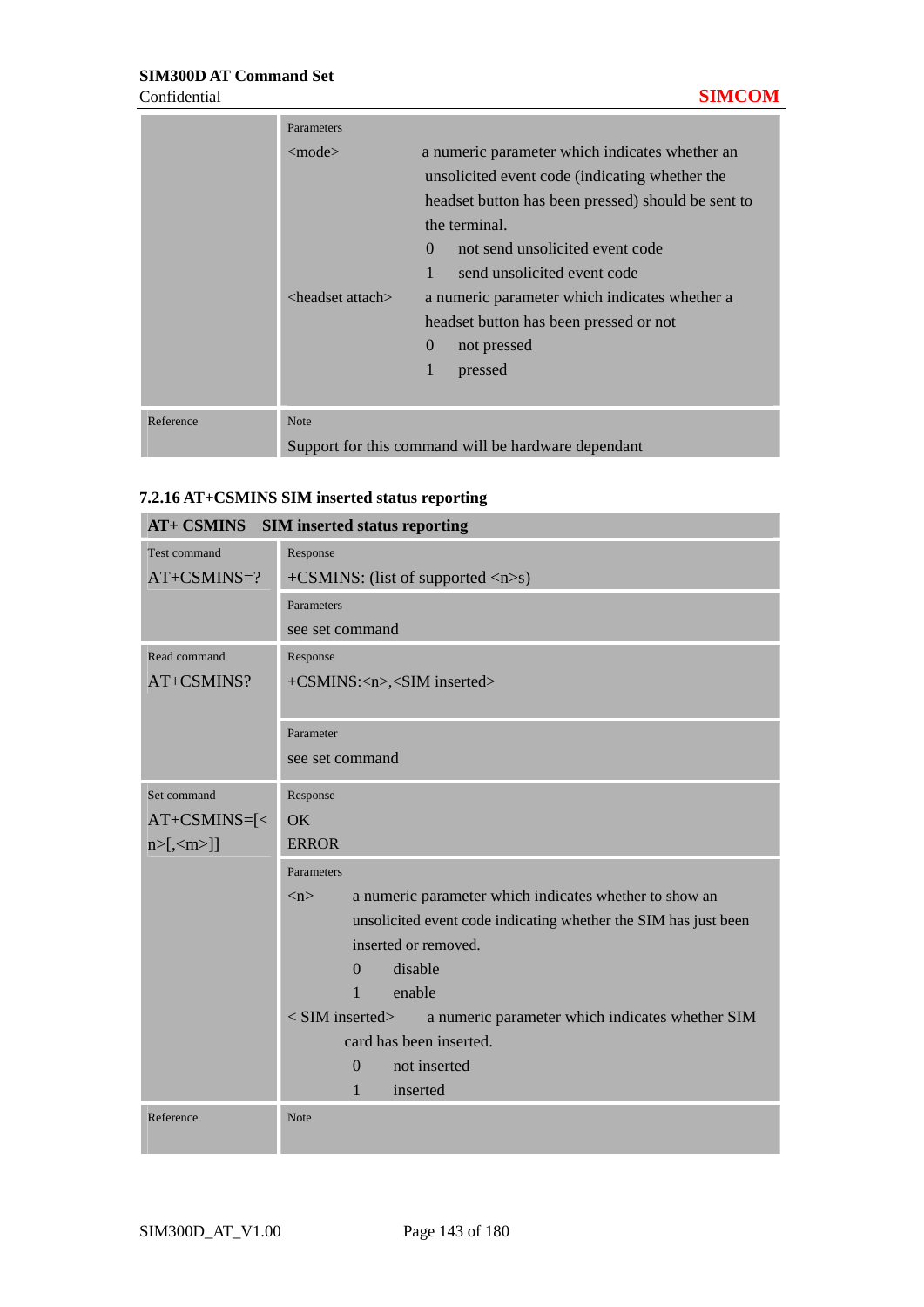#### **7.2.17 AT+CLDTMF Local DTMF tone generation**

| <b>AT+ CLDTMF</b> Local DTMF tone generation |                                                                               |                                                                  |  |
|----------------------------------------------|-------------------------------------------------------------------------------|------------------------------------------------------------------|--|
| Set command                                  | Response                                                                      |                                                                  |  |
| $AT+CLDTMF=[$                                | <b>OK</b>                                                                     |                                                                  |  |
| $\langle n \rangle$ [ $\langle$ DTMF         | <b>ERROR</b>                                                                  |                                                                  |  |
| $string >$ ]]                                | Parameters                                                                    |                                                                  |  |
|                                              | $\langle n \rangle$                                                           | a numeric parameter $(1-255$ (ms)) which indicates the           |  |
|                                              |                                                                               | duration of all DTMF tones in $\langle$ DTMF -string $>$ in 1/10 |  |
|                                              |                                                                               | secs                                                             |  |
|                                              | $\epsilon$ DTMF-string a string parameter which has a max length of 20 chars  |                                                                  |  |
|                                              |                                                                               | of form $\langle$ DTMF $\rangle$ , separated by commas.          |  |
|                                              | $<$ DTMF $>$                                                                  | A single ASCII chars in the set $0-9,#,*,A-D$ .                  |  |
| Execution command                            | Response                                                                      |                                                                  |  |
| AT+CLDTMF                                    | OK.                                                                           |                                                                  |  |
|                                              | Aborts any DTMF tone currently being generated and<br>any DTMF tone sequence. |                                                                  |  |
|                                              |                                                                               |                                                                  |  |
| Reference                                    | Note                                                                          |                                                                  |  |
| GSM07.07                                     |                                                                               |                                                                  |  |

### **7.2.18 AT+CDRIND CS voice/data/fax call or GPRS PDP context termination indication**

| $AT+CDRIND$<br>CS voice/data/fax call or GPRS PDP context termination indication |                                                                                 |  |  |
|----------------------------------------------------------------------------------|---------------------------------------------------------------------------------|--|--|
| Test command                                                                     | Response                                                                        |  |  |
| $AT+CDRIND=?$                                                                    | +CDRIND: (list of supported <n>s)</n>                                           |  |  |
|                                                                                  | Parameters                                                                      |  |  |
|                                                                                  | see set command                                                                 |  |  |
| Read command                                                                     | Response                                                                        |  |  |
| AT+CDRIND?                                                                       | $+CDRIND:n$                                                                     |  |  |
|                                                                                  |                                                                                 |  |  |
|                                                                                  | Parameter                                                                       |  |  |
|                                                                                  | see set command                                                                 |  |  |
| Set command                                                                      | Response                                                                        |  |  |
| $AT+CDRIND=<$                                                                    | $\overline{OK}$                                                                 |  |  |
| n >                                                                              | <b>ERROR</b>                                                                    |  |  |
|                                                                                  | Parameters                                                                      |  |  |
|                                                                                  | a numeric parameter which indicates whether to enable an<br>$\langle n \rangle$ |  |  |
|                                                                                  | unsolicited event code indicating whether a CS voice call, CS                   |  |  |
|                                                                                  | data, fax call or GPRS session has been terminated.                             |  |  |
|                                                                                  | disable<br>$\Omega$                                                             |  |  |
|                                                                                  | 1<br>enable                                                                     |  |  |
| Reference                                                                        | <b>Note</b>                                                                     |  |  |
|                                                                                  |                                                                                 |  |  |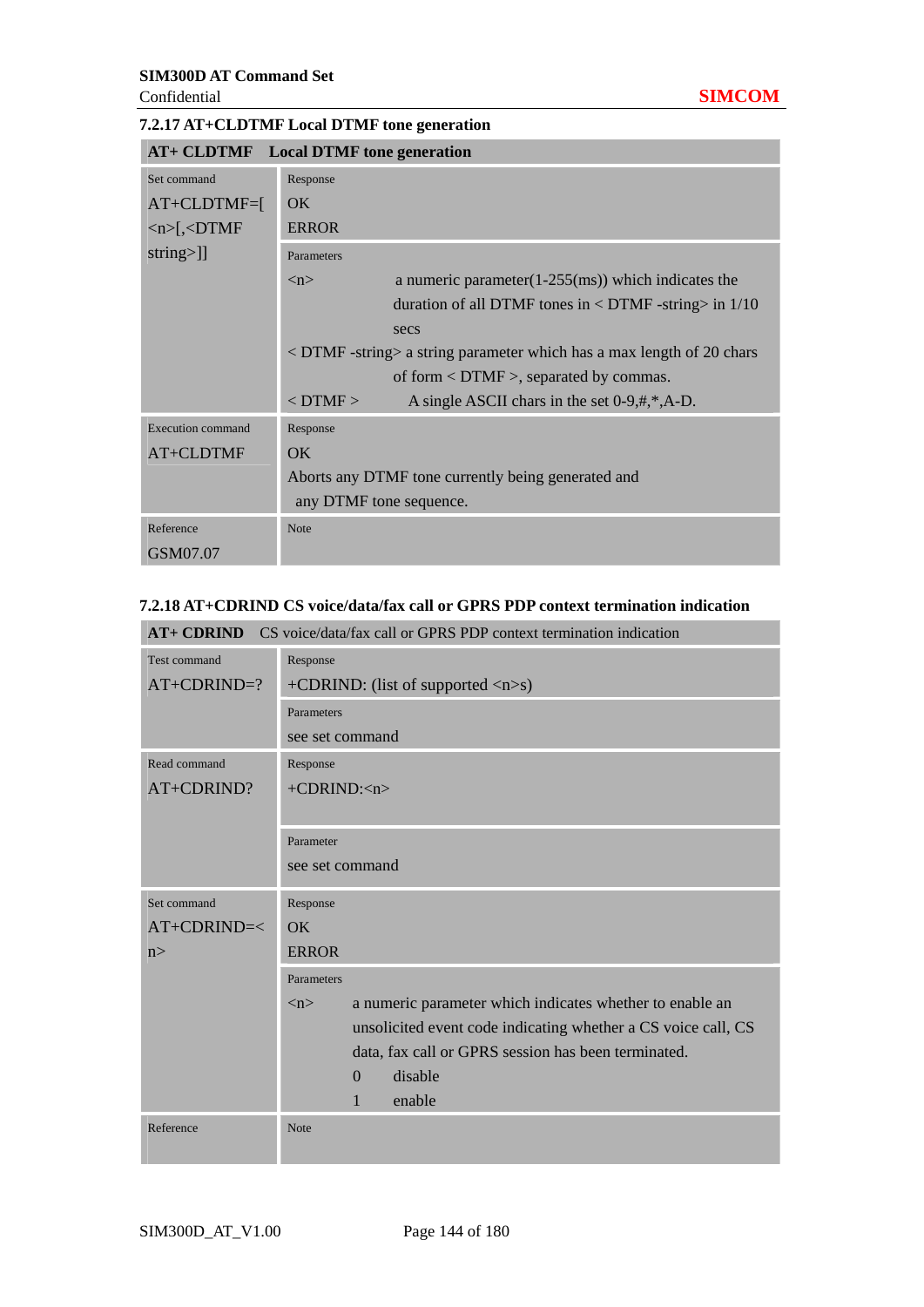#### **7.2.19 AT+CSPN Service Provider Name (from SIM)**

| <b>AT+CSPN</b> Service Provider Name (from SIM) |                             |                                                                                  |  |
|-------------------------------------------------|-----------------------------|----------------------------------------------------------------------------------|--|
| Read Command                                    | Response:                   |                                                                                  |  |
| $AT+CSPN?$                                      |                             | $+CSPN: \langle spn \rangle, \langle display \rangle$<br>+CME ERROR: <err></err> |  |
|                                                 |                             |                                                                                  |  |
|                                                 | Parameters                  |                                                                                  |  |
|                                                 | $<$ spn $>$                 | string type; service provider name on SIM                                        |  |
|                                                 | <display mode=""></display> | 0 – don't display PLMN. Already registered on                                    |  |
|                                                 |                             | <b>PLMN</b>                                                                      |  |
|                                                 |                             | - display PLMN                                                                   |  |
| Reference                                       | <b>Note</b>                 |                                                                                  |  |
|                                                 |                             | CME errors possible if SIM not inserted or PIN not entered.                      |  |

### **7.2.20 AT+CCVM Read and write the voice mail number on the SIM**

| $AT+CCVM$ Read and write the voice mail number on the SIM |                                                                                  |  |  |
|-----------------------------------------------------------|----------------------------------------------------------------------------------|--|--|
| <b>Read Command</b>                                       | Response                                                                         |  |  |
| $AT+CCVM?$                                                | $+CCVM$ : <vm number="">[,<alpha string="">]</alpha></vm>                        |  |  |
|                                                           | Parameter                                                                        |  |  |
|                                                           | See Write Command                                                                |  |  |
| <b>Test Command</b>                                       | Response                                                                         |  |  |
| $AT+CCVM=?$                                               | $+CCVM$ : <vm number="">[,<alpha string="">]</alpha></vm>                        |  |  |
|                                                           | Parameter                                                                        |  |  |
|                                                           | See Write Command                                                                |  |  |
| Write Command                                             | Response                                                                         |  |  |
| $AT+CCVM=$                                                | +CME ERROR: <err></err>                                                          |  |  |
| m                                                         | Parameters                                                                       |  |  |
| $number>[$ , $\alpha$ lph                                 | <vm number=""> String Type - The voice mail number to write to the SIM</vm>      |  |  |
| a string>]                                                | <alpha-string> String Type - The alpha-string to write to the SIM</alpha-string> |  |  |
| Reference                                                 | Note:                                                                            |  |  |
|                                                           | CPHS voice mail only currently available on Orange SIMS                          |  |  |

### **7.2.21 AT+CBAND Get and Set Mobile Operating Band**

| <b>AT+CBAND</b> Get and Set Mobile Operating Band |                                                                    |  |
|---------------------------------------------------|--------------------------------------------------------------------|--|
| Read Command                                      | Response                                                           |  |
| $AT+CBAND?$                                       | $+CBAND:$ < op_band >                                              |  |
|                                                   | Parameter                                                          |  |
|                                                   | See Write Command                                                  |  |
| <b>Test Command</b>                               | Response                                                           |  |
| $AT+CBAND=?$                                      | $+$ <b>CBAND:</b> (list of supported $\langle op\_band \rangle$ s) |  |
|                                                   | Parameter                                                          |  |
|                                                   | See Write Command                                                  |  |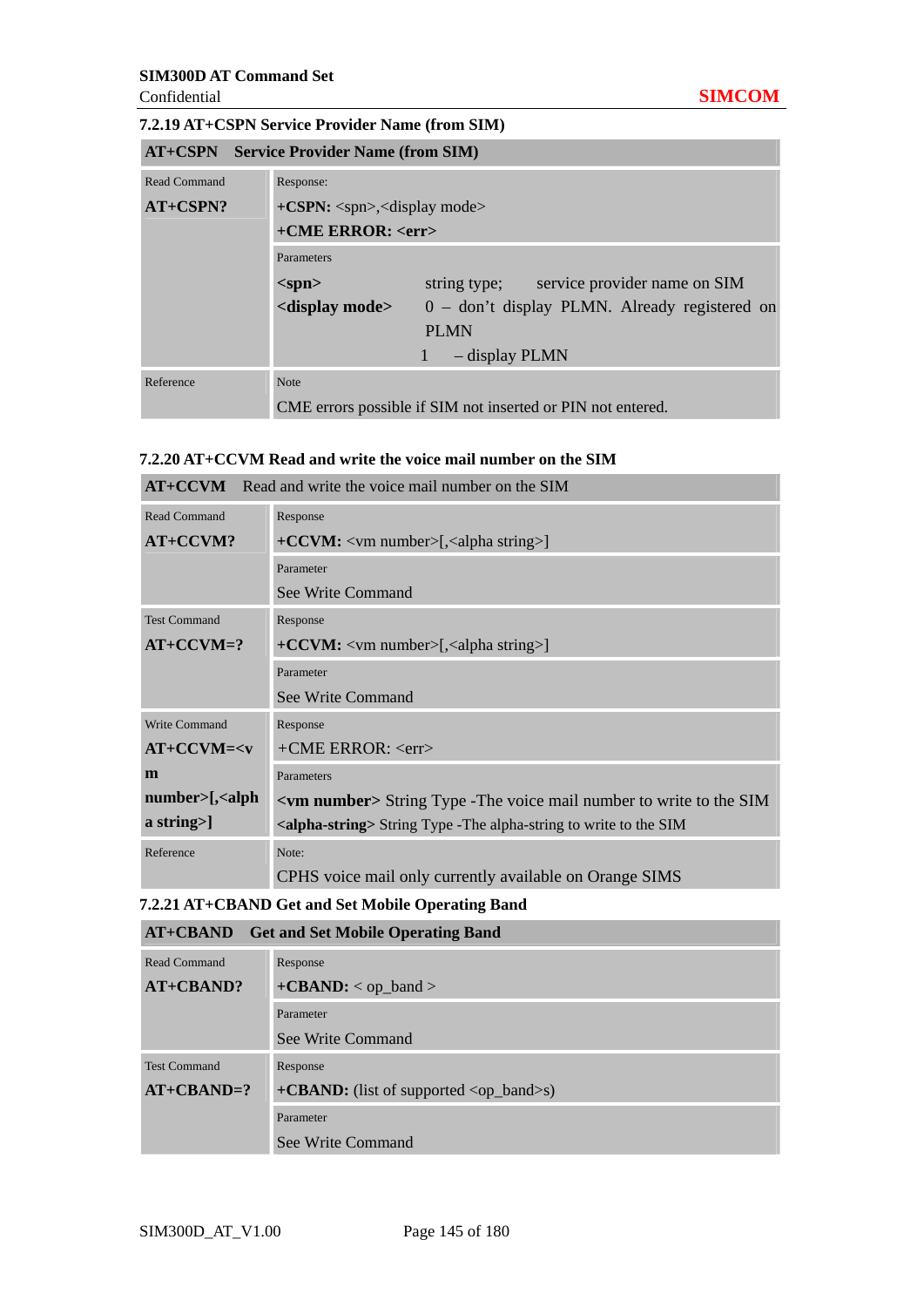**Confidential** 

| <b>Write Command</b> | Response                                                            |
|----------------------|---------------------------------------------------------------------|
| $AT+CBAND=$          | <b>OK</b>                                                           |
| p_band>              | <b>ERROR</b>                                                        |
|                      | Parameters                                                          |
|                      | <op_band></op_band>                                                 |
|                      | PGSM_MODE                                                           |
|                      | DCS_MODE                                                            |
|                      | PCS MODE                                                            |
|                      | <b>EGSM DCS MODE</b>                                                |
|                      | GSM850 PCS MODE                                                     |
| Reference            | Note:                                                               |
|                      | Radio settings following updates are stored in non-volatile memory. |

### **7.2.22 AT+CHF Configures hands free operation**

| $AT+CHF$      | <b>Configures hands free operation</b>             |  |
|---------------|----------------------------------------------------|--|
| Read Command  | Response                                           |  |
| $AT+CHF?$     | $+CHF: \langle ind \rangle, \langle state \rangle$ |  |
|               | Unsolicited result code:                           |  |
|               | $+CHF: < state>$                                   |  |
|               | Parameters                                         |  |
|               | See write command.                                 |  |
| Write Command | Response                                           |  |
| $AT+CHF=in$   | +CME ERROR: <err></err>                            |  |
| $d$ , state   | Parameters                                         |  |
|               | <b>sind</b> > 0 Unsolicited result code disabled   |  |
|               | 1 Unsolicited result code enabled                  |  |
|               | (non-volatile)                                     |  |
|               | <state> 0 Hands free operation disabled</state>    |  |
|               | 1 Hands free operation enabled                     |  |
|               | (volatile)                                         |  |
| Reference     |                                                    |  |

# **7.2.23 AT+CHFA Swap the audio channels**

|                     | AT+ CHFA Swap the audio channels             |
|---------------------|----------------------------------------------|
| Read Command        | Response                                     |
| $AT+CHFA?$          | $+$ CHFA: $\langle n \rangle$                |
|                     | Parameters                                   |
|                     | See write command.                           |
|                     |                                              |
| <b>Test Command</b> | Response                                     |
| $AT+CHFA=?$         | +CHFA: $(0 = NORMAL\_AUDIO, 1 = AUX\_AUDIO)$ |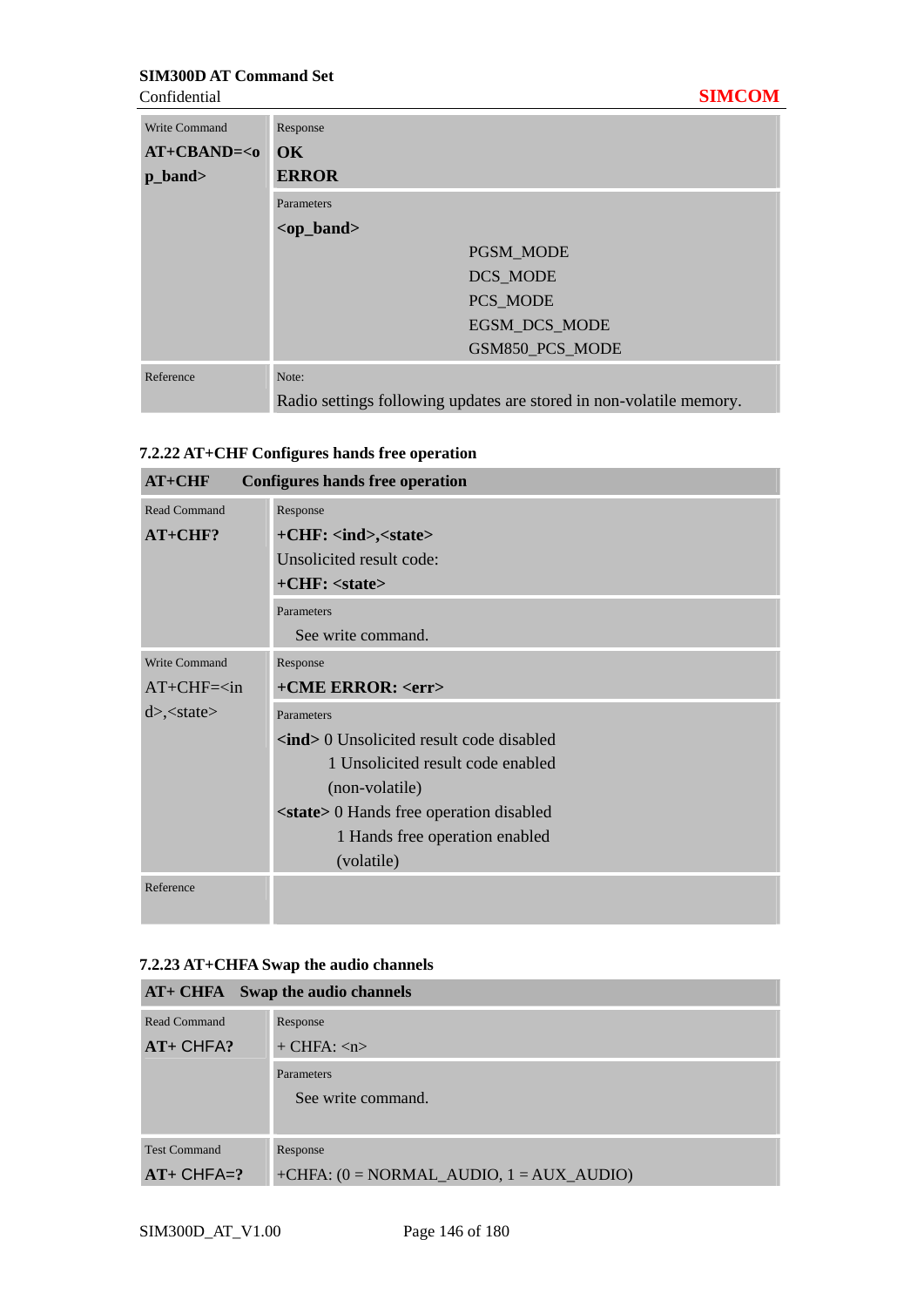|                      | Parameters                                                           |  |
|----------------------|----------------------------------------------------------------------|--|
|                      | See write command.                                                   |  |
| <b>Write Command</b> | Response                                                             |  |
| $AT + CHFA = < stat$ | OK                                                                   |  |
| $\rm{>}$             | $+CME$ ERROR: $\langle$ err $>$                                      |  |
|                      | Parameters                                                           |  |
|                      | $0$ – Normal audio channel (default)<br>$\langle n \rangle$          |  |
|                      | $1 - Aux$ audio channel                                              |  |
| Reference            | <b>NOTE</b>                                                          |  |
|                      | This command swaps the audio channels between the normal channel and |  |
|                      | the aux channel.                                                     |  |

#### **7.2.24 AT+CSCLK Configure Slow Clock**

| <b>AT+ CSCLK Configure Slow Clock</b> |                                |  |  |
|---------------------------------------|--------------------------------|--|--|
| <b>Read Command</b>                   | Response                       |  |  |
| <b>AT+ CSCLK?</b>                     | $+CSCLK:$ <n></n>              |  |  |
|                                       | Parameters                     |  |  |
|                                       | See write command.             |  |  |
|                                       |                                |  |  |
| <b>Test Command</b>                   | Response                       |  |  |
| $AT+ CSCLK=?$                         | $+CSCLK$ : $(0,1)$             |  |  |
|                                       | Parameters                     |  |  |
|                                       | See write command.             |  |  |
| Write Command                         | Response                       |  |  |
| AT+ CSCLK                             | OK.                            |  |  |
| $=\lt n$                              | <b>ERROR</b>                   |  |  |
|                                       | Parameters                     |  |  |
|                                       | $0$ – disable slow clock<br>m> |  |  |
|                                       | $1$ – enable slow clock        |  |  |
| Reference                             | <b>NOTE</b>                    |  |  |

# **7.2.25AT+CENG Switch On or Off Engineering Mode**

**AT+ CENG Switch On or Off Engineering Mode**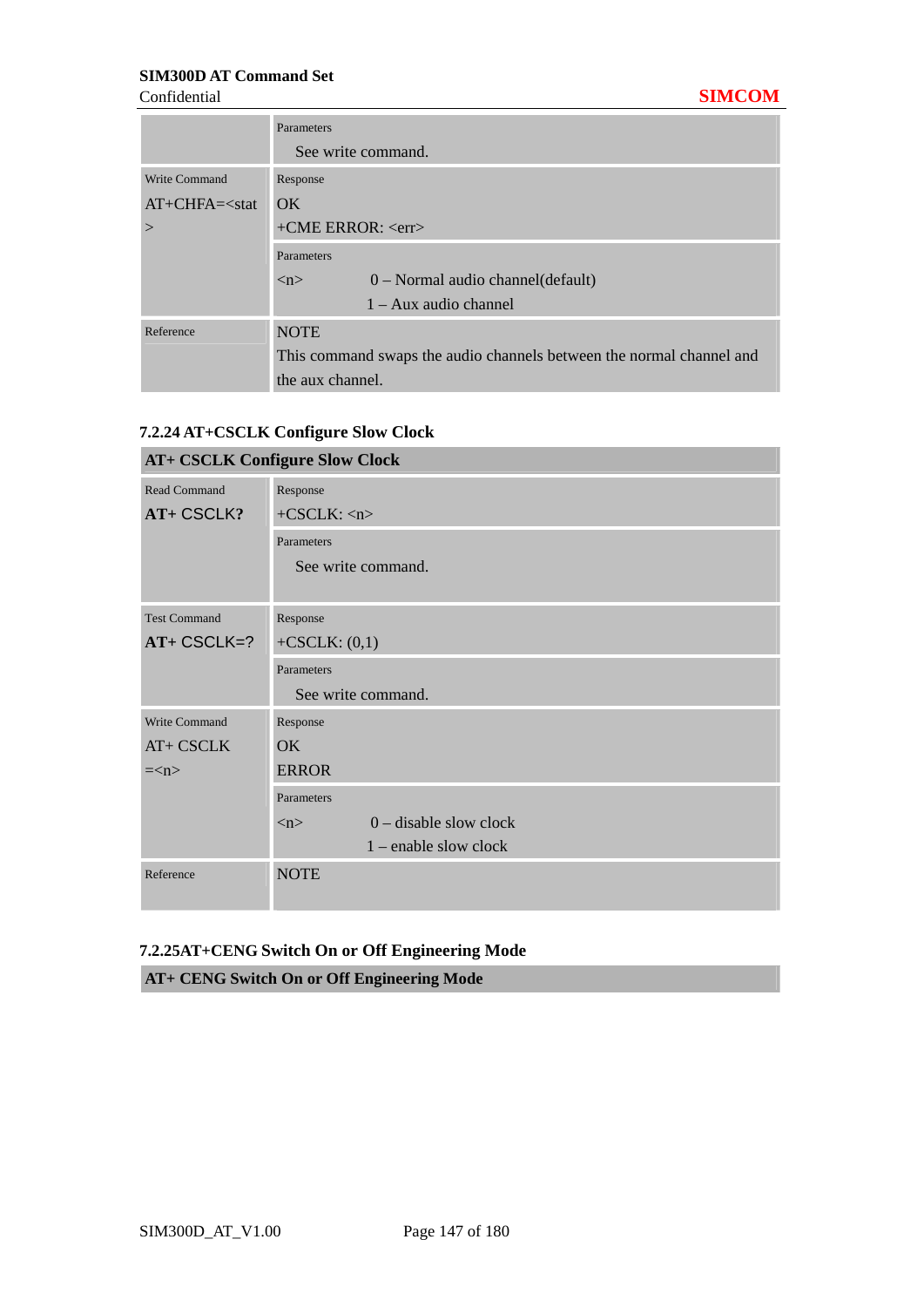| <b>Read Command</b> | Response                                                                                                                                                           |  |  |
|---------------------|--------------------------------------------------------------------------------------------------------------------------------------------------------------------|--|--|
| $AT+CENG?$          | Engineering Mode is designed to allow a field engineer to view and test                                                                                            |  |  |
|                     | the network information received by a handset, when the handset is                                                                                                 |  |  |
|                     | either in idle mode or dedicated mode (that is: with a call active). In each                                                                                       |  |  |
|                     | mode, the engineer is able to view network interaction for the "serving"                                                                                           |  |  |
|                     | cell" (the cell the handset is currently registered with) or for the                                                                                               |  |  |
|                     | neighbouring cells.                                                                                                                                                |  |  |
|                     | TA returns the current engineering mode. The network information                                                                                                   |  |  |
|                     | including serving cell and neighbouring cells are returned only when<br>$\alpha$ <mode>=1 or <mode> = 2. <cell> carry with them corresponding</cell></mode></mode> |  |  |
|                     |                                                                                                                                                                    |  |  |
|                     | network interaction.                                                                                                                                               |  |  |
|                     | +CENG: <mode></mode>                                                                                                                                               |  |  |
|                     | $[-CENG:$                                                                                                                                                          |  |  |
|                     | <cell>,"<arfcn>,<rxl>,<rxq>,<mcc>,<mnc>,<bsic>,<cellid>,<r></r>a&gt;,<txp< td=""></txp<></cellid></bsic></mnc></mcc></rxq></rxl></arfcn></cell>                    |  |  |
|                     | $>$ "                                                                                                                                                              |  |  |
|                     | <cr><lf>+CENG: <cell>,"<arfcn>,<rxl>,<br/>bsic&gt;"</rxl></arfcn></cell></lf></cr>                                                                                 |  |  |
|                     | $\ldots]$                                                                                                                                                          |  |  |
|                     | Parameters                                                                                                                                                         |  |  |
|                     | See write command.                                                                                                                                                 |  |  |
| <b>Test Command</b> | Response                                                                                                                                                           |  |  |
| $AT+CENG=?$         | TA returns the list of supported modes.                                                                                                                            |  |  |
|                     | $+CENG$ : list of supported $\langle$ mode $\rangle$ s OK                                                                                                          |  |  |
|                     | Parameters                                                                                                                                                         |  |  |
|                     | See write command.                                                                                                                                                 |  |  |
| Write Command       | Response                                                                                                                                                           |  |  |
| AT+ CENG            | TA attempt to switch on or off engineering mode.GSM network operator.                                                                                              |  |  |
| = <mode></mode>     | TA controls the presentation of an unsolicited result code +CENG: (network                                                                                         |  |  |
|                     | information) when $\langle$ mode $\rangle$ =2 and there is a change of network<br>information.                                                                     |  |  |
|                     | OK                                                                                                                                                                 |  |  |
|                     | <b>ERROR</b>                                                                                                                                                       |  |  |
|                     | Parameters                                                                                                                                                         |  |  |
|                     | $<$ mode $>$<br>switch off engineering mode<br>$\overline{0}$                                                                                                      |  |  |
|                     | switch on engineering mode<br>$\mathbf{1}$                                                                                                                         |  |  |
|                     | $\overline{2}$<br>switch on engineering mode, and activate the                                                                                                     |  |  |
|                     | unsolicited reporting of network information.                                                                                                                      |  |  |
|                     | the serving cell<br>$<$ cell $>$<br>$\Omega$                                                                                                                       |  |  |
|                     | 1-6 the index of the neighbouring cell.                                                                                                                            |  |  |
|                     | absolute radio frequency channel number.<br>$\langle \text{arfcn} \rangle$                                                                                         |  |  |
|                     | receive level.<br>$<$ rxl $>$                                                                                                                                      |  |  |
|                     | receive quality.<br>$<$ rxq>                                                                                                                                       |  |  |
|                     | mobile country code.<br>$<$ mcc $>$                                                                                                                                |  |  |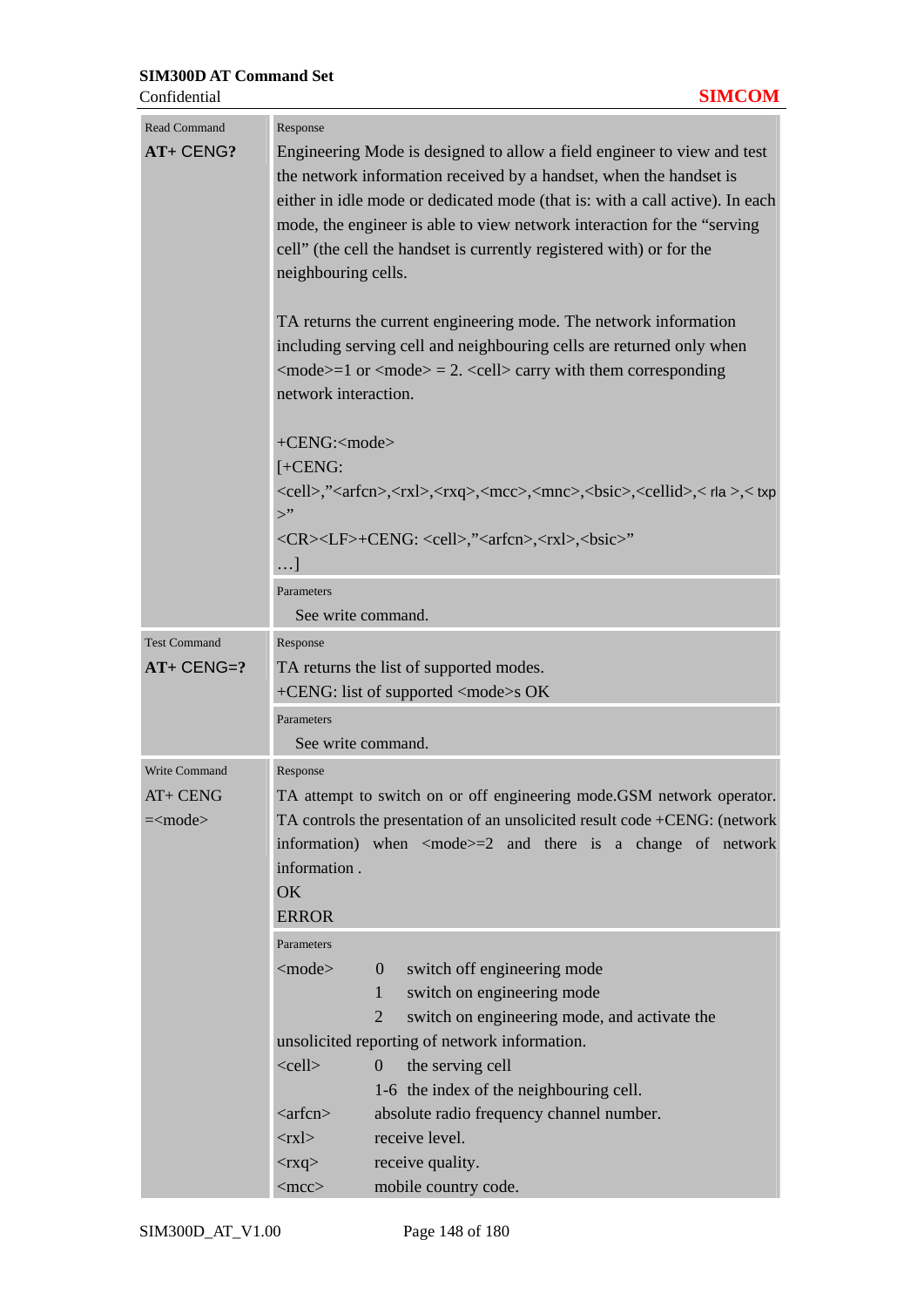|           | $<$ mnc $>$             | mobile network code.          |
|-----------|-------------------------|-------------------------------|
|           | $<$ bsic $>$            | base station identity code.   |
|           | $\le$ cellid $\ge$      | cell id.                      |
|           | $\langle$ rla $\rangle$ | receive level access minimum. |
|           | $<$ txp>                | transmit power maximum CCCH.  |
| Reference | <b>NOTE</b>             |                               |
|           |                         |                               |

#### **7.2.26 AT+SCLASS0 Store Class 0 SMS**

| AT+ SCLASS0 Store Class 0 SMS |                                                                     |  |  |
|-------------------------------|---------------------------------------------------------------------|--|--|
| Read Command                  | Response                                                            |  |  |
| AT+ SCLASS0?                  | $+$ SCLASS0: $\langle$ mode $\rangle$                               |  |  |
|                               | Parameters                                                          |  |  |
|                               | See write command.                                                  |  |  |
| <b>Test Command</b>           | Response                                                            |  |  |
| $AT+$                         | $+SCLASSO: (0 = DISABLE, 1 = ENABLE)$                               |  |  |
| SCLASS0=?                     | Parameters                                                          |  |  |
|                               | See write command.                                                  |  |  |
| Write Command                 | Response                                                            |  |  |
| $AT+SCLASS0=<$                | $\overline{OK}$                                                     |  |  |
| mode                          | <b>ERROR</b>                                                        |  |  |
|                               | Parameters                                                          |  |  |
|                               | $<$ mode $>$                                                        |  |  |
|                               | $0$ – disable to store Class 0 SMS to SIM when received Class 0 SMS |  |  |
|                               | 1 – Enable to store Class 0 SMS to SIM when received Class 0 SMS    |  |  |
| Reference                     | <b>NOTE</b>                                                         |  |  |

#### **7.2.27 AT+CCID Show ICCID**

| $AT+CCID$<br><b>Show ICCID</b>      |                                                               |  |
|-------------------------------------|---------------------------------------------------------------|--|
| <b>Test Command</b><br>$AT+CCID=?$  | Response:<br><b>OK</b>                                        |  |
| <b>Execute Command</b><br>$AT+CCID$ | Response:<br>Ccid data[ex. 898600910903:0513918]<br><b>OK</b> |  |
|                                     | Parameters                                                    |  |
| Reference                           | <b>Note</b>                                                   |  |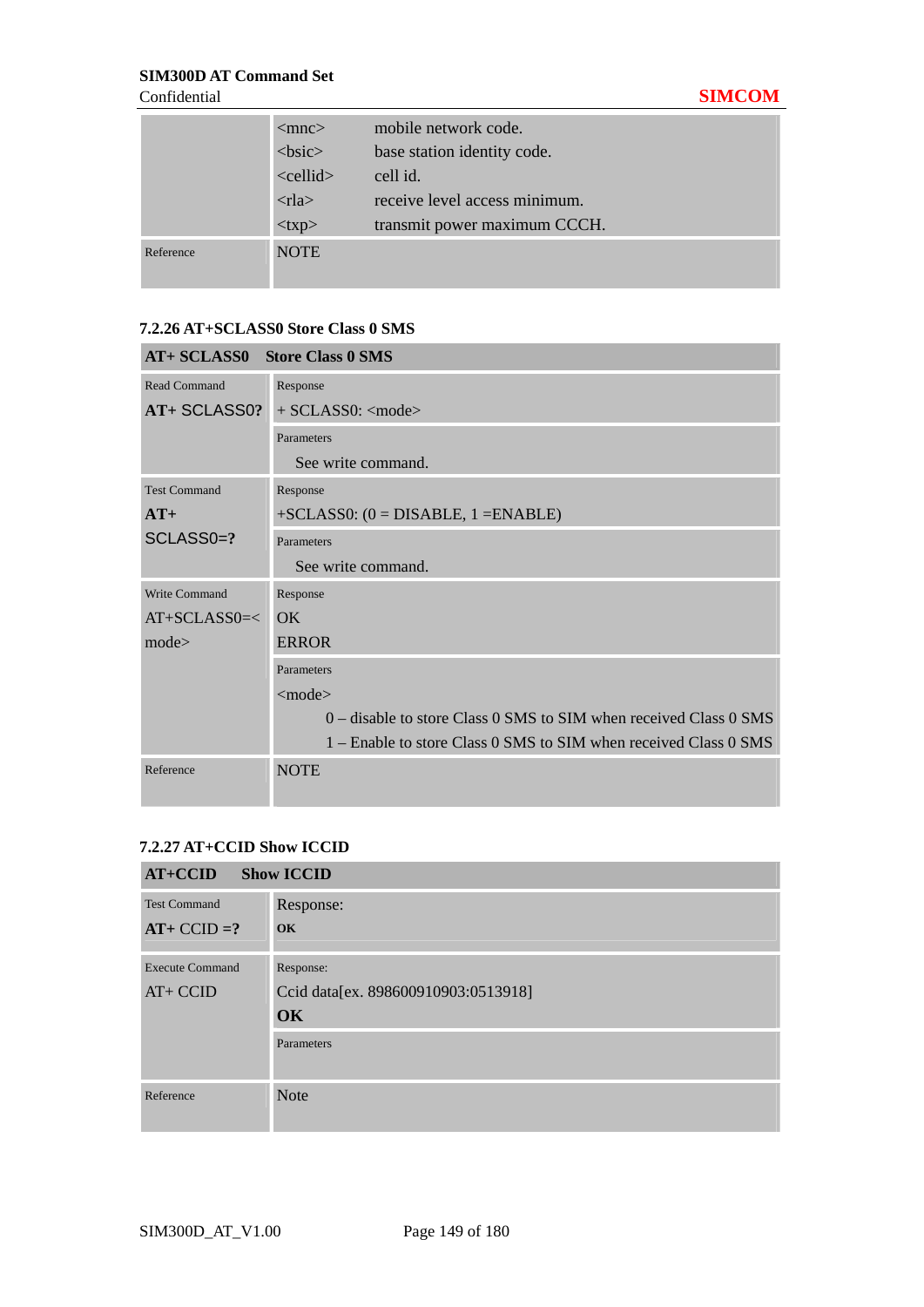# **7.2.28AT+CMTE Read Temperature Of Module**

| <b>AT+CMTE</b>         | <b>Read Temperature Of Module</b>              |
|------------------------|------------------------------------------------|
| <b>Execute Command</b> | Response:                                      |
| AT+ CMTE?              | +CMTE: <temperature></temperature>             |
|                        | <b>OK</b>                                      |
|                        |                                                |
|                        | Parameters                                     |
|                        | <temperature> range of -40 to 90</temperature> |
|                        | <b>Note</b>                                    |
| Reference              |                                                |

## **7.2.29 AT+CSDT Switch On Or Off Detecting SIM Card**

| AT+ CSDT Switch On Or Off Detecting SIM Card   |                                     |  |
|------------------------------------------------|-------------------------------------|--|
| Read Command                                   | Response                            |  |
| AT+ CSDT?                                      | +CSDT: <mode></mode>                |  |
|                                                | Parameters                          |  |
| <b>Test Command</b>                            | Response                            |  |
| $AT+ CSDT = ?$                                 | $+CSDT: (0-1)$                      |  |
|                                                | Parameters                          |  |
|                                                | See write command.                  |  |
| Write Command                                  | Response                            |  |
| AT+CSDT= <mod< td=""><td><b>OK</b></td></mod<> | <b>OK</b>                           |  |
| e                                              | <b>ERROR</b>                        |  |
|                                                | Parameters                          |  |
|                                                | $<$ mode $>$                        |  |
|                                                | $0$ – switch off detecting SIM card |  |
|                                                | $1$ – switch on detecting SIM card  |  |
| Reference                                      | <b>NOTE</b>                         |  |

#### **7.2.30 AT+CMGDA Delete All SMS**

| AT+ CMGDA Delete All SMS |                                           |  |
|--------------------------|-------------------------------------------|--|
| <b>Test Command</b>      | Response:                                 |  |
| $AT+ CMGDA=?$            | $+CMGDA$ : listed of supported $ltype> s$ |  |
|                          | $\alpha$                                  |  |
| +CMS ERROR: NUM          |                                           |  |
|                          | Parameters                                |  |
|                          | see write command                         |  |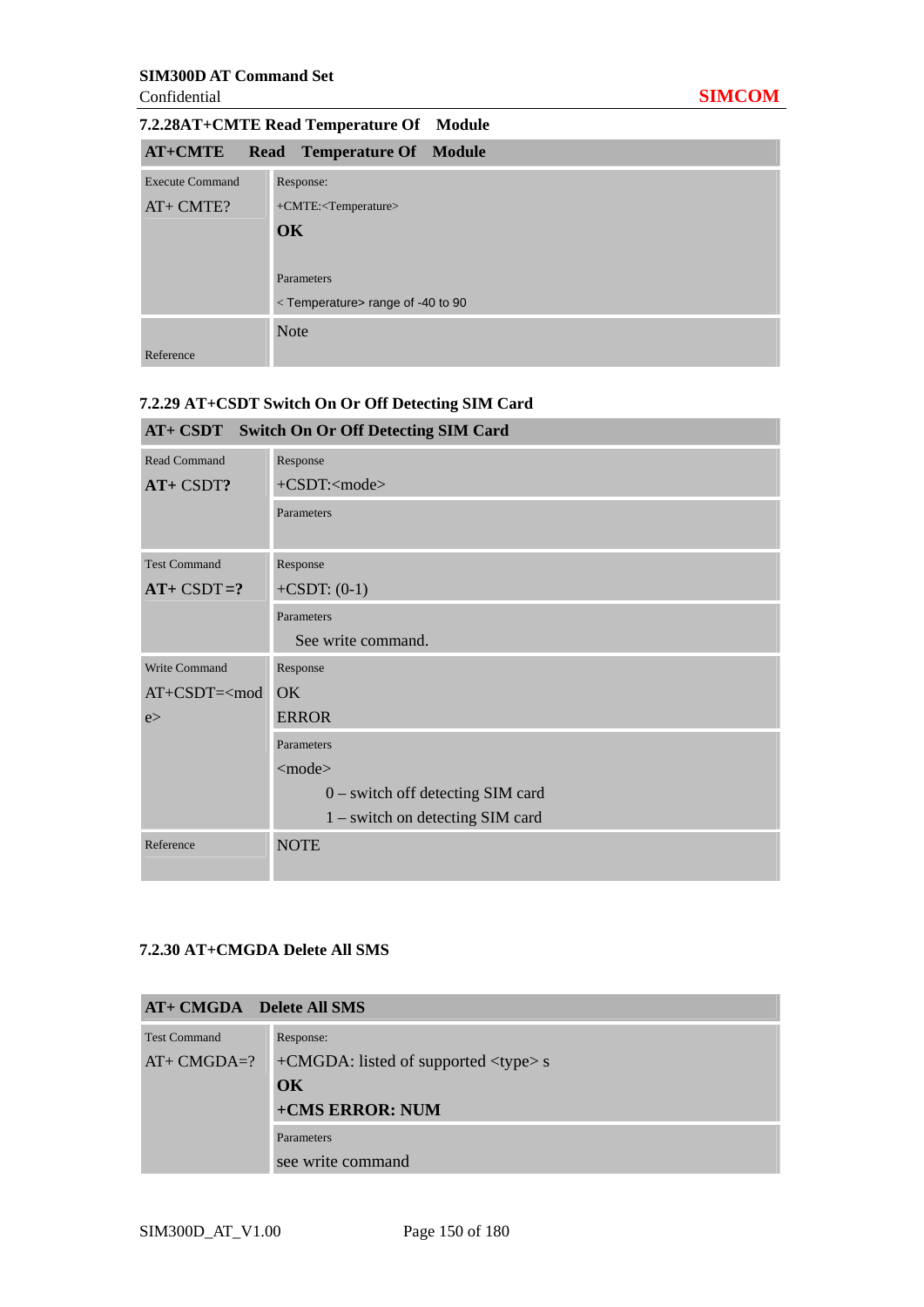| Confidential                            |  | MCOM |
|-----------------------------------------|--|------|
| the property of the control of the con- |  |      |

| <b>Write Command</b> | Response:                                  |  |  |
|----------------------|--------------------------------------------|--|--|
| $AT+CMGDA= OK$       |                                            |  |  |
| ype>                 | +CMS ERROR: NUM                            |  |  |
|                      | Parameters                                 |  |  |
|                      | 1) If text mode:                           |  |  |
|                      | "DEL READ"<br>delete all read messages     |  |  |
|                      | "DEL UNREAD"<br>delete all unread messages |  |  |
|                      | "DEL SENT"<br>delete all sent SMS          |  |  |
|                      | "DEL UNSENT"<br>delete all unsent SMS      |  |  |
|                      | "DEL INBOX"<br>delete all received SMS     |  |  |
|                      | "DEL ALL"<br>delete all SMS                |  |  |
|                      | PDU mode:<br>3)<br>if                      |  |  |
|                      | delete all read messages<br>1              |  |  |
|                      | 2<br>delete all unread messages            |  |  |
|                      | delete all sent SMS<br>$\mathcal{E}$       |  |  |
|                      | delete all unsent SMS<br>$\overline{4}$    |  |  |
|                      | $\mathbf{5}$<br>delete all received SMS    |  |  |
|                      | delete all SMS<br>6                        |  |  |
|                      |                                            |  |  |
|                      | <b>Note</b>                                |  |  |
|                      |                                            |  |  |

Reference

### **7.2.31 AT+ CGMSCLASS SET GPRS MULTISLOT CLASS**

|                     | AT+ CGMSCLASS SET GPRS MULTISLOT CLASS |  |  |
|---------------------|----------------------------------------|--|--|
| Read Command        | Response                               |  |  |
| $AT+$               | MULTISLOT CLASS: <n></n>               |  |  |
| <b>CGMSCLASS?</b>   | Parameters                             |  |  |
|                     | See write command.                     |  |  |
|                     |                                        |  |  |
| <b>Test Command</b> | Response                               |  |  |
| $AT+$               | <b>MULTISLOT CLASS: 1-10</b>           |  |  |
| CGMSCLASS=?         | Parameters                             |  |  |
|                     | See write command.                     |  |  |
| Write Command       | Response                               |  |  |
| $AT+$               | OK                                     |  |  |
| <b>CGMSCLASS</b>    | <b>ERROR</b>                           |  |  |
| $=\lt n$            | Parameters                             |  |  |
|                     | $\langle n \rangle$ 1-10               |  |  |
| Reference           | <b>NOTE</b>                            |  |  |
|                     |                                        |  |  |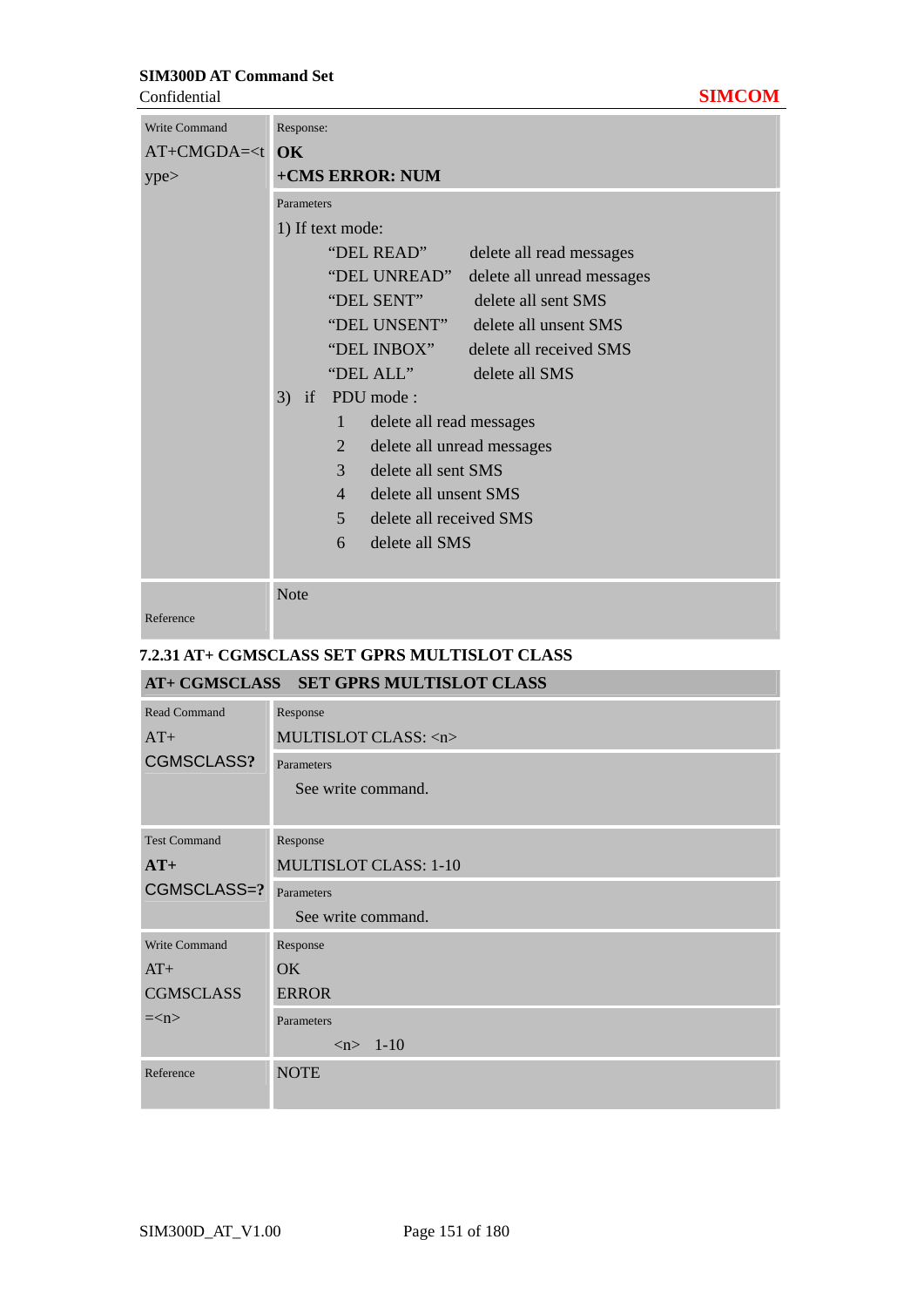# **8 AT Commands for TCPIP Application Toolkit**

# **8.1 Overview**

| <b>Command</b>      | <b>Description</b>                             |  |
|---------------------|------------------------------------------------|--|
| AT+CIPSTART         | START UP TCP OR UDP CONNECTION                 |  |
| AT+CIPSEND          | SEND DATA THROUGH TCP OR UDP CONNECTION        |  |
| AT+CIPCLOSE         | <b>CLOSE CONNECTION</b>                        |  |
| AT+CIPSHUT          | <b>DEACTIVATE GPRS PDP CONTEXT</b>             |  |
| AT+CLPORT           | <b>SET LOCAL PORT</b>                          |  |
| $AT+CSTT$           | SET APN, USER NAME, PASSWORD                   |  |
| $AT+CHCR$           | BRING UP WIRELESS CONNECTION WITH GPRS OR CSD  |  |
| $AT+CIFSR$          | <b>GET LOCAL IP ADDRESS</b>                    |  |
| <b>AT+CIPSTATUS</b> | QUERY CURRENT CONNECTION STATUS                |  |
| AT+CDNSCFG          | <b>CONFIGURE DOMAIN NAME SERVER</b>            |  |
| AT+CDNSGIP          | QUERY IP ADDRESS OF GIVEN DOMAIN NAME          |  |
| AT+CDNSORIP         | CONNECT WITH IP ADDRESS OR DOMAIN NAME SERVER  |  |
| AT+CIPHEAD          | ADD AN IP HEADER WHEN RECEIVING DATA           |  |
| AT+CIPATS           | <b>SET AUTO SENDING TIMER</b>                  |  |
| AT+CIPSPRT          | SET PROMPT OF '>' WHEN SENDING DATA            |  |
| <b>AT+CIPSERVER</b> | <b>CONFIGURE AS SERVER</b>                     |  |
| AT+CIPCSGP          | <b>SET CSD OR GPRS FOR CONNECTION MODE</b>     |  |
| AT+CIPCCON          | <b>CHOOSE CONNECTION</b>                       |  |
| AT+CIPFLP           | <b>FIX LOCAL PORT</b>                          |  |
| AT+CIPSRIP          | <b>SHOW WHERE RECEIVED DATA FROM</b>           |  |
| AT+CIPDPDP          | SET WHETHER CHECK STATE OF GPRS NETWORK TIMING |  |
| AT+CIPSCONT         | <b>SAVE TCPIP APPLICATION CONTEXT</b>          |  |
| AT+CIPMODE          | <b>SELECT TCPIP APPLICATION MODE</b>           |  |
| AT+CIPCCFG          | CONFIGURE TRANSPARENT TRANSFER MODE            |  |

# **8.2 Detailed Descriptions of Commands**

#### **8.2.1 AT+CIPSTART Start up TCP or UDP connection**

|               | AT+CIPSTART Start up TCP or UDP connection                                         |
|---------------|------------------------------------------------------------------------------------|
| Test command  | Response                                                                           |
| $+CIPSTART=?$ | +CIPSTART: (list of supported <mode>),(IP address range),(port range)</mode>       |
|               | <cr><lf>+CIPSTART: (list of supported <mode>),(domain name),(port</mode></lf></cr> |
|               | range)                                                                             |
|               |                                                                                    |
|               | $\alpha$                                                                           |
|               | Parameter                                                                          |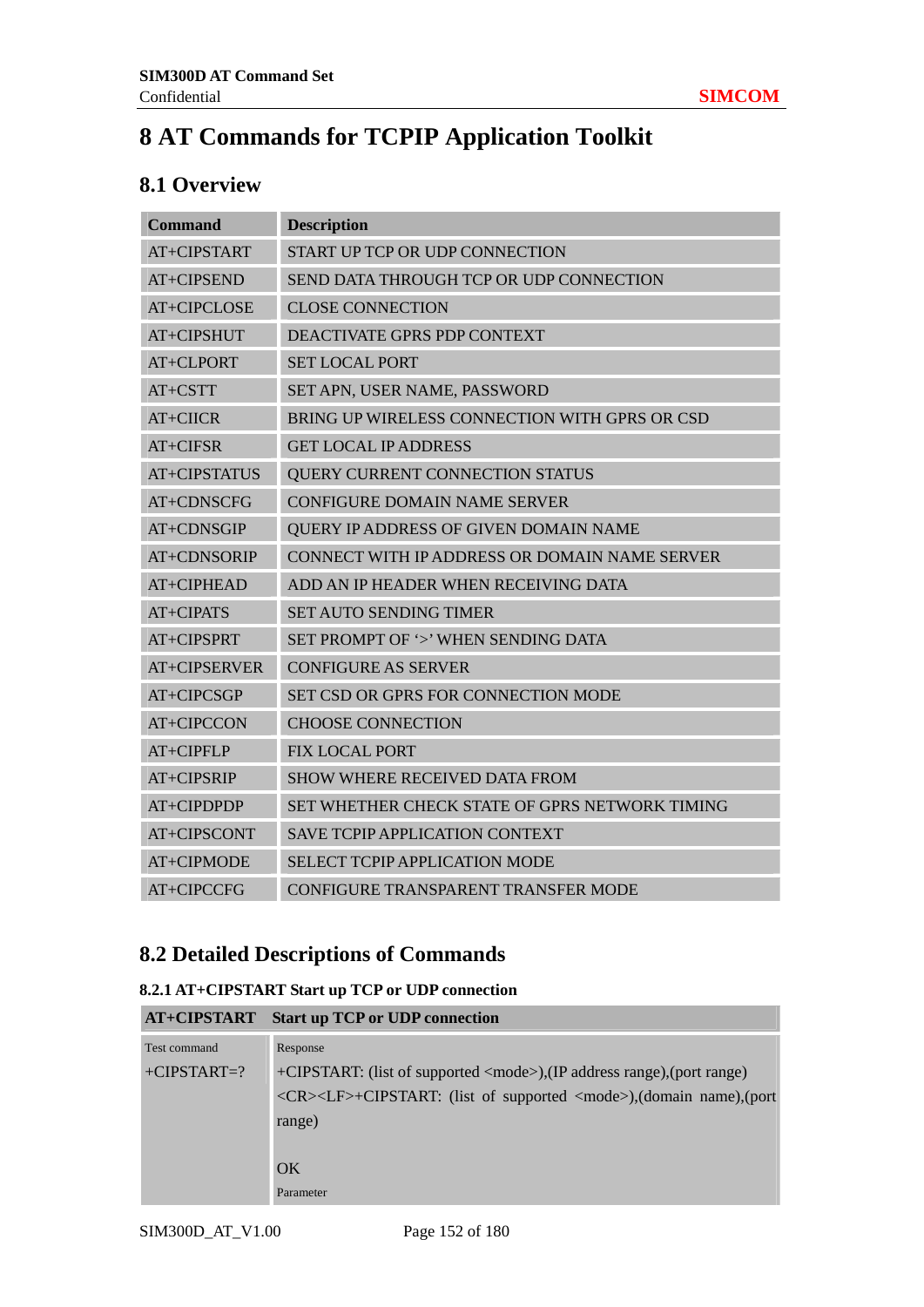|                                                                      | See set command                                          |                                                        |  |
|----------------------------------------------------------------------|----------------------------------------------------------|--------------------------------------------------------|--|
| Set command                                                          | Response                                                 |                                                        |  |
| $+CIPSTART=m$                                                        | If format is right response OK, otherwise response ERROR |                                                        |  |
| ode>,[<]                                                             | If connect successfully response CONNECT OK              |                                                        |  |
| address>, <domain otherwise<="" td=""><td colspan="3"></td></domain> |                                                          |                                                        |  |
| name>], <port></port>                                                | STATE: <state></state>                                   |                                                        |  |
|                                                                      | <b>CONNECT FAIL</b>                                      |                                                        |  |
|                                                                      | Parameter                                                |                                                        |  |
|                                                                      | $<$ mode $>$                                             | a string parameter which indicates the connection type |  |
|                                                                      |                                                          | TCP<br><b>Establish a TCP connection</b>               |  |
|                                                                      |                                                          | Establish a UDP connection<br>"UDP"                    |  |
|                                                                      | $\langle$ IP address $>$                                 | remote server IP address                               |  |
|                                                                      | $<$ port $>$                                             | remote server port                                     |  |
|                                                                      | <domain name=""></domain>                                | remote server domain name                              |  |
|                                                                      | $<$ state $>$                                            | a string parameter which indicates the progress of     |  |
|                                                                      |                                                          | connecting                                             |  |
|                                                                      |                                                          | <b>IP INITIAL</b><br>0                                 |  |
|                                                                      |                                                          | <b>IP START</b><br>$\mathbf{1}$                        |  |
|                                                                      |                                                          | <b>IP CONFIG</b><br>$\overline{2}$                     |  |
|                                                                      |                                                          | 3<br><b>IP IND</b>                                     |  |
|                                                                      |                                                          | <b>IP GPRSACT</b><br>$\overline{4}$                    |  |
|                                                                      |                                                          | 5<br><b>IP STATUS</b>                                  |  |
|                                                                      |                                                          | <b>TCP/UDP CONNECTING</b><br>6                         |  |
|                                                                      |                                                          | <b>IP CLOSE</b><br>$\tau$                              |  |
|                                                                      |                                                          | <b>CONNECT OK</b><br>8                                 |  |
| Reference                                                            | Parameter                                                |                                                        |  |

### **8.2.2 AT+CIPSEND Send data through TCP or UDP connection**

| Send data through TCP or UDP connection<br><b>AT+CIPSEND</b> |                                                                             |  |
|--------------------------------------------------------------|-----------------------------------------------------------------------------|--|
| Test command                                                 | Response                                                                    |  |
| $+CIPSEND=?$                                                 | OK.                                                                         |  |
| <b>Execution command</b>                                     | Response                                                                    |  |
| +CIPSEND                                                     | This command is used to send changeable length data.                        |  |
|                                                              | response">", then If connection is not established or disconnection:        |  |
| type data for send,                                          | <b>ERROR</b>                                                                |  |
| $tan CTRL + Z to$                                            | If sending successfully:                                                    |  |
| send                                                         | <b>SEND OK</b>                                                              |  |
|                                                              | If sending fail:                                                            |  |
|                                                              | <b>SEND FAIL</b>                                                            |  |
|                                                              | <b>Note</b>                                                                 |  |
|                                                              | This command is used to send data on the TCP or UDP connection that has     |  |
|                                                              | been established already. Ctrl-Z is used as a termination symbol. There are |  |
|                                                              | at most 1024 bytes that can be sent at a time.                              |  |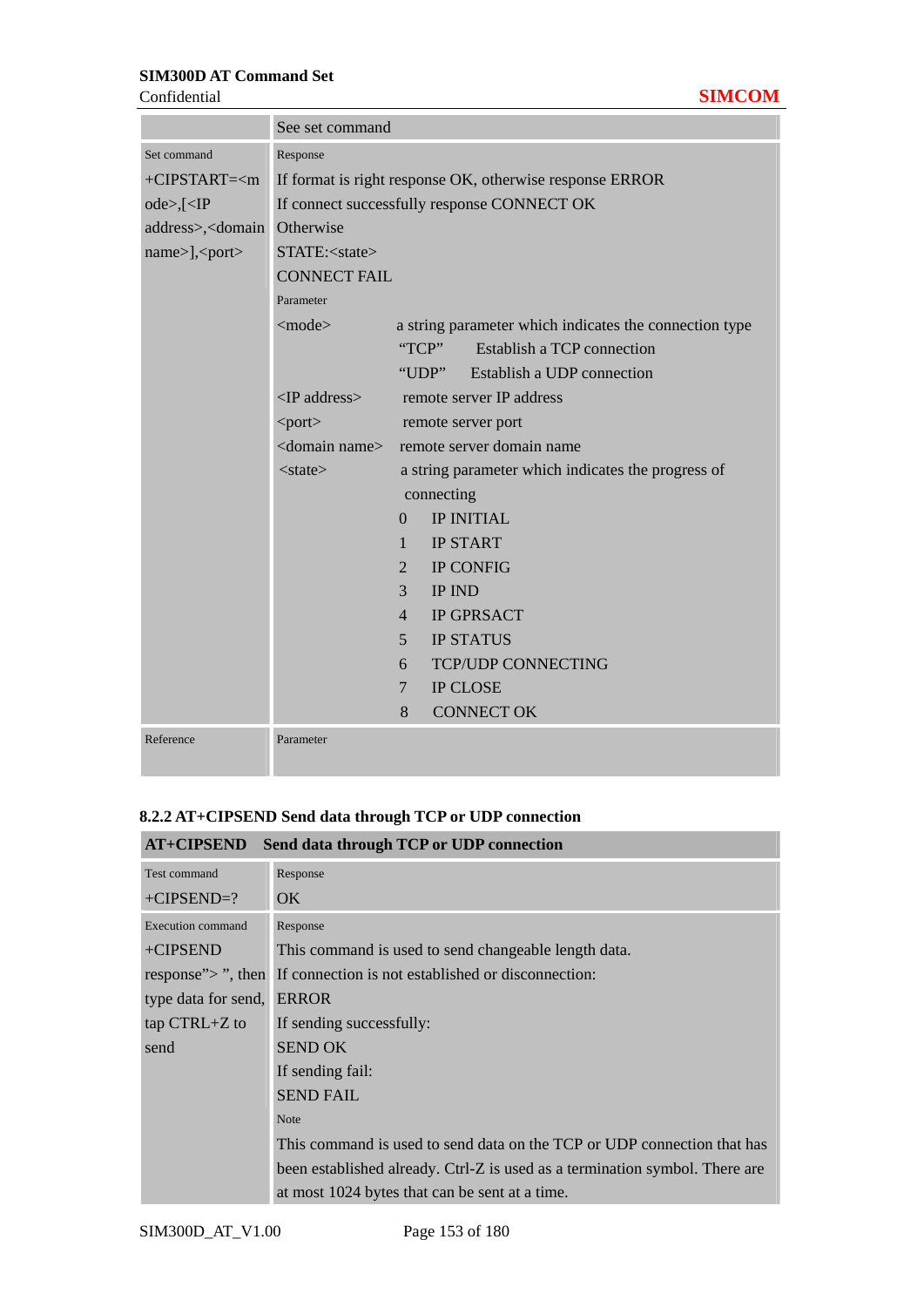**Confidential** 

| Set command                                                                           | Response                                                                   |
|---------------------------------------------------------------------------------------|----------------------------------------------------------------------------|
| +CIPSEND= <dat< td=""><td>This command is used to send fixed length data.</td></dat<> | This command is used to send fixed length data.                            |
| $a$ _length $>$                                                                       | If connection is not established or disconnect:                            |
|                                                                                       | <b>ERROR</b>                                                               |
|                                                                                       | If sending successfully:                                                   |
|                                                                                       | <b>SEND OK</b>                                                             |
|                                                                                       | If sending fail:                                                           |
|                                                                                       | <b>SEND FAIL</b>                                                           |
|                                                                                       | Parameter                                                                  |
|                                                                                       | $\alpha$ -data_length<br>a numeric parameter which indicates the length of |
|                                                                                       | sending data, it must less than 1024                                       |
|                                                                                       |                                                                            |
| Reference                                                                             | <b>Note</b>                                                                |
|                                                                                       | 1. There are at most 1024 bytes that can be sent each time.                |
|                                                                                       | 2. Set the time that send data automatically with the command of           |
|                                                                                       | AT+CIPATS.                                                                 |
|                                                                                       | 3. Only send data at the status of established connection, otherwise       |
|                                                                                       | <b>Response ERROR</b>                                                      |
|                                                                                       |                                                                            |

#### **8.2.3 AT+CIPCLOSE Close TCP or UDP Connection**

| <b>AT+CIPCLOSE</b>             | <b>Close connection</b>                                                                                                                                                                |
|--------------------------------|----------------------------------------------------------------------------------------------------------------------------------------------------------------------------------------|
| Test command<br>$+CIPCLOSE=?$  | Response<br>+CIPCLOSE:                                                                                                                                                                 |
| Execution command<br>+CIPCLOSE | OK.<br>Response<br>If close successfully:<br><b>CLOSE OK</b><br>If close fail:<br><b>ERROR</b>                                                                                         |
| Reference                      | <b>Note</b><br>AT+CIPCLOSE only close connection at the status of TCP/UDP<br>CONNECTING or CONNECT OK, otherwise response ERROR, after<br>close the connection, the status is IP CLOSE |

#### **8.2.4 AT+CIPSHUT Disconnect wireless connection**

|              | AT+CIPSHUT Disconnect wireless connection |
|--------------|-------------------------------------------|
| Test command | Response                                  |
| $+CIPSHUT=?$ | $+CIPSHUT:$                               |
|              | OK                                        |
| Read command | Response                                  |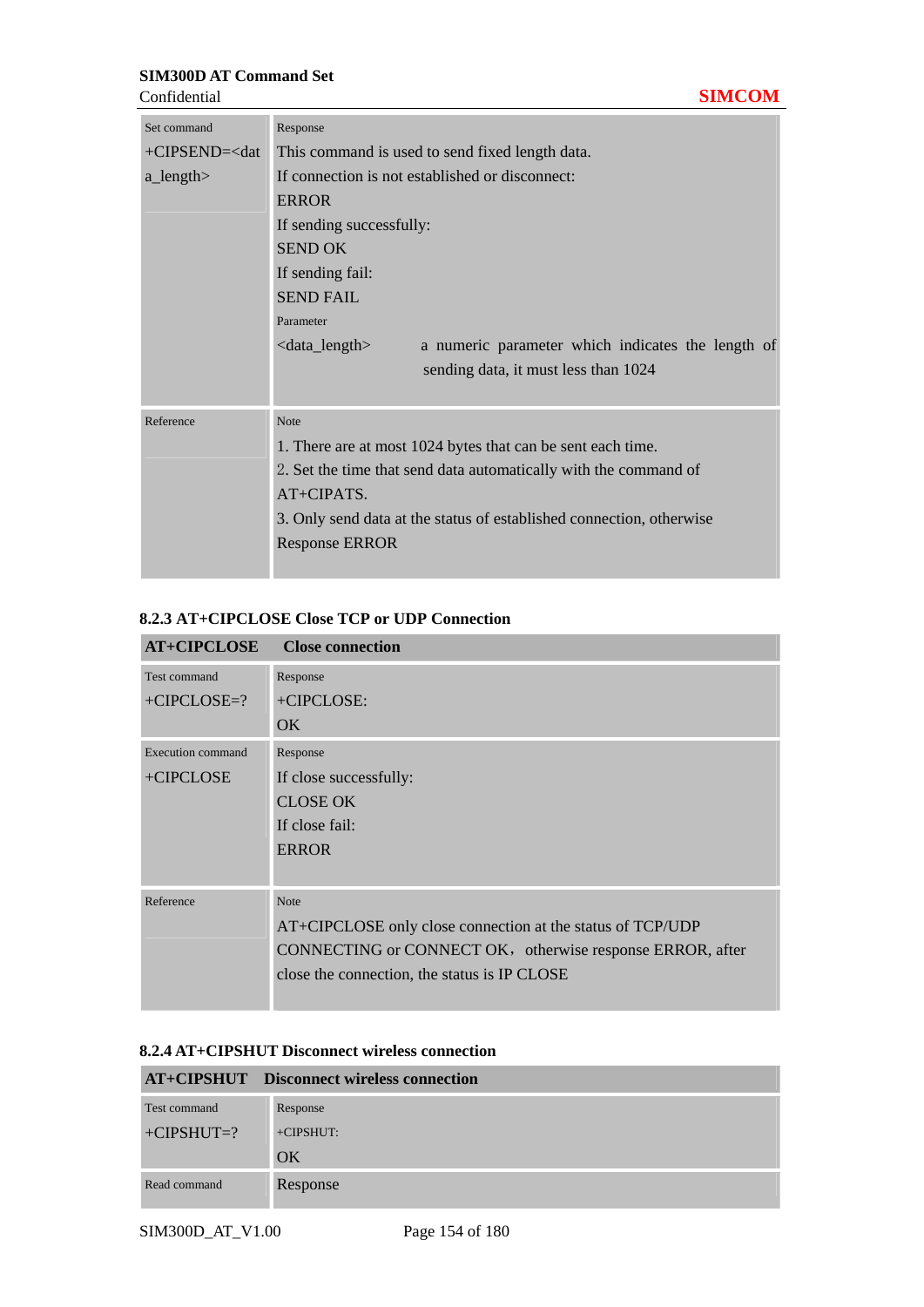| +CIPSHUT?         | +CIPSHUT:                                                              |
|-------------------|------------------------------------------------------------------------|
|                   | OK.                                                                    |
| Execution command | Response                                                               |
| $+CIPSHUT$        | If close successfully:                                                 |
|                   | <b>SHUT OK</b>                                                         |
|                   | If close fail:                                                         |
|                   | <b>ERROR</b>                                                           |
|                   | Note Except at the status of IP INITIAL, you can close moving scene by |
|                   | AT+CIPSHUT. After closed, the status is IP INITIAL.                    |
|                   |                                                                        |
| Reference         | <b>Note</b>                                                            |
|                   |                                                                        |

### **8.2.5 AT+CLPORT Set local port**

| <b>AT+CLPORT</b>     | <b>Set local port</b>                                                     |
|----------------------|---------------------------------------------------------------------------|
| <b>Test command</b>  | Response                                                                  |
| $+CLPORT=?$          | $+CLPORT$ : (list of supported $\langle port \rangle$ s)                  |
|                      | Parameter                                                                 |
|                      | See set command                                                           |
| Read command         | Response                                                                  |
| +CLPORT?             | <mode>:<port></port></mode>                                               |
|                      | <cr><lf><mode>:<port></port></mode></lf></cr>                             |
|                      | Parameter                                                                 |
|                      | See set command                                                           |
| Set command          | Response                                                                  |
| $+CLPORT = mod$      | OK                                                                        |
| $e$ >, <port></port> | <b>ERROR</b>                                                              |
|                      | Parameter                                                                 |
|                      | a string parameter which indicates the connection type<br>$\leq$ mode $>$ |
|                      | TCP<br><b>TCP</b> local port                                              |
|                      | "UDP"<br><b>UDP</b> local port                                            |
|                      | a numeric parameter which indicates the local port<br>$\text{opt}$        |
| Reference            | <b>Note</b>                                                               |

#### **8.2.6** AT+CSTT **START task and Set APN**、**USER ID**、**PASSWORD**

| Start task and Set APN, USER ID, PASSWORD<br>$AT+CSTT$ |                                                              |  |
|--------------------------------------------------------|--------------------------------------------------------------|--|
| Test command                                           | Response                                                     |  |
| $+CSTT=?$                                              | +CSTT: "APN","USER","PWD"                                    |  |
|                                                        | OK                                                           |  |
| Read command                                           | Response                                                     |  |
| $+CSTT$ ?                                              | +CSTT: <apn>,<user id="">,<password></password></user></apn> |  |
|                                                        | OK                                                           |  |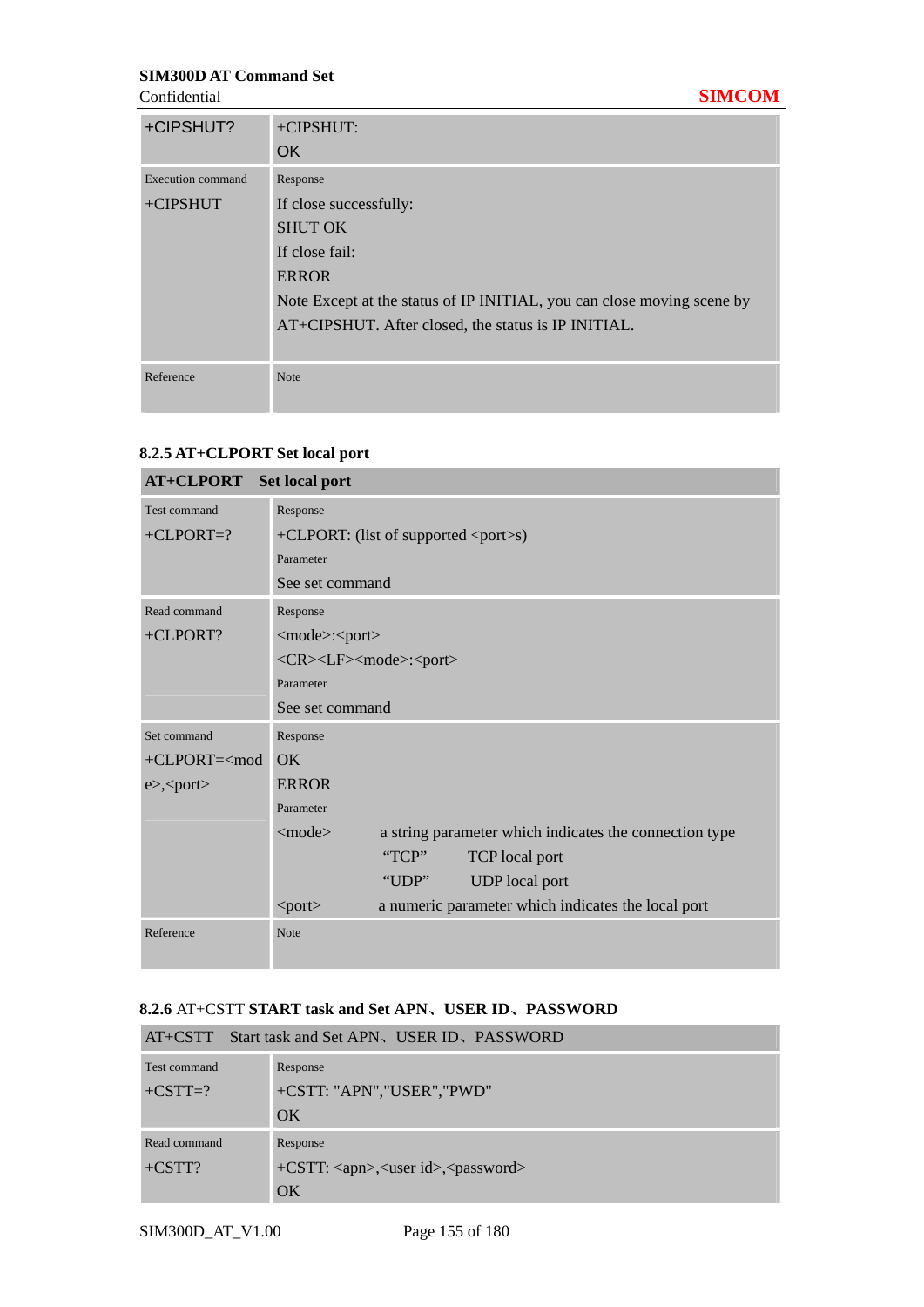#### Confidential **SIMCOM**

|                            | Parameter                                                                                |
|----------------------------|------------------------------------------------------------------------------------------|
|                            | See set command                                                                          |
| Set command                | Response                                                                                 |
| $+CSTT=2$                  | OK                                                                                       |
| user                       | <b>ERROR</b>                                                                             |
| id>, <password></password> | Parameter                                                                                |
|                            | a string parameter which indicates the GPRS access point name<br>$\langle$ apn $\rangle$ |
|                            | $\leq$ user id $\geq$ a string parameter which indicates the GPRS user name              |
|                            | <password> a string parameter which indicates the GPRS password</password>               |
| <b>Execution Command</b>   | Response                                                                                 |
| $+CSTT$                    | OK.                                                                                      |
|                            | <b>ERROR</b>                                                                             |
|                            |                                                                                          |
| Reference                  | <b>Note</b>                                                                              |
|                            |                                                                                          |

### **8.2.7 AT+CIICR Bring up wireless connection with GPRS or CSD**

|                   | AT+CIICR Bring up wireless connection with GPRS or CSD                     |
|-------------------|----------------------------------------------------------------------------|
| Test command      | Response                                                                   |
| $+CIICR=?$        | OK.                                                                        |
| Execution command | Response                                                                   |
| $+CIICR$          | OK.                                                                        |
|                   | STATE: <state></state>                                                     |
|                   | <b>ERROR</b>                                                               |
|                   | Parameter                                                                  |
|                   | $\langle$ state $\rangle$ referred to AT+CIPSTART                          |
| Reference         | <b>Note</b>                                                                |
|                   | AT+CIICR only activate moving scene at the status of IP START, after       |
|                   | operate this command, the state changed to IP CONFIG. If module            |
|                   | accept the activate operation, the state changed to IP IND; after module   |
|                   | accept the activate operation, if activate successfully, the state changed |
|                   | to IP GPRSACT, response OK, otherwise response ERROR.                      |
|                   |                                                                            |

### **8.2.8 AT+CIFSR Get local IP address**

|                          | <b>AT+CIFSR</b> Get local IP address |
|--------------------------|--------------------------------------|
| Test command             | Response                             |
| $+CIFSR=?$               | $+CIFSR:$                            |
|                          | OK.                                  |
| Read command             | Response                             |
| +CIFSR?                  | $+CIFSR:$                            |
|                          | <b>OK</b>                            |
| <b>Execution command</b> | Response                             |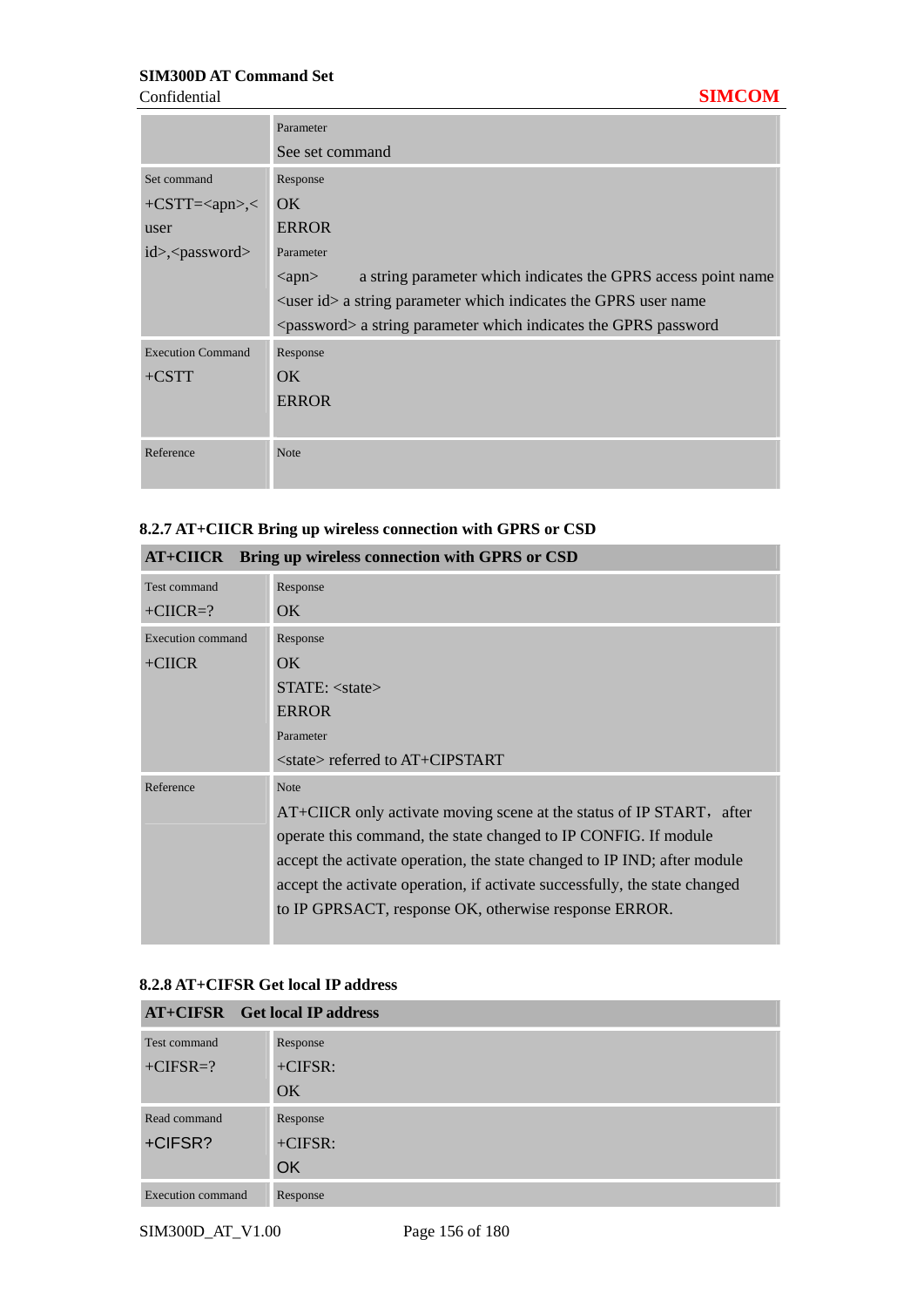| $+CIFSR$  | $\langle$ P address $>$                                                                |
|-----------|----------------------------------------------------------------------------------------|
|           | $\alpha$                                                                               |
|           | <b>ERROR</b>                                                                           |
|           | Parameter                                                                              |
|           | a string parameter which indicates the IP address assigned<br>$\langle$ IP address $>$ |
|           | from GPRS or CSD                                                                       |
| Reference | <b>Note</b>                                                                            |
|           | Only at the status of activated the moving scene: IP GPRSACT,                          |
|           | TCP/UDP CONNECTING, CONNECT OK, IP CLOSE can get local IP                              |
|           | Address by AT+CIFSR, otherwise response ERROR.                                         |
|           |                                                                                        |

### **8.2.9 AT+CIPSTATUS Query current connection status**

| <b>AT+CIPSTATUS</b>      | <b>Query current connection status</b>   |
|--------------------------|------------------------------------------|
| Test command             | Response                                 |
| $+CIPSTATUS=?$           | +CIPSTATUS:                              |
|                          | <b>OK</b>                                |
| Read command             | Response                                 |
| +CIPSTATUS?              | +CIPSTATUS:                              |
|                          | <b>OK</b>                                |
| <b>Execution</b> command | Response                                 |
| +CIPSTATUS               | STATE: <state></state>                   |
|                          |                                          |
|                          | <b>OK</b>                                |
|                          | Parameter                                |
|                          | referred to AT+CIPSTART<br>$<$ state $>$ |
|                          |                                          |
| Reference                | <b>Note</b>                              |
|                          |                                          |

#### **8.2.10 AT+CDNSCFG Configure domain name server**

|                                             | AT+CDNSCFG Configure domain name server                                        |
|---------------------------------------------|--------------------------------------------------------------------------------|
| Test command                                | Response                                                                       |
| $+CDNSCFG=?$                                | $+CDNSCFG$                                                                     |
|                                             | $(1(0,255),(0,255),(0,255),(0,255)$ "), $(1(0,255),(0,255),(0,255),(0,255)$ ") |
|                                             | OK                                                                             |
| Read command                                | Response                                                                       |
| +CDNSCFG?                                   | +CDNSCFG: ("PRIMARY DNS"),("SECONDARY DNS")                                    |
| Set command                                 | Response                                                                       |
| +CDNSCFG= <pri ok<="" td=""><td></td></pri> |                                                                                |
| $\text{dns}$ <sec dns=""></sec>             | <b>ERROR</b>                                                                   |
|                                             | Parameter                                                                      |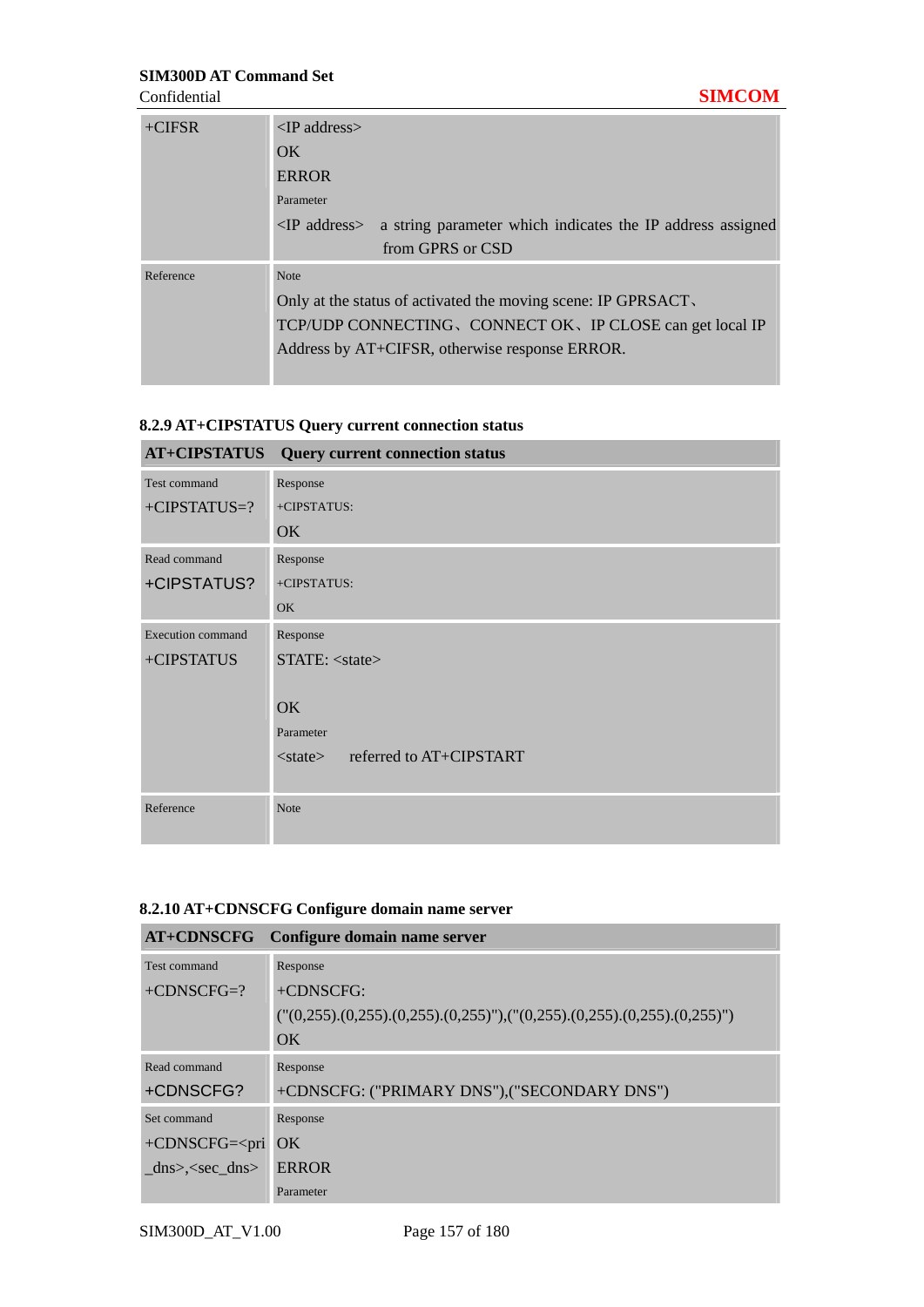|           | $\pi$ -dns>  | a string parameter which indicates the IP address of the<br>primary domain name server   |
|-----------|--------------|------------------------------------------------------------------------------------------|
|           | $<$ sec dns> | a string parameter which indicates the IP address of the<br>secondary domain name server |
| Reference | <b>Note</b>  |                                                                                          |

### **8.2.11 AT+CDNSGIP Query the IP address of given domain name**

| AT+CDNSGIP<br>Query the IP address of given domain name                 |                                                                   |                |                                                                                       |
|-------------------------------------------------------------------------|-------------------------------------------------------------------|----------------|---------------------------------------------------------------------------------------|
| Test command<br>$+$ CDNSGIP=?                                           | Response<br>+CDNSGIP: DOMAIN NAME LENGTH(0,100)                   |                |                                                                                       |
|                                                                         | OK                                                                |                |                                                                                       |
| Read command                                                            | Response                                                          |                |                                                                                       |
| +CDNSGIP?                                                               | +CDNSGIP: ("DOMAIN NAME")                                         |                |                                                                                       |
|                                                                         | ok                                                                |                |                                                                                       |
| Set command<br>+CDNSGIP= <do< td=""><td colspan="3">Response</td></do<> | Response                                                          |                |                                                                                       |
| main name                                                               | OK<br><b>ERROR</b>                                                |                |                                                                                       |
|                                                                         | If successful, return:                                            |                |                                                                                       |
|                                                                         | <ip address=""></ip>                                              |                |                                                                                       |
|                                                                         | If fail, return:                                                  |                |                                                                                       |
|                                                                         | ERROR: <error code=""></error>                                    |                |                                                                                       |
|                                                                         | STATE: <state></state>                                            |                |                                                                                       |
|                                                                         | Parameter                                                         |                |                                                                                       |
|                                                                         | <domain name=""></domain>                                         |                | a string parameter which indicates the domain name                                    |
|                                                                         | <ip address=""></ip>                                              |                | a string parameter which indicates the IP address<br>corresponding to the domain name |
|                                                                         | $\epsilon$ $\epsilon$ $\epsilon$ $\epsilon$ $\epsilon$ $\epsilon$ |                | a numeric parameter which indicates the error code                                    |
|                                                                         |                                                                   | $\mathbf{1}$   | <b>DNS</b> not Authorization                                                          |
|                                                                         |                                                                   | $\overline{2}$ | invalid parameter                                                                     |
|                                                                         |                                                                   | 3              | network error                                                                         |
|                                                                         |                                                                   | $\overline{4}$ | no server                                                                             |
|                                                                         |                                                                   | 5 <sup>1</sup> | time out                                                                              |
|                                                                         |                                                                   | 6<br>7         | no configuration<br>no memory                                                         |
|                                                                         | $<$ state $>$                                                     |                | refer to AT+CIPSTART                                                                  |
| Reference                                                               | Note                                                              |                |                                                                                       |
|                                                                         |                                                                   |                |                                                                                       |

#### **8.2.12 AT+CDNSORIP Connect with IP address or domain name server**

|              | AT+CDNSORIP Connect with IP address or domain name server         |
|--------------|-------------------------------------------------------------------|
| Test command | Response                                                          |
|              | $+$ CDNSORIP=? $+$ CDNSORIP: (list of supported $\langle$ mode>s) |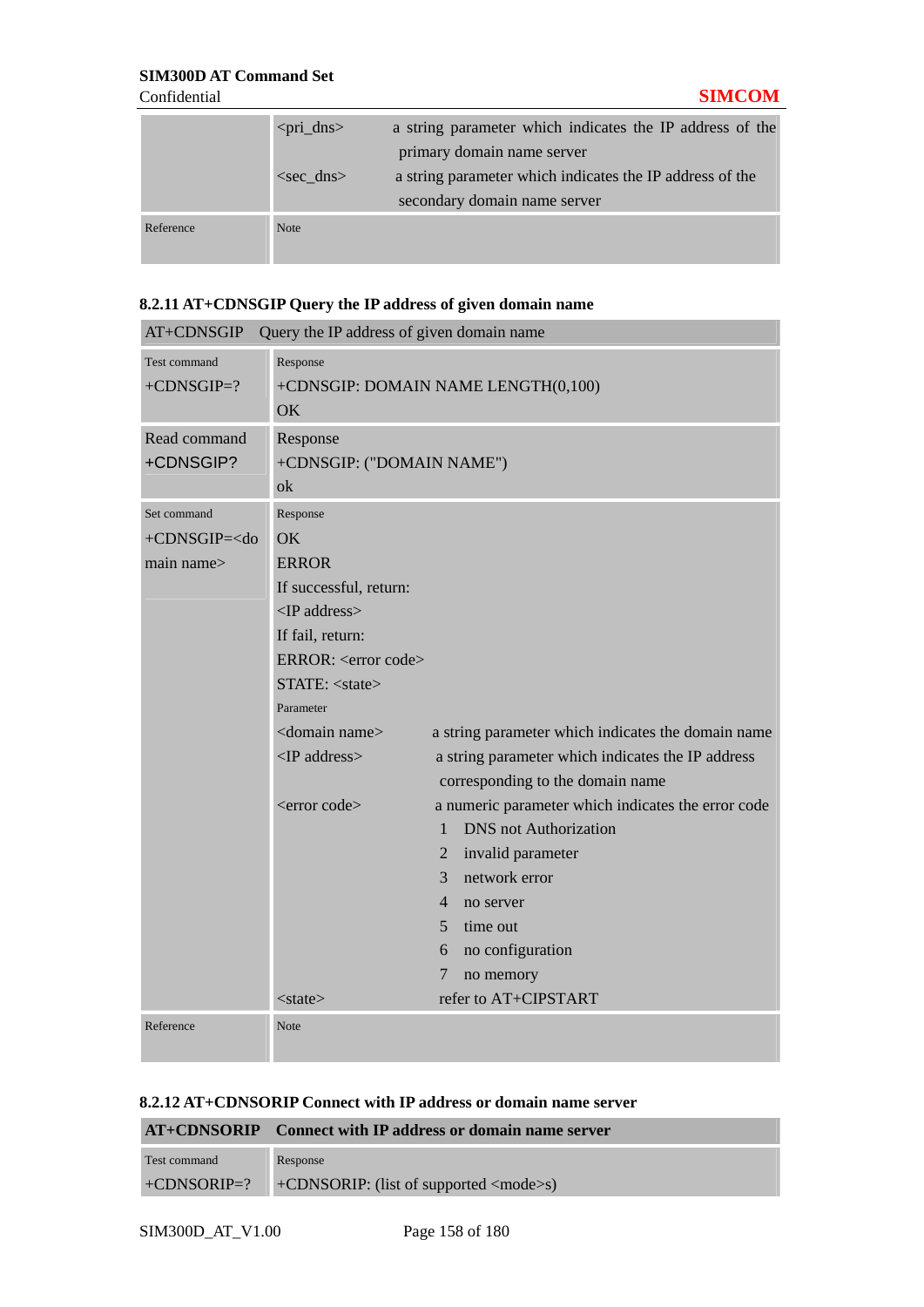|                           | $\overline{\text{OK}}$                                                 |
|---------------------------|------------------------------------------------------------------------|
|                           | Parameter                                                              |
|                           | See set command                                                        |
| Read command              | Response                                                               |
| +CDNSORIP?                | +CDNSORIP: <mode></mode>                                               |
|                           |                                                                        |
|                           | $\overline{\text{OK}}$                                                 |
|                           | Parameter                                                              |
|                           | See set command                                                        |
| Set command               | Response                                                               |
| $+$ CDNSORIP= $\leq$ m OK |                                                                        |
| $ode\triangleright$       | <b>ERROR</b>                                                           |
|                           | Parameter                                                              |
|                           | a numeric parameter which indicates whether connecting<br>$<$ mode $>$ |
|                           | with IP address server or domain name server                           |
|                           | remote server is an IP address<br>$\Omega$                             |
|                           | $\mathbf{1}$<br>remote server is a domain name                         |
|                           |                                                                        |
| Reference                 | Note                                                                   |

# **8.2.13 AT+CIPHEAD Add an IP head when receiving data**

| <b>AT+CIPHEAD</b> | Add an IP head when receiving data                                       |
|-------------------|--------------------------------------------------------------------------|
| Test command      | Response                                                                 |
| $+CIPHEAD=?$      | +CIPHEAD: (list of supported <mode>s)</mode>                             |
|                   | Parameter                                                                |
|                   | See set command                                                          |
| Read command      | Response                                                                 |
| +CIPHEAD?         | +CIPHEAD: <mode></mode>                                                  |
|                   | Parameter                                                                |
|                   | See set command                                                          |
| Set command       | Response                                                                 |
| $+CIPHEAD=<$ mo   | OK                                                                       |
| de                | <b>ERROR</b>                                                             |
|                   | Parameter                                                                |
|                   | a numeric parameter which indicates whether adding an IP<br>$<$ mode $>$ |
|                   | header to received data or not                                           |
|                   | not add IP header<br>$\Omega$                                            |
|                   | $\mathbf{1}$<br>add IP header, the format is "+IPD(data length):"        |
|                   |                                                                          |
| Reference         | Note                                                                     |

×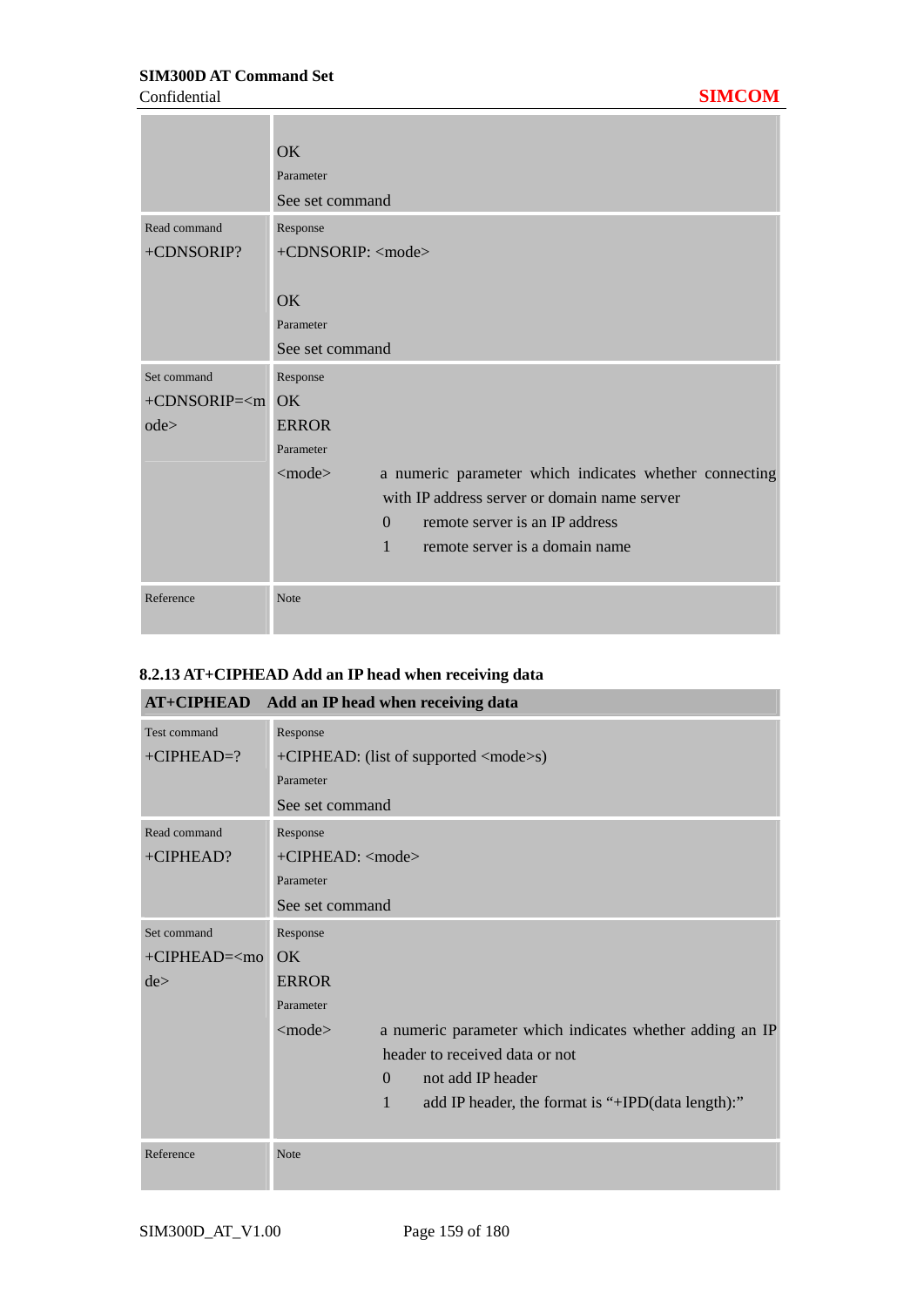# **8.2.14 AT+CIPATS Set auto sending timer**

| <b>AT+CIPATS</b>                                                  | Set auto sending timer                                                     |  |
|-------------------------------------------------------------------|----------------------------------------------------------------------------|--|
| Test command                                                      | Response                                                                   |  |
| $+CIPATS=?$                                                       | +CIPATS: (list of supported <mode>s)</mode>                                |  |
|                                                                   | <b>OK</b>                                                                  |  |
|                                                                   | Parameter                                                                  |  |
|                                                                   | See set command                                                            |  |
| Read command                                                      | Response                                                                   |  |
| +CIPATS?                                                          | $+CIPATS: $                                                                |  |
|                                                                   | Parameter                                                                  |  |
|                                                                   | See set command                                                            |  |
| Set command                                                       | Response                                                                   |  |
| +CIPATS= <mode< td=""><td><math>\overline{OK}</math></td></mode<> | $\overline{OK}$                                                            |  |
| $\ge$ , $\lt$ time $>$                                            | <b>ERROR</b>                                                               |  |
|                                                                   | Parameter                                                                  |  |
|                                                                   | $<$ mode $>$<br>a numeric parameter which indicates whether set timer      |  |
|                                                                   | when sending data                                                          |  |
|                                                                   | $\Omega$<br>not set timer when sending data                                |  |
|                                                                   | Set timer when sending data<br>1                                           |  |
|                                                                   | $\times$ time $>$<br>a numeric parameter which indicates the seconds after |  |
|                                                                   | which the data will be sent                                                |  |
| Reference                                                         | <b>Note</b>                                                                |  |

### **8.2.15 AT+CIPSPRT Set prompt of '>' when sending data**

| <b>AT+CIPSPRT</b>   | Set prompt of '>' when sending data                                             |  |
|---------------------|---------------------------------------------------------------------------------|--|
| Test command        | Response                                                                        |  |
| $+CIPSPRT=?$        | +CIPSPRT: ( <send prompt="">)</send>                                            |  |
|                     | Parameter                                                                       |  |
|                     | See set command                                                                 |  |
| Read command        | Response                                                                        |  |
| +CIPSPRT?           | +CIPSPRT: <send prompt=""></send>                                               |  |
|                     | Parameter                                                                       |  |
|                     | See set command                                                                 |  |
| Set command         | Response                                                                        |  |
| $+CIPSPRT = <$ send | $\overline{\text{OK}}$                                                          |  |
| prompt              | <b>ERROR</b>                                                                    |  |
|                     | Parameter                                                                       |  |
|                     | <send prompt=""> a numeric parameter which indicates whether echo prompt</send> |  |
|                     | '>' after issuing AT+CIPSEND command                                            |  |
|                     | no prompt and show "send ok" when send successfully<br>$\Omega$                 |  |
|                     | echo '>' prompt and show "send ok" when send successfully                       |  |
|                     | no prompt and not show "send ok" when send successfully                         |  |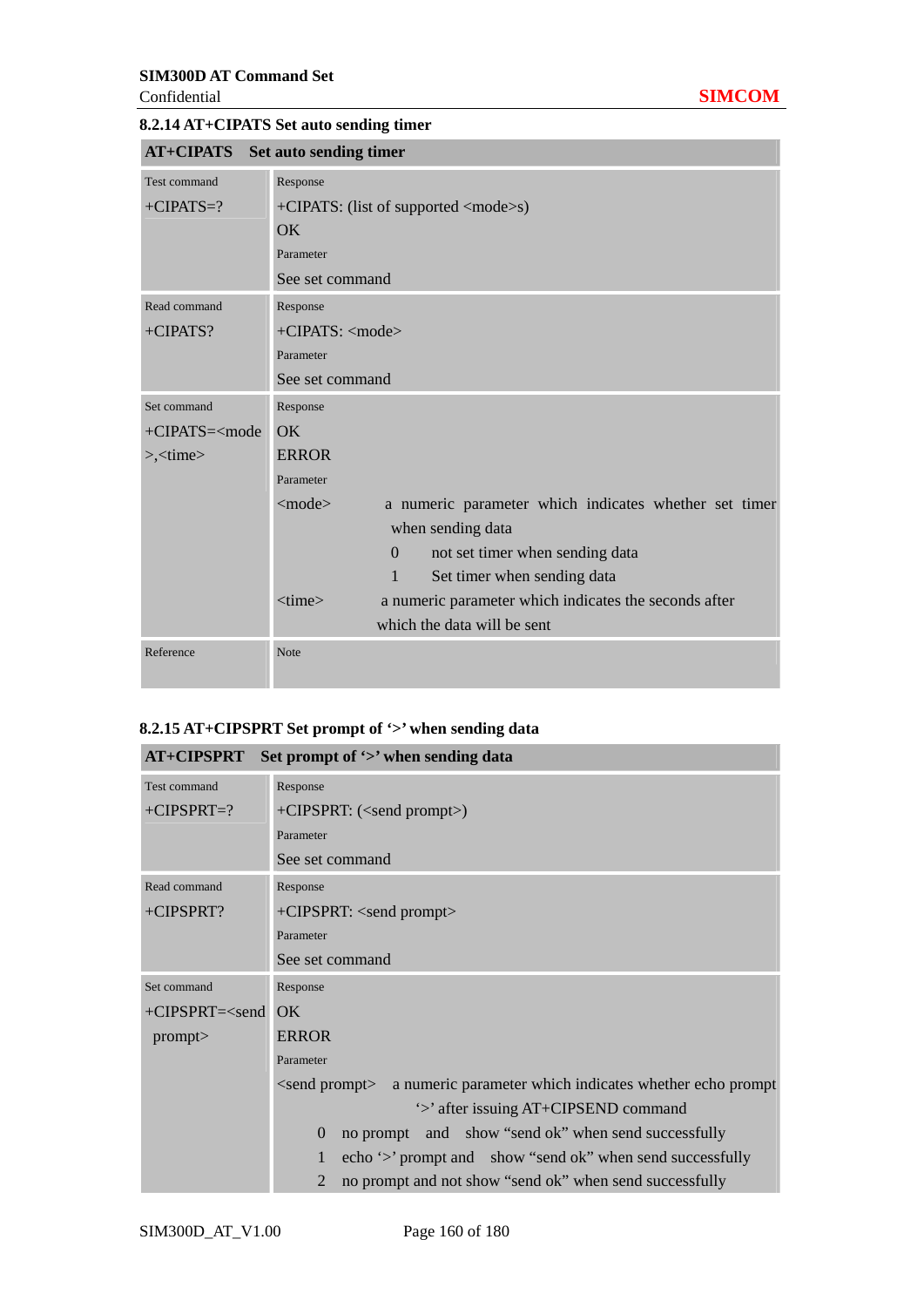Reference Note

### **8.2.16 AT+CIPSERVER Configure as a server**

| AT+CIPSERVER Configure as a server |                                                                                     |  |
|------------------------------------|-------------------------------------------------------------------------------------|--|
| Read command                       | Response                                                                            |  |
| +CIPSERVER?                        | $<$ mode $>$                                                                        |  |
|                                    | OK                                                                                  |  |
|                                    | Parameter                                                                           |  |
|                                    | <mode><br/>has not been configured as a server<br/><math>\overline{0}</math></mode> |  |
|                                    | has been configured as a server<br>1                                                |  |
| <b>Execution</b> command           | Response                                                                            |  |
| +CIPSERVER                         | OK                                                                                  |  |
|                                    | <b>ERROR</b>                                                                        |  |
|                                    | If configuration as server success, return:                                         |  |
|                                    | <b>SERVER OK</b>                                                                    |  |
|                                    | If configuration as server fail, return:                                            |  |
|                                    | STATE: <state></state>                                                              |  |
|                                    | <b>CONNECT FAIL</b>                                                                 |  |
|                                    | Parameter                                                                           |  |
|                                    | refer to AT+CIPSTART<br>$<$ state $>$                                               |  |
| Reference                          | Note                                                                                |  |
|                                    |                                                                                     |  |

#### **8.2.17 AT+CIPCSGP Set CSD or GPRS connection mode**

|                                     | AT+CIPCSGP Set CSD or GPRS for connection mode                                                                         |  |  |
|-------------------------------------|------------------------------------------------------------------------------------------------------------------------|--|--|
| <b>Test command</b>                 | Response                                                                                                               |  |  |
| $+CIPCSGP=?$                        | +CIPCSGP: (list of supported connection <mode>s),[(GPRS parameters</mode>                                              |  |  |
|                                     | <apn>,<user name="">,<password>),(CSD parameters <dial number="">,<user< td=""></user<></dial></password></user></apn> |  |  |
|                                     | ID>, <password>,<rate>)]</rate></password>                                                                             |  |  |
|                                     | OK                                                                                                                     |  |  |
|                                     | Parameter                                                                                                              |  |  |
|                                     | See set command                                                                                                        |  |  |
| Read command                        | Response                                                                                                               |  |  |
| $+CIPCSGP?$                         | +CIPCSGP: <mode></mode>                                                                                                |  |  |
|                                     | OK.                                                                                                                    |  |  |
|                                     | Parameter                                                                                                              |  |  |
|                                     | See set command                                                                                                        |  |  |
| Set command                         | Response                                                                                                               |  |  |
| $+CIPCSGP=\leq mO$                  | OK                                                                                                                     |  |  |
| $de$ , $\frac{1}{2}$ ( <apn>,</apn> | <b>ERROR</b>                                                                                                           |  |  |
| name<br>$\mathbf{L}$<br>$user$      | Parameter                                                                                                              |  |  |
| $<$ password $>$ ),                 | a numeric parameter which indicates the wireless connection<br>$<$ mode $>$                                            |  |  |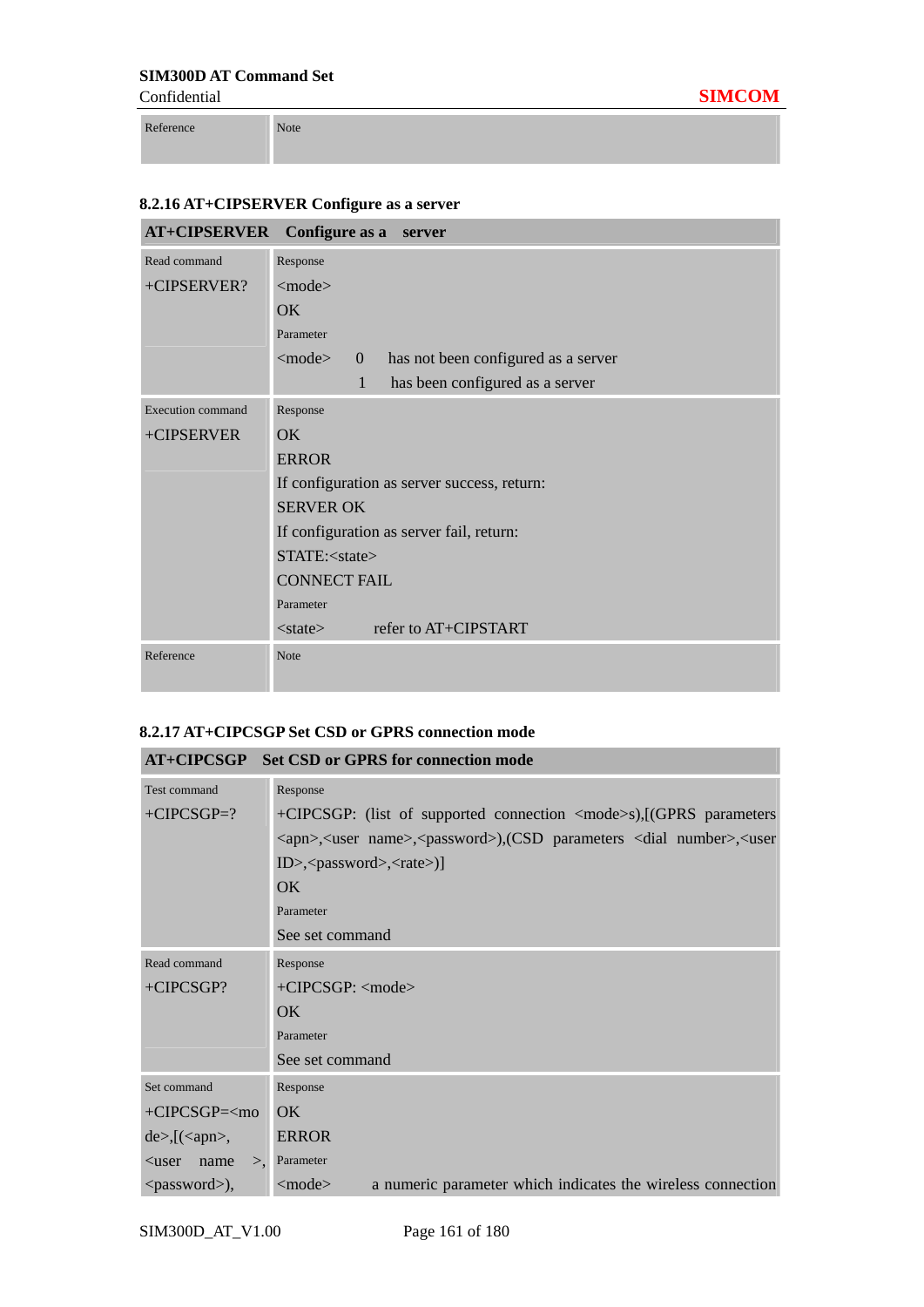| $\left($ < dial                 |                               | mode                                                                          |
|---------------------------------|-------------------------------|-------------------------------------------------------------------------------|
| $number$ $\lt$ user             |                               | set CSD as wireless connection mode<br>$\Omega$                               |
| $ID$ , <password>,</password>   |                               | set GPRS as wireless connection mode                                          |
| $\langle \text{rate} \rangle$ ] | <b>GPRS</b> parameters:       |                                                                               |
|                                 | $\langle$ apn $\rangle$       | a string parameter which indicates the access point name                      |
|                                 | $\langle$ user name $\rangle$ | a string parameter which indicates the user name                              |
|                                 | <password></password>         | a string parameter which indicates the password                               |
|                                 | CSD parameters:               |                                                                               |
|                                 |                               | $\le$ dial number $>$ a string parameter which indicates the CSD dial numbers |
|                                 | $\langle$ user ID $\rangle$   | a string parameter which indicates the CSD USER ID                            |
|                                 | <password></password>         | a string parameter which indicates the CSD password                           |
|                                 | $<$ rate $>$                  | a numeric parameter which indicates the CSD connection                        |
|                                 |                               | rate                                                                          |
|                                 |                               |                                                                               |
| Reference                       | <b>Note</b>                   |                                                                               |

#### **8.2.18 AT+CIPCCON Choose connection**

| <b>AT+CIPCCON</b>                                              | <b>Choose connection</b>                                                                                                     |
|----------------------------------------------------------------|------------------------------------------------------------------------------------------------------------------------------|
| <b>Test command</b>                                            | Response                                                                                                                     |
| $+CIPCCON=?$                                                   | +CIPCCON: (list of supported <connection>s)</connection>                                                                     |
|                                                                | OK                                                                                                                           |
|                                                                | Parameter                                                                                                                    |
|                                                                | See set command                                                                                                              |
| Read command                                                   | Response                                                                                                                     |
| +CIPCCON?                                                      | <connection></connection>                                                                                                    |
|                                                                | OK                                                                                                                           |
|                                                                | Parameter                                                                                                                    |
|                                                                | See set command                                                                                                              |
| Set command                                                    | Response                                                                                                                     |
| +CIPCCON= <co< td=""><td><math>\overline{OK}</math></td></co<> | $\overline{OK}$                                                                                                              |
| nnection>                                                      | <b>ERROR</b>                                                                                                                 |
|                                                                | Parameter                                                                                                                    |
|                                                                | a numeric parameter which indicates the chosen connection<br><connection><br/>choose connection as client<br/>1</connection> |
|                                                                | $\mathcal{D}_{\cdot}$<br>choose connection as server                                                                         |
|                                                                | Note that there may exist two connections at one time: one connection is as                                                  |
|                                                                | client connecting with remote server, the other connection is as server                                                      |
|                                                                | connecting with remote client. Using this command to choose through                                                          |
|                                                                | which connection data is sent.                                                                                               |
| Reference                                                      | Note                                                                                                                         |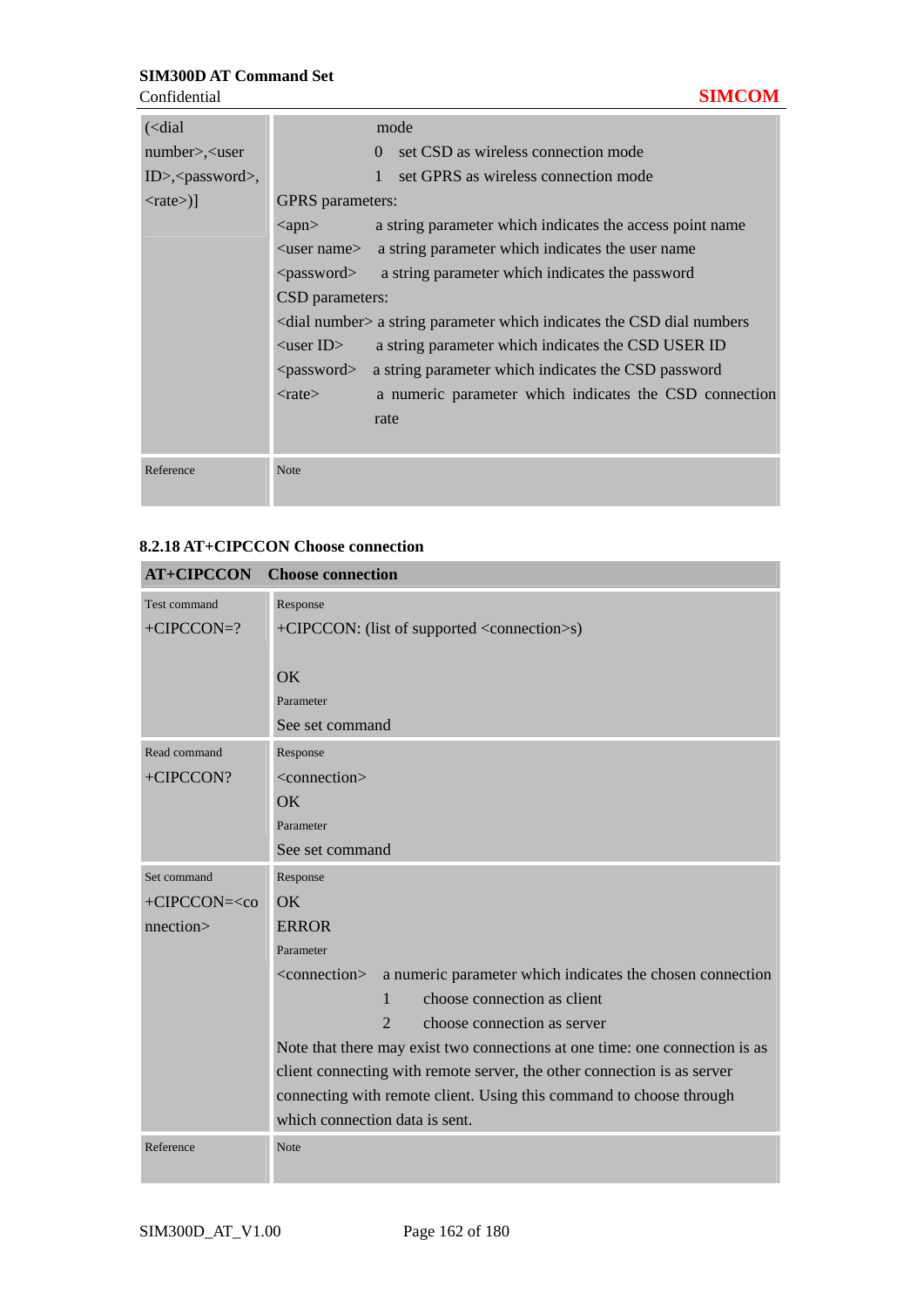| AT+CIPFLP Set whether fix the local port        |                                                                                                                                                                                                                                                                                                                                                                                                                                                                                                                                                                                                                                        |  |
|-------------------------------------------------|----------------------------------------------------------------------------------------------------------------------------------------------------------------------------------------------------------------------------------------------------------------------------------------------------------------------------------------------------------------------------------------------------------------------------------------------------------------------------------------------------------------------------------------------------------------------------------------------------------------------------------------|--|
| <b>Test command</b><br>$+CIPELP=?$              | Response<br>+CIPFLP: (list of supported <mode>s)<br/>Parameter<br/>See set command</mode>                                                                                                                                                                                                                                                                                                                                                                                                                                                                                                                                              |  |
| Read command<br>+CIPFLP?                        | Response<br>+CIPFLP: <mode><br/>OK<br/>Parameter<br/>See set command</mode>                                                                                                                                                                                                                                                                                                                                                                                                                                                                                                                                                            |  |
| Set command<br>+CIPFLP= <mode<br>&gt;</mode<br> | Response<br>OK<br><b>ERROR</b><br>Parameter<br><mode><br/>a numeric parameter which indicates whether increasing<br/>automatically when<br/>establishing<br/>local port<br/>a<br/>new<br/>connection<br/>do not fix local port, increasing local port by 1 when<br/><math>\Omega</math><br/>establishing a new connection<br/>fix local port, using the same port when establishing a<br/>1<br/>new connection<br/>Note that in default mode, the local port is fixed. It can speed up the<br/>connection progress if setting to not fixed local port when establishing a<br/>new connection after closing previous connection.</mode> |  |
| Reference                                       | Note                                                                                                                                                                                                                                                                                                                                                                                                                                                                                                                                                                                                                                   |  |

### **8.2.19 AT+CIPFLP Set whether fix the local port**

#### **8.2.20 AT+CIPSRIP Set whether display IP address and port of sender when receive data**

| AT+CIPSRIP   | Set whether display IP address and port of sender when receive data |
|--------------|---------------------------------------------------------------------|
| Test command | Response                                                            |
| $+CIPSRIP=?$ | +CIPSRIP: (list of supported <mode>s)</mode>                        |
|              |                                                                     |
|              | OK                                                                  |
|              | Parameter                                                           |
|              | See set command                                                     |
| Read command | Response                                                            |
| $+CIPSRIP?$  | $<$ mode $>$ :                                                      |
|              |                                                                     |
|              | OK                                                                  |
|              | Parameter                                                           |
|              | See set command                                                     |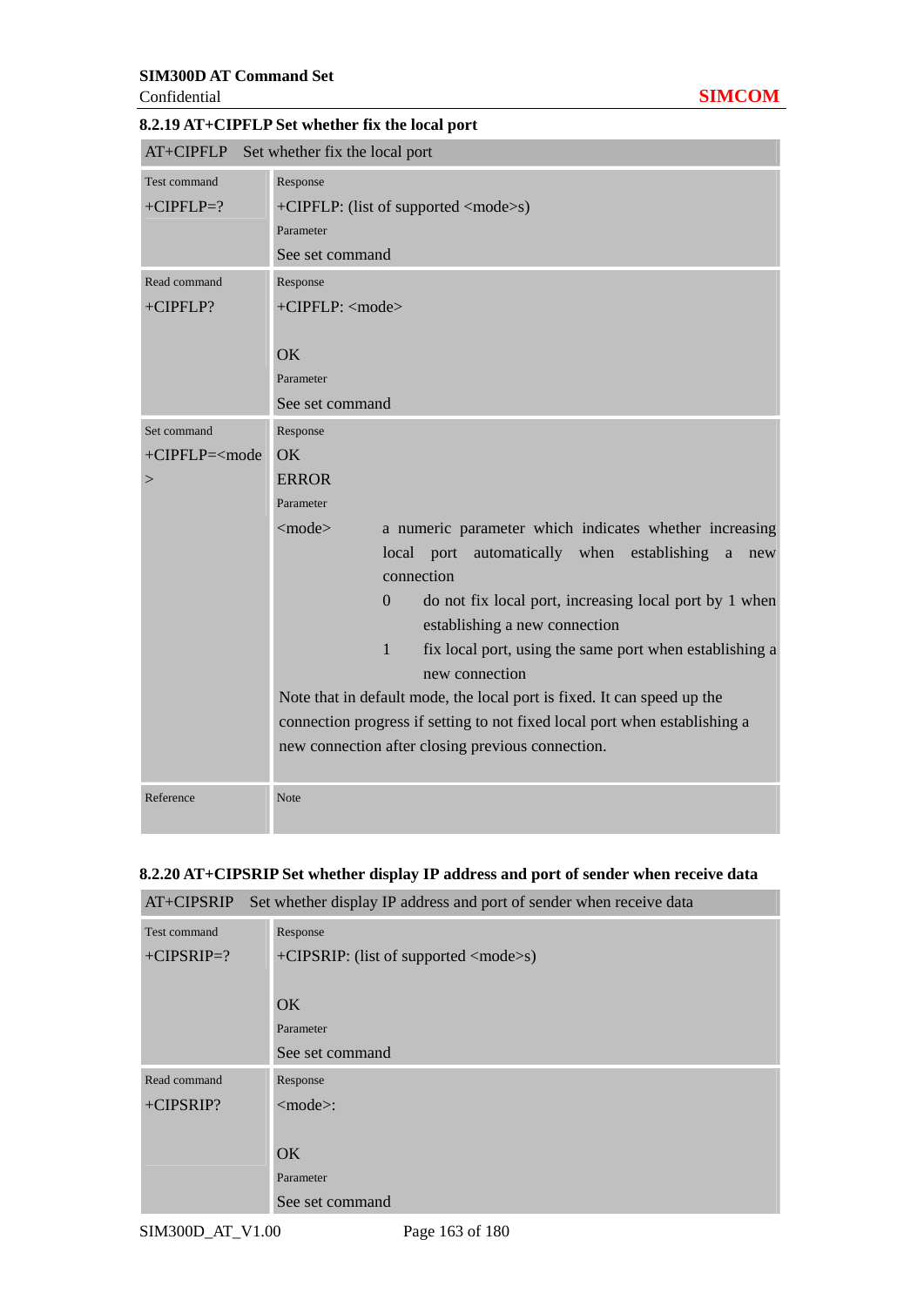Confidential **SIMCOM**

| Set command<br>$+CIPSRIP=\leqmod$<br>e | Response<br>OK<br><b>ERROR</b><br>Parameter<br>a numeric parameter which indicates whether show the<br>$\leq$ mode $>$                                                                                                                                                                    |
|----------------------------------------|-------------------------------------------------------------------------------------------------------------------------------------------------------------------------------------------------------------------------------------------------------------------------------------------|
|                                        | prompt of where the data received are from or not before<br>received data.<br>$\Omega$<br>do not show the prompt<br>$\mathbf{1}$<br>show the prompt, the format is as follows: RECV<br>FROM: <ip address="">:<port><br/>Note that the default mode is not to show the prompt.</port></ip> |
| Reference                              | <b>Note</b>                                                                                                                                                                                                                                                                               |

### **8.2.21 AT+CIPDPDP Set Whether Check State Of GPRS Network Timing**

| AT+CIPDPDP Set Whether Check State Of GPRS Network Timing                               |                                                                                                                                                                                                                                                                               |
|-----------------------------------------------------------------------------------------|-------------------------------------------------------------------------------------------------------------------------------------------------------------------------------------------------------------------------------------------------------------------------------|
| <b>Test command</b><br>$+CIPDPDP = ?$                                                   | Response<br>+CIPDPDP:(list of supported< mode>s)<br><b>OK</b><br>Parameter<br>See set command                                                                                                                                                                                 |
| Read command<br>+CIPDPDP?                                                               | Response<br>+CIPDPDP: <mode>,<interval>,<timer><br/>+CIPCPCP: 0<br/><b>OK</b><br/>Parameter<br/>See set command</timer></interval></mode>                                                                                                                                     |
| Set command<br>+CIPDPDP= <mo<br>de&gt;,<interval>,<ti<br>mer</ti<br></interval></mo<br> | Response<br><b>OK</b><br><b>ERROR</b><br>Parameter<br>$<$ mode $>$<br>0 not set detect PDP<br>1 set detect PDP<br><interval><br/><math>0</math> <interval <="&lt;math">180(ms)<br/><timer><br/>0<math>\times</math>timer<math>\times</math>=255</timer></interval></interval> |
| Reference                                                                               | Note                                                                                                                                                                                                                                                                          |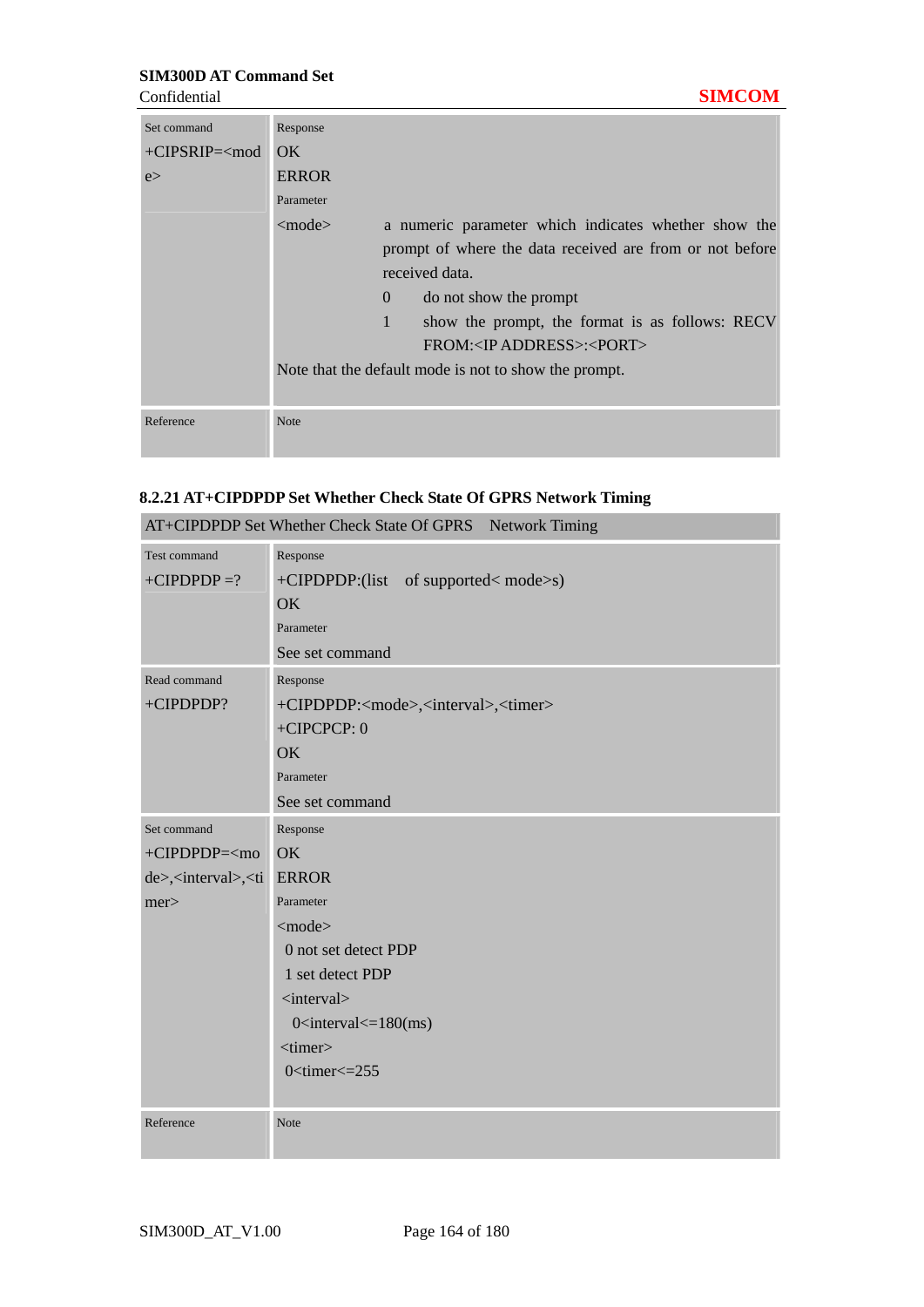### **8.2.22 AT+CIPSCONT Save TCPIP Aplicaton Context**

# **AT+CIPSCONT Save TCPIP Application Context**

| Read command | Response                                                                         |
|--------------|----------------------------------------------------------------------------------|
| AT+CIPSCONT? | TA returns TCPIP Application Context, which consists of the following AT Command |
|              | parameters.                                                                      |
|              | <b>SHOW APPTCPIP CONTEXT</b>                                                     |
|              | +CDNSORIP: <mode></mode>                                                         |
|              | +CIPSPRT:< sendprompt>                                                           |
|              | +CIPHEAD: <iphead></iphead>                                                      |
|              | +CIPFLP: <flp></flp>                                                             |
|              | +CIPSRIP: <srip></srip>                                                          |
|              | +CIPCSGP: <csgp></csgp>                                                          |
|              | Gprs Config APN: <apn></apn>                                                     |
|              | Gprs Config UserId: <gusr></gusr>                                                |
|              | Gprs Config Password: <gpwd></gpwd>                                              |
|              | Gprs Config inactivityTimeout: <timeout></timeout>                               |
|              | CSD Dial Number: <cnum></cnum>                                                   |
|              | CSD Config UserId: <cusr></cusr>                                                 |
|              | CSD Config Password: <cpwd></cpwd>                                               |
|              | CSD Config rate: <crate></crate>                                                 |
|              | +CIPDPDP: <dpdp></dpdp>                                                          |
|              | Detect PDP Inerval: <int></int>                                                  |
|              | Detect PDP Timer: <timer></timer>                                                |
|              |                                                                                  |
|              | OK                                                                               |
|              | Parameters                                                                       |
|              | <mode><br/>see AT+CDNSORIP</mode>                                                |
|              | <sendprompt><br/>see AT+CIPSPRT</sendprompt>                                     |
|              | <iphead> see AT+CIPHEAD</iphead>                                                 |
|              | $<$ flp $>$<br>see AT+CIPFLP                                                     |
|              | see AT+CIPSRIP<br><srip></srip>                                                  |
|              | see AT+CIPCSGP<br>$<$ csgp $>$                                                   |
|              | see AT+CIPCSGP<br>$app$                                                          |
|              | see AT+CIPCSGP<br>$<$ gusr $>$                                                   |
|              | see AT+CIPCSGP<br>$<$ gpwd $>$                                                   |
|              | <timeout><br/>see AT+CIPCSGP</timeout>                                           |
|              | see AT+CIPCSGP<br>$<$ cnum $>$                                                   |
|              | see AT+CIPCSGP<br>$<$ cusr $>$                                                   |
|              | see AT+CIPCSGP<br>$<$ cpwd $>$                                                   |
|              | see AT+CIPCSGP<br>$<$ crate $>$                                                  |
|              | see AT+CIPDPDP<br>$<$ dpdp $>$                                                   |
|              | $int$<br>see AT+CIPDPDP                                                          |
|              | <timer><br/>see AT+CIPDPDP</timer>                                               |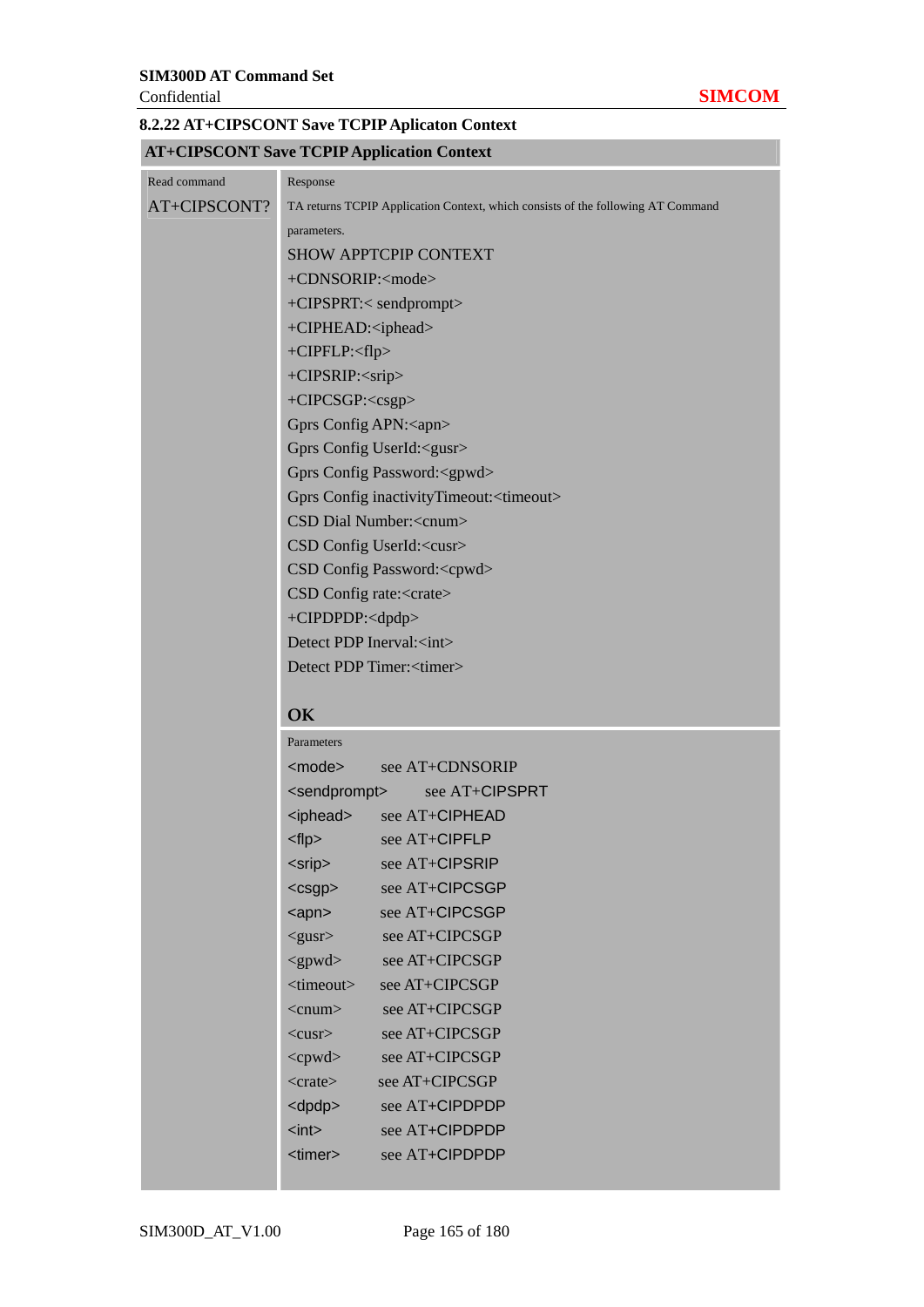#### Confidential **SIMCOM**

| Set command | Response                                                                                 |  |
|-------------|------------------------------------------------------------------------------------------|--|
| AT+CIPSCONT | TA saves TCPIP Application Context which consist of following AT command parameters, and |  |
|             | when system is rebooted, the parameters will be loaded automatically:                    |  |
|             | AT+CDNSORIP, AT+CIPSPRT, AT+CIPHEAD,                                                     |  |
|             | AT+CIPFLP, AT+CIPSRIP, AT+CIPCSGP,                                                       |  |
|             | AT+CIPDPDP                                                                               |  |
|             |                                                                                          |  |
|             | $\alpha$                                                                                 |  |
|             | Parameter                                                                                |  |
|             |                                                                                          |  |

# **8.2.23 AT+CIPMODE Select TCPIP Application mode**

| AT+CIPMODE               | <b>Select TCPIP Application mode</b> |
|--------------------------|--------------------------------------|
| Test command             | Response                             |
| $+CIPMODE=?$             | $+CIPMODE: (0,1)$                    |
|                          | <b>OK</b>                            |
| Read command             | Response                             |
| +CIPMODE?                | +CIPMODE: <mode></mode>              |
|                          | OK                                   |
|                          | Parameter                            |
|                          | See set command                      |
| Set command              | Response                             |
| $+CIPMODE=m$             | OK                                   |
| ode >                    | <b>ERROR</b>                         |
|                          | Parameter                            |
|                          | <mode> 0:command mode</mode>         |
|                          | 1:transparent transfer mode          |
| <b>Execution Command</b> | Response                             |
| +CIPMODE                 | <b>ERROR</b>                         |
|                          |                                      |
| Reference                | <b>Note</b>                          |

### **8.2.24 AT+CIPCCFG Configure Transparent Transfer mode**

| AT+CIPCCFG Configure Transparent Transfer Mode |                                                                               |
|------------------------------------------------|-------------------------------------------------------------------------------|
| Test command                                   | Response                                                                      |
| $+CIPCCFG=?$                                   | $+CIPCCFG: <3-8$ >,<2-10>,<256-1024>,<0,1>                                    |
|                                                | OK                                                                            |
|                                                |                                                                               |
| Read command                                   | Response                                                                      |
| $+CIPCCFG?$                                    | +CIPCCFG: <nmretry>,<waittm>,<sendsz>,<esc></esc></sendsz></waittm></nmretry> |
|                                                | OK                                                                            |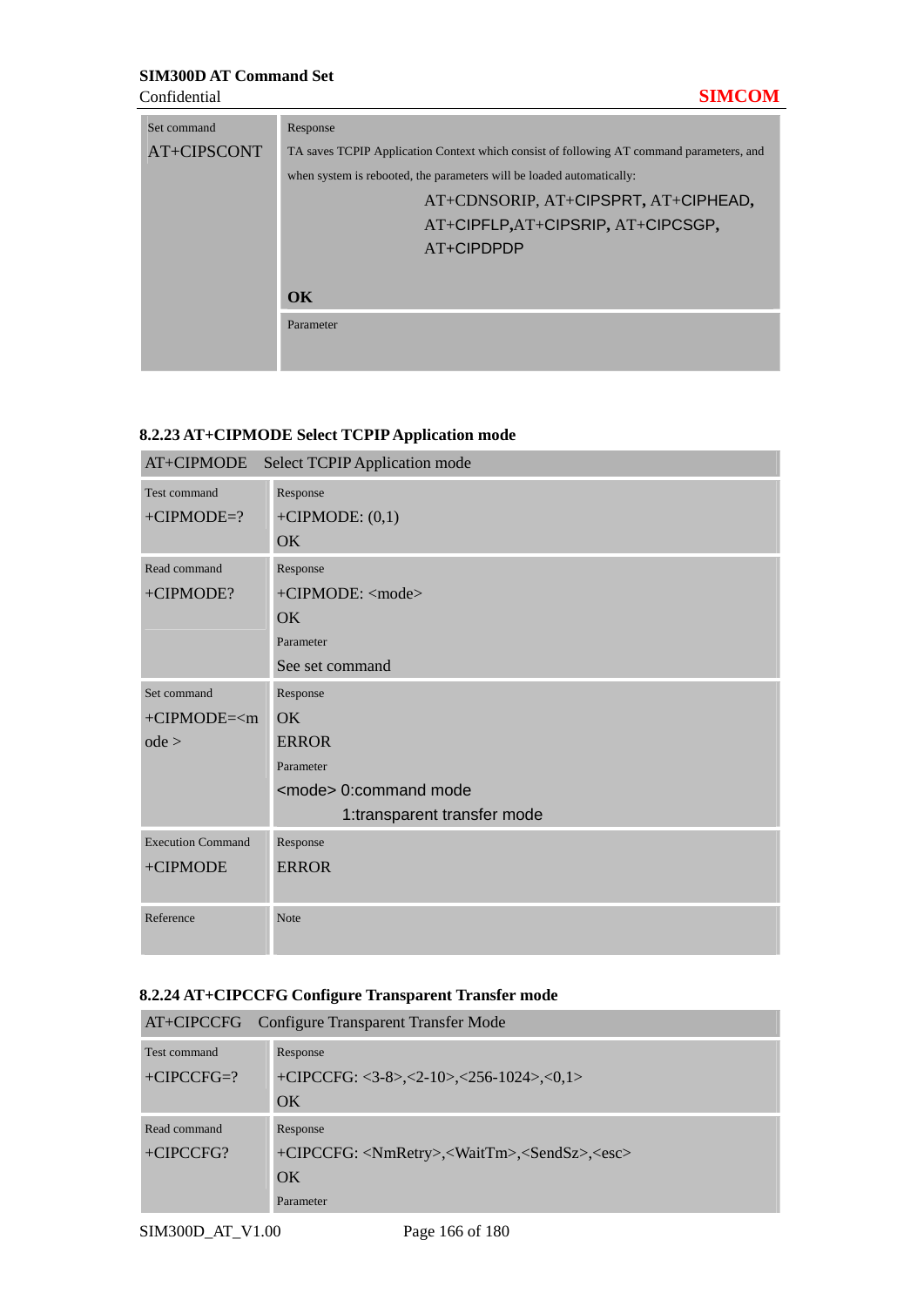|                                 | See set command                                                                                       |  |
|---------------------------------|-------------------------------------------------------------------------------------------------------|--|
| Set command                     | Response                                                                                              |  |
| $+CIPCCFG= OK$                  |                                                                                                       |  |
| Retry>, <waittm></waittm>       | <b>ERROR</b>                                                                                          |  |
| , <sendsz>,<esc></esc></sendsz> | Parameter                                                                                             |  |
|                                 | <nmretry><br/>number of retries to be made for an IP packet.</nmretry>                                |  |
|                                 | <waittm><br/>number of 200ms intervals to wait for serial input</waittm>                              |  |
|                                 | before sending the packet.                                                                            |  |
|                                 | <sendsz><br/>size in bytes of data block to be received from serial<br/>port before sending.</sendsz> |  |
|                                 | whether turn on the escape sequence, default is<br>$<$ esc $>$<br>TRUE.                               |  |
| <b>Execution Command</b>        | Response                                                                                              |  |
| $+CIPCCFG$                      | <b>ERROR</b>                                                                                          |  |
|                                 |                                                                                                       |  |
| Reference                       | <b>Note</b>                                                                                           |  |

# **9 Supported unsolicited result codes**

# **9.1 Summary of CME ERROR Codes**

Final result code +CME ERROR: <err> indicates an error related to mobile equipment or network. The operation is similar to ERROR result code. None of the following commands in the same command line is executed. Neither ERROR nor OK result code shall be returned. <err> values used by common messaging commands:

| Code of $\langle err \rangle$ | Meaning                     |
|-------------------------------|-----------------------------|
| $\theta$                      | phone failure               |
|                               | no connection to phone      |
| 2                             | phone-adaptor link reserved |
| 3                             | operation not allowed       |
| 4                             | operation not supported     |
| 5                             | PH-SIM PIN required         |
| 6                             | PH-FSIM PIN required        |
| 7                             | PH-FSIM PUK required        |
| 10                            | SIM not inserted            |
| 11                            | SIM PIN required            |
| 12                            | SIM PUK required            |
| 13                            | SIM failure                 |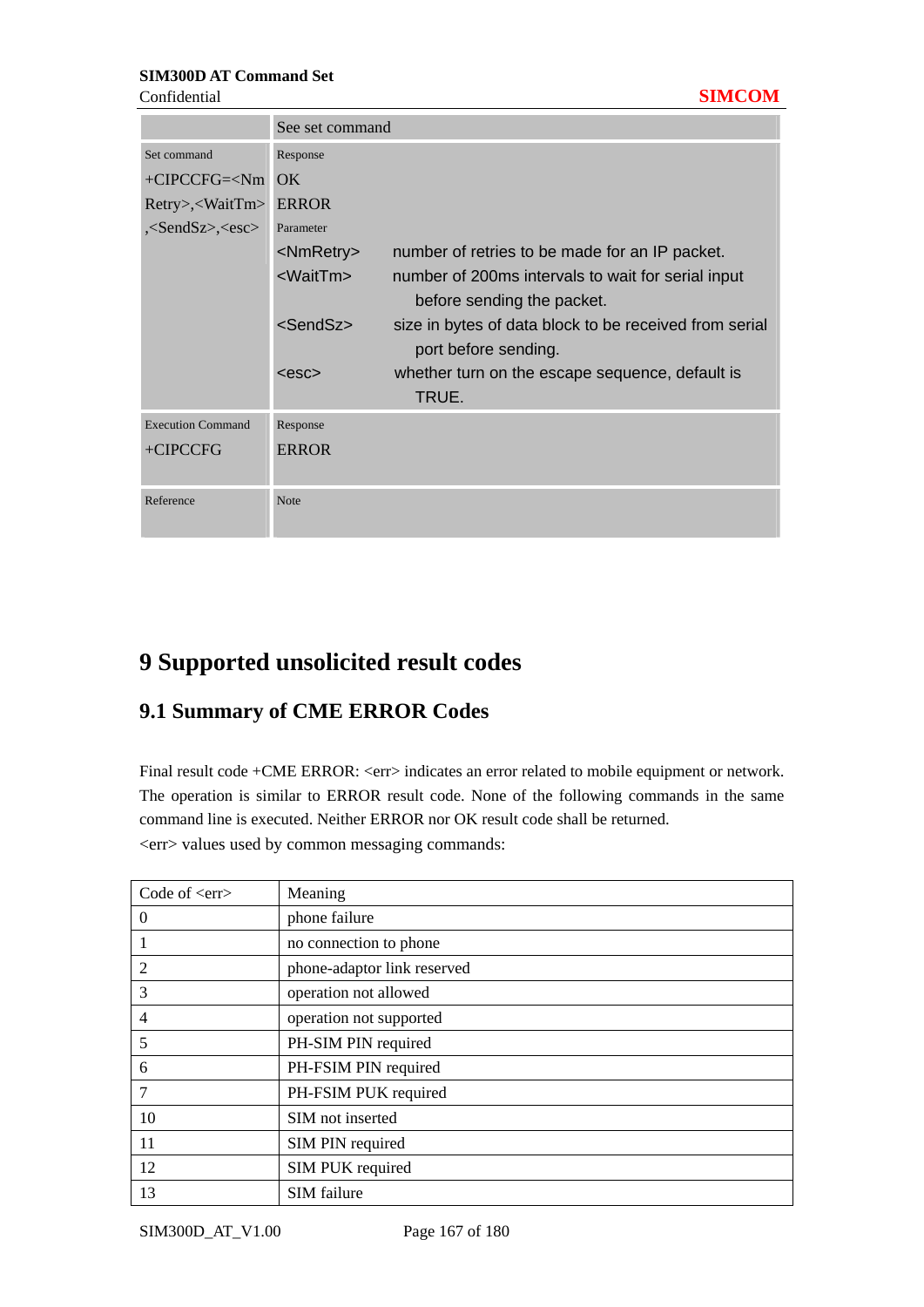| SIM busy                                      |
|-----------------------------------------------|
| SIM wrong                                     |
| incorrect password                            |
| SIM PIN2 required                             |
| SIM PUK2 required                             |
| memory full                                   |
| invalid index                                 |
| not found                                     |
| memory failure                                |
| text string too long                          |
| invalid characters in text string             |
| dial string too long                          |
| invalid characters in dial string             |
| no network service                            |
| network timeout                               |
| network not allowed - emergency calls only    |
| network personalization PIN required          |
| network personalization PUK required          |
| network subset personalization PIN required   |
| network subset personalization PUK required   |
| service provider personalization PIN required |
| service provider personalization PUK required |
| corporate personalization PIN required        |
| corporate personalization PUK required        |
| unknown                                       |
| illegal MS                                    |
| illegal ME                                    |
| GPRS services not allowed                     |
| PLMN not allowed                              |
| location area not allowed                     |
| roaming not allowed in this location area     |
| service option not supported                  |
| requested service option not subscribed       |
| service option temporarily out of order       |
| unspecified GPRS error                        |
| PDP authentication failure                    |
| invalid mobile class                          |
| GPRS - activation rejected by GGSN            |
| PRS - unspecified activation rejection        |
| GPRS - bad code or protocol rejection         |
| GPRS - can't modify address                   |
| <b>GPRS - CHAP close</b>                      |
| GPRS - profile (cid) currently unavailable    |
| GPRS - a profile (cid) is currently active    |
|                                               |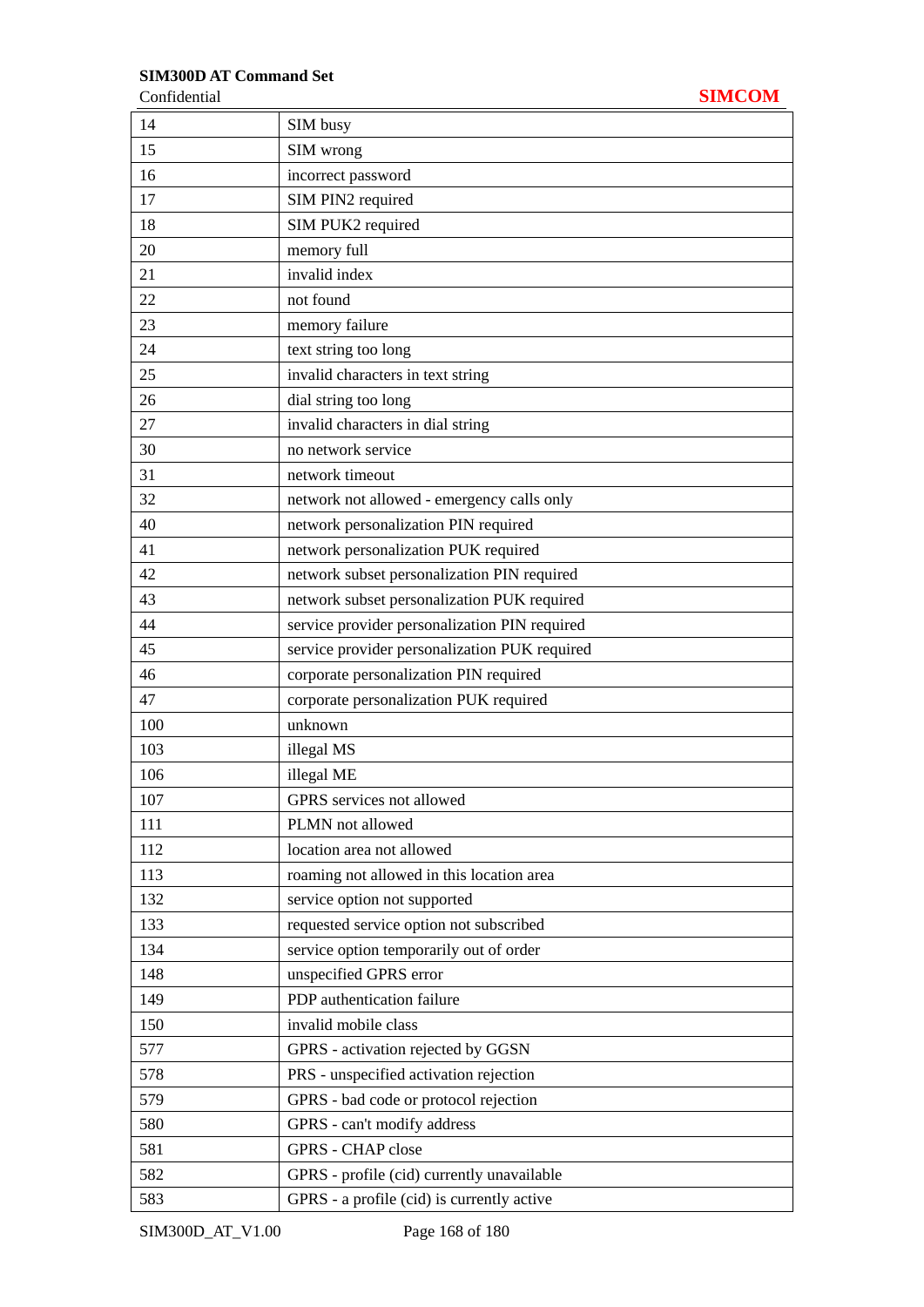### Confidential **SIMCOM**

| 584 | GPRS - combined services not allowed             |
|-----|--------------------------------------------------|
| 585 | GPRS - conditional IE error                      |
| 586 | GPRS - context activation rejected               |
| 587 | GPRS - duplicate TI received                     |
| 588 | GPRS - feature not supported                     |
| 589 | GPRS - service not available                     |
| 590 | GPRS - unknown IE from network                   |
| 591 | GPRS - implicitly detached                       |
| 592 | GPRS - insufficient resources                    |
| 593 | GPRS - invalid activation state (0-1)            |
| 594 | GPRS - invalid address length                    |
| 595 | GPRS - invalid character in address string       |
| 596 | GPRS - invalid cid value                         |
| 597 | GPRS - invalid dial string length                |
| 598 | GPRS - mode value not in range                   |
| 599 | <b>GPRS</b> - invalid MAND information           |
| 600 | GPRS - SMS service preference out of range       |
| 601 | GPRS - invalid TI value                          |
| 602 | GPRS - IPCP negotiation timeout                  |
| 603 | GPRS - LCP negotiation timeout                   |
| 604 | GPRS - LLC error                                 |
| 605 | GPRS - LLC or SNDCP failure                      |
| 606 | GPRS - lower layer failure                       |
| 607 | GPRS - missing or unknown APN                    |
| 608 | GPRS - mobile not ready                          |
| 609 | GPRS - MS identity not in network                |
| 610 | GPRS - MSC temporarily not reachable             |
| 611 | GPRS - message incompatible with state           |
| 612 | GPRS - message type incompatible with state      |
| 613 | GPRS - unknown message from network              |
| 614 | <b>GPRS</b> - NCP close                          |
| 615 | GPRS - network failure                           |
| 616 | PRS - no echo reply                              |
| 617 | <b>GPRS</b> - no free NSAPIs                     |
| 618 | GPRS - processing of multiple cids not supported |
| 619 | GPRS - no PDP context activated                  |
| 620 | GPRS - normal termination                        |
| 621 | GPRS - NSAPI already used                        |
| 622 | GPRS - address element out of range              |
| 623 | GPRS - PAP close                                 |
| 624 | GPRS - PDP context w/o TFT already activated     |
| 625 | GPRS - PDP type not supported                    |
| 626 | GPRS - peer refuses our ACCM                     |
| 627 | GPRS - peer refuses our IP address               |
|     |                                                  |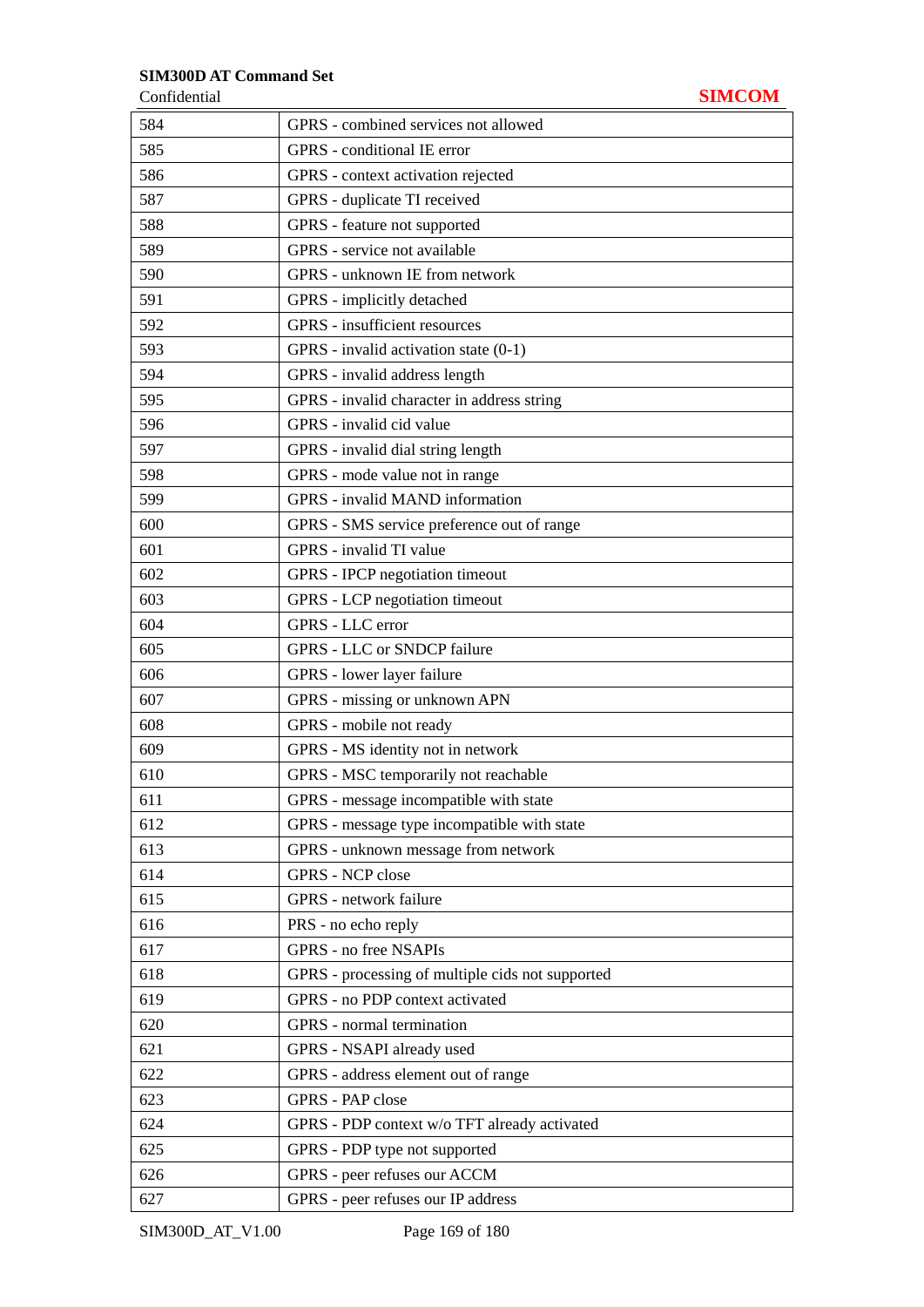Confidential **SIMCOM**

| 628 | GPRS - peer refuses our MRU                       |
|-----|---------------------------------------------------|
| 629 | GPRS - peer requested CHAP                        |
| 630 | GPRS - profile (cid) not defined                  |
| 631 | GPRS - unspecified protocol error                 |
| 632 | GPRS - QOS not accepted                           |
| 633 | GPRS - QOS validation fail                        |
| 634 | GPRS - reactivation required                      |
| 635 | GPRS - regular deactivation                       |
| 636 | GPRS - semantic error in TFT operation            |
| 637 | GPRS - semantic errors in packet filter           |
| 638 | GPRS - semantically incorrect message             |
| 639 | GPRS - service type not yet available             |
| 640 | GPRS - syntactical error in TFT operation         |
| 641 | GPRS - syntactical errors in packet filter        |
| 642 | PRS - too many RXJs                               |
| 643 | GPRS - unknown PDP address or type                |
| 644 | <b>GPRS</b> - unknown PDP context                 |
| 645 | GPRS - user authorization failed                  |
| 646 | GPRS - QOS invalid parameter                      |
| 673 | audio manager not ready                           |
| 674 | audio format cannot be configured                 |
| 705 | SIM toolkit menu has not been configured          |
| 706 | SIM toolkit already in use                        |
| 707 | SIM toolkit not enabled                           |
| 737 | +CSCS type not supported                          |
| 738 | CSCS type not found                               |
| 741 | must include <format> with <oper></oper></format> |
| 742 | incorrect <oper> format</oper>                    |
| 743 | <oper> length too long</oper>                     |
| 744 | SIM full                                          |
| 745 | unable to change PLMN list                        |
| 746 | network operator not recognized                   |
| 749 | invalid command length                            |
| 750 | invalid input string                              |
| 753 | missing required cmd parameter                    |
| 754 | invalid SIM command                               |
| 755 | invalid File Id                                   |
| 756 | missing required P1/2/3 parameter                 |
| 757 | invalid P1/2/3 parameter                          |
| 758 | missing required command data                     |
| 759 | invalid characters in command data                |
| 765 | invalid input value                               |
| 766 | unsupported value or mode                         |
| 767 | operation failed                                  |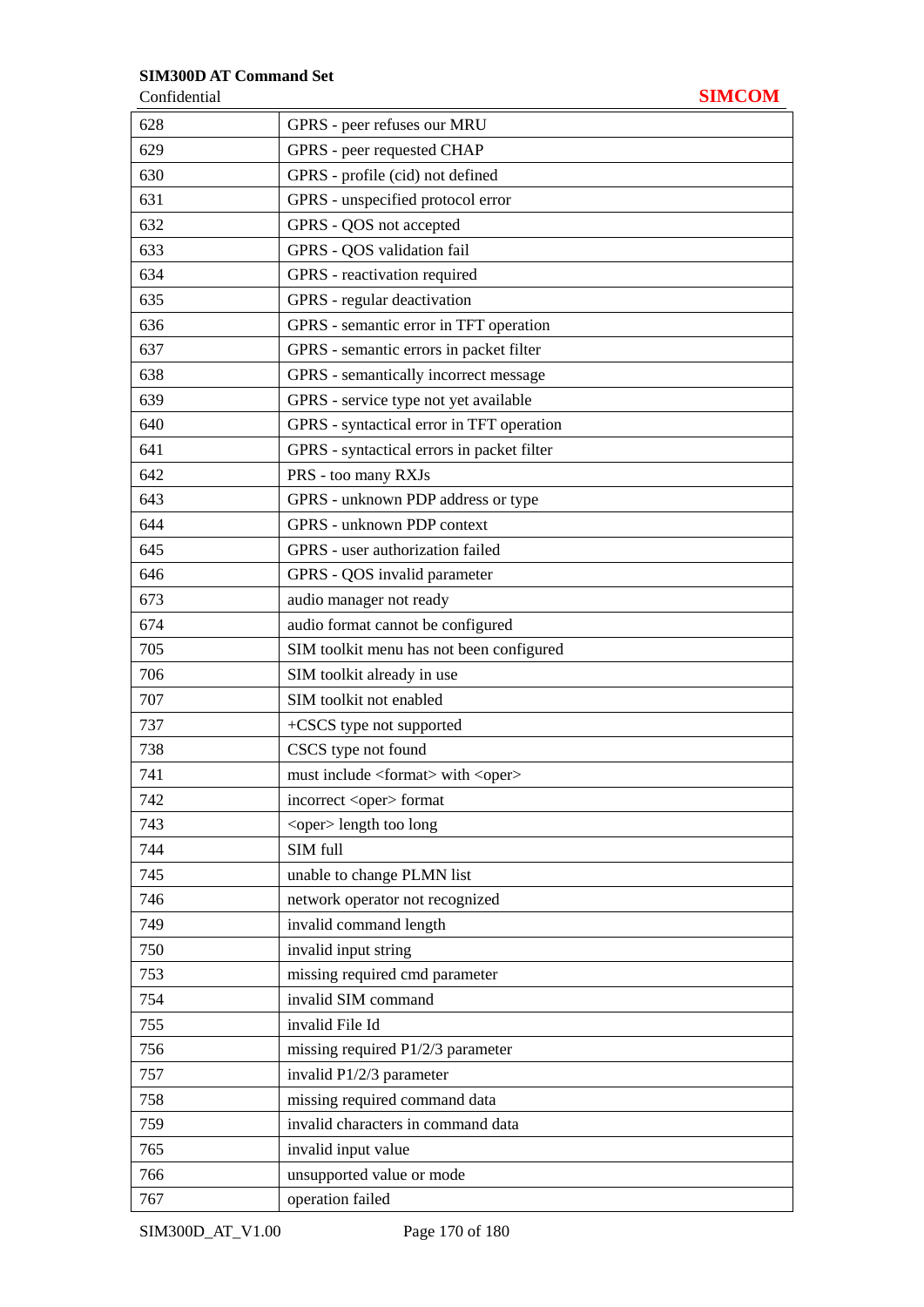Confidential **SIMCOM**

| 768 | multiplexer already active               |
|-----|------------------------------------------|
| 769 | unable to get control of required module |
| 770 | SIM invalid - network reject             |
| 771 | call setup in progress                   |
| 772 | SIM powered down                         |
| 773 | SIM File not present                     |

# **9.2 Summary of CMS ERROR Codes**

Final result code +CMS ERROR: <err> indicates an error related to mobile equipment or network. The operation is similar to ERROR result code. None of the following commands in the same command line is executed. Neither ERROR nor OK result code shall be returned.

<err> values used by common messaging commands:

| Code of <err></err> | <b>Meaning</b>                 |
|---------------------|--------------------------------|
| 300                 | ME failure                     |
| 301                 | <b>SMS ME</b> reserved         |
| 302                 | operation not allowed          |
| 303                 | operation not supported        |
| 304                 | invalid PDU mode               |
| 305                 | invalid text mode              |
| 310                 | SIM not inserted               |
| 311                 | SIM pin necessary              |
| 312                 | PH SIM pin necessary           |
| 313                 | SIM failure                    |
| 314                 | SIM busy                       |
| 315                 | SIM wrong                      |
| 316                 | SIM PUK required               |
| 317                 | SIM PIN2 required              |
| 318                 | SIM PUK2 required              |
| 320                 | memory failure                 |
| 321                 | invalid memory index           |
| 322                 | memory full                    |
| 330                 | SMSC address unknown           |
| 331                 | no network                     |
| 332                 | network timeout                |
| 500                 | unknown                        |
| 512                 | SIM not ready                  |
| 513                 | unread records on SIM          |
| 514                 | CB error unknown               |
| 515                 | PS busy                        |
| 517                 | SM BL not ready                |
| 528                 | Invalid (non-hex) chars in PDU |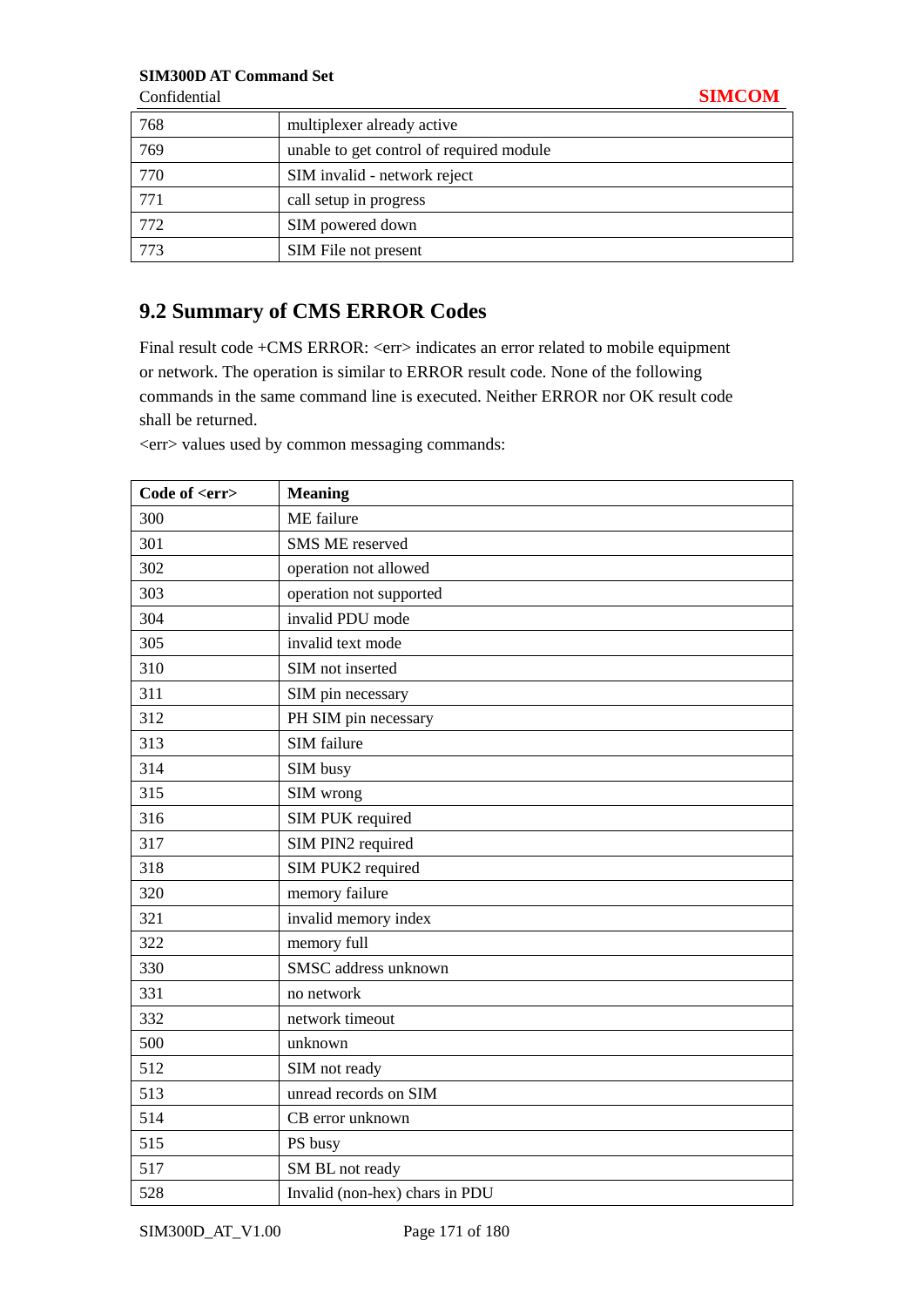| Confidential |                                         | <b>SIMCOM</b> |
|--------------|-----------------------------------------|---------------|
| 529          | Incorrect PDU length                    |               |
| 530          | Invalid MTI                             |               |
| 531          | Invalid (non-hex) chars in address      |               |
| 532          | Invalid address (no digits read)        |               |
| 533          | Incorrect PDU length (UDL)              |               |
| 534          | Incorrect SCA length                    |               |
| 536          | Invalid First Octet (should be 2 or 34) |               |
| 537          | Invalid Command Type                    |               |
| 538          | SRR bit not set                         |               |
| 539          | SRR bit set                             |               |
| 540          | Invalid User Data Header IE             |               |

# **10AT Commands Sample**

# **10.1 Profile Commands**

| <b>Demonstration</b>                            | <b>Syntax</b>     | <b>Expect Result</b>       |
|-------------------------------------------------|-------------------|----------------------------|
| The AT command interpreter is                   | AT                | OK                         |
| actively responding to input.                   |                   |                            |
| Display<br>product<br>identification            | <b>ATI</b>        | SIMCOM_Ltd                 |
| information: the manufacturer, the              |                   | SIMCOM_SIM300D             |
| and the product<br>product name                 |                   | Revision:                  |
| revision information.                           |                   | 1008B02SIM300D_ATMEL       |
| Display current configuration, a list           | AT&V              | [A complete listing of the |
| the<br>current<br>active<br>of<br>profile       |                   | active profile]            |
| parameters.                                     |                   |                            |
| Reporting of mobile equipment                   | $AT+CMEE=?$       | $+$ CMEE: $(0,1,2)$        |
| The default CME error<br>errors.                | AT+CMEE?          | $+$ CMEE: $0$              |
| setting is<br>reporting<br>disabled.            | $AT+CSCS=?$       | +CSCS:"GSM"                |
| Switching to verbose mode displays              |                   | +CSCS:"UCS2"               |
| a string explaining the error in more           | AT+CSCS="TEST"    | <b>ERROR</b>               |
| details.                                        | $AT+CMEE=2$       | OK                         |
|                                                 | AT+CSCS="TEST"    | +CME ERROR:<br>$+CSCS$     |
|                                                 |                   | type not found             |
| Storing the current configuration in            | ATE0;&W           | OK                         |
| nonvolatile<br>When<br>memory.<br>the           | AT                | [No echo]                  |
| board is reset, configuration changes           |                   |                            |
| from the last session are loaded.               | [Reset the board] | <b>OK</b>                  |
|                                                 | AT                | [No echo]                  |
|                                                 | ATE1;&W           |                            |
|                                                 | AT                | [Echo on]                  |
| <b>ME</b><br>minimum<br>the<br><b>Set</b><br>to | $AT+CFUN=0$       | OK                         |
| functionality                                   |                   |                            |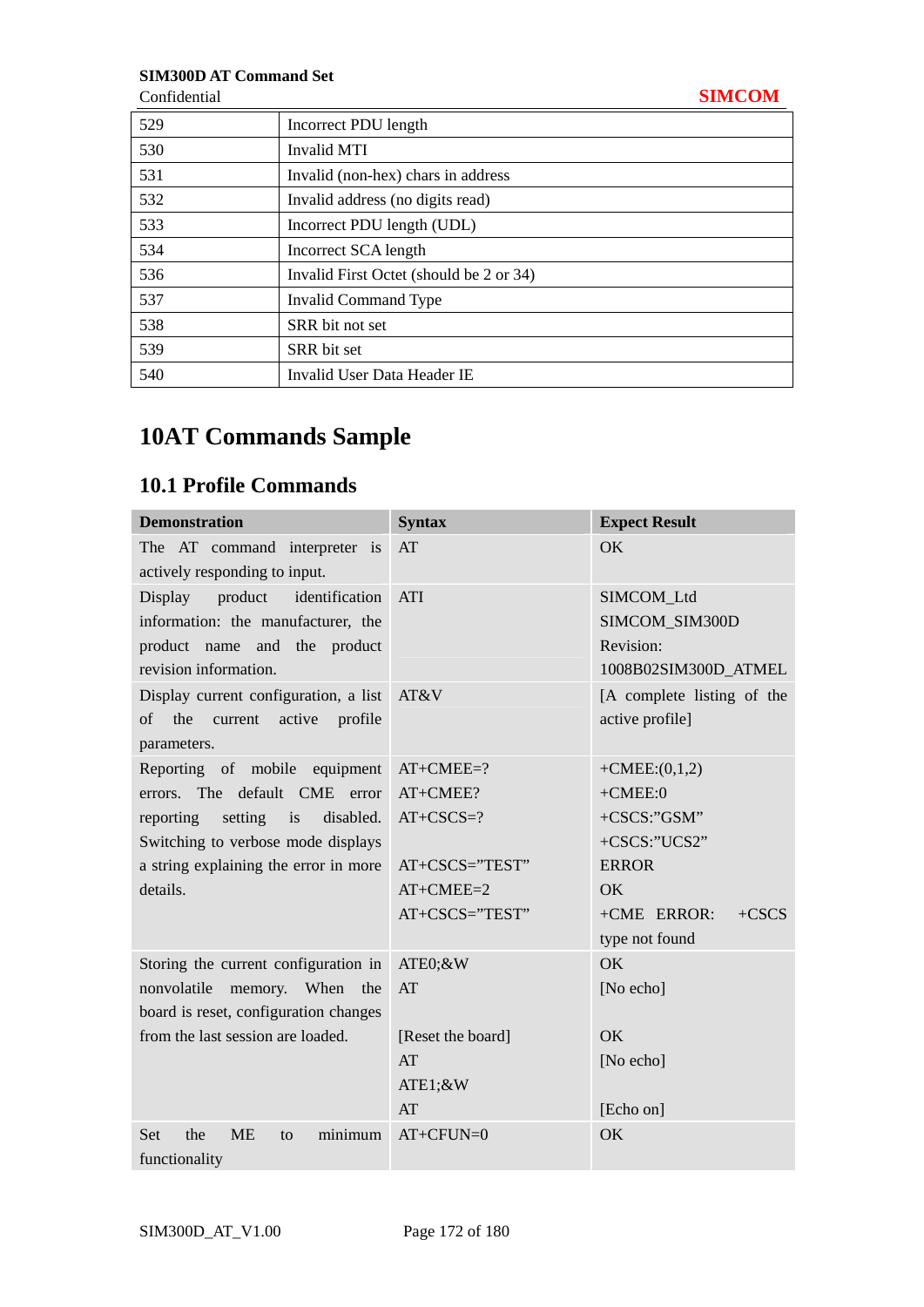| ME has entered full functionality mode. | $AT+CFUN?$ | $+CFUN:1$ |  |
|-----------------------------------------|------------|-----------|--|
|-----------------------------------------|------------|-----------|--|

# **10.2 SIM Commands**

| <b>Demonstration</b>                                                                       | <b>Syntax</b>      | <b>Expect Result</b>                   |
|--------------------------------------------------------------------------------------------|--------------------|----------------------------------------|
| Listing available phonebooks, and AT+CPBS=?                                                |                    | $+CPBS:("DC", "FD",$                   |
| selecting the SIM phone book.                                                              |                    | "LD","ON","SM","MC")                   |
|                                                                                            | $AT+CPBS="SM"$     | OK.                                    |
| Displaying the ranges of phone book $AT+CPBR=?$<br>entries and listing the contents of the |                    | $+CPBR$ : $(1-150)$ , $41$ , $14$      |
| phone book.                                                                                | $AT+CPBR=1,10$     | [a listing of phone book]<br>contents] |
| Wrinting an entry to the current $AT+CPBW =$ ,"13918                                       |                    | OK.                                    |
| phonebook.                                                                                 | 18xxxx", ,"Daniel" |                                        |
|                                                                                            | $AT+CPBR=1,10$     | [a listing of phone book<br>contents]  |
| Finding an entry in the current AT+CPBF="Daniel"                                           |                    | $+CPBF$ : 5,"139181860                 |
| phonebook using a text search.                                                             |                    | 89",129,"Daniel"                       |
| Deleting an entry from the current AT+CPBW=2,""                                            |                    | OK                                     |
| phonebook specified by its position AT+CPBR=1,10                                           |                    | [a listing of phone book               |
| index.                                                                                     |                    | contents]                              |

# **10.3 General Commands**

| <b>Demonstration</b>                                  | <b>Syntax</b>         | <b>Expect Result</b> |
|-------------------------------------------------------|-----------------------|----------------------|
| Displays the current network operator                 | AT+COPS?              | $+COPS: 0,0,"CHINA$  |
| that the handset is currently registered              |                       | MOBILE"              |
| with.                                                 |                       |                      |
| Display a full list of network operator               | AT+COPN               | AT+COPN              |
| names.                                                |                       | +COPN:"20201",       |
|                                                       |                       | "COSMO"              |
|                                                       |                       | [skip a bit]         |
|                                                       |                       | +COPN:"730100",      |
|                                                       |                       | "ENTEL PCS"          |
|                                                       |                       | <b>OK</b>            |
| Power down the phone $-$ reducing its                 | $AT+CFUN=0$           | OK                   |
| functionality. This will deregister the               | [wait for deregister] |                      |
| handset from the network.                             | ATD6241xxxx;          | <b>NO CARRIER</b>    |
|                                                       | $AT+CFUN=1$           | OK                   |
| CFUN disables access to the SIM.                      | $AT+CSMINS=1$         | $\overline{OK}$      |
| CSMINS shows when the SIM is                          | $AT+CFUN=0$           | OK                   |
| available again.                                      |                       | $+CSMINS:0$          |
|                                                       | $AT+CFUN=1$           | OK                   |
|                                                       |                       | $+CSMINS:1$          |
| Emulating the MIMI keypad to make a $AT+CKPD=$ 6241xx |                       | OK                   |
| SIM300D AT V1.00                                      | Page 173 of 180       |                      |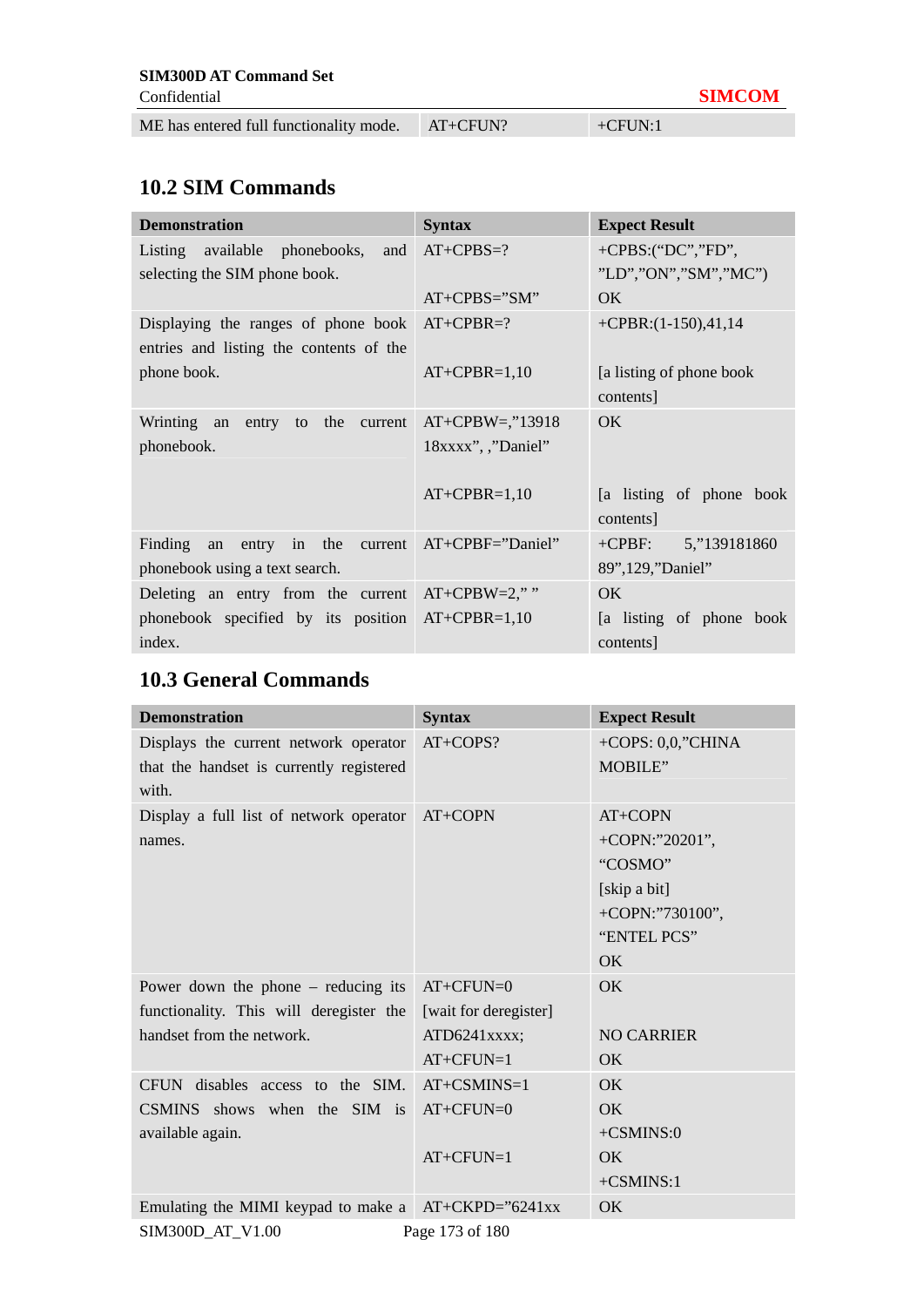Confidential **SIMCOM**

| <b>Communication</b> |                             | <u>DAILOONI</u>               |
|----------------------|-----------------------------|-------------------------------|
| voice call.          | $\overline{\text{xxs}}$ 4.4 | [the voice call is connected] |
| Request the IMSI     | $AT+CIMI$                   | 460008184101641               |

# **10.4 GPRS Commands**

| <b>Demonstration</b>                                                                                                                                                                                                                                                                                                                                                                                                                                                                                                                                                                                  | <b>Syntax</b>                                                                                                  | <b>Expect Result</b>                                       |
|-------------------------------------------------------------------------------------------------------------------------------------------------------------------------------------------------------------------------------------------------------------------------------------------------------------------------------------------------------------------------------------------------------------------------------------------------------------------------------------------------------------------------------------------------------------------------------------------------------|----------------------------------------------------------------------------------------------------------------|------------------------------------------------------------|
| To establish a GPRS context.                                                                                                                                                                                                                                                                                                                                                                                                                                                                                                                                                                          | Setup modem driver<br>Setup<br>dial<br>up<br>connection with *99#<br>Run internet explorer                     | Should be able to surf the<br>web using Internet explorer. |
| There are two GPRS Service Codes for<br>the ATD Command: Value 98 and 99.<br>Establish a connection by service code<br>99.<br>Establish a connection by service code<br>99, IP address123 and L2P=PPP and<br>using CID 1. The CID has to be defined<br>by AT+CGDCONT.<br>Establish a connection by service code<br>99 and L2P=PPP<br>Establish a connection by service code<br>99 and using CID 1<br>Establish a connection by service code<br>99 and L2P=PPP and using CID1. The<br>defined<br><b>CID</b><br>has<br>be<br>by<br>to<br>AT+CGDCONT<br>Establish an IP connection by service<br>code 98 | $ATD*99#$<br>ATD*99*123.124.125.<br>126*PPP*1#<br>ATD*99**PPP#<br>ATD*99***1#<br>$ATD*99**PPP*1#$<br>$ATD*98#$ |                                                            |
| To check if the MS is connected to the<br><b>GPRS</b> network                                                                                                                                                                                                                                                                                                                                                                                                                                                                                                                                         | $AT+CGATT$ ?                                                                                                   | $+CGATT:1$                                                 |
| Detach from the GPRS network                                                                                                                                                                                                                                                                                                                                                                                                                                                                                                                                                                          | $AT+CGATT=0$                                                                                                   | OK                                                         |
| To check if the MS is connected to the<br><b>GPRS</b> network                                                                                                                                                                                                                                                                                                                                                                                                                                                                                                                                         | AT+CGATT?                                                                                                      | $+CGATT:0$                                                 |
| To check the class of the MS                                                                                                                                                                                                                                                                                                                                                                                                                                                                                                                                                                          | AT+CGCLASS?                                                                                                    | +CGCLASS:B                                                 |
| Establish a context using the terminal<br>equipment: defines CID 1<br>and sets the PDP type to IP, access<br>point name and IP address aren't set.                                                                                                                                                                                                                                                                                                                                                                                                                                                    | $AT+CGDCONT=1,"I$<br>P''<br>$ATD*99#$                                                                          | OK<br><b>CONNECT</b><br>$<$ data $>$                       |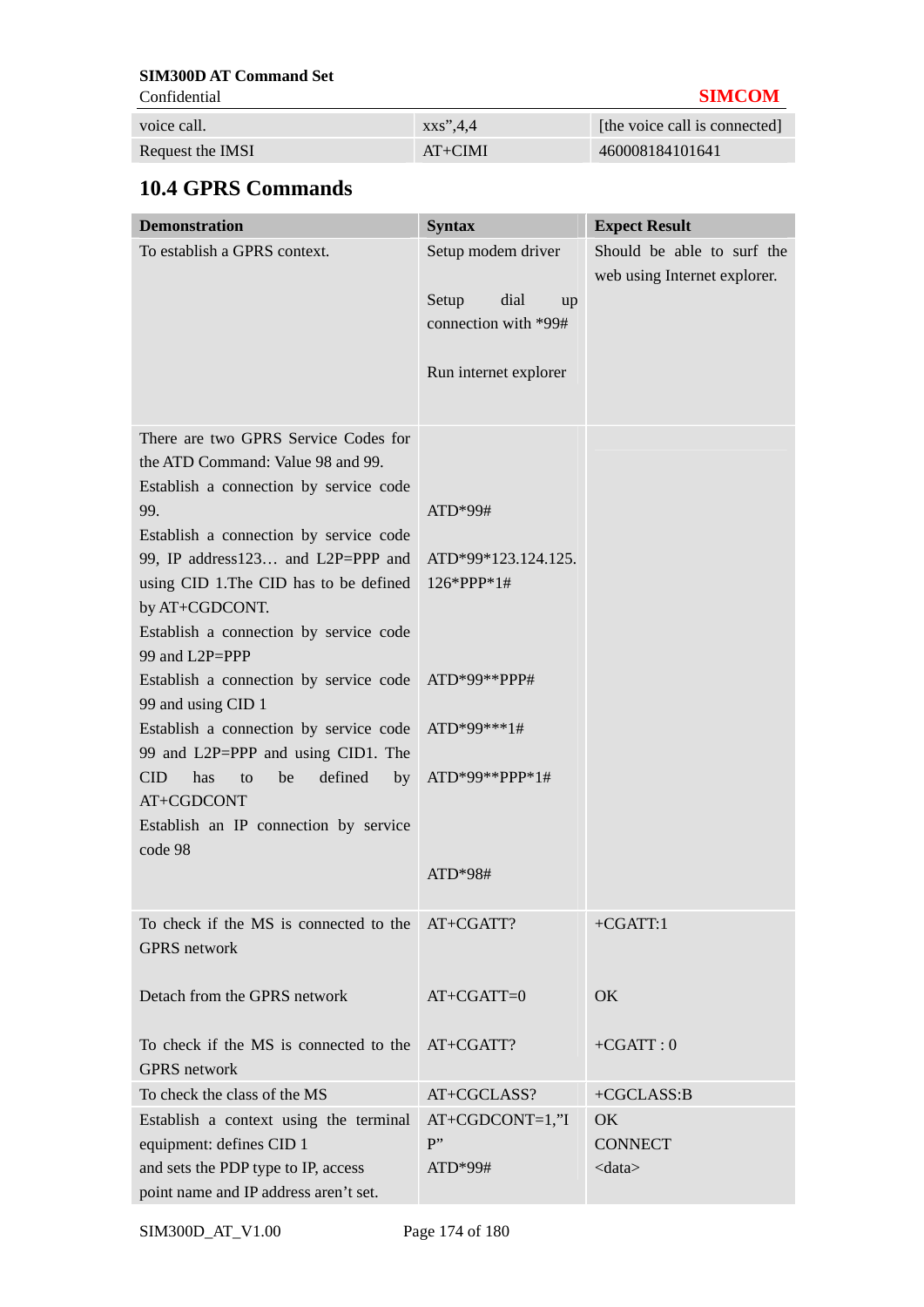Confidential **SIMCOM**

| Cancel a context using the terminal AT+CGDCONT=1,<br>equipment | " $IP$ "          | OK                     |
|----------------------------------------------------------------|-------------------|------------------------|
|                                                                | ATD*99#           | <b>CONNECT</b>         |
|                                                                |                   | $<$ data $>$           |
| Pause data transfer and enter command                          | $+++$             |                        |
| mode by $++$                                                   |                   |                        |
| Stop the GPRS data transfer                                    | <b>ATH</b>        | <b>OK</b>              |
| Reconnect a context using the terminal                         | $AT+CGDCONT=1,"I$ | OK                     |
| equipment                                                      | P''               | <b>CONNECT</b>         |
|                                                                | $AT*99#$          | $\langle data \rangle$ |
|                                                                |                   |                        |
|                                                                | $+++$             | <b>CONNECT</b>         |
| Resume the data transfer                                       | <b>ATO</b>        | $<$ data $>$           |
| Pause the data transfer and make a voice                       | $AT+CGDCONT=1,"I$ | OK                     |
| call. The release of voice call, resume                        | P''               | <b>CONNECT</b>         |
| the data transfer                                              | $ATD*99#$         | $<$ data $>$           |
|                                                                |                   |                        |
|                                                                | $+++$             | OK                     |
|                                                                | ATD6241xxxx;      | OK                     |
|                                                                | <b>ATH</b>        | <b>CONNECT</b>         |
|                                                                | <b>ATO</b>        | $<$ data $>$           |
|                                                                |                   | OK                     |
|                                                                | <b>ATH</b>        |                        |

**\***Quality of Service (QOS) is a special parameter of a CID which consists of several parameters itself.

The QOS consists of

The precedence class

The delay class

The reliability class

The peak throughput class

The mean throughput class

And is decided in "requested QOS" and "minimum acceptable QOS".

All parameters of the QOS are initiated by default to the "network subscribed value (=0)" but the QOS itself is set to be undefined. To define a QOS use the AT+CGQREQ or AT+CGQMIN command.

| Overwrites the precedence class of   | $AT+CGQRED=1,2$ | OK                  |
|--------------------------------------|-----------------|---------------------|
| QOS of CID 1 and sets the QOS of     |                 |                     |
| CID 1 to be present                  |                 |                     |
| Response: all QOS values of CID 1    | $AT+CGOREO?$    | +CGQREQ:1,2,0,0,0,0 |
| Are set to network subscribed except |                 |                     |
| precedence class which is set        |                 | OK                  |
| to $2$                               |                 |                     |
| Set the QOS of CID 1 to not present. | $AT+CGOREO=1$   | OK                  |
| Once defined, the CID it can be      |                 |                     |
| activated.                           |                 |                     |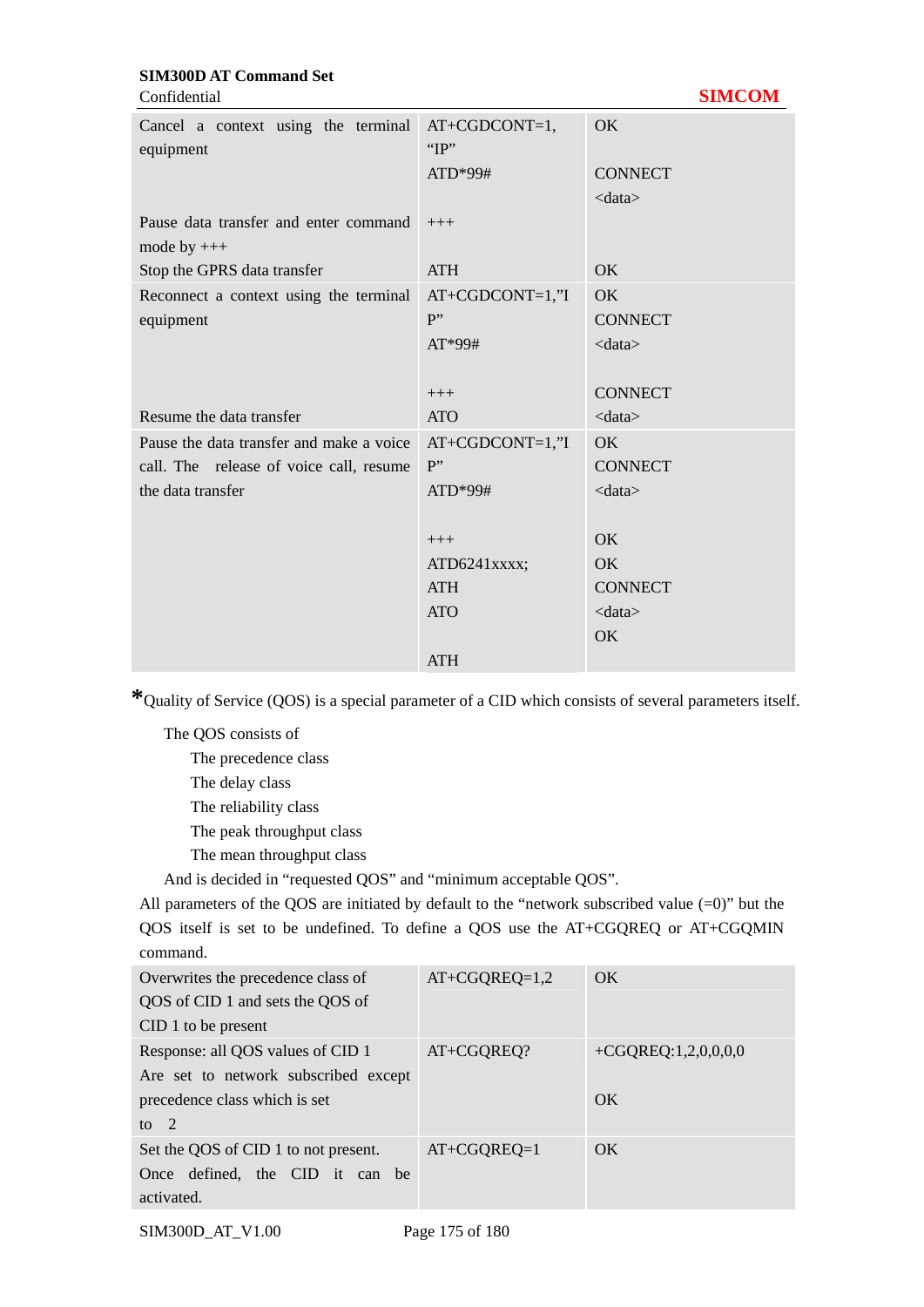| Confidential                                         |                    | <b>SIMCOM</b>     |
|------------------------------------------------------|--------------------|-------------------|
| Activate CID 2, if the CID is already $AT+CGACT=1,2$ |                    | OK.               |
| active, the mobile returns OK at once.               |                    |                   |
| If no CID is defined the mobile $AT+CGACT=1,3$       |                    | $+CME$ ERROR: 123 |
| responses + CME ERROR: invalid index.                |                    |                   |
| Note: If the mobile is NOT attached                  |                    |                   |
| by $AT+CGATT=1$ before activating, the               |                    |                   |
| attach is automatically done by the                  |                    |                   |
| $AT+CGACT$ command.                                  |                    |                   |
| Use the defined and activated CID                    | $AT+CGDATA="PPP",$ | <b>CONNECT</b>    |
| to get online. The mobile can be $\vert$ 1           |                    |                   |
| connected using the parameters of                    |                    |                   |
| appointed CID or using default                       |                    |                   |
| parameter                                            |                    |                   |

The mobile supports Layer 2 Protocol(L2P) PPP only.

Note: If the mobile is NOT attached by AT+CGATT=1 and the CID is NOT activated before connecting, attaching and activating is automatically done by the AT+CGDATA command.

Some providers require to use an APN to establish a GPRS connection. So if you use the Microsoft Windows Dial-Up Network and ATD\*9… to connect to GPRS you must provide the context definition as part of the modem definition (Modem properties/Connection/Advanced…/Extra settings.) As an alternative, you can define and activate the context in a terminal program (e.g. Microsoft HyperTerminal) and then use the Dial-Up Network to send only the ATD command.

# **10.5 Call Control Commands**

| <b>Demonstration</b>                      | <b>Syntax</b> | <b>Expect Result</b>        |
|-------------------------------------------|---------------|-----------------------------|
| Make a voice call                         | ATD6241xxxx;  | OK                          |
|                                           |               | MS makes a voice call       |
| Hang up a call                            | <b>ATH</b>    | OK                          |
|                                           |               | Call dropped                |
| Make a voice call using the last number   | ATD6241xxxx;  | OK.                         |
| facility. The initial call is established | <b>ATH</b>    |                             |
| then cancelled. The second call is made   | <b>ATDL</b>   | OK                          |
| using the previous dial string.           |               |                             |
| Make a circuit switch data call           | $ATD*99#$     | The dial string does        |
|                                           |               | not include the terminating |
|                                           |               | semicolon. The call is made |
|                                           |               | to a configured modem. Data |
|                                           |               | can be exchanged using a    |
|                                           |               | terminal emulator.          |
| Make a circuit switch data call, suspend  | $ATD*99#$     | <b>CONNECT</b>              |
| the call and then resume the call         |               | $<$ text $>$                |
|                                           | $+++$         | OK                          |
|                                           | <b>ATO</b>    | <b>CONNECT</b>              |
|                                           |               | $<$ text $>$                |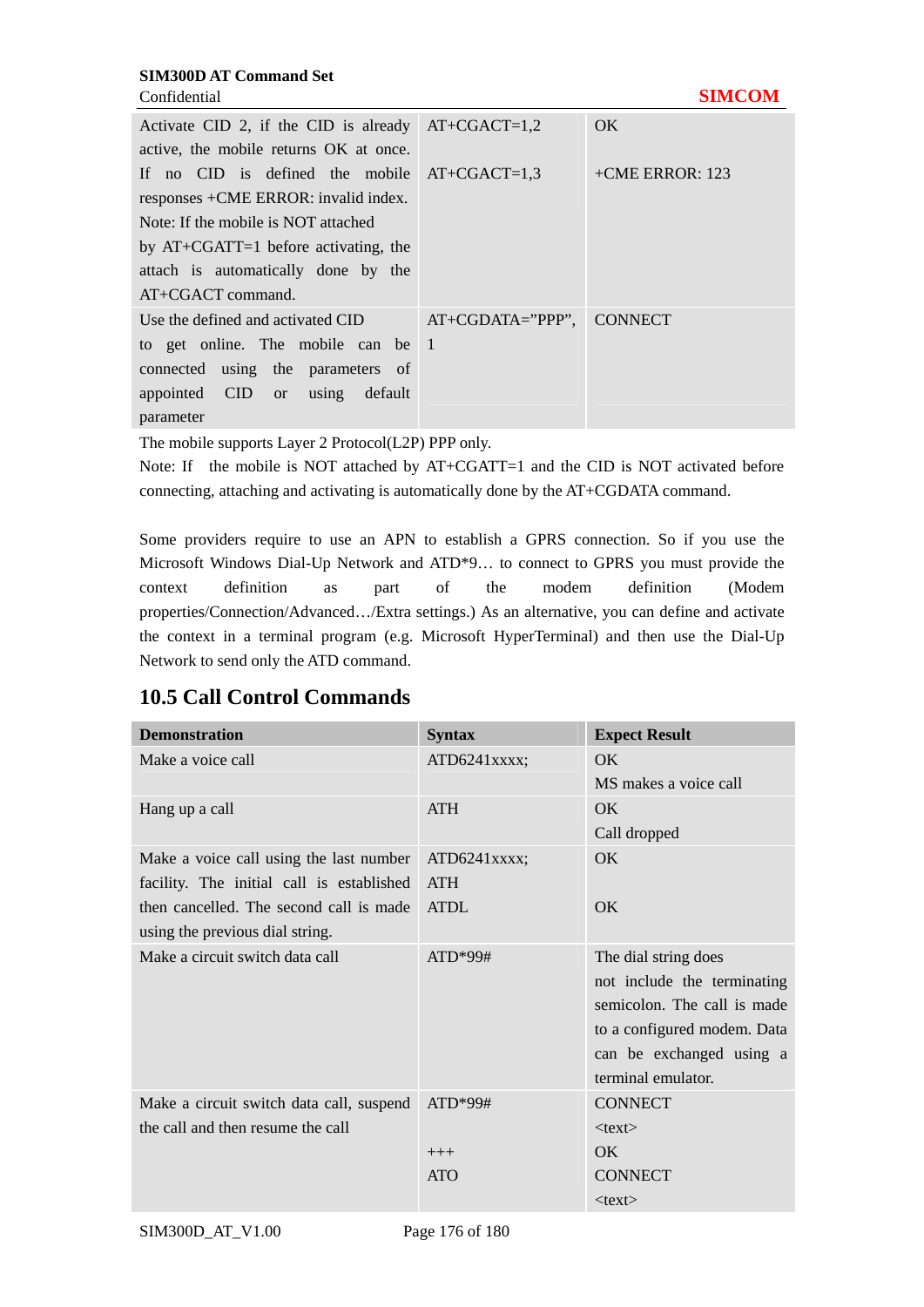Confidential **SIMCOM**

| Example of a MT voice call                                                | Make MT voice call to                 | <b>RING</b>                                              |
|---------------------------------------------------------------------------|---------------------------------------|----------------------------------------------------------|
|                                                                           | MS.                                   | <b>RING</b>                                              |
|                                                                           | <b>ATA</b>                            | OK[accept call]                                          |
|                                                                           | <b>ATH</b>                            | OK[hang up call]                                         |
| Call related supplementary service:                                       | $AT+CHLD=$                            | Return value: $(0,1,1x,2,2x,3)$                          |
| AT+CHLD. This command provides                                            | $<\!\!N\!\!>=\!\!0$<br><b>RELEASE</b> |                                                          |
| support for call waiting functionality.                                   | ALL HELD CALLS                        |                                                          |
|                                                                           | SENDS USER<br>OR                      |                                                          |
|                                                                           | <b>BUSY STATUS TO</b>                 |                                                          |
|                                                                           | <b>WAITING</b><br>CALL                |                                                          |
|                                                                           | $<\!\!N\!\!>=1$<br><b>RELEASE</b>     |                                                          |
|                                                                           | <b>ALL ACTIVE CALLS</b>               |                                                          |
|                                                                           | AND<br><b>ACCEPT</b>                  |                                                          |
|                                                                           | <b>OTHER</b>                          |                                                          |
|                                                                           | CALL(WAITING OR                       |                                                          |
|                                                                           | HELD)<br>$<\infty>=1X$                |                                                          |
|                                                                           | RELEASE CALL X                        |                                                          |
|                                                                           | $<$ N $> = 2$ PLACE ALL               |                                                          |
|                                                                           | <b>ACTIVE CALLS ON</b>                |                                                          |
|                                                                           | <b>HOLD AND ACCEPT</b>                |                                                          |
|                                                                           | CALL<br>$<\infty>=2X$                 |                                                          |
|                                                                           | PLACE ALL CALLS                       |                                                          |
|                                                                           | ON HOLD EXCEPT                        |                                                          |
|                                                                           | <b>CALL X</b>                         |                                                          |
| Terminate current call and accept waiting                                 | $AT+CCWA=1,1$                         | OK                                                       |
| call.                                                                     | ATD6241xxxx;                          | OK                                                       |
| Establish a voice call from EVB, receive                                  | $\langle$ RX incoming call $>$        | +CCWA:"62418148",                                        |
| an incoming call (incoming call accepts)                                  |                                       | 129,1                                                    |
| waiting status), terminate active call and AT+CHLD=1                      |                                       |                                                          |
| accept incoming call. Note call waiting                                   |                                       | OK                                                       |
| must be active for this option – use<br>"AT+CCWA=1,1" before running this |                                       | <waiting active="" call=""></waiting>                    |
| demonstration.                                                            |                                       |                                                          |
| Set current call to busy and accept                                       | ATD6241xxxx;                          |                                                          |
| waiting call.                                                             | $\langle$ RX incoming call $>$        | +CCWA:"1391818                                           |
| Establish a voice call from EVB, receive                                  |                                       | 6089",129,1                                              |
| an incoming call(incoming call accepts                                    | $AT+CHLD=2$                           | OK <waiting active="" call="" other<="" td=""></waiting> |
| waiting status), place active call on hold                                |                                       | call on hold>                                            |
| and switch to incoming call. Terminate                                    | $AT+CHLD=1$                           | OK <incoming<br>call</incoming<br>                       |
| active call and switch back to original                                   |                                       | terminated, dialed number                                |
| call. Note call waiting must have been                                    |                                       | now active>                                              |
| previously<br>enabled<br>this<br>for                                      |                                       |                                                          |
| demonstration to work.                                                    |                                       |                                                          |
| Switch between active and held calls.                                     | ATD6241xxxx;                          | OK                                                       |
| Establish a voice call from EVB, receive                                  |                                       |                                                          |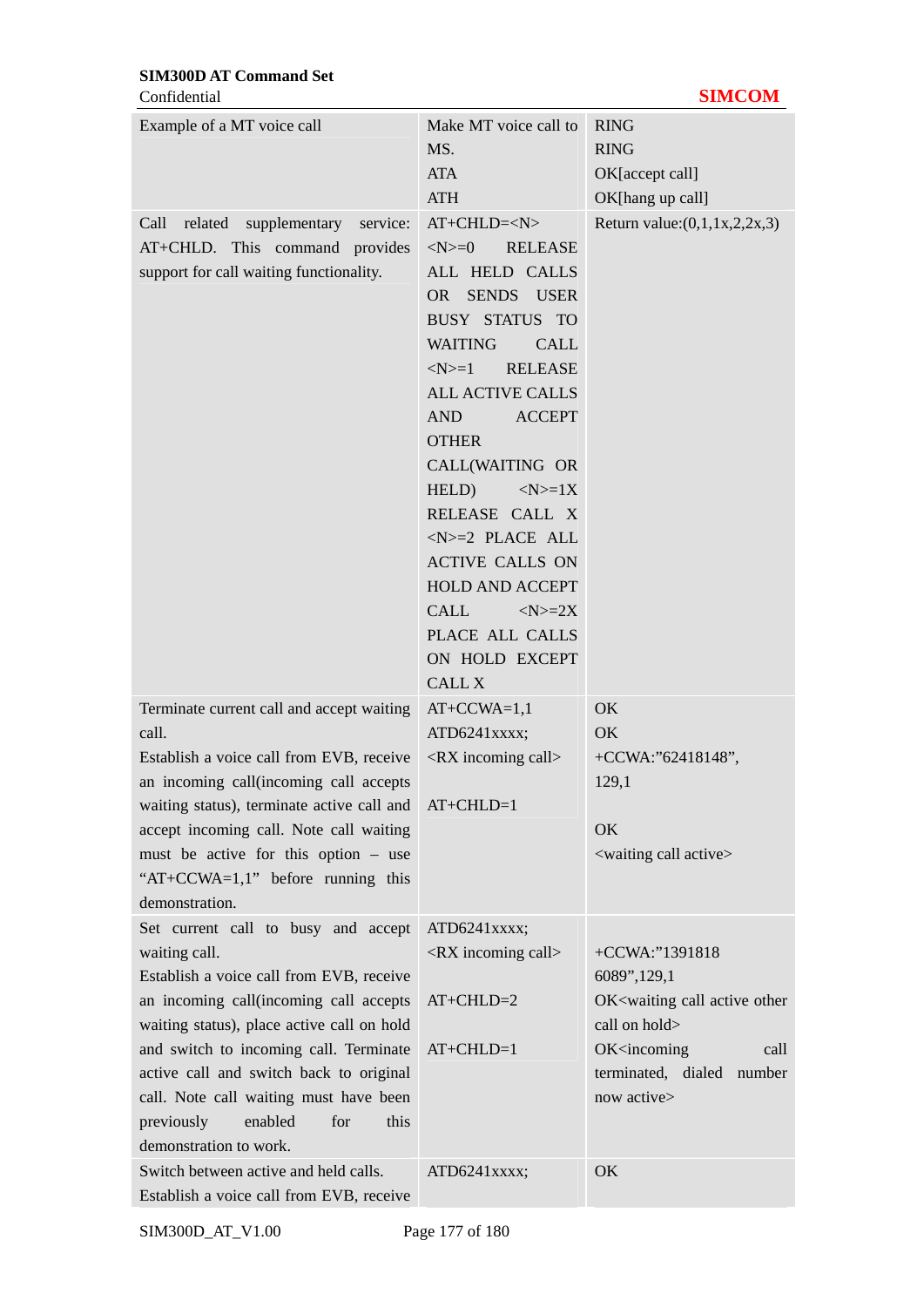# Confidential **SIMCOM**

| an incoming call (incoming call accepts                                     | <rx call="" incoming=""></rx>  | +CCWA:"1391818                                                  |
|-----------------------------------------------------------------------------|--------------------------------|-----------------------------------------------------------------|
| waiting status), place active call on hold                                  |                                | 6089",129,1                                                     |
| and switch to incoming call. Switch                                         | $AT+CHLD=2$                    | OK                                                              |
| between both calls, placing each in the                                     |                                | <incoming<br>call</incoming<br>                                 |
| hold state whilst the other is active                                       |                                | activated, original on hold>                                    |
| before terminating each one. This feature                                   |                                | <b>OK</b>                                                       |
| relies on knowing each call's ID. This is                                   | $AT+CHLD=21$                   | <original<br>call</original<br>                                 |
| using<br>the<br>List<br>done<br>Current                                     |                                | active, incoming call held>                                     |
| Calls(AT+CLCC) command. A call's ID                                         |                                | +CLCC:1,0,0,0,0,"62                                             |
| is required to switch between held and                                      |                                | 418148",129                                                     |
| active calls. Held calls that are not                                       | AT+CCLC                        | +CLCC:3,1,1,0,0,"139                                            |
| automatically resumed when all other                                        |                                | 18186089",129                                                   |
| calls are terminated. They need to be                                       |                                | OK                                                              |
| made active using the $AT+CHLD=2x$                                          |                                | < note incoming call held                                       |
| command. Note call waiting must have<br>been previously enabled for<br>this |                                | flag set><br><b>OK</b>                                          |
| demonstration to work.                                                      |                                | <original call="" held,="" incoming<="" td=""></original>       |
|                                                                             | $AT+CHLD=23$                   | call active>                                                    |
|                                                                             |                                | OK                                                              |
|                                                                             |                                | <terminate call="" incoming=""></terminate>                     |
|                                                                             | $AT+CHLD=13$                   | <terminate call="" original=""></terminate>                     |
|                                                                             |                                |                                                                 |
|                                                                             |                                |                                                                 |
|                                                                             | AT+CHLD=11                     |                                                                 |
| Send busy status to incoming waiting                                        | ATD6241xxxx;                   | OK                                                              |
| caller.                                                                     |                                |                                                                 |
| Establish a voice call from EVB, receive                                    | $\langle$ RX incoming call $>$ | +CCWA:"1391818                                                  |
| an incoming call(incoming call accepts                                      |                                | 6089",129,1                                                     |
| waiting status), send 'busy' status to                                      |                                | OK                                                              |
| waiting mobile. Note call waiting must                                      | $AT+CHLD=0$                    | OK                                                              |
| have been previously enabled for this                                       |                                | <incoming busy<="" call="" sent="" td=""></incoming>            |
| demonstration to work.                                                      |                                | msg, current call retained>                                     |
| Drop all calls on hold.                                                     | ATD6241xxxx;                   | <b>OK</b>                                                       |
| Establish a voice call from EVB, receive                                    |                                |                                                                 |
| an incoming call (incoming call accepts                                     | $\langle$ RX incoming call $>$ | +CCWA:"1391818                                                  |
| waiting status), switch to incoming call                                    |                                | 6089",129,1                                                     |
| and drop all waiting calls.                                                 | $AT+CHLD=2$                    | <b>OK</b>                                                       |
| Note call waiting must have<br>been<br>enabled<br>for<br>this               |                                | <incoming active,<br="" call="">original on hold&gt;</incoming> |
| previously<br>demonstration to work.                                        | $AT+CHLD=0$                    | OK                                                              |
|                                                                             |                                | $\leq$ incoming<br>call<br>hold<br>on                           |
|                                                                             |                                | terminated, current call                                        |
|                                                                             |                                | retained>                                                       |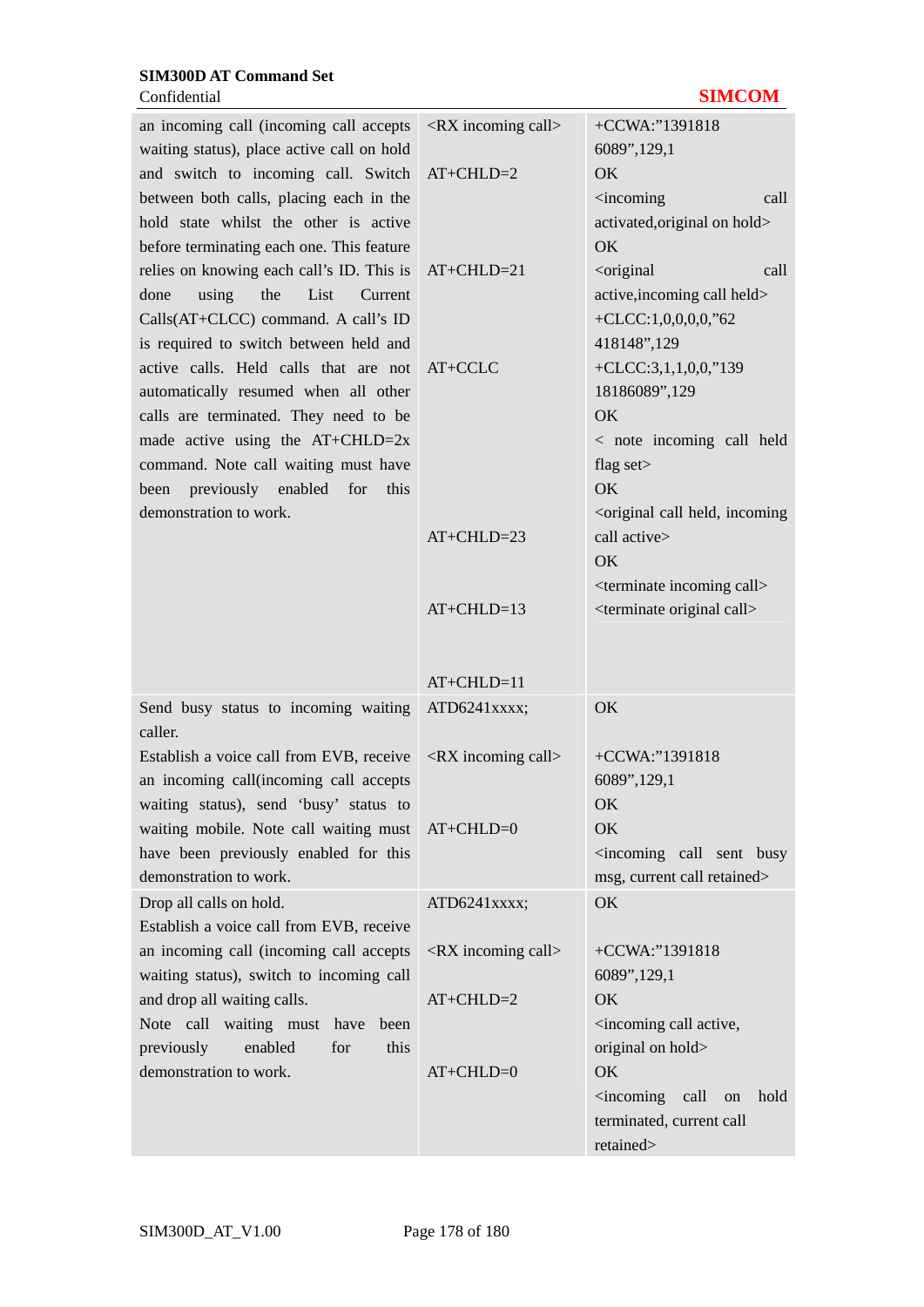# **10.6 SIM Toolkit Commands**

| <b>Demonstration</b>                     | <b>Syntax</b>       | <b>Expect Result</b> |
|------------------------------------------|---------------------|----------------------|
| Inform voyager that the accessory        | $AT+STPD=5,1F7FFF7$ | OK                   |
| Has SAT97 capability and sets the output | F7F                 | $+STC: 25$           |
| to TEXT mode.                            |                     |                      |
|                                          | $AT+CMGF=1$         | OK.                  |
|                                          |                     | $+STC: 81$           |
| Sets the response timer                  | $AT+STATE=200$      | OK                   |

# **10.7 Audio Commands**

| <b>Demonstration</b> | <b>Syntax</b> | <b>Expect Result</b>                             |
|----------------------|---------------|--------------------------------------------------|
| DTMF tones           |               | $AT+CLDTMF=2$ ,"1,2, DTMF tones generated in the |
|                      | 3.4.5"        | headset                                          |

# **10.8 SMS commands**

| <b>Demonstration</b>                                                                                                       | <b>Syntax</b>                                             | <b>Expect Result</b>                                                                                                                                      |
|----------------------------------------------------------------------------------------------------------------------------|-----------------------------------------------------------|-----------------------------------------------------------------------------------------------------------------------------------------------------------|
| Set SMS system into text mode, as<br>opposed to PDU mode.                                                                  | $AT+CMGF=1$                                               | <b>OK</b>                                                                                                                                                 |
| Send an SMS to myself.                                                                                                     | $AT+CMGS =$ "+861391<br>818xxxx"<br>$\sum$ This is a test | $+CMGS:34$<br>OK                                                                                                                                          |
| Unsolicited notification of the SMS<br>arriving                                                                            |                                                           | $+$ CMTI:"SM",1                                                                                                                                           |
| Read SMS message that has just arrived.<br>Note: the number should be the same as<br>that given in the +CMTI notification. | $AT+CMGR=1$                                               | +CMGR: "REC UNREAD",<br>"+8613918186089", ,"02<br>$/01/30,20:40:31+00"$<br>This is a test<br>OK                                                           |
| Reading the message again changes the<br>status to "READ" from "UNREAD"                                                    | $AT+CMGR=1$                                               | +CMGR: "REC READ",<br>"+8613918186089",<br>" $02/01/30, 20:40:31+00"$<br>This is a test<br>OK                                                             |
| Send another SMS to myself.                                                                                                | $AT+CMGS='+861391$<br>818xxxx"<br>>Test again             | $+CMGS:35$<br>OK                                                                                                                                          |
| Unsolicited notification of the SMS<br>arriving                                                                            |                                                           | $+$ CMTI:"SM",2                                                                                                                                           |
| Listing all SMS messages.<br>Note:"ALL" must be in uppercase.                                                              | AT+CMGL="ALL"                                             | $+CMGL$ :<br>$1$ ,"REC<br>READ","+8613918186089",<br>$, '02/01/30, 20:40:31+00'$<br>This is a test<br>$+CMGL$ :<br>$2$ , $REC$<br>UNREAD"," ","+861391818 |